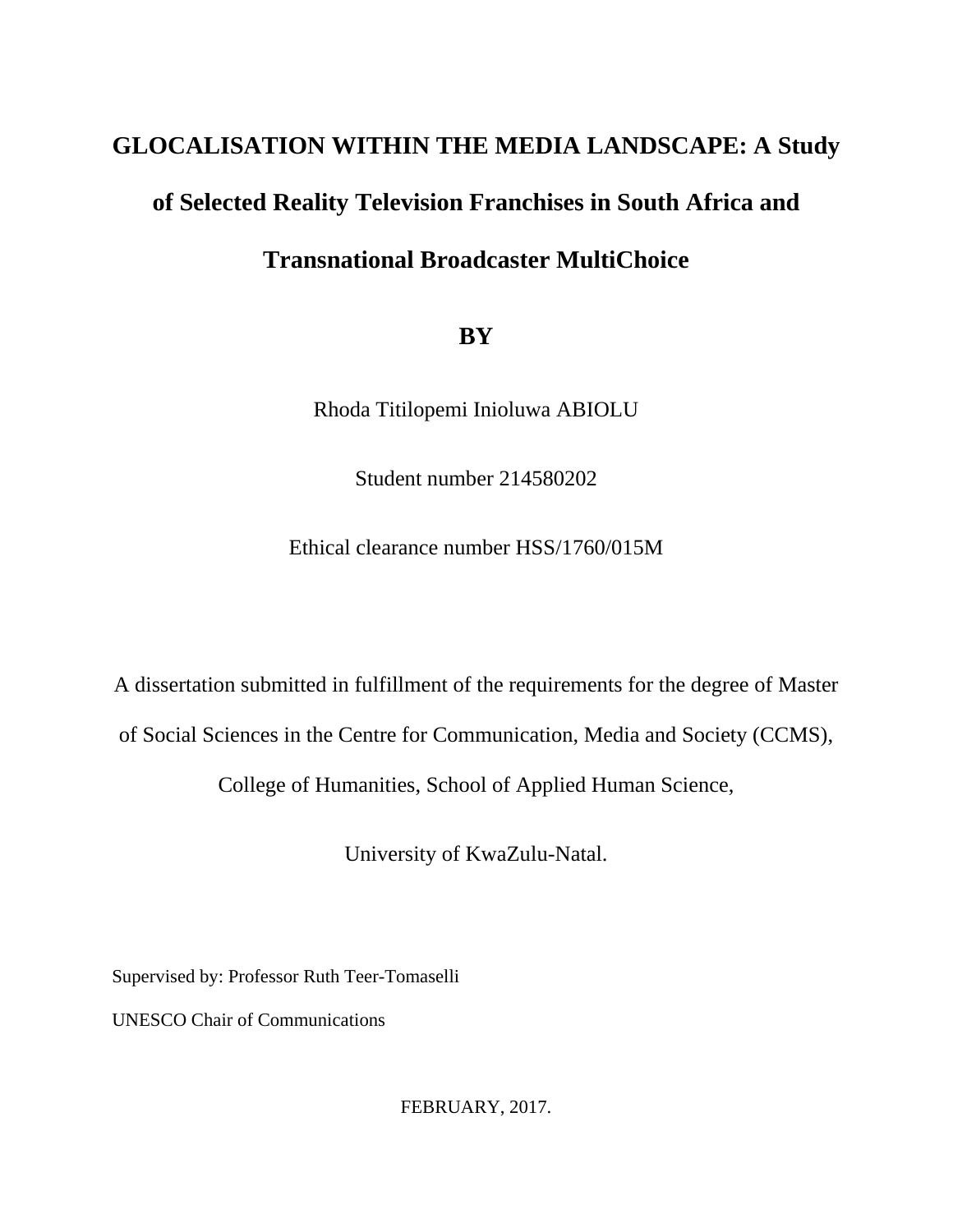# **DECLARATION**

I, Rhoda Titilopemi Inioluwa ABIOLU (214580202) declare that this research is my original work and has not been previously submitted in part or whole for any degree or examination at any other university. Citations, references and writings from other sources used in the course of this work have been acknowledged.

Student's signature………………………………… Date………………………………….

Supervisor's signature……………………………… Date…………………………………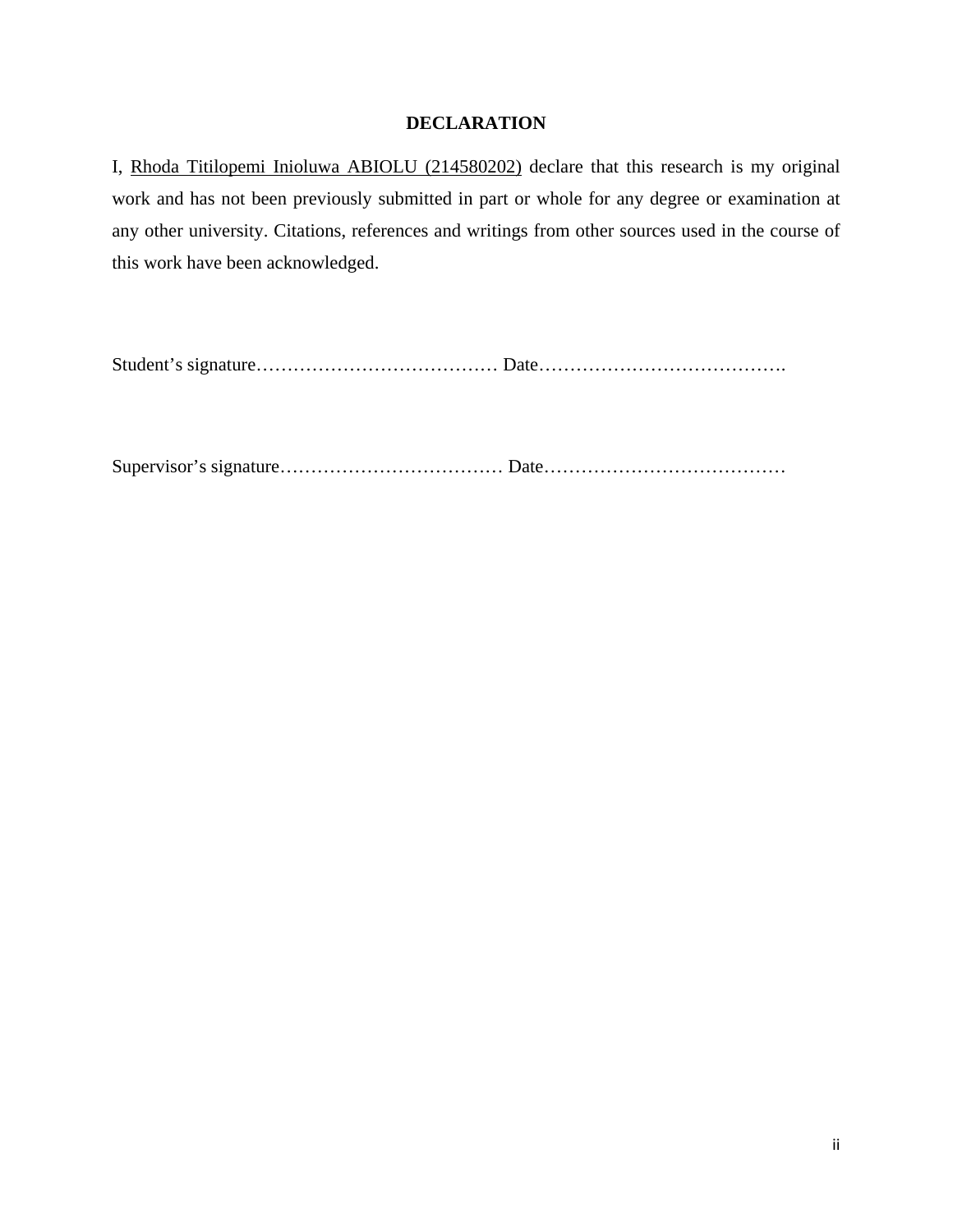### **ACKNOWLEDGEMENTS**

To my Father, my Saviour, my Friend and my God, Jesus Christ; the Source of all good things, the Author and Finisher of my faith who helped me and gave me the courage and strength to do this work, ESEUN OLUWAAMI.

I thank my supervisor Professor Ruth Teer-Tomaselli, who stirred up the interest in this field through the MGW module. I thank you for all your guidance through this work and for all you did. How you always make time for me is deeply cherished. You are a source of encouragement. Thank you Prof.

The financial assistance of the National Research Foundation (NRF) towards this research is hereby acknowledged. Opinions expressed and conclusions arrived at, are those of the author and are not necessarily to be attributed to the NRF.

To my wonderful parents and best friends Mr. and Dr (Mrs) Abiolu, thank you for your love, prayers, constant support and encouragement. The long nights we spent have yielded bountiful harvests. I thank the members of my family; Oluwabamigbe, Olamide, Enioluwa and Philip, my wonderful nephews and niece Oluwajimi, Oluwatamilore and Obaloluwa. I also thank Oluwadamilare. Thank you all for your support and love. God bless you all for me. To my dear uncle and aunty Dr and Mrs Akindahunsi and the entire family, God bless you abundantly for everything. I thank my friends-turned-family Rosa, Uncle Sam, Sis Jane, Bro Emma, TFash, and my boys Roro, Joe, Noble and Iyanu. God bless you guys.

I thank the Glenwood Presbyterian Church especially the prayer unit, God bless you all.

I thank everybody who has contributed to this work in a way or the other.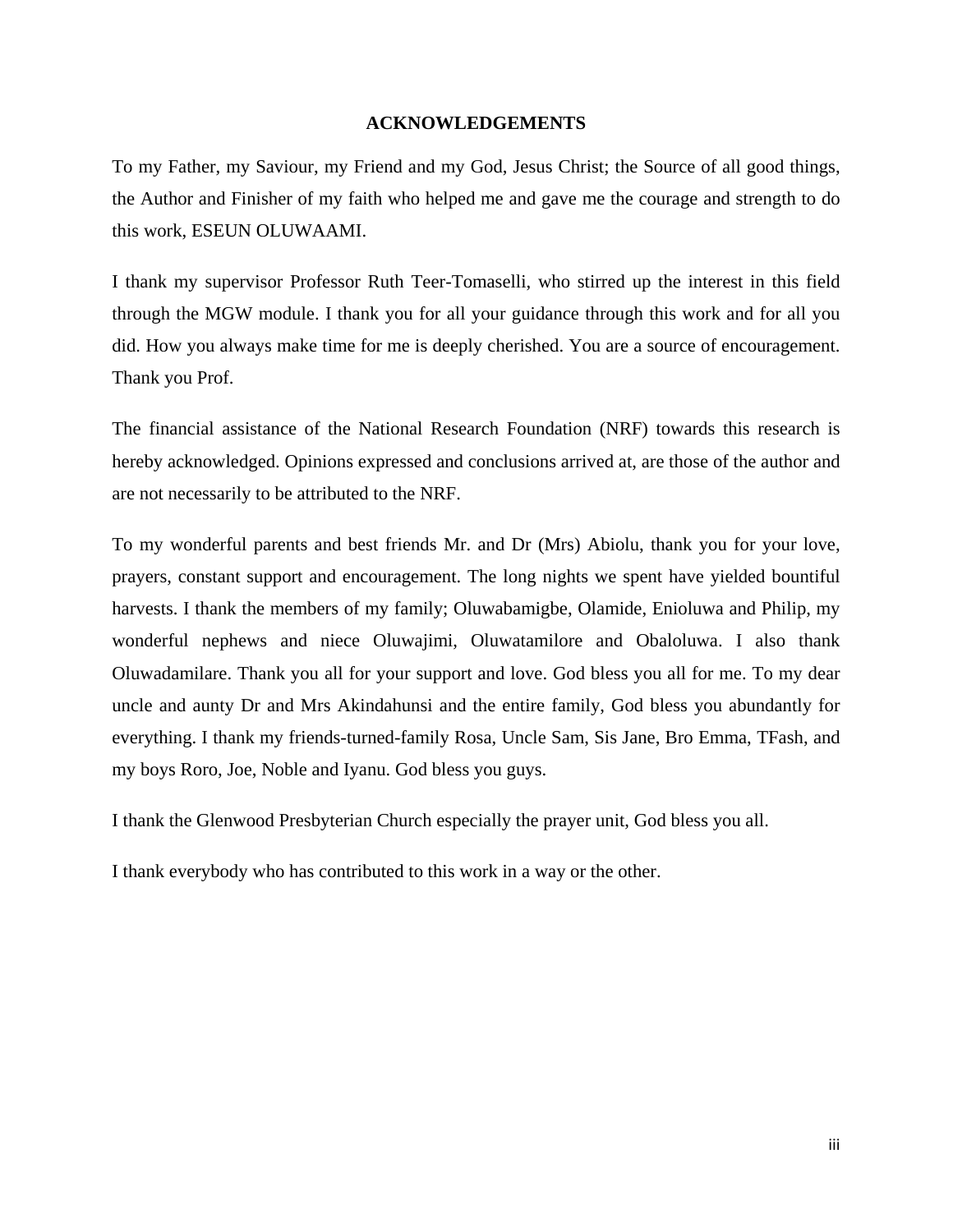#### **ABSTRACT**

Several debates have arisen on the concept of globalisation within diverse cultural backgrounds and its consequences on various aspects of culture and social life. These propelled the need for this study. Out of the desire to examine the integrations of these perspectives, glocalisation as a subset of globalisation became the main focus of the study. Glocalisation – a hybrid of global and local 'consequences' – serves to bring to view how important elements of a global entity and a local entity can converge to form something inherently unique to each local context as a result of varying practices and norms of different cultures. The implication of this is that those in charge of 'global entities' attempt to find ways they can modify 'global practices' into diverse 'local contexts' while at the same time seek to maintain semblance with the global entity. Therefore, this study conceptualised these entities, practices and consequences within South Africa as a local context, in order to trace how the global entities (transnational corporations as Endemol Shine Africa, Fremantle Media, 19 Entertainment and transnational broadcaster MultiChoice) have adjusted global practices (global reality television franchises as *Big Brother, Idols* and *Survivor*) and their consequences (homogenisation/similarities and heterogenisation/uniqueness) within local contexts (the South African media landscape) and how these are guided by certain rules (media regulations on local programmes within South Africa). This was achieved through a desk research of media reports, social media channels, the Internet and literature from scholars on transnational media exchanges. The focus of this study was to identify those factors that made such glocal adaptations different from global formats. These were guided by the theoretical approaches of cultural proximity, the circuit of culture and the political economy of communication in the media. The study ascertained that indeed there are considerations of various local contexts through the identification of glocalised features of the shows. It highlighted the manner MultiChoice has balanced global and local needs and the regulations that guide South African media contents. However, these glocal franchises are still vehicles of the global ideologies of global formats rather than promotion of more cultural and local features.

**Keywords:** globalisation, glocalisation, transnational corporations, reality television franchises, homogenisation and heterogenisation.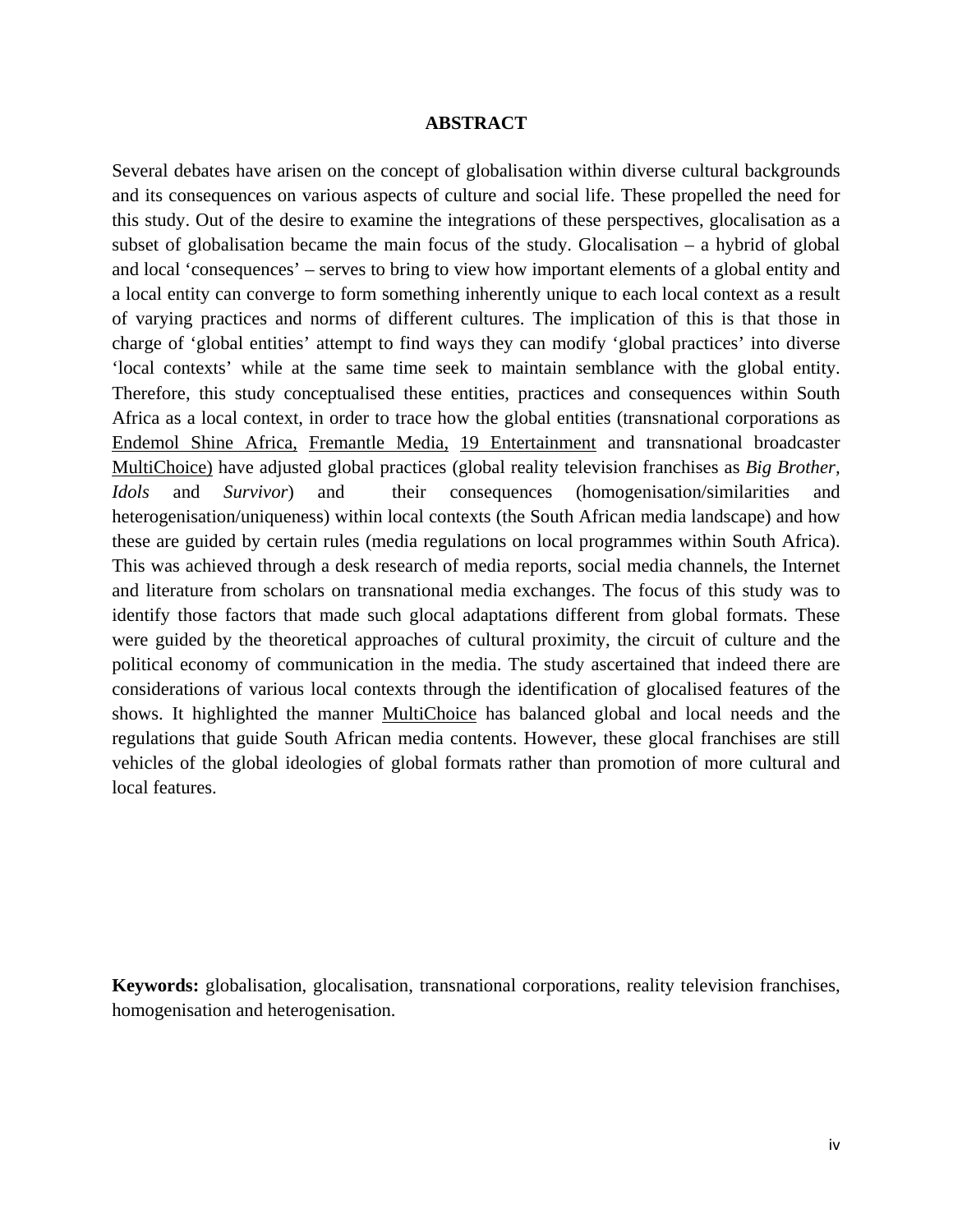# **TABLE OF CONTENTS**

| <b>Title Page</b> |
|-------------------|
|                   |
|                   |
|                   |
|                   |
|                   |
|                   |
|                   |
|                   |
|                   |
|                   |
|                   |
|                   |
|                   |
|                   |
|                   |
|                   |
|                   |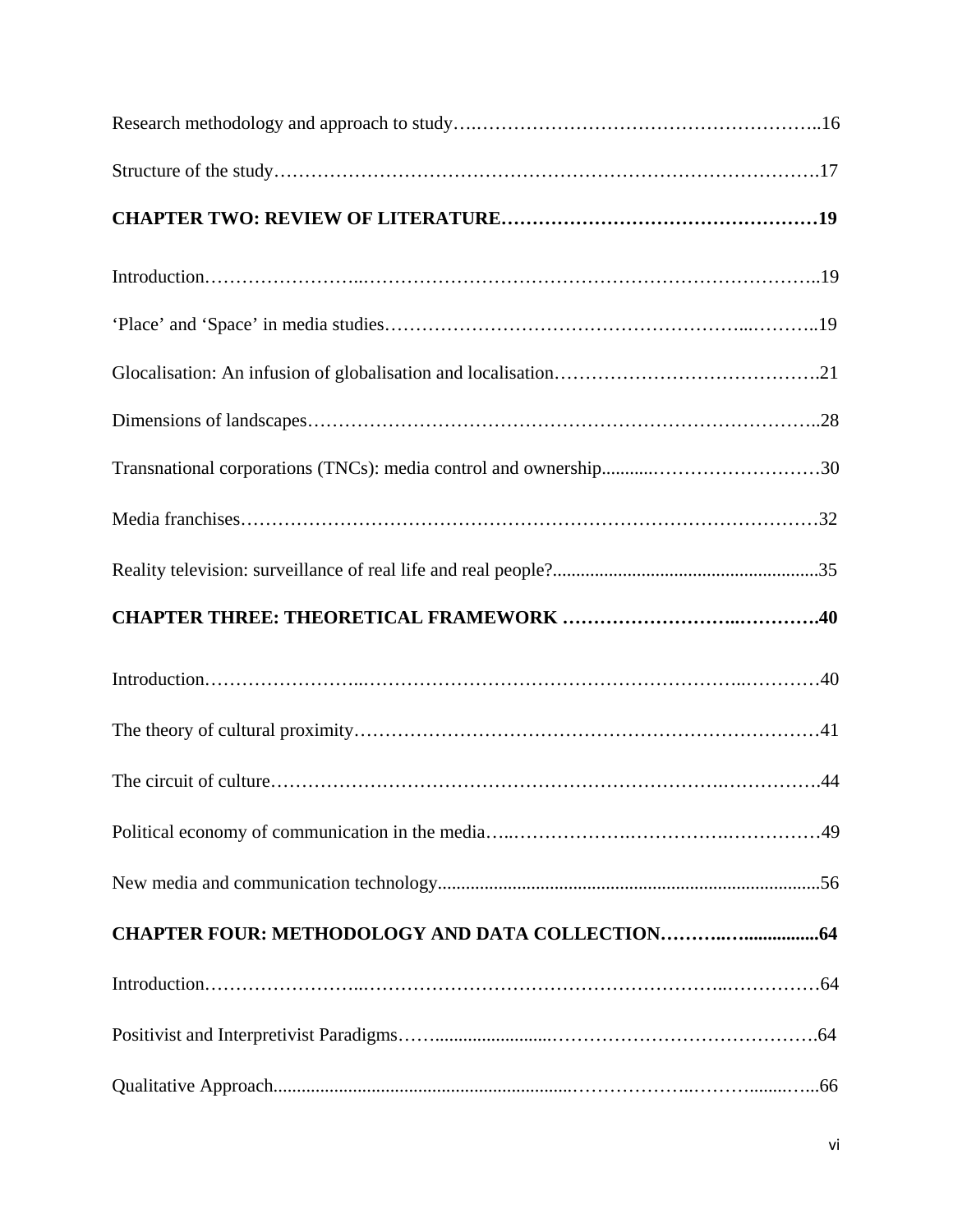| Analytical methods of viewed episodes and snippets of case studies (Idols South Africa, Big |  |
|---------------------------------------------------------------------------------------------|--|
|                                                                                             |  |
| Descriptive and purposive research techniques within case studies77                         |  |
|                                                                                             |  |
|                                                                                             |  |
| <b>CHAPTER FIVE: DATA FINDINGS AND DISCUSSION OF FINDINGS81</b>                             |  |
|                                                                                             |  |
|                                                                                             |  |
|                                                                                             |  |
|                                                                                             |  |
|                                                                                             |  |
|                                                                                             |  |
|                                                                                             |  |
|                                                                                             |  |
|                                                                                             |  |
|                                                                                             |  |
|                                                                                             |  |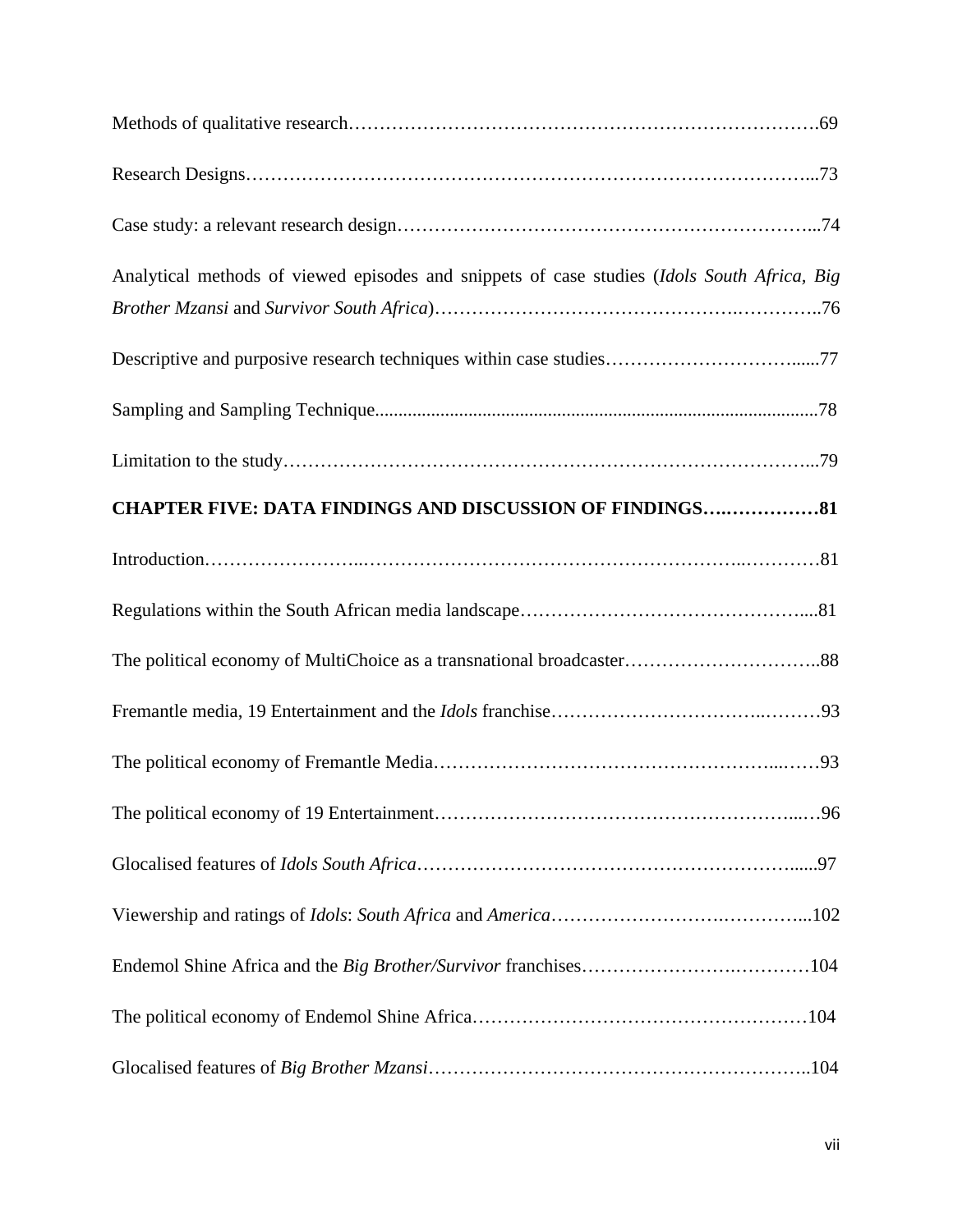| Viewership and ratings of Big Brother: Mzansi (South Africa) and other contexts109 |
|------------------------------------------------------------------------------------|
|                                                                                    |
|                                                                                    |
|                                                                                    |
|                                                                                    |
|                                                                                    |
|                                                                                    |
|                                                                                    |
|                                                                                    |
|                                                                                    |
|                                                                                    |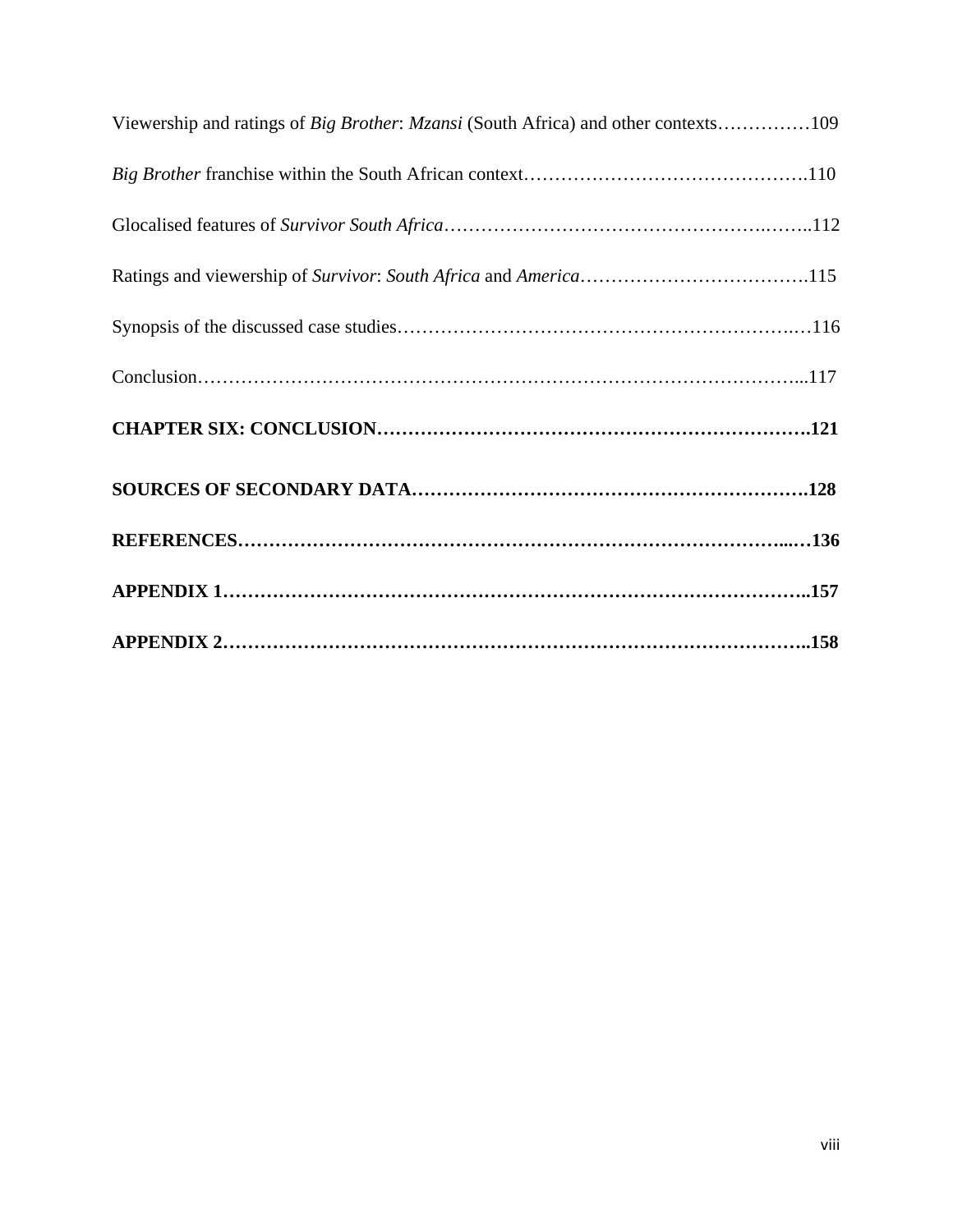# **LIST OF TABLES**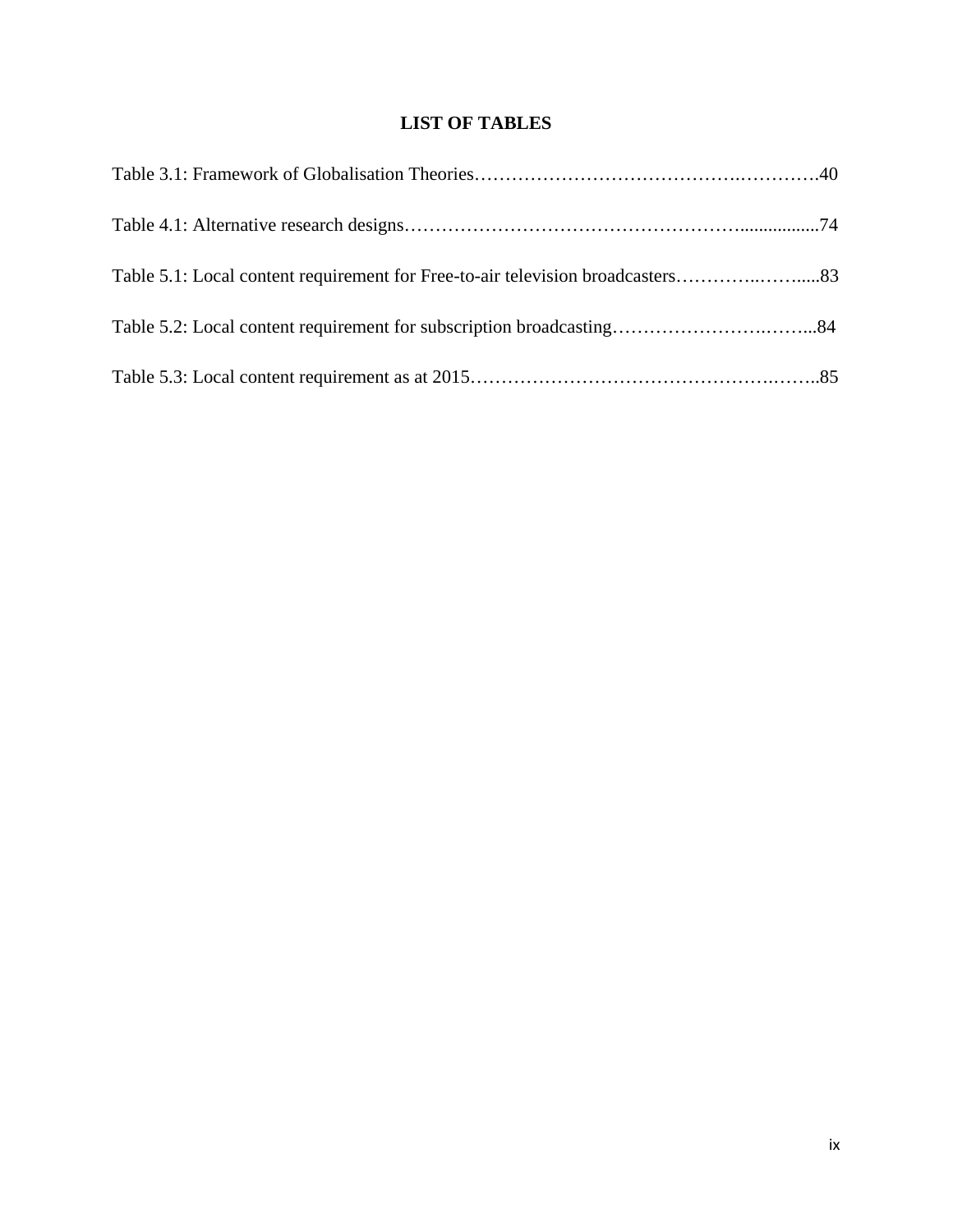# **LIST OF FIGURES**

| Figure 4.1: Adapted from Wolcott's (2009) conceptualisation of the 'Qualitative Research        |
|-------------------------------------------------------------------------------------------------|
|                                                                                                 |
| Figure 5.2: M-Net <i>Idols</i> viewership compared with Mzansi Magic <i>Idols</i> viewership103 |
|                                                                                                 |
|                                                                                                 |
|                                                                                                 |
| Figure 5.6: Survivor South Africa CHAMPIONS Viewership Trend116                                 |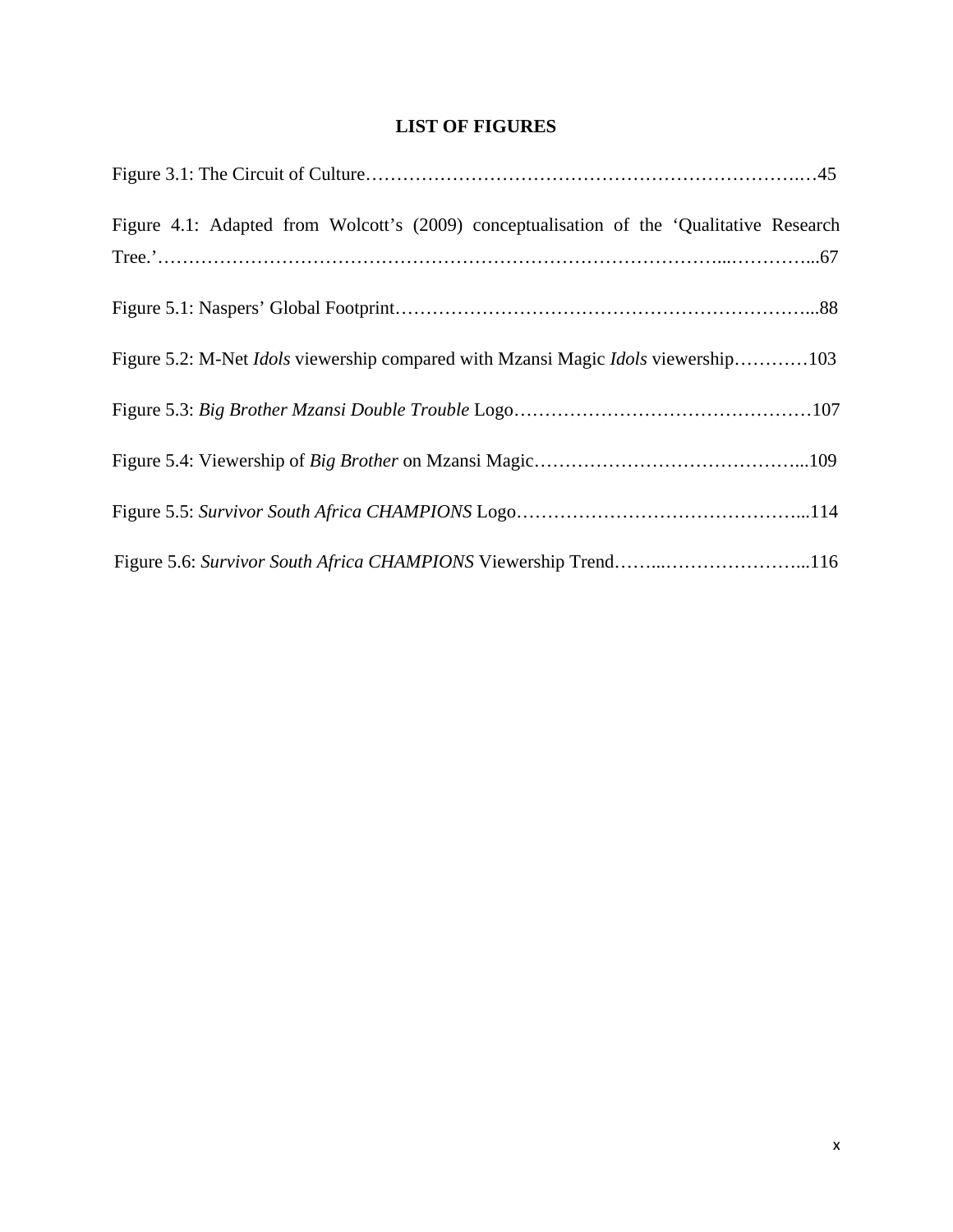# **ACRONYMS AND ABBREVIATIONS**

Agence France-Presse (AFP)

American Broadcasting Company (ABC)

Black Economic Empowerment (BEE)

British Broadcasting Corporation (BBC)

Broadcasting Complaints Commission of South Africa (BCCSA)

Cable News Network (CNN)

Chief Executive Officer (CEO)

Columbia Broadcasting System (CBS)

Compact Discs (CDs)

Digital Satellite television (DStv)

Do-It-Yourself (DIY)

Format Recognition And Protection Association (FRAPA)

Fremantle Media North America (FMNA)

High Definition (HD)

Historically Disadvantaged Individuals (HDIs)

Independent Broadcasting Authority (IBA)

Independent Communications Authority of South Africa (ICASA)

Information and Communications Technology (ICT)

Interactive Advertising Bureau South Africa (IAB SA)

Internet Service Providers (ISPs)

Media Development and Diversity Agency (MDDA)

Media Institute of Southern Africa (MISA)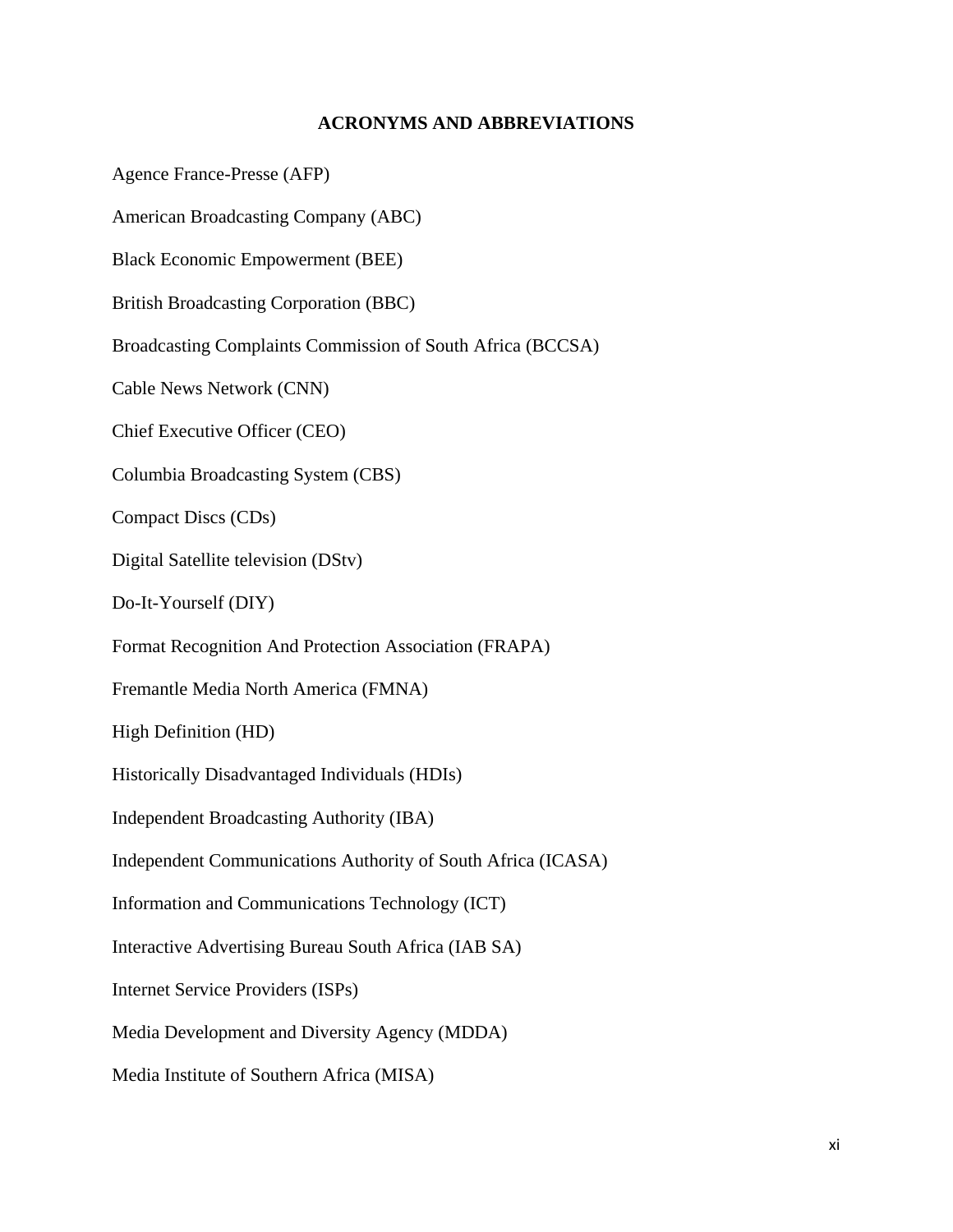Message to television (MSG2TV)

Multichannel Network (MCN)

Multinational Corporations (MNCs)

Music Corporation of America (MCA)

National Broadcasting Company (NBC)

National Film and Video Foundation South Africa (NFVF)

On Digital Media (ODM)

Personal Video Recorder (PVR)

Press Council of South Africa (PCSA)

Press Freedom Commission (PFC)

Radio Corporation of America (RCA)

Radio Television Luxembourg (RTL)

South African Broadcasting Corporation (SABC)

South African Telecommunications Regulation Authority (SATRA)

Television (TV)

Television South Africa (TVSA)

Transnational Corporations (TNCs)

United Kingdom (UK)

United Nations Centre on Transnational Corporations (UNCTC)

World Wide Web (www)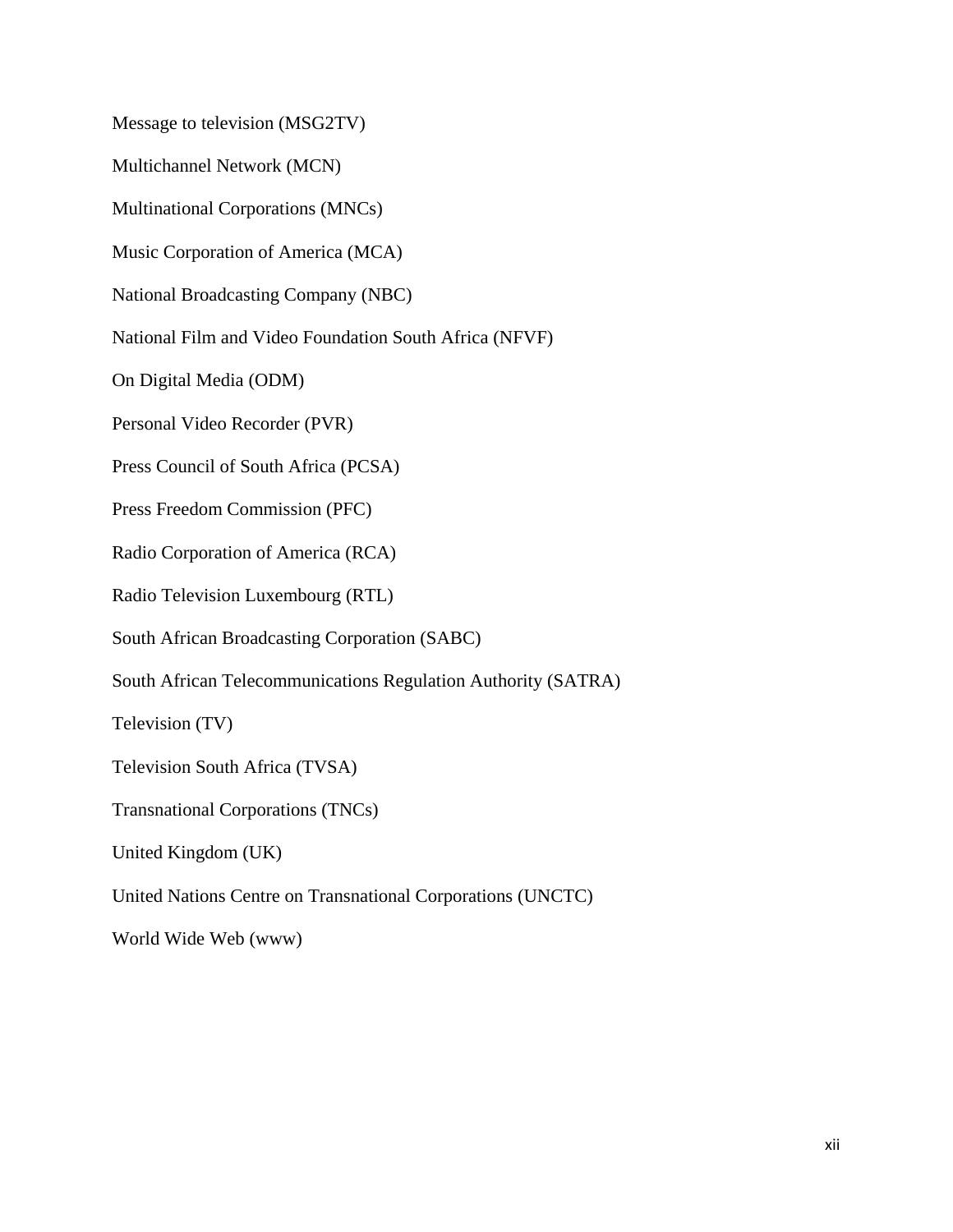#### **CHAPTER ONE**

# **Introduction**

This study sets out to examine the use of symbolic materials in forms of glocalised media franchises in the South African context and how these have been adapted to this terrain through transnational corporations (TNCs) like Endemol, Fremantle Media, 19 Entertainment and MultiChoice. MultiChoice serves as a transnational broadcaster within the South African media landscape. Glocalised media franchises in this context refer to those media content produced from global original formats and modified to local settings.

The background to the study will provide a synopsis of this endeavour through the description of the study's major concepts such as the South African media landscape, globalisation, glocalisation, transnational corporations and reality television franchises. The theoretical approach of this study is premised on the political economy of communication in the media and cultural proximity. These concepts, for the purpose of this study, have been positioned alongside the 'circuit of culture' as expounded by scholars as Paul du Gay, Stuart Hall, Linda Janes, Andres Madsen, Hugh Mackay and Keith Negus (1997). Two levels on this circuit that are representation and regulation will be adopted because they are the focal points of this study. The level of representation deals with the glocalisation of global franchises while the level of regulation is that of policies that encourage local media broadcast and consumption within the South African media landscape. The methodological approach to this study is that of desk data gathering that will be done through reports, Internet sources, relevant documents, footprints, online streaming and literature from scholars on media franchise exchanges in local contexts. These will be analysed through a descriptive technique on the interpretations derived from the gathered data and discussed based on the guiding research questions and the set objectives of the study. The conclusion from the findings of the data in terms of guiding policies on local programming in South Africa, glocal features of the franchises, and the balance between local and global audiences will be drawn alongside suggestions on further areas that need to be researched.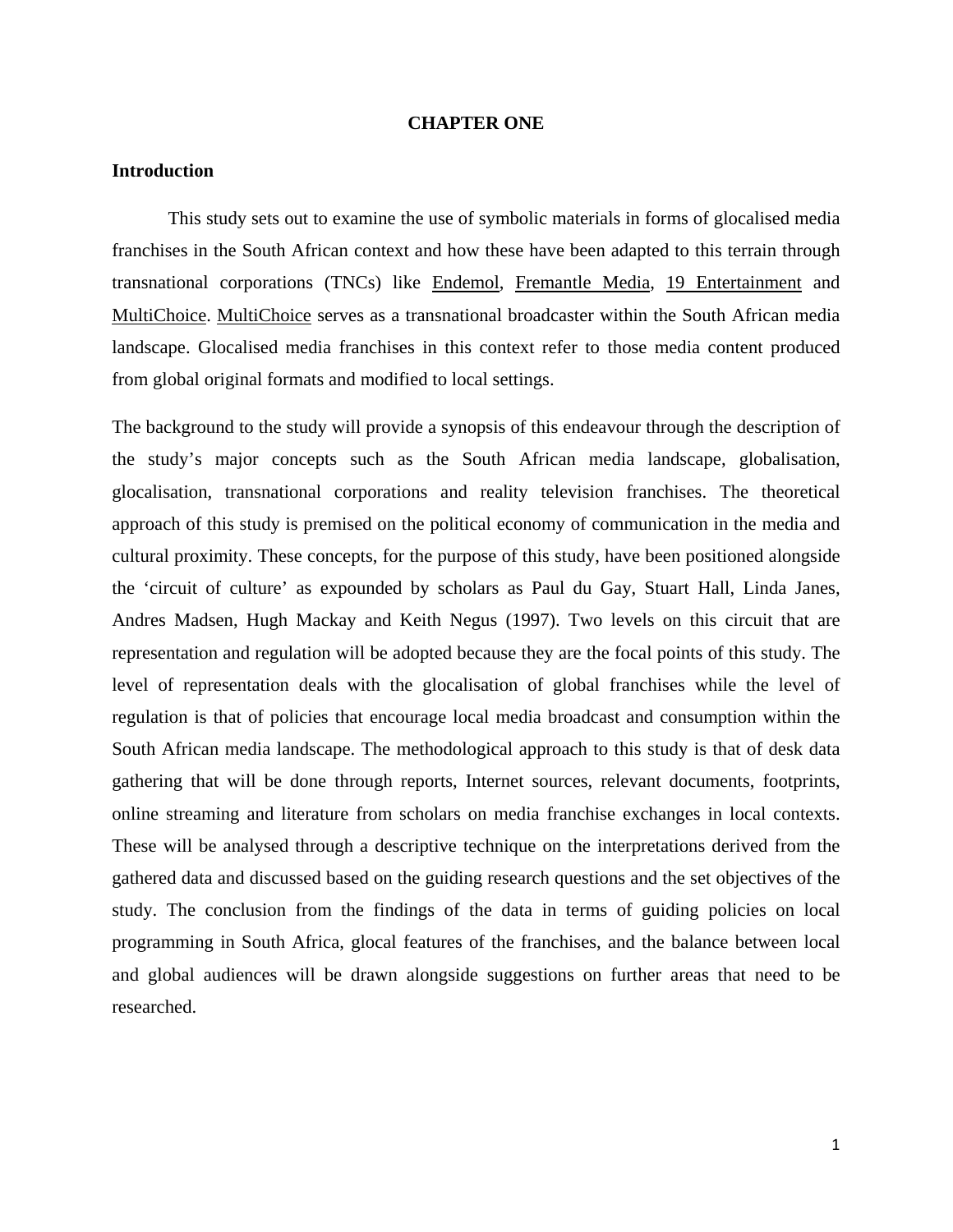# **Background to the study**

## *The South African Media Landscape*

In view of the fact that the present day media is influenced largely by the occurrences of the past, it is imperative to consider an aspect of the nature and structure of the past media environment – especially television broadcasting – within South Africa. The democratic era that began in 1994 meant the South African media landscape became repositioned and restructured culturally, politically and ideologically; that has now led to a freer and more participatory media (Milton and Fourie, 2015: 181). The South African media sector is one driven by professional and highly trained workforce that thrives on technological advancements and a grounded regulatory system (Fourie, 2008: 52). The South African media landscape was credited to have probably been the most advanced media sector within Sub-Saharan Africa with its media history that stretched back to the end of the  $18<sup>th</sup>$  century (Wigston, 2007: 4; Fourie, 2008: 52) though television was only introduced at the end of the year 1975 as a result of mounting tensions between the Afrikaner and English speaking communities about television contents that might have further 'fuelled' conflicts among them (Donnerstein and Linz, 1999: 385; Muller, 2008: 48).

However, the characterisation of the South African media landscape from the viewpoint of its historical trajectory and colonialist era was that of racial exclusion – strong white presence and structured black absence (Milton and Fourie, 2015: 181). The censorship that was placed on the media by the government during the apartheid regime before the democratic elections in 1994 hampered the effectiveness and growth of the media industry. This censorship ensured that media outfits operated in line with government policies. But after this era, bills and laws were passed to ensure freedom of expression and the press. The Independent Broadcasting Authority (IBA) was established in 1993 to regulate the activities of media corporations and also issue licenses in order to encourage plurality within the country's media landscape (Wigston, 2007; Teer-Tomaselli, 2008: 5). Pluralism is a "diversity of contents that would limit ownership" (Berger, 2000: 9). With the introduction of the IBA, monopoly was monitored and limited within the media landscape. The IBA and the South African Telecommunications Regulation Authority (SATRA) merged in 2000 and became the Independent Communications Authority of South Africa [ICASA] (Z-Coms, 2009). William Heuva, Keyan Tomaselli and Ruth Teer-Tomaselli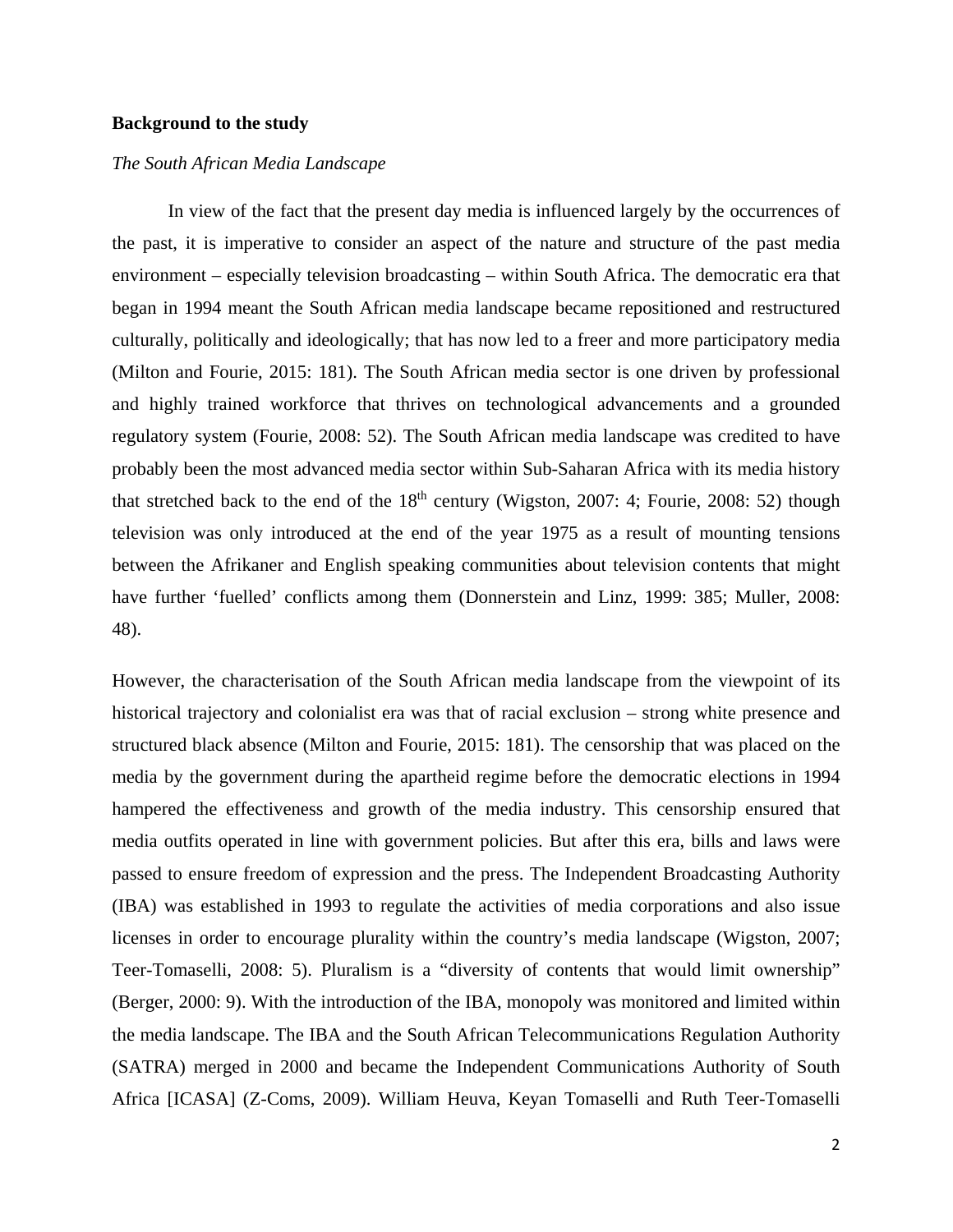(2004) were of the opinion that the neutrality of 'independent' boards and regulatory commissions needed to be checked so that these bodies can carry out their duties without fear or favour.

The television broadcasting sector is divided into community, public and private/commercial television stations. Community television broadcasters include Tshwane TV, Soweto TV, Bara TV, Cape Town TV, BayTV and 1 KZN TV (Aldridge, 2014). In the other divisions, there are other foremost television broadcasters within the South African media landscape: the South African Broadcasting Corporation (SABC) [a public broadcaster owned by the government], e.tv [a commercial broadcaster and subsidiary of PRIMEDIA], MultiChoice [a private/pay-television broadcaster owned by Naspers] and TopTV [a private/pay-television service provider run by On Digital Media] (Milton and Fourie, 2015; Media Club South Africa, 2016a). All these television broadcasters have their licenses from ICASA. For twelve years, MultiChoice had been the main provider of satellite and pay-television broadcasting services (through the digital satellite television [DStv]) but this monopoly was broken in 2007 when ICASA issued licenses to four other service providers – Telkom Media, On Digital Media [ODM], e.sat and Walk on Water Television (Media Club South Africa, 2016b). The issuance of these licenses was to create a level of plurality within the South African media landscape. These competitors have not rivaled the features of MultiChoice; MultiChoice has thus maintained its uncontested monopoly in the media market (Click n Compare website, undated). Though pay television TopTV – backed by Chinese operations Startimes – aimed to challenge MultiChoice's coverage; MultiChoice is still the dominant player in pay television (PwC, 2013: 84). As of September, 2015, MultiChoice had reported a subscriber base of 5.6 million in South Africa (Mybroadband website, 2016).

Since 1936, the state-controlled service provider, the SABC had dominated broadcasting while commercial enterprises dominated the press (Wigston, 2007: 5). Not until 1995, SABC had monopolised the airwaves even after M-Net (owned by Naspers) was established in 1986 as its main television broadcasting competitor (Milton and Fourie, 2015: 185). Nasionale Pers (now Naspers) was at the forefront of the advocacy for the monopoly of the SABC to be broken and consequently submitted its proposal for its M-Net subscription television service as part of the consortium that was formed by the English and Afrikaans groups with the guarantee that M-Net would not be in contention with SABC by broadcasting news but would limit itself to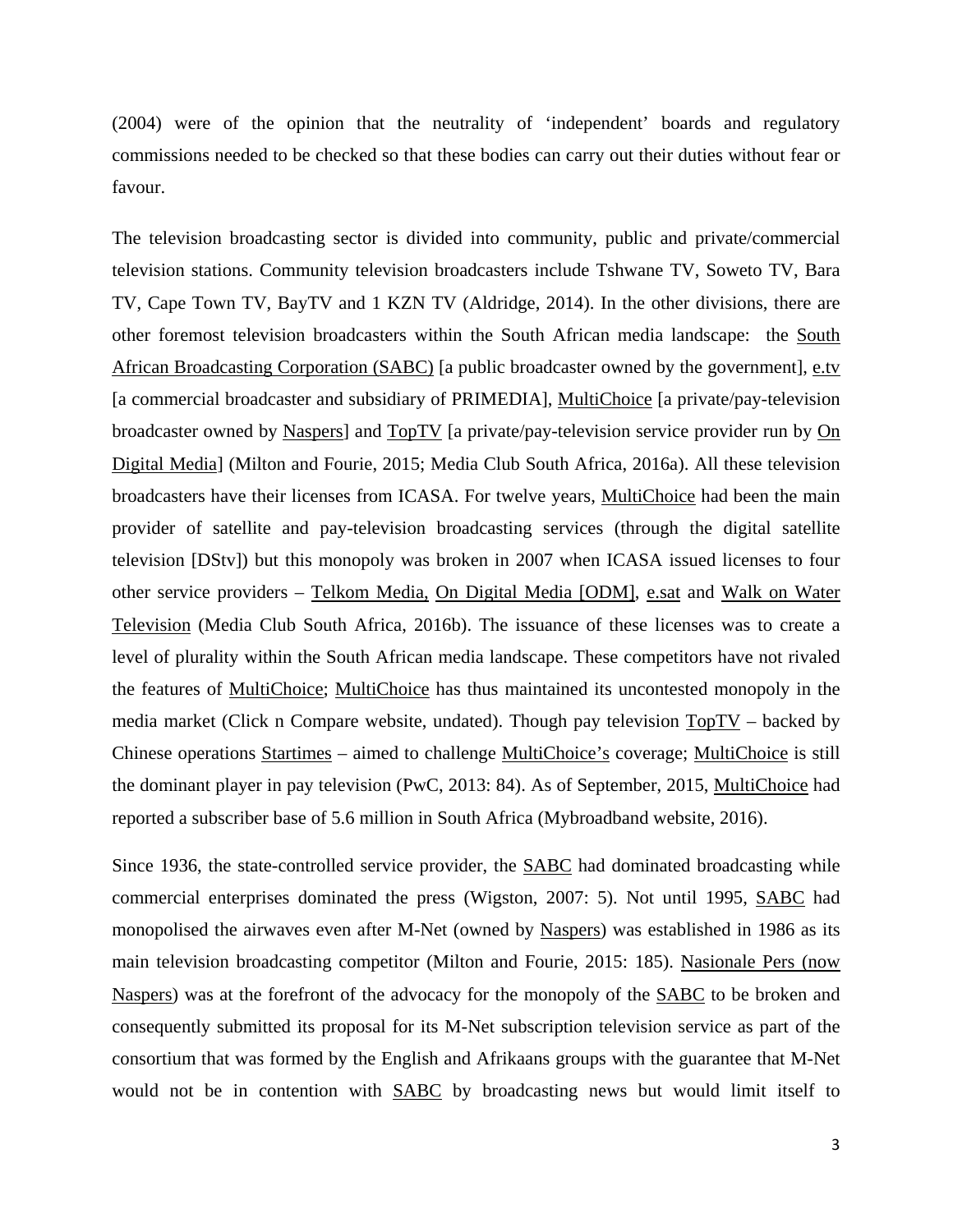entertainment programmes (Wigston, 2007: 18). M-Net was the first subscription service in South Africa and it began broadcasting on October 1, 1986 as a result of the concerns of newspaper groups based on the commercialisation of the SABC (Wigston, 2007: 17-18). The introduction of subscription service that ushered in M-Net was a big change to television broadcasting within South Africa that had been dominated by the SABC.

As a result of the impact of the racial exclusion witnessed by the Historically Disadvantaged Individuals (HDIs) like the Blacks and Indians during the apartheid era, efforts have been made to meet their viewing and general 'media needs.' For instance, in order to encourage the Black Economic Empowerment (BEE) policy as instituted by the South African government on the inclusion of disadvantaged groups after the apartheid regime, M-Net gave 20% of its stake out for sale to black investors to encourage more black stakeholders which created a point of racial representation and pluralism within the media market; as a result,

a greater number of owners, increased competition, an expanded media industry and the entry of black business, labour and other segment plus the advent of new technology like cell phones and the Internet all meant that centralised control by a single broadcast entity […] was no longer possible (Berger, 2000: 8).

The empowerment trend was soon adopted by other media outfits to create a new category of diversified black broadcast-owners in order to foster an all-inclusive media landscape in South Africa. The diversification that occurred within the South African media landscape enabled the emergence of a multichannel society that modified audience profile and viewing habits and made headway, especially in market values (Teer-Tomaselli, 2008: 86). This to an extent created a healthier market structure than what was experienced at the inception of the South African media industry in the sense that media organisations began to give adequate considerations to the modified viewing needs of the members of the audience while the dominant characteristics as exuded by key players within the media landscape were checked through competition and policies.

It is key, for the advancement of a vibrant media, to 'speak in a language that is understood' by its audience (Balancing Act, 2014). The implication of this is that media owners will strive to address the needs of that 'niche' within the media landscape through identifiable and relatable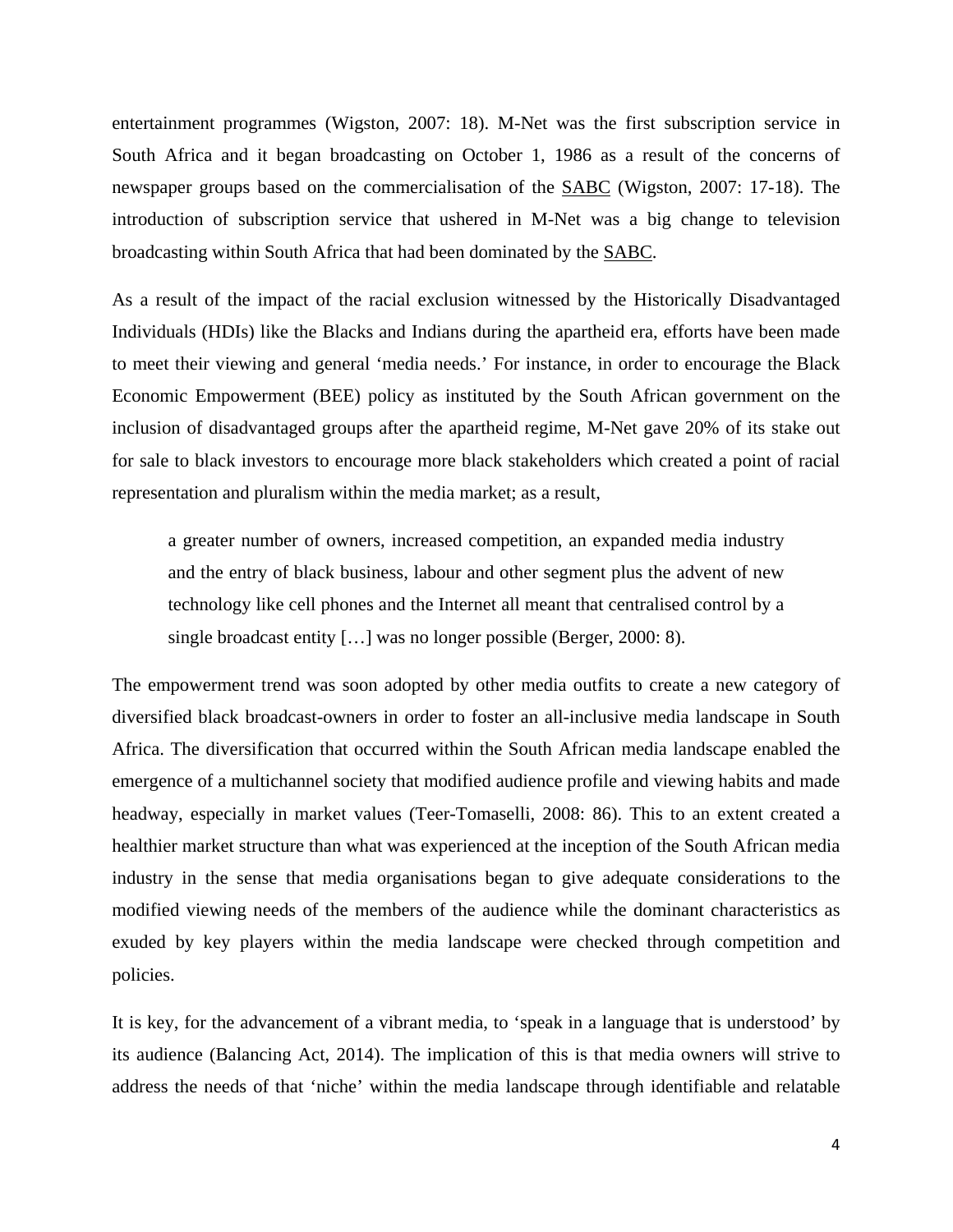constituents within their socio-cultural contexts. The 'niche' in this case refers to the local audience.

While the South African media industry opened doors to foreign investors, South African-based media firms also took advantage of the opportunity to invest in other countries. Naspers engaged in cross border investments and as at the start of July 2014, its market capitalisation was R555 billion compared with other firms like Times Media Group with R2.5 billion and Caxton-CTP with R6 billion (Rumney, 2014: 12). Naspers holds a strong position within the South African media landscape. It is a South African-based transnational corporation (TNC) with subsidiaries around the world. Naspers as a media group has revenue from its various media platforms like DStv through its channels such as M-Net and SuperSport, Internet service provision through Tencent in China, print media through Media24 among others. Foreign investments have been significant sources of revenue generation and "only Naspers has so far aggressively expanded on the continent and beyond" (Rumney, 2014: 12) through its various interests as a transnational corporation.

### *Transnational Corporations (TNCs)*

Transnational Corporations (TNCs) as Endemol, Fremantle Media, 19 Entertainment and Naspers' MultiChoice are important aspects of this study. These are media organisations that function within and outside a country's media industry, and have the capacity to influence the country's economy and media market. They have a high level of political influence and are at the forefront of the global economy (Oshionebo, 2009: 5).

In its definition, the Encyclopedia Britannica (2016) defined transnational corporations (TNCs) which it also referred to as Multinational Corporations (MNCs) as registered corporations with headquarters in a country with partially or fully owned subsidiary operations in more than one country while these subsidiaries give their reports to the central operating base. Patricia Campbell, Aran MacKinnon and Christy Stevens (2010: 13) added that TNCs can be regarded as MNCs produce or deliver services in two or more countries. On the other hand, David Ashton, Phil Brown and Hugh Lauder (2009: 321) argued that an MNC is different from a TNC because an MNC is more limited by the locations where its operations are situated in the sense that though these operations make their decisions in a global context, decisions in areas as marketing,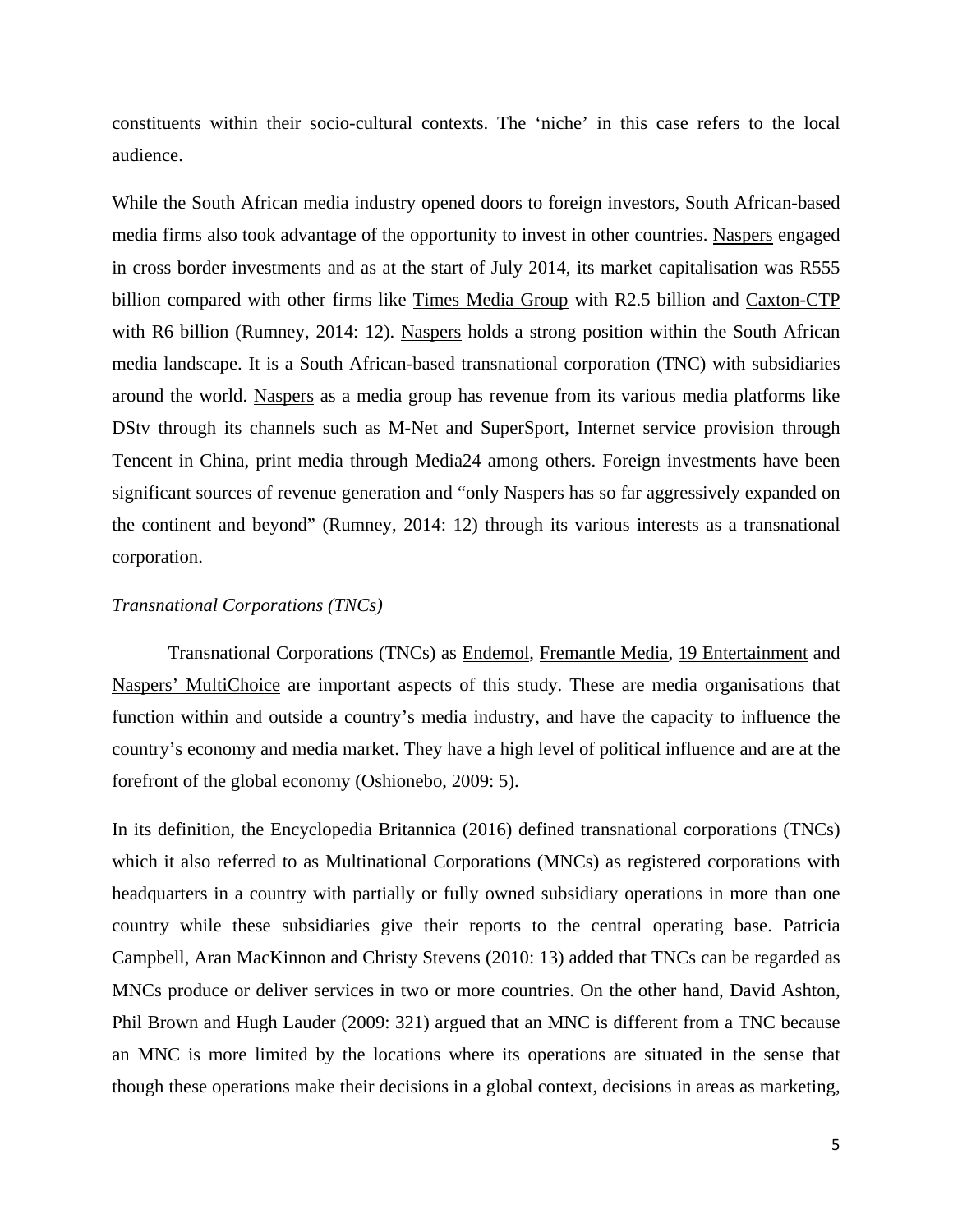productions, human resource management, research and development may be hampered by the regulations of the host countries; whereas, a TNC can operate outside the boundaries of national systems. The implication of this is that an MNC will more likely situate products and services within the confines of the guiding local laws (an instance of localisation<sup>[1](#page-17-0)</sup>) while a TNC may not be obligated to regulations within local boundaries but may choose to follow global regulations (an instance of globalisation<sup>1</sup>) or incorporate local regulations (an instance of glocalisation<sup>1</sup>). It is with this backdrop that the term TNC will be more central to this study in order to be consistent and to also elaborate on global and local features identified within the selected reality television franchises. Examples of TNCs include Endemol, Fremantle Media, 19 Entertainment, Naspers, Coca-Cola and McDonalds among many others.

Grazia Ietto-Gillies (2012: 11), in her study on transnational corporations and international production, noted the characteristics of a TNC as those of dominant ownership and local and foreign affiliations that make up the organisation. Such characteristics that include the ownership structure of the organisation and its affiliations in various countries give the TNC a level of control and power in terms of size and shares because it can spread market risks over other subsidiaries and also make profits over these subsidiaries. Such a corporation with its powerful role and sheer size can provide the capital a developing country lacks because of its market size and shares (Madeley, 1999: 5). As a result of this, it can influence the market structure of the country. These defining characteristics such as TNC subsidiaries, media outputs and the production processes of these outputs will be studied while the political economy of such outputs also analysed.

## *Reality Television Franchises*

 $\overline{a}$ 

Television media franchises are series of 'like programmes' that are produced and packaged for a target audience in mind (Kalagian, 2012: 156). These could come in the form of reality television shows, dramas, soap operas and so on. Reality television shows are the examples that would be used in this study to illustrate how global and local contents have been

<span id="page-17-0"></span><sup>&</sup>lt;sup>1</sup> See discussions on 'Glocalisation: An infusion of globalisation and localisation' in Chapter Two on page 21.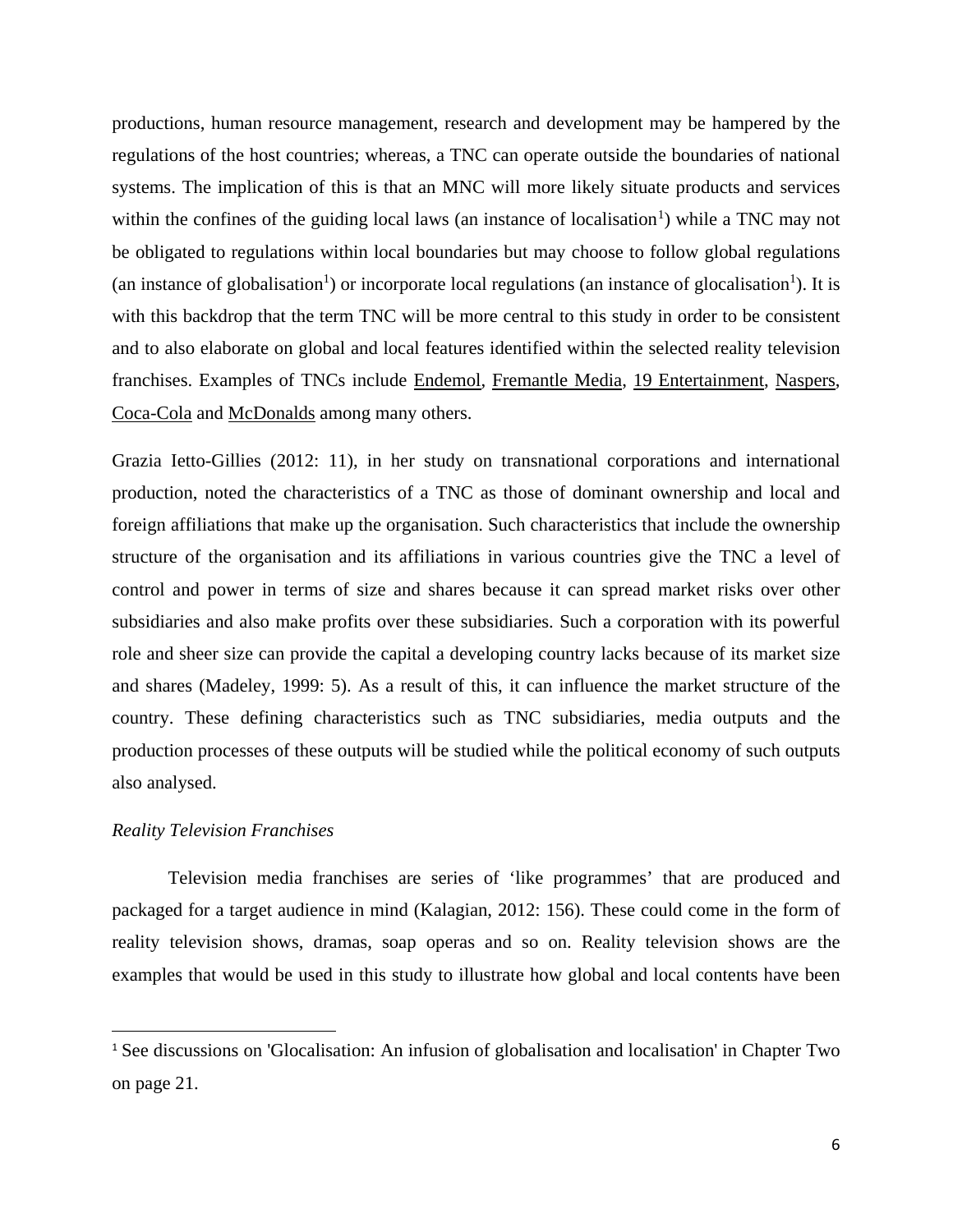infused to become glocal – a mix of global and local concepts (Robertson, 1995: 28). Glocalisation will be explained in details as the study advances.

Reality television show is an entertaining nonfiction television genre that shows scenes as they happen though the final shows could be heavily edited (Kopp, 2013). This genre was selected for this study in order to contextualise the concept of glocalisation within South Africa because it is a genre that has become popular within various local contexts. It has been regarded as the 'fastest' and 'most popular' form of television programming in recent times (Ebersole and Woods, 2007: 24) in comparison with other genres. Reality television shows have different formats that appeal to various segments of the audience. Some of these genres include game shows like *Fear Factor, Big Brother,* and *Survivor* franchises, cooking shows like *Chopped* and *MasterChef* franchises and musical shows like *Idols* and *The Voice* franchises among many other formats and genres of reality television shows. The focus of this study will be on *Big Brother, Survivor* and *Idols*  franchises to narrow down few examples of reality television shows because they represent a mix of reality television formats.

*Big Brother* is an international franchise with various localised formats. After its initial success in the Netherlands in 1999, the *Big Brother* franchise was sold to eighteen countries among which was South Africa; but is now present in over 40 countries (Devereux, 2013). The *Big Brother* franchise in Africa has the continental version called *Big Brother Africa* and other localised versions of countries such as Nigeria (*Big Brother Nigeria*) and South Africa (*Big Brother Mzansi*). *Big Brother* capitalised on technological innovations that "allowed viewers to key into the programme at any hour of the day or night – whether it be via website, chat lines, video and audio-streaming, or simply by downloading the *Big Brother* ringtones onto one's mobile-phone and in so doing become a communicant in an all-enveloping media event" (Kilborn, 2003: 81). These strategies have made it a potent illustration of media globalisation (Devereux, 2013). Endemol (through Endemol Shine Africa, its South African subsidiary), the franchise holder of the *Big Brother* franchise entered into an agreement with MultiChoice's M-Net the franchisee, a pay-television channel on DStv in South Africa and beyond to produce and broadcast the first series of *Big Brother Mzansi* in 2001 (Pitout, 2004). Endemol and M-Net feature other shows like *MasterChef South Africa*, *Fear Factor, Big Brother Africa* and *Survivor* franchises among others (Endemol, 2015).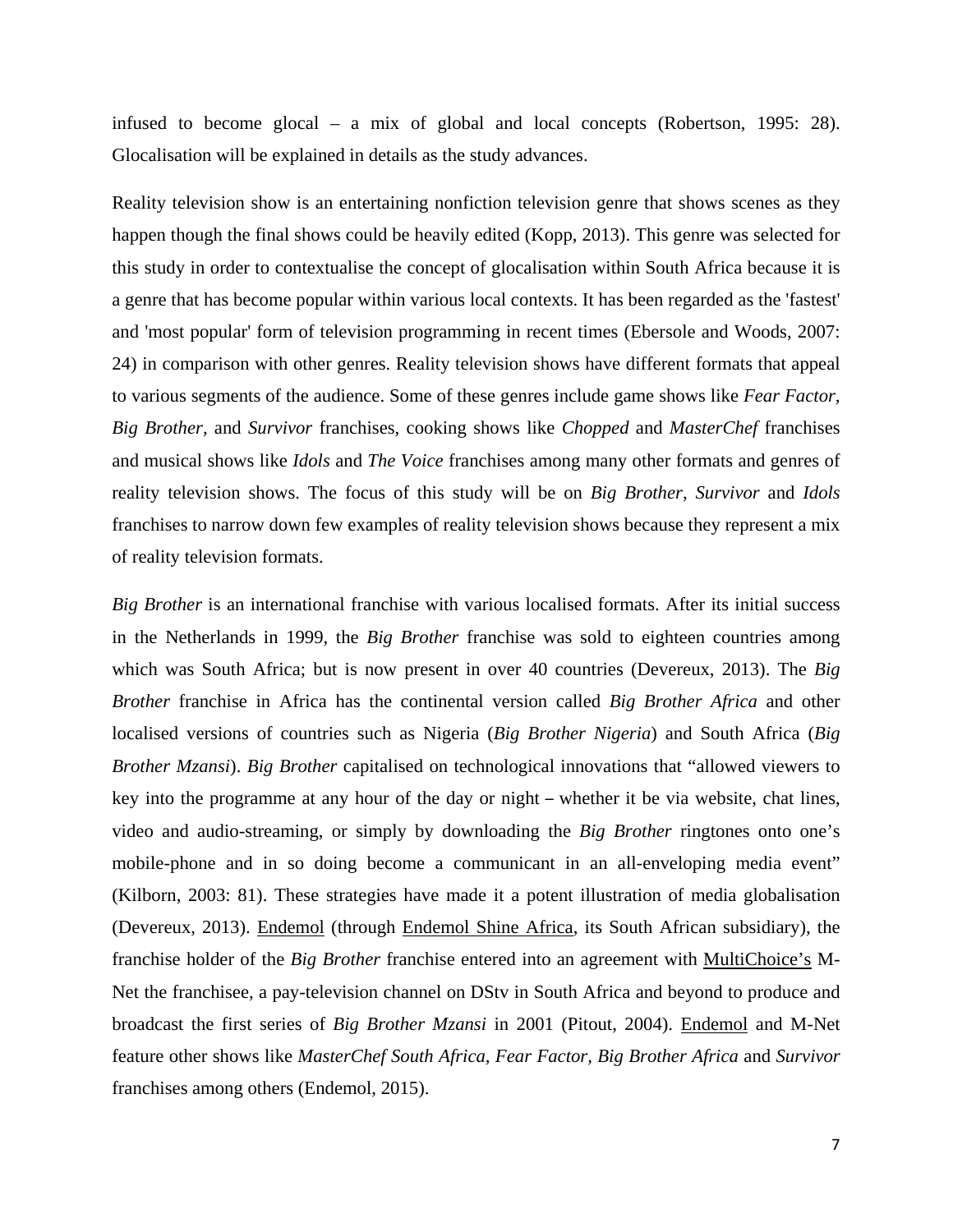The *Survivor* franchise is the second example of this study. It is a reality television game show that has been adapted into various local formats in different countries around the world. *Survivor*  has captivated the attention of millions of people who watch it around the world because it provides an ethnographic exhibit filled with tales of adventure and drama (Smith and Wood, 2003: 1). It became an offshoot of *Expedition Robinson*; a reality series that aired in Sweden in 1997 but was adapted into the South African format in 2006 (Dolby, 2007: 474; SurvivorWiki, 2016a). Those who participate in this show include people who can endure challenges and competitions to ensure their survival in the game. These contestants are made up of equal number of men and women who are placed on an island to put into practice their survival skills. The contestants are divided into teams that are called 'tribes.' Each team has its own unique means to be identified. The team members all have to work together in order to protect themselves against starvation by making fire for food, against cold by making fire to stay warm and by building shelter for a place to sleep and against rain. The various tribes have to compete against each other so as to win challenges, get supplies that may be needed in such tribes and for immunity from eliminations. The contestants also vote off members of their tribes until the final stage of the show where the remaining team members form the last tribe of the show and the winner emerges from this tribe. *Survivor* creates vicarious thrills and emotions for its target audience because it is a reflection of cultures, interpersonal practices and values made visible among the diverse participants that compete on the show (Smith and Wood, 2003: 2). Members of the audience are involved via the social media though they do not vote for the winner of the show. However, a participatory strategy employed by the show's producers in the last edition especially in South Africa (*Survivor South Africa CHAMPIONS*) was that members of the audience voted for their favourite team captain who was rewarded as a result of the votes cast. Endemol Shine Africa is also the franchise holder of the show and is distributed by M-Net.

The *Idols* franchise is the third example of this study. It was launched in the United Kingdom in 2001 but has now grown with over 30 versions and similar formats worldwide (Meizel, 2007). Some examples are *American Idol, Canadian Idol* and *Nigerian Idol.* It is a show where young and talented singers compete for recording contracts and stardom. These contestants are often critiqued by a panel of judges and after the selection of the top performers by the judges, the audience vote and choose the winner (Meizel, 2007). As the producer's audience-participation strategy, members of the audience vote on a weekly basis till the finale where their votes decide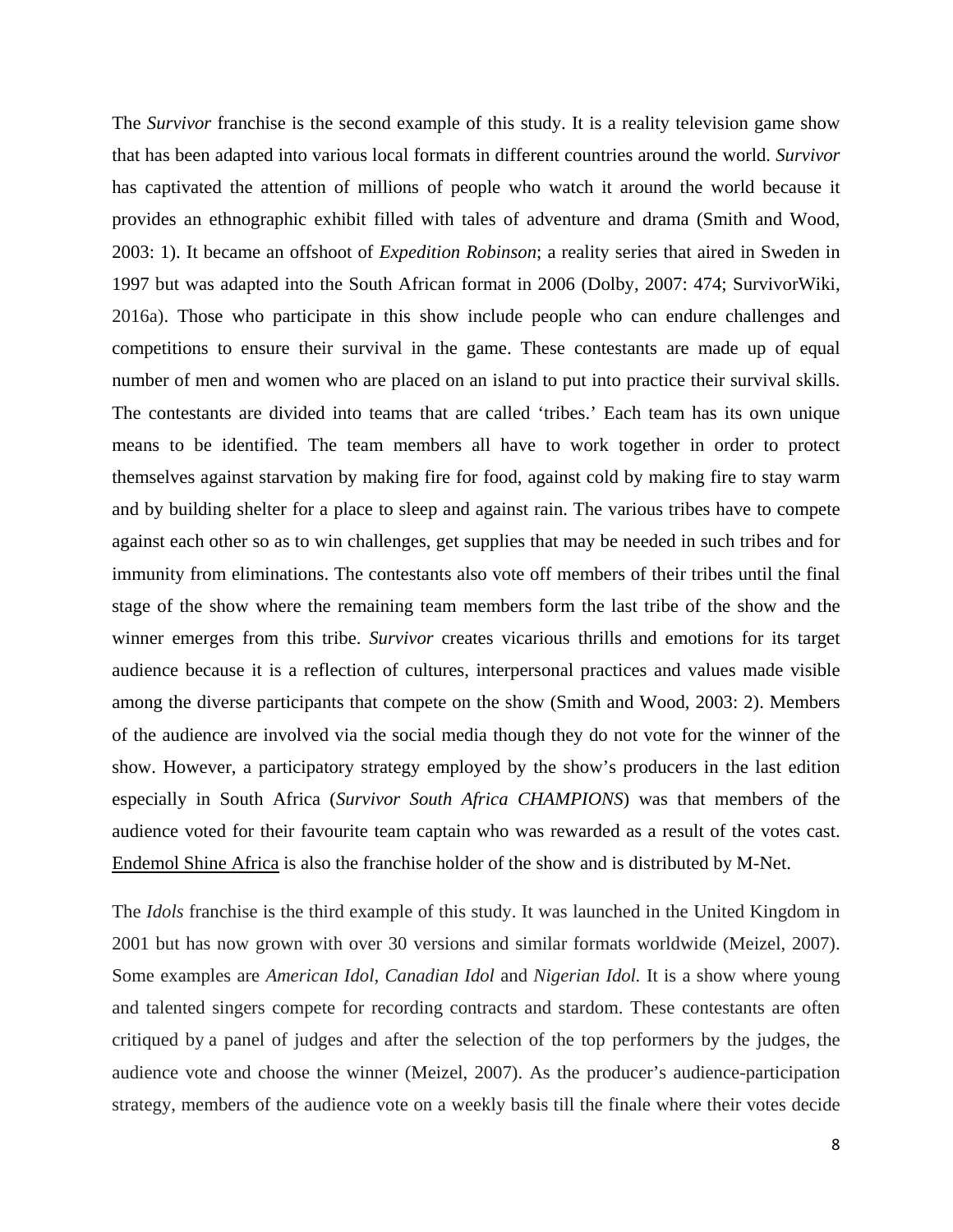who the winner is. *Idols South Africa* is the South African version of the *Idols* international franchise. It is usually broadcast by M-Net. *Idols South Africa* is produced by MultiChoice, Fremantle Media and 19 Entertainment and distributed by Fremantle Media and MultiChoice's M-Net. Fremantle Media includes brands such as the *Got Talent* franchise (*America's Got Talent, Britain's Got Talent, South Africa's Got Talent* and so on), *Idols*, the *X Factor* franchise and a host of others. 19 Entertainment is a subsidiary of CORE Media, an international media group based in the United States of America. 19 Entertainment also produces the *So You Think You Can Dance* franchise and partners with Fremantle Media on the production of *Idols* especially the *American Idol*. These TNCs share long term agreements with some of the show's winners and finalists such as Kelly Clarkson and Carrie Underwood. These examples are few out of the many franchises broadcast by M-Net.

#### **Problem statement**

Many scholars among whom are Marshall McLuhan (1964), Chris Barker (1999), Francis Nyamnjoh (2004), Roland Robertson and Kathleen White (2007), Roland Robertson (1995, 2012) and Sijun Choi and Woo Park (2014) among many others have lent their voices to the 'globalisation' and 'glocalisation' debate. Though there have been few scholarly works on the glocalisation process through the adaptation of global media franchises especially reality television shows into local contexts [for instance Patkin (2003), Roth (2003), Pitout (2004), Jordan (2006), Meizel (2007), de Bruin and Zwaan, (2012) and Ndlela (2016)], this study seeks to further contextualise glocalisation especially within the South African media landscape.

After the introduction of glocalisation into media studies, Robertson (1995: 28) traced its roots to a Japanese marketing strategy called *dochakuka*, an infusion of globalisation and localisation hence the term 'glocal.' Glocalisation is therefore global media texts that are made to fit into local contexts to meet the needs of the local audience. Oliver Ejderyan and Norman Backhus (2007: 1) stated that glocalisation guides locally, the reinterpretation of the dynamics of globalisation that lead to the interpenetration of both global and local scales of production, distribution and consumption that depend on, and pilot the activities of one another. This dependence leads to context-dependent outcomes because of the influence one stage can have on the other. The state of being context-dependent also implies that various contexts influence and determine the outcome of such glocalised activities.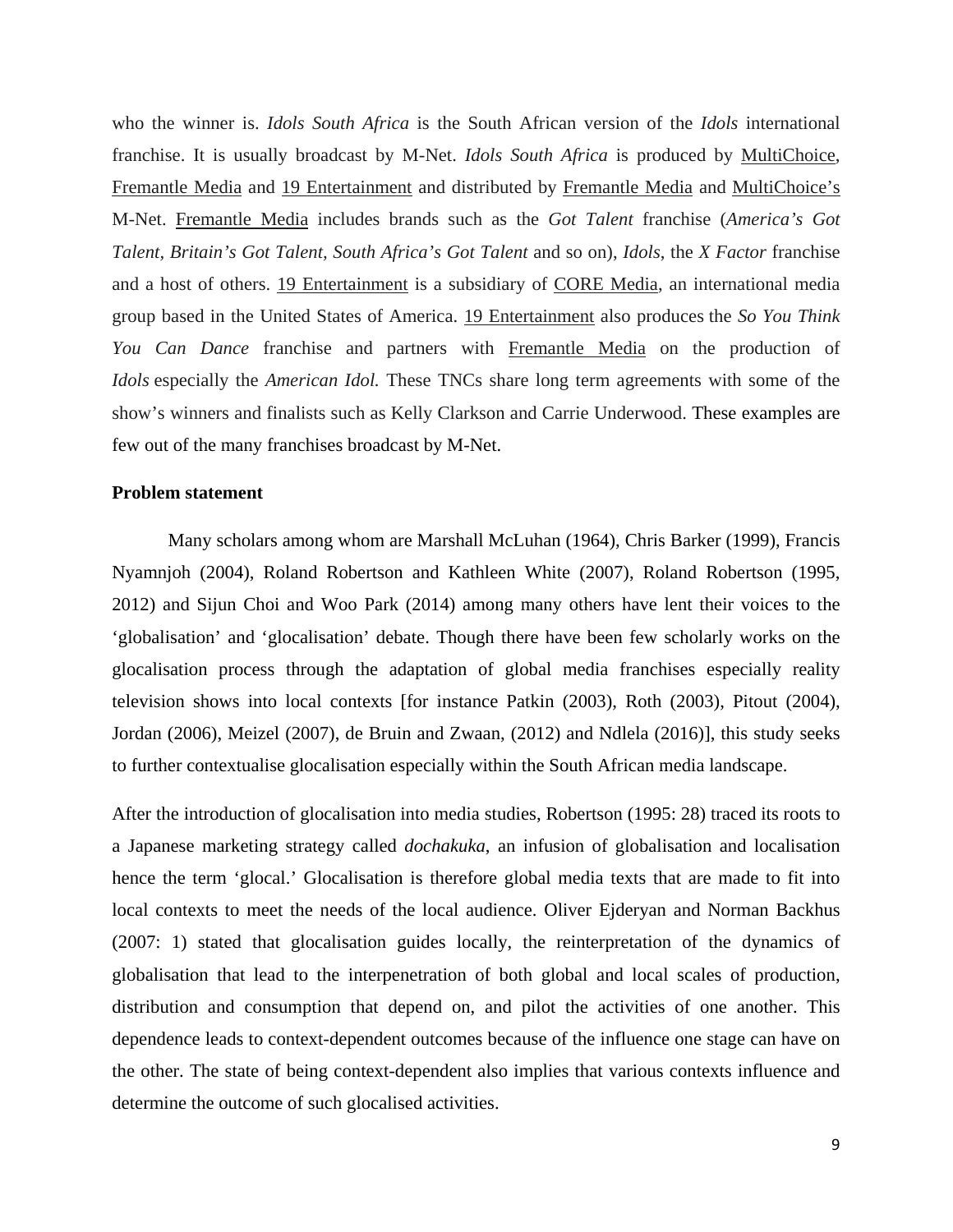The process of convergence, that is technological advancements and revolutions experienced in Information and Communications Technology (ICT) and Internet, have aided the production, distribution and consumption of media texts and the broadcast of global, local and glocal contents by the global media (Sigismondi, 2011). This is brought to play in the South African context because the availability of satellites and decoders with various content 'bouquets' (programme selections) make these affordable and accessible. Convergence revolves around the interaction between old forms of media and new forms of media which in a sense creates the notion of "an old concept taking on new meanings" (Jenkins, 2006: 6). Convergence encourages glocalisation within South Africa because service providers like MultiChoice can broadcast programmes through multichannel available via the satellite receivers and its many Internetfacilitated distribution media. These innovations, especially the new media and mobile devices, make up an integral aspect of cross-platform media that have created a worldwide diffusion of ideas, values and norms (Groebel, Noam and Feldman, 2012: ix). Those who take advantage of these advances stream media content through their devices, comment on issues and follow activities on social media, and get informed about global and local events immediately through various websites and applications. The flow of content is not restricted because gate-keeping policies are not always adhered to as a result of the free and permeable state of these marvels of technology that have created convergence.

Marshall McLuhan (1964: 93) illustrated the effect of globalisation and concluded that it had led to the incorporation of all facets of human interaction and communication into a 'global village'; a single world system that encouraged a form of sameness at each level of interaction because of the effects of globalisation. The creation of this global consciousness and awareness implies a state of homogenisation or similarities because everyone interacts within these confines. These enable worldwide users to interact and form networks around the world that affirms McLuhan's (1964) view of the world as a 'global village.' The outlook of the world as a global village where levels of interaction are not limited but on the increase suggests an element of sameness over a period of time because as long as these people share their views and opinions together, listen to the same genres of music and watch similar videos and shows, they may start to have a shared level of sameness. This implies that the world is "a cultural market area in which the same kind of technical product development, the same kind of knowledge, fashion, music and literature, the same kind of metropolitan mass culture is manufactured, bought and sold" (Sarmela, 1977: 1).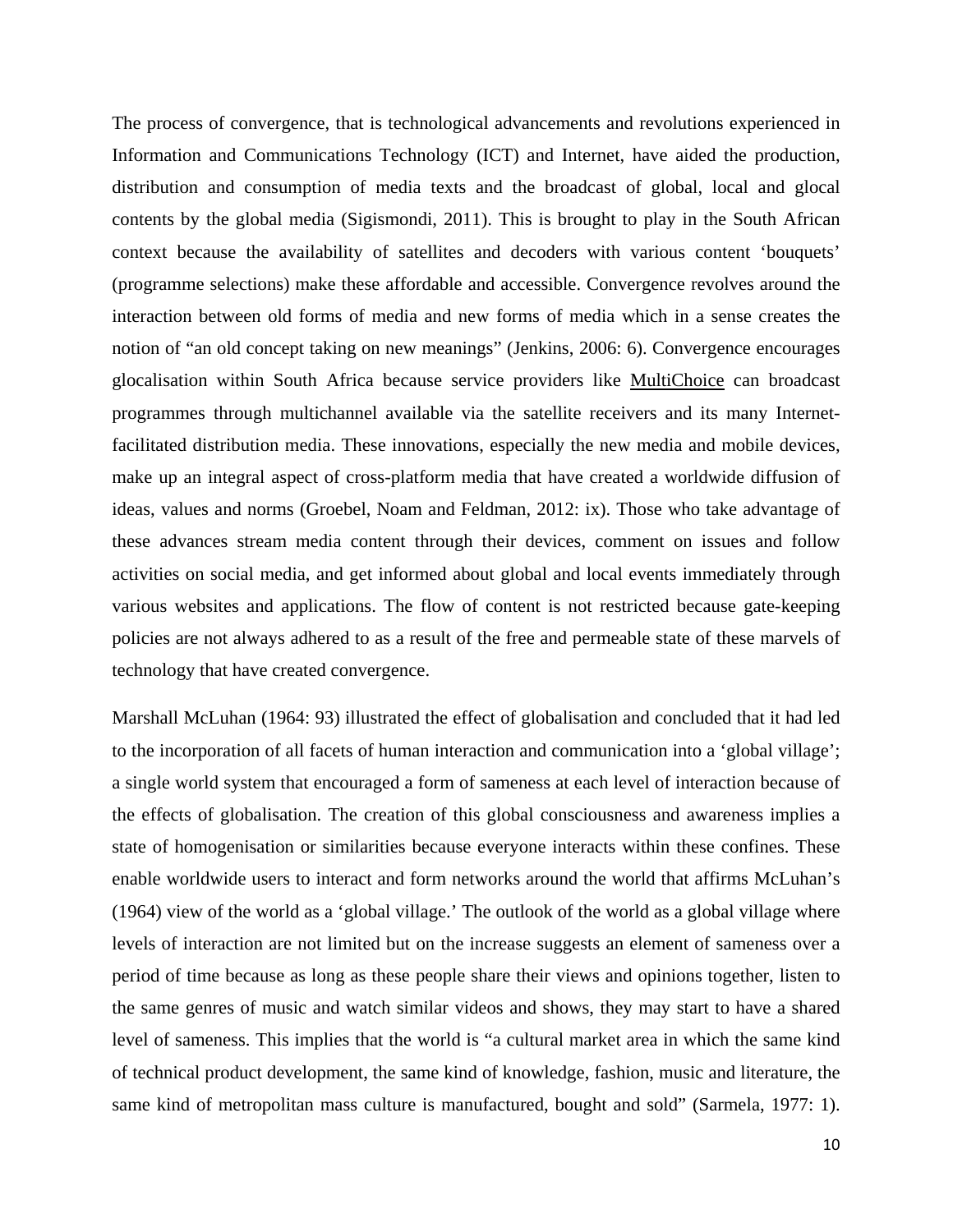The element of sameness or homogenisation is what leads to cultural and also media imperialism. The implication of cultural imperialism is that local cultures of recipients all over the world begin to adapt to this sameness as a result of cultural interaction and globalisation. Matti Sarmela (1977) supported this view and added that cultural imperialism is a product of economic, technological and cultural hegemony of developed countries that are able to influence the economic, social progress and cultural values of many cultural environments around the world because of globalisation.

Other scholars hold contrary views. Richard Barnet and John Cavangh (1997: unnumbered) opined that though people might listen to the same genres of music or watch the same movies; this will not lead to a new global consciousness or a shared level of sameness or homogenisation. John Tomlinson (1991: 9) added that an original or pure form of culture does not exist, however, "a variety of different articulation which may have certain features in common but may also be in tension with each other, or even mutually contradictory" may be in existence. Certain scholars averred that critics who noted that globalisation had led to homogenisation did not point to the heterogeneity of globalisation (Gordon, 2009: 311 and Tomlinson, 1997). Nickesia Gordon (2009) was of the opinion that instead of globalised content influencing and overpowering local cultures, these create hybridity. This form of hybridity describes a level of different linguistic, discursive and cultural mix that creates a connection of different parts that make up the concept of heterogenisation (Bronfen and Marius, 1997 in Raab and Butler, 2008). Robertson (2012: 191), in order to counter the argument that the concept of globalisation was inherently homogenising or similar, also concluded that globalisation did not only have the characteristics of 'sameness' or 'homogenisation' but also diversity. To buttress his conclusion, he added that the heterogenising aspect of globalisation led to the concept of glocalisation – the main focus of this study.

Arjun Appadurai (1996: 32) rightly stated that arguments on homogenisation and heterogenisation ignored the fact that "as forces from various metropolises are brought into new societies, they tend to become indigenised in one or another way: this is true of music and housing styles [...]." From this statement, it can be observed that in the interactions of two cultures, a local and a foreign culture, there is room for indigenisation, homogenisation or heterogenisation. The local culture absorbs certain elements from the foreign culture and either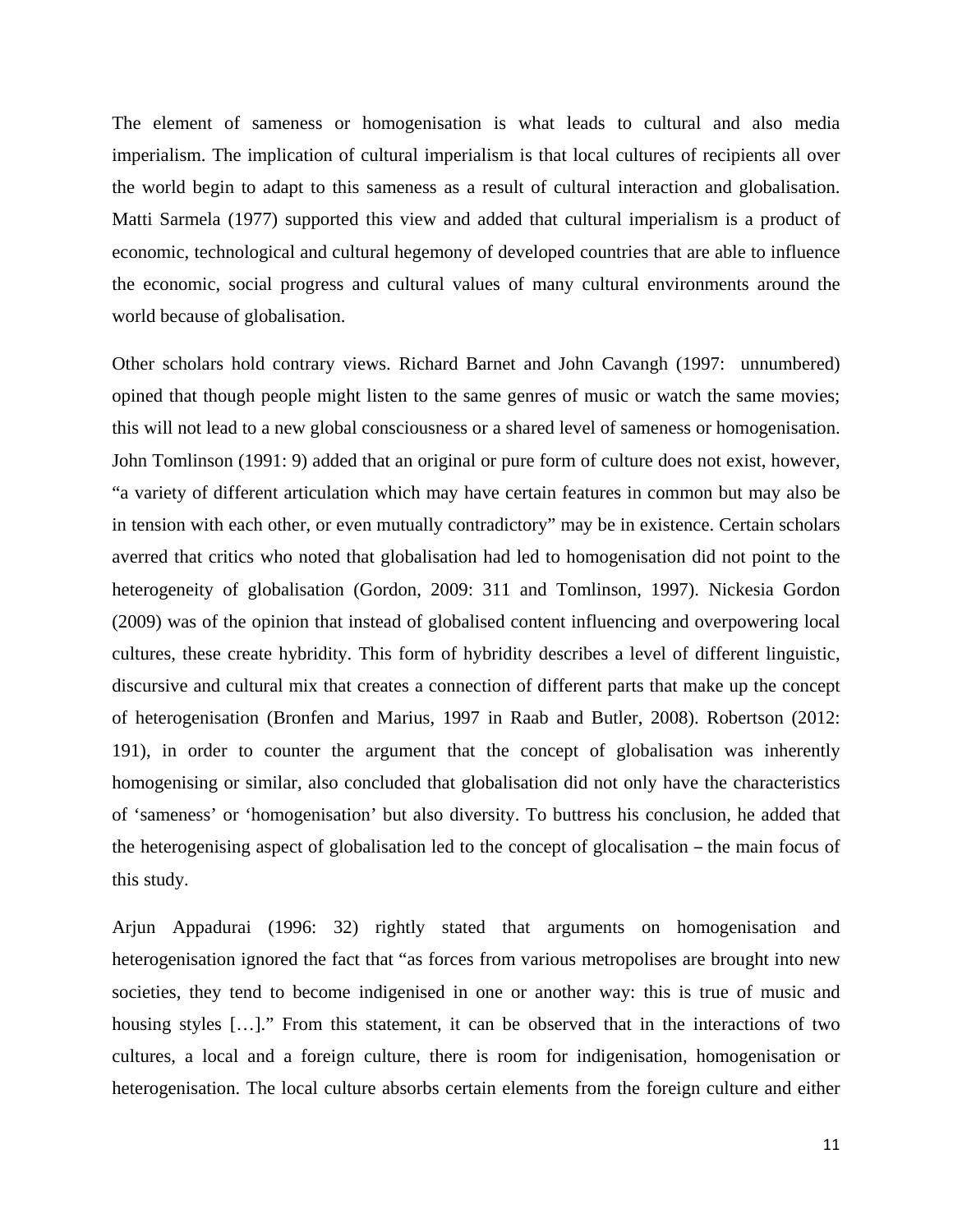conforms to it through the creation of a new hybridised version (cultural pluralism), or ignores it and becomes totally subdued by it (cultural imperialism). Cultural imperialism views globalisation as a concept that leads to sameness or homogenisation while cultural pluralism views globalisation as a process that leads to cultural diversification or heterogenisation. These debates abound because of the effects of globalisation on culture.

Media imperialism shares a similar scenario with cultural imperialism. Media imperialism is "mired in global imbalances which create the conditions for information dependency by lesser developed countries on the West" (Gordon, 2008: 62). The impression created by media imperialism is that of media domination by powerful media outfits that most times emanate from not only the West, but also the East, North and South with dispersed contents around the world. Terhi Rantanen (2005: 116), who stated her views on the debates about media and globalisation, concluded that the effects of globalisation could either lead to homogenisation, heterogenisation or both depending on the circumstances that aid the concepts both culturally and through the media. She added that the debate surrounding cultural imperialism as a result of globalisation alone needed to be substantiated. The "influence perceived as coming from outside […] seen as homogenisation is not caused only by globalisation; it is also caused by nationalism" (Rantanen, 2005: 79-80). This is because both the local and foreign media could influence local cultures and local media in terms of media imperialism. Other factors such as migration, tourism and trade could also influence cultures that are various landscape dimensions as described by Appadurai (1996). Therefore, this study will trace what the case is within the South African media landscape in terms of homogenisation or sameness, heterogenisation or uniqueness, or both.

### **Theoretical framework in brief**

The use of theory in academic writing should facilitate the inquiry process (Wolcott, 2009). This will give a structure to the study and help the researcher make a rational argument. The guiding theories for this study are the political economy of communication in the media (McChesney, 1998; Fourie, 2007 and Mosco, 2009), cultural proximity (Straubhaar, 2003, 2007; Ksiazek and Webster, 2008, and Trepte, 2008) and the circuit of culture (du Gay, *et al*. 1997, 2013). Political economy deals with the structural inequalities faced during the production, distribution and consumption of products and services and the effect of these on consumers.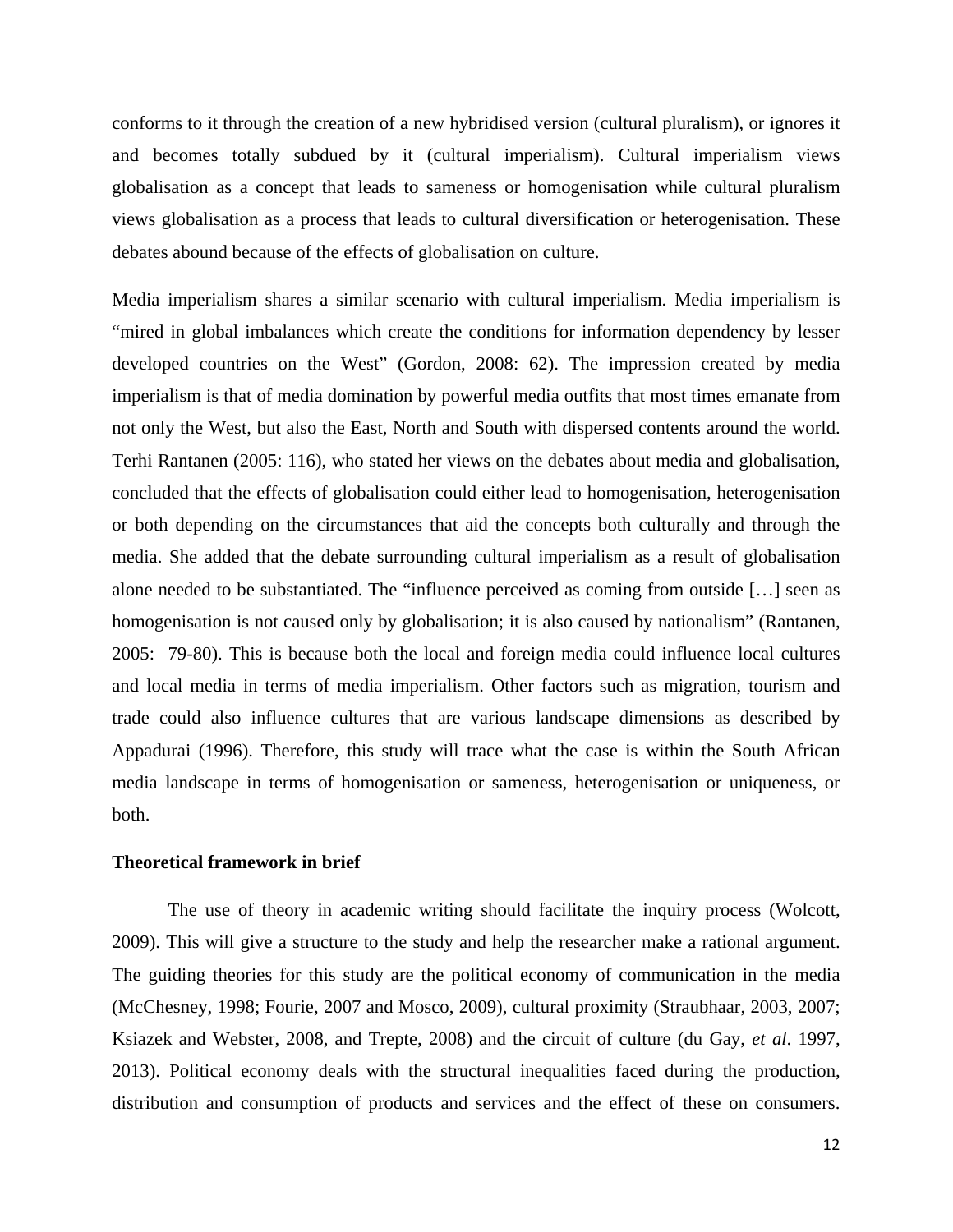Political economy allows us understand the social and power relations that make up channels of production, distribution and consumption of resources especially those that are communicationbased (Mosco, 1996: 17). Such structural factors that influence the political economy of communication in media include ownership, control and funding sources because of the power these have to shape and fit media content into their own interests (Herman and Chomsky, 2010: xi). These factors can influence public opinion as a result of power, control and size and can thus become reflections of those media owners and structures in place. It therefore points our attention to key issues like patterns of ownership and control over the institution's activities, unequal distribution of materials as well as symbolic resources, and the nature of the relationship that exists between the communication institutions and state regulations (Golding and Murdock, 2000: 73).

Other aspects worthy of attention are those of media growth [integration], extension of corporate reach [acquisition], commodification [added value for media products] and changing roles of government or state intervention [regulations] (Golding and Murdock, 2000: 74). These aspects will be elucidated further in this study. Though Peter Golding and Graham Murdock's (2000) arguments were based on the observation of a more critical approach of political economy and the interplay between economic, political, social and cultural aspects of life, it is still relevant to this study in order to critically examine the result(s) of this interplay in South Africa's media environment. This theoretical approach will help to examine the political economy of the selected glocal franchises of this study (adapted from their global counterparts) and those with their rights of ownership as Endemol Shine Africa, Fremantle Media and 19 Entertainment. This will help to identify ways that these franchises have been adapted into local contexts and how MultiChoice the transnational broadcaster transmits these formats with glocal appeal.

The second theory to be used in this study is that of cultural proximity. Cultural proximity explains media preferences within social contexts with the view that the media consumers will naturally gravitate towards media and media content from their own culture (Ksiazek and Webster, 2008). It is viewed as "nationally or locally produced material that is closer to and more reinforcing of traditional identities, based in regional, ethnic, dialect/language, religious and other elements" (Straubhaar, Campbell and Cahoon, 2003 in Trepte, 2008: 4-5). The cultural proximity theoretical construct emerged as a response to views of cultural imperialism and some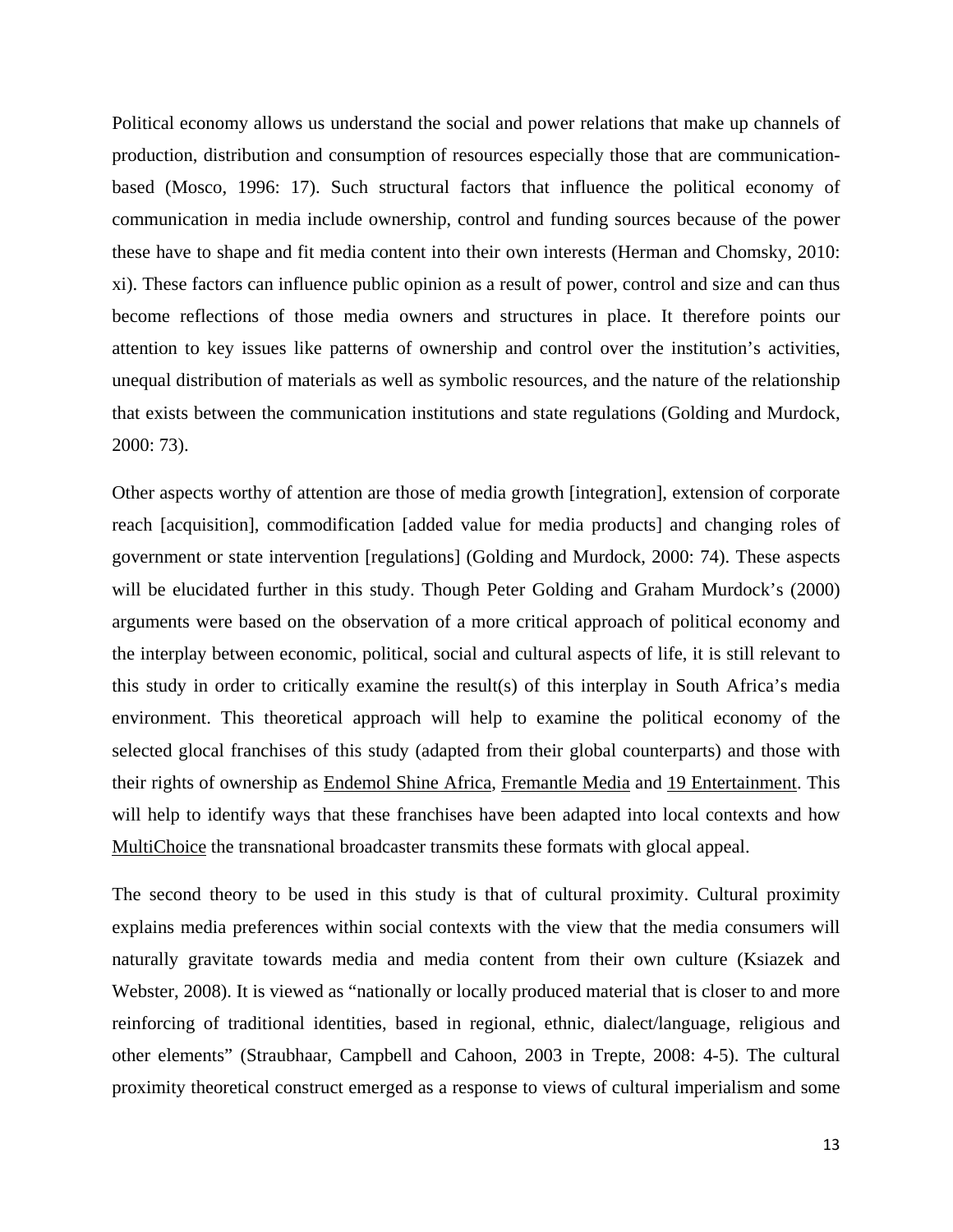economic theories that envisioned a one-way flow of culture from those seen as richer countries to those that are poorer based on superior production quality (Ksiazek and Webster, 2008). Cultural proximity acts as a shield against media and cultural imperialism because if more locally produced programmes are demanded, there would be less demand and importation of foreign media content, that would limit media and cultural imperialism. Choi and Park (2014) noted that the cultural proximity theory resonates with cultural pluralism and that these two phenomena play important roles in the transition of national identities to uniform global identities. Cultural proximity, though this study will not be consumption-based, is consequently appropriate for this study because it will examine if there are media policies within the South African media landscape that promote cultural proximity.

These two theories in a way show the interrelatedness of culture at different levels from the production process to distribution and consumption of media content. This interrelationship is what Paul du Gay *et al* (1997, 2013) referred to as the 'circuit of culture' (see diagram on page 45). The circuit of culture has five stages that show the process of exchange of cultural texts. The first stage is that of representation. Representation has to do with the presentation of media content like images, languages, entertainment and other practices through the media. The second level is that of identity that is, the cultural norms, values and practices of the audience and those cultural meanings they attach to and derive from media content. The third level is that of production that has to do with the packaging and transmission of media content through the media. The fourth level is that of consumption. Consumption deals with audience reception and interpretations of media content. The last level is that of regulation. This level deals with policies that guide the chain of production (what is produced and channels of distribution of media institutions). It also entails codes and conducts that guide media economy within the market structure. This will be examined in the light of media policies within the South African media landscape. All these are elements of the process of communication. The foci of this study are on representation as regards issues on political economy and regulation as regards issues on the South African media policies and promotion of local media.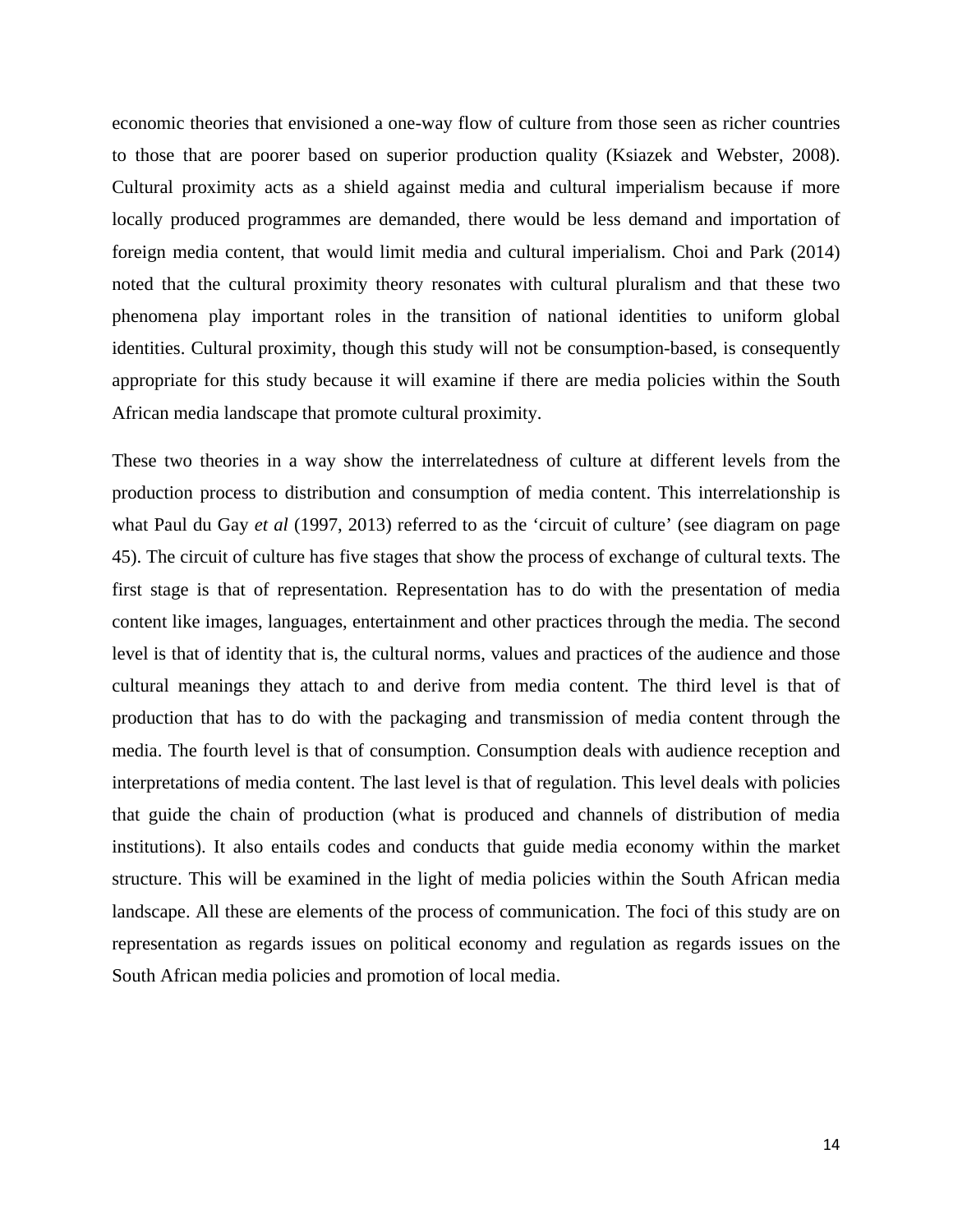# **Objectives**

The objectives of this study will be discussed below.

- 1. It is the objective of this study to research the phenomena of global television franchises, and the political economy of those who own the right of production to these, in order to understand such media exchanges within transnational and local contexts.
- 2. Though some of these adapted franchises have similarities with the global franchises, this study will identify the features of these reality television shows that make them truly South African to find out if these contribute to homogeneity (similarities), heterogeneity (uniqueness) or both as noted by Rantanen (2005) within the South African media landscape.
- 3. Also, the objective of this study is to underscore the ways MultiChoice as a transnational media broadcaster, has suited such global franchises to local taste by striking a balance to meet the needs of its audience in the local context.
- 4. Another objective of this study is to highlight those media policies within the South African media landscape that encourage pluralism and the adoption and distribution of local contents in order to promote cultural proximity within the media market.

## **Research questions**

Global media, especially entertainment media, transcend national and cultural boundaries and have opened up media landscapes to the flow of foreign content that in turn adjust local cultural norms and thereby affect socio-cultural order (Artz, 2015). Consequently, this study will address the following research and sub-research questions:

- 1. In what ways have transnational media owners of global television format franchises been able to reproduce such media exchanges within local contexts like the South African media landscape?
	- What are those features that make glocalised South African franchises different and uniquely South African?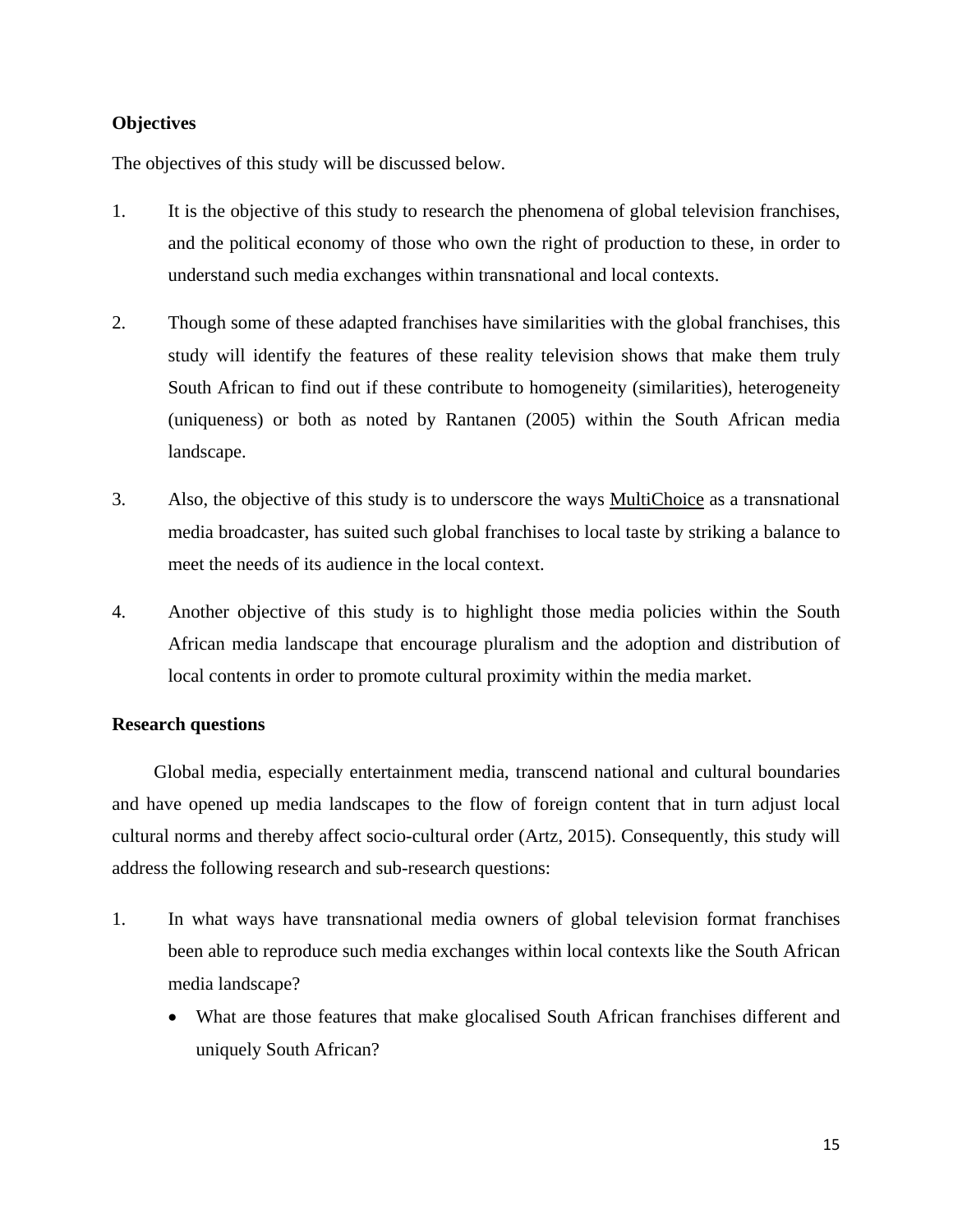- What are the implications of ratings and viewership in the contexts of these glocalised franchises?
- 2. How has MultiChoice as a transnational broadcaster aided the glocalisation process in tailoring media franchises to local appeal within the South African media landscape?
	- How has MultiChoice balanced the needs of both its local and global audiences?
	- Are these creating a state of homogenisation, heterogenisation or both?
	- What are those instances that promote these consequences of globalisation?
- 3. How have media policies within the South African media landscape encouraged pluralism and the need to promote more local media and media content?
	- Do the media policies within the South African media landscape encourage the promotion of more local media content?
	- How do the media policies within the South African media landscape encourage the promotion of more local media content?
	- Do these policies also encourage pluralism and content diversity?
	- In what ways do these policies also encourage pluralism and content diversity?

#### **Research methodology and approach to study**

This study will optimise the qualitative research approach through a desk research. Desk research involves the use of data and materials that are already available. These could include facts, figures, reports, literature, documents, bulletins or any type of statistical and – in this case – visual data available. It requires the researcher to collect, sift and interpret already published data from sources like library archives and online databases for those pieces of information about market size and the structure of an organisation or entity (Birn, 2002). The desk research will examine the political economy of global franchises and their franchise holders like Endemol Shine Africa; 19 Entertainment and Fremantle Media. The desk research will trace the adaptation of these franchises into local contexts through these TNCs, and the broadcast of these through MultiChoice, their transnational media broadcaster. The political economy of MultiChoice will also be examined. This will be achieved through the analysis of data from footprints, literature, documents, Internet sources and relevant reports while media regulations will be examined based on policies and media reports within the South African media landscape.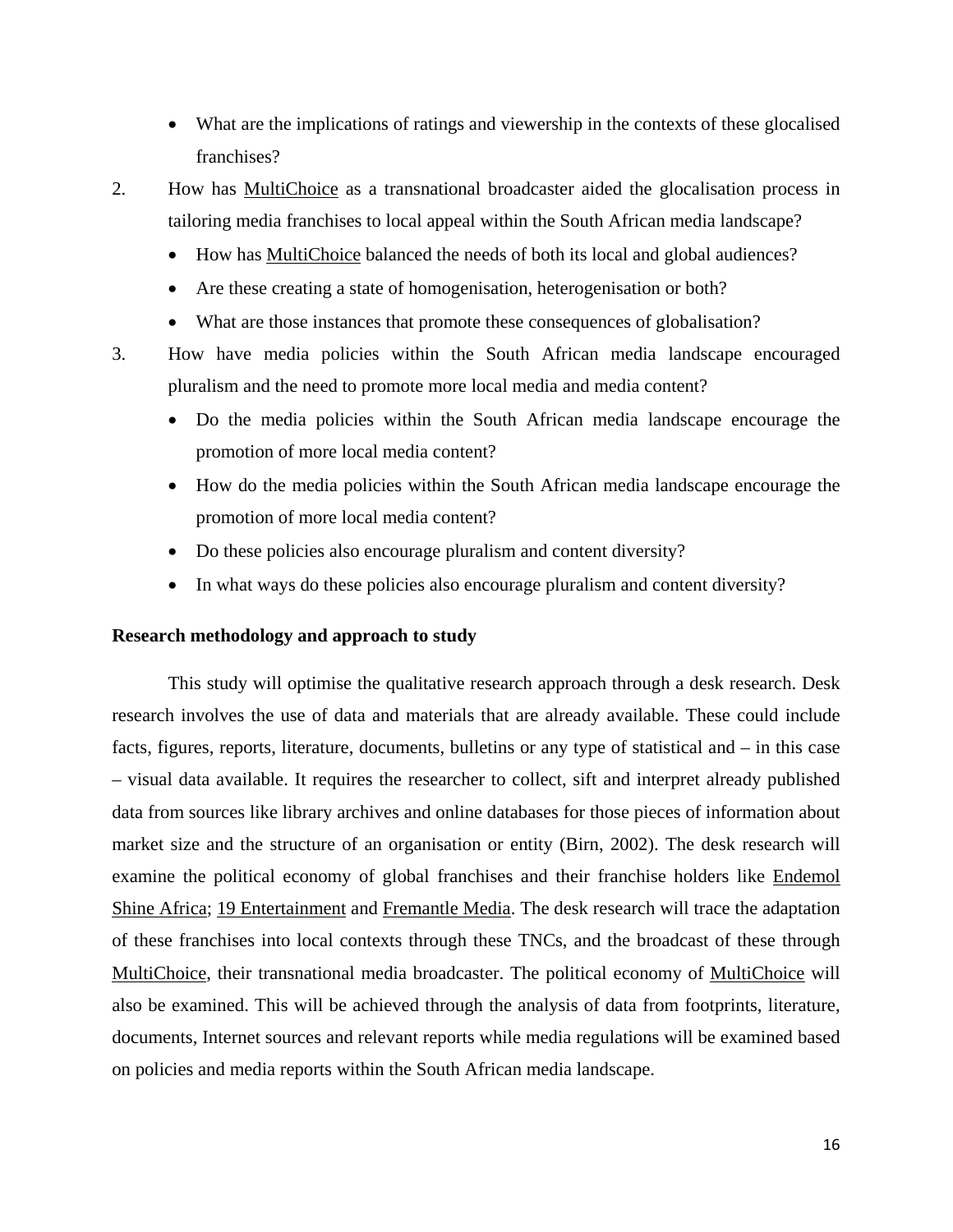The desk research will adopt a descriptive method and will be accomplished through purposive sampling. The essence of these is to focus on specific phenomena as the political economy of those who own the right to produce and broadcast selected media franchises, glocalisation – its consequences (homogenisation, heterogenisation or both), the way glocalisation has been depicted in the shows that have been selected as case studies, and media regulations. The purposive selection of these South African glocalised media franchises is in order to identify their 'glocalised' characteristics to meet the earlier stated objectives of this study. This is so because "in purposive sampling, each sample element is selected for a purpose, usually because of the unique position of the sample elements" (Engel and Schutt, 2010: 96). The descriptive technique will be used to explain the political economy of the producers and broadcaster of the shows, the consequences of glocalisation and the policies that guide local programming. The desk research will also involve online streaming and text analysis of some of the episodes of the shows in order to identify those elements of glocalisation contained within the shows. Those that cannot be streamed will be recorded and watched by the researcher. The YouTube channels of these shows have made access to stream these shows possible through various forms of uploads within this public domain. Hence gate-keepers' permission is not necessary for this study because all texts are available on the Internet which is a public domain. However, available links to the channels will be provided.

# **Structure of the study**

This study is categorised into six chapters. The first chapter is an introductory chapter to the work. It includes the background to the study that summarises the main constructs to be researched such as the media landscape within South Africa, transnational corporations and television franchises that are the case studies to be researched. The first chapter also contains the problem statement about the arguments around globalisation/glocalisation and the need to further contextualise these within the South African context, the set objectives of the study, the research questions, a brief description of the theoretical framework adopted in the study, the research methodology and the structure of the study.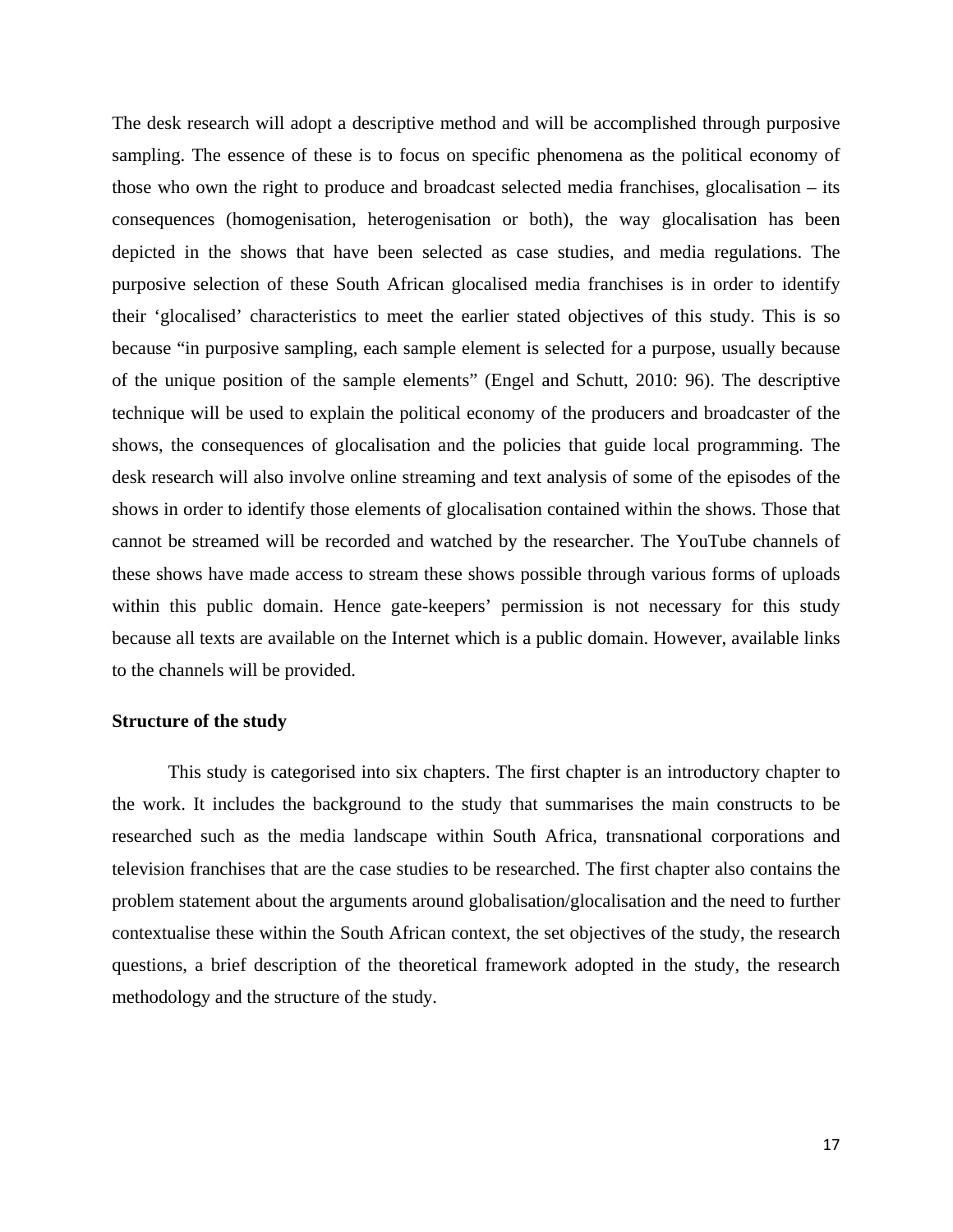The second chapter reviews relevant literature. The chapter discusses arguments on 'place' and 'space' in media, the concepts of globalisation, localisation and glocalisation; landscape dimensions, media franchises and the genre of reality television.

The third chapter is the theoretical framework where the guiding theories of this study such as cultural proximity, political economy of communication in the media and the circuit of culture are discussed.

The fourth chapter is the methodology chapter. It discusses the methods adopted for data collection in the study. Research approaches, research methods and designs, research paradigms, research techniques and the limitation of the study are discussed.

The fifth chapter presents findings and discussions from the gathered data of the research. Data gathered on the political economy of media franchises and transnational corporations and regulations within the South African media landscape are expatiated.

The sixth chapter concludes this research endeavour.

To continue this study, relevant literature will be reviewed in the following section.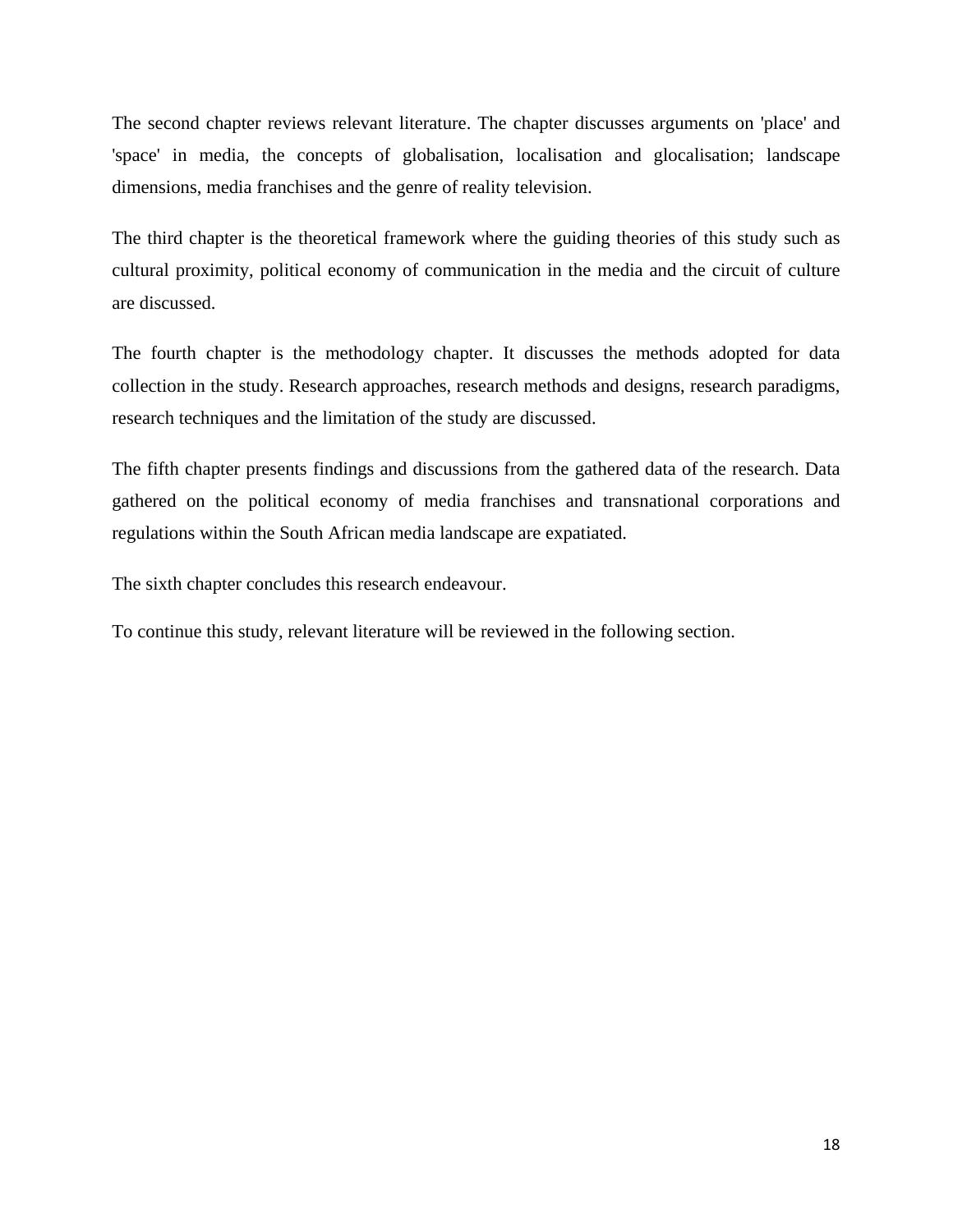#### **CHAPTER TWO: REVIEW OF LITERATURE**

## **Introduction**

Major media owners particularly those within the television industry have tremendous power because they present to us 'media representations' of our daily lives and the world we live in. Consequently, there are images and circulation of stories through which we are able to learn the preferred values, norms and behaviours of the society we live in and also away from home. The uniqueness of the television industry especially to this study is inherent in its strategic position to provide various programmes to its teeming audience. Television has the widest global distribution of all media platforms because of its ubiquitous nature, and is present in over 1.2 billion households worldwide (Artz, 2015). "Such pervasive communication provide(s) the symbolic material for how we actively construct our own lives and the world in which we live" (Artz, 2015: 7). These constructions are tailored around the proliferation of media content aided by globalisation. This section will thus review relevant literature that surrounds those factors that all contribute to both the globalisation and the glocalisation processes. This is because globalisation is a broader concept out of which glocalisation has been singled out. These are important concepts of this study alongside other concepts as 'place' and 'space' in media studies*,* landscape dimensions, transnational corporations, media franchises and reality television shows.

#### **'Place' and 'Space' in media studies**

As human beings, we have different encounters with others within a given social space or place that could result in new social behaviours. Social behaviour can be outcomes of many processes that facilitate interactions between social beings. David Miller (1992: 167-168) viewed social behaviour as a result of other forms of interactions and not only those of the media or 'Western' contents. 'Place' and 'space' in this context do not refer to enclosures of any sort but contexts that constitute elements of social interaction. The media that make up components of social spaces have facilitated borderless relations between people located at various places. A place is no longer seen as an internally homogenous or similar bounded area but as a space of interaction where local identities are constructed (Massey, 1991a in Morley and Robbins, 2013). Hence space is not only limited to a spatial location neither is place only limited to certain constructed positions (Massey, 1994: 1).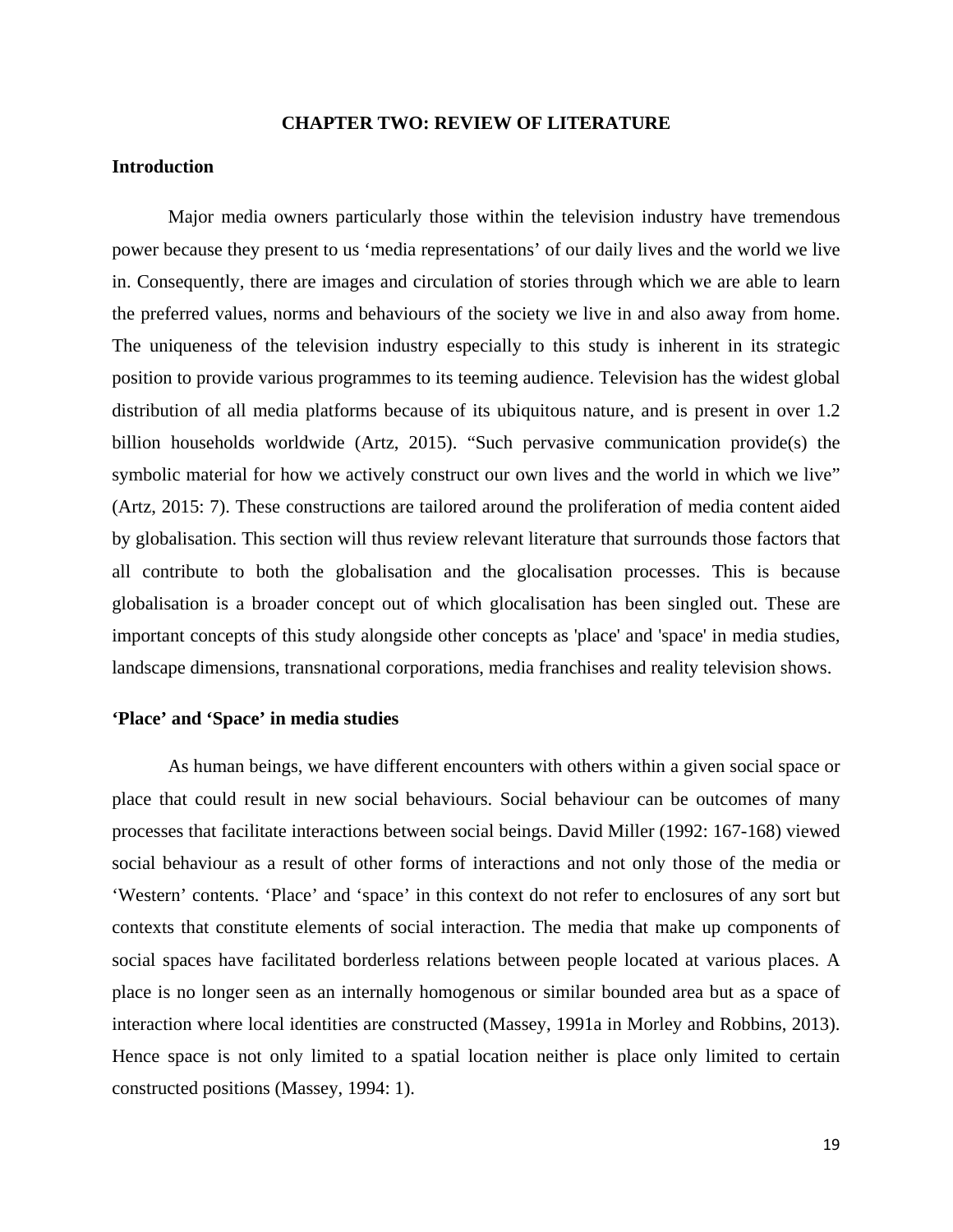A place is a space invested with human experiences (as memories, desires and intentions) and acts as an important marker of both individual and collective identities (Barker, 1999). Places and spaces transform our local experiences and move us to points that are not confined by boundaries. The media transport the mind to the scene of the event through imagery and pictorial representation because of exposure to traditional media (television, radio) and new media (Internet-enabled devices) that convey such events to people around the world. Place becomes a ""place' that is no place at all [...] a 'location' that is not defined by walls, streets or neighbourhoods but by evanescent 'experience' […hence] more and more people are living in a national [or international] information system rather than a local town or city" (Meyrowitz, 1985: 146). This imagery led to the conclusion that

in every country, the media pose the problem of the shifting boundaries between the national and the foreign, otherness and sameness, repetition and difference. Italia television shows sharply how different countries mingle and blend on the national screen, in a flow of fictions […] it highlights how […] Californianness can become part of the imaginary of a Southern Italian housewife, how the proximity of a poor Roman 'bargata' to a petty bourgeois household in Rio, to a mansion in Denver, Colorado is made acceptable and plausible by its appearing on the same flat screen in the same household in close succession (Curtis, 1988 in Morley and Robbins, 2013: 368).

Another instance is how people of different cultural orientation on the African continent can relate with media texts emanating from Nollywood. For instance, a Ghanaian may be able to relate with Nigerian movies and so also will a Nigerian be able to relate with Ghanaian movies because of the close proximity shared through Nollywood. However, a more remarkable instance is how different people who are not Nigerians enjoy and relate with Nollywood contexts presented through 'Nigerian movies' that are shown on Africa Magic<sup>[2](#page-31-0)</sup> and how well they enjoy these movies and the messages passed across. These are examples that show how different people have shared experiences facilitated by the concepts of 'space' and 'place' because they are able to relate to what they have been exposed to as a result of social interactions aided by the

 $\overline{a}$ 

<span id="page-31-0"></span><sup>&</sup>lt;sup>2</sup> A channel controlled by M-Net and MultiChoice not limited to South Africa only but also made available to the continental audience.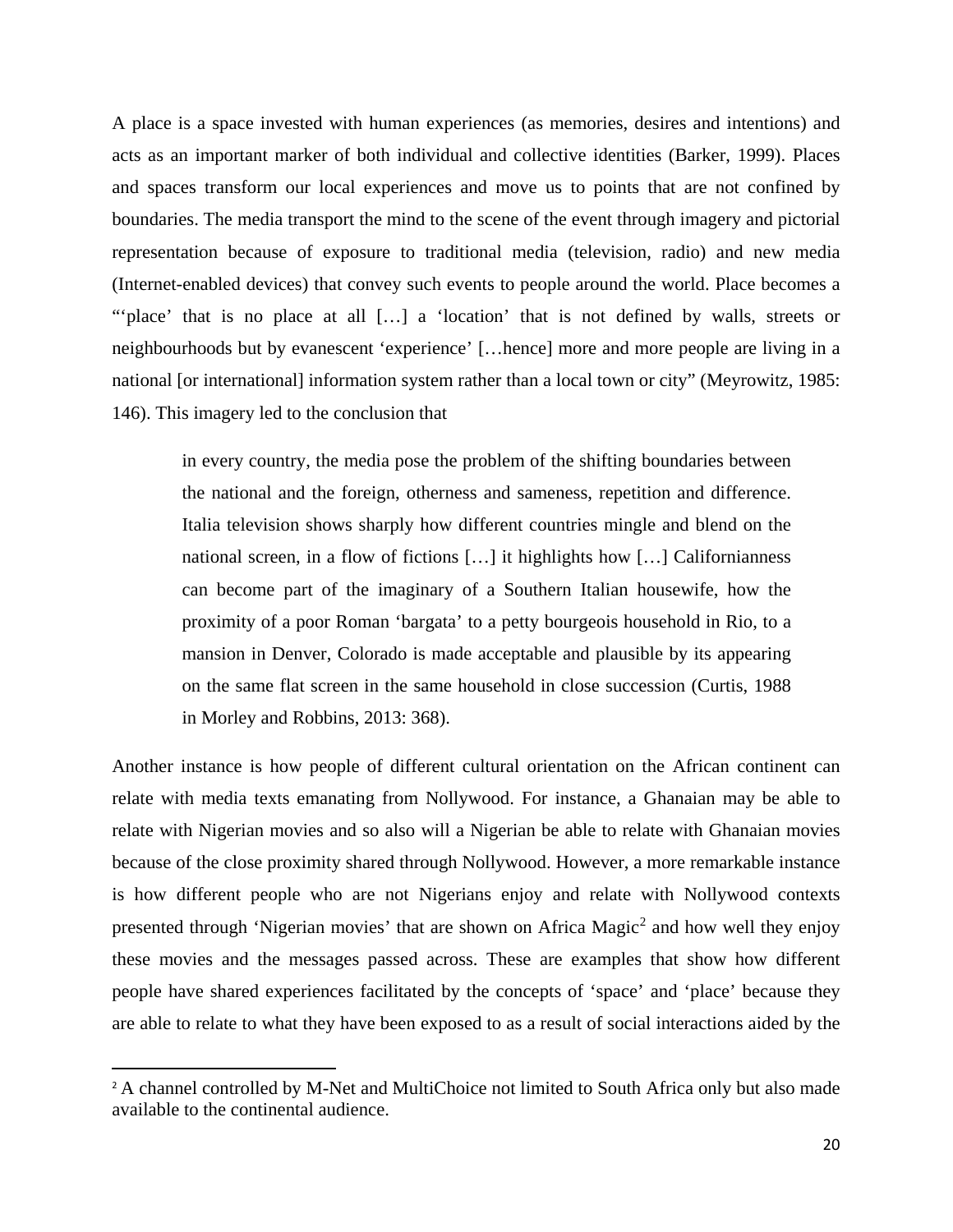media. The conceptualisations of the virtual space and place that have led to such virtual communities of interactions<sup>[3](#page-32-0)</sup> through the media particularly the television have become ways that various cultures come in contact with each other.

These examples corroborate the stance that places and spaces are facilitators of social interactions and not just environments where people are located or where people reside. People are able to sit in the comfort of where they are around the world and be in tune with what is happening elsewhere without actually being there; this is made possible by convergence. Convergence is the integration of different technological platforms, cultures and industries to facilitate the distribution of diverse cultural products (Yong, 2010: xv). The convergence culture occurs through social interactions with other people within the convergence cultural space that is, those who engage with such and are propelled by the digital media. Cultural convergence, initially viewed as a 'Western to non-Western' issue is now also a 'local-local', 'global-local' as well as 'local-global' mix that proves that cultural convergence is a major driving force of transcultural flow evident in cultural norms, genres, music, movies, television programmes, games and so on (Yong, 2010: xv). Cultural convergence could result in cultural hybridity – the link between the local and the global – that increases cultural options (Benyon and Dunkerley, 2000; Yong, 2010) or heterogenisation through the creation of a unique form of convergence in this globalised world. This will be considered as this study progresses through the examination of the effects of globalisation and glocalisation.

### **Glocalisation: An infusion of globalisation and localisation**

 $\overline{a}$ 

The global media act as storytellers who can either present a story as it is or influence the story to their own interests. The global media can thus reflect the interest of the storyteller (Machin and Van Leeuwen, 2007). Media content diffusion across international borders aided by globalisation have created "a unified world economy, a single ecological system, and a complex network of communications that cover the whole globe […] which link distant localities in such a way that local happenings are shaped by events occurring miles away and vice versa" (Twining, 2000: 4). These global contents can come in contact with local contents to either become 'localised' or 'glocalised.' These concepts are as a result of the effects of globalisation

<span id="page-32-0"></span><sup>&</sup>lt;sup>3</sup> That is invisible communities that do not physically exist but are perceived to exist within a computing framework.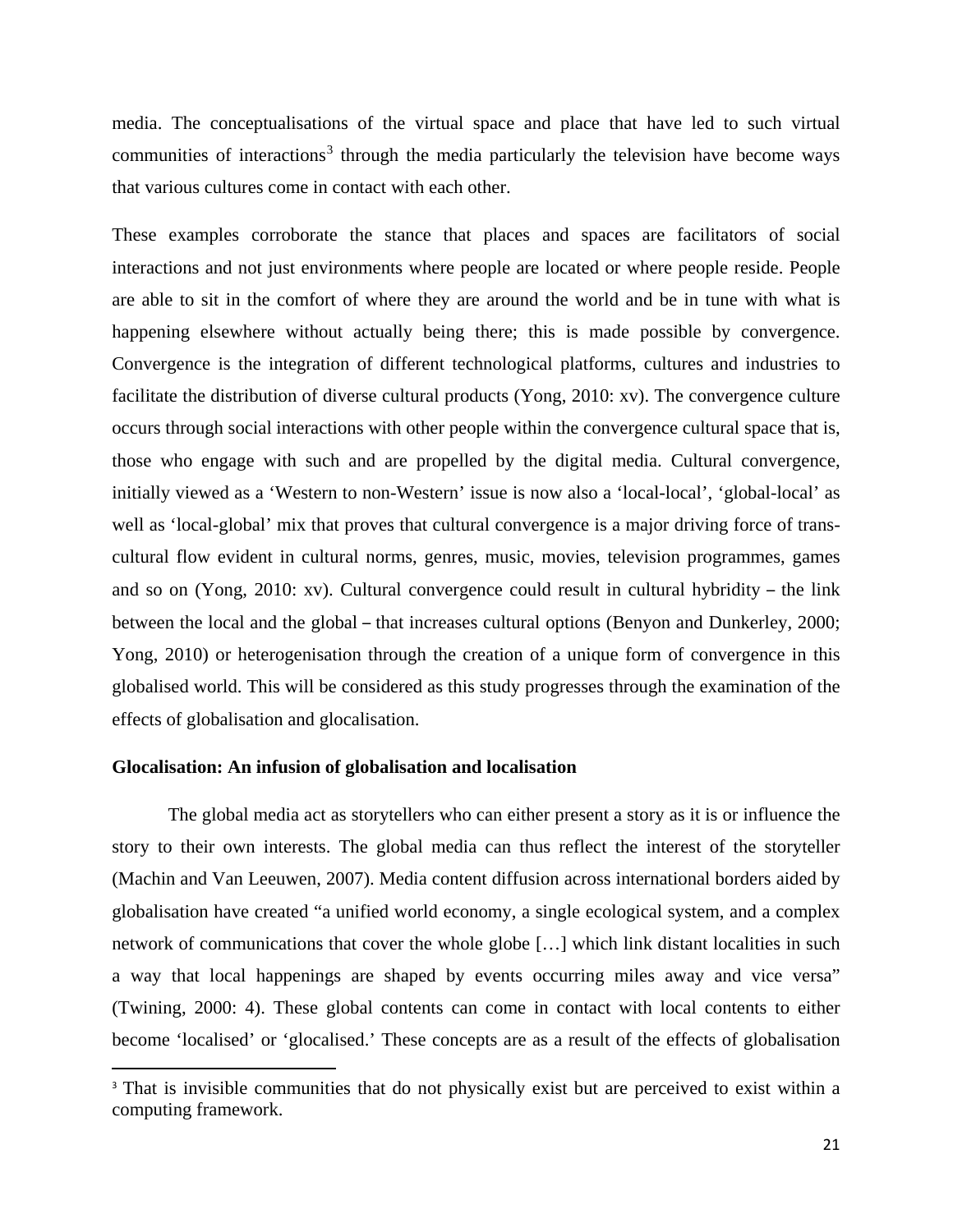intentionally or unintentionally on the lives of people around the globe (Fairweather and Rogerson, 2003). Lee Artz (2015: 1) also established that the global media transcended national and cultural boundaries. Movement of the global media was as a result of globalisation that had expedited this flow and the consumption of foreign content. This in turn adjusted local cultural norms and thereby affected socio-cultural order.

Globalisation in media studies has generated different views and opinions from various scholars as stated earlier among who are McLuhan (1964), Barker (1999), Nyamnjoh (2004), Robertson and White (2007), Robertson (1995, 2012) and Choi and Park (2014). The concept of globalisation indicates a process that transforms the world into a single arena and changes the spatial organisation of transactions and social relations we have among ourselves as human beings (Dasgupta, 2004). It is the "compression of the world and the intensification of consciousness of the world as a whole" (Robertson, 1992: 8). Globalisation concerns cultural meanings and the global consciousness attached to media content that involves people in networks extended beyond their physical locations (Barker, 1999). It reflects an awareness of the interdependence of societies and economies within a world system and with the growth of the new media, global networks of information are formed (Thomas, 2006).

The politics of sameness is a central feature of the globalisation culture and debates surrounding this phenomenon. Some scholars have argued against this characteristic of globalisation (Hannerz, 1992; Appadurai, 1996, Waisbord and Jalfin, 2009). Such scholars were of the opinion that instead of a level of sameness, it has led to fusion or hybridisation (Hannerz, 1992: 35 and Appadurai, 1996: 32). Silvio Waisbord and Sonia Jalfin (2009: 57) added that

> it is mistaken to predict that globalisation inevitably results in the spread of unified media cultures worldwide and the loss of cultural uniqueness. Instead, global flows of media content and economics create more opportunities for interactions among local, national and supranational media and cultural processes.

These constructions point to the manner global and local cultural resources are infused to create unique cultural imaginings and identities and not as impediment of one by the other.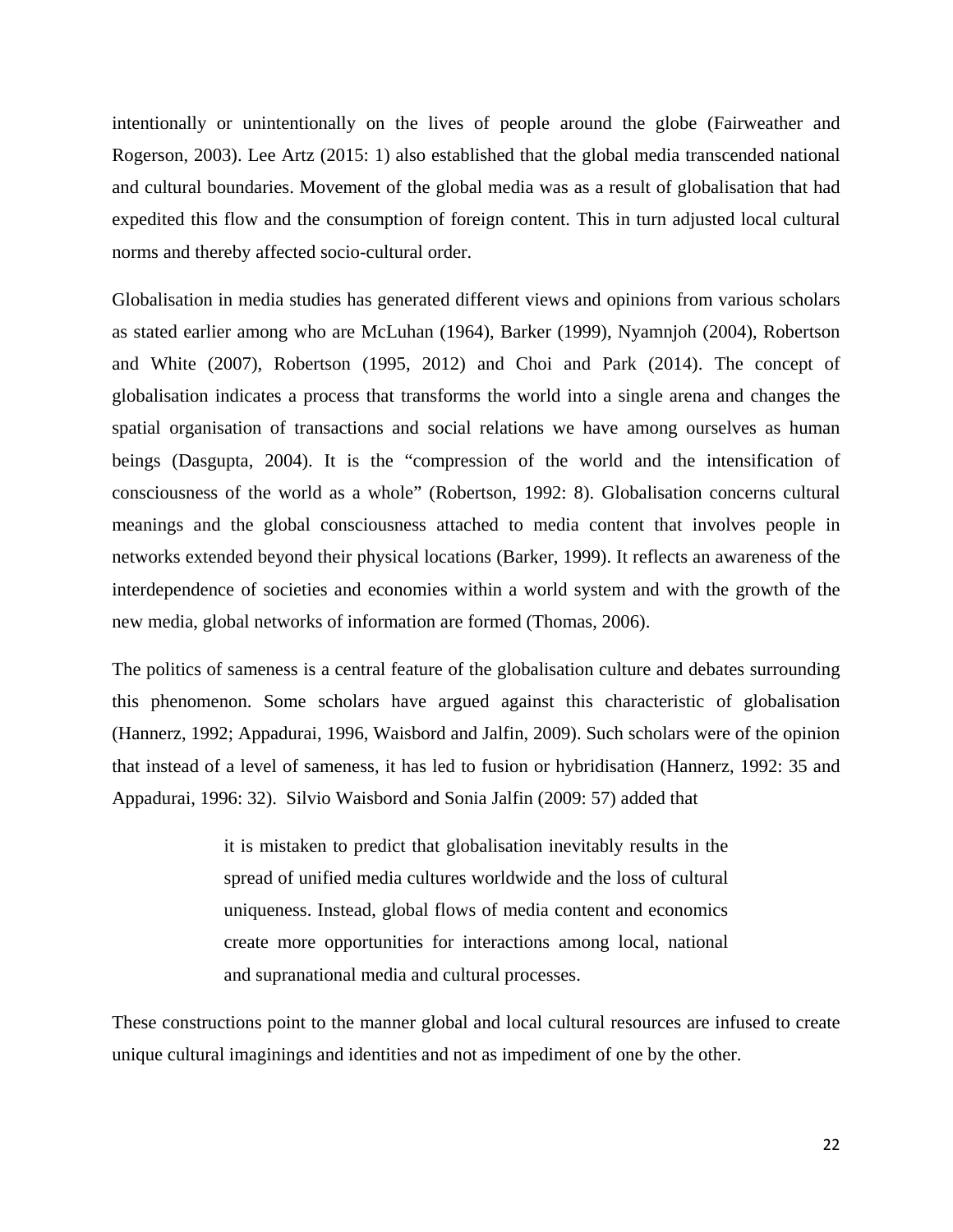Samir Dasgupta (2004: 15) identified historical trajectories associated with globalisation as universal adoption of the state system and also emergence of global independent systems of economy, politics, culture, technology and communication that have made globalisation a focal point of attention. These are landscape dimensions to be expatiated later in this study. As the independence of countries around the world grew, it necessitated foreign trade and exchanges among countries in areas such as agriculture, technology, media, science, information communication and other areas that made transactions possible. These have led to free flow of products and services across borders because "borders today are highly porous and the preserve of global flows of goods and services are continuously eroding them evermore everyday" (Luke, 1995 in Benyon and Dunkerley, 2000: 21).

Localisation is also an important aspect of media globalisation. It is the process that adapts global media content and formats to local factors alongside local cultures so as to show a 'domestication' or 'customisation' of international contents; a commercial strategy that has been observed to maximise profits in domestic media markets (Waisbord and Jalfin, 2009: 57). Global media formats are suited to local contexts with very little or no features of the global formats. This shows their 'domesticated' characteristic that makes this concept of localisation different from glocalisation. Localisation of a popular culture has in a way led to cultural hybridity also known as heterogenisation. Popular culture often regarded as 'pop culture' is a cultural process that involves the generation and circulation of texts and meanings attached to those within a social system. Popular culture or mass culture makes up the everyday lives of ordinary people and it emanated from the struggles between "culture, traditions and the ways of life of the popular classes" that transformed from something old into something new (Hall, 1997; 2016: 227). It was described by John Fiske (2010: 19) as culture with commodities that were produced and disseminated by a profit-motivated industry on one hand, and culture developed for and by people who are able to produce intertextual meanings from these texts they have been exposed to on the other hand. Pop culture creates new forms of mass entertainment [print, radio, television and others] (Pitout, 2007). Eoin Devereux (2013) who observed 'Canto pop' in Hong Kong noted that the emergence of pop music previously sung in English or Mandarin but now in Cantonese dialect encouraged cultural hybridisation because local artists who had sung in English or Mandarin now recorded and performed their songs in Cantonese only. Another example he cited was the re-appropriation of United States rap music by Ghanaian contemporary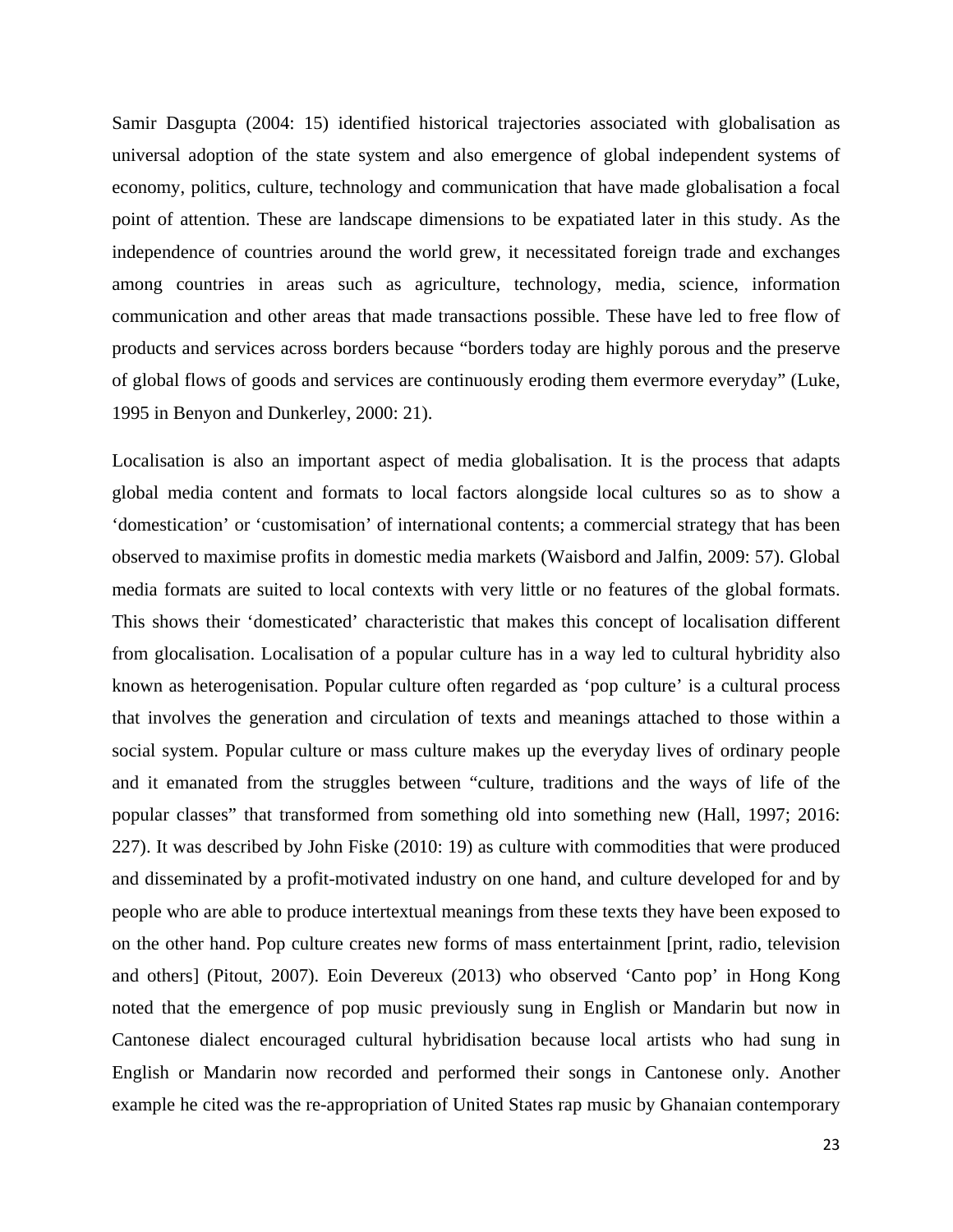music artists who found it easy to mix this genre with their popular local genre called 'high life.' 'High life' in itself is also a hybrid of elements from African, American, European and also diasporic African music styles. The examples of Devereux (2013) are reminders of the fact that culture is not static but 'made and re-made'. Locality and indigeneity historically have been affected by various encounters between a region of civilisation and another region (Robertson, 2012). The results of these histories may also be due to colonial encounters that have led to such hybridised forms of cultural products. This challenges the representation of Western and colonial views and ideals that may generate a different perspective among colonised people within local contexts (Massey, 1994: 147). Hence, localisation as a concept has produced easier understanding and ways local cultures come in contact with and equally interact with foreign cultural elements refashioned out of contents that have origins from elsewhere.

Glocalisation is also another important aspect of globalisation. It has its origins from the Japanese word *dochakuka,* a form of marketing strategy meaning 'global localisation' (Robertson, 1995: 28; Tong and Cheung, 2011). Glocalisation encompasses the creation and incorporation of locality that shapes the world in its entirety (Robertson, 1995). It is the permeation of the global and the local that result in distinctive outcomes within diverse geographic spaces (Ritzer and Ryan, 2003). This implies that interpenetration of such 'products' of global media into local contexts will result in different programmes identifiable to such local environments depending on where those programmes have been glocalised because of each environment's unique cultural landscape. Even though these local adaptations may promote heterogeneity, these adaptations can constitute forms of homogeneity because most of these adaptations are often implemented in very similar patterns across the world (Robertson and White, 2007). Glocalised content unlike localised content still have identifiable elements from its global brand though both concepts incorporate programme versions into local terrains for the consumption of the local audience. An instance of a glocalised programme format is *Big Brother Mzansi* (South Africa's version of *Big Brother*) among many others. These glocalised formats will be different from one another even though they may have similar elements (Plas, 2001 in Mathijs and Jones, 2004: 3). So will *Idols South Africa* and *Survivor South Africa* be different from other glocal adaptations. Some of these similarities and differences will be discussed in the data findings chapter ahead in this study.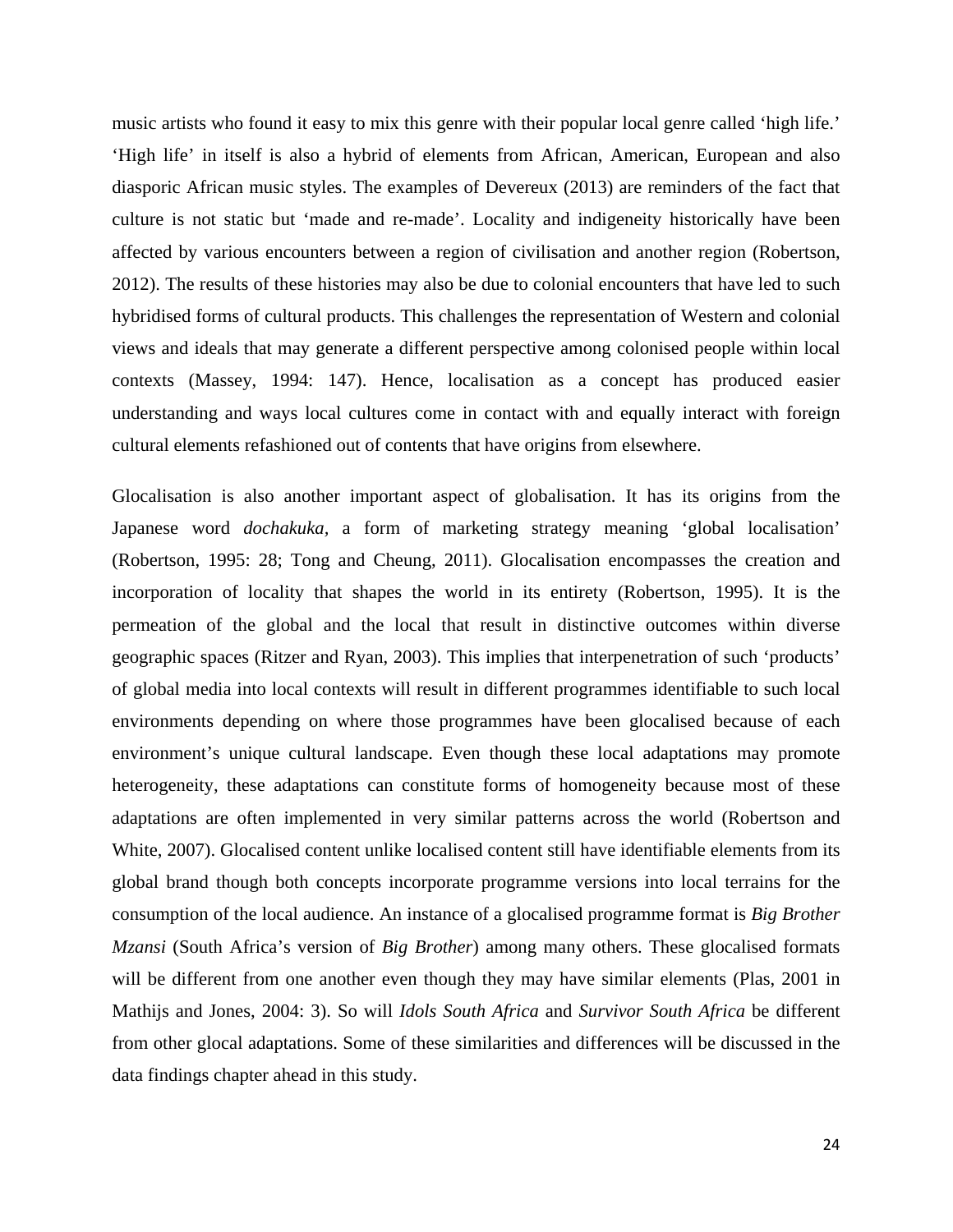The integration of the local and the global creates "new 'global' modes of production across and outside of national boundaries […because] modelling of their behaviour in production and consumption is more glocal than national" (Luke, 1995 in Benyon and Dunkerley, 2000: 21). The main distinguishing element of the glocalisation process is its adaptation of a global content into a local context. The relationship between globalisation and localisation is not inimical; that is why globalisation can be embraced on local terms to become glocalised (Heuva, Tomaselli and Teer-Tomaselli, 2004). In an attempt to diffuse the consumption of products and services all over the world in a globalised manner, it is crucial for such products to adapt these into local circumstances (Robertson and White, 2007). De Mooij and Warren Keegan (1991) who explained the concept of global and local creativity in advertising added that in order to develop local versions of media texts for international brands, such transnational corporations with agencies would need to centralise the process of concept development and at the same time decentralise creative execution. This process will make it possible for the various markets that are in better positions to adapt the concepts to their local environments. All these are facilitated by the media (Sigismondi, 2011).

However, the glocalisation process has been viewed as one that has major influences within the cultural and media landscape of local cultures. These have been regarded as imperialism/homogenisation, diversity/heterogenisation and plurality. On the one side, media imperialism "suggests that because media play a central role in shaping cultural processes and practices and is dominated by Western ownership, the cultural products and media outputs in lesser developed countries are forced to occupy a position of subordination, not only on the international scene but on the local as well" (Gordon, 2008: 61). The portrayal of the media as vehicles of dominance tilts to the media's homogenising or similar characteristics. Media diversity indicates a level of heterogeneity of media ownership, contents and outputs (Karppinen, 2013: 3); while media pluralism connotes cognizance of media or social plurality reflected in the diversity of media content and the existence of diverse media especially the traditional media like television, radio, newspapers and so on (Fourie, 2007: 189). Media diversity is the heterogeneous nature of media content and ownership while media pluralism is the awareness of these within socio-cultural and media frameworks.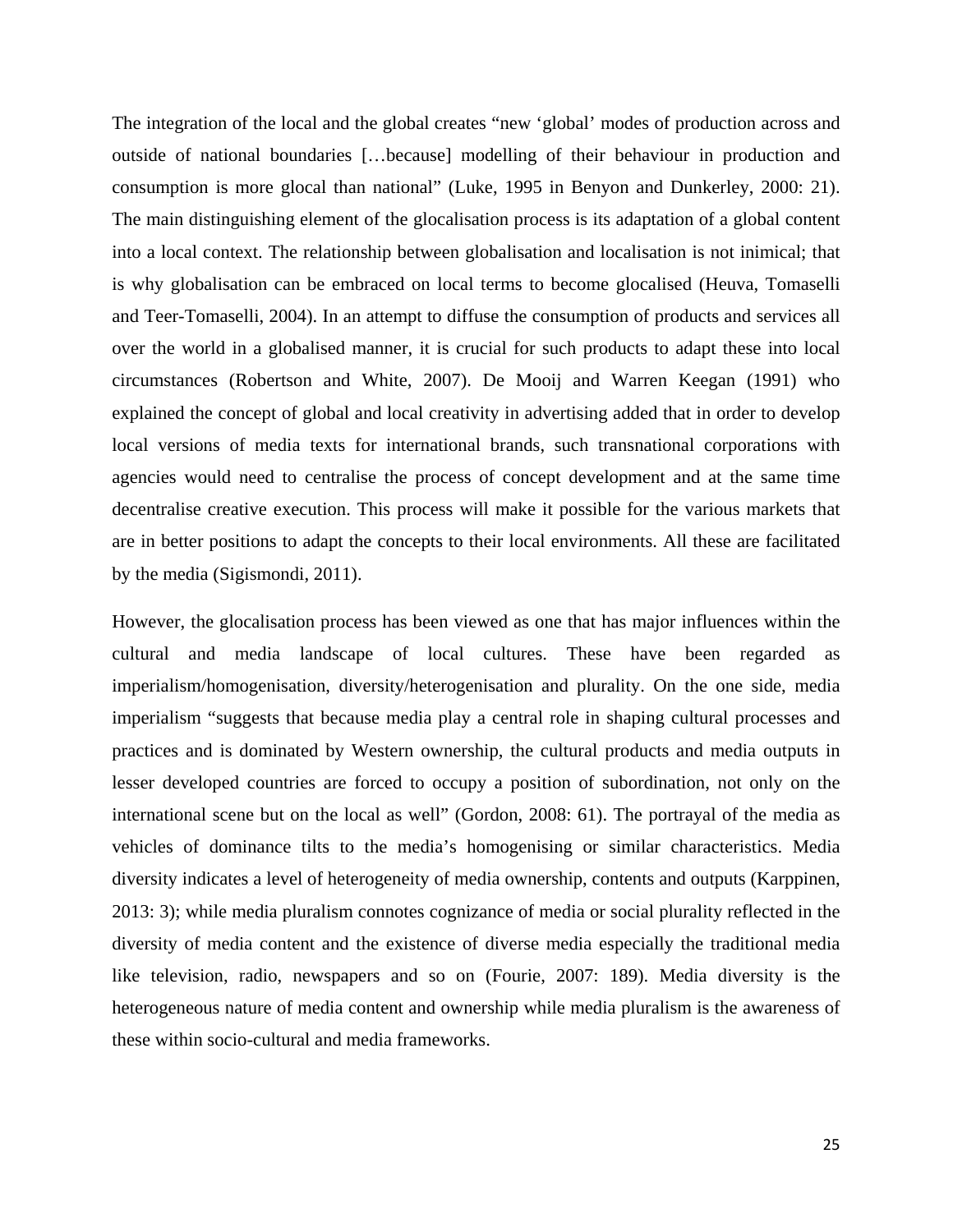On the other hand, studies on cultural imperialism discuss the imposition of an imported national culture on another with the media as part of the propelling forces, through the broadcast of cultural meanings that penetrate borders and dominate subordinate nations. Imperialist expansion that has led to a circle of intensive encounter with other cultures has been one of the motivating factors that have aided the modern Western culture (Morley and Robbins, 2013). The expansion and diffusion of Western values and the appropriateness of the West as being superior in comparison to the 'others', has reflected an ideology of supremacy of the West who in turn imposes its hegemony on cultures regarded as inferior. This constructed political reality of the West at various levels of interaction could result in not having "a standard of values of one's own [culture]; not to be able to create but only to imitate…" (Hourani, 1946: 70-71). The media are often fundamental to this process of constructed political reality because they serve as mediators between what is seen on the outside and what is experienced on the inside (within socio-cultural situations).

Contrary to other fears of cultural absorption, consequences of homogenisation and heterogenisation were linked to Americanisation or Westernisation (Schiller, 1976, Hamelink, 1983, Mattelart, 1983; Gans, 1985 and Iyer, 1988 in Appadurai, 1996). Those instruments of homogenisation for instance advertising techniques, clothing styles and language hegemonies, become absorbed by local, political and cultural economies that result in heterogeneous dialogues because of the state's reception of such global flows; but some states are revolting against such flows (Appadurai, 1996). China is an example of a local culture that has regulated and excluded foreign cultures; for instance the ban on the importation of Western products and restriction of Internet platforms especially Google and other sectors of the economy to only locally made products. The ban on the use of Google in China led to the adoption and proliferation of Baidu and Sohu; indigenous web companies with headquarters in Beijing that have recorded tremendous growth as dominant web engines in China (O'Brien, 2015). Another instance is Zimbabwe's resistance to foreign ownership of the country's broadcasting sector at any level to curtail the effects of media and cultural imperialism (Heuva, Tomaselli and Teer-Tomaselli, 2004).

Cultural imperialism could also occur in the face of smaller cultures as recipients of larger and dominant cultural values and norms especially those within close proximity. Appadurai (1996: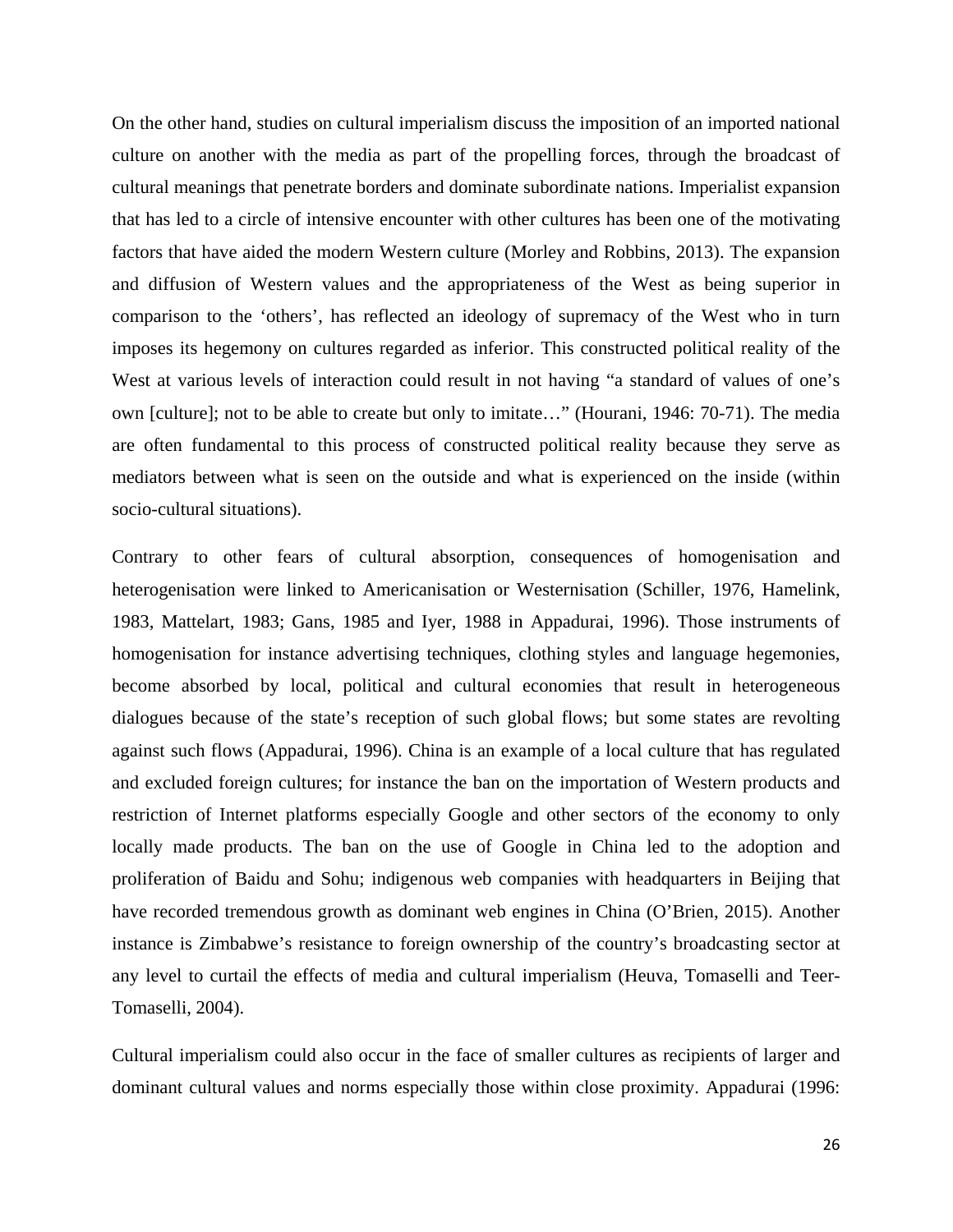32) noted that the fear of total cultural absorption of Japanisation to Koreans, Indianisation to Sri Lankans, Vietnamisation to Cambodians and Russianisation to the people within the Soviet Armenia and Baltic Republics are not necessarily products of Americanisation or Westernisation that is, the exportation of Western values, priorities, ways of life and commodities as often assumed. These are examples of convergence and hybridised versions of culture at the level where there is a mix of two or more cultures because they contain elements of both local and foreign cultures. Such alternative fears to Americanisation reveal that cultural imperialism could take place on other scales different from contents received from the West or America only.

Chris Barker (1999) had a contrary opinion about the concept of cultural imperialism (serving as threats to other cultures) quite similar to Appadurai's (1996). Barker (1999) was of the opinion that global flows of cultural discourse could not be categorised as a one-way traffic of 'West-tothe-Rest' scenario because in as much as the cultural flows were from the West to the East and from the North to the South, they could not be seen as forms of domination because there would always be continuous cultural flows from one part to the other. It was also noted by Barker (1999) that heterogenisation was also a force as strong as homogenisation therefore the argument that saw globalisation, as the process of homogenisation only was unclear because there were other processes involved that also affected cultures. Ruth Teer-Tomaselli (2008: 86) affirmed that "no longer is it possible to assume that the entire 'nation' [South Africa] is listening to, or watching a similar programming." This conclusion points to a heterogeneous situation within the South African media landscape. This study will thus situate the stance of this affirmation within the case studies on glocalised media franchises in South Africa.

Cultural imperialism, influenced by economic logics, focuses on production as well as distribution of cultural products while cultural pluralism on the other hand focuses on the consumption of cultural products by the users (Choi and Park, 2014). Cultural pluralism supports Robertson's (2012) view of glocalisation as a process of cultural heterogenisation and diversification (Choi and Park, 2014). In order to show the heterogenising aspect of globalisation and not only that of societal or cultural domination, the concept of glocalisation was developed (Robertson, 2012). Unlike cultural imperialism, cultural pluralism is the global distribution of cultural products that are adapted into local autonomy so as to facilitate cultural diversity (Choi and Park, 2014). Glocalisation therefore highlights a state of heterogeneity.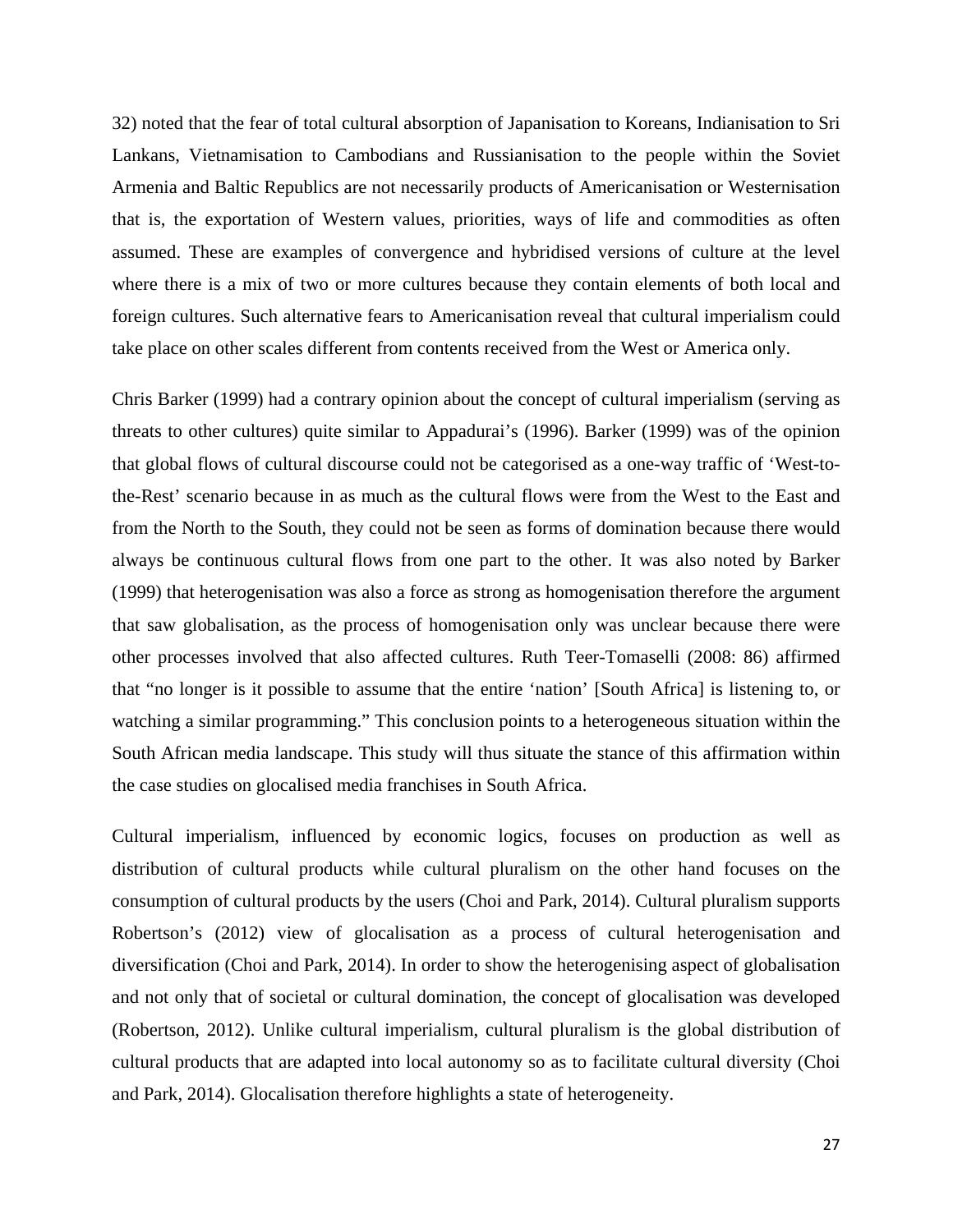Most forms of culture are not totally homogenous but all have traces of other cultural backgrounds as a result of interrelationships at various levels (Morley and Robbins, 2013). Hence it is possible to see similarities between cultures because of forces that have fostered the diffusion of such from exogenous sources. Examples are similarities in Asian cultures; for instance the potency and fluidity of the Chinese culture that filtered into Korea and also filtered from Korea into Japan. These established common cultural norms and values in various aspects like religious practices as Confucianism, Buddhism and Daoism (Brown and Brown, 2006). The Chinese eating culture of rice and the use of chopsticks have also influenced the Japanese and Vietnamese cultures that now practice same (Huong, Katsuhiro and Chi, 2013). The assumption is that if an individual acts in a different manner to the cultural context in which he or she is, it is as a result of cultural and media imperialism – the perceived threat of media products of dominant media conglomerates on local cultures everywhere (Benyon and Dunkerley, 2000); but this may not always be the case. The effects of these could be results of interactions of various landscapes as identified by Appadurai (1996) to be elucidated below.

## **Dimensions of landscapes**

Landscapes also regarded as 'scapes' are social constructs that aid cultural and media flow within the society. These have been entwined in five dimensions that form the basis of the relationship between elements of culture and forces that promote such elements. Appadurai (1996) classified the landscapes as *ethnoscape, technoscape, financescape, ideoscape* and *mediascape*. These landscapes become building blocks of the 'imagined world' made up of "historically situated imaginations of persons and groups spread around the globe" (Appadurai, 1996: 33). The main landscape that this study will focus on is the *mediascape* or *media landscape.*

*Ethnoscape* is a landscape dimension of people who make up the 'shifting' world that we live in. The term 'shifting' represents movement from a place to the other. These include tourists, migrants, refugees and other people who in a way participate in this flow that influences and facilitates interactions between nations. *Technoscape* involves the advancements in technology and various technological distributions around the globe that have enhanced the fluidity of this landscape dimension. Technology moves at high speeds beyond various boundaries around the world; boundaries that seemed rather impenetrable before. Such movements have facilitated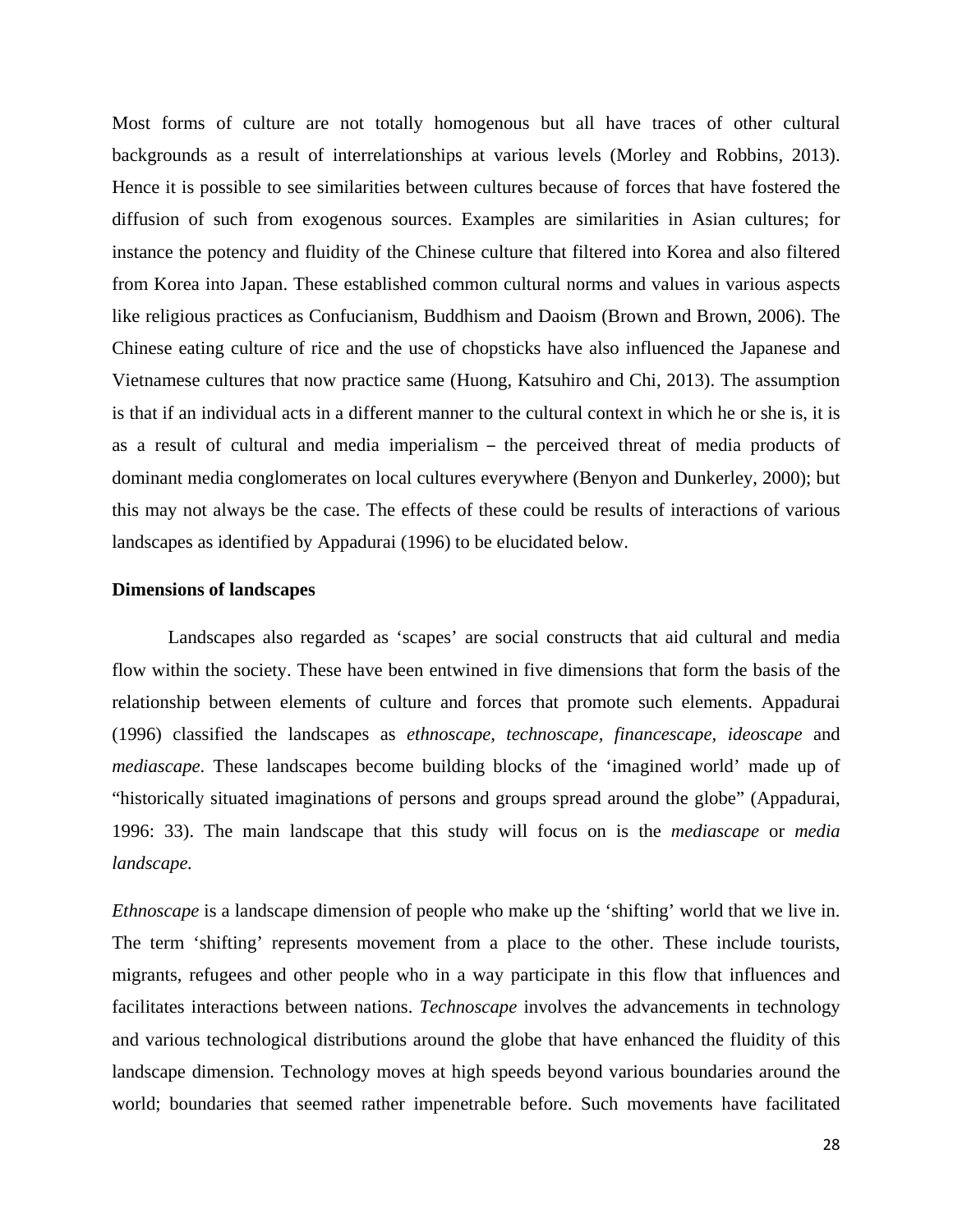communication and trade between various countries. The dimension of *technoscape* is driven by political possibilities, cash flow and availability of labour. In the course of technological fluidity, there is also monetary exchange, trade or cash flow between parties who have decided to engage in business transactions. This is referred to as *financescape. Ideoscape* deals with human constructs and image portrayals as a result of ideologies that are often times political especially state power. *Ideoscape* includes elements such as rights, democracy, freedom, welfare, representation and sovereignty.

*Mediascape* or *media landscape* involves the technological advancements that have aided distribution of electronic capabilities that make up the production and dissemination chain of information-flow through the media like newspapers, television broadcasts, magazines, radio broadcasts and others. These are made available to private and public interests through the creation of images that could represent the interest of the media owners. Such images are constructs contained within electronic or pre-electronic hardware as a result of technological advancements targeted at audience who could be local, national or international. *Media landscape* provides narratives and images to the audience, fosters *ethnoscape* through the provision of world experiences to the audience via print, video and Internet and thus creates a line of distinction between what is real and what is not; a line that the viewers cannot differentiate (Appadurai, 1996). The more indistinguishable this is, the more 'imagined world constructs' such people have and the more they have the urge to explore and contribute to the 'global shift.' Hence the media play important roles in encouraging and facilitating human movement from a place to the other. Technologies of the media that aid fluidity of content from a place to the other have allowed communication between the sender and the receiver. This shows the relationship between *technoscape* and *media landscape.*

All these landscape dimensions have encouraged deterritorialisation (the flow of communication without boundaries) and transference of values from a place to the other. These satisfy the urge and need of the people to migrate to 'invented homelands', create new *media landscapes* for such groups and allow for the flow of *ideoscape* and *technoscape* within the new community; an example is the creation of 'Khalistan' (a separate country) for the Sikh deterritorialised population who came from England, the United States and Canada (Appadurai, 1996).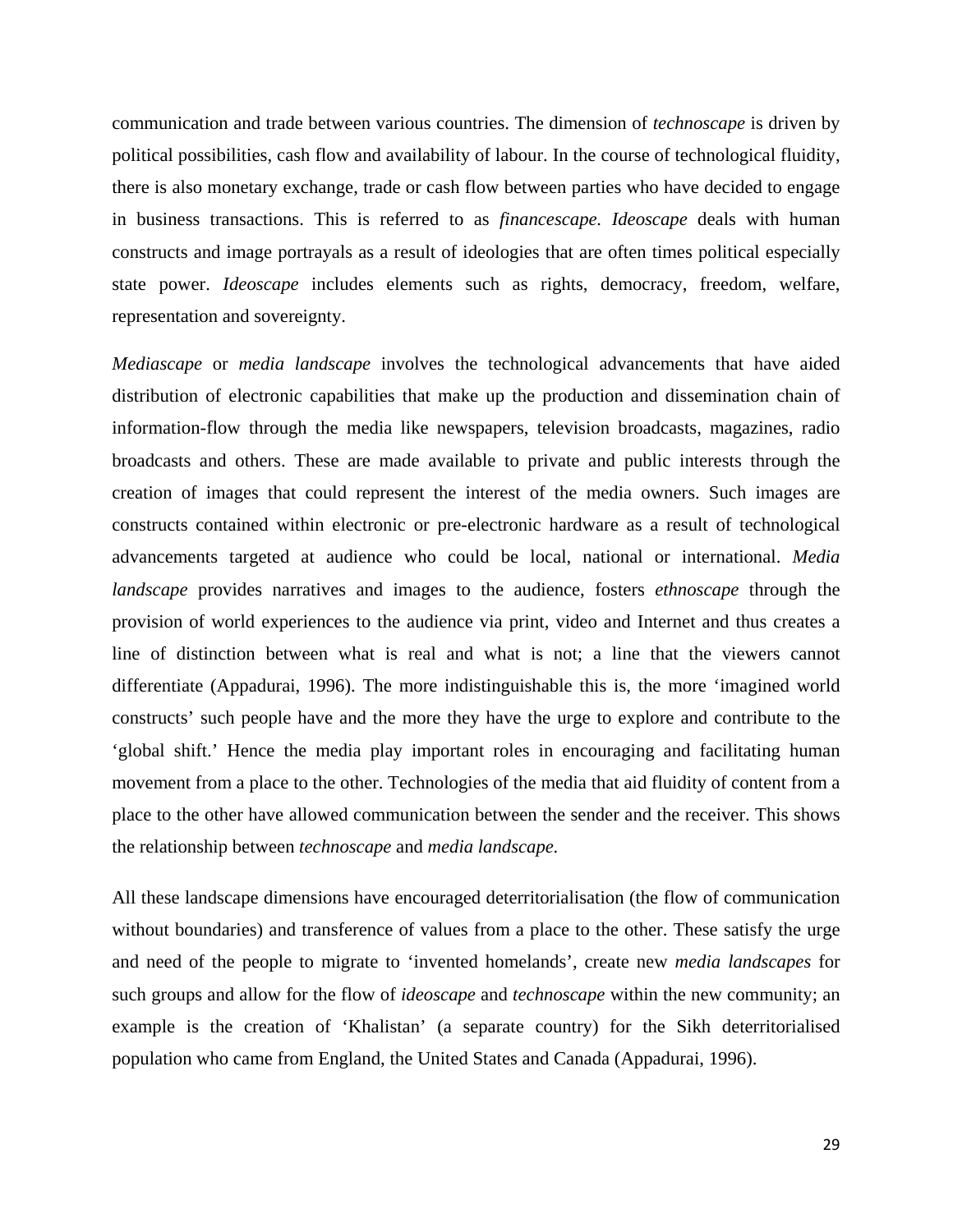With deterritorialisation and the various landscapes as avenues for cultural, financial, technological and media interactions, TNCs have taken advantage of these to cater to the needs of their audiences in terms of media preferences across national boundaries hence the name 'transnational corporations' because of their presence in various parts of the world. TNCs have changed the media atmosphere in general because of the outlook and approaches of the owners of these who repose power and a level of control over media exchanges in different areas of the world.

### **Transnational corporations (TNCs): media control and ownership**

The on-going arguments on media ownership and control are outcomes of the consequences of globalisation and neoliberalism in the media (Nyamnjoh, 2004). Increasing concentration of commercial media ownership propelled by the 'incessant pursuit of profit' created media systems all over the world that have yielded to mergers and globalisation with the objective to control not only the global markets but global consciousness too (Nyamnjoh, 2004). The global media enhance an informational and ideological environment that enable the provision of social, political and economic goods and services that thrive within a 'profit-driven' social order of the world and reflect the political economy of the global capitalist system (Herman and McChesney, 1997). This view portrays the media as vehicles and catalysts of information and ideologies transported from one part of the world to another all within a global system of interaction and economic prowess with key and top players who operate within this media capitalist system. These key and top players are regarded as transnational corporations (TNCs). "A TNC is one that maintains facilities in more than one country and plans its operations and investments in multi-country perspective" (Herman and McChesney, 1997: 13). It is an enterprise that owns and controls assets such as mines, factories, sales offices and so on in two or more countries (United Nations Centre on Transnational Corporations [UNCTC], 1978 in Jenkins, 2013). TNCs have chains of media outlets and concentrated media ownership in many parts of the world with their headquarters usually in developed countries or 'emerging economies' like South Africa.

The concentration of media ownership by TNCs is as a result of facilities present in countries that allow integrations of economic activities that transcend various national borders. An important factor that aided the proliferation of TNCs especially after the world wars was the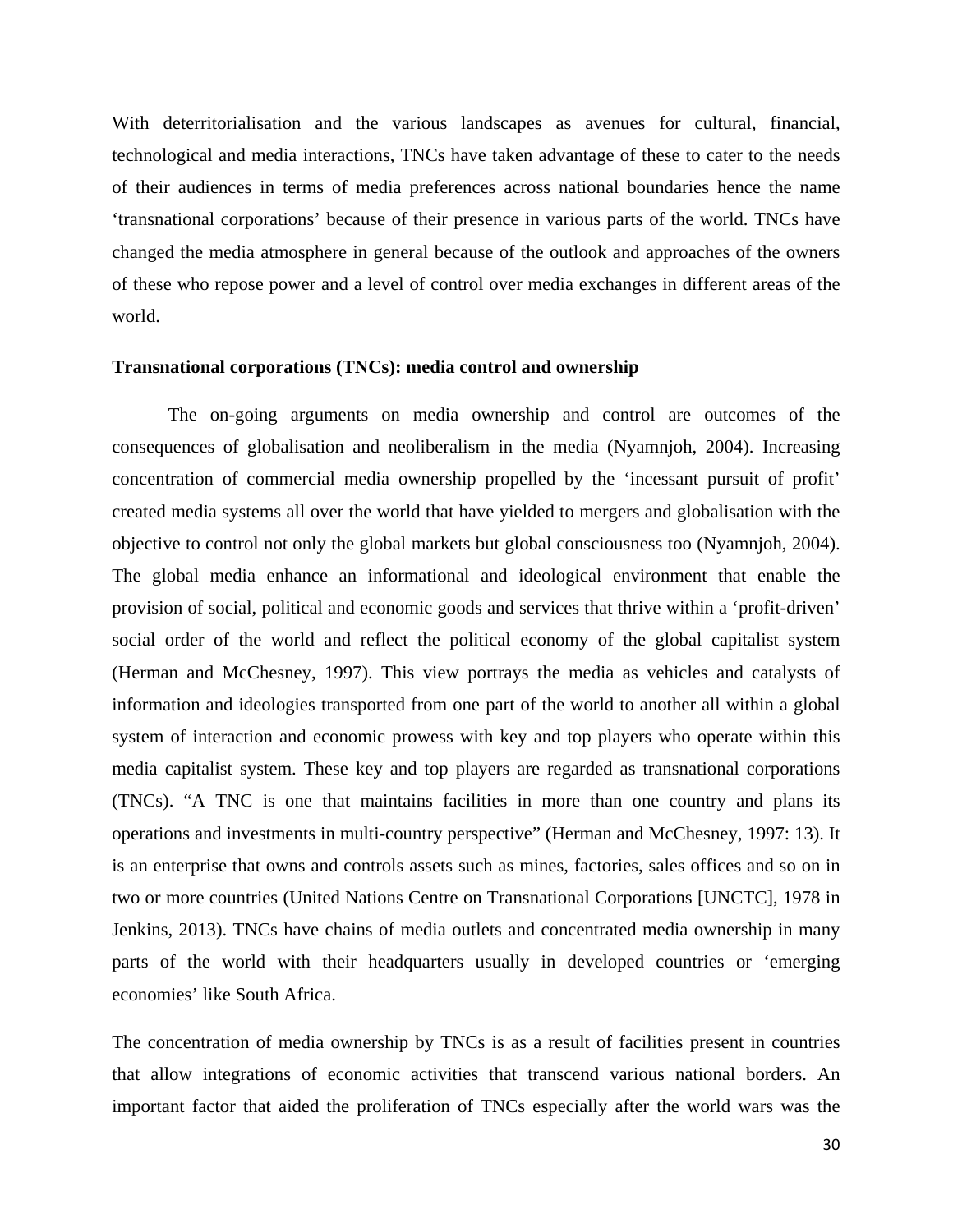coming together of the United States global power with the imperial legacy of Britain; a force that led to a universal adoption of English as a proposed global language of choice (Herman and McChesney, 1997). This led to TNCs' and the United States advertising agencies' interests in foreign investments and establishment of media activities overseas. These made consolidation and creation of media empires and mergers possible. The movements and investments of these empires led them to take interests in film, music, broadcasting, publishing and various areas within and outside the media industry that aided media ownership and long term investments. As a result, these TNCs have experienced major 'boom' within the last few decades. One of the major reasons why these long-term investments proved fruitful was because of the extraordinary technological advancements in communication that had made media conglomeration and global integration possible (Herman and McChesney, 1997).

Tracing back how media integration became fully established, Edward Herman and Robert McChesney (1997) noted that the global media had been controlled by the Western-dominated news and film industries centered majorly in Hollywood and few developed countries. These conglomerates included French Havas that later became Agence France-Presse (AFP), Reuters, Visnews (alliance between Reuters and the British Broadcasting Corporation [BBC]), CBS (formerly known as the Columbia Broadcasting System), ABC (American Broadcasting Company television networks in the United States) and film industries as Columbia Twentieth Century-Fox, United Artists, MCA (Music Corporation of America owned by Comcast), Paramount, Metro-Goldwyn-Mayer and Warner Brothers. This made the global media export synonymous with the West especially Hollywood though other domestic film industries emerged in other places like India (Bollywood) and Nigeria (Nollywood) but the sole powers rested with those in the West. It also showed five dominant owners who were either part of larger conglomerates or stood on their own and controlled the concentration and cross-media pattern of ownership in the burgeoning global market.

Three out of these dominant five CBS, Warner Brothers and RCA (Radio Corporation of America) were subsidiaries of larger firms all based in the United States while the remaining two were British EMI and Dutch PolyGram accounting for over 50 percent global sales in the 1970's (Herman and McChesney, 1997). This made oligopoly possible and pluralism almost impossible because new competitors could not thrive within the market while those that emerged had to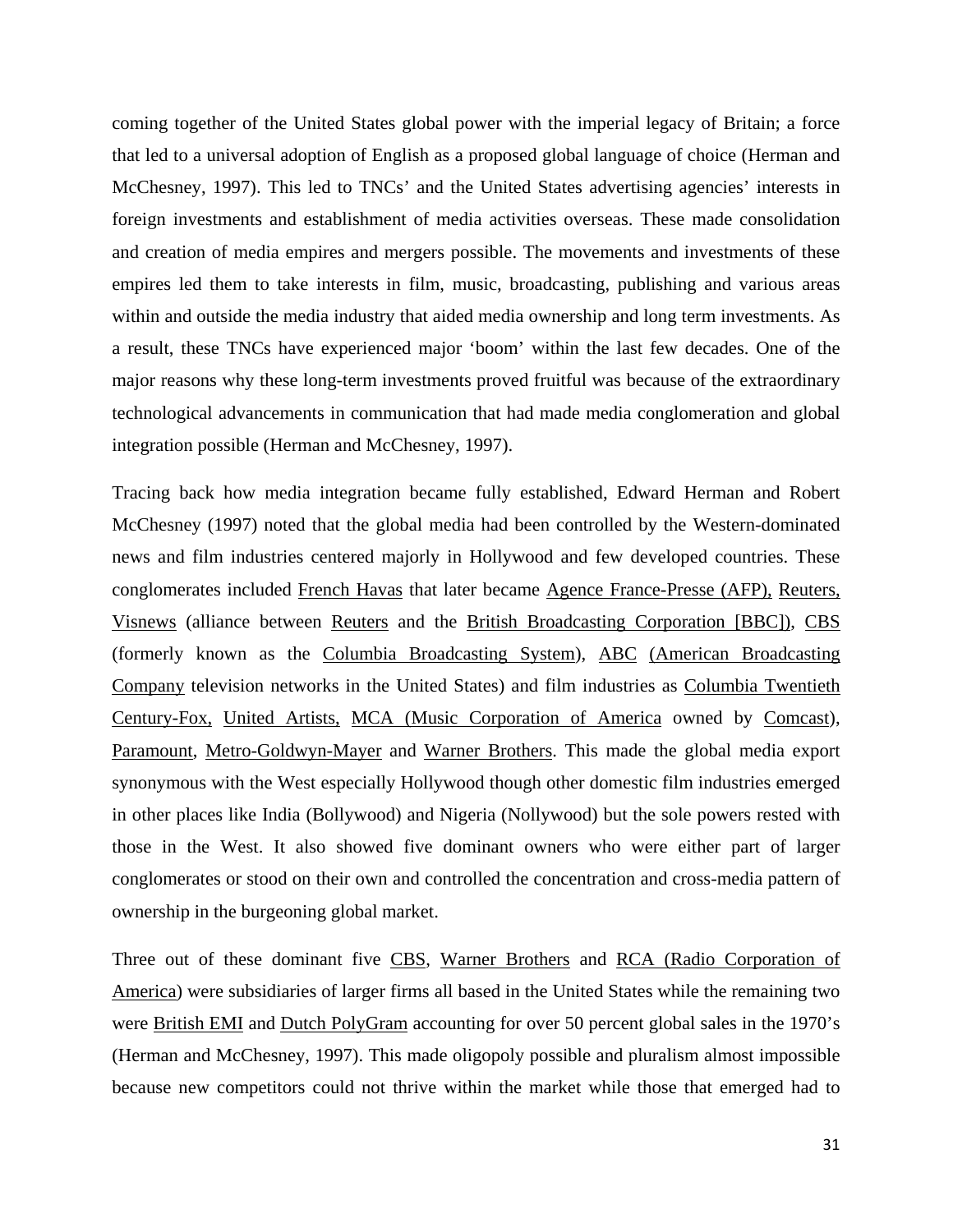accomplish this by making deals with one of the 'big five' to create competition. Pluralism in media studies strives to create various options for its diverse audience within the media market (Fourie, 2007: 144). However, media owners within the European market and the third world countries could not burgeon like their counterparts in the United States because media growth and expansion moved at slower rates as a result of the non-profit and non-commercial nature of new innovations such as television. These allowed those in the United States to accumulate ample experiences and economies of scale that made them gain more grounds because many nations relied on exported media content from the West while the main beneficiary of this exchange was the United States (Herman and McChesney, 1997). These conglomerations and dominations raise queries as to how diverse the global media landscape is and how these TNCs filter their products into media spaces around the world.

Some factors that could affect the standardisation of media content could include country of origin of the TNC, size of its subsidiaries abroad and its organisational structure (Samiee *et al*, 2003 in Thomas, 2006). Other factors could be cultural. However, Kenichi Ohmae (1990: 94) had a contrary view and affirmed that the country of origin of the TNC does not matter; "location of headquarters does not matter. The products for which you are responsible and the company you serve have become denationalised." Cultural factors are important elements that need to be considered in the glocalisation process so as not to impede on local cultures and not create instances of cultural imperialism (Barker, 1999). Hence, the norms, values and traditions of the people need to be considered so that the glocalised media franchises can be suited with these.

### **Media franchises**

Media franchises involve the continuous, coherent and synergised strategies of producers of media content in the maintenance and sustenance of audience's interests in such content over a period of time. They are based on original works that can be in aspects as literature, film, and television programming that revolve around a story with characters and settings and could have multiple instalments (Tuten, 2008). Multimedia franchises could have their stories spread across various media ranges like film, television, comic books, books/novels, magazines, websites, fan clubs, games, audio compact discs (CDs) and other forms of media (Calbreath-Frasieur, 2015) with each component adding to the story-world of the franchise. These could be adapted into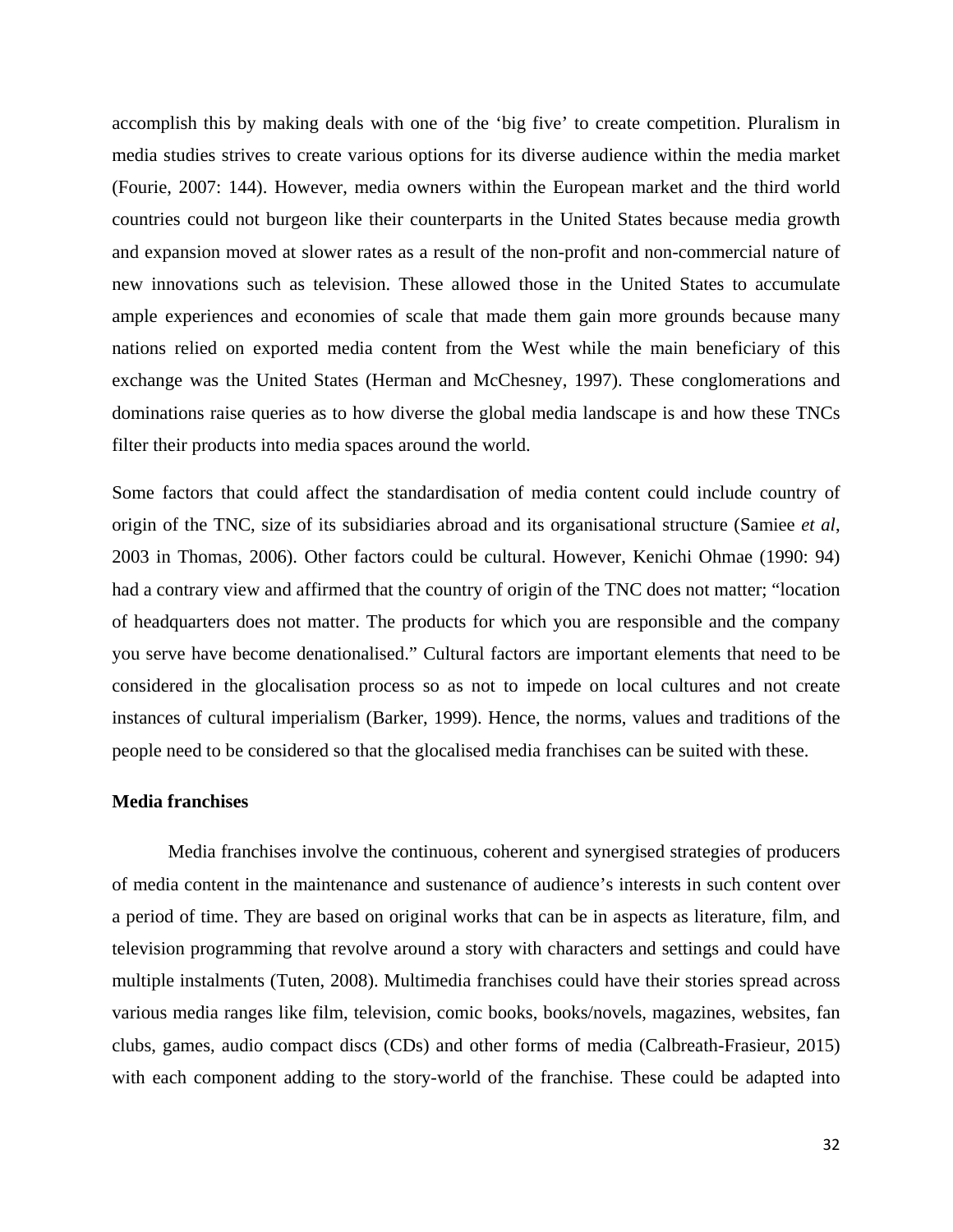movies, for instance *X-Men, Spider-man*, *The Avengers* and *The Avatar (Last Air Bender)* comics and cartoons were adapted into movie franchises among many others. Marvel comics delved into the *X-Men* franchise in 1975 after it had experienced declining sales and with the introduction of new mutants, *X-Men* became a family related *'X-product'* that their franchise was categorically called; so was the cross-media success story of *Spider-man* that later was adapted into a movie (Johnson, 2009). Other media content can be adaptations based explicitly on a book (Cardwell, 2002: 2) such as *The Lord of the Rings*, *Harry Potter* and *The Chronicles of Narnia* franchises while others can be shows and entertainment programmes adapted into local contexts such as Survivor, Got Talent series, Idols, MasterChef, Deal or No Deal, Big Brother among others. These global franchises with emphasis on *Big Brother, Idols* and *Survivor* franchises remain the main focus of this study.

A media franchise operates within a state of multiplicity in contexts and expansion of different versions/formats. It still maintains elements of the first version of the franchise that lead to spinoffs, sequels or series with the creation of different angles of the same story and in so doing create diverse contexts for media convergence (Johnson, 2009). Media convergence is the integration of various forms of media both old and new. This leads to an interaction between the power of the producer and that of the consumer; where any form of important story (media text) is told and consumers can be reached across multimedia platforms and in that way blurs the line of distinction between media forms and target audience (Jenkins, 2006). Media convergence has however led to concentrated media ownership in the hands of few media giants (Jin, 2009 in Yong, 2010). When there is this concentration, it leads to an oligopolistic market structure that is experienced when a few firms have control over a large portion of the business area within the media market (Long and Wall, 2013). Convergence represents a cultural shift that allows consumers to find new information and create new connections among diverse media content (Jenkins, 2006: 3). This has been made possible as a result of mergers and acquisitions of multimedia conglomerates. Content producers as Viacom (owners of CBS) and Disney and Internet/telecommunication based firms as AOL and AT&T are examples of such conglomerates that through technological, media and cultural convergence have been able to monitor synergised effects of production, economies of scale and also the distribution of those cultural products in the media market (Yong, 2010).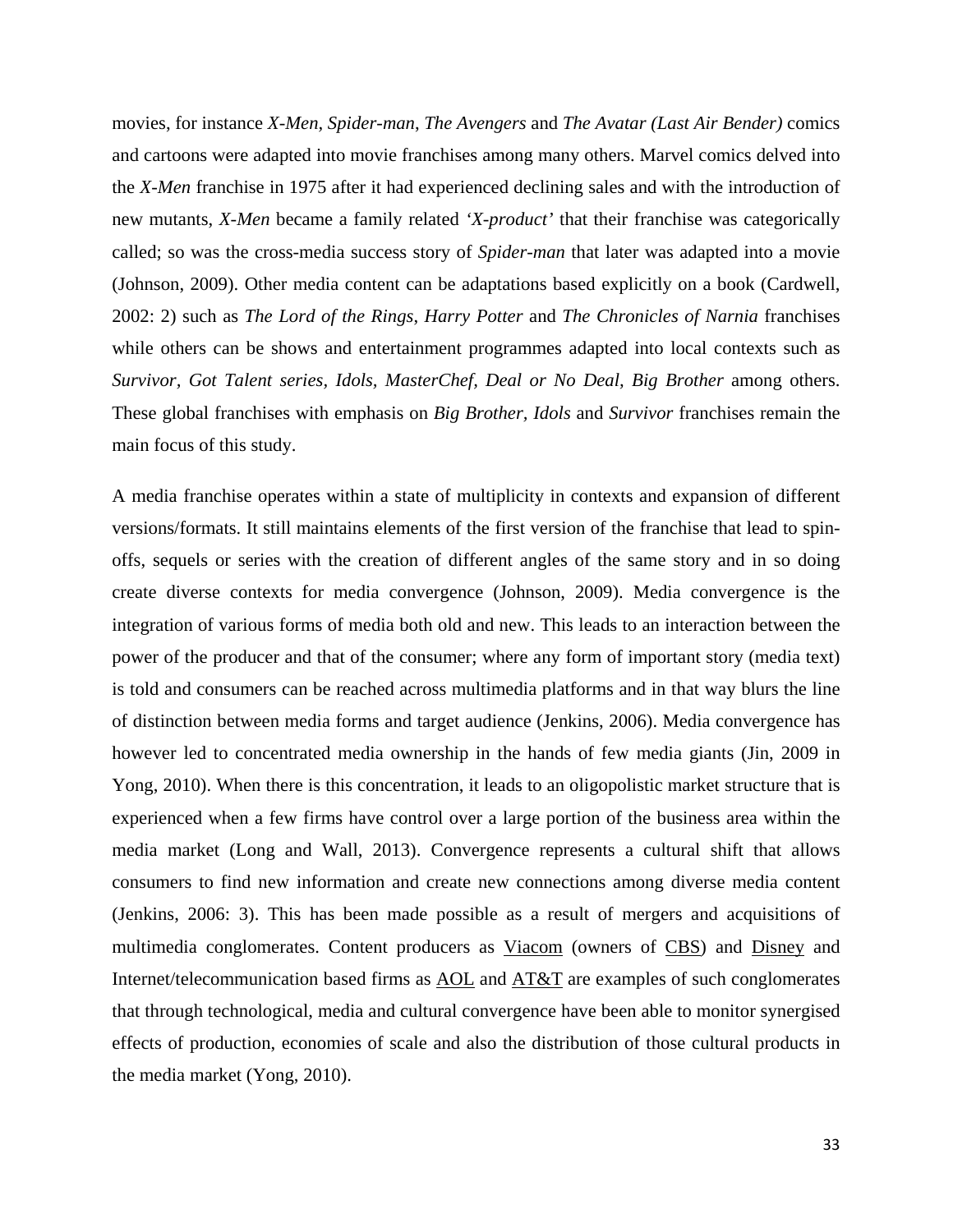The creators of media franchises are storytellers because spin-off of a franchise is the continuation of a story that already exists and now has different parts to it to prolong the idea of the narrative as created by the producers. The incorporation of texts and storytelling into the franchise are strategies to guide the audience through the text or storyline, character development and brand spectacle (Calbreath-Frasieur, 2015). Franchising as a result of this element of sameness has been understood as a homogenised pattern of storytelling because all these forms are derived from a single media text (Johnson, 2013). Franchises become cultural products within the cultural process (Johnson, 2009) of media production, distribution and consumption. This cultural process gives an understanding of how cultural products that is, the franchises, are suited within specific cultural contexts so as to conform to the taste of their audiences.

The concept of intellectual property is also an important aspect of franchising. Such components that indicate intellectual property include signage, trademarks, and logos that act as protection and identification as a member of that franchise's affiliate network. It is important to show how media producers have been able to manage the continuous production process of culture between the franchisee and the franchisor. The franchisee is the company that has to pay a license fee or free-hire creative labour to be able to broadcast such franchises while the franchisor is the intellectual property owner and developer of the system (Johnson, 2013). The franchisor and franchisee have to work in agreement so as to deliver services effectively and profitably. Guiding policies that the managing partner (franchisor) and the operating partner (franchisee) have established to bind the working relationship also need to be adhered to. Through the adoption of an integrated cultural economy, a franchise can be understood as a product innovation that involves decision making processes and the culture of production and negotiation among stakeholders (Johnson, 2013). Cultural economy in this context refers to those cultural dimensions that encompass economic activities as the marketing of a product or service, and the social dimensions of production (Pratt, 2009). These cultural activities could include music, films and shows.

Media franchises are constituted by complex social and cultural interactions with a driving need for cultural replication where its sequel or spin-off is to be produced usually in negotiation with the social and cultural contexts (Johnson, 2013). Instances as these create cultural identities, collaborative exchanges, market discourses and social relations. Extension of media oligopoly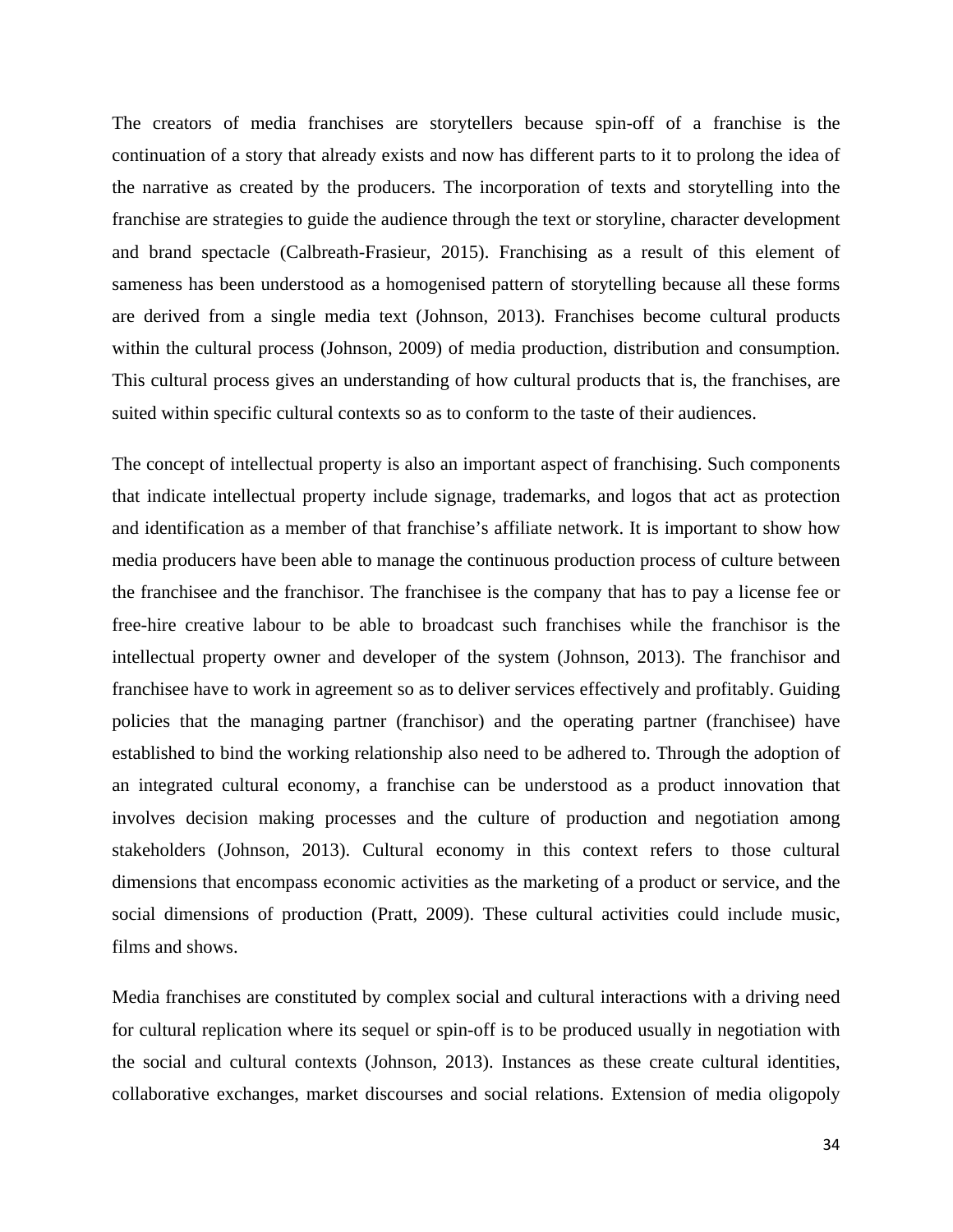with conglomerates like Viacom, Times Warner, Disney and NewsCorp and the deployment of brands and franchises across various media channels led to structural changes in production of content (Johnson, 2013). This made production an important aspect of franchising because there was the need for synergy between the spin-off and the original texts so as to maintain the audience's line of interest. And with the advent of online and social media, the audience can communicate and relate with such media franchises in a 'participatory popular media-franchised culture' (Johnson, 2013). Convergence also encourages audience participation in terms of their active involvement as a result of integration of the Internet, technological advancements and the ICT. These translate to a form of 'devoted fan activity' that indicates several ways people engage with the media (Bird, 2011: 503). This may be accomplished through active social media like Facebook, Twitter and Instagram among many others. It hence creates a 'space' for its audience to build and encourage their capacity for social participation. The manner in which the selected reality television franchises of this study have actively involved their fans and audience will be explained in further details in the data findings and discussion chapter (see page 81). These media franchises include shows such as those within the reality television genre; the next concept to be discussed.

#### **Reality television: surveillance of real life and real people?**

Reality television programming in recent times has brought about a change to television viewing culture (Holmes and Jerymn, 2004). Reality television has evolved from a dormant state of television watching to that of a current and popular culture. The varying meanings we derive from these texts are circulated within the social system that interact with our cultural values and norms and come together to become a pop culture. Popular culture has a level of fluidity and because various elements of this cultural mix interact with each other, these flow into everyday lives of people (Fiske, 2010). As a cultural phenomenon, reality television requires the crucial involvement of 'people' such as its audience, the producers, the participants, distributors and many others who are involved in the production, distribution and consumption of reality television content (Hill, 2015). Reality television has become prominent in contemporary television culture; a position where it is able to provide shows that seek to attract audiences through its multichannel landscape by harnessed aesthetic and cultural power through the audiences' multimedia experiences all within a cultural sphere (Holmes and Jermyn, 2004: 1).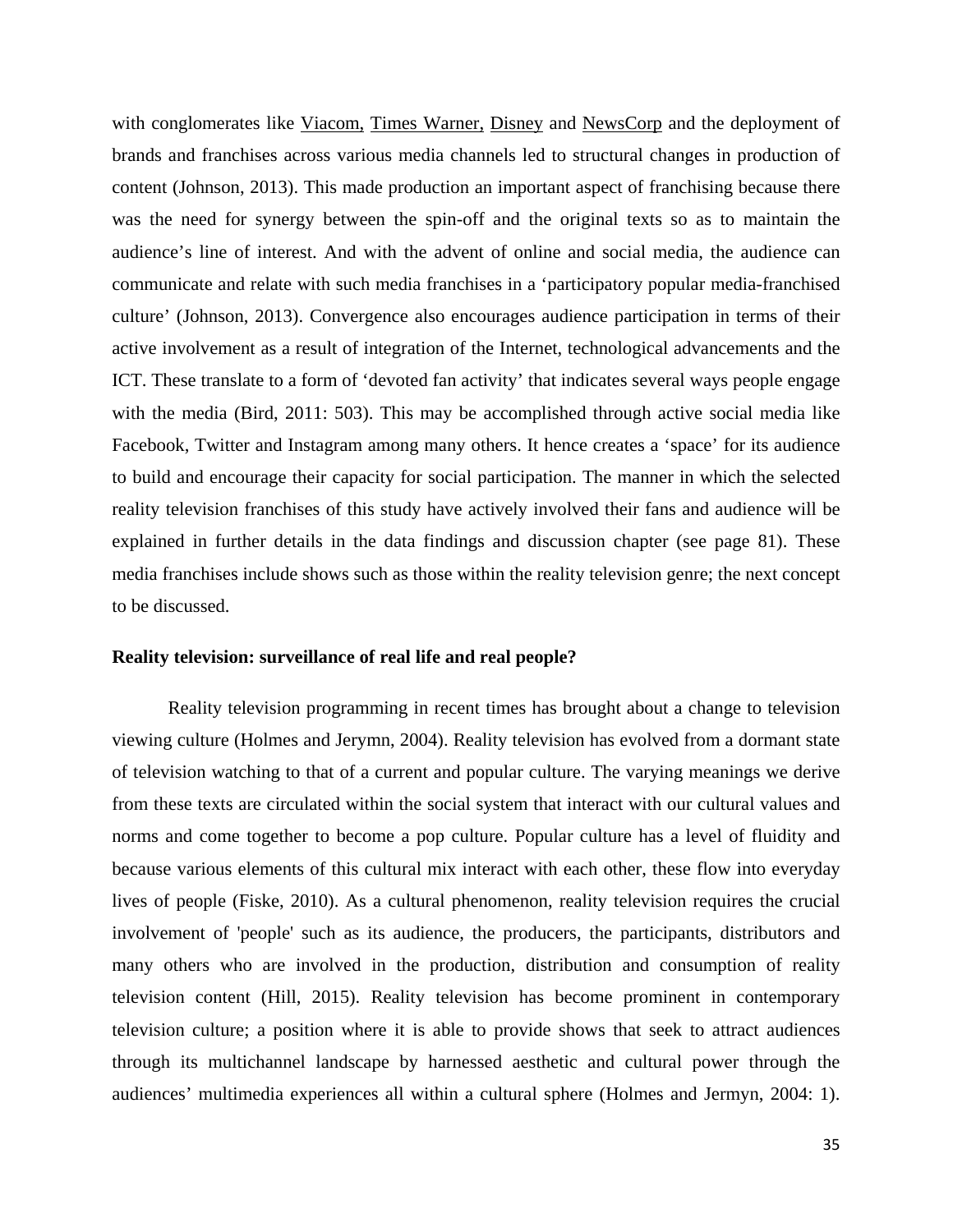The cultural significance of reality television especially through the involvement of ordinary people in its framework of scripted and unscripted activities has led to the success of the genre (Bressi and Nunn, 2005: 2). Reality television "transformed from a cheap form of niche programming to the hot programming trend of the new millennium and eventually into a genre of its own" (Andrejevic, 2004: 1-2). The captivating elements of the reality television genre like the show of public and private lives, the mix of fact, fiction, information and entertainment (Kavka, 2012: 49) have been used to draw its audience in so as to sustain the content of the programme to make it as realistic as possible (as the name implies). It tries to capture the human interaction on a day-to-day basis in order to make it relatable and practical. It captures the viewing experience of the development of factual television genre that is inclusive of a wide range of scheduled entertainment programmes about real events and real lives of people (Hill, 2005).

Reality television showcases the lives of ordinary people who become celebrities as a result of the exposure they have gotten. Reality television thus "significantly enhanced television's demand for ordinary people desiring 'celebrification'" (Turner, 2010: 13). The result of such media exposure opens up several doors of opportunity for the participants, for instance Jennifer Hudson – though she did not win the edition of *American Idol* she participated in – after she was eliminated from the show went ahead to win an Academy Award for the role she played in the movie 'Dream girls' (de Bruin and Zwaan, 2012). The only exception to the involvement of ordinary people in reality television is when the shows decide to focus on celebrities instead, for instance *Celebrity MasterChef* and *Celebrity Big Brother*. In other cases, it could be a blend of both ordinary people and celebrities in the case of the last edition of *Survivor South Africa* (*Survivor South Africa CHAMPIONS*). Reality television provides its audience a virtual tourist experience because people are able to visit places they may not be able to go physically and this is an important characteristic of the *media landscape* and *ethnoscape* (Patkin, 2003). However, because reality shows are deemed as a representation of reality, ideological messages conveyed may seem more natural in this genre as compared with some genres as scientific fiction, drama or sports, therefore reality television shows must be probed for the meanings and messages they convey (Wright, 2006).

Television broadcasts have always been associated with 'liveness' (Ellis, 2002). Consequently, the introduction of surveillance to reality television became the whole essence of this genre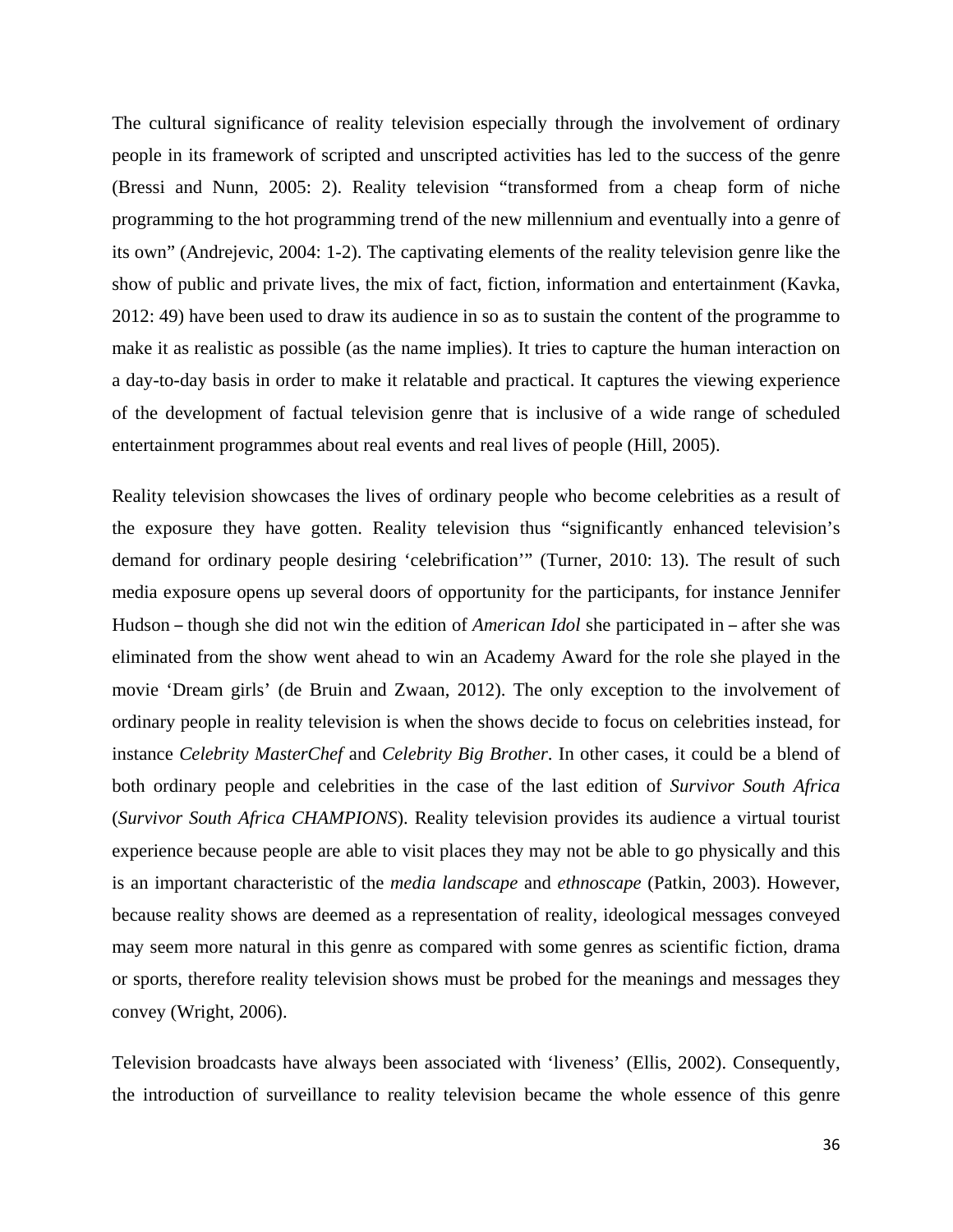because surveillance became a mediated spectacle (Andrejevic, 2004: 2) that revolved around live transmission that is, 'liveness' of a programme. The 'liveness' of reality television shows (Live broadcast) became a point of interest that encapsulated the audience in the world of mediated and real life simultaneity (the act of being watched).

Richard Kilborn (1994) deferred on the concept of real life transmission of reality television shows. He opined that materials that captured such shows were edited and incorporated into attractively packaged formats but still promoted the strengths of their reality credentials. This conclusion suggests that though some reality television shows try to be 'real' and 'live', not all are transmitted as they are recorded. The strategy of editing and repackaging in an attractive format gives the producers opportunity to capture the important and dramatic aspects of the shows. When these are broadcast, they will generate more talking points and at the same time gather more ratings that lead to increased viewership – a promotional marketing tool to generate more income. This manipulation can lead to the broadcast of the 'catchy' and important aspects of such shows while those that are not as relevant may be sidetracked.

Richard Kilborn (2003: 76) went further to state that such reality television shows were in the interest of television entertainment that created a 'voyeuristic experience' for the audience; a situation in which the appeal of those shows came from witnessing the humiliation of other people who decided to go and participate in such probing shows. He stated that the participants 'dance to the tune' of the shows' producers who manipulate and control the participants to increase the level of drama, emotions, fights, relationships, jealousy and betrayal among other actions to make the shows interesting and to be talking points on various social media. These talking points add a level of dramatic influence to the reception and ratings of such shows. For instance one of the talking points of the 'double trouble' 2015 edition of *Big Brother Mzansi* was the constant scrutiny of, and spotlight on the relationship between Ntombifuthi Tshabalala and Nkanyiso Khumalo popularly referred to as 'Ntombi' and 'Ace' who eventually emerged as the winners. A talking point of the 2015 edition of *Idols South Africa* was when Nonhle Mhlongo who was already selected as part of the top sixteen dropped out of the show and had to be replaced by Amanda Antony who progressed to the top ten. Fans of the show wondered why there was this sudden change and commented about this on various social media. However, Nonhle clarified that she was in another contract agreement that would interfere with her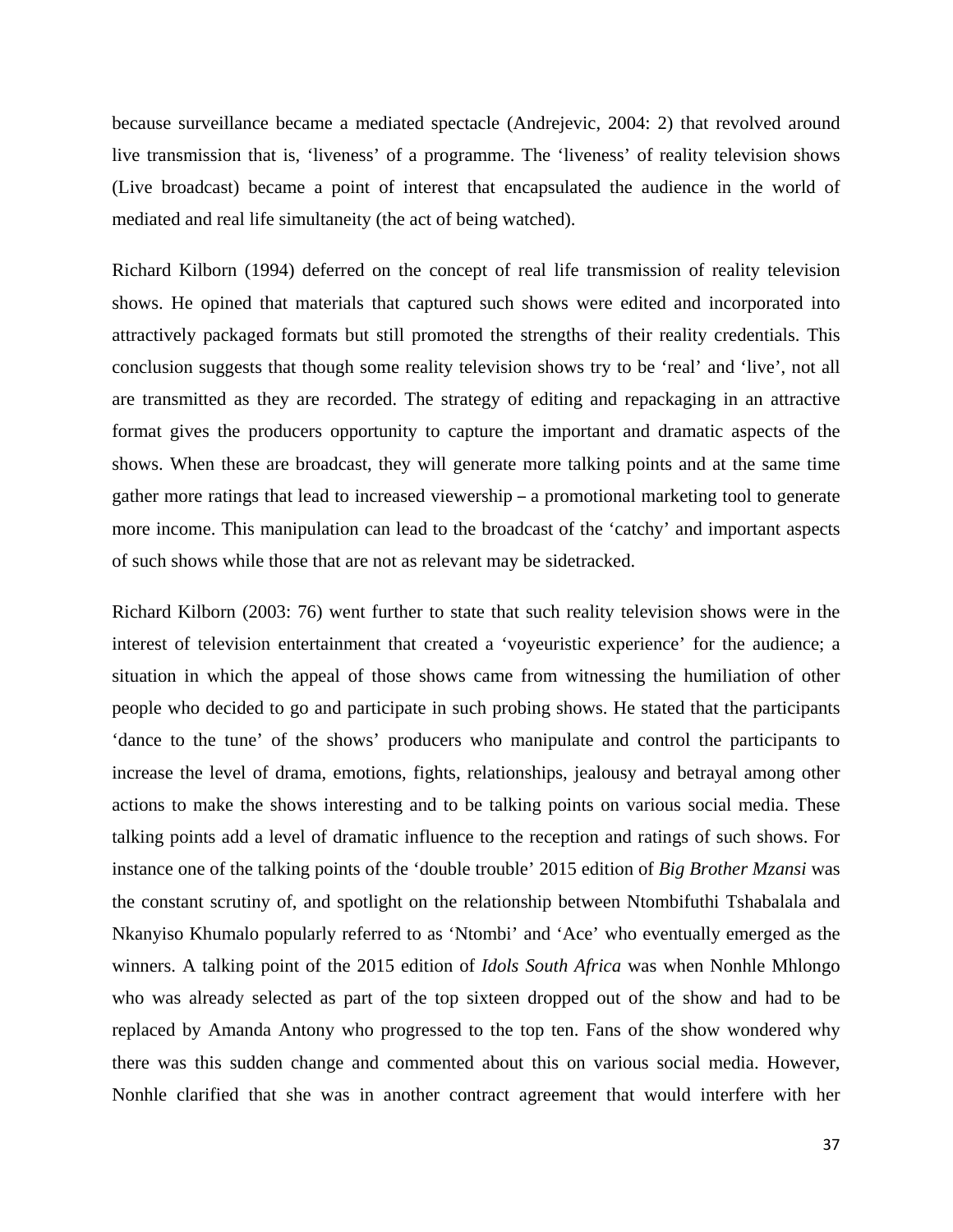performance on the show (Sunday World newspaper website, 2015). A highlight of *Survivor South Africa CHAMPIONS* (in the last edition in 2014) was the inclusion of two sporting icons in persons of the former Bafana Bafana defender Mark Fish and former Springbok captain Corne Krige that was a new dimension of the franchise and as a result became an important feature of the show.

Germaine Greer (2001 in Kilborn, 2003: 79) supported Kilborn's (2003) point of view with her statement that "reality television is not very real. Situations are contrived and the protagonists handpicked [...] it's always the case that although the people who volunteer for reality shows may all be exhibitionist[s], someone who is careful to remain unwatched is pulling their strings." Devereux (2013) added that in the case of the global franchise *Big Brother*, though it is portrayed as reality television, it has its identifiable scripts, satellite feeds and broadcast versions that are edited or delayed due to fears of libel or possible defamation.

The distance between the real world and what is constructed – the detachment from the everyday life such as settings where contestants stay for the shows' duration – incorporates into the mind of its audience the 'physical separation' of the two worlds (Kilborn, 2003). For instance the *Big Brother* house is constructed as one beyond the physical placement of the human mind, a confined place that the audience cannot have access to whereas most times, the building may be a 'regular' residence in the neighbourhood where people do not think can be the location of the *Big Brother* house. Also in the case of *Survivor,* the island is portrayed as a landmass far from reality, a place secluded from the physical construct of the human imagination.

However, the excitement of watching 'live' transmission of such reality television shows like *Idols, Survivor* or *Big Brother* is to meet the information and entertainment needs of the audience (Kavka, 2012) by the producers, and not only to include the high points of the shows. The 'liveness' of a reality television show adds to the richness of the genre. Reality television shows happenings going on at 'the present moment' that make deep impression on its audience (Hill, 2015). A 'live' reality television show will ensue such strong emotions and anticipations from its audience rather than a repeated episode. For instance, if the winner of *Idols* or *Big Brother* or *Survivor South Africa* is to be announced 'live', the anticipation from viewers adds to the pleasure derived from the shows being watched 'live' rather than showed in delayed or recorded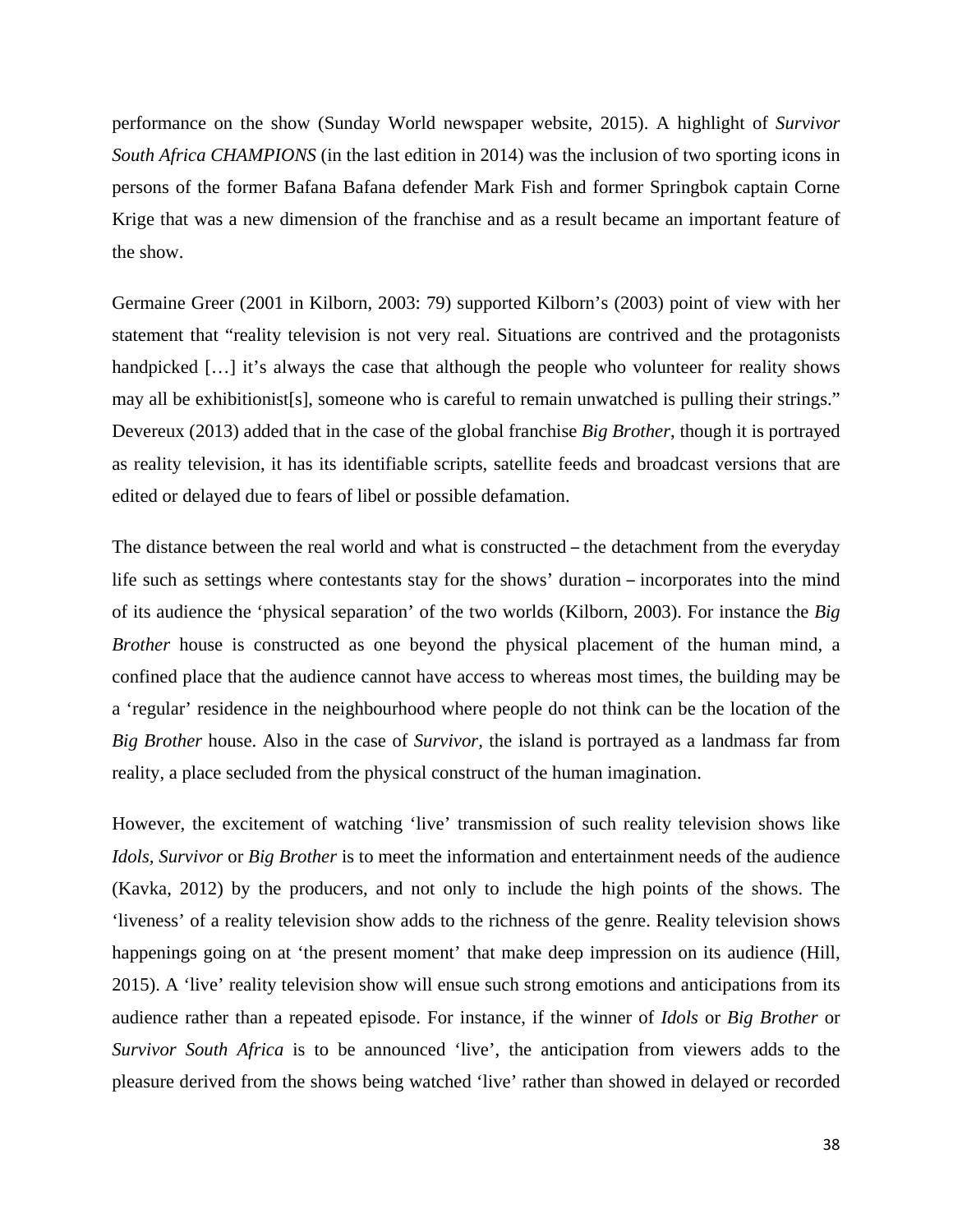time. The audience wants to see 'who did what, who said what, when it happened, where it happened and how it happened.' This element of 'liveness' is an important part of such reality television shows. The beauty of a reality television show is 'showing it as it is when it is happening' that is, broadcasting whatever happens 'live' and simultaneously to let its audience experience first-hand what the participants of the show experience. This was what James Friedman (2002 in Holmes and Jermyn, 2004) regarded as a representation of reality to its audience. Producers strive to show that these media representations are constructs of peoples' lives and thus, immerse the audience into such scenarios that are 'similar to' if not the same with the real world in its entirety.

In conclusion, the literature review section has appraised arguments around issues as the concepts of 'place' and 'space' as constructs that are not within defined boundaries and how these facilitate human and social interaction. The globalisation debate was also considered with such issues around localisation and how these two concepts (globalisation and localisation) were infused to create glocalisation; a new concept and consequence of globalisation. Debates around the effects of globalisation as those of homogenisation, heterogenisation, glocalisation and forms of imperialism were also discussed. Other discussions involved issues around landscapes that facilitate globalisation, transnational corporations, media franchises and the revolution of reality television shows as dominant agents within media markets.

However, in order to achieve maximum success in the distribution and reception of represented media constructs, stances of theorists as Joseph Straubhaar of cultural proximity, Paul du Gay *et al* of the circuit of culture and political economists like Robert McChesney and Vincent Mosco among others need to be considered. The concept of cultural proximity is relevant to this study because it will identify if media policies within the media landscape aid and promote cultural proximity. The relevance of the circuit of culture is to highlight and explore how media content, especially the glocalised and adapted programmes available within the South African media landscape are represented and how local contents are regulated while the political economy of communication in the media will be relevant to this study to identify the ways through which global franchises have been adapted into local terrain and how MultiChoice after acquiring the right of broadcast can present these formats into local appeals. These lead to the next aspect that is the theoretical framework of the study.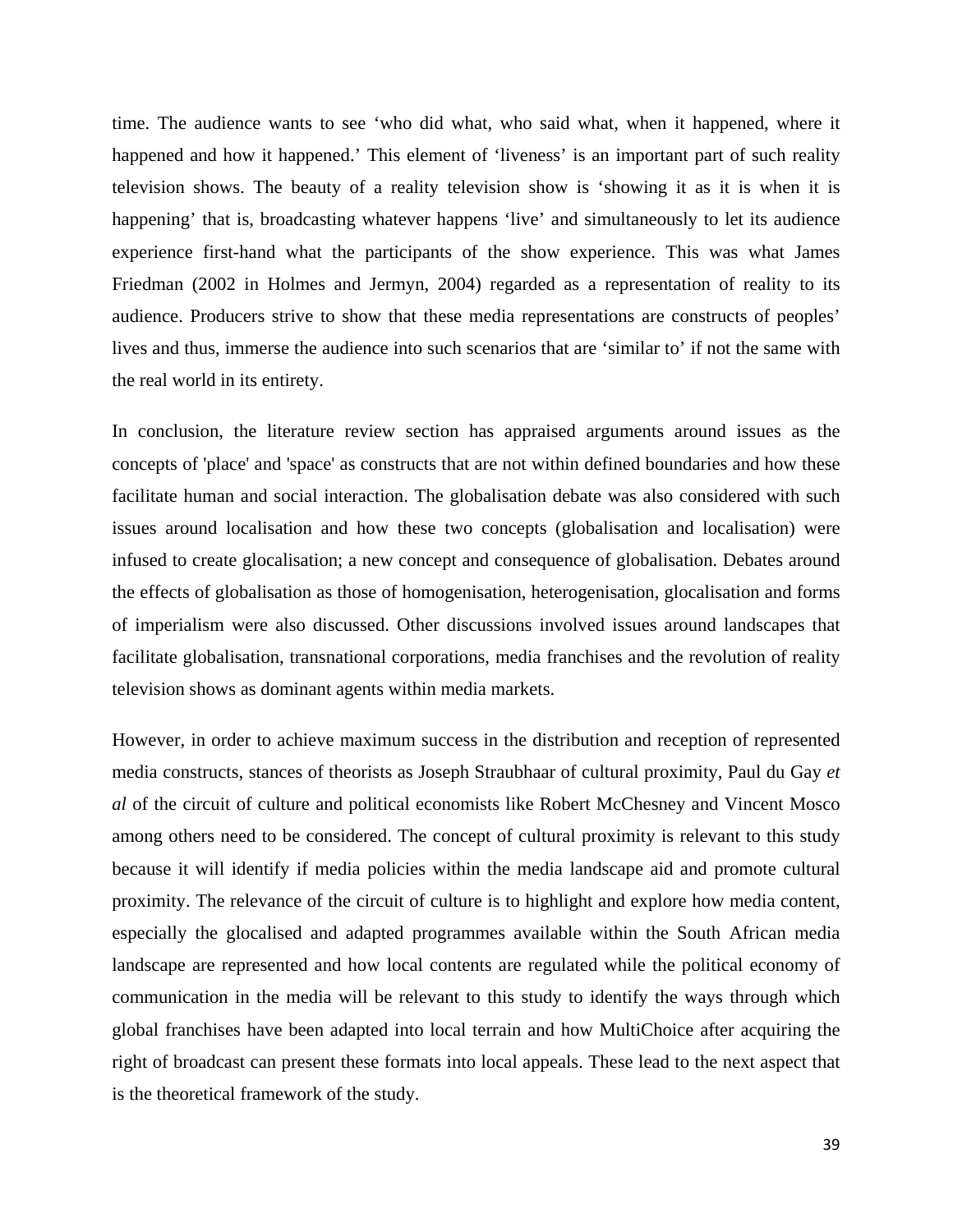# **CHAPTER THREE: THEORETICAL FRAMEWORK**

# **Introduction**

To consider power and media relations, especially those between producers of media contents as reality television franchises, the consumers and social and economic market structures, there is the need to examine those theories that could guide producers in the production and distribution of media texts and also consumers alike in terms of media preferences. These include the theory of cultural proximity (Straubhaar, 2003, 2007; Ksiazek and Webster, 2008; Trepte, 2008). This underscores preferences for media content that are nearer home and relatable in terms of language-use, similarities in culture, norms and values. The second theory is that of the circuit of culture with emphasis on only representation and regulation (du Gay *et al*, 1997, 2013). Representation will show how these media exchanges (that is, glocalised reality television shows) have been adapted into the South African context while regulation will bring to light those media policies that promote local media content and pluralism within the South African media landscape. Political economy of communication in the media is the last theory (McChesney, 1998; Fourie, 2007 and Mosco, 2009). It will draw attention to the roles of the production and broadcasting companies of these media exchanges in the glocalisation process.

Choi and Park (2014: 176) provided an analytical framework of the theories of globalisation and represented these in a tabular form that was adapted below:

| <b>Domain/Framework</b> | <b>Theory of</b>     | <b>Consequence of</b> | <b>Focus/View point</b> |
|-------------------------|----------------------|-----------------------|-------------------------|
|                         | globalisation        | globalisation         |                         |
| Political economy       | World system theory  | Cultural              | Production              |
|                         | Dependency theory    | homogenisation        | Distribution            |
| Cultural studies        | Cultural imperialism | Cultural              | Consumption             |
|                         | Cultural             | heterogenisation      |                         |
|                         | pluralism/proximity  | Cultural hybridity    | Production/distribution |
|                         | Critical             |                       | and consumption         |
|                         | transculturalism     |                       |                         |

Table 3.1: Framework of Globalisation Theories

Source: (Choi and Park, 2014: 176)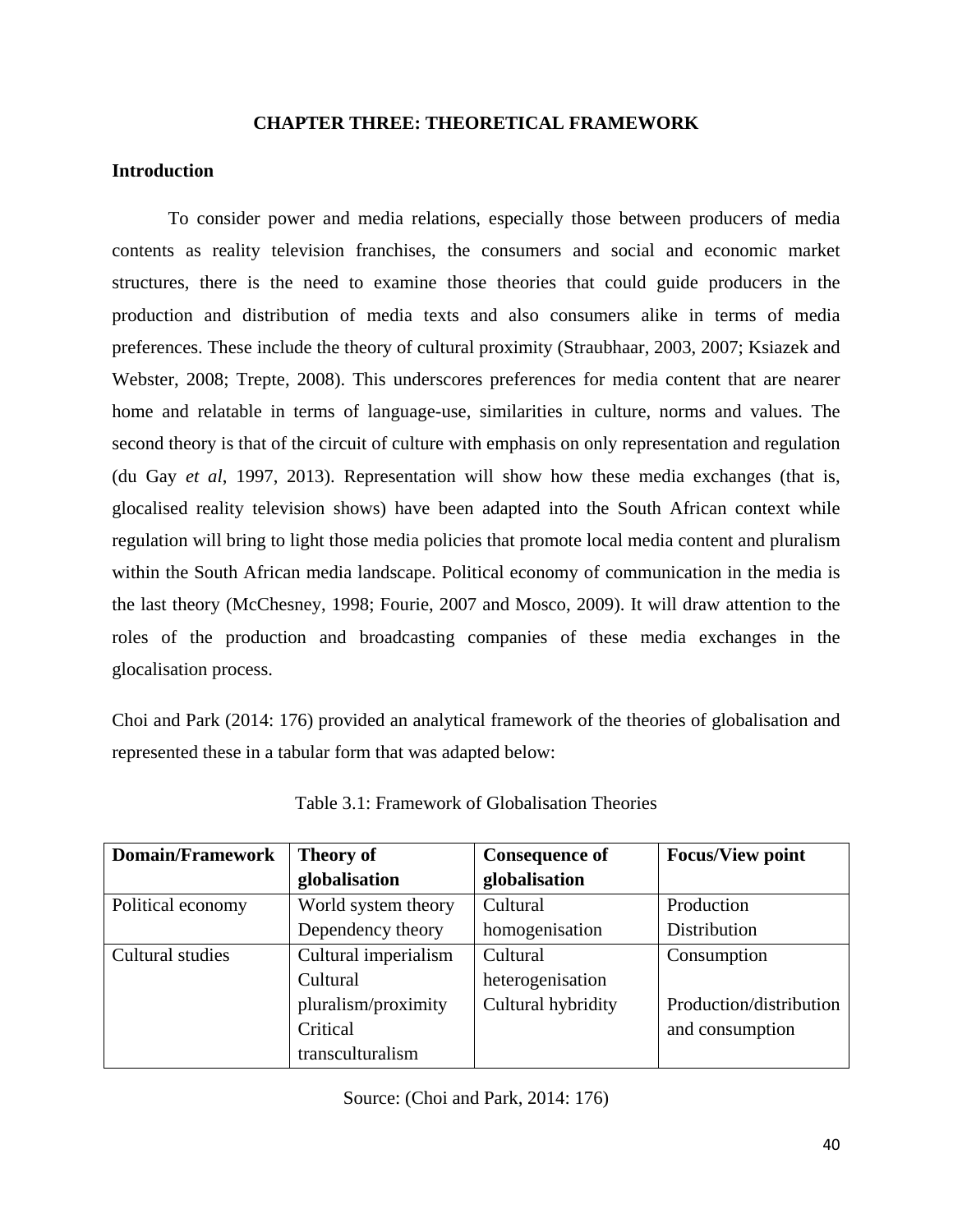Table 3.1 highlights the interconnectedness of globalisation in terms of its consequences as heterogenisation/hybridity and homogenisation. The table illustrates these within core constructs of this study as cultural proximity and political economy, in terms of media production and distribution that are aspects within the circuit of culture. Production and consumption will be briefly explained under the 'circuit of culture' (du Gay *et al*, 1997, 2013) but more emphasis will be on representation and regulation. Other aspects as cultural imperialism/pluralism and consequences of globalisation like cultural homogenisation/heterogenisation were discussed earlier in this study (see the previous chapter on review of literature). Cultural proximity, another globalisation theory as illustrated on table 3.1 will now be discussed.

### **The theory of cultural proximity**

The link of cultural proximity to media studies was made by Joseph Straubhaar who was of the opinion that cultural proximity filled the void that the need for local tastes created (Trepte, 2008: 4). De Sola Pool was however credited to be the first initiator of the idea of cultural proximity while Straubhaar further elaborated on the construct (Straubhaar, 2007: 196; Ksiazek and Webster, 2008: 486). Cultural proximity is "the tendency to prefer media products from one's own culture or the most similar possible" (Straubhaar, 2003: 82). It is the view that individuals tend to gravitate more towards media and media content from their own culture or a similar culture (Ksiazek and Webster, 2008: 485). The power tussle between the foreign and domestic media is highlighted by this theoretical construct in order to know the influence of these on media production, distribution and consumption.

Cultural proximity strives to overcome cultural distance so that the need for cultural closeness is satisfied through the media. The desire of an individual for similar cultural products in terms of values, norms, language and history is satisfied by culturally relevant television programming, Internet sites and musical genres (Straubhaar, LaRose and Davenport, 2015). The media content and viewers of such content must exist in the same 'geo-linguistic' or 'cultural linguistic' space (Straubhaar, 2007). An example of cultural proximity was noted by scholars (as Buonanno, 2001 and Trepte, 2003 in Ksiazek and Webster, 2008) who analysed the programme schedules of five European countries and fiction programming [though these originated from the United States]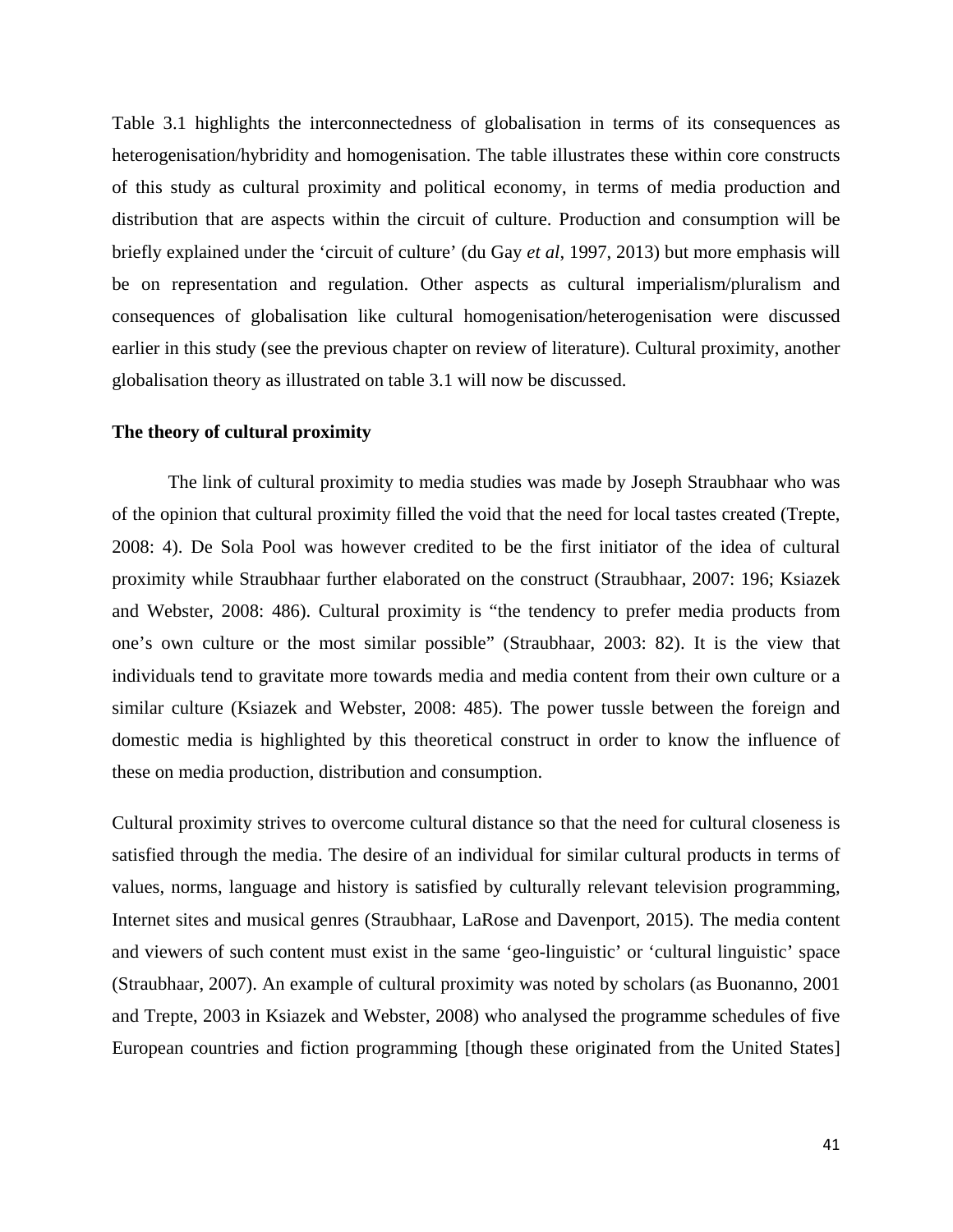and found out that domestically produced programmes accounted for the most watched and rated shows.

Cultural proximity can be achieved at different levels; for instance locally, regionally, nationally, genre-wise and thematically [values/ideological] (Straubhaar, 2007). Local proximity deals with shared physical and personal experiences. Regional proximity deals with shared experiences that are either direct or mediated. National proximity is mainly experienced through the media while transnational proximity deals with shared language and history. Genre proximity is another instance in which people are attracted to the same genre like soap operas, music and novels. When people long for and desire similar ideologies, values or worldviews; they exhibit a level of thematic proximity. For instance political and radical ideologists and their followers may be classified into this category.

It has equally been argued that media choices are determined by factors at the macro-level and the micro-level (Webster and Phalen, 1997 in Ksiazek and Webster, 2008: 488-489). The microlevel includes individual needs and preferences while those at the macro-level include audience availability and the nature of the media environment. For instance, if the media environment of a local culture has in place policies that limit or allow the importation of foreign media, these will affect the audiences' behaviour and may either discourage or promote cultural proximity depending on the favourability of such policies. If a certain level of cultural proximity is achieved, this may lead to audience loyalty especially to locally produced media content (Ksiazek and Webster, 2008). At the micro-level, a factor such as age could be a determinant of individual needs and preferences that will affect media consumption. For instance, older people may prefer content as news over entertainment programmes while the younger ones may prefer entertainment and lifestyle especially those that follow the trends of pop culture like contents from local or foreign media. All these are determinants of how well cultural proximity can thrive within a society.

Cultural proximity could also be the potential of media content to refer to an international audience (Trepte, 2008). In this regard, it means that those programmes are tailored specifically to meet such niche's need hence producers target a specific group of people. These audiencespecific programmes provide 'home away from home' atmosphere for members of the audience.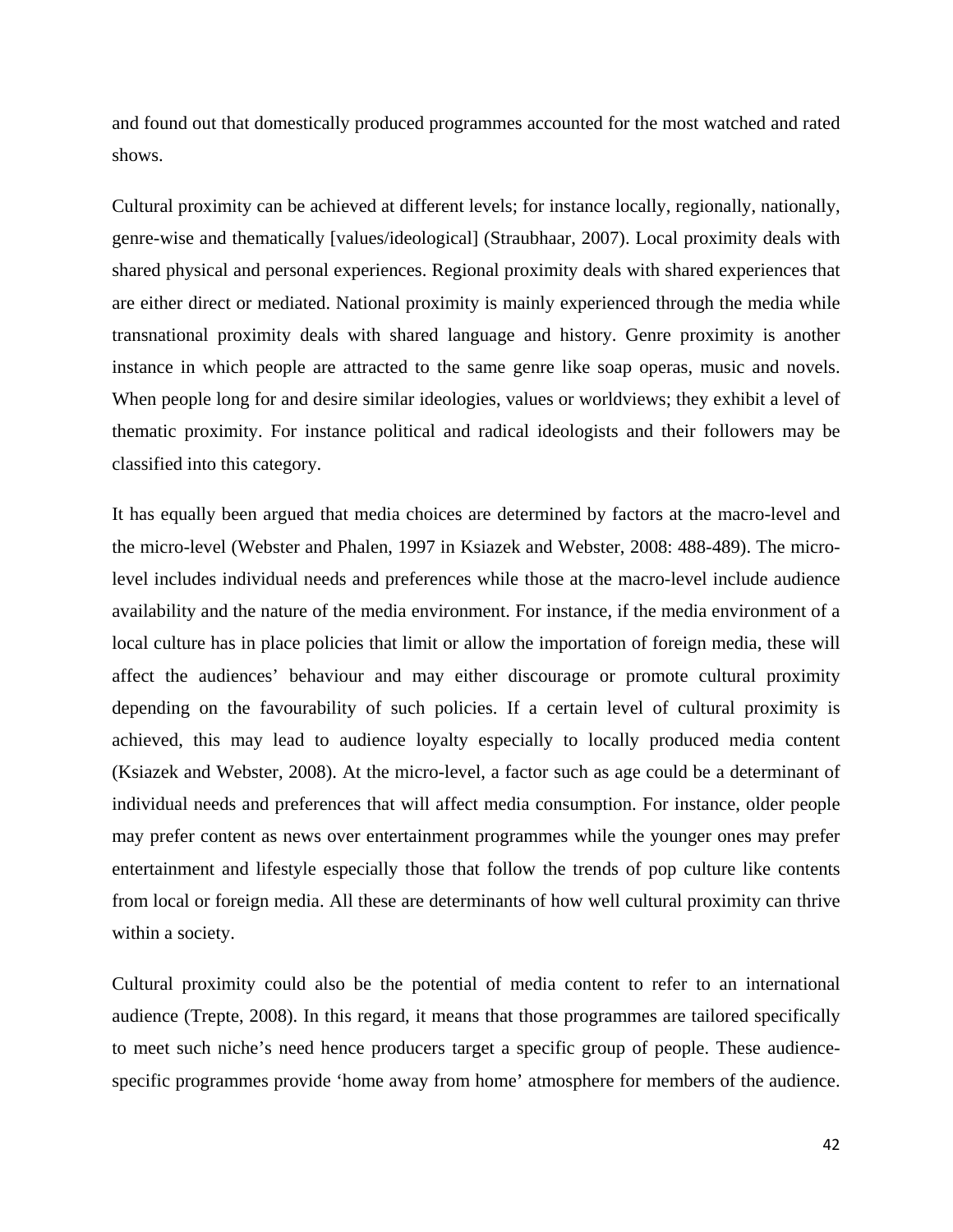The results of Thomas Ksiazek and James Webster's (2008) study on cultural proximity and behaviour of Hispanic-American audiences revealed that English speakers and Spanish speakers if given the choice (through favourable media policies) would rather consume English-language media and Spanish-language media respectively. Those who were non-Hispanics and Spanishspeaking Hispanics enjoyed a certain level of multicultural fluency that made them relate with programming of either sort because they could easily move between the media outlets of each language. As a result of similar roots they shared in their cultural backgrounds, they could identify with anyone they preferred. Joseph Straubhaar, Robert LaRose and Lucinda Davenport (2015) also added that United States' Spanish-speaking audiences often preferred Mexican or Latin shows to those in Hollywood because those Mexican, Colombian or Brazilian shows often translated from Portuguese to Spanish felt more familiar as a result of the shared level of cultural similarities among these countries. A popular trend was the clamour for local version of popular shows as the Brazilian version of *Big Brother* after its fourteenth season in 2014 (Straubhaar, LaRose and Davenport, 2015: 542).

In these studies, language played an important role in media consumption because the audience gravitated more to media content broadcast in a language they could speak or at least understand compared to those they were not familiar with hence language preference is an important factor in cultural proximity (Ksiazek and Webster, 2008). Favourable media policies are also important in fostering cultural proximity. If a country's policies do not promote or encourage the consumption of locally made media content, this could lead to the consumption of more foreignbased contents and vice versa. However, there are other factors that aid cultural proximity apart from language and media policies. These include dress mode, gestures, body language, ethnic types, religious affiliations and music traditions among others that are peculiar to various cultures. However, this study will focus more on the South African attributes and media policies that encourage or discourage cultural proximity within the South African media market. This is because this study is based more on media representation/adaptation and regulation and not on audience reception/consumption. Regulations as media policies and the representation of adapted media formats to local contexts will be situated within the circuit of culture.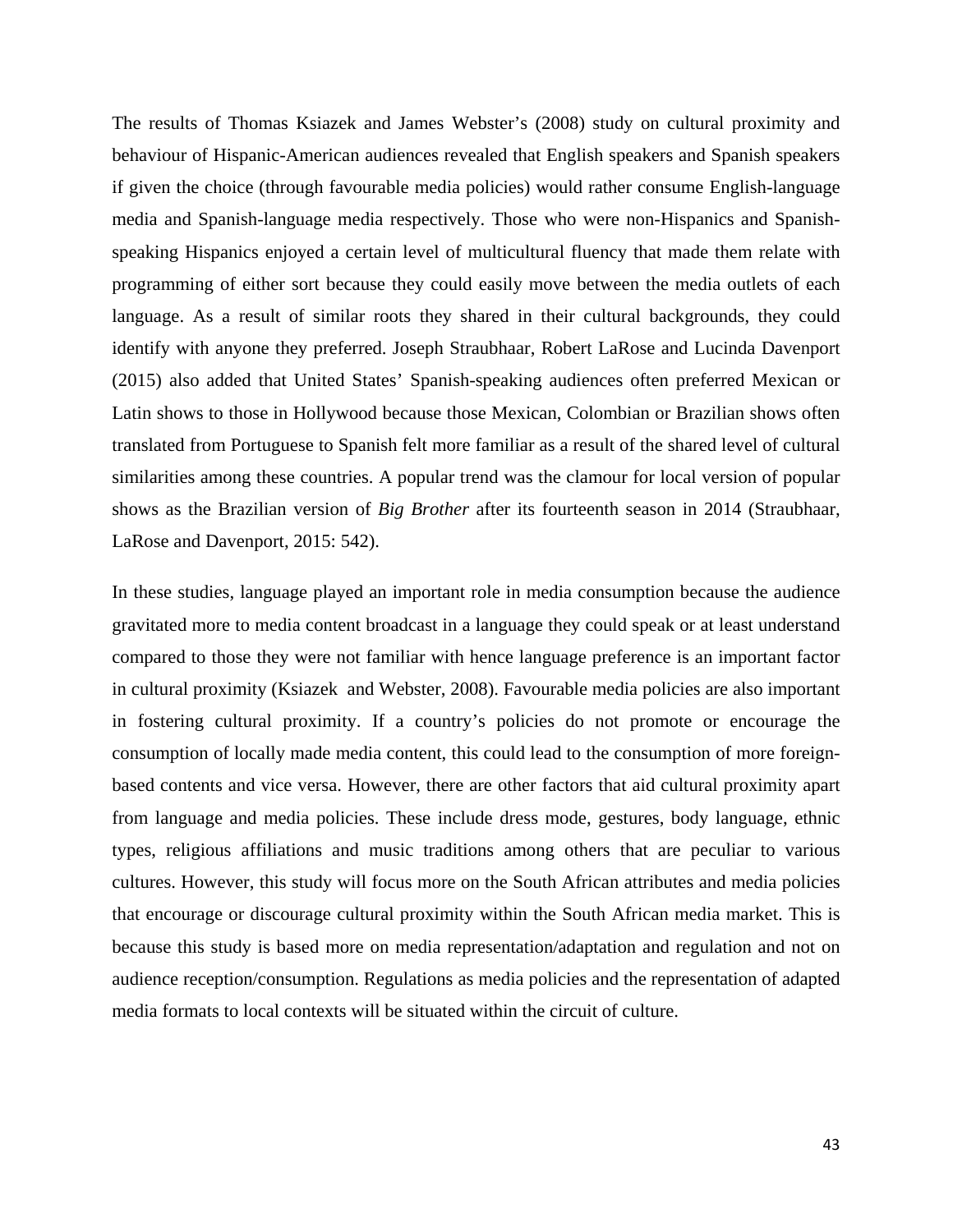# **The circuit of culture**

The circuit of culture is a concept developed by Richard Johnson and expounded by Paul du Gay *et al* (1997, 2013). It was developed from debates that surrounded 'cultural materialism' – the relationship between economy and culture (Barker, 2004: 22). The circuit of culture is relevant and applicable in analysing practices and artefacts in various cultural encounters. It was developed to explain the articulation of cultural practices between the five different stages or 'moments' of the circuit that are representation, production, consumption, identity and regulation. The various levels of practices show the production of cultural meanings, the way these are represented, the meanings people attach to and derive from such (in terms of identity), reception of the cultural meanings, and the regulations that guide these.

Through the circuit of culture and its relevance to this study, the circuit will be used to discuss glocalised franchises at two levels that are 'representation' in order to underscore the political economy of these media franchises, their franchise holders,  $-$  Endemol Shine Africa, Fremantle Media, 19 Entertainment and MultiChoice – the transnational broadcaster as vehicles that promote glocalisation, and those 'regulations/media policies' that guide the South African media landscape. The political economies of these TNCs will indicate their considerations on the representation of media texts in different cultural contexts. The proposition of the model of the circuit of culture is not just a theoretical or conceptual construct but also that of a multidimensional methodological framework that guides in the analysis of complex social processes and the power relations that exist within socio-cultural contexts (Hall, 1983). In the analysis of a social construct like glocalisation or transnational corporations like Endemol, Fremantle Media, 19 Entertainment and MultiChoice, this circuit of culture helps to understand each construct's varied level of cultural interrelatedness at each 'moment' of the circuit.

In order to understand how the circuit of culture works within an organisation's economy or a particular concept, there is the need to conceptualise the circuit and 'moments' as represented in Figure 3.1 below: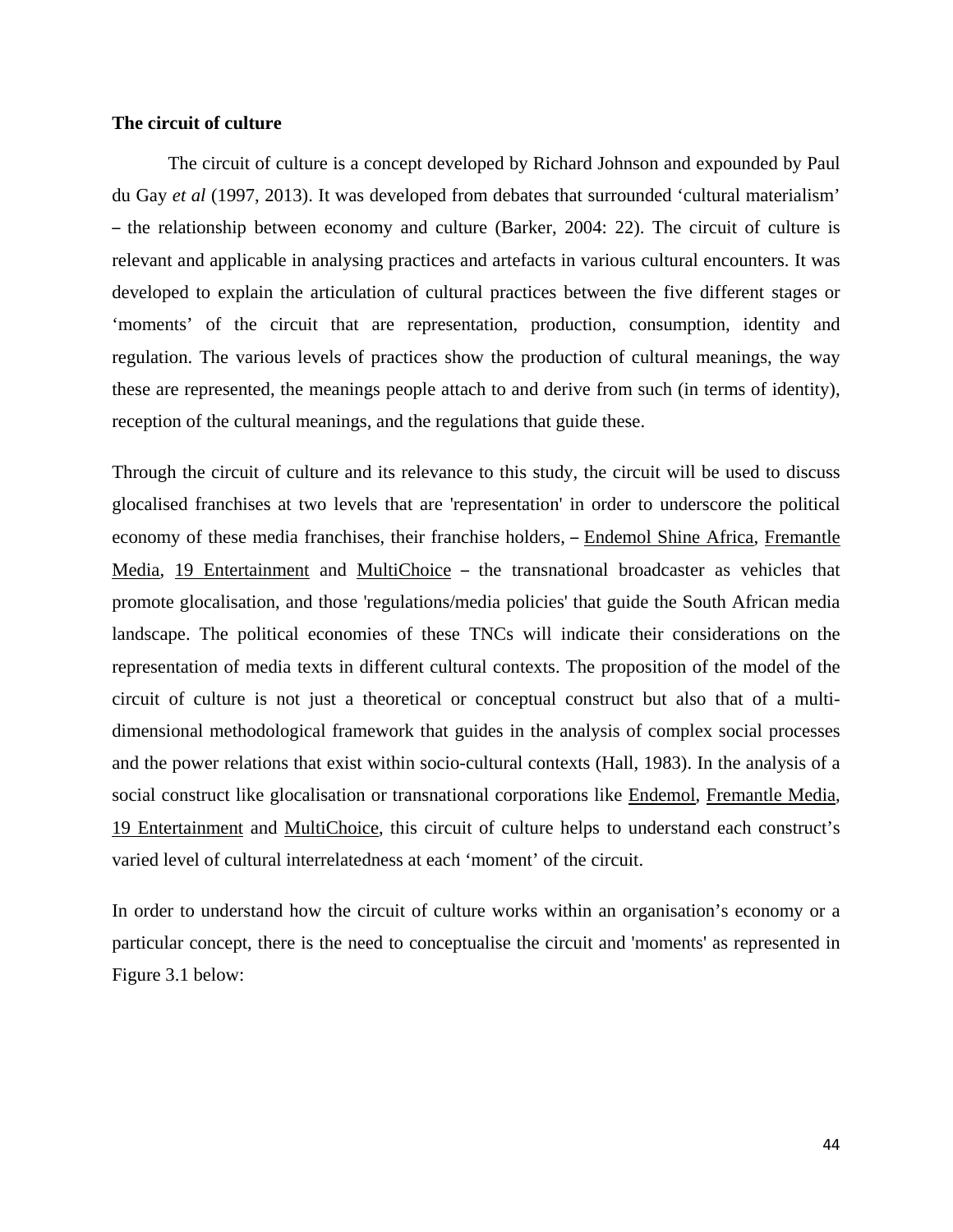



Source: du Gay *et al* (1997: 3)

To consider the concept of representation is very crucial because "it informs our outlook on various groups and cultures – our own and those of others – potentially in turn affecting how social relations are played out" (Long and Wall, 2013: 102). Representation is an important "part of the process by which meaning is produced and exchanged between members of a culture. It does involve the use of language, of signs and images that stand for or represent things" (Hall, 1997: 15). This requires the use of conventions that the target audience are familiar with and thus brings to the fore considerations of content producers – in this case transnational corporations (TNCs) – in terms of production, distribution and consumption of relatable media texts unique to each society of individuals. As observed in the theory of cultural proximity above, language among other factors is important in the representation of social constructs to people. Language – as one of the modes of representation and a key feature of cultural proximity – reproduces in its user ideas on the constructs of the world, reality and meanings attached to these (Long and Wall, 2013: 52).

The exposure we have to the representation of the media goes a long way to shape our constructs and ideas of what constitutes reality (Hollows, 2016). Our perceptions of people due to our social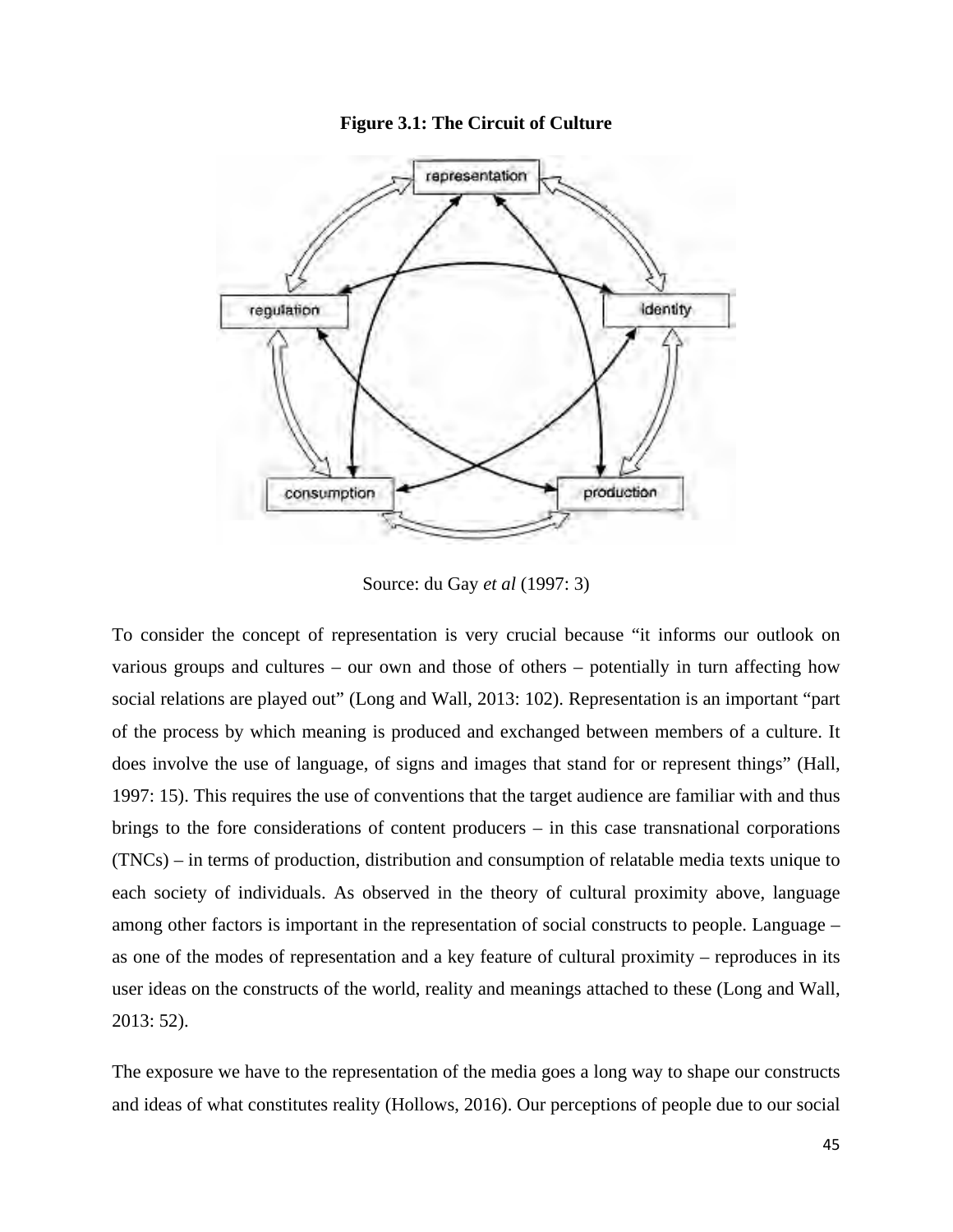interactions with them can affect what we think is a realistic representation or what may be the constructed nature of our imagery. Though most times the term representation could be quite an abstract idea; when we encounter imaginative contents in categories as film, popular music or television, the term becomes a more concrete form because different constructs can be used to guise what we imagined as 'representation' (Long and Wall, 2013: 104). Representation indicates the presence of cultural elements in all facets of life and the society and provides answers to inquiries as those that pertain to what the main components of these cultural elements are and how they relate to, influence and work with each other and other aspects of the circuit of culture and how these influence the manner in which people interact with one another. This was corroborated by Stuart Hall (1997) who also argued that the concept of representation is a social construction that is no longer abstract but made manifest in how we understand and interpret the world.

The representation of reality through films, music, television or the Internet may not actually exist. Nonetheless, there could still be recognisable elements of our live experiences and the world as it is (Long and Wall, 2013: 104). Representation provides identifiable links between what is presented through the media and what is obtainable in reality; a goal of producers to be able to represent concepts as real as they can be to their audience. The representation of these media franchises within socio-cultural contexts especially the South African media landscape and presence of cultural elements will be discussed as the study progresses. The manner in which media texts are represented, selected and constructed can encourage reception of these by the audience who may interpret the texts in a particular way or in various ways which means the interpretations given to media texts are largely based on the opinion of the audience (Bateman *et al*, 2010: 193). Representation therefore has a vital role within the structure and constitutions that frame our experiences of globalisation through symbolic actualisations of social relations not limited by time and distance (Orgad, 2012: 1).

The identity moment deals with those values, practices and cultural norms of people and how they relate with cultural practices and media texts within socio-cultural contexts. Identity creates a sense of belonging because such people are able to know those they share particular attributes and qualities with. They can also identify the differences that exist between them and those with different backgrounds. At the moment of production, it entails encoding of such media artefacts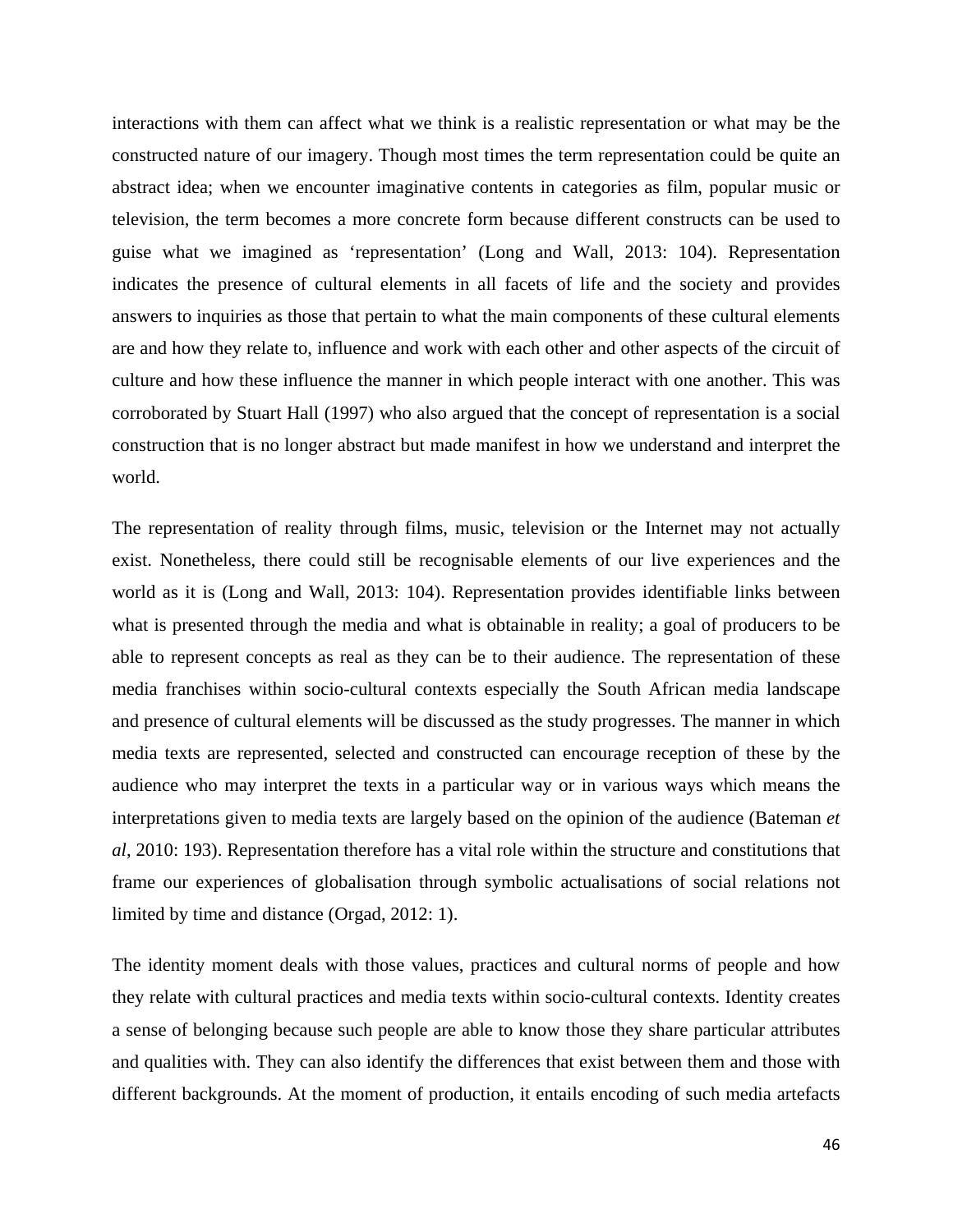or texts and broadcast via media as television, radio or genres as novels, films or popular music. The encoding and production of these within the organisation of cultural industries are done within rules and conventions that are well defined to serve as guides of texts that are produced (du Gay *et al*, 1997).

Articulation of media texts and those processes involved are transmitted to consumers of these cultural meanings through diverse media after the production process. This assumes a linear flow between the sender and the receiver. On the other hand, receivers/decoders/consumers of these cultural meanings have been viewed as active participants in the communication process. This was portrayed by Stuart Hall's encoding and decoding communication model (Hall, 2010: 47). Hall (2010) recognised that the process of televisual communication that is important at the consumption level of the circuit showed the functional roles of the media and the influence of these in shaping and affecting consumer behaviour through media dominance and hegemony. The processes of production, identity and consumption deal mainly with the producers and receivers involving an in-depth study of the relationship that exists between these. However, this study is not targeting audience reception and consumption but focuses more on representation and regulation that relate more to this study that is how producers represent their messages to their receivers and the regulations that guide these media representations which relate more to this research.

The subjection of the media to government policies and laws make up the regulation moment (Murphy, 2012) and how these influence media representation and the other parts of the circuit of culture. Regulations are put in place for both the interests of the country as a whole and for its people so as to forestall exploitation or unfair treatment. For instance, regulations such as the BEE and Transformation Charters in South Africa were instituted in order to encourage racial transformation in areas as control and ownership of media corporations (Vilakati and Mavindidze, 2014). Regulations may be economic (Creech, 2013), for instance; rate regulations that may be imposed on cable television service providers or those on telephone and broadband service providers protect subscribers to these services from unfair price tariffs. Regulations can also be age-related such as those about children restriction and exposure to harmful media texts like the 'Children's Television Rules' within television broadcasts or the 'Children's Online Protection Act' that could affect Internet Service Providers [ISPs] (Creech, 2013). Other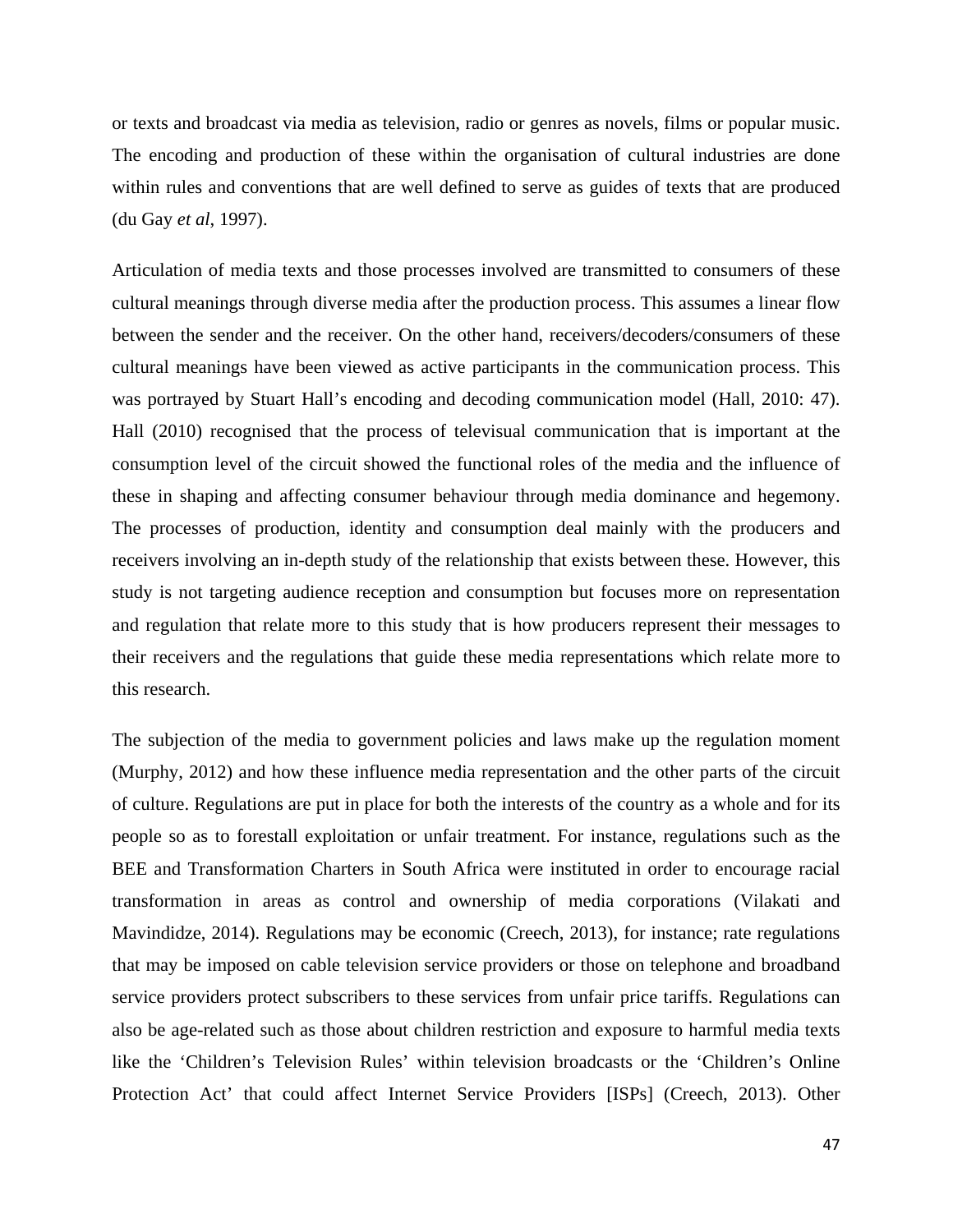concepts of media regulation as provided by the Press Freedom Commission [PFC] (in Mtimde, 2012) include those of self-regulation, independent regulation, co-regulation and statutory regulation. These concepts as presented by Lumko Mtimde (2012) will be explained below.

Self-regulation is a peer-reviewed system that operates in the confines of self-imposed rules by the media. Those that constitute this peer-reviewed system are media profession representatives who pass judgment on journalistic issues through the 'Journalistic Code of Ethics.' The issue of media corporations abiding by their own set rules and laws has some gaps, an example is in the regulation of economic elements that relate to their ownership as well as control that enable these media owners acquire large stakes within the media landscape that has resulted in an oligopolistic situation of few owners within the media environment (Vilakati and Mavindidze, 2014: 15), for instance, within the South African media landscape, in order to forestall the monopolistic nature of MultiChoice, ICASA licensed four other commercial broadcasters Telkom Media, On Digital Media [ODM], e.sat and Walk on Water Television as broadcasters of satellite and pay-television (Media Club South Africa, 2016b). In a counter argument, Andrew Puddephatt (2011: 12) stated that for the media to achieve a level of accountability on their part, the media should be self-regulated; a need that if met will be of great importance especially in countries where the media associate with influential business interests of political parties. Independent regulation of the media suggests that there is no intervention from either the media or the government. Those that constitute this regulatory body are those outside the media landscape and government parastatals. A relevant example is the Press Council of Ireland where both the Press Ombudsman and the Press Council are free of government or media involvement. Co-regulation is a combined effort of the government and the media on regulating media laws. It could include media owners, journalists, media representatives, public figures and assistance from the State in form of monetary or human resources or inputs.

Statutory regulation is the establishment of a regulatory body by a statute under government control. Statutory regulations may vary from country to country hence government involvement differs. It is the main focus of the regulatory aspect of this study. This study will examine those regulations and media policies that guide the South African media landscape in areas of local content programming. Statutory regulations are often guided by the establishments of relevant bodies to ensure compliance with these rules. Such was the need for the creation of regulatory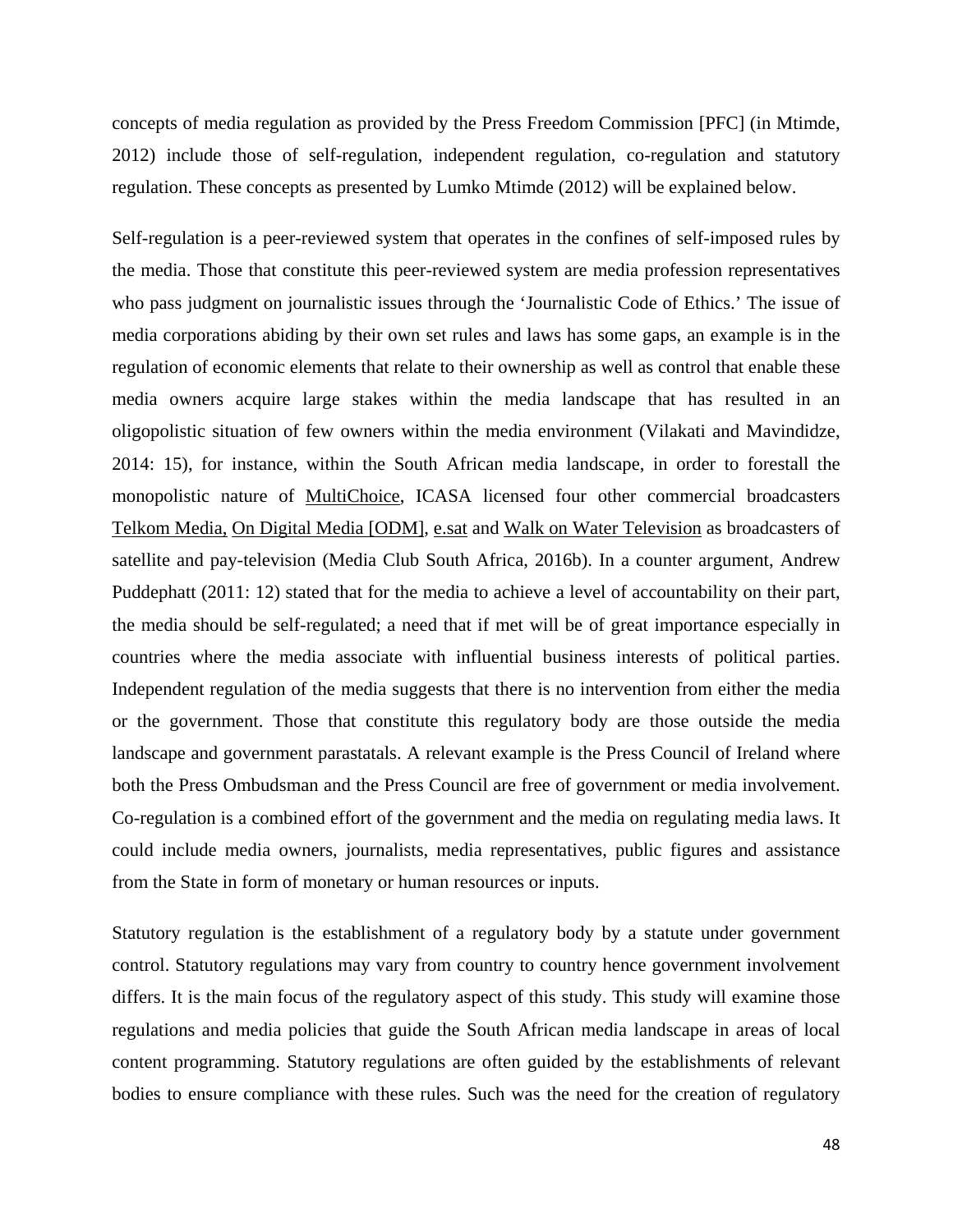bodies like the Broadcasting Complaints Commission of South Africa [BCCSA] in charge of the regulation of broadcast content on the television and radio, the Press Council of South Africa [PCSA] in charge of the regulation of the print industry including newspapers and magazines, the Interactive Advertising Bureau South Africa [IAB SA] that regulates published online media (Reid and Isaacs, 2015: 3), and the creation of policy-makers as the Independent Communications Authority of South Africa [ICASA; see discussions on the South African media landscape on page 2] (Thloloe, 2012). The media landscape regulations ought to be those that foster a pluralistic media environment to limit oligopoly among media corporation owners that can dominate and indirectly control the media environment. The impact of this is usually seen in media output from these owners, in terms of broadcasting what may be in their own interests and not necessarily those of the public. Therefore, discussions that surround the extent regulations are needed especially in areas that relate to media, technological development and cultural practices require the contextualisation of this study (du Gay *et al*, 2013) within the South African media landscape and those organisations that are part of this landscape with their various levels of influence and control. Rules and regulations that control the broadcast of media texts and those policies in the media landscape are those areas to be analysed in this study in order to first highlight how these texts (franchises) are represented and how they are regulated.

These will be discussed further in order to have better understanding of the political economy of transnational corporations within different media landscapes including South Africa. Media roles and Internet-facilitated technological advances that improve participation will also be reviewed especially how media owners influence such media roles in terms of political, social and economic ties and power relations within the global media landscape.

## **Political economy of communication in the media**

The daily interactions we have with the media point to the fact that the media have crucial functions within the society. The implication of this is that "the more efficient the media is in communicating, the more effective it is in [e]stablishing or destablishing existing social, political, cultural, economic, legal, religious and moral arrangements" (Ambirajan, 2000: 2141). Political economy is a theoretical approach that seeks to understand how relationships between economic and political affiliations determine the functions of social institutions like the media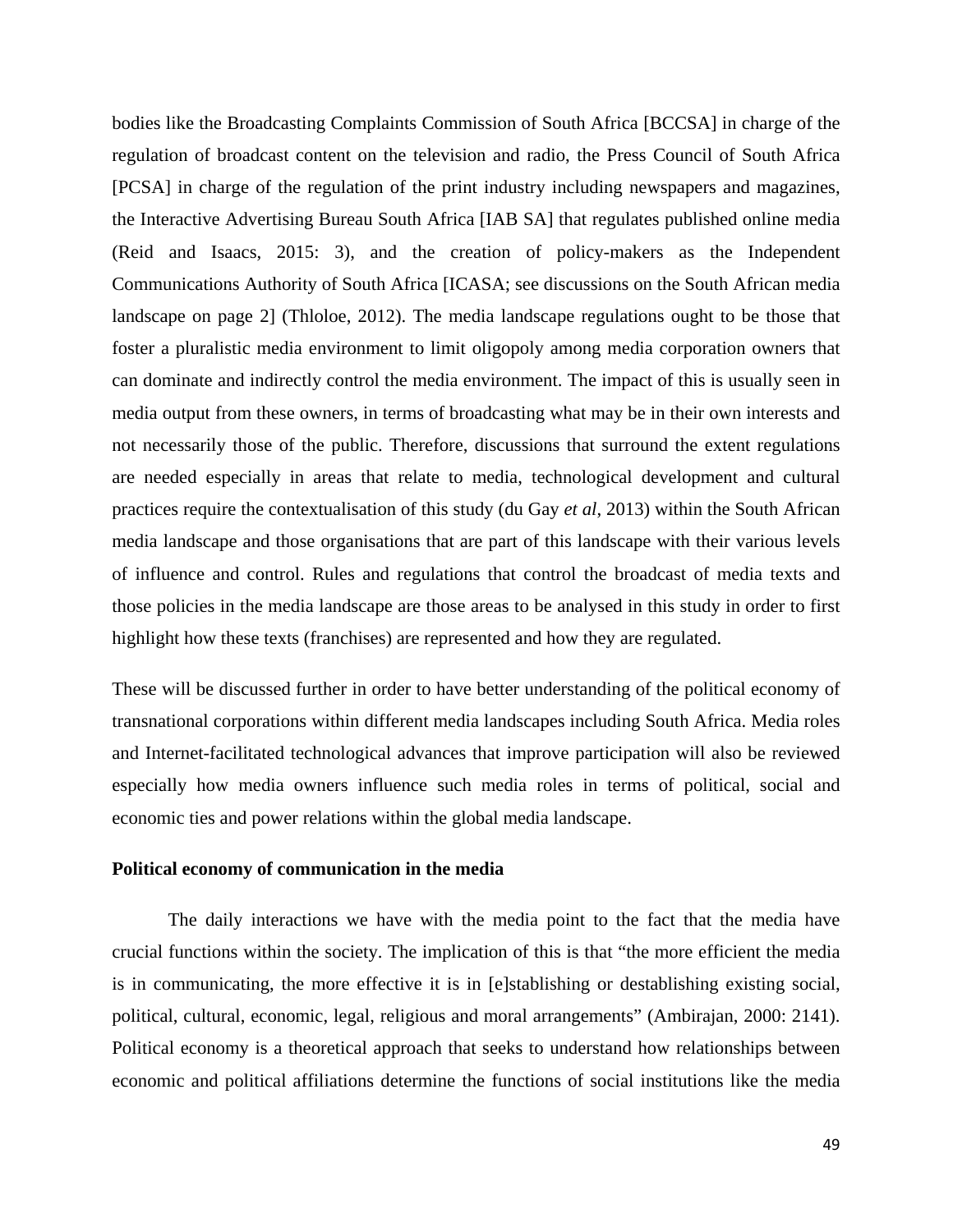and the effects of these on social development and transformation (Fourie, 2007). Since the proliferation of various communication media, we have been able to make sense of the world and things that surround us because of the symbolic roles of media forms and content (Fenton, 2007). Vincent Mosco (2009) argued that when political economy focuses more on media texts and less on labour involved in media production, distribution and consumption of commodities, it shows the significance of the media text as a commodity rather than only emphasising the significance of these institutions. This study will equally dwell on the angle of the selected media contents *Idols South Africa, Survivor South Africa* and *Big Brother Mzansi* as 'significant commodities' within the glocalisation framework while not neglecting the roles of the franchise holders Endemol Shine Africa, Fremantle Media, 19 Entertainment and MultiChoice – broadcaster of the franchises.

Political economy studies social and power relations that make up the production, distribution and consumption of resources that may facilitate audience feedbacks that is, responses received from the target audience (Mosco, 2009). The definition by Mosco (2009) shows how the communication business operates; from the movement of media texts from production to media distribution and finally the audience/consumers. It also shows the ways producers can know the feedback of their consumers through fan-based websites, ratings, comments and increase or decrease in show viewership as a result of likeness or dislike. It also helps us to understand how those within this market chain operate. This definition helps us comprehend the various roles of producers, media distributors and the consumers in order to appreciate the growing ambiguity about those features that constitute these categories of production, distribution and consumption and thus brings to the fore the interactions between the various 'moments' (productionrepresentation-regulation-consumption-identity) on the circuit of culture.

The proposition of political economy is that political and economic controls of the media are determinants of media content and the media's ideological power (Fourie, 2007: 134-135). However, to grasp the power of the media and its political economy, such factors as media ownership, structure and concentration need to be considered.

Political economy examines the growth and expansion of different forms of corporate concentration and power in the communication industry (McChesney, 2007). The emphasis on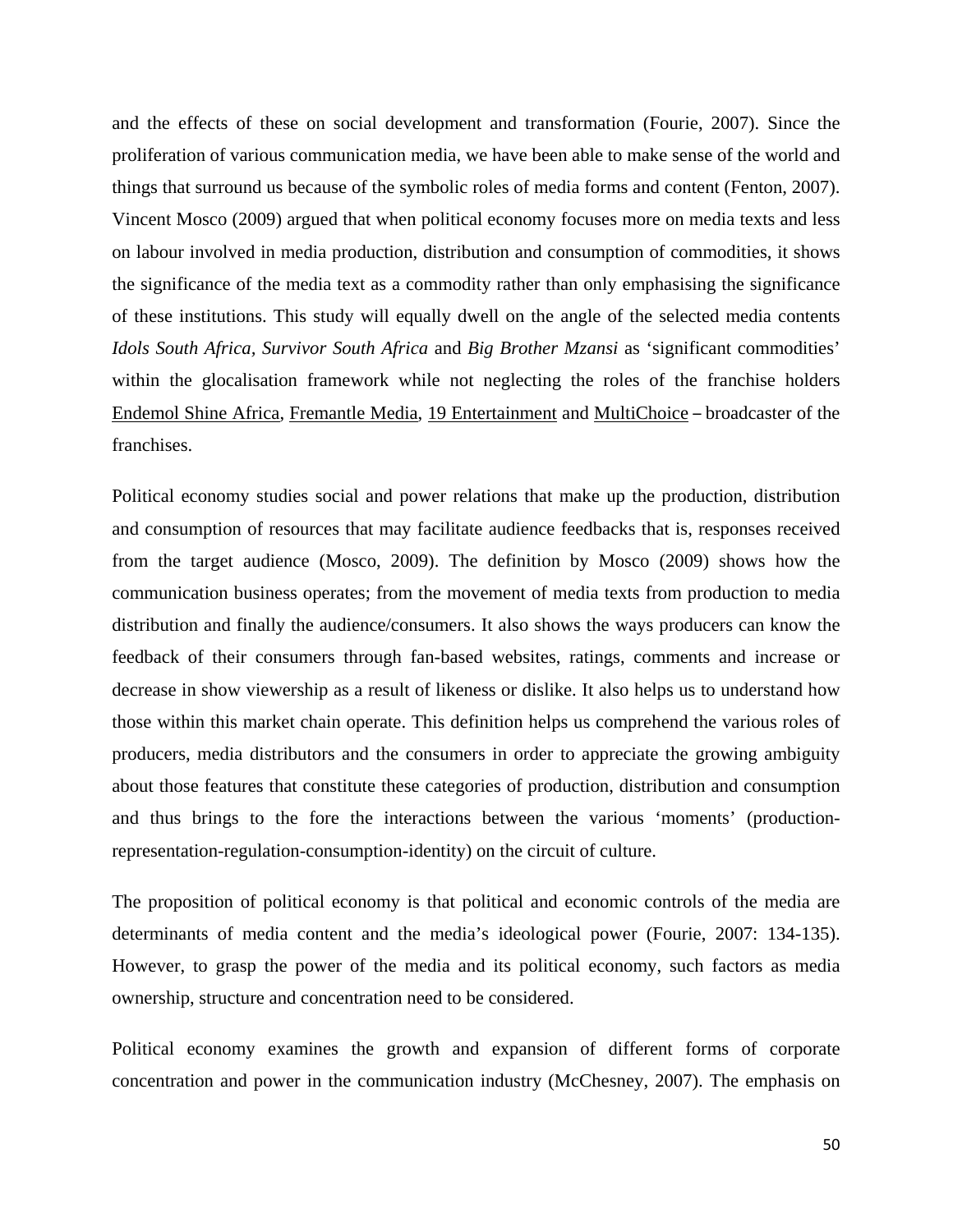those media structures that make up the production team of media content is important to note in the light of global media companies that have led to increased output of media content. Such integrated transnational conglomerates like Fremantle, Naspers, News Corp, Endemol, and CORE Media produce media contents with multiplier effects in the sense that a media text, for instance a film, can be cross-promoted through these firms' subsidiaries on various media like broadcast, print and new media/Internet-enabled. The reach of each medium will capture a huge number of the audience and this will also generate revenue for these corporations.

Political economy creates awareness on the ways these corporations shape diverse areas of media content. The larger a firm, the more advantage it has because it can improve its profit margin and lower the cost of production by the spread of risks over other channels of production. An effective way that has been observed to lower costs is what economists referred to as 'economies of scale' which are "ways that a corporation can save money through size – being big, buying big and acting big in terms of sales and profits" (Long and Wall, 2013: 179). These can be measured by the growth and size of conglomerates, by the assets they have, revenue generated, profits, employees and their stock value. For instance a few companies such as General Electric (National Broadcasting Company [NBC]), The Walt Disney Company (ABC), Viacom (CBS), Microsoft, Google and Time Warner (Cable News Network [CNN]) shape the communication system in the United States. Others that are not based in the United States like Sony, Endemol, Fremantle Media, CORE Media, Naspers and News Corp (FOX) are equally key players in the global media landscape. Most of these media organisations operate across sectors and are present in different parts of the world hence "a country's media can become part of corporations, based, owned and controlled in another country" (Long and Wall, 2013: 180). These firms develop into transnational conglomerates that rival in power and size. In order to maintain strong positions in the corporate community, they become connected through shared political views with one another, business relations, shared investors and interlocking directors (McChesney, 2008). There is the need to address flexible forms of corporate powers that are seen in instances of joint ventures, alliances and short or long-term projects that bring these companies together.

In recent times, a striking development in the media industry has been the significant structural transformation within each sector. Each sector experienced a wave of consolidation that left fewer large media firms with more and more market share; each aspect of the media like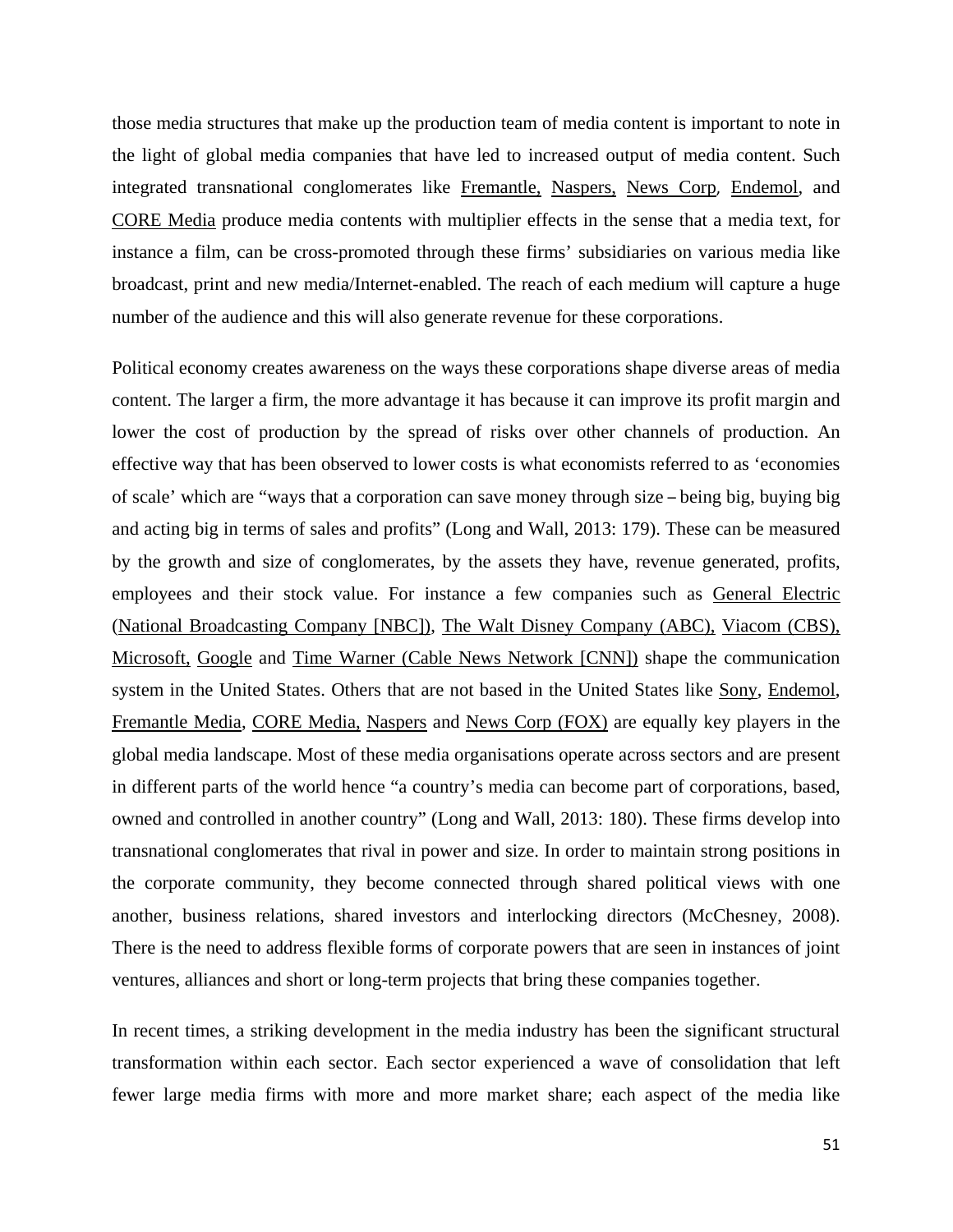newspapers, music companies, cable television companies, book publishers even though each experienced higher numbers of media channels, the degree of ownership concentration among the market shareholders had never been higher (McChesney, 2008). The dominant players – the private corporations, enjoy integrated production and marketing of products and services across national borders, entrenched in the concept of globalisation that facilitate capitalism. These have been established on transnational bases not in trade of products and services alone but also through capital flow of currencies and financial instrument among other countries (McChesney, 1998). This is relevant to the *financescape* dimension as explained earlier.

A media corporation can grow bigger and control more revenue through various means of media ownership and integration in order to underscore its political economy. There are different levels of media integration. Horizontal integration can occur if a television production company buys into another television company still while it maintains the same line of production; vertical integration can occur if it buys a facility house that supplies broadcast equipment while lateral integration means the firm owns and operates similar broadcast businesses like radio and newspapers (Long and Wall, 2013). An instance of horizontal integration was the merger of AOL and Time Warner that were both media broadcast firms. An example of vertical integration is Naspers' acquisition of its own paper mill to aid its process of papermaking thereby producing materials for its newspaper publications while an instance of lateral integration is Naspers' ownership of Media24, its printing arm that is in charge of all its paper publications (Media24, 2016).

Structural and other factors in the process of production, distribution and consumption of media content are those that affect the political economy of communication in the media. The political economy of communication in the media addresses issues as the relationship of media and communication systems to the societal structures in reinforcing, challenging or influencing existing classes and social relations as well as how ownership support mechanisms as advertising and the policies of the government, influence media texts and behaviours (McChesney, 1998).

Mosco (2009) noted that political economy sought to highlight the social change and historical transformation that the founding fathers such as Karl Marx tried to explain during the capitalist revolution that led to the transformation of societies from agricultural practices into those of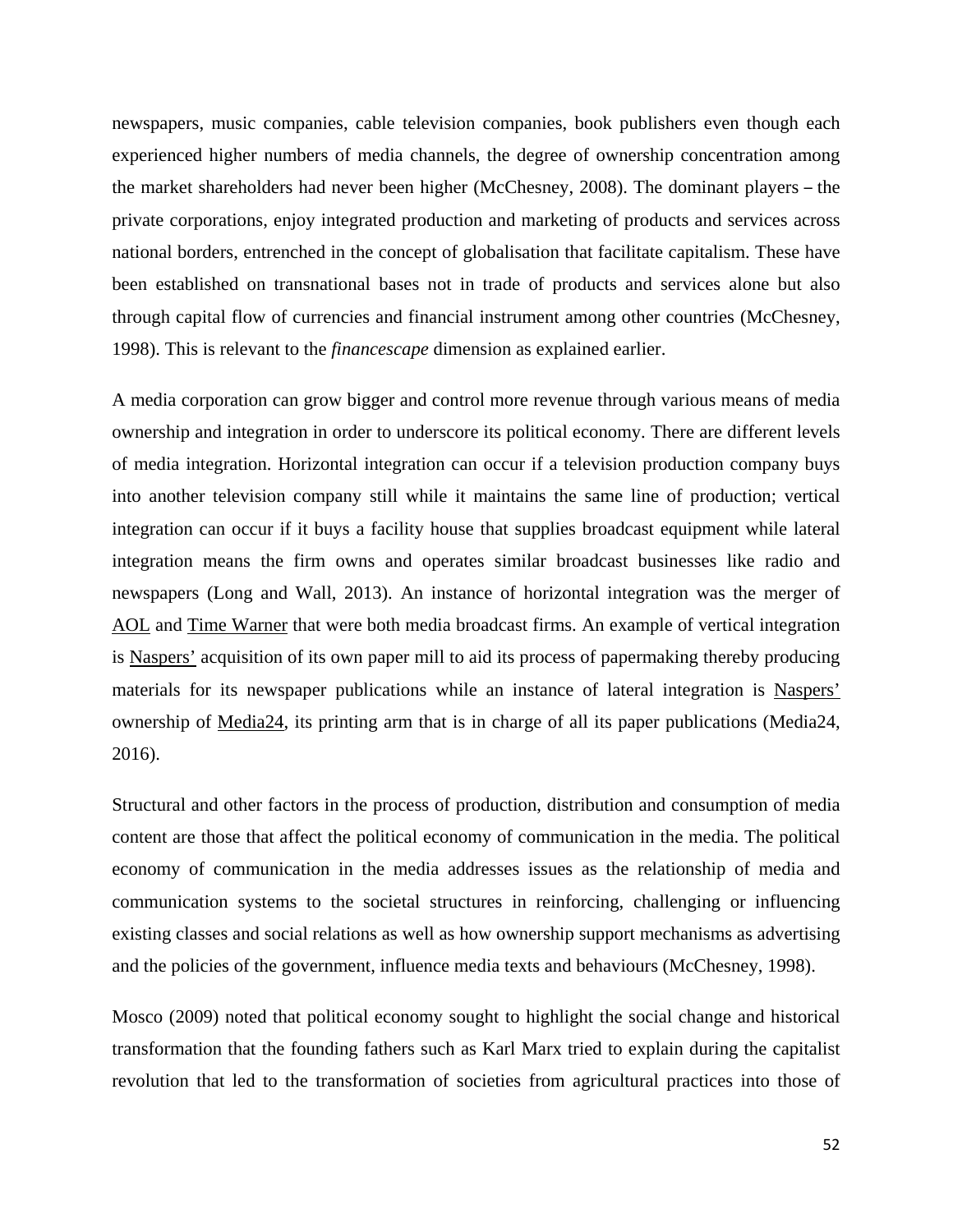commercial, manufacturing and industrial societies. Karl Marx who was more interested in factors that had led from capitalism to socialism in his response to the concept of capitalism in political economy shifted his focus to the critical examination of the dynamic forces (that affect wealth and wealth production) between forms of political economic organisations and capitalism (Mosco, 2009) in order to understand those principles and practices of social change that have influenced the political economy of media conglomerates. The evidence of the principles and practices of social change in the context of this study will be related to ownership, control, finances and policies that affect the media commodities produced by political economic organisations.

With the advent of new digital technologies, commercialism will continue to be on the increase (McChesney, 2008). Consequently, the longer the chain of ownership and media concentration within a firm, the higher its level of revenue generation from adverts. For instance, Naspers with its various chains of media production and distribution (through video, print and new media) will generate more income compared to other firms within the South African media landscape that are not as diversified as this conglomerate. So also will Endemol, 19 Entertainment and Fremantle Media through their various subsidiaries around the world.

These entities target the porosity of national borders due to globalisation that has created this ease of access. They capitalise on these and become established brands, successful both home and abroad. This was the affirmation of AOL Time Warner's Gerald Levin who said AOL Time Warner did not want to be seen as an American company but as a global one (McChesney, 2008). Most times, these companies may generate more revenue outside their countries of base than from within. Such is the case of Naspers that generates more from its international establishments and affiliations than those within South Africa (Giannakos, 2008). However, as these media conglomerates widen their reach, they may foster the penetration of popular tastes that become more similar in one or more media forms. Some of these forms will act as propellants of media homogeneity as supported by Peter Bart, *Hollywood Executive's Variety* editor who said, "the world film-going audience is fast becoming homogenous" (McChesney, 2008: 322). When these media corporations realise that their audiences prefer locally made productions, they tend to adapt such into those audiences' local terrain. For instance, Sony decided to partner with local companies and film producers in places like China, France, Mexico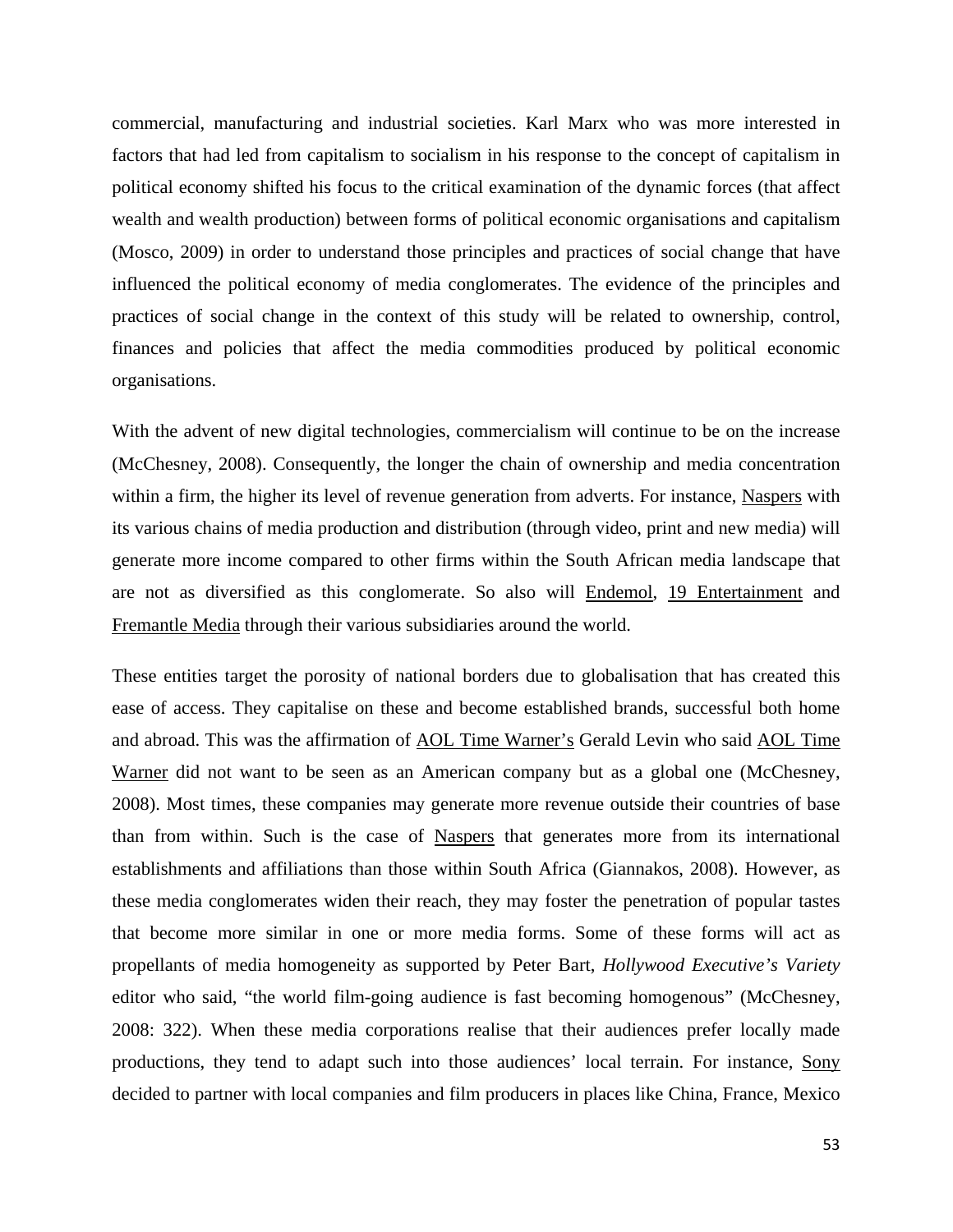and India to localise some global contents as their various audiences gravitated more towards local contents (McChesney, 2008).

Media consolidation implies that the domination of media firms like General Electric's NBC, Disney, AOL Time Warner (now defunct), Sony, Vivendi Universal, Bertelsmann, Viacom, News Corp and Liberty Media did not exist in their forms some years back but through concentrated media ownership, they have emerged as the top media conglomerates of the world. This portrays the ideas of media expansion and media monopoly within the media market that should not be so. Pluralism should be encouraged so as to make the media market a competitive place and not a monopolistic or oligopolistic setting. The cry for plurality was also championed by the Media Institute of Southern Africa (MISA) that has "campaigned vigorously for press freedom and the plurality of the press which comprise basic tenets of the philosophy of liberal media" (Heuva, Tomaselli and Teer-Tomaselli, 2004: 112).

There had always been marked tendencies for larger media firms to have larger stakes in various media sectors as publishing, filming and television broadcast (McChesney, 1998). The advent of this global corporate media oligopoly of dominant media companies (mostly United States based or with significant United States' operations and few non United States based) moving across the world at high speed has led to these firms capitalising on the growth and reception of media content around the world. These were echoed in the words of Sumner Redstone, Chief Executive Officer (CEO) of Viacom and Frank Biondi, former Chairman of Vivendi's Universal Studios who said "companies are focusing on those markets promising the best return, which means overseas" and that "99 percent of the success of these companies' long-term is going to be successful execution offshore" respectively (McChesney, 2008: 315). The political economy of communication in the media provides a normative critique of ways state policies and methods of media ownership; management and subsidy affect the media's capacity to function in various democratic processes (McChesney, 1998). The autonomy of the media has been one of the advocacies of the neoliberal ideology that pushed for a free market economy and the liberalisation of both political and economic institutions (Heuva, Tomaselli and Teer-Tomaselli, 2004). Under this neoliberal terrain, state control has been replaced by market control (Heuva, Tomaselli and Teer-Tomaselli, 2004).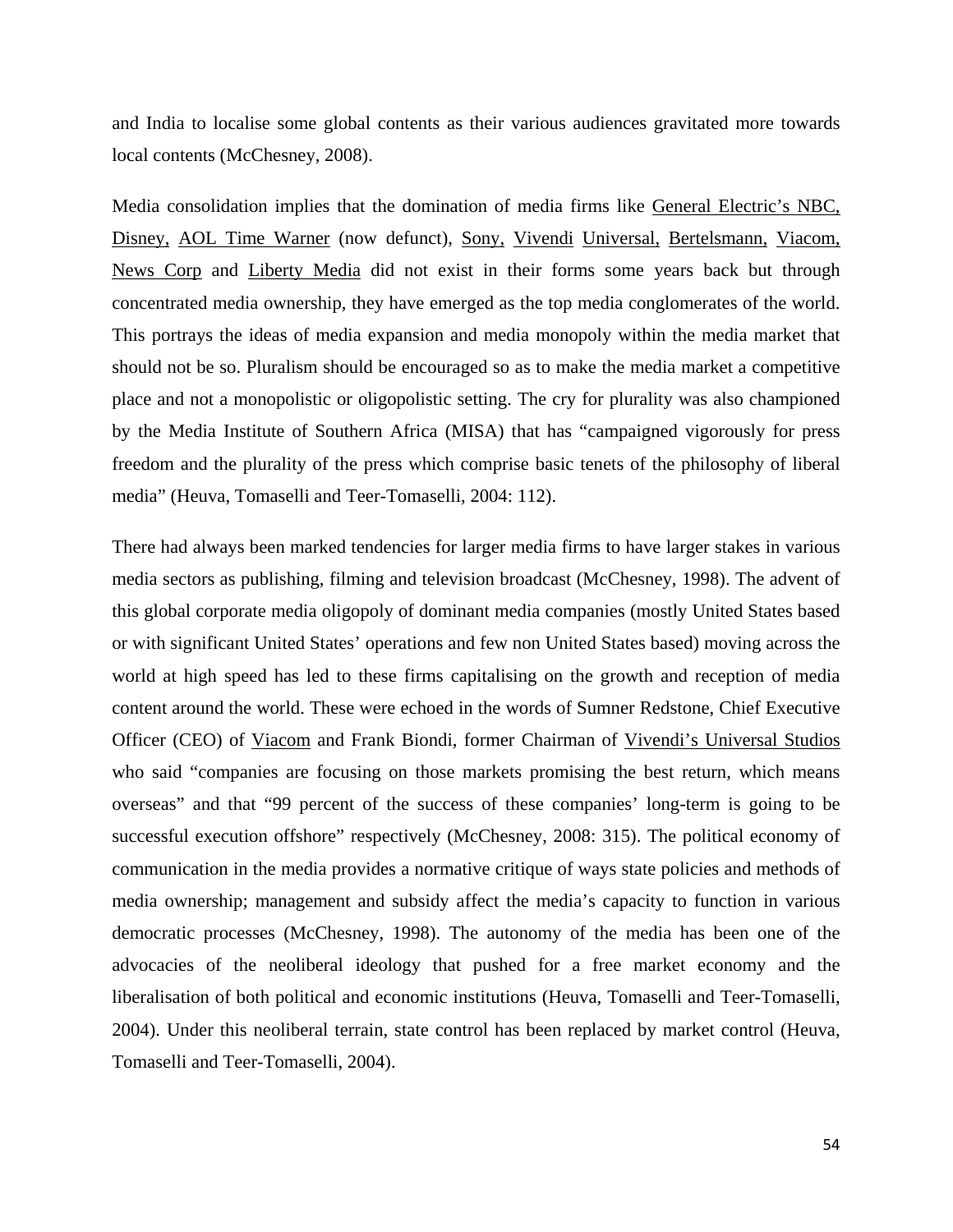The political economy and autonomy of the media can be undermined if the laws and policies of the government are not favourable that might curtail the freedom of the press. It was observed that "over the years, governments have effectively controlled the press by encouraging a culture of one-dimensionalism and by using repressive legal frameworks" (Nyamnjoh, 2004: 125). Even the South African government was not left out. David Lush (1998 in Nyamnjoh, 2004) discussed how the South African government had continued to use legislations that were used during its predecessor's one-party and apartheid rule to silence the press. In order to ensure media autonomy with fewer interventions from the government and other influencing factors, the political economy of communication in the media should create models of democratic communication that foster participatory development within the society.

Mosco (2009) explained a few processes within the political economy of communication in the media that will be briefly discussed below. The first process is that of commodification that deals with the transformation of things, that after being valued for their use become marketable products assessed for what they can bring in exchange. This was what Karl Marx (1976 in Mosco, 2009 and Allmer, 2015) referred to as a product that has use and exchange value. To turn an act of human communication into something that becomes marketable and valuable like the adaptation of a story into other forms of media like movies and web-based fan clubs is an example of the transformation of a media text into something more profitable. Spatialisation is the second process that involves overcoming constraints such as geographic space and time through the use of mass media and communication technology. For instance, television as a medium broadcasts images of world events to people tuned in around the world without the limitation of time and space. So also are the cases of mobile phone technology and the use of computer communication systems to organise businesses and communicate on a worldwide basis to create greater market accessibility. Spatialisation encompasses the globalisation process that provides flexibility and change when the market situation seems less favourable. Structuration is the last process that creates social relations. These are mainly organised around social issues like class, race, gender, wealth distribution and inequalities and how these influence mass media, new communication technologies and the political economy of communication in the media. In the following discourse, more emphasis will be on the roles of the media and these new communication technologies that have become essential within the society.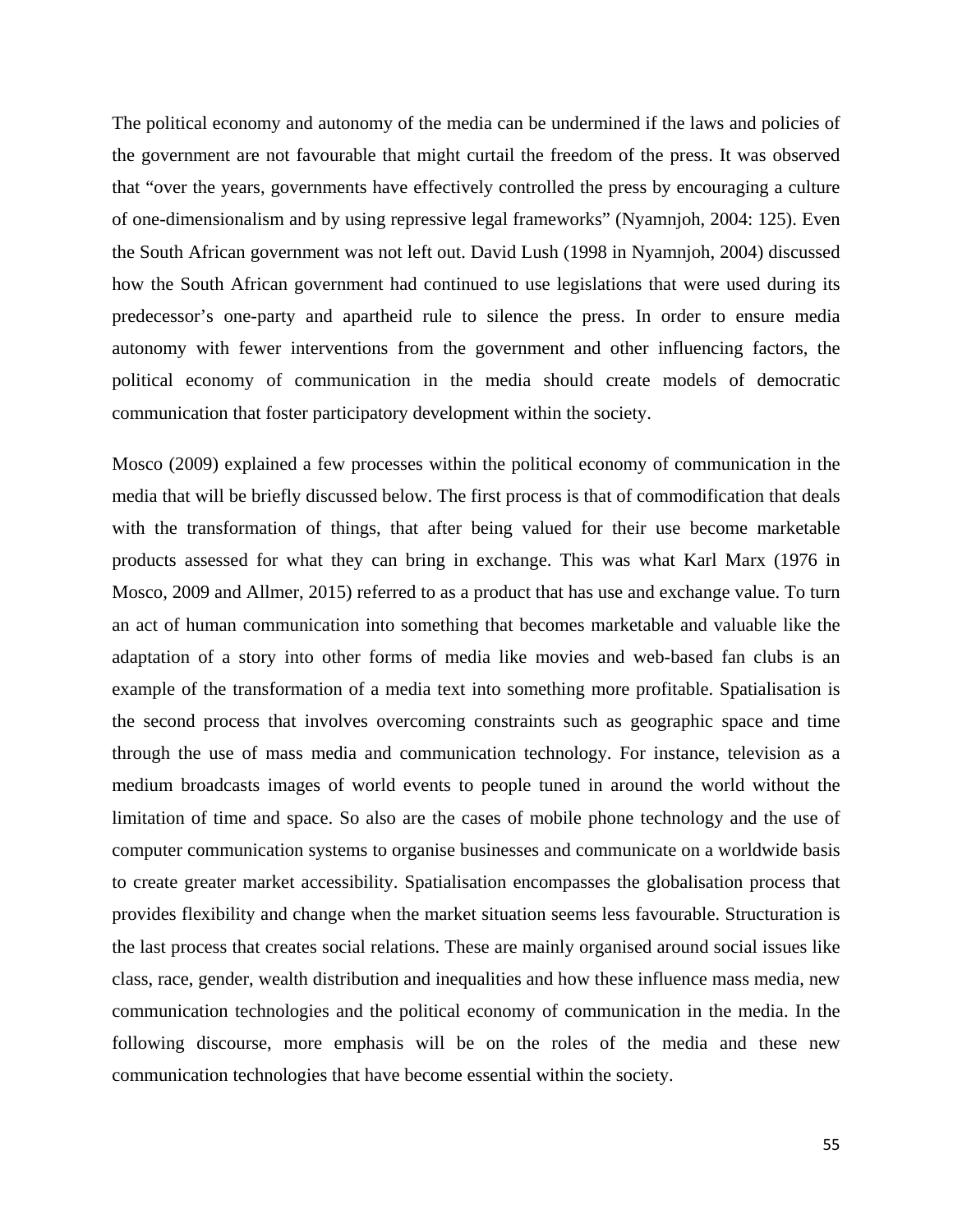#### *New media and communication technology*

As a result of the important features of the media in the society, human interactions with one another within social contexts both visible and invisible have been made easier. This observation points to the fact that there is the need to consider the various roles of the media in the facilitation of cultural encounters and to develop keener interests in the influence of the media (Morley and Robbins, 2013). The media cater for needs such as the need for expression (to hear and to be heard), the need for pleasure (entertainment and relaxation) and the need of the imaginary (through the provision of concrete concepts for those elements perceived to be invisible and imaginary) that further indicate the "media's role as central institution[s] for representing social 'reality'" (Couldry, 2013: 255). They create avenues for participation in current issues and open up national borders to influx of communication channels and outgoing conversations of social groups.

Technical possibilities are fundamental to the development of any modern nation (Bourdon, 2000). The need to be informed and to be in touch with the 'outside world' has led to the invention of various means to satisfy this need; such include technological advancements in ICT, mobile devices and the Internet, that have defied space and time in the sense that they do not operate within the confines of a geographic space.

The media, especially innovations in media technologies have the potential to shape our perceptions of social reality and act as means of transportation for the mind (Morley and Robbins, 2013). These have created a seeming face-to-face relationship with such events that people encounter to generate a 'para-social interaction'; a situation where social interactions become mediated to create a sense of realism without the people involved being in close proximity. For instance the American television series *Julia*, one of the earliest shows to portray black people in prominent and leading roles on American primetime television became controversial when the producers of the show got complaint letters from their white audience who felt they had made enough efforts to physically keep the black people away from white neighbourhoods and now that they occupied prominent roles on the show; it felt like their privacies were still invaded even though the black people were not in close proximity (Bodroghkozy, 1992). Another instance was a case in which trauma was shown to be transmitted as a result of this 'para-social interaction.' It was reported that because of a televised tragedy that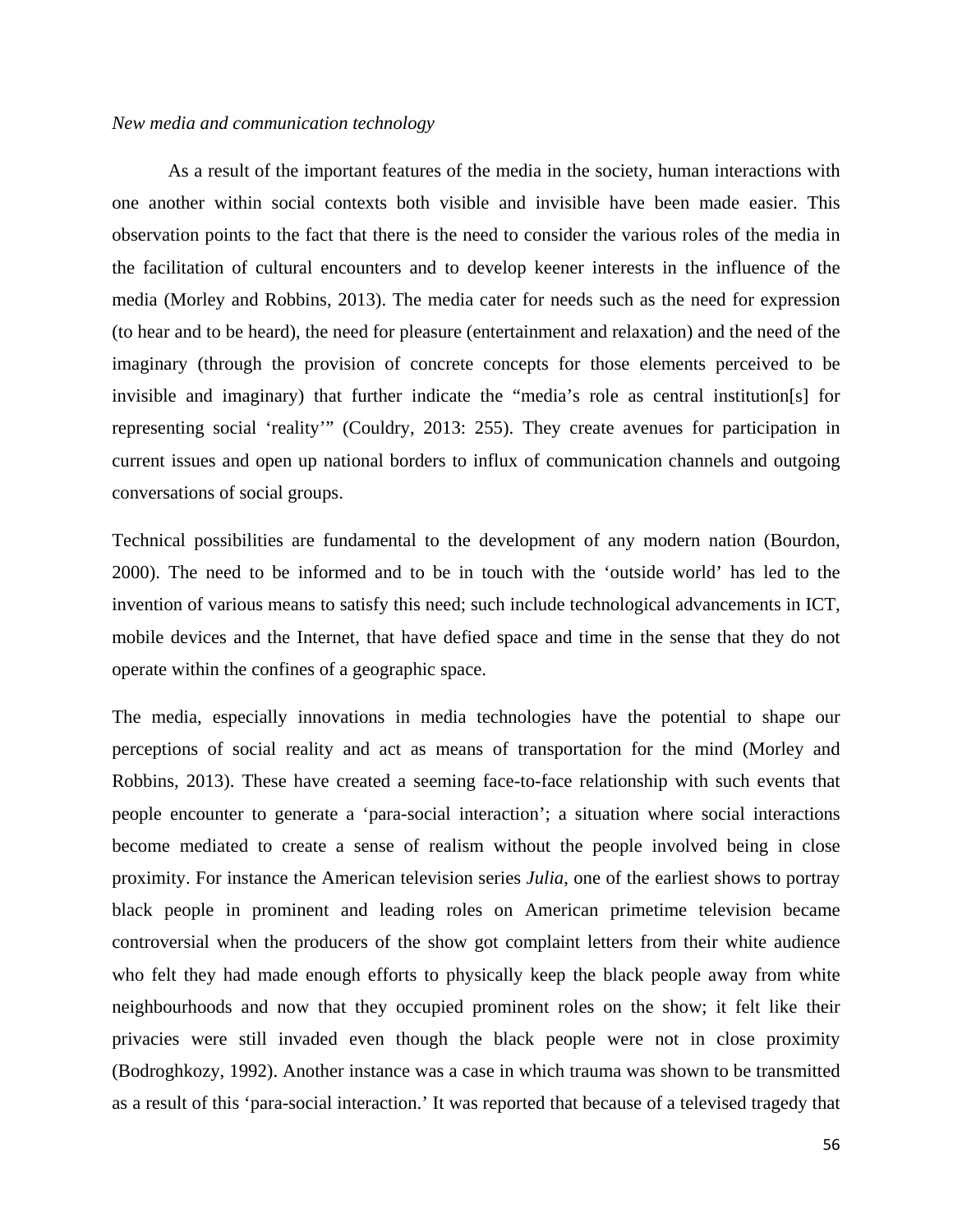occurred at the Hillsborough football ground, a Liverpool high court ruled that those who were affected and suffered any form of psychological illness because they watched the 'live' television broadcast of the tragedy could claim damages as well as those who witnessed the event because "a television watcher might be even more traumatised by virtue of the camera's ability to bring into sharp focus events that might not be as clear to an observer of the real event" (The Guardian newspaper 1 August, 1990 in Morley and Robbins, 2013: 367). This shows that someone who views a 'live' transmission may be able to see and capture more imagery than those present at the scene because of the various angles cameras can cover and broadcast simultaneously. Consequently, the audiences become 'direct' recipients of performances that happen at other places, near or far. Performances as these provide access to 'para-social interactions' even when we are not physically present in those places. Television has created the ground where we share and have common experiences; an avenue for cultural interactions through the creation of new social communities all over different transmission spaces. For that reason, it brings together different groups of people who share ideas, values, norms and cultural experiences.

The role of the media in the provision of emotional outlets, amusement, distraction and entertainment also involves that of information; about things that had happened and things happening that can help us to create a common culture, tradition, value-system and our perception of the world. The need to connect with others on events that are happening and to be a voice among other 'global voices' has made the term 'liveness' an issue of consideration in media use. 'Liveness' has been portrayed as a concept that conquers time and space and gives its audience a new viewing experience (Bourdon, 2000). 'Liveness' can therefore be said to be an imperative element in the globalisation and glocalisation processes because it keeps participants informed and updated regularly about more current issues with factors that aid simultaneity. Nick Couldry (2013) referred to this state of currency as 'Online Liveness.' Online liveness involves social presence on various forms of social and video media ranging from small group chats to the international audiences for updates on various websites facilitated by the Internet whose communication space is infinite. Live streaming of events (through YouTube that has come to be a potent force), news coverage, chat rooms, online shopping and transactions are but a few of those components within the infinite space the Internet provides.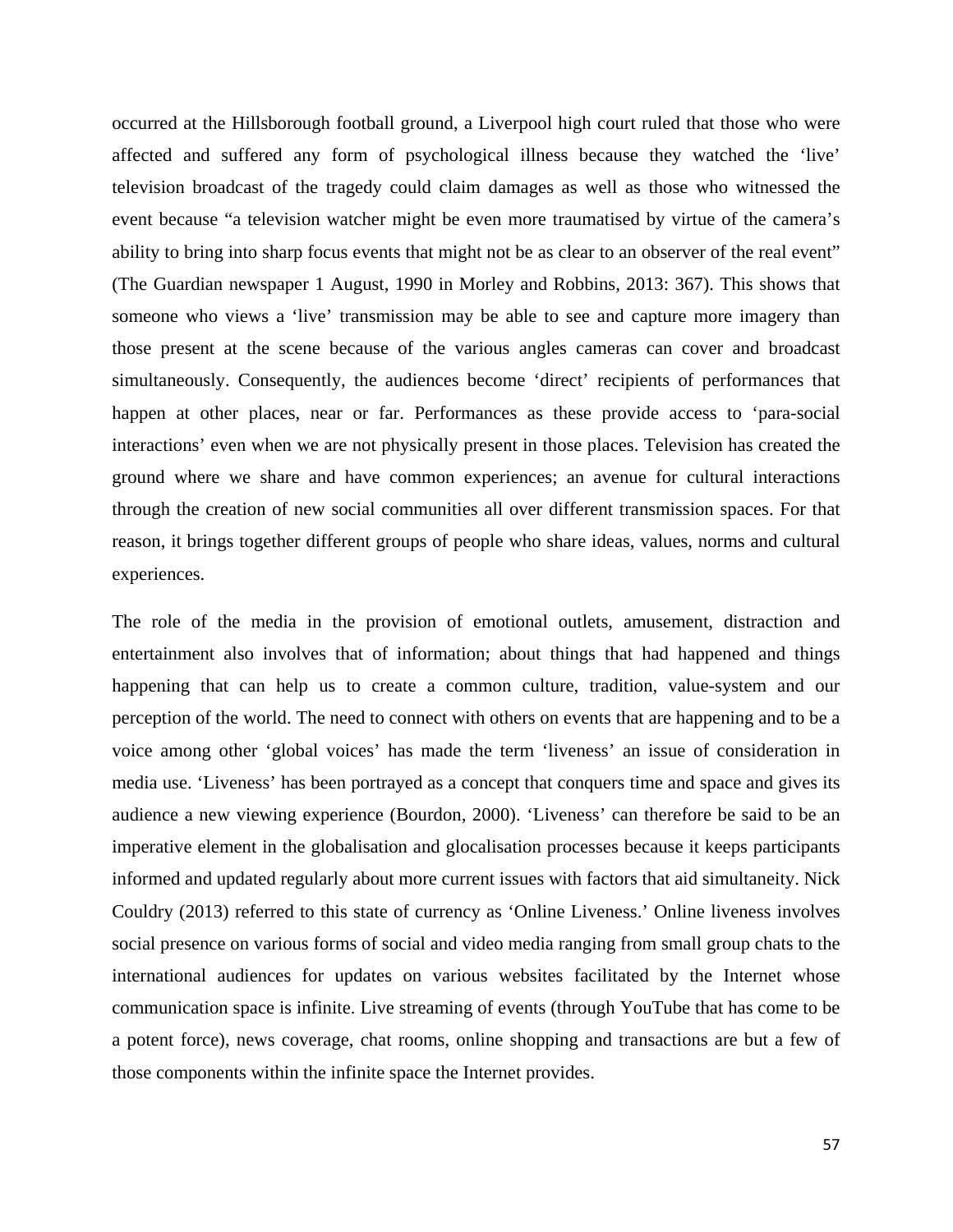Mobile phones and associated technology (such as are Internet-enabled devices or initiators of human connection and interaction) have resulted in various forms of changes in communication and human relationships with undeniable global impact. All these have provided avenues for expression. The mobile media have grown to integral and unavoidable aspects of contemporary cultural practice that have reformed places and publics (Goggin and Hjorth, 2014). Mobile communication has shaped itself into a channel that allows individuals build and maintain social cohesion in order to gain a structural position within the society (Ling, 2014). Through this means of communication, we are able to get in touch with people far and near, establish relationships, have conversations that provide stress relief such as jokes among other functions of this force of social cohesion. This link of social cohesion has made it possible that we are always 'available' to each other regardless of proximity. The level of availability is dependent on the presence of individuals within the invisible communication sphere that exists beyond boundaries. The mobile media and other marvels of technology have made us individually addressable within the social landscape of mediated interactions where we find ourselves (Ling, 2014). It is through this process of interaction that we as human beings can cultivate and also preserve our social ties within the society that structures itself into our daily interactions (Ling, 2013 in Ling, 2014).

The emergence of telecommunication and mobile telephony became important subsets of the political economy of communication in the media with the proliferation of ideas that industrial societies within the media and communication systems were much larger parts of our lives. These new communication technologies opened the doors to the fundamental changes in the media system and influenced the nature of media content. Initially, the general notion to apply the political economic approach of Karl Marx's 'relative autonomy' – a relative and independent role that leads to the 'cause and effect' of communication technologies determined by social factors, proved irreducible to the analysis of political economy as a result of the unprecedented proliferation of media technologies (McChesney, 1998). These new communication technologies have such important social effects and characteristics that make them almost impossible to analyse.

Mobile media have been used for news and entertainment functions through the platform that the Internet has provided. Timothy Brown (2012: 88) predicted that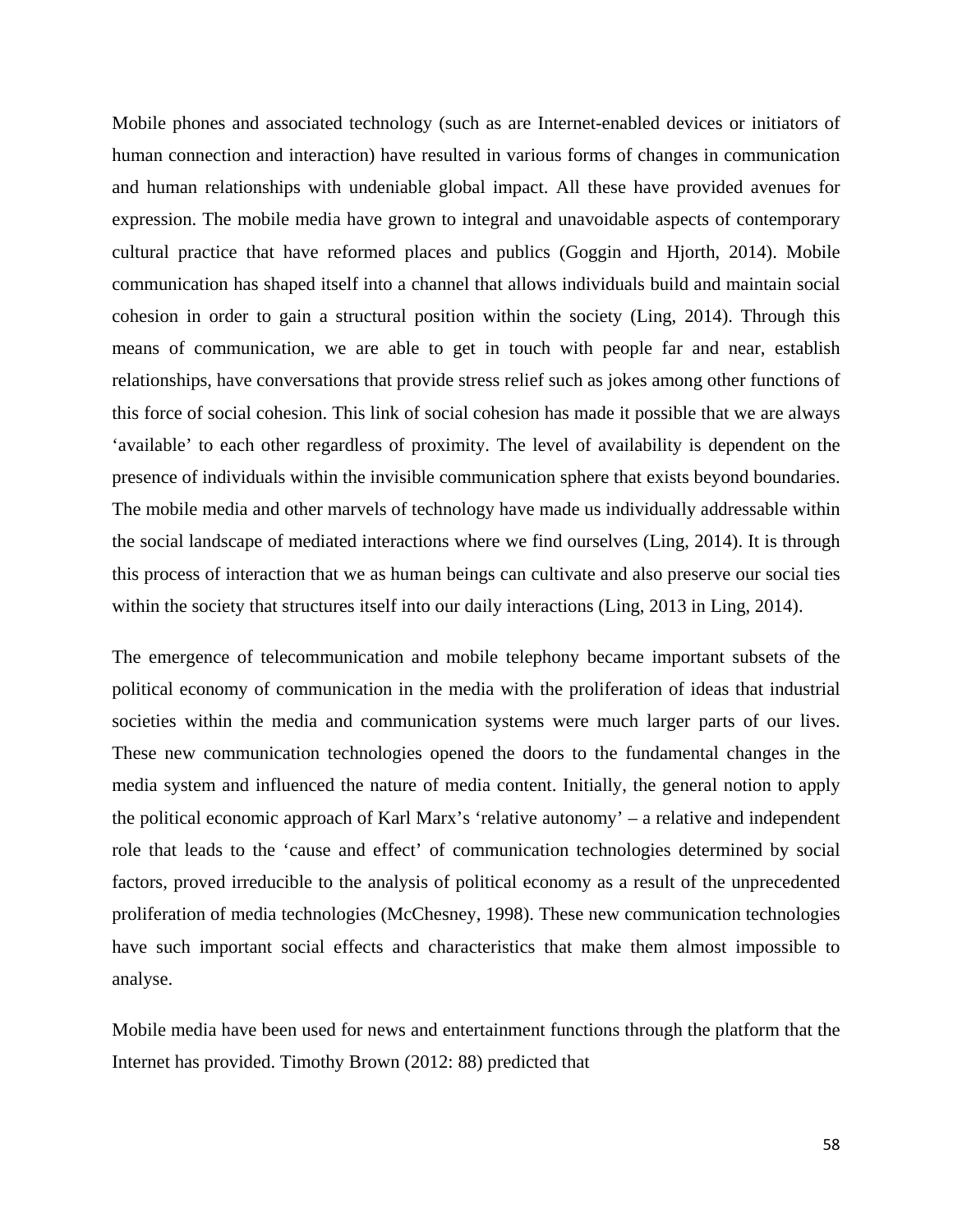as mobile communications and Internet access devices proliferate and consumers grow increasingly comfortable with accessing Internet content and communications from mobile devices, there will no doubt be further opportunities to deliver to consumers context-aware media content, including news and entertainment (Brown, 2012: 88).

We have access to breaking news stories through news websites and even through social media that have entertainment functions. For instance, Twitter is a social platform where people get to know about happenings especially through the  $\mathcal{P}$  sign and the 'hashtag' that have become popular trends. The '@' sign is a more specific and detailed function of Twitter that links searches to particular accounts. The 'hashtag' is signified by the pound sign (#) followed by the word(s) tagged without space between the sign and the word(s), to highlight the keywords contained in the sentence (Lewis, 2013). 'Hashtags' are often associated with Twitter though other social media (like Facebook and Instagram) have also adopted this trend. The 'hashtag' has found its way into our everyday vocabulary and is used as a link to trending topics. For instance if a topic trending on Twitter or any social media is about *Big Brother Mzansi*, *Idols South Africa* or *Survivor South Africa*, the individual interested in the news item simply needs to search for *#bigbrothermzansi, #IdolsSA, #SurvivorSA* on any search engine and various issues and comments on the topic will pop up. These are means through which audience participation and interaction are facilitated on social media.

The 'hashtag' is a useful medium that organises tweets (Twitter feeds) and comments about specific topics or events created (Lewis, 2013). Event organisers and show presenters have used this trend to involve their audience during 'live' events because the more people use the 'hashtag', the more exposure they get for their shows and are able to get the audiences' feedback about such programmes. Popular and most searched 'hashtags' become trending topics. This example is just one out of the many functions and actualisations of Brown's (2012) predictions that the new media will provide further opportunities for information and entertainment.

However, mobile media are not particularly new innovations. Mobile media are recreations and re-contextualised versions of older media, ideologies and practices (Goggin and Hjorth, 2009).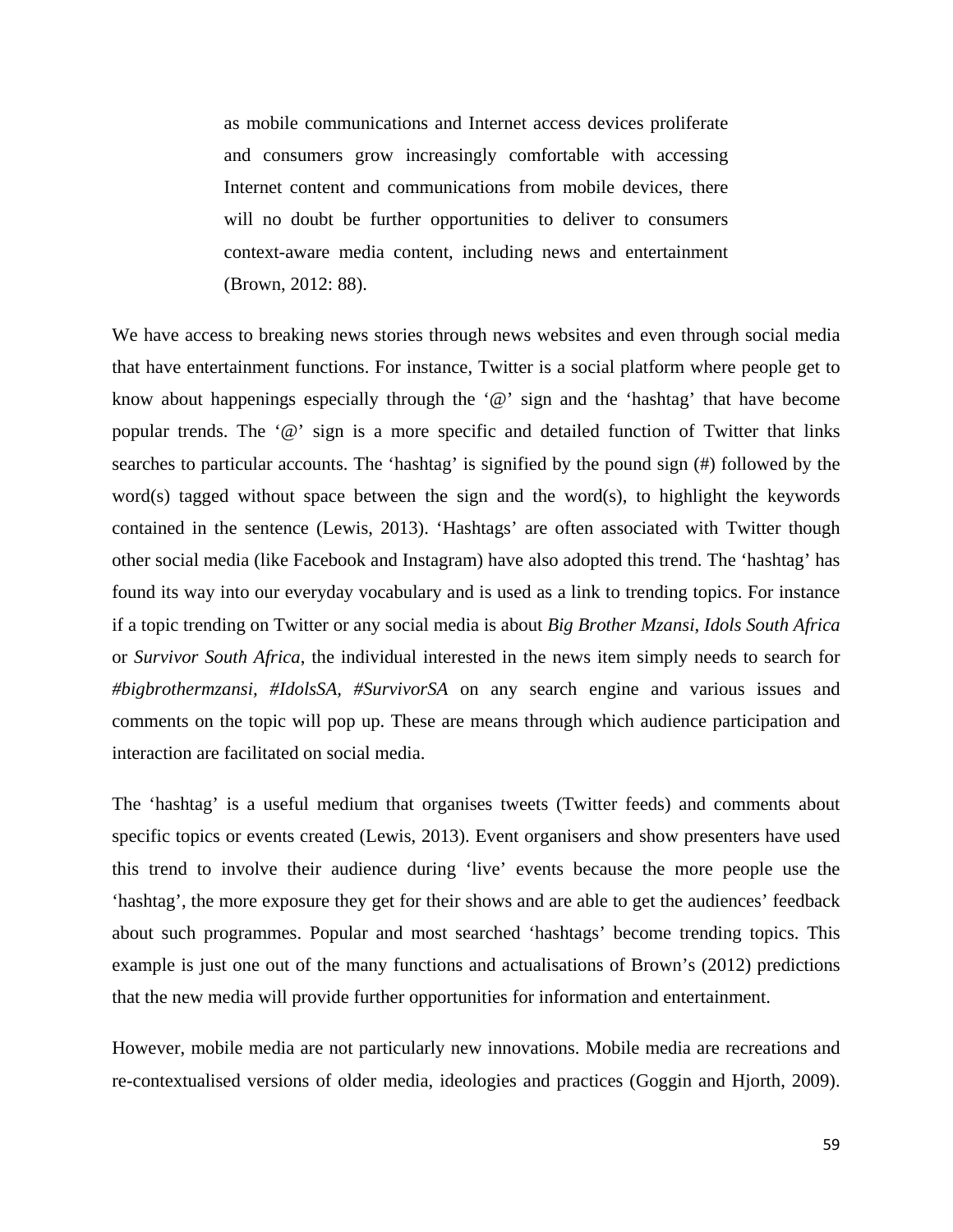For instance wireless cell phones are reconstructions of telephones, landlines and other forms of land connections with wires and cable connections. These were available in time past (and some in present time) but in order to make them portable and accessible, creators of newer means of communication found ways to eliminate or reduce those wire attachments. These newer forms of media with characteristics of portability, miniaturisation and ubiquity provide 'textuality', 'visuality' and 'aurality' that have given their everyday users the ability to become photojournalists and micro-movie film makers delivered through various media (Goggin and Hjorth, 2009: 7). For instance in Amy Shuen's (2008) study on 'Flickr' (a social medium for sharing photos) in 2006, it recorded over 2 million registered users who uploaded over 100 million photos while 80% of these were shared publicly through its photo database. It was also recorded that out of over 300 million camera phones, those phones took more than 1 billion pictures. Sheun's (2008) example highlights how the new media has transformed the manner in which interaction is facilitated and how globalisation of the media has aided the free-flow of media content within the global landscape.

These various forms of recreations and reconstructions have created what David Morley (2002: 87) referred to as

> the simultaneous capacity to articulate together that which is separate (to bring the outside world into the home, via television, or to connect family members via the telephone to friends or relatives elsewhere) [... a] boundary which protects the privacy and solidarity of the home from the flux and threat of the outside world.

Though mobile media have provided continuous frameworks of interpersonal communication, they do not act as substitutes for other categories of mediated or face-to-face communication but present ways that connect relationships independent of space, and increase the capacity of humans to maintain a level of intimacy at a distance (Wajcman, Bittman and Brown, 2009) accessible via such technological advances and the Internet.

The impact of the Internet in the late 1990's led to partnerships that further expanded the concept of media ownership. The Internet is an integral part of the global media's economic market because it has engulfed the industry in what can be described as 'an alternative culture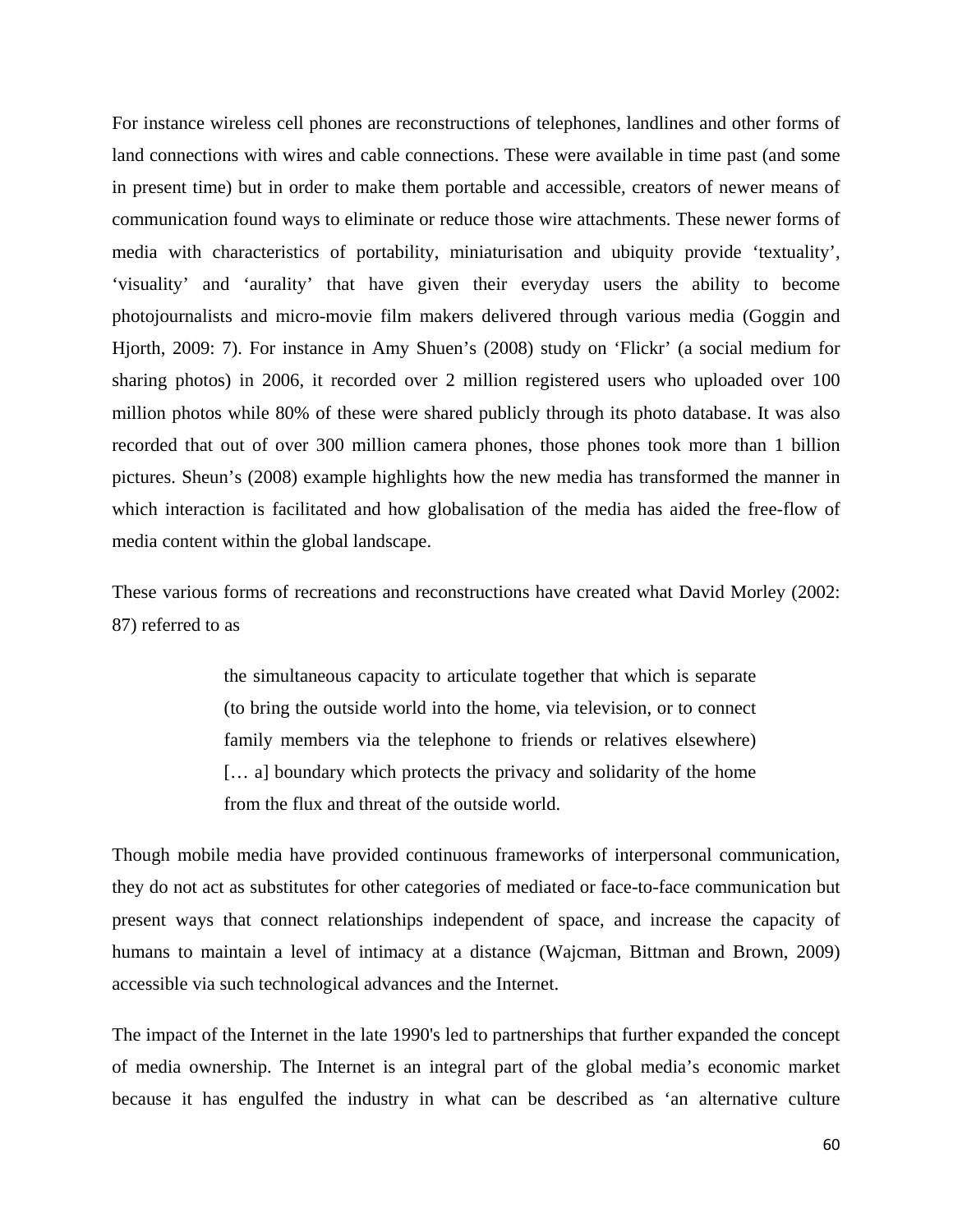cyberspace'; a borderless and unseen interactive environment that aids the transference and reception of media content (Rheingold, 1993 in Herman and McChesney, 1997). The web as an information space has been made accessible as a result of the development of the Internet and Internet-related activities. The tremendous growth of the Internet has led to diverse opportunities to measure and monitor consumer feedback and to package and repackage communication content. Accessibility to the Internet was made possible through the establishment of the World Wide Web (www/traditional worldwide web) or Web 1.0 in the mid 1990's; an action noted to have brought the Internet closer to the mainstream media and the people who subscribed (and still subscribe) to media activities (Herman and McChesney, 1997). The Internet has thus transformed into an uncensored and unrestrictable information highway with free flow of information from one source to the other. However, the usage of Internet may be restricted due to bandwidth limitations, complex technical problems and high cost of access and maintenance (McChesney, 1998).

Web 1.0 launched the world into the realm of 'Internet' browsing. It needed improvements and consequently metamorphosed into the new web called Web 2.0. The change was as a result of the paradigmatic shift from the use of desktop applications and web browsers that were part of the characteristics of Web 1.0 (O'Reilly, 2009). The creation and development of the Web 2.0 led to a modification from the static nature of Web 1.0, its predecessor, to a dynamic, participatory 'real time' interaction and collaborative web interface (Almeida and Baranauskas, 2015). The concept of web 2.0 was developed by Tim O'Reilly (2005, 2009) and it revolves around an invisible gravitational core that cannot be situated within boundaries but within a global space of web concepts that are most accessible. This leads to a greater level of communication between the producer and the consumer. It is a new revolution experienced in the computer industry caused by the Internet as the platform that permits its users to be able to harness network effects (that include Google, Wikipedia, Amazon, eBay, Facebook, Twitter, YouTube, Flickr and so on) and applications that improve the more they are used (O'Reilly, 2008 in Shuen, 2008). Web 2.0 has functions to update journals and articles, social media networking, applications, cloud computing and storage, photo and video sharing capacities among other innovations available to its users (Solomon and Schrum, 2007). Web 2.0 has created newer contexts that provide us with an understanding of the convergence and divergence of the old and the new forms of mobile media (Goggin and Hjorth, 2009).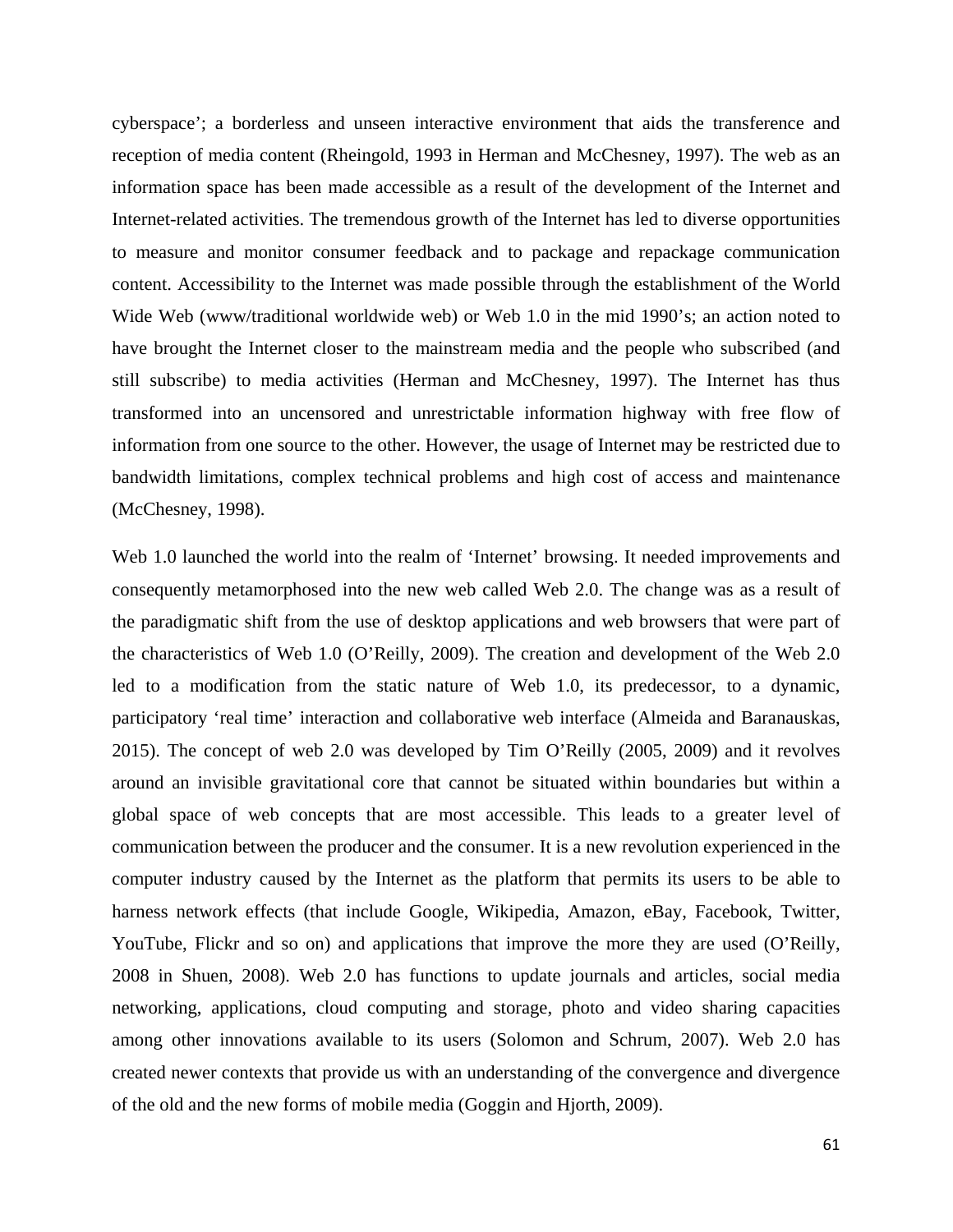Web 2.0 affords web users the opportunity to become active participants who are socially engaged and can contribute to the growth of the web through web development that opens up new business range and models (Shuen, 2008). This innovation has made it easier for users to connect with people. Through its various functions people upload pictures and videos, share what is on their minds, comment on what is on their various walls (that exist within the social media or virtual space), tag others on various posts, poke others to reach out to them without making any comments, inquire about job interests, do job interviews and view job offers among other things that can be achieved through this new web. Technological and social advancements that aid Web 2.0 include Internet connectivity through data bundles, hotspots, broadband and WI-FI enabled connections, emergence of mobile devices that can make calls and browse the web, web-based and software applications available on many devices and so on (Shelly and Frydenberg, 2011).

Web 2.0 supports web-based social media platforms; for instance online social networks, building online communities and maintenance of such, collaboration on information production and sharing, and other user-generated content productions (Fuchs, Boersma, Albrechtslund and Sandoval, 2012: 3). Users create and share their experiences in real time in the globalised world of '24/7' communication and collaboration (Solomon and Schrum, 2007). It has therefore created an instance that Shuen (2008) referred to as the DIY (do-it-yourself) self-service forum that prompts other people to become part of the individual's digital space. These modes of convergence especially through technological advancements such as the growth experienced in the new media, aid the glocalisation process within various landscapes, across borders and in constructed 'spaces.'

The interrelatedness of convergence, audience participation and glocalisation is illustrated in Donald Fishman (2010) and Henry Jenkins (2006). Fishman's (2010: 125-126) opined that convergence encapsulates changes that occur in mass communication through the appearance of social media and networking sites, the expansion experienced in reality television, the emergence of video-file sharing sites like YouTube and the consolidation and acquisition of media organisations. Jenkins (2006: 70-71) added that audience participation was key for glocal franchises like the *American Idol* which made the audience loyal and more involved. This can also be related to the South African media landscape through the active audience involvement of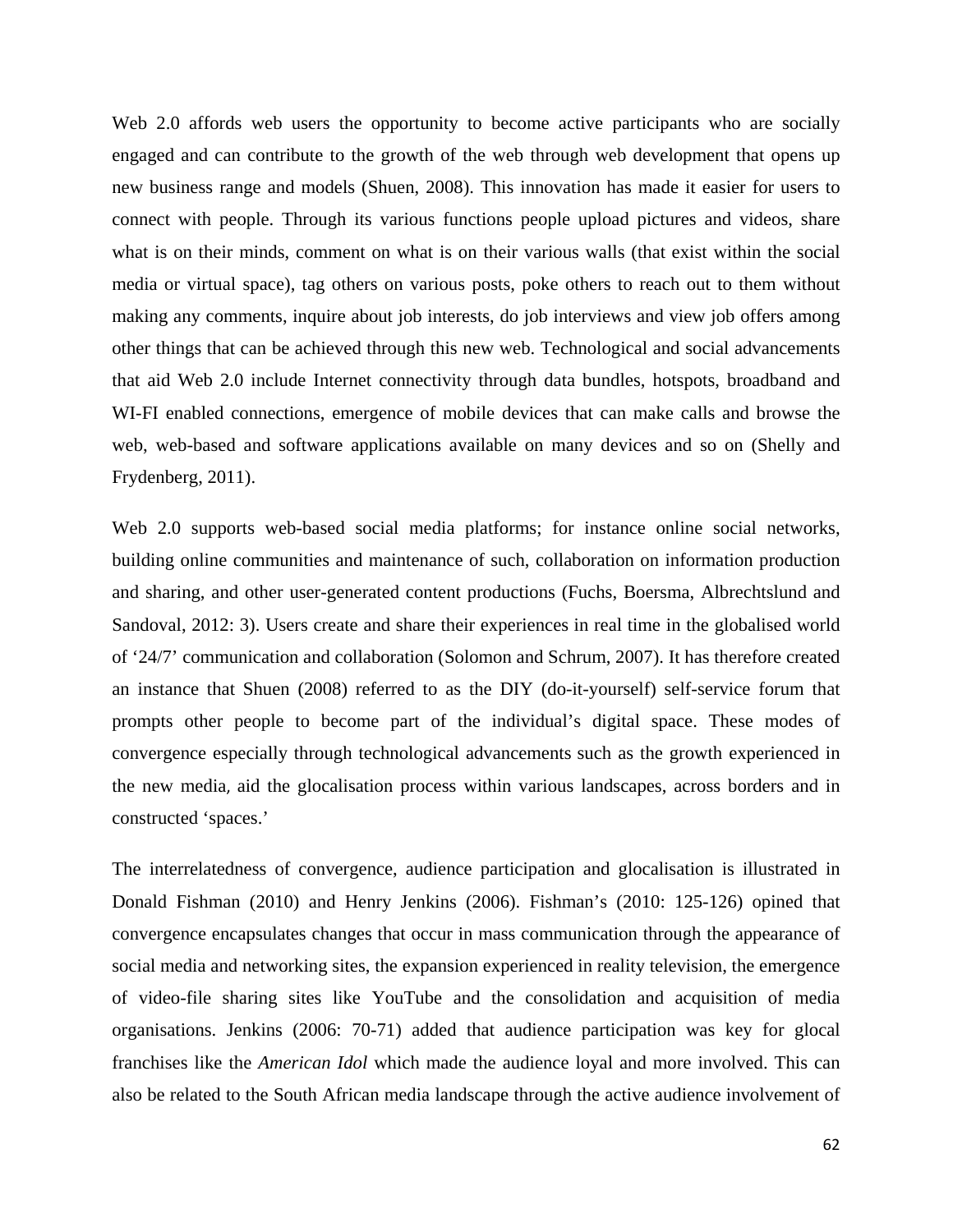the audience in *Idols South Africa* and *Big Brother Mzansi* because the audience can build allegiance to participants of the show and thus become actively engaged through weekly votes. *Survivor South Africa* may not be as dependent on audience vote but they strive to involve their audience on social media through hashtags as discussed earlier and through episode snippets available on their various social media sites; and with the rate at which the new media is growing, both broadcast and print media strive to be represented on these new media platforms. It has led firms to converge and become active in both digital and other media forms that increase competition among the various firms for portions of the media market (McChesney, 1998).

Conclusively, the theoretical approach to this study was centered on cultural proximity, the circuit of culture and the political economy of communication in the media. The cultural proximity theory reduces the barrier of cultural distance in situations when the audience desire cultural contents that are similar to theirs. Different features were identified that aid cultural proximity. Such include language-use and similar norms and traditions. The circuit of culture explained issues about representation and regulations and how these can affect the chain of media production, distribution and consumption. The political economy of communication in the media expounded areas that affect the production, distribution and consumption of media content. Such include regulations, power and sizes of TNCs, how these TNCs keep expanding through various means of media integration and how these conglomerates affect the global media market. The political economy of communication in the media also described ways through which marvels of technology that is, new technological advances especially the Internet, the new media and even the traditional medium of television, shape and influence the lives of people around the world.

In the furtherance of this study, explanations will be given to the ways and methods selected to explain the selected examples of the glocal<sup>[4](#page-74-0)</sup> reality television franchises, their production and broadcast companies, and their modes of convergence via multichannel platforms. Consequently, the next chapter will discuss the methodological approach used in this study.

 $\overline{a}$ 

<span id="page-74-0"></span><sup>4</sup> Due to the fact that these franchises are 'glocal' that is, they have global elements, succinct references will be made to global franchises.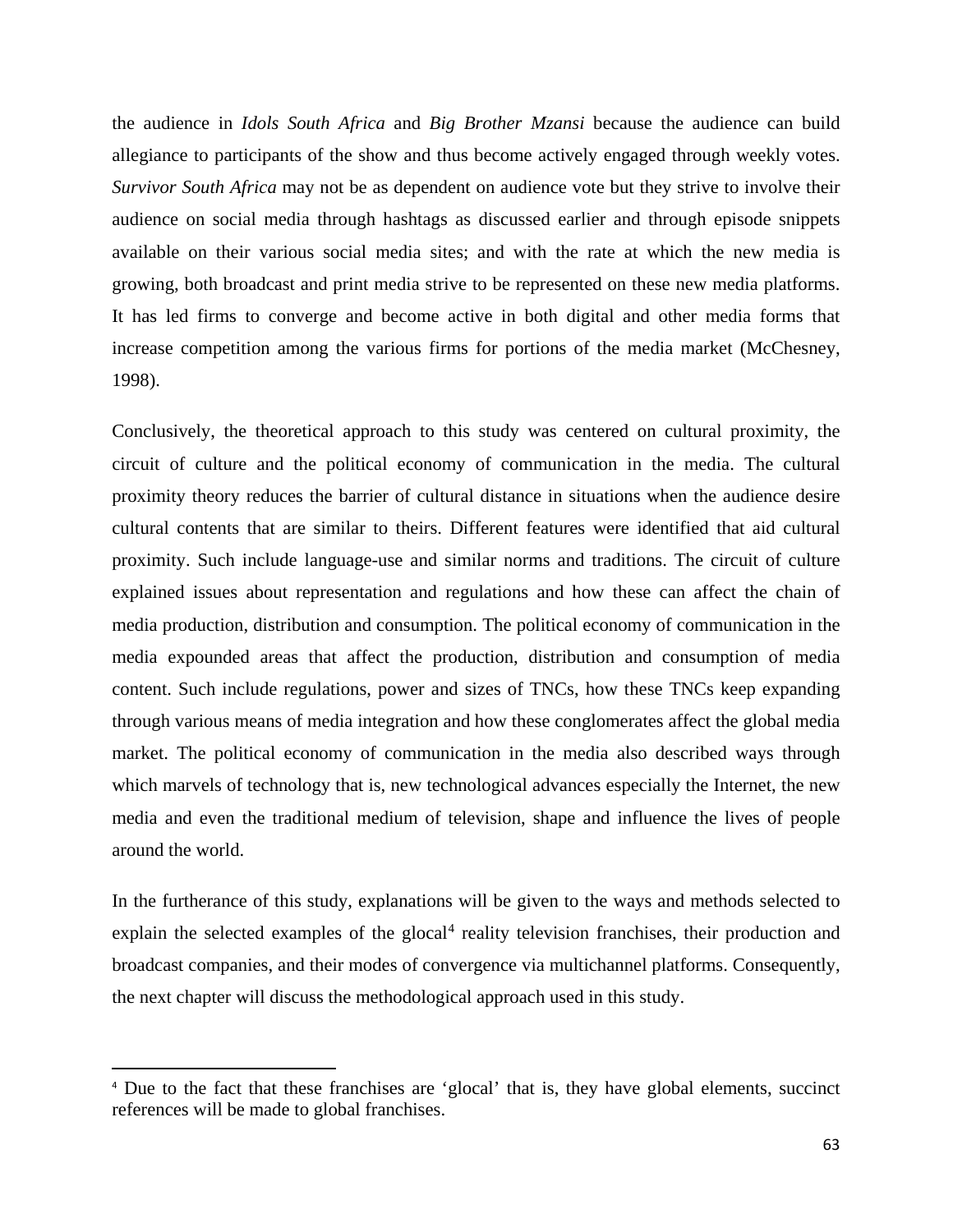#### **CHAPTER FOUR: METHODOLOGY AND DATA COLLECTION**

## **Introduction**

Methodology forms the principle of inquiry. Research methodology is a way something is done, in accordance with a definite plan of approach that should provide answers to identified problems. It should not be viewed as a streamlined pattern on how fieldwork was conducted or how data was collected but as an activity (or series of activities) that follows a consistent approach with the use of adequate procedures for data collection and analysis that encompass more than techniques (Wolcott, 2009). The methodology of any research endeavour provides answers to the 'how' of the research that is, the solution to problems identified and the 'what' as in the methods and tools to be used [the manner such problems will be solved] (Thomas, 2010). During the selection process of methods and tools for research, it is important to choose those methods of data collection that are flexible and also sensitive to social contexts the data are gathered (Snape and Spencer, 2003). As a result of this, the success of any academic research especially the methodological approach must be premised on the appropriateness of research approaches and designs and accurate data gathering tools and techniques. The research approach of this study is qualitative because of its appropriateness to study cultural and social phenomena, the research paradigm is Interpretivist in nature because it will provide an insight to the reality television franchises *Idols South Africa, Survivor South Africa* and *Big Brother Mzansi* while the research design is that of a case study in order to provide deeper insights into their glocalisation within South Africa. These will be examined in the following sections.

However, to understand the concept of qualitative research, its paradigmatic approaches as Positivism and Interpretivism will be briefly explained.

### **Positivist and Interpretivist Paradigms**

The social science endeavour has been laden with different conflicts of interests and tensions. Among these conflicts include the different stances of the Positivists (Positivist paradigm) under the quantitative approach and the Interpretivists (Interpretivist paradigm) under the qualitative research approach. A paradigm is an expression of consensus about various approaches that should be followed and methods/techniques of investigation that will be used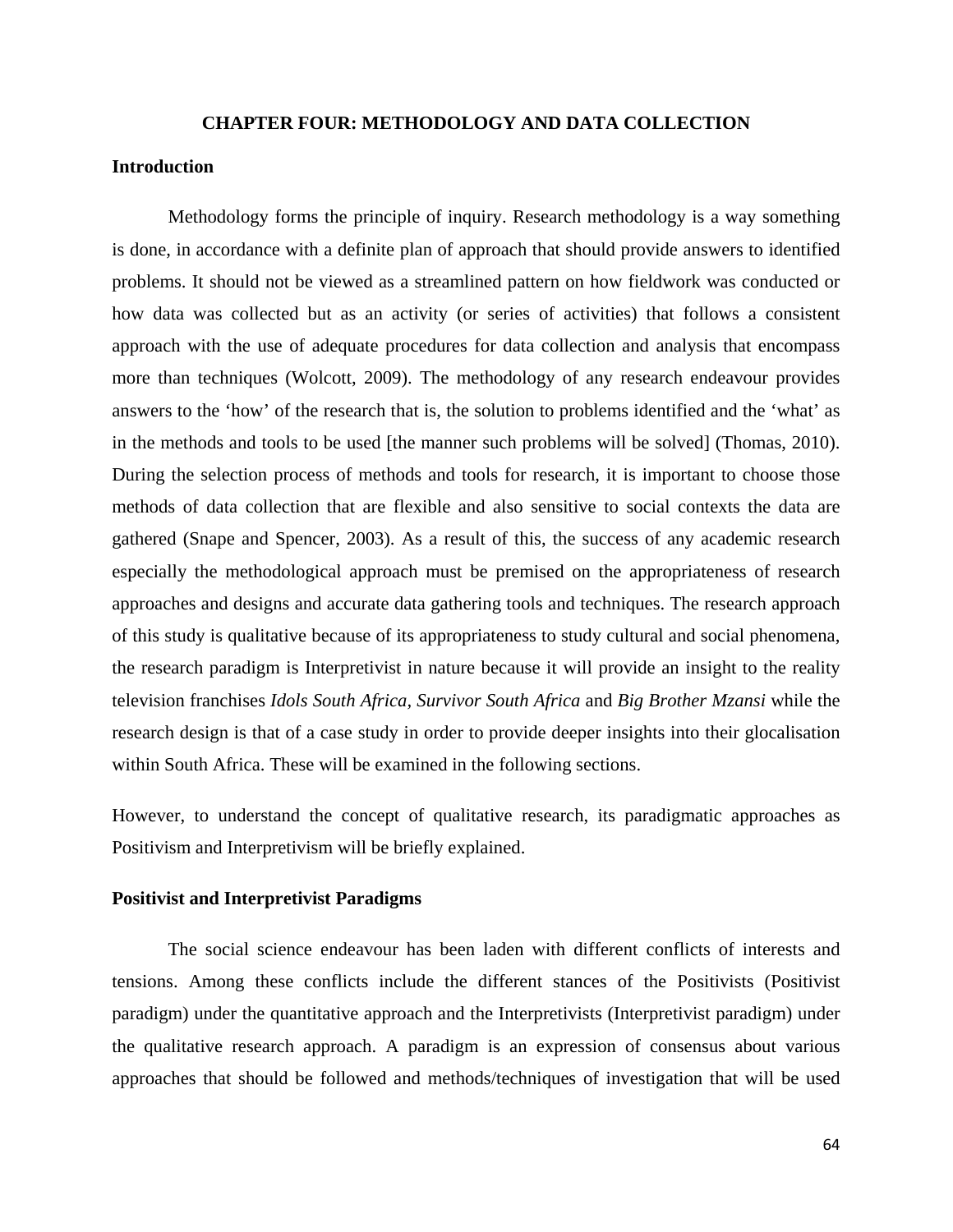(Bardoel and Van Cuilenburg, 2008: 18). It is an example, pattern or model that has been accepted and is identifiable by those within such endeavours or domains.

The Positivist school – a philosophical basis for quantitative research focused on methods of natural science that concerned counting and numerical components (Holliday, 2007) – has evolved into a model for early social science disciplines like psychology and sociology. One of the key traits of the Positivist paradigm is the objectivity and the distance between the researcher and the objects studied in order to avoid any form of bias (Holloway and Wheeler, 2010: 22). It is believed by Positivists that detachment and objectivity are possible in a research endeavour hence researchers have little influence on theoretical frameworks, sampling frames and also the general structure of the research to get accurate and objective numerical results. Qualitative researchers or Interpretivists hold different views from those of Positivists (scientific and logicbased) and thus were critical of proposed models of Positivism that has led to a continuous paradigm debate among social scientists (Holloway and Wheeler, 2010). The Interpretivist school on the other hand – a qualitative approach that viewed human beings as different from material world hence the need for distinction between humans and subject matters –opined that research was to be done through adequate methods of investigation (Holloway and Wheeler, 2010: 25). Interpretivists access reality through social constructions like language, shared meanings, consciousness and instruments (Myers, 2009: 38). Though reality is mainly interpreted through primary data sources like interviews and observations among others, secondary data sources can also prove useful for an Interpretivist since data can be explained in relation to the researched phenomenon and this is the approach adopted by the researcher.

The stance of the researcher here is that of an Interpretivist because this is a qualitative endeavour that does not employ statistical methods of data collection but a descriptive study of cases (media franchises and policies) that influence social issues within the society guided by the selected theories for this research, cultural proximity, the circuit of culture and the political economy of communication in the media. This is because these theories will help in the interpretation and understanding of the concepts of glocalisation, reality television franchises, media regulations and transnational corporations in order to ascertain if the gathered data on these concepts provide an interpretation of perceived reality; therefore the qualitative approach is situated within the Interpretivist paradigm.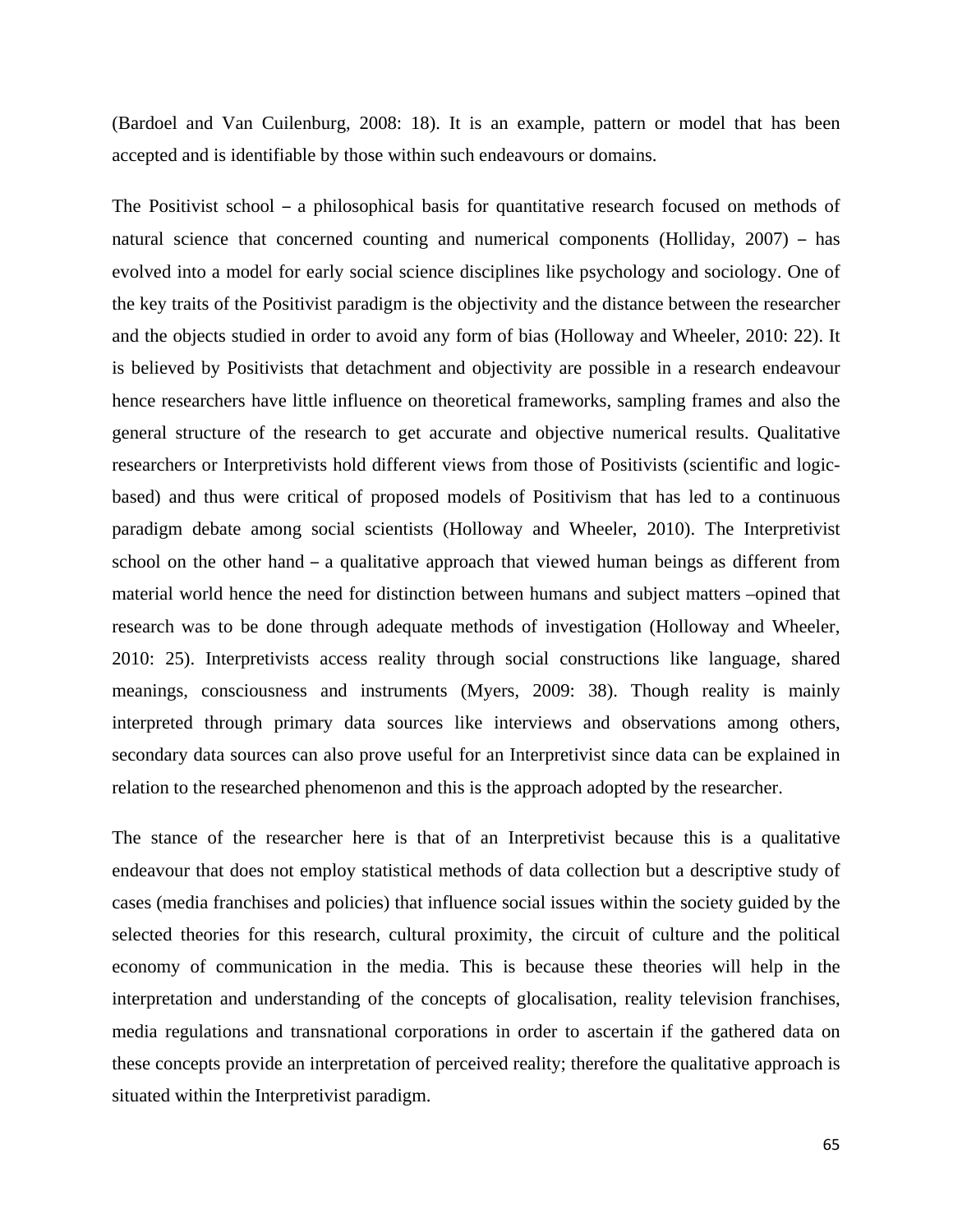# **Qualitative Approach**

Qualitative research is a process of probing to understand and explore a social or human problem based on distinct and identifiable methodological traditions of research. It is a social inquiry with focus on how people interpret and make sense of experiences in the contexts they live (Holloway and Wheeler, 2010). Qualitative research is not only limited to the experiences of research participants but also extends as a multi-method approach that involves an interpretive, naturalistic resolution to the subject matter so the researcher can study such objects through the use of a variety of empirical materials like case study, life stories and personal experiences, observational, interactional, historical and visual texts (Denzin and Lincoln, 1994) not as constructed materials as the case of quantitative research.

Other research methods of the qualitative approach identified by John Creswell (2014) include those that engage with emerging methods, open-ended questions, interview data, observation data, document data, audiovisual data, text/image analysis, and themes/pattern interpretation. Through these various methods, the researcher can understand contextual influences on the research issues discussed. This study adopted description of results that emerged from audiovisual data and document data through already available resources. This was achieved through the analysis of viewed episodes of *Idols South Africa, Survivor South Africa* and *Big Brother Mzansi* on various social media websites including YouTube, Idols South Africa's official website, Big Brother Mzansi's official website and Survivor's official website. Document data were also accessed on websites such as SurvivorWiki, *Idols South Africa's* official website, *Big Brother Mzansi's* official website and *Survivor's* official website, Endemol Shine Africa's official website, CORE Media Group's website, annuals and social reports from MultiChoice, Naspers, Bertelsmann, the RTL Group and YouTube channels. The Television South Africa (TVSA) ratings chart were used to determine weekly viewing figures and ratings of the reality television shows while the South African Government Gazette provided answers to the aspect of regulation in this study.

Harry Wolcott (2009: 84) developed a 'qualitative research tree' as a pictorial representation of the qualitative research approach. Concepts as 'examining', 'enquiring' and 'experiencing' formed the three roots of this 'qualitative research tree.'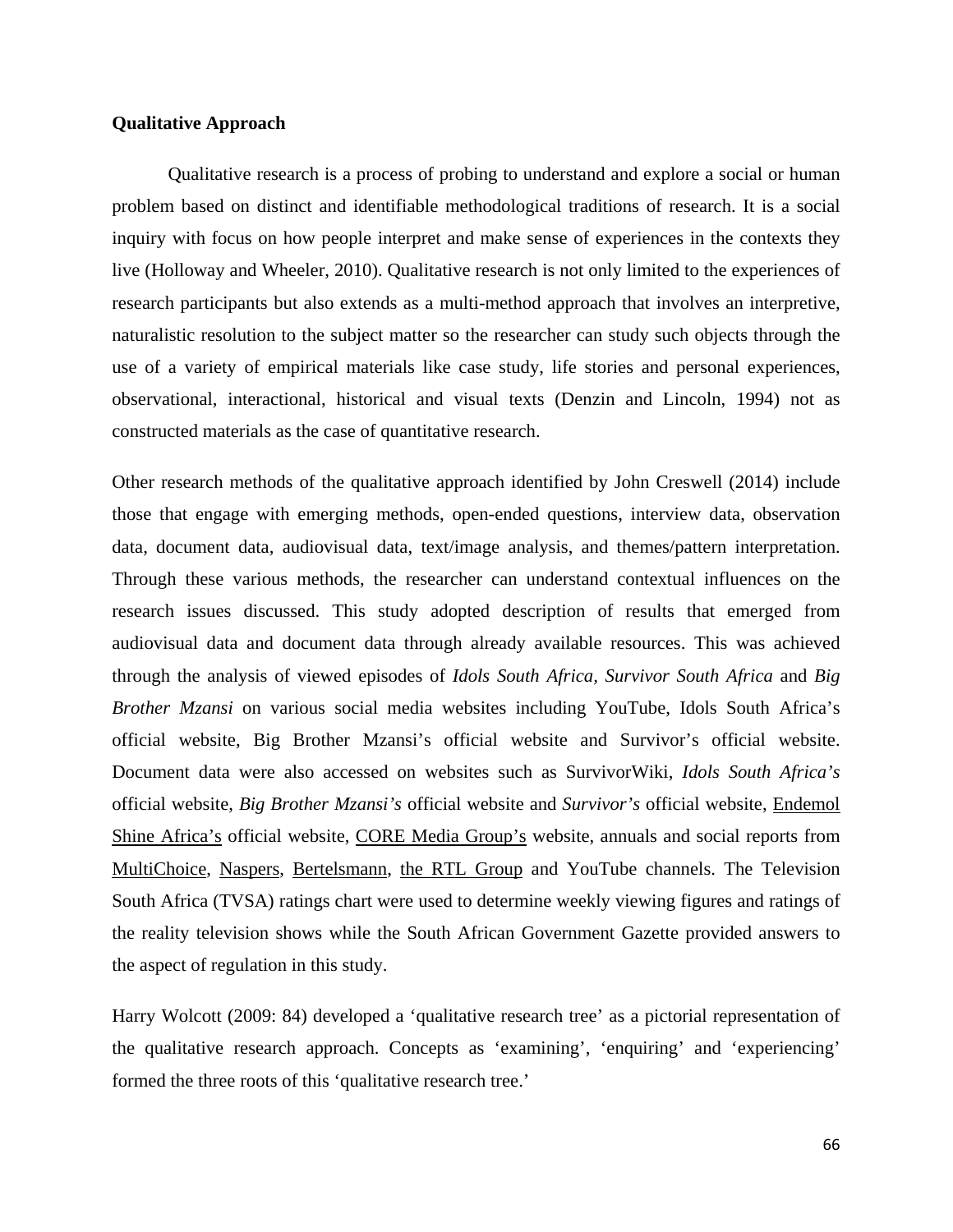**Figure 4.1: Adapted from Wolcott's (2009) conceptualisation of the 'Qualitative Research Tree.'**



Source: Wolcott (2009: 84)

From Figure 4.1, these three roots develop into a 'trunk' that other activities emerge from. The 'trunk' requires varying degrees of the researcher's personal involvement either at interviewing or observing. The 'branches' that stem from this 'trunk' include archival strategies; a secondary method for data gathering dedicated to examining materials made available by others such as already published documents and the study of artefacts. Archival strategies are one of the main methodological tools of this study given that this is a secondary research. In the context of this study, the archival strategy used was the online repository of the studied transnational corporations Endemol, Fremantle Media, 19 Entertainment and MultiChoice. These were made available through their websites and annual general media reports from which the researcher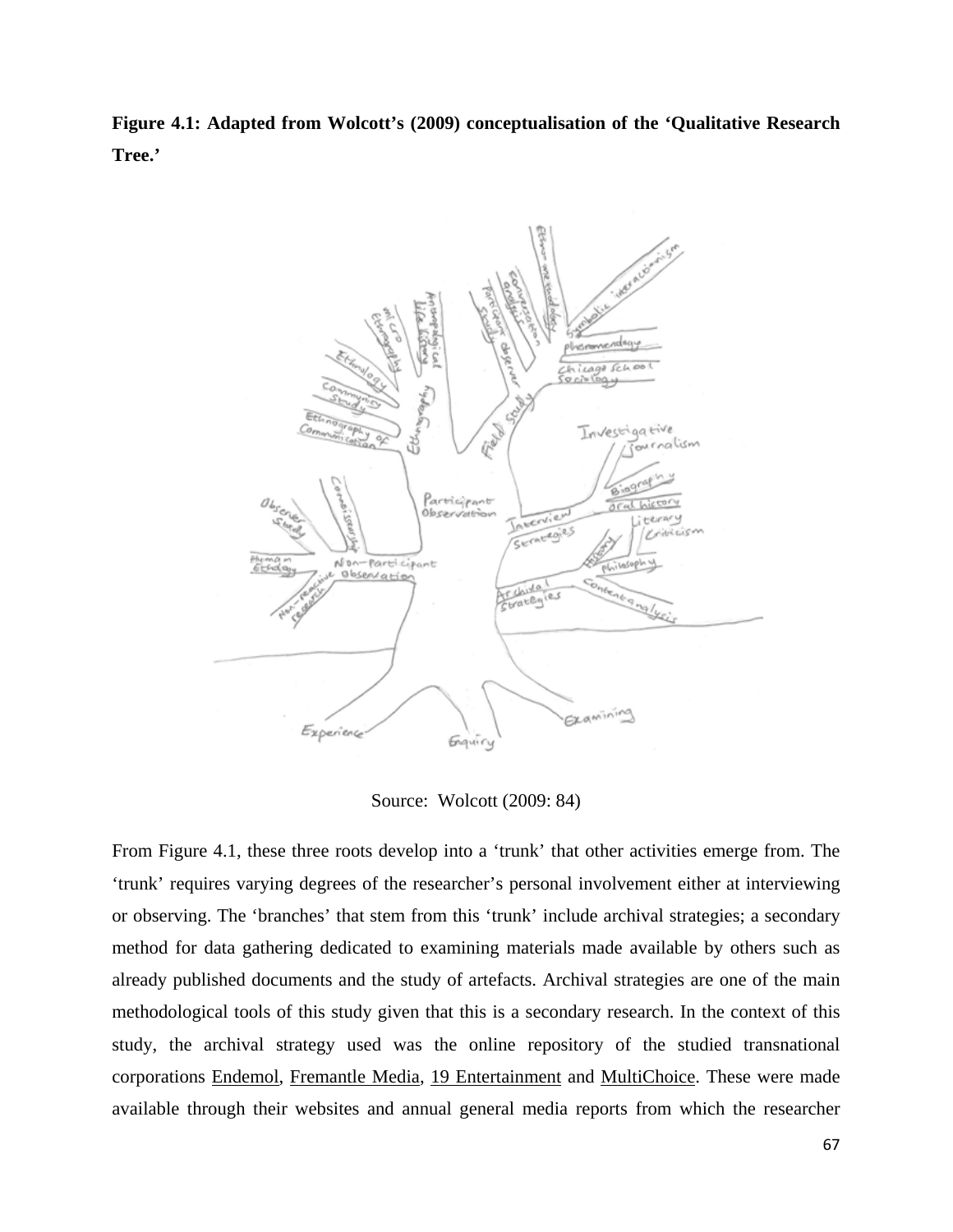could glean relevant data for the study. However, artefacts were not used for this study because this study is not based on historical evidence that may warrant the use of artefacts.

As the qualitative 'branches' advance farther, they become extended into areas as the anthropological tradition of ethnography and the sociological approach of field study also known as the Chicago School. Another branch from this 'trunk' is observation such as human ethology and other forms of non-participant observer study while another branch has its focus on interviews such as are achieved through journalistic approaches, oral history and narratives. All these are some of the offshoots of the qualitative research approach.

The philosophy of reality (ontology), how we gain the knowledge of the reality (epistemology) and identified principles and practices used to attain knowledge of reality (methodology) are important aspects within qualitative research (Krauss, 2005: 758-759). It is the knowledge of what is to be discovered that is, the epistemological approach within a social reality that drives and impacts the methodological approach of a researcher. This implies that the quest to discover more knowledge within a social locus will inform the choice of appropriate tools for data and analysis. The ontology of any social inquiry concerns itself with the nature of reality and existence. This is because a social inquiry does not consist only of sampling procedures, collection of data and analysis but also with notions about the world and nature of knowledge that could present different views of social reality (Holloway and Wheeler, 2010: 21). The outcome of this social inquiry is a theory of knowledge or the basis of what is known. Epistemology – the theory of knowledge and what counts as valid information – validates the data of social inquiries as applicable within various social contexts while the ways of gathering data that is the methodology, involves various principles and ideas that the researcher can base methods, procedures and strategies on to assist in the comprehension of the ontological and epistemological approaches within qualitative research. The epistemological stance that is the theories of knowledge that will validate this research are those described in the previous chapter on the theoretical approach of this study; they are those of the cultural proximity, the circuit of culture and the political economy of communication in the media.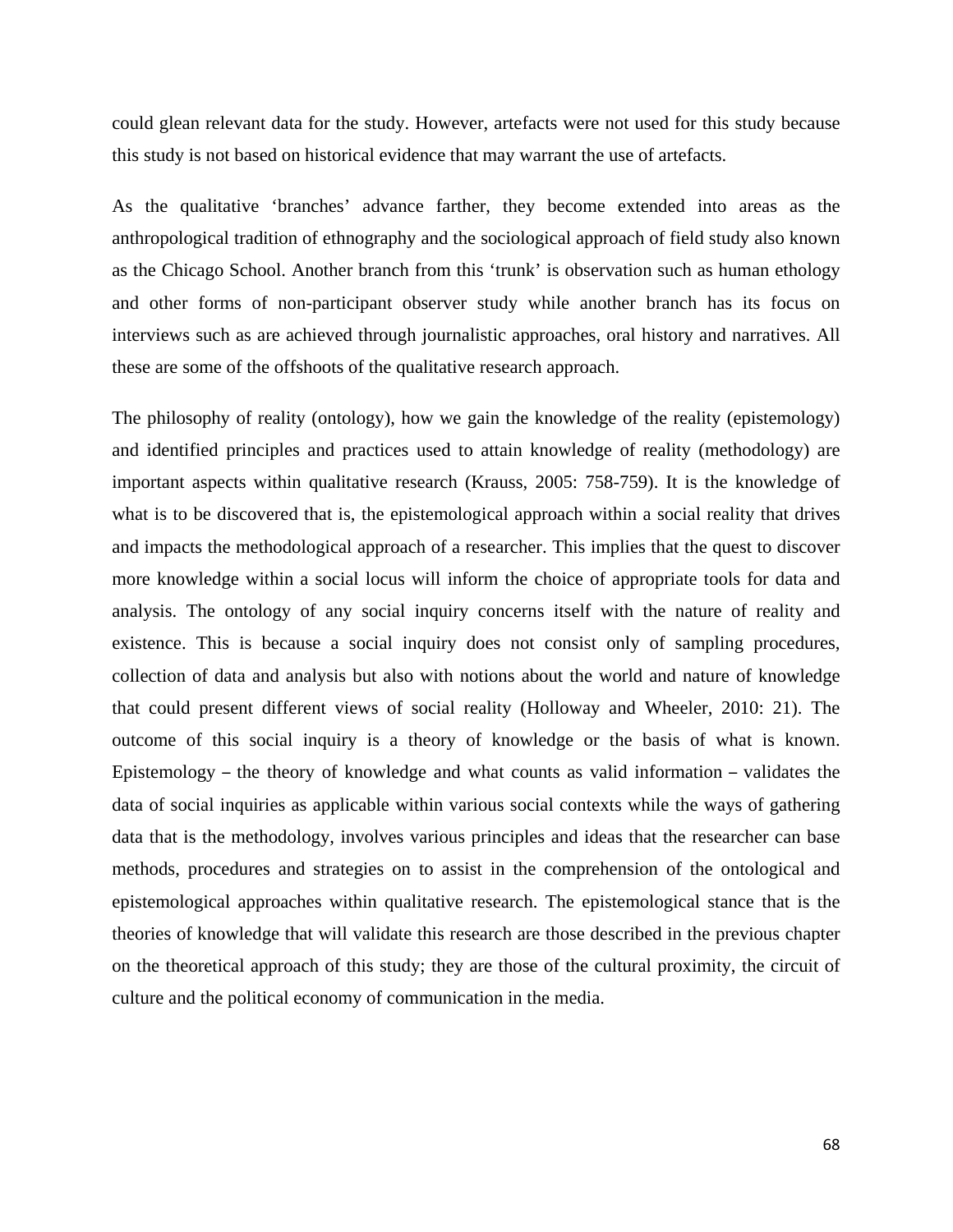#### *Methods of qualitative research*

The qualitative research is more of an approach rather than a particular design or a set of techniques that is fundamentally a descriptive form of research (Welman, Kruger and Mitchell, 2005). Qualitative approaches can record maximum successes in the description of groups, communities, organisations and occurring phenomena in the social world. Methods of qualitative social science research can be classified into primary data gathering methods and secondary data gathering methods. Primary data are raw materials gathered during the research process while secondary data sources describe, analyse and synergise the primary data source (Reddy and Acharyulu, 2008: 56). This study used the secondary data collection method. Primary sources were not used because the focus of the researcher was on secondary/desk sources in terms of already published figures, data, reports and Internet materials as documents, online streaming of the case studies and various websites. As stated earlier, some of these secondary data sources include *Idols South Africa*'s official website, *Big Brother Mzansi*'s official website and *Survivor*'s official website, SurvivorWiki, Endemol Shine Africa's official website, CORE Media Group's website, YouTube channels, annuals and social reports from MultiChoice, Naspers, Bertelsmann, the RTL Group and the TVSA ratings chart. Another source that was used to gather secondary data was literature from scholars and authors who had studied media franchises and exchanges within global and glocal contexts. Primary data are collected first hand by the researcher through research tools as surveys, participant observations and interviews while secondary data are those gathered by the researcher that have already been produced for non-academic reasons by organisations such as the state, firms, institutions or individuals and may take the form of official statistics, reports and other types of documents (McNeil and Chapman, 2005: 131).

Documents such as official records, archived materials, literature, historical documents among others are important sources of secondary data collection. They refer to materials that can be read; and relate to some aspects of the social world as official reports and aspects of personal lives as in private and personal records like letters, diaries and photographs (McDonald, 2001 in McNeil and Chapman, 2005).

Patrick McNeil and Steve Chapman (2005) further classified secondary documents into: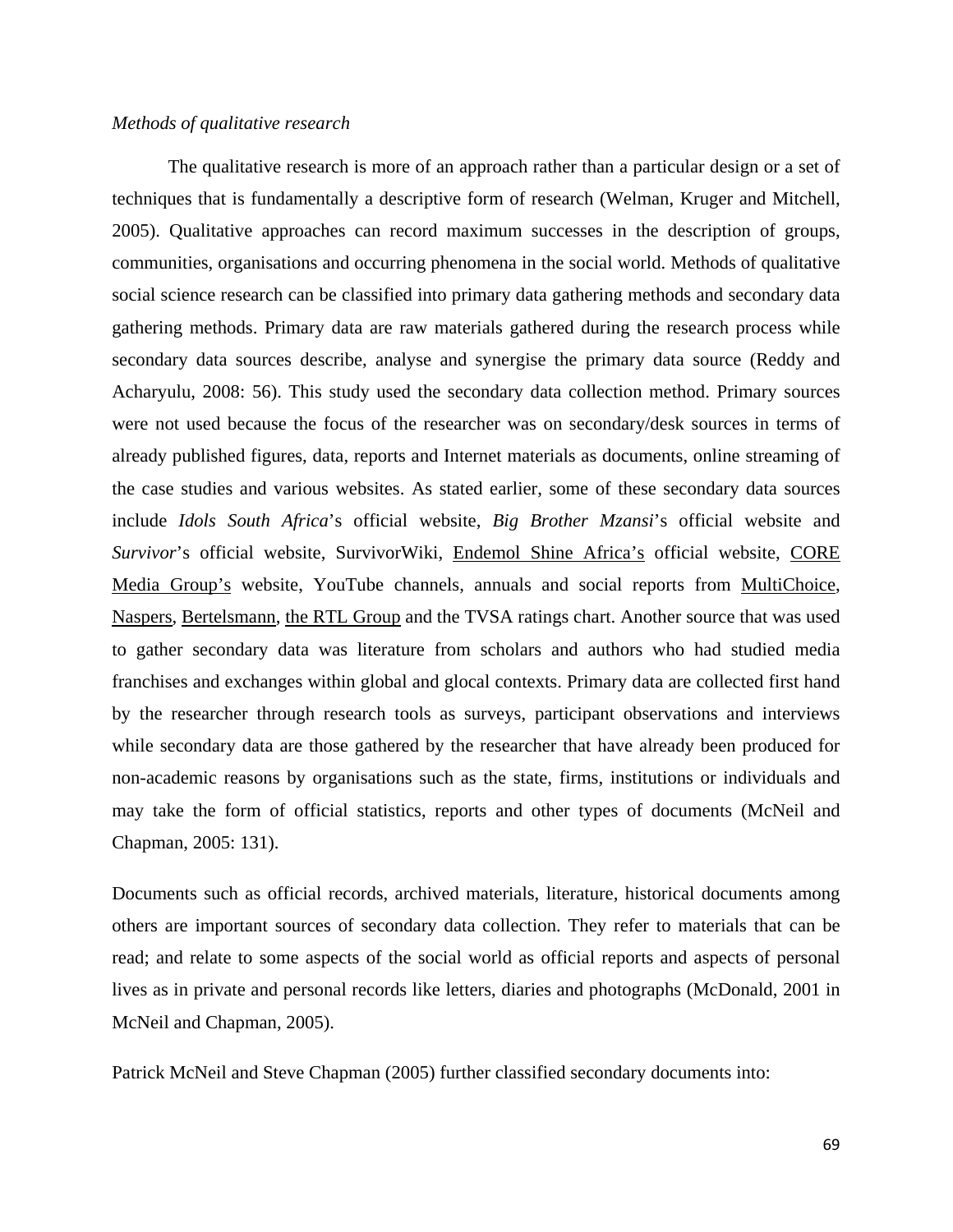- Public or official records: such public or official records include laws, statues, white papers, public inquiry records, ministerial records, political speeches, administrative and government committee records among many others.
- Personal documents: examples of personal documents include diaries, letters, memoirs, memos and photographs among others.
- Biography and autobiography: these are life stories written by others and life stories written by the individuals themselves respectively.
- Literature: examples of documents that make up gatherable data under literature include novels and plays, with the relevance of these to cultural practices in which they are studied.
- Historical documents: some historical documents include those sources with past and historical relevance gotten from interviews, questionnaires, photos and stories (though memories may be selective).
- Print and visual media: print and visual media include various media reports, newspapers, magazines, news stories and so on.

Public records were relevant to this study and were sources of information through the use of the South African Government Gazette on media regulations and policies guiding the broadcast of local content. Print and visual media documents also proved useful for data gathering available from media reports from Naspers, MultiChoice, Fremantle Media, 19 Entertainment and Endemol. These were in forms of Integrated Annual Reports and Social Reports.

Official statistics are also sources of data. These refer to statistics collected and collated by the state and its agencies. These statistics gathered by government departments cover areas such as the economy, employment, crime, family, households and education. For instance, the *1980 Black Report* (as documented by Townsend and Davidson, 1882 in McNeil and Chapman, 2005) was an instance secondary or desk research was used as the main source of data collection. The research showed the pattern of health inequalities in Britain that prompted the urge for more sociological research and led to another report (*The Health Education Council Report*) that emanated from *The Black Report.* For this study, official statistics were gotten from government reports on guiding media policies as released from various editions of the South African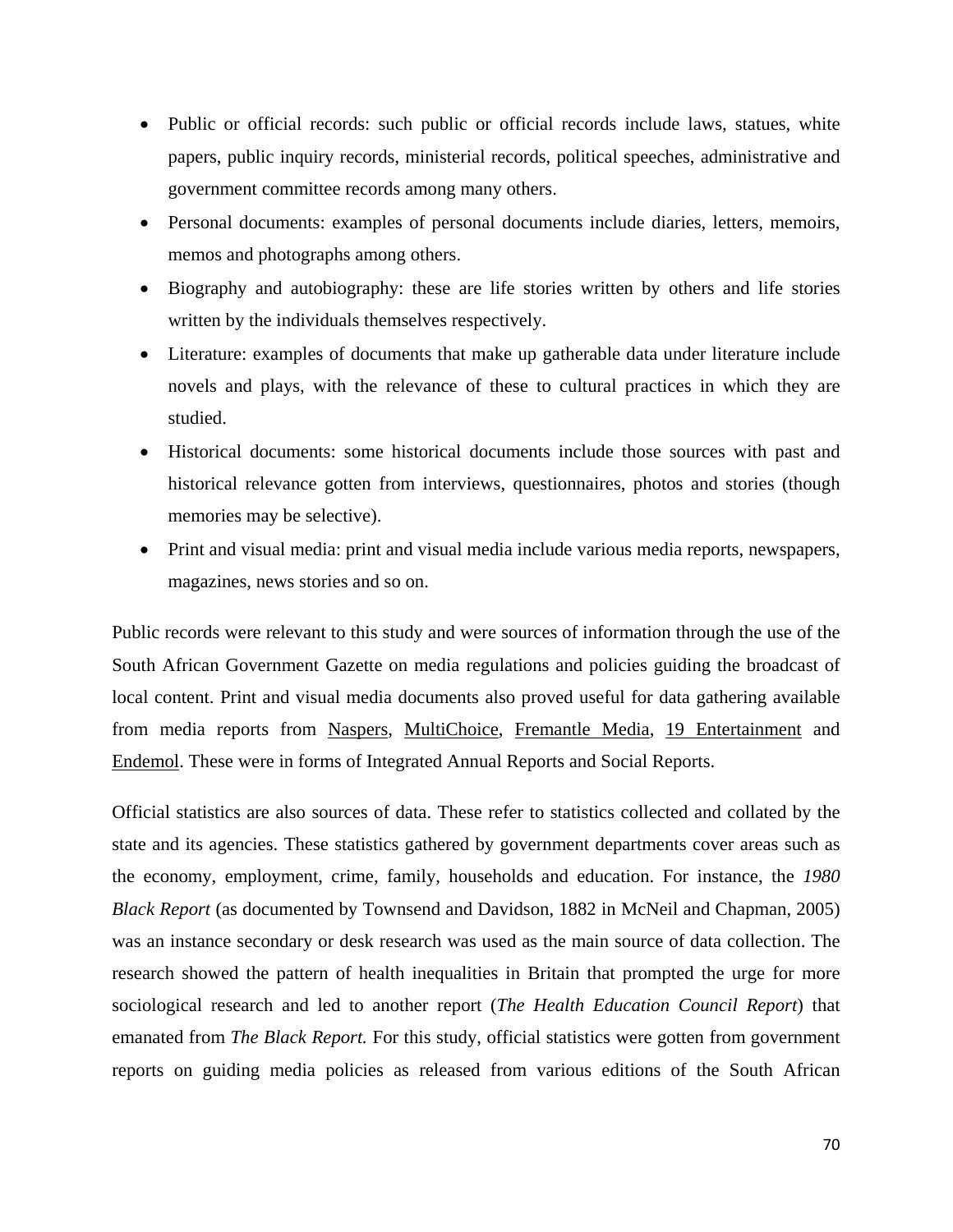Government Gazette as mentioned earlier. Other media policies were gleaned from the National Film and Video Foundation South Africa (NFVF) reports.

Libraries also form a major source of secondary data collection. They provide rich repositories for a vast array of primary and archival holdings. Libraries are invaluable resources that cater to local, national and global issues and provide useful materials that can be of help to those in need of such. Libraries are often updated with new materials in order to stay current with issues. Those updates come from regular donation of papers and books to institutions and libraries. Some libraries are even built as memorials to commemorate the achievements of a person or people who contributed to the society in a way or the other. However, certain influences as political and monetary overseers may hamper accessibility to adequate resources within the library (Gaillet and Eble, 2016). Political involvement and monetary matters such as inadequate funding and staffing (especially those who update references, collate, organise and create the necessary finding aids for archival research collections) may inhibit optimal performance of library workers in their information service delivery.

Organisations too (both non-profit and corporate) are great sources of information about research areas. If for instance the research conducted has any relevance with the organisation or its affiliates, it would be an ideal source of information. Organisations that have equally championed the cause of a movement or struggle will be good repositories for the collection, collation, maintenance and housing of associated archival materials (Gaillet and Eble, 2016). Community, civic and military organisations as Kiwanis, Rotary Clubs and Lions Club employ the services of historians who collate and maintain their organisational records (Gaillet and Eble, 2016). Direct information through expert interviews from MultiChoice, Fremantle Media, Endemol Shine Africa and 19 Entertainment would have been the ideal major sources of data collection for this study; but this forms the major limitation of this study as the researcher was not given access to required pieces of information due to organisational policies. However, websites and documents as Annual Reports from the organisations were useful to the researcher in data gathering and analysis.

The Internet has equally become a major source of information archive for researchers especially those who undertake secondary research. It is an information source for data gathering. Though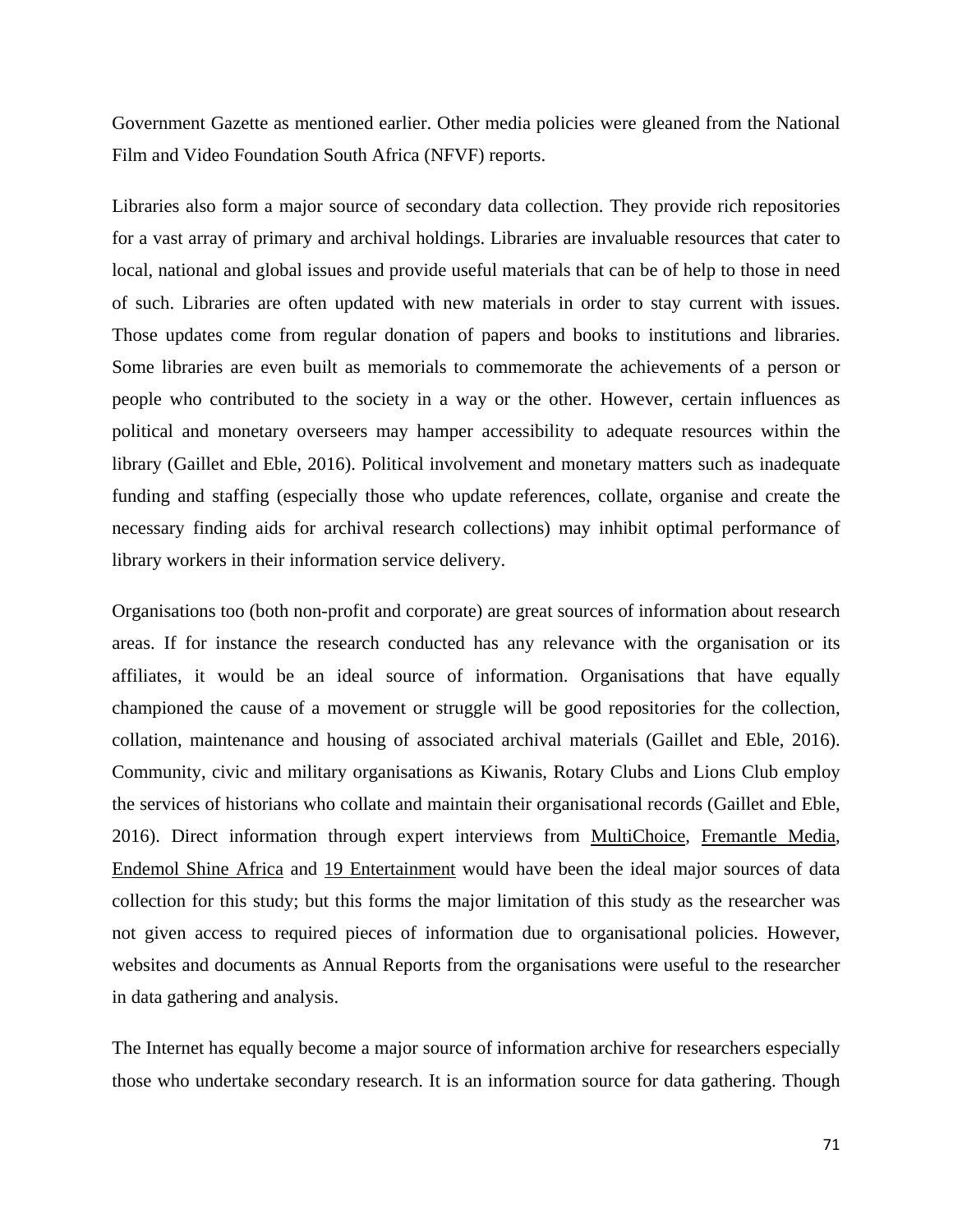libraries and organisations make up important repositories, resources and outputs from these are now made available via the digital space provided by the Internet and Internet-mediated technologies. Digital spaces and records are the most accessible forms of archival information (Gaillet and Eble, 2016). Searches and pieces of information that may be difficult to find are now readily available through online records and storage systems. The downside to the digital storage system is that researchers, for instance historians and archaeologists who pay maximum attention to details as colour, size, shape, texture or even smell, may not be able to ascertain these through the digital space. And also due to constant evolution of technological devices, materials stored in out-dated formats may pose difficulties for the researcher to access. However, the benefits outweigh the inconveniences because access to information is now made infinitely easier than what was in the past.

The Internet proved to be a major source of data collection tool for this research. The researcher got relevant Annual Reports, documents, media policies and other literature that were used to support and counter arguments on the outcome of gathered data. The researcher was able to utilise this medium in order to source information. Other instances where the Internet was utilised were through fan-based websites and various websites that were not fan-based. The Internet also proved useful through the social media that were of great importance to this study. The social media sites like SurvivorWiki and the official websites of *Idols South Africa, Survivor South Africa* and *Big Brother Mzansi* were sources of information into the glocalisation of these media franchises through press releases, the participatory culture of the audience on the websites, and other relevant information about the shows. The Internet provided repositories for episodes and snippets of the shows through their YouTube channels and these were watched by the researcher. These are ways the Internet facilitated data gathering for this study.

With the use of software applications and Internet technologies, the power of the Internet for data gathering has evolved in recent years (Marshall and Rossman, 2011). Researchers are able to access online libraries, journals, archival sources, stream media events that may be of relevance to their studies, follow up on interviews with questions via email such as those for elaboration or clarification and also dedicated sites and blogs for virtual focus group discussions on topics and trends. Though the Internet may pose such challenges as the measurability of missing cues and body languages as compared with face-to-face interviews and group discussions, computer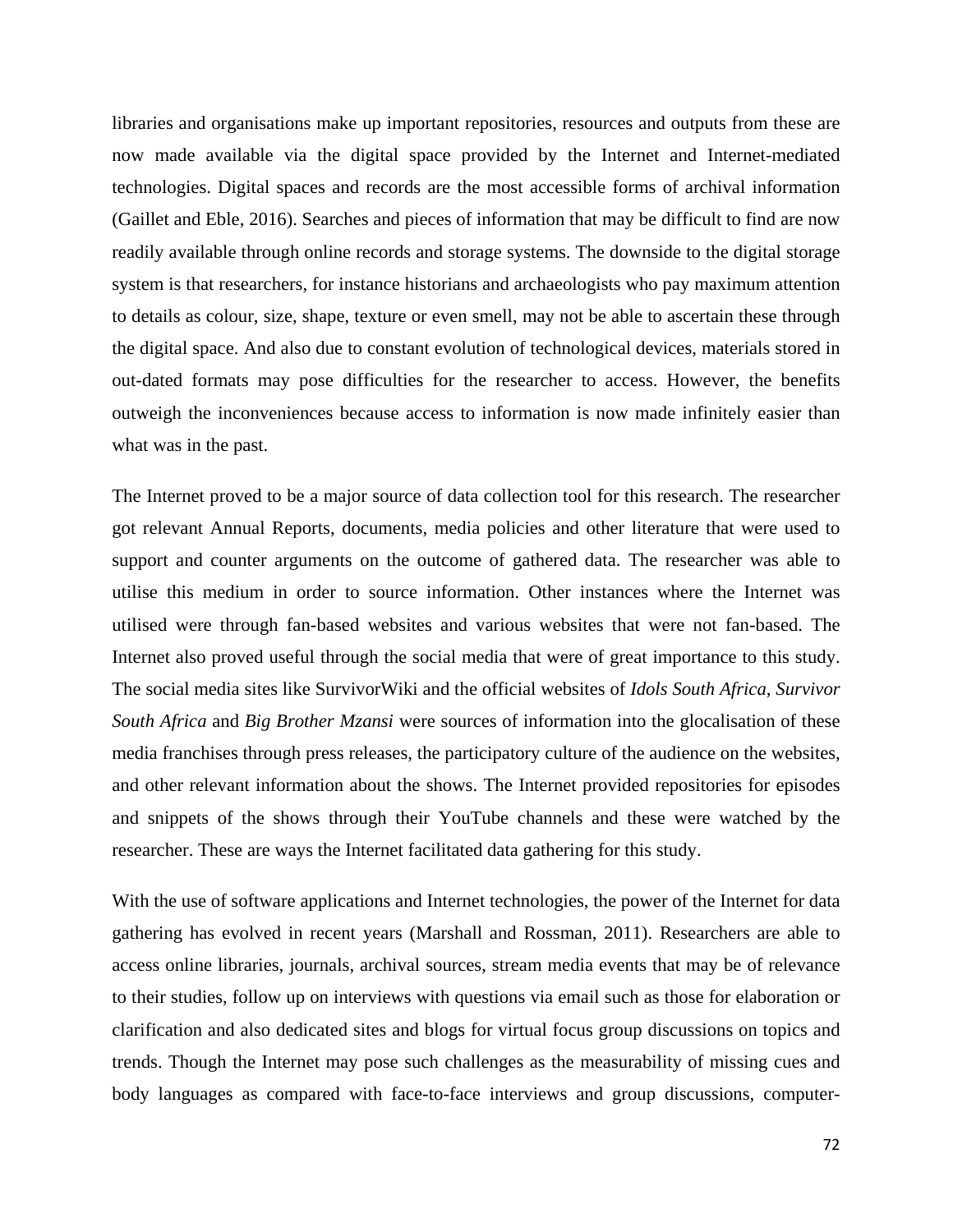mediated data gathering can offer alternatives for face-to-face interviews and can be appropriate for research projects (Marshall and Rossman, 2011) as a result of its pervasive nature in the society.

It must be noted that the purpose of a research endeavour or the reason for the study of a particular phenomenon will inform the researchers' choice of research design that makes it important to follow the 'fit for purpose' principle of Peter Rule and Vaughn John (2011: 8). The implication of this is that the research design must be the appropriate design for the study. The selected research design which is that of case studying is 'fit for purpose' because this provides explanation to the core concepts and the case studies of this research. The case study as a useful and 'fit for purpose' design will be explained below.

## **Research Designs**

Research designs provide patterns for the structure of research projects. Research designs "are types of inquiry within qualitative, quantitative and mixed methods approaches that provide specific direction for procedures […]" (Creswell, 2014: 12) to be carried out within a study. The research design of a study is equally as important as other aspects that make up the study as literature and theoretical framework. It has however been ignored by new researchers with more focus on areas as methods of data collection and analysis. This was the argument of Stephen Gorard (2013) who opined that greater emphasis be placed on the approach of research designs and not only reliance on techniques or procedures but on meticulousness – precision and attention to details – to pass across the conviction that the conclusions of the research are accurate. The research design should strive to provide the most convincing and relatable answers to the research questions that were asked (Gorard, 2013).

Various research designs abound for the social scientists as represented in Creswell's (2014: 12) 'alternative research designs' below: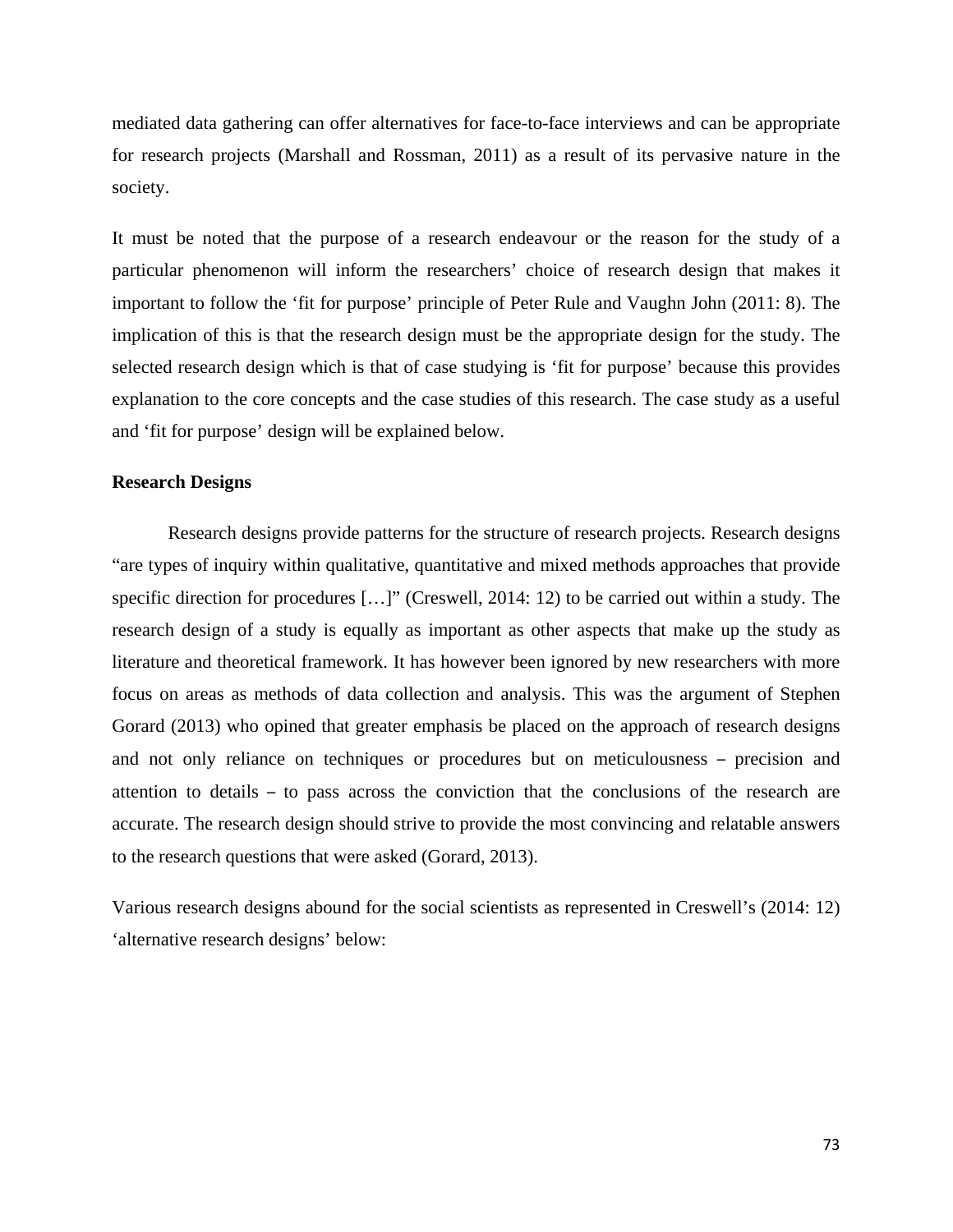| Quantitative                | Qualitative        | <b>Mixed methods</b>          |  |
|-----------------------------|--------------------|-------------------------------|--|
| Experimental designs        | Narrative research | Convergent                    |  |
| Non-experimental designs as | (biographies)      | <b>Explanatory sequential</b> |  |
| surveys.                    | Phenomenology      | <b>Exploratory sequential</b> |  |
|                             | Grounded theory    | Transformative embedded or    |  |
|                             | Ethnographies      | multiphase.                   |  |
|                             | Case study         |                               |  |

Table 4.1: Alternative research designs

Source: Creswell (2014: 12)

From Table 4.1, focus will be on the qualitative approach with emphasis on case study because this research is a descriptive and purposive study of selected media franchises; to serve as reference points to further investigations in this area.

# *Case study: a relevant research design*

A case study involves the identification of a particular case or various cases by the researcher in order to explore the phenomenon under examination. Such cases are used as examples for the generalisation of an idea or pertinent issue. The case study presents and situates a contemporary phenomenon in real-life contexts that make such established in previous studies. It revolves around a circumstance or problem as the case might be, that requires investigation with identifiable characteristics (Rule and John, 2011). The study pertains to a limited number of units of analysis that is intensively studied (Welman, Kruger and Mitchell, 2005). To undertake a research through a case study involves following a number of steps such as identification of the case to be studied, to read about the case and similar cases to create a level of familiarity within its contexts, to gain access to places, documents and people; to gather relevant information, to analyse gathered data, to put everything together as a write-up and to present as a finished research work. A case study provides a thick and rich knowledge of what is studied. The level of depth, versatility and flexibility of a case study allows the study to accommodate various methods both in terms of data collection and data analysis (Rule and John, 2011). A case study is about the case that is the object, the researcher who studies the object and the discourse constructed. This study of selected media franchises is an example of a case study of these reality television shows and those who own their rights of production (Endemol Shine Africa, 19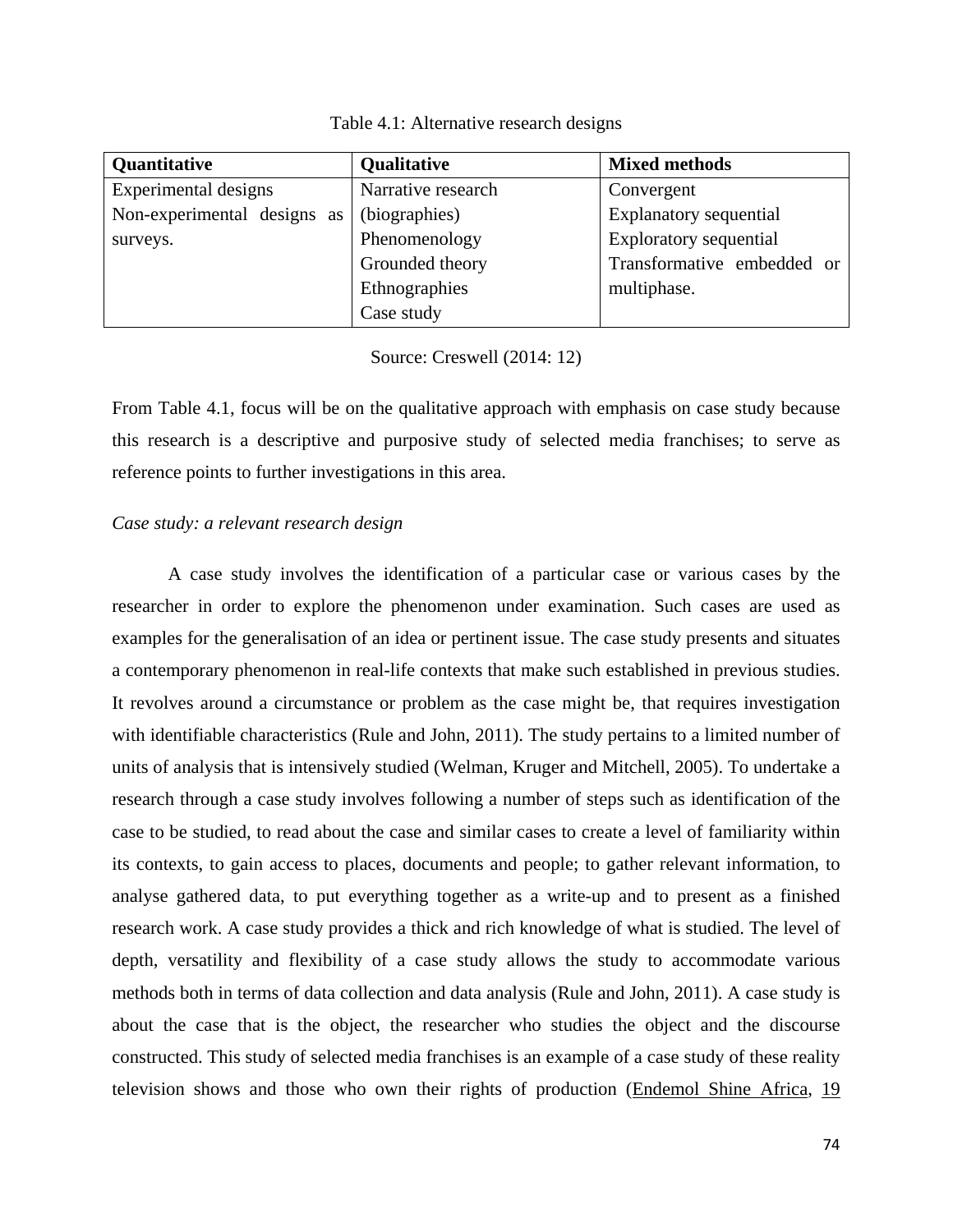Entertainment and Fremantle Media) and those who are given the right to broadcast (MultiChoice).

One of the purposes of research is to describe how things are through the definition of the nature of the object studied. While the political economy of global franchises, franchise owners and the situation and broadcast of these in local contexts were underscored, the researcher adopted a descriptive approach in order to examine these case studies in their global and glocal contexts. These could later serve as reference points to researchers with interests in media franchises and the globalisation debate. Local policies in place that have encouraged the production and consumption of global and local media were identified. This was achieved through data gleaned from secondary sources as reports, online sources and other documents the researcher found. These were categorised based on the interpretation gotten from the available data. These made it possible for the researcher to identify pertinent issues and appropriate answers to the research questions and the study's set objectives.

The case study is often the preferred method as compared to others when it provides answers to research questions that contain the 'how, who, what, where, how much and how many' elements; when the researcher does not control behavioural events and when focus is mainly on a contemporary rather than historical phenomenon (Yin, 2014). It investigates a contemporary issue in relation to its real world context. Case studies help to contribute to individual, group, societal, organisational, political, social and cultural knowledge about a phenomenon. Case studies aid the holistic knowledge and real-world perspective of researchers on the area studied because particular attention would be paid to such cases that would be reference points to other cases. For instance, Neustadt and Fineberg's analysis of the mass immunisation campaign issued as a government report *The Swine Flu Affair: Decision-Making on a Slippery Disease* in 1978, was later released as an independent publication *The Epidemic That Never Was* in 1983 (as documented by Yin, 2014). It was a case study that described the immunisation of 40 million Americans during President Gerald Ford's administration; a period when the threat became a potentially lethal influenza strain that faced the United States' populace. As a result of the outstanding success of this case study, contemporary policy makers have made it a reference point for generalisable lessons to understand health crises quandaries in its application to public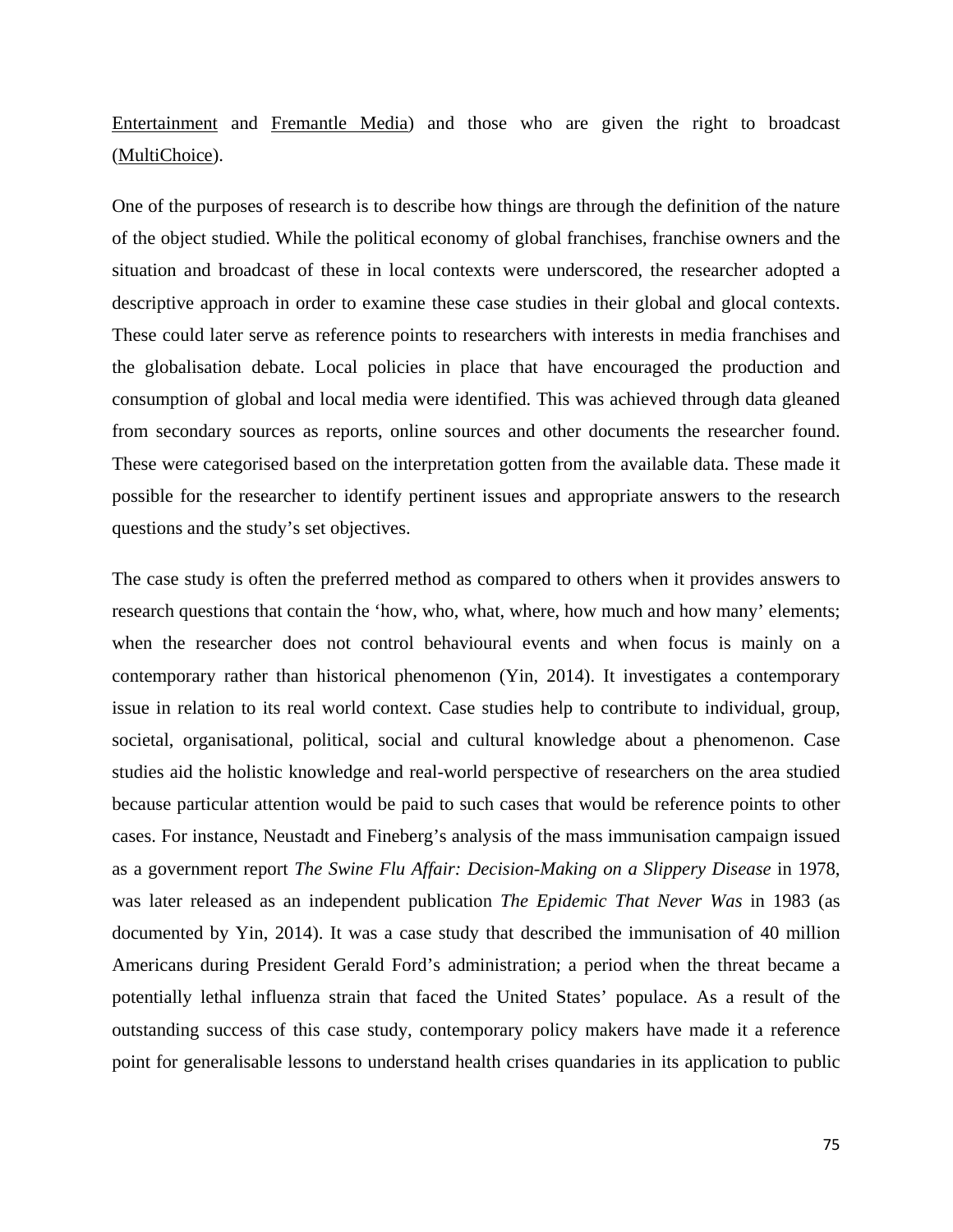health and actions in the light of new threats of flu epidemics as H1N1 strain that was recorded in 2008-2010 (Yin, 2014).

Other instances of case studies abound, unique to each field as communication, education, medical and economic studies among other fields. Rule and John (2011) stated that though these cases are peculiar to different fields, they might to a large extent conceivably identify the same 'object' as a particular unit of study but the manner in which the constructed object will be studied in the various approaches may be different because of the methodological and epistemological prerequisites unique to each discourse. For instance, these case studies might identify a certain phenomenon in the case of an outbreak like the Ebola virus in West Africa. A medical case study may focus on its public health approach; implication and various preventive strategies while an economic case study may focus on the economic challenges experienced during the outbreak. A communicative perspective will be on how to keep people informed on the need to wash their hands and avoid contacts with people who show symptoms of infection while an educational case study might challenge researchers on more academic output on various records that pertain to the virus and other health statistics. All these case studies focus on the Ebola virus but all have different outlooks on this phenomenon as a result of their unique methodological approaches and knowledge of what is known in the different fields. This example affirms different ways of constructing a phenomenon as a case study.

# *Analytical methods of viewed episodes and snippets of case studies (Idols South Africa, Big Brother Mzansi* and *Survivor South Africa)*

The analyses of the viewed episodes and snippets of *Idols South Africa, Big Brother Mzansi* and *Survivor South Africa* were done using stylistic and generic methods. These were done purposively to identify the glocalised features of the case studies. The researcher streamed the shows online on YouTube and followed the episodes shown on DStv to point out South African characteristics that the audience could use to differentiate these shows from other glocalised and globalised formats.

A stylistic analysis is used as a textual interpretation with emphasis on language use (Simpson, 2004) while a generic analysis is the analysis of a text framed exclusively in relation to a specific genre in areas such as intertextuality of the text, shared and major differences in comparison to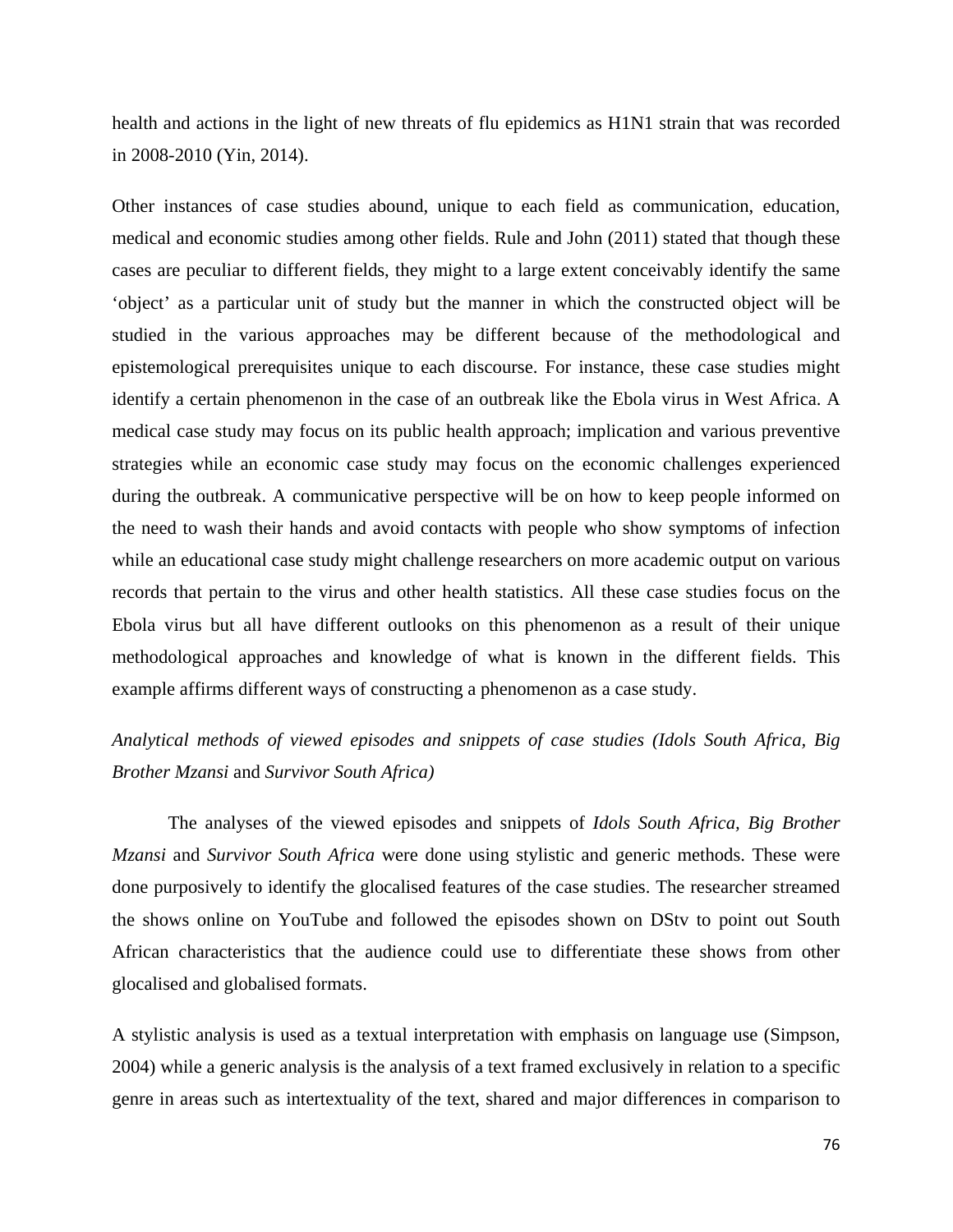similar texts [that may be within the same genre] among many others (See Chandler, 1997). The stylistic analysis was done to highlight the use of the indigenous languages spoken on the shows while the generic analysis was done in order to identify the features such as cultural artefacts and South African values and norms that differentiate the glocal reality television franchises in relation to their global franchises to highlight their homogenous (shared and similar), heterogeneous (different, diverse and unique) characteristics and the intertextual nature of some identified glocalised features of the shows (See instances on pages 100, 107 and 115).

The online streaming was available on the public domain of YouTube channels that did not necessitate the use of gate-keepers' permission or any other form of written access. The researcher was also able to identify some feedback methods that the producers of the shows had in place to receive comments, critiques and suggestions from their fans. Such was the use of available 'polls' and voting systems on the official websites of *Idols South Africa, Big Brother Mzansi* and *Survivor South Africa.*[5](#page-88-0) Furthermore, in order to provide the link between viewership and ratings, the viewership trends of *Idols South Africa, Big Brother Mzansi* and *Survivor South Africa* were compared randomly over a period of time through available data on the TVSA viewership chart which showed the number of those who tuned in to watch on a weekly basis and the position each show occupied on the ratings chart. This was done to show if South African viewers were more prominent on local and relatable stations like Mzansi Magic as compared with M-Net movies channels. All these will be thoroughly expatiated in the discussion of data findings chapter.

# *Descriptive and purposive research techniques within case studies*

 $\overline{a}$ 

Descriptive research often adopts a non-experimental approach because it provides an accurate picture or characteristic of a situation rather than reliance on the outcome or result of an experiment. The focus is not on the 'cause and effect' relationship between variables but the description of the existence of such variables in a given situation (Johnson and Christensen, 2012). Descriptive research cannot test, neither can it verify, but it can illustrate a relevant but non-quantifiable topic that involves a well-focused research question (Van Horn and Monsen,

<span id="page-88-0"></span><sup>5</sup> Links to the official websites of *Idols South Africa, Big Brother Mzansi* and *Survivor South Africa* are available on the secondary data reference list on page 128.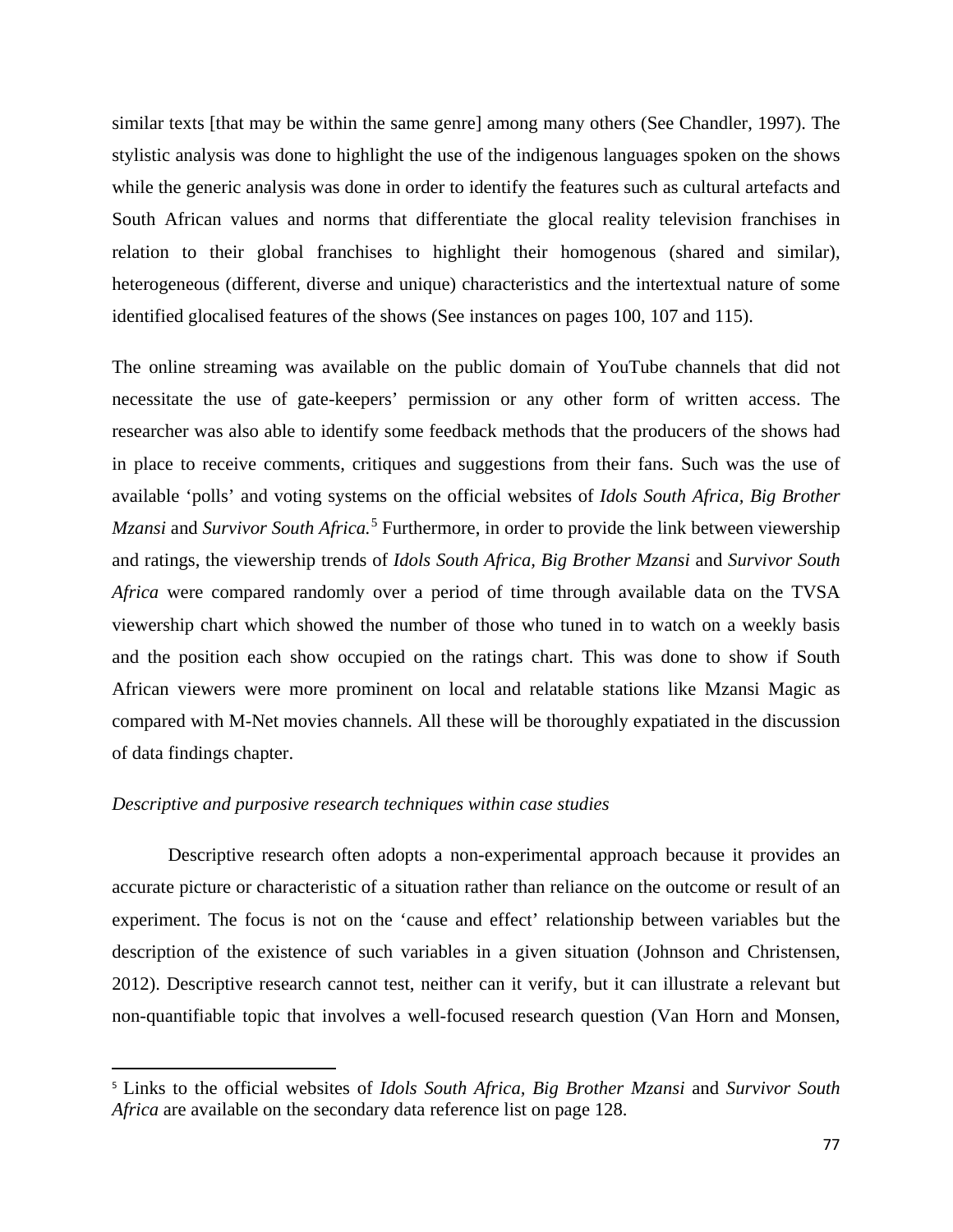2008: 5). Through the use of descriptive methods, researchers try to interpret the way things are, in order to explain the phenomenon; for instance human behaviour, by the indication of how variables relate to and affect one another and the prediction of behaviour in order to change or control it (Welman, Kruger and Mitchell, 2005).

A case study that adopts a descriptive technique will present a complete and detailed explanation of a phenomenon within its context (Rule and John, 2011). The purpose of this study is a descriptive one because it attempts to describe the phenomenon of the political economy of identified transnational corporations, glocalised franchises and regulations within the local media terrain of South Africa. Descriptive studies could involve interaction of the researcher with the objects studied through the use of surveys or interviews to collect relevant data. It could also exclude the interaction of the researcher with the objects, achievable through observational studies and data collection from existing records. The researcher in this study gathered data from already existing data sources and did not interact with people but focused on available secondary sources. Secondary sources include analysis and interpretation of primary sources as government records, journals and recorded or transcribed speeches that help the researcher make and support new claims (Gaillet and Eble, 2016).

# *Sampling and Sampling Technique*

The need for a purposive sampling technique is for the research to be done in a 'systematic' and 'rigorous' manner (Procter, Allan and Lacey, 2010: 149). Purposive sampling identifies samples that are 'information-rich' and manifest specific characteristics the researcher is interested in (Struwig and Stead, 2013: 127). The relevant characteristics the researcher was concerned with in this study were glocalised reality television shows; narrowed down to *Idols South Africa, Big Brother Mzansi* and *Survivor South Africa* as case studies among many reality television shows within the country's media landscape*.* Characteristics that made these reality franchises glocalised were identified through analyses of episodes available on the YouTube channels of *Idols South Africa, Big Brother Mzansi* and *Survivor South Africa*. Some of the streamed shows were snippets while others were complete episodes all dependent on the copyright access that the producers had placed on their content. These snippets or complete episodes were purposively selected because they are specifically South African glocalised media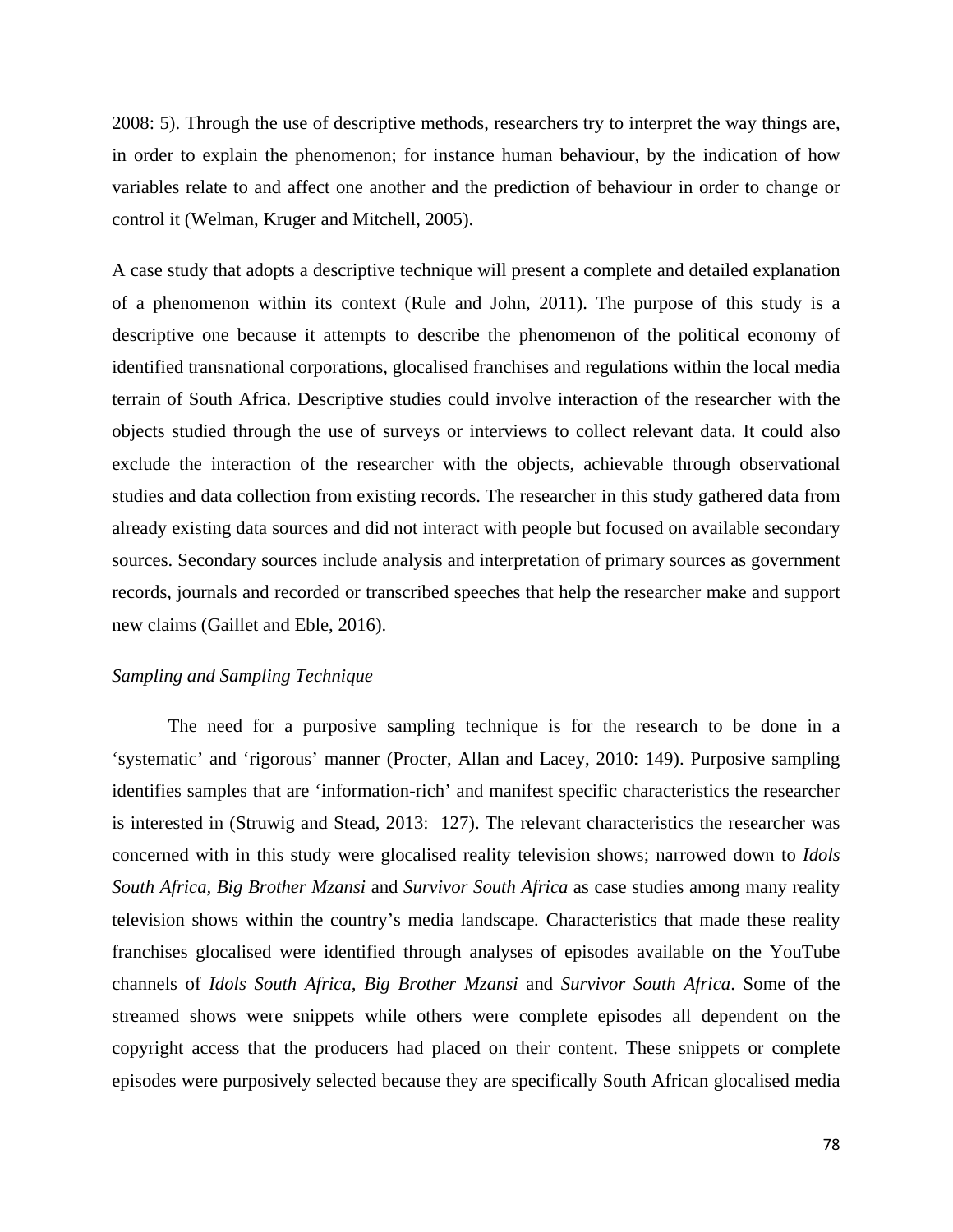texts. Snippets were watched because of their condensed nature that made it possible to also have access to exclusive content. In some instances, after the snippets were watched, the researcher also watched the whole episodes and recorded shows<sup>[6](#page-90-0)</sup> for added information. Other characteristics were specific media regulations within the media landscape that fostered cultural proximity through emphasis on local media and local content programming and how transnational corporations like the franchise holders and broadcasting company<sup>[7](#page-90-1)</sup> had conformed to these regulations.

#### **Limitation to the study**

l

This study was initially conceptualised as a production and distribution study; to examine the factors that influence franchise production, adaptation and broadcast and the consequences or effects of these within local contexts using the South African media landscape as example. This would have been achieved through expert interviews from the production departments of Endemol Shine Africa and MultiChoice. However, efforts to obtain gate-keepers' letters from these companies proved abortive because interviews could not be granted due to organisational policies. This led to the use of secondary data sources like reports, media policies, shows that were streamed online, websites, documents and available literature from scholars who had examined media franchise exchanges.

In summary, the methodological aspect of this study examined the qualitative research approach as a method useful for social inquiries. Debates about research paradigms such as Positivists and Interpretivists were expounded. Descriptive and purposive techniques established this study as descriptive and purposive in nature. This research as a case study was also explained and how this can be relevant to future researches. The methods of qualitative research that were used in this study included reports, footprints, relevant documents, media policies, literature from scholars, shows that were streamed online and sources of information from various websites. The limitation to the study was equally stated.

<span id="page-90-0"></span><sup>&</sup>lt;sup>6</sup> These were recorded on PVR (personal video recorder) as provided on the DStv PVR decoder. However, they were not accessible for downloading because of copyright policies of DStv.

<span id="page-90-1"></span><sup>7</sup> This is especially necessary for MultiChoice – as a transnational broadcast company because it is based in South Africa.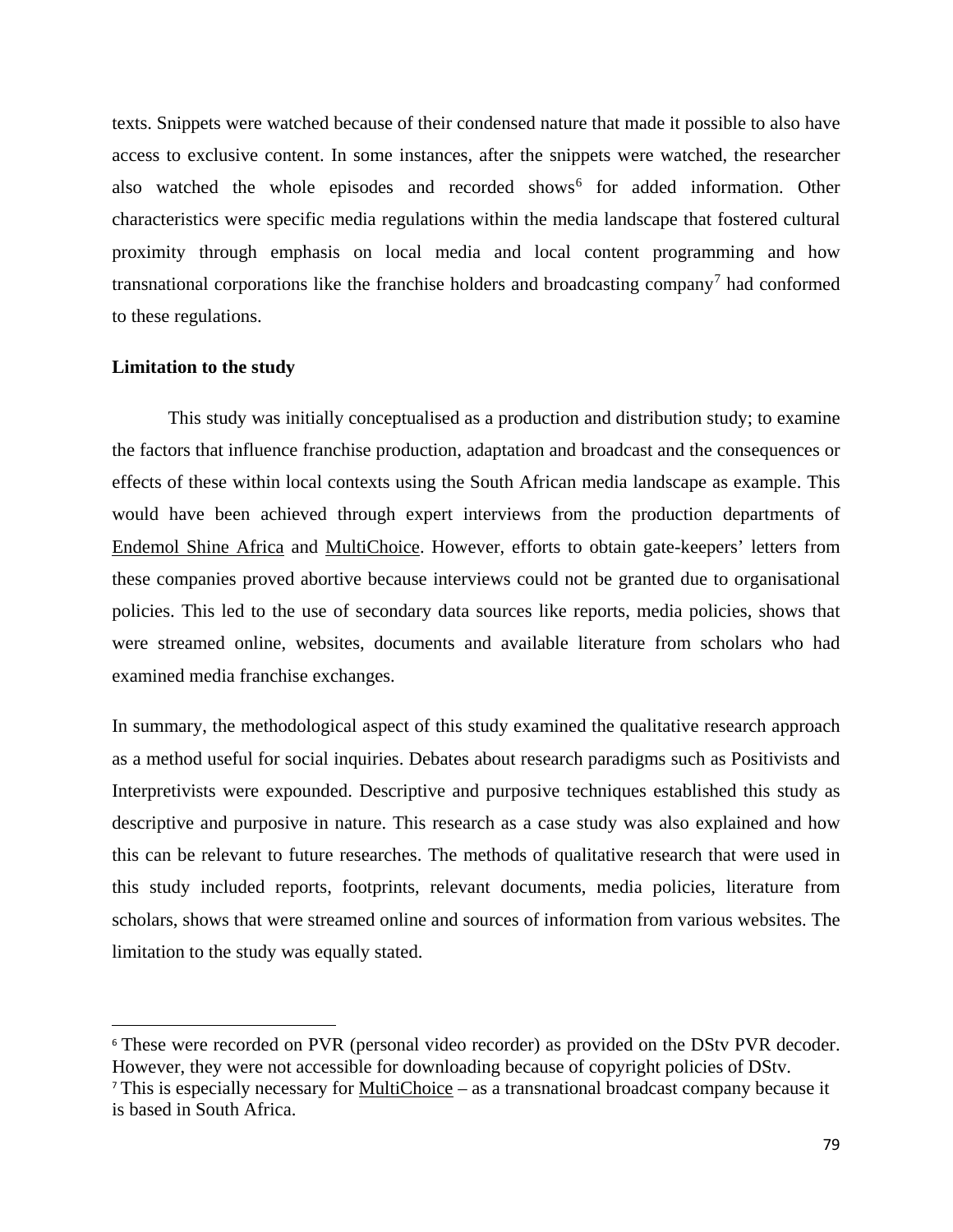The subsequent chapter highlights and discusses data about the media policies within the media environment, the case studies of this research – the media franchises, and the political economy of the franchise owners and broadcaster.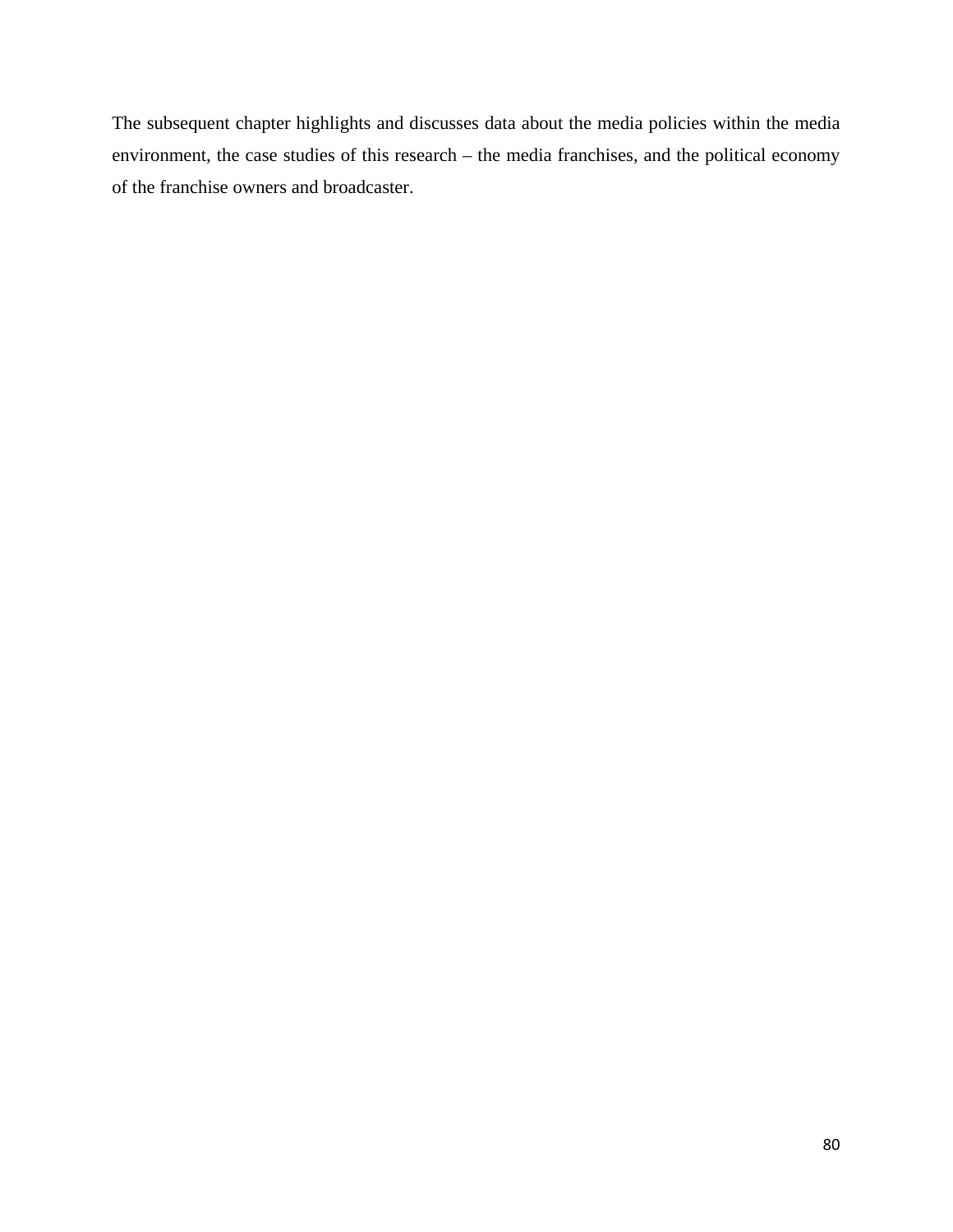#### **CHAPTER FIVE: DATA FINDINGS AND DISCUSSION OF FINDINGS**

### **Introduction**

It is the aim of this chapter to provide answers to and closely explore the earlier mentioned research questions and objectives of the study. The position adopted to relay this chapter is that of a descriptive approach. This is because the researcher has attempted to present the various cases on the reality television shows, their franchise holders and their transnational broadcaster in a comprehensive and descriptive way for the purpose of this study as supported by Rule and John (2011) who added that studies that adopted the descriptive approach showed a thorough and in-depth explanation of the cases in the framework where they were studied.

The manner in which these transnational corporations (TNCs) – Endemol Shine Africa, Fremantle Media, and 19 Entertainment – have managed to adapt franchises into localities will be the focus of this chapter, including the broadcast of these franchises, and the media policies/regulations that surround cultural proximity in South Africa. The data finding section begins with the local media regulations within South Africa followed by the discussion on the political economy of MultiChoice and its considerations for both its local and global audiences. This was done in order to situate the political economy of MultiChoice with other discussions on the political economy of the other TNCs – Endemol Shine Africa, Fremantle Media, 19 Entertainment – and glocalised media franchises – *Idols South Africa, Big Brother Mzansi* and *Survivor South Africa* – adduced from various data sources as reports, literature from scholars, websites, YouTube channels and media policies. These will be achieved through the elaboration of language, technological and cultural practices that constitute clear representations of the issues to be discussed. The effect of media ownership and concentration/conglomeration of these examined TNCs in the media market will be part of the discourse in the concluding aspects of the study.

## **Regulations within the South African media landscape**

The aspect of regulation within the South African media landscape provides an important element of the discussion, since it corresponds with the issue of regulation as identified by Paul du Gay *et al's* (1997, 2013) circuit of culture (see discussions on page 45). Those issues that deal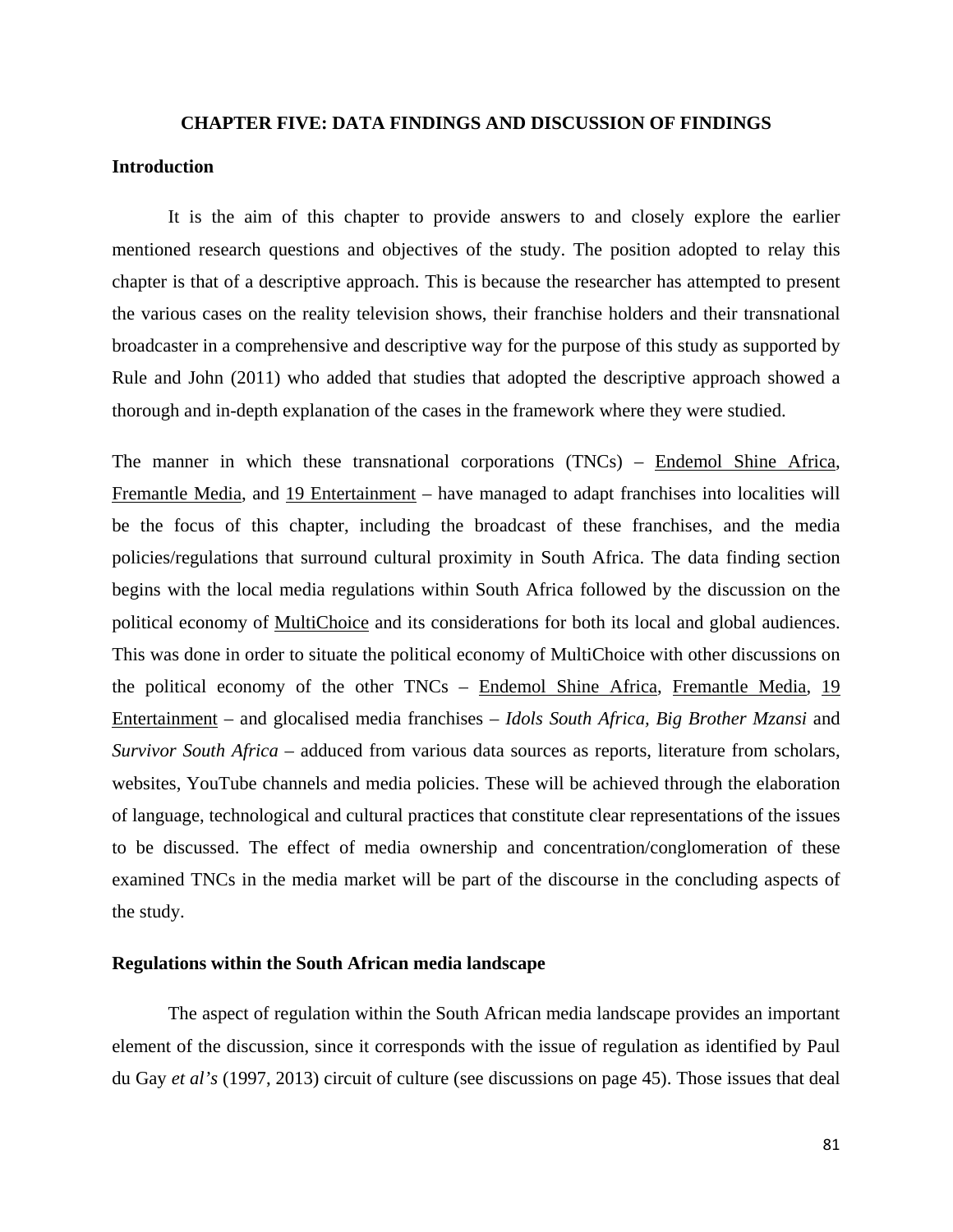with regulation within the South African media landscape include those of the promotion of local content<sup>[8](#page-93-0)</sup> and the encouragement of pluralism. After the review of regulations of South African content and broadcasting, the mandate of the Independent Communications Authority of South Africa [ICASA] (as documented in the Government Gazette number 37803 of July 4, 2014: 5) is that media contents from South African television and radio are to be reflections of the life experiences, aspirations, languages and cultural diversity of the South African populace as these play vital roles in the development, democracy and building of the country. This mandate translates into the protection and furtherance of the country's identity and cultural diversity, and also provides variety of programmes for the public. This will be achieved through the provision of diverse genres and programmes so that South Africans can have access to a range of content made available in languages of their choice. Cultural diversity and freedom of expression are to be ensured within the media landscape through the use of the country's official languages to meet and satisfy the varied needs of most (if not all) of its audience.

In addition to ICASA's mandate as regards the production, distribution and consumption of local content (or as it were, glocalised media content because these too are produced in South Africa), the South African content regulation requires media outlets to promote local media and ensure that these are seen and heard on air in order to support and develop the local industries and also ensure a diverse and vibrant media sector to encourage fair competition (Government Gazette, 2014: 6 Gazette number: 37803). The aims of these local content regulations are to develop cultural industries, encourage the principle of plurality of views, promote freedom of expression and cultural diversity and to create access to information and language rights (Government Gazette, 2014: 8 Gazette number: 37803). Other objectives of the local content regulation include the promotion of national pride and social cohesion, promotion of a domestic media market for indigenous content, development of an export market to create a globally competitive industry and the promotion and sustainability of a national culture (Government Gazette, 2014: 32 Gazette number: 37803). These create a standard for equality in identities, languages and cultures in place of those that were previously marginalised and regarded as the Historically

l

<span id="page-93-0"></span><sup>&</sup>lt;sup>8</sup> It should be noted that any reference to local content refers to South African media content and vice versa.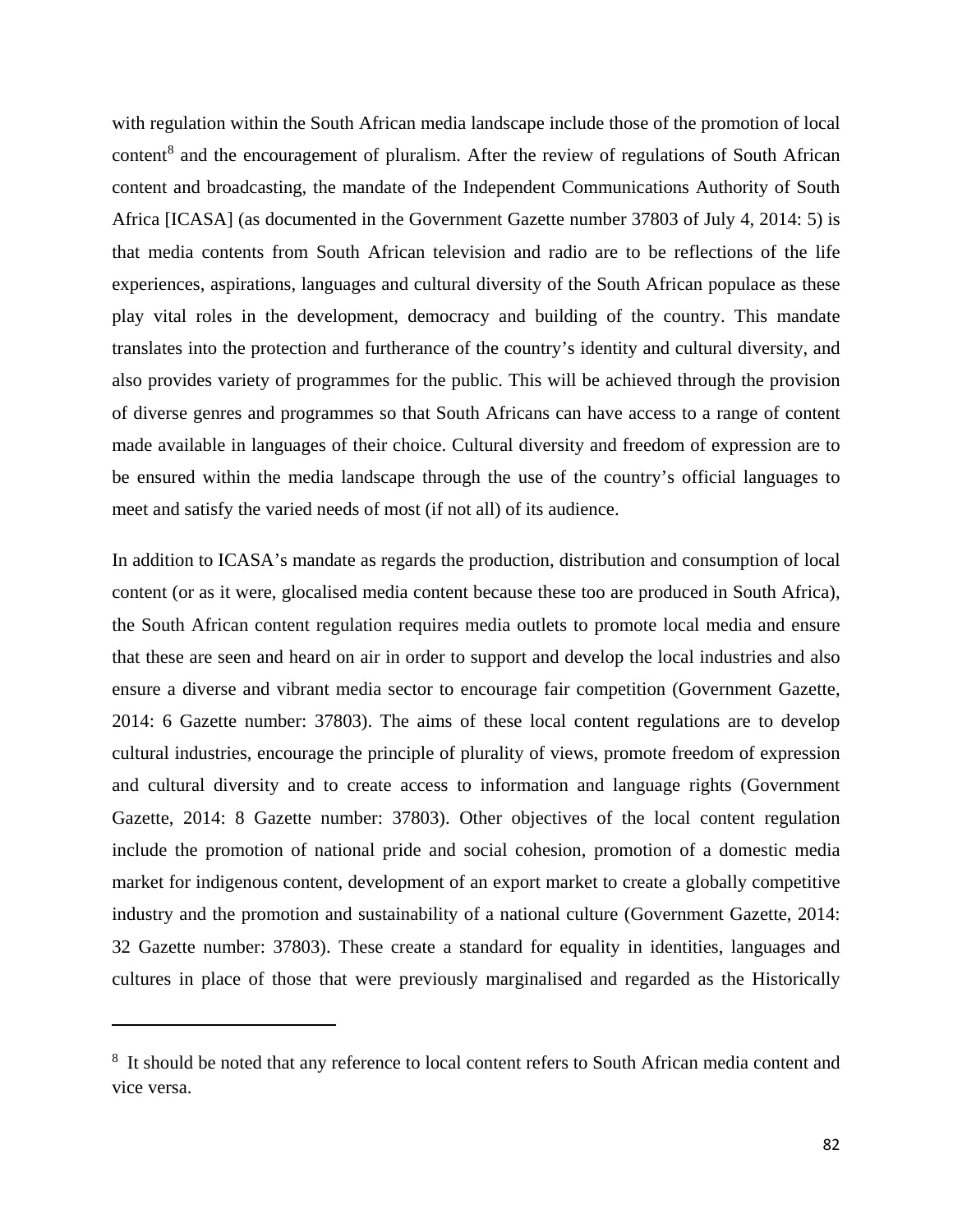Disadvantaged Individuals (HDIs). Emphasis on local content regulations is based on the principle that all forms of broadcasting should be regulated in the interest of the public because "broadcasting plays an integral role in developing and reflecting a South African identity, its character and cultural diversity within the framework of national unity" (White Paper on broadcasting policy, 1998 in Government Gazette, 2015: 4 Gazette number: 38890). Some of the various regulations were represented in tables outlined below:

| <b>Requirements</b>   | <b>Public television</b> | <b>Community</b><br>television | <b>Commercial</b><br>television including<br>public commercial |
|-----------------------|--------------------------|--------------------------------|----------------------------------------------------------------|
| Minimum weekly        |                          |                                |                                                                |
| average over          | 55%                      | 55%                            | 35%                                                            |
| performance period    |                          |                                |                                                                |
| measured over a year  |                          |                                |                                                                |
| Drama                 | 35%                      |                                | 20%                                                            |
| Current affairs       | 80%                      |                                | 50%                                                            |
| Documentary           | 50%                      |                                | 30%                                                            |
| programming           |                          |                                |                                                                |
| knowledge<br>Informal | 50%                      |                                | 30%                                                            |
| building              |                          |                                |                                                                |
| Educational           | 60%                      |                                |                                                                |
| programming           |                          |                                |                                                                |
| Children's            | 55%                      |                                | 25%                                                            |
| programming           |                          |                                |                                                                |

Table 5.1: Local content requirement for Free-to-air television broadcasters

Source: South African television content regulation (2006) in Government Gazette (2014: 15-16 Gazette number: 37803)

From Table 5.1, public television broadcasters are required to broadcast more than 55% of their weekly programmes as local media content. Drama is to be at least 35% local content, current affairs at least 80%, documentary programming at least 50%, informal knowledge building also 50%, educational programming 60% and children's programming at least 55% in local content. Community television stations are required to have at least 55% local programming because community stations are mainly broadcasters of local media content. Commercial broadcasters on the other hand including public commercial stations are mandated to have at least 35% weekly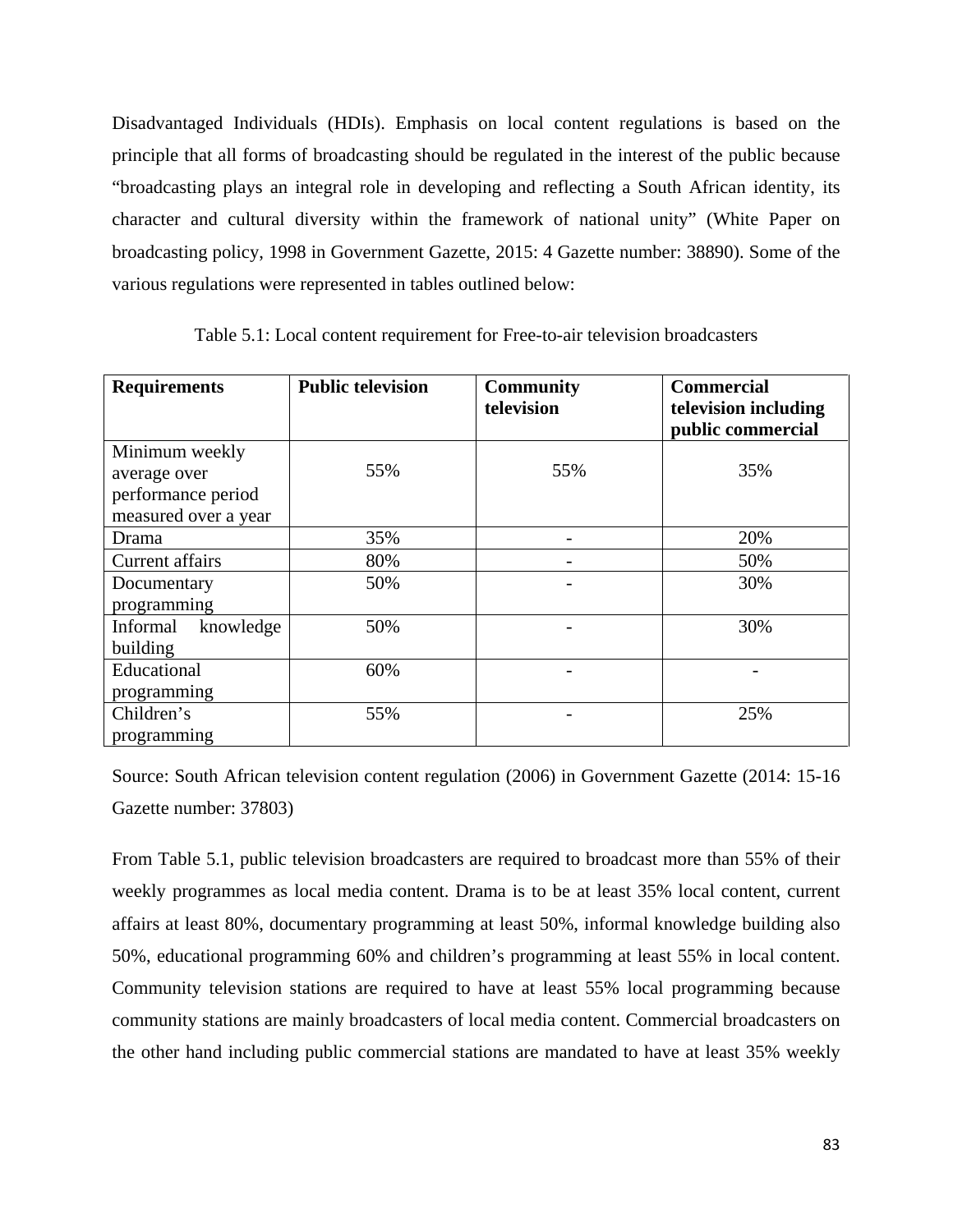local programming, 20% in drama, 50% in current affairs, 30% in documentary programming, 30% of informal knowledge building and 25% children's programming all in local content.

| <b>Requirements</b> | <b>Terrestrial subscription</b><br><b>broadcaster</b> | <b>Satellite subscription</b><br><b>broadcaster</b>    |
|---------------------|-------------------------------------------------------|--------------------------------------------------------|
| General             | 10%                                                   | Must spend at least 10% of<br>budget on local contents |
| Drama               | 2%                                                    |                                                        |

Table 5.2: Local content requirement for subscription broadcasting

Source: South African television content regulation (2006) in Government Gazette (2014: 16 Gazette number: 37803)

From Table 5.2, terrestrial subscription broadcasters are required to broadcast at least 10% of all their programmes (average weekly broadcast in a year) in South African content and 2% of the drama content need to be South African while satellite subscription broadcasters like DStv are to spend at least 10% of their budget on channels that show locally compiled and uplinked content. In addition to the requirements above, broadcasters can be further required to spend a specified amount of money on programmes that have South African television content.

The regulations furthermore required that 40% of local content broadcast by television service providers must have programmes regarded as 'independent television productions' – productions by a person who is not in control of, or controlled by any licensee (broadcasters who have received their licenses from ICASA) and a person who is not in control of, or controlled by any license that implies that broadcasters may not restrict their broadcasts to only internally produced content (Government Gazette, 2014: 16-17 Gazette number: 37803).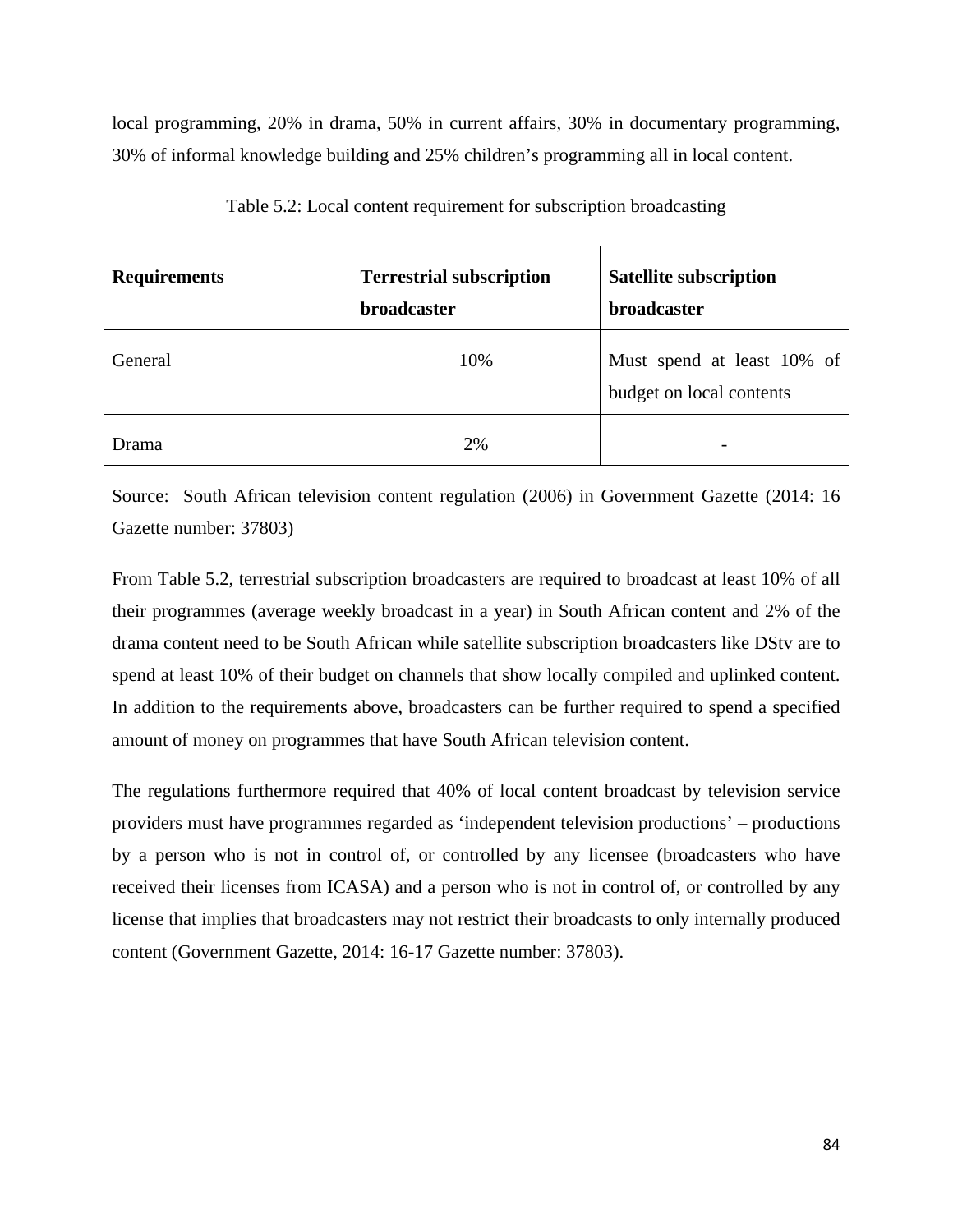| <b>Broadcaster</b>                                  | Current quota | New quota for<br>incumbents                      | <b>Quota for new</b><br>licenses         |
|-----------------------------------------------------|---------------|--------------------------------------------------|------------------------------------------|
| Public wing of public<br>broadcaster                | 55%           | 65%                                              | 30% with an annual<br>10% increase       |
| Commercial free-to-<br>air and public<br>commercial | 35%           | 45%                                              | 20% with an annual<br>10%                |
| Subscription<br>broadcaster                         | 10%           | 15%                                              |                                          |
| Community<br>broadcasters                           | 55%           | 65%                                              | 50% with at least 10%<br>annual increase |
| New incentive<br>channels per bouquet               | 0             | 30% less but must<br>increase annually by<br>10% |                                          |

Table 5.3: Local content requirement as at 2015

Source: Government Gazette (2015: 28-29 Gazette number: 38890)

From Table 5.3, public broadcasters are required to have an added 10% to the previous 55% in local content programming to make a total of 65% whereas for new licensees, they are required to have 30% and an annual increase of 10% local content programming till they reach the quota of other public broadcasters. Commercial free-to-air and public commercial service providers also increased from 35% to 45% local content programming while new licensees are to have at least 20% and an annual increase of 10% till they get to the quota of their broadcasting tier that is, older commercial free-to-air and public commercial broadcasters.

Subscription providers increased as well by 5% from 10% to 15% local programming broadcast. Community broadcasters in addition experienced a 10% increase from 55% to 65%. New community licensees should have at least 50% local content and 10% annual increase till they obtain the required quota of older community broadcasters. New incentive channels are to have 30% less but need an annual increase of 10%. In addition, subscription broadcasters are to spend a minimum of 15% of their channel acquisition budget on local content programming and another 15% on South African content channels compiled and uplinked in South Africa (Government Gazette, 2015: 29 Gazette number: 38890).

Stipulations given by ICASA the regulatory body on media programming (inclusive of those suited to local context) as represented on the various tables, and the percentages of budget to be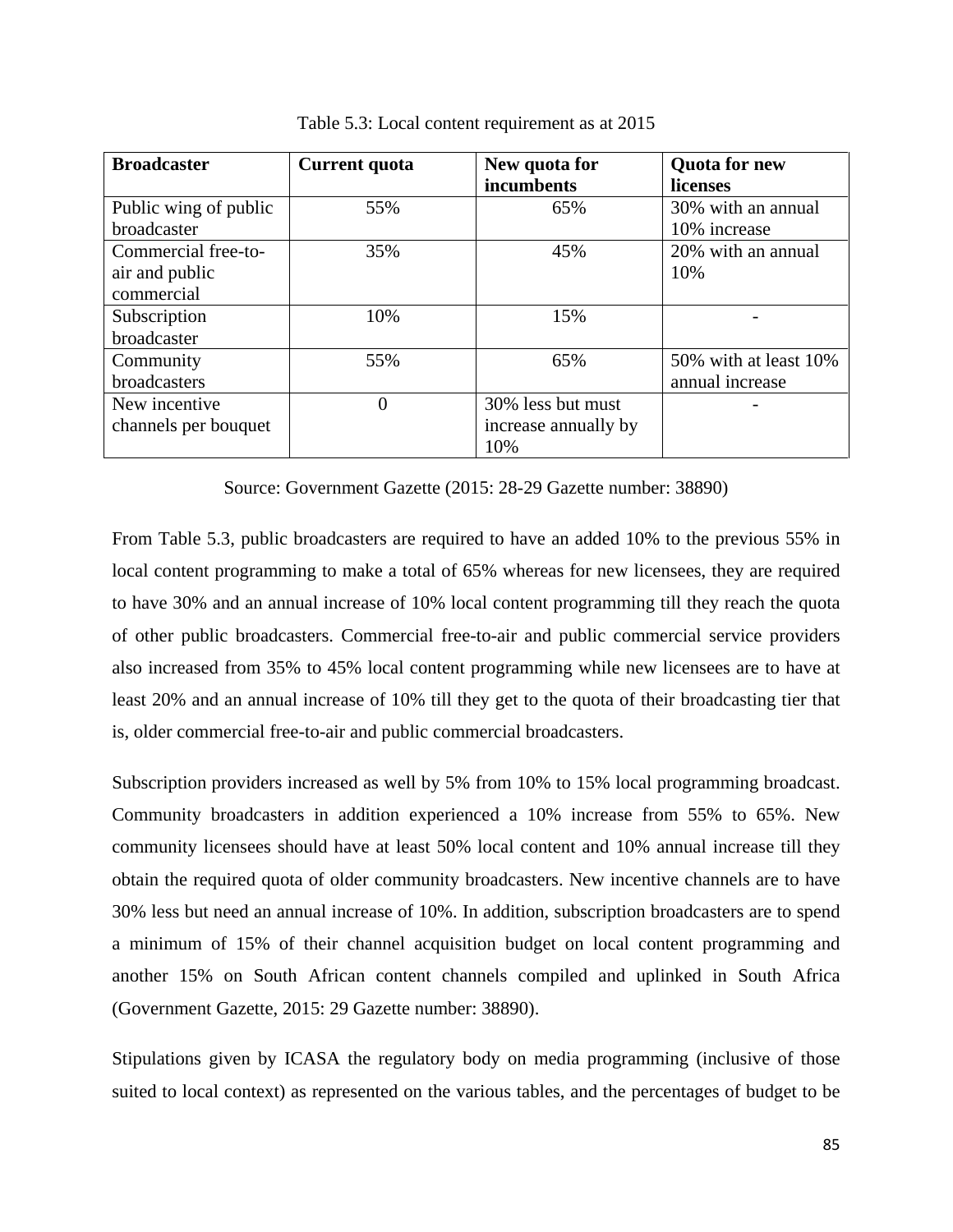spent on local programming ensure a strict adherence of broadcasters to local programme broadcast. This creates a level of pluralism and content diversity within the media landscape. These regulations within the South African media landscape are to promote local programming while at the same time increase plurality in the sense that no particular broadcasting service can broadcast over the limits it is required to. This implies that each provider can broadcast equal amount of media content not favouring one over the other. Hence too much power is not wielded by one over the other broadcasters.

However, broadcasters who offer varieties through multi-channels can win the interests of their audiences over, to the detriment of other broadcasters within the industry. It will translate to more revenue both from viewership (for instance subscription) and also advertising. This brought about arguments among broadcasters. The argument was that the differential regulations for subscription broadcasters and the legislative limitations ('lighter touch') on their advertising revenue will result in regulations with little impacts because "subscription revenue has overtaken total TV advertising revenue" (Government Gazette, 2014: 21-22 Gazette number: 37803). It should be noted for instance that DStv's share of 'adspend' (money spent on advertising) increased from 10% to more than 30% (Government Gazette, 2014: 22 Gazette number: 37803). However subscription broadcasters in a counter argument strongly stated that all broadcasters equally faced increasing competition from those content service providers who were unlicensed (Government Gazette, 2014: 22 Gazette number: 37803). This means that the fate of service providers is in the hands of subscribers who may choose to discontinue their subscription if they are not satisfied with services provided.

The policies also provide room for plurality both within the media landscape and for media content. This is because the local content regulation will strive to ensure competition in the content industry and will foster regional integration (National Film and Video Foundation, 2015: 1-2). It will also provide the public/private companies and government entities opportunities to play active parts to shape South African policies on local content development and broadcasting (National Film and Video Foundation, 2015: 2). The dissemination of local content in the country's eleven official languages equally contributes to the strength of the broadcasting sector. "Local content provisions arise out of a need to protect national cultural heritages, attitudes, norms, ways of behaviour and values from undue influence that cultural products from other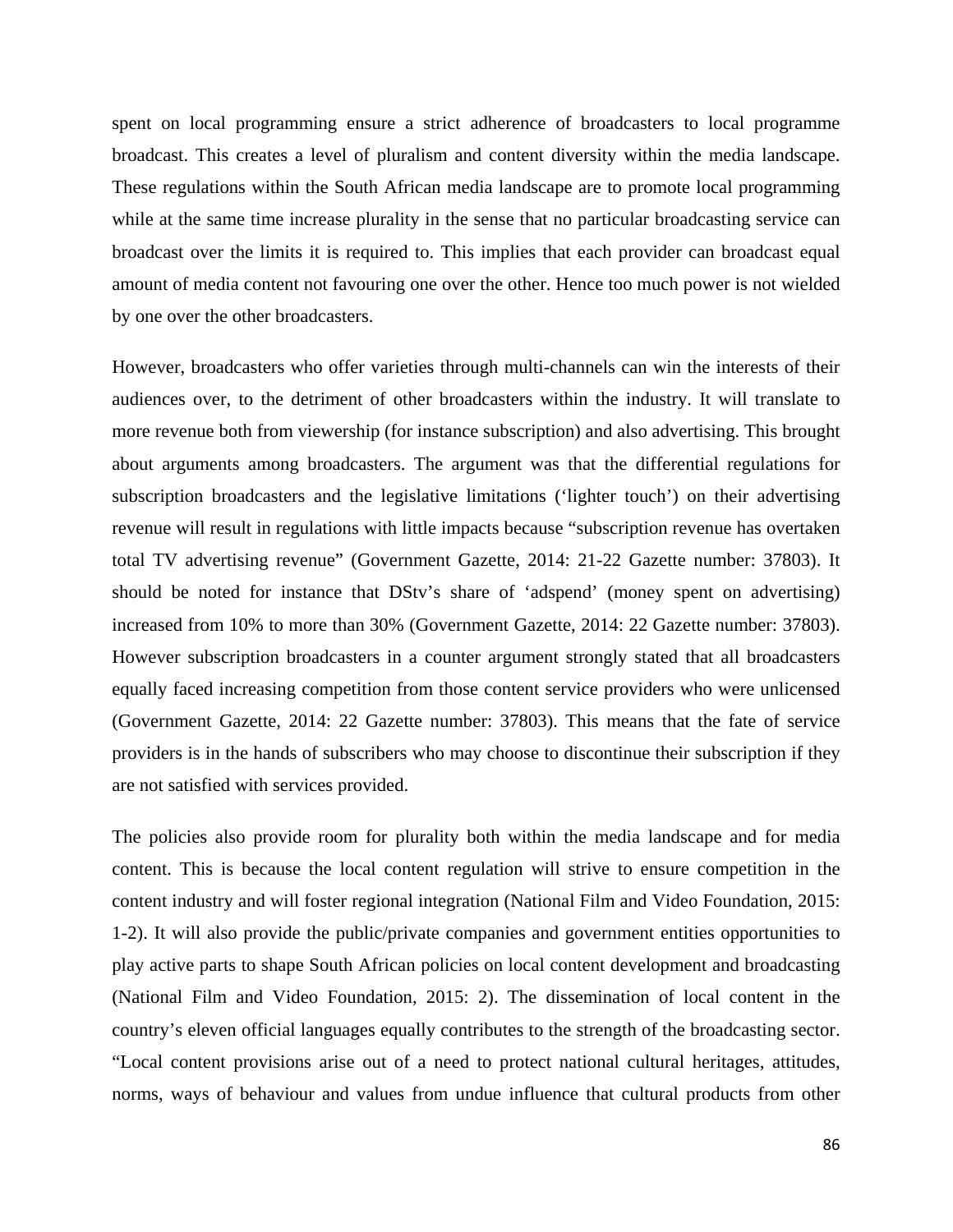countries may have on a nation's public life" (White Paper on broadcasting policy, 1998 in Government Gazette, 2015: 8 Gazette number: 38890). Therefore local content regulations strive to forestall such issues as cultural imperialism as a result of exposure to cultural aspects of other societies especially through the media and media imperialism as a result of overpowering influence of the global media, transnational broadcasters and external media contents deemed Western in nature. Owing to the fact that reality television shows have become the most exportable television genre [cheap to produce, easy to adapt and popular among audiences] (Vaidya, 2006), it may result in the diffusion of ideologies that may lead to cultural and media imperialism. As a result of the predominance of reality television formats from the United States, it may further entrench cultural and media imperialism (Kilborn, 1994). Such was the case of *Indonesian Idol* which was characterised as a portrayal of Western culture to the detriment of the Indonesian culture (Coutas, 2008: 119). These local content policies within the South African media landscape will forestall such concerns about the adverse impact of cultural imperialism [and indeed media imperialism] as a result of global exchange of popular television formats (Enli and McNair, 2010: 206) like reality television franchises.

However, as a result of convergence of media technologies, Internet and ICT, South Africans have access to global content, hence the challenge posed is if ICASA will be able to regulate such media as a result of little or no gate-keeping activities of these platforms. The challenge this poses is how the content of television broadcasting can also be regulated in the era of convergence of media technologies. In the face of difficulties in the regulation of online content (Botma, 2014), regulations on television broadcast may also become tedious in the face of media convergence. This is due to the fading of 'distinct industry lines' between telecommunications, broadcasting and Information Technology (Marsden and Verhulst, 1999: 1). This was also echoed by Trine Syvertsen (2003) that the relevance of traditional forms of regulation that is those regulatory practices that protect public communication including the media's social and cultural functions are being questioned.

Furthermore, the implication of these local content policies for MultiChoice as a commercial/public broadcaster is that it is required to allocate a percentage of its broadcasts and programming to local contents especially within the South African media landscape and because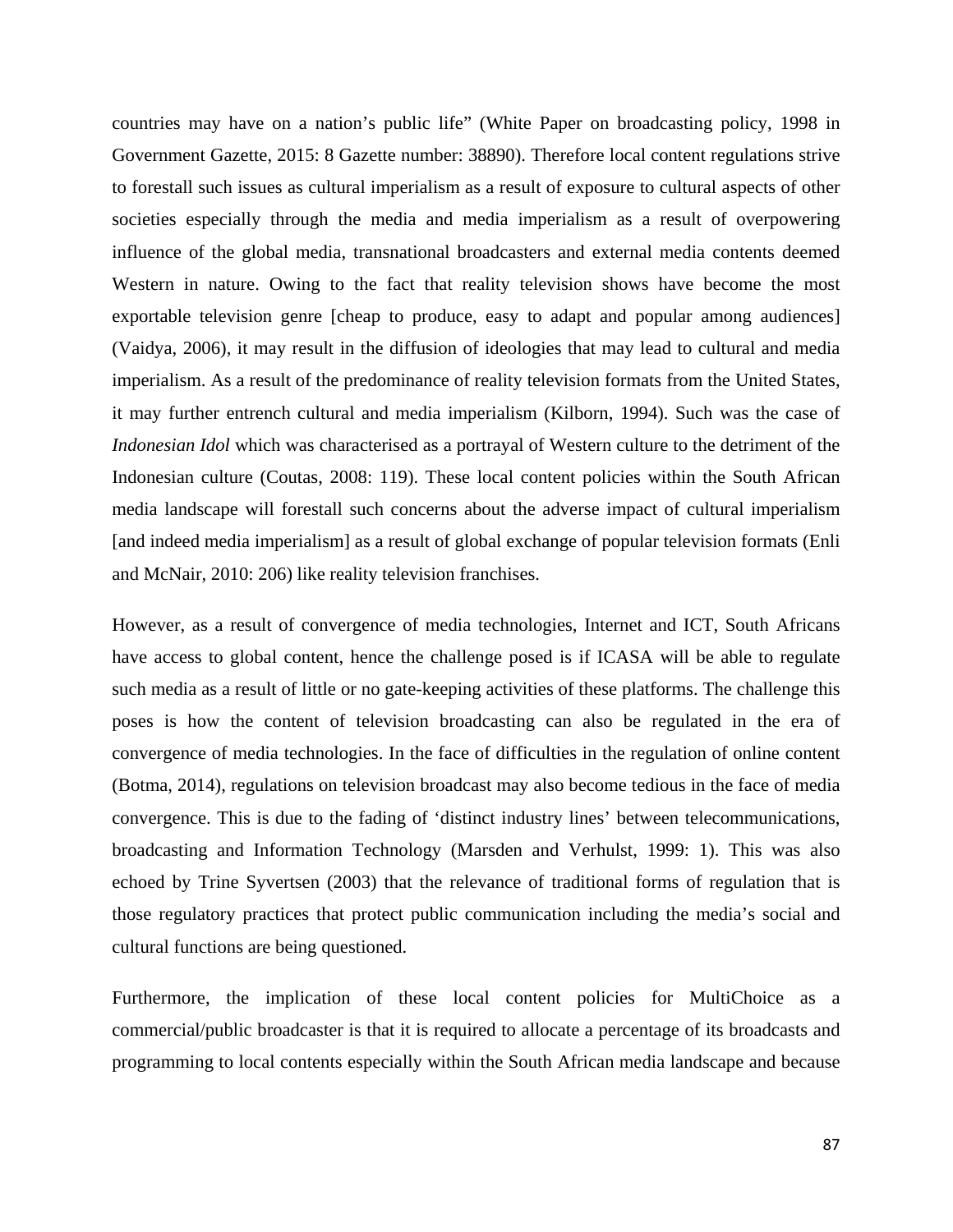these glocalised reality television franchises have local appeal, they are also to be treated as local contents.

# **The political economy of MultiChoice as a transnational broadcaster**

MultiChoice – also known as MultiChoice South Africa Holdings Proprietary Limited directly owned by MultiChoice International Holdings Proprietary Limited a subsidiary of Naspers Limited based in South Africa (MultiChoice Integrated Annual Report, 2015: 5) – is a major transnational broadcaster within the South African media landscape. Naspers, its parent company, is a transnational corporation (TNC) with various business interests around the world.



**Figure 5.1: Naspers' Global Footprint**

Source: Naspers Integrated Annual Report (2014: 6-7)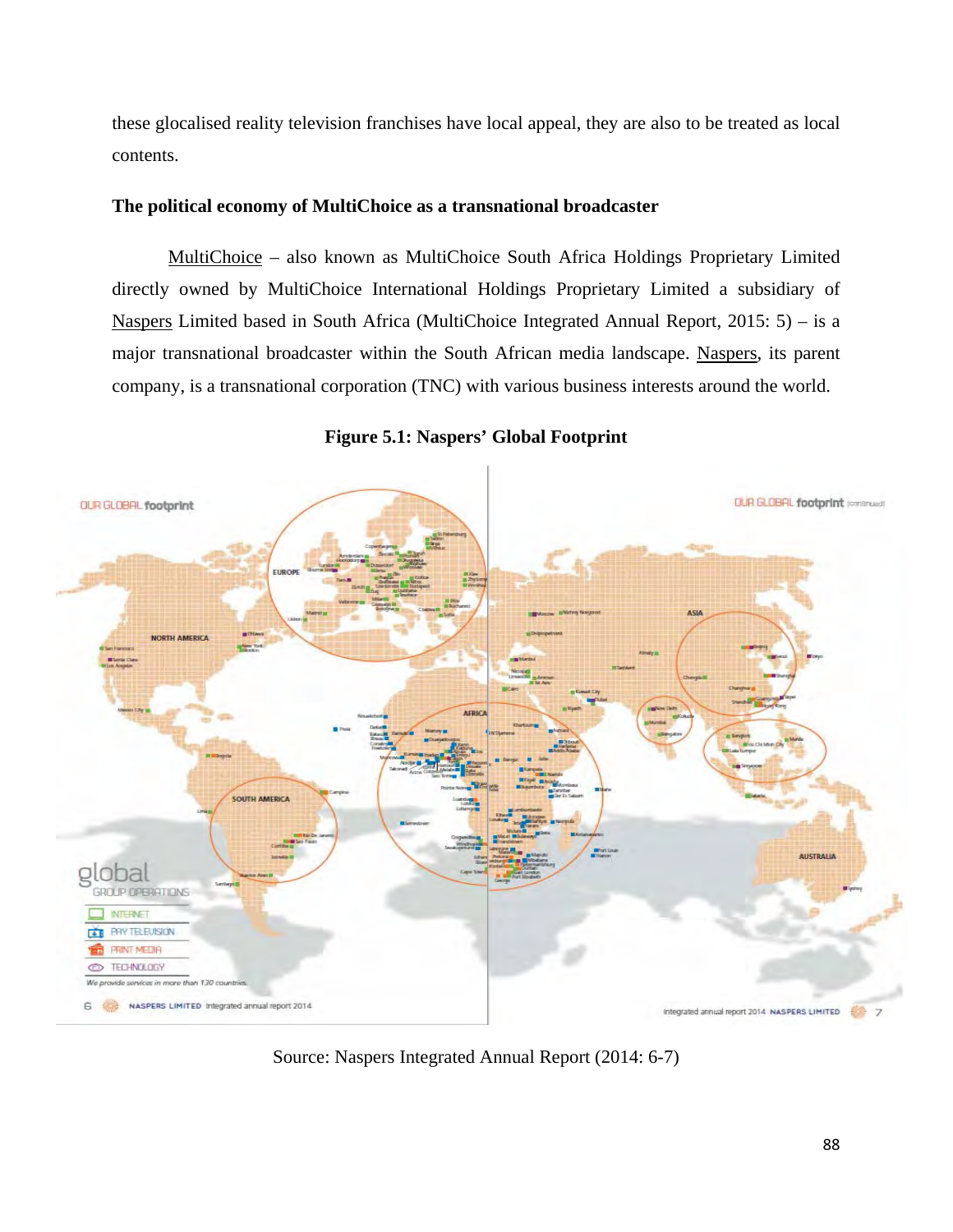Naspers, as represented on its global footprint above, is involved in a wide range of media integration. Its business segments as marked on the global footprint and recorded in Naspers Integrated Annual Report (2014) include Internet platforms as Allegro, Ibibo, Tencent and others (in Africa, Central and Eastern Europe, Brazil, China, Russia, Thailand and India), pay-television like MultiChoice, Media Zone, M-Net, SuperSport and others (subscription services provided in Sub-Saharan Africa and investments in mobile television), print media (in Sub-Saharan Africa and investments in China and Brazil) and technology (for Internet, mobile platforms and paytelevision). These are but a few of the involvement of Naspers in the global media landscape. This summary was provided to situate MultiChoice, the pay-television service provider within Naspers, the ever expanding transnational corporation.

MultiChoice is a South African company that operates in various parts of the African continent (as represented on Naspers' global footprint, see diagram on page 88). Its involvement within South Africa expanded into areas as corporate social investments through active participation in social transformation and the provision of services, information and assistance to individuals and communities through its technological innovations (MultiChoice Integrated Annual Report, 2013: 8). In its strides to abide by the Black Economic Empowerment (BEE) policy of the South African government, its total BEE level two score stood at  $85,82\%$ ;  $\degree$  ownership was  $102,87\%$  $102,87\%$ ,  $\frac{10}{10}$ employment equity was 64,75%, preferential procurement stood at 81,52%, socio-economic development was 75,85%, management control 98,94%, skills development was 84,71% while enterprise development was 78,91% (MultiChoice Integrated Annual Report, 2013: 36).

MultiChoice is a successful media and video entertainment venture (MultiChoice Integrated Annual Report, 2015: 5) that has enjoyed a large share of horizontal media integration within the media landscape of South Africa. With its focus mainly on video entertainment and Internet, it has accrued a large number of audiences both within South Africa and on the continent as a whole. It is present in over 5 million households in South Africa (Cairns, 2016) and in 10.2

l

<span id="page-100-0"></span><sup>9</sup> This total score was achieved as a result of the *Broad-Based Black Economic Empowerment policy*; an Act established with the expectation that organisations will be compliant to its guidelines on active involvement of previously marginalized groups.

<span id="page-100-1"></span><sup>10</sup> According to the *Amended Generic Principles* of the Department of Trade and Industry in South Africa (2012), the total points of the Ownership Scorecard increased from 100 to 105 hence this score attained by MultiChoice.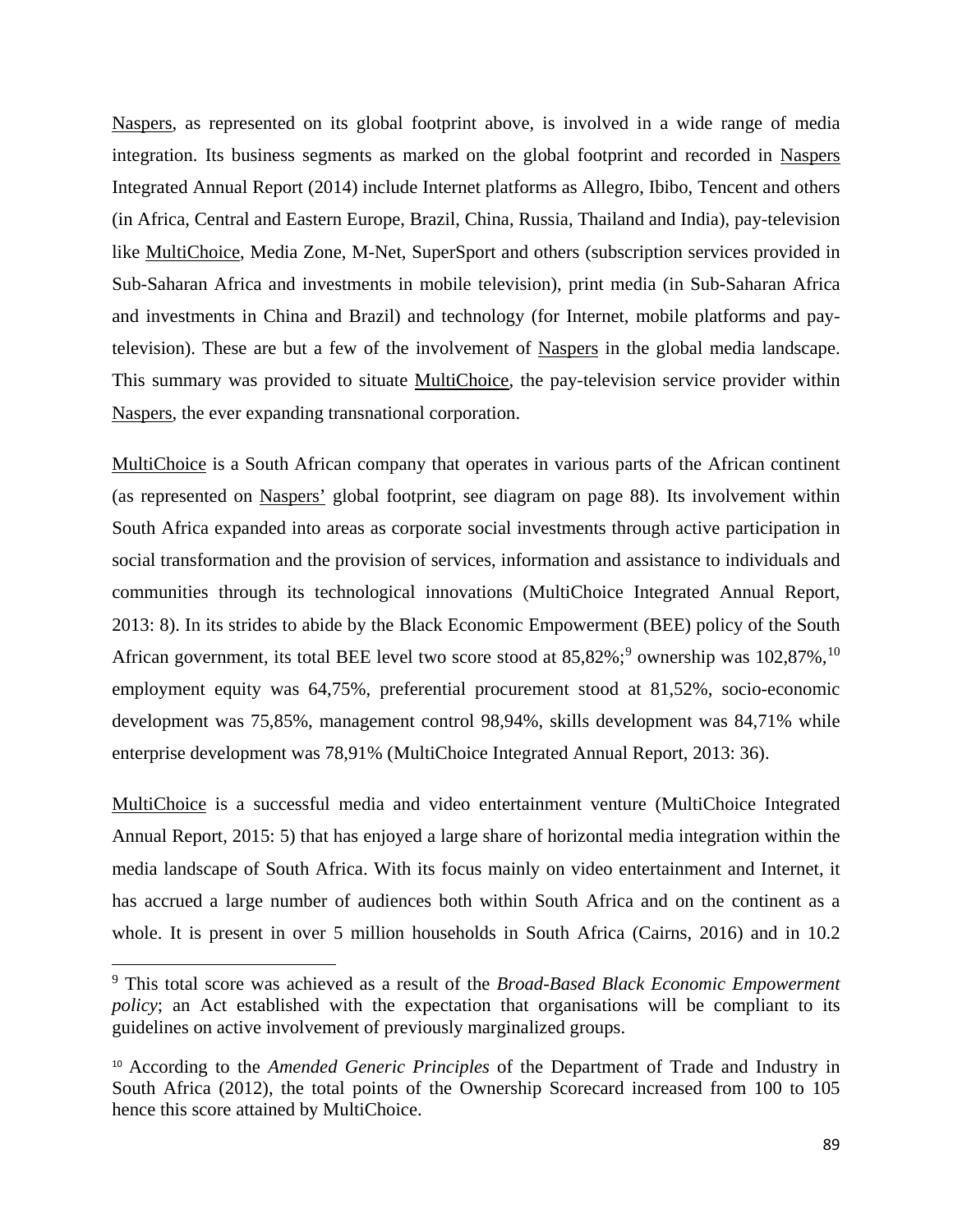million households on the African continent (TalkMediaAfrica, 2015). The study on the political economy of MultiChoice shows that it has many operating subsidiaries collectively called 'the group' (MultiChoice Integrated Annual Report, 2015: 2). The ownership and control of MultiChoice underscores its political economy in terms of size and distribution. Naspers' global footprint (Figure 5.1) indicates the coverage area of pay television controlled by MultiChoice especially in terms of its subscriber base both within South Africa and outside South Africa. This is because one of the aims of studying the political economy of an organisation is to examine its growth, media concentration and expansion especially within the communication industry (McChesney, 2007).

MultiChoice's political economy is also underscored through its programming and channel control especially by one of its major business units M-Net which "delivers premium thematic channels and exclusive content (sourced from international content owners and commissioned localised productions) to DStv customers in South Africa and the rest of the continent" (MultiChoice Integrated Annual Report, 2015: 6). M-Net was also the first transnational broadcaster in the world to broadcast the three reality television shows; *Idols, Big Brother Africa*  and *Survivor South Africa* simultaneously to its audience (Naspers Integrated Annual Report, 2008: 31). Other subsidiaries include brands as Mzansi Magic, Africa Magic, Carte Blanche, DStv, KooWee, kykNET, DStv Media Sales, SuperSport, SuperSport Blitz, SuperSport United Football Club, supersport.com, Let's Play, Super Diski, DStv online, DStv Mobile, MWEB and Smart Village. Strategies that back up MultiChoice's involvement in media content balance include the launch of local channels as Mzansi Magic, kykNET, kykNET Musiek, Dumisa among others (MultiChoice Integrated Annual Report, 2013: 8).

KykNet is purely an Afrikaans channel on the DStv bouquet with a focus on local dramas and reality television shows (Naspers Integrated Annual Report, 2008: 31). It featured its own glocalised version of *Idols South Africa* that was just a direct adaptation of the franchise to mainly Afrikaans for its Afrikaans audience. It was a unique reality television show because the entirety of the show was done in Afrikaans; including the host (Sean Else also known as Eden), the judges<sup>[11](#page-101-0)</sup> (Mynie Grove, Taliep Petersen and Deon Maas), and the contestants who performed

l

<span id="page-101-0"></span><sup>&</sup>lt;sup>11</sup> Jennifer Jones, Amanda Luyt, Coenie de Villiers, Chris Chameleon and Kurt Darren all appeared as guest judges respectively on a weekly basis on the show (Revolvy, not dated).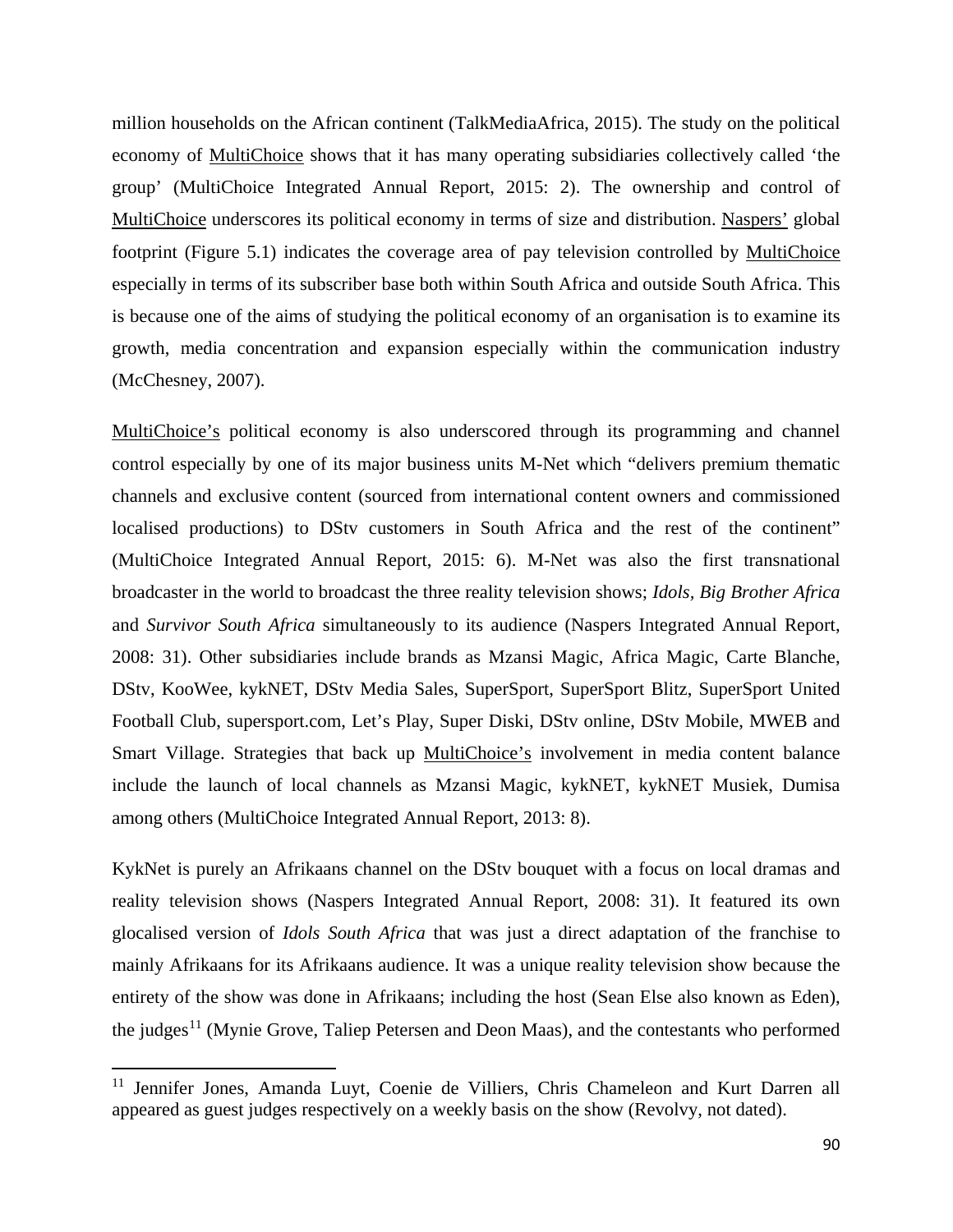all their songs in Afrikaans (Revolvy, not dated). This spin-off aired in 2006 and was called *Afrikaans Idols* but it lasted for only one season from which Dewald Louw emerged as the winner (Channel24, 2011). "M-Net genre movie channels were successfully launched in October 2012 with eight movie channels available in South Africa. Local interests were further met by adding two community channels to the DStv platform, namely BayTV and 1 KZN" (performance review of MultiChoice Integrated Annual Report, 2013: 32). Other channels that were added to cater to both local and continental audiences include Trace Sport, TV Networks, Blackbelt TV, VHI classic, Africa Magic Entertainment and Africa Magic Movies [part of the rebranded Africa Magic portfolio] (MultiChoice Integrated Annual Report, 2013: 32).

SuperSport is the provider of both local and global sports contents. DStv Media Sales is in charge of commercial airtime sales and on-air sponsorships. DStv Mobile provides mobile television contents and services while DStv Online provides entertainment content and services via breakthrough technologies. Measures DStv, M-Net and SuperSport took to improve their appeal especially to the low-income households were the launch of new television channels, acquisition of more soccer leagues and involvement in own produced local programmes (Naspers Integrated Annual Report, 2008: 11). MWEB is the Internet service provider while Smart Village is a 'gated' community service provider. Such services include the provision of multimedia and telecommunication access points to various residential and commercial sectors (MultiChoice Integrated Annual Report, 2013: 8).

Through DStv its satellite service provider, it offers series, movies and general entertainment channels to its consumers within South Africa and in other parts of the continent. The genres it provides cover movies, sports, lifestyle, culture, children's entertainment, documentaries, general entertainment, music, current affairs, news, commerce and religion among others that all create a mix of channels (MultiChoice Integrated Annual Report, 2015: 6). Varying DStv products and services cater to several media segments. The DStv bouquets that are available provide for different people and lifestyles determined by their level of affordability on packages from *Easy View* bouquet to the *Premium* bouquet. DStv also provides services to its Indian and Portuguese audiences. M-Net in its bid to cater to its local populace "produces a large component of its content locally, stimulating the local production industry and supporting the local economy […] evident in the increase in local programming" (Imtiaz Patel, Chief Executive at MultiChoice in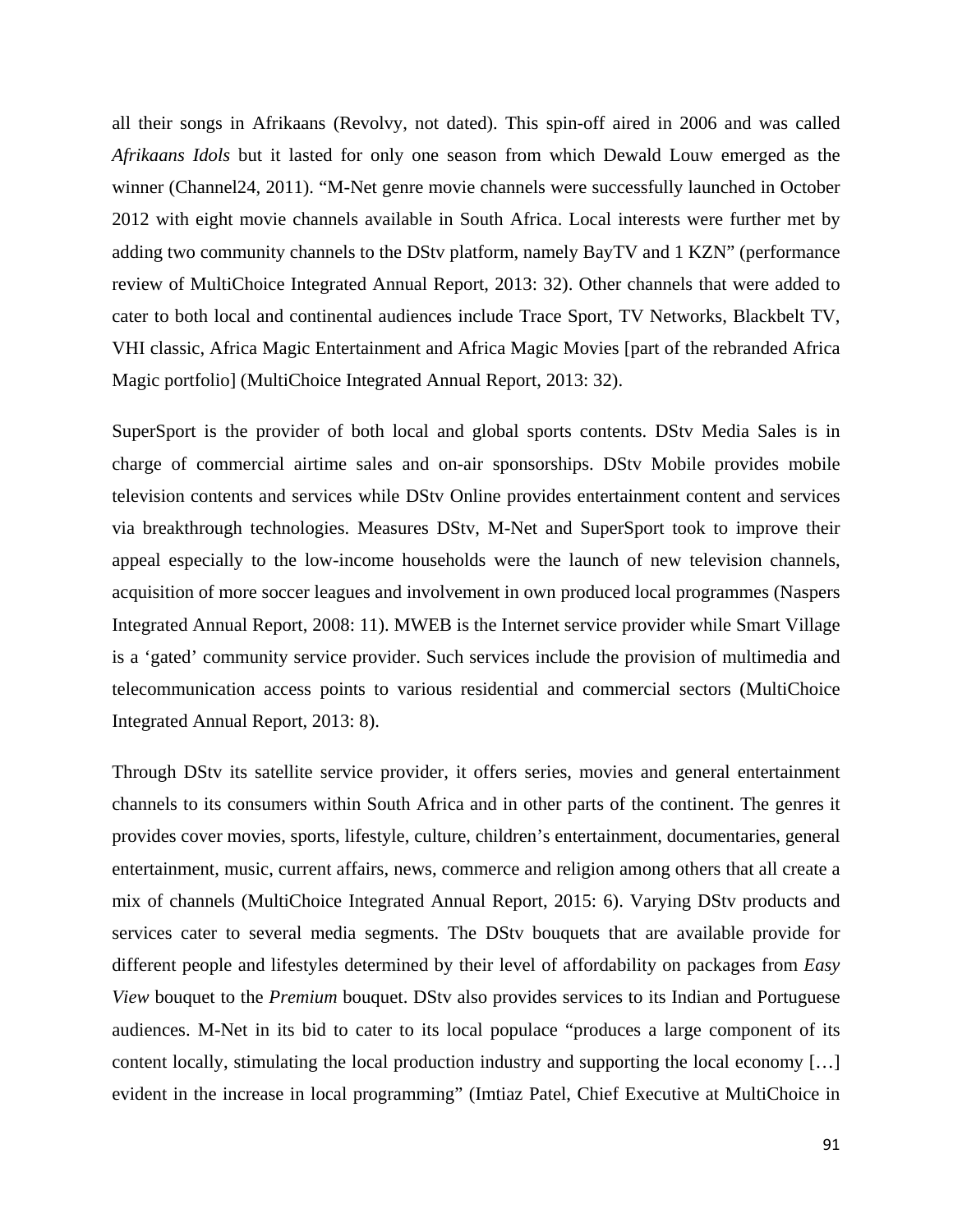MultiChoice Integrated Annual Report, 2013: 17). These are but a few of the various services provided by the MultiChoice group.

With the emphasis of MultiChoice on airing local productions that resonate with its audience, "*Idols* Season 8 proved […] successful with viewer participation increasing by 8% reaching a record level of 9m votes for the season" (performance review of MultiChoice Integrated Annual Report, 2013: 33). "The group continued to invest significantly in local contents across the African continent […] *Big Brother Africa* (season nine) and the top singing contest *Idols SA* (season ten) continued to engage customers" (MultiChoice Annual Results Announcements, 2015: 1). "M-Net and MultiChoice invest more than R1.5bn a year on local content" (MultiChoice Social Report, 2015: 20) as a way they contribute to the South African economy.

MultiChoice involves and caters to the needs of its audience through the promotion, production and distribution of local content. Despite the fact that the services provided by MultiChoice transcend South Africa, it still invests heavily in local programming. Though the group has experienced increase in subscribers as a result of more acquisition of international and local contents, it remains committed to its investment in local content; one of the main drivers of the group's growth. Spending and investing huge amounts of money in the promotion of local content (that are inclusive of glocalised shows) affirm their belief to uplift local contents, television production and the local media broadcasting landscape as a whole for future generations.

It has also achieved these through the launch of audience-specific local channels like Mzansi Magic and kykNET available in South Africa as explained earlier. The provision of these channels on cheaper bouquets apart from the premium package has also made local adaptations available and accessible to its local audience as shown by the increase recorded in the number of viewers of such formats as *Idols* on Mzansi Magic compared with those who watched it on M-Net (see Figure 5.2 on page 103). MultiChoice also produces a large number of its content locally and thus motivates local productions within the media landscape as a whole. It does not only focus on the needs of its global audience because of its continental and global footprints but it equally focuses on its local audience within the South African media landscape. It has met the needs of its local population through the inclusion of local channels on its cheaper bouquet and at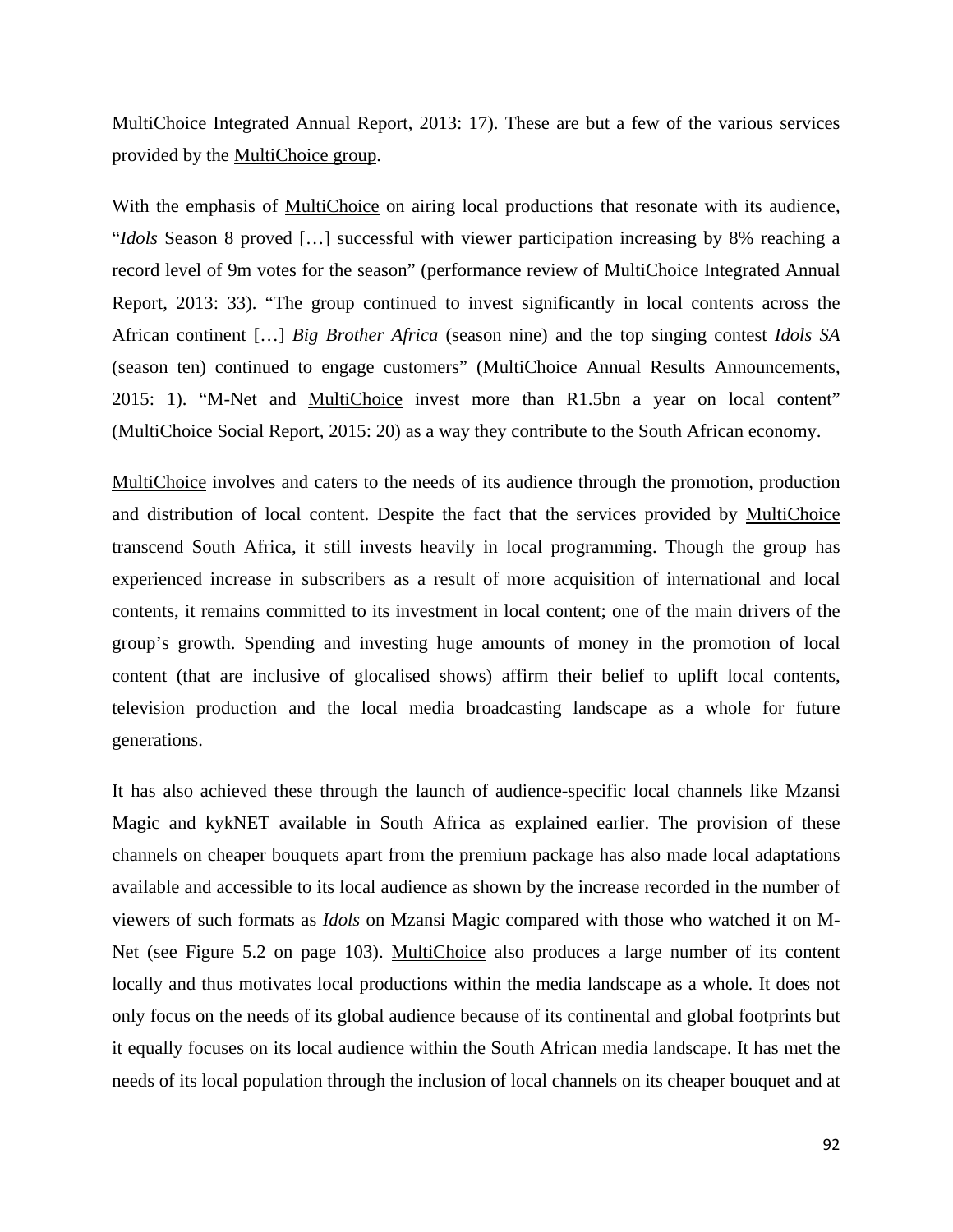the same time not neglected the needs of the wider populace continentally and globally through other channels and packages provided. These were emphasised in the political economy of MultiChoice as succinctly discussed in this section. The political economy of MultiChoice has emphasised the control of this TNC and its level of control over its media content through ideological power and size as stated by Pieter Fourie (2007: 134-135) evident in its subscriber base and coverage area. The political economy of the other transnational corporations, Fremantle Media, 19 Entertainment and Endemol Shine Africa will be expatiated in the next section.

#### **Fremantle Media, 19 Entertainment and the** *Idols* **franchise**

# *The political economy of Fremantle Media*

The Fremantle Media enterprise is under the Radio Television Luxembourg (RTL) Group, a subsidiary of Bertelsmann. In order to understand the political economy of Fremantle Media, there is the need to briefly discuss its parent company. Both the RTL Group and the Fremantle Media are subsidiaries of the ultimate holding company called Bertelsmann; a German transnational corporation. Bertelsmann as a transnational corporation is a media, service and education company with operations in close to 50 countries worldwide (The Bertelsmann Annual Report, 2014: 1). Its divisions include its broadcaster the RTL Group, its trade book publisher the Penguin Random House, its magazine publisher Gruner+Jahr, its service providers the Arvato and Be Printers, BMG its music rights company and Relias Learning, its e-learning service provider (The Bertelsmann Annual Report, 2014: 1). With its strong presence in many countries around the world through the many services rendered by its divisions, Bertelsmann creates and continues to promote first class media contents and innovative services globally.

The RTL Group is a leading entertainment network in the European market. Its political economy shows it is heavily involved in online video that was described as 'the heart' of the company's digital strategy with a record of over 36 billion views and close to 5.3 billion views on a monthly basis (The Bertelsmann Annual Report, 2014: 8, 33). This group's involvement in the new media, in order to reach its audience, is a strategic move because the new media pose more strength in the area of coverage and reach than the traditional media. In order to further strengthen its hold and presence in the media market especially in Asia, the RTL Group and CBS Studios International agreed to partner to launch thematic channels in the fast growing Southeast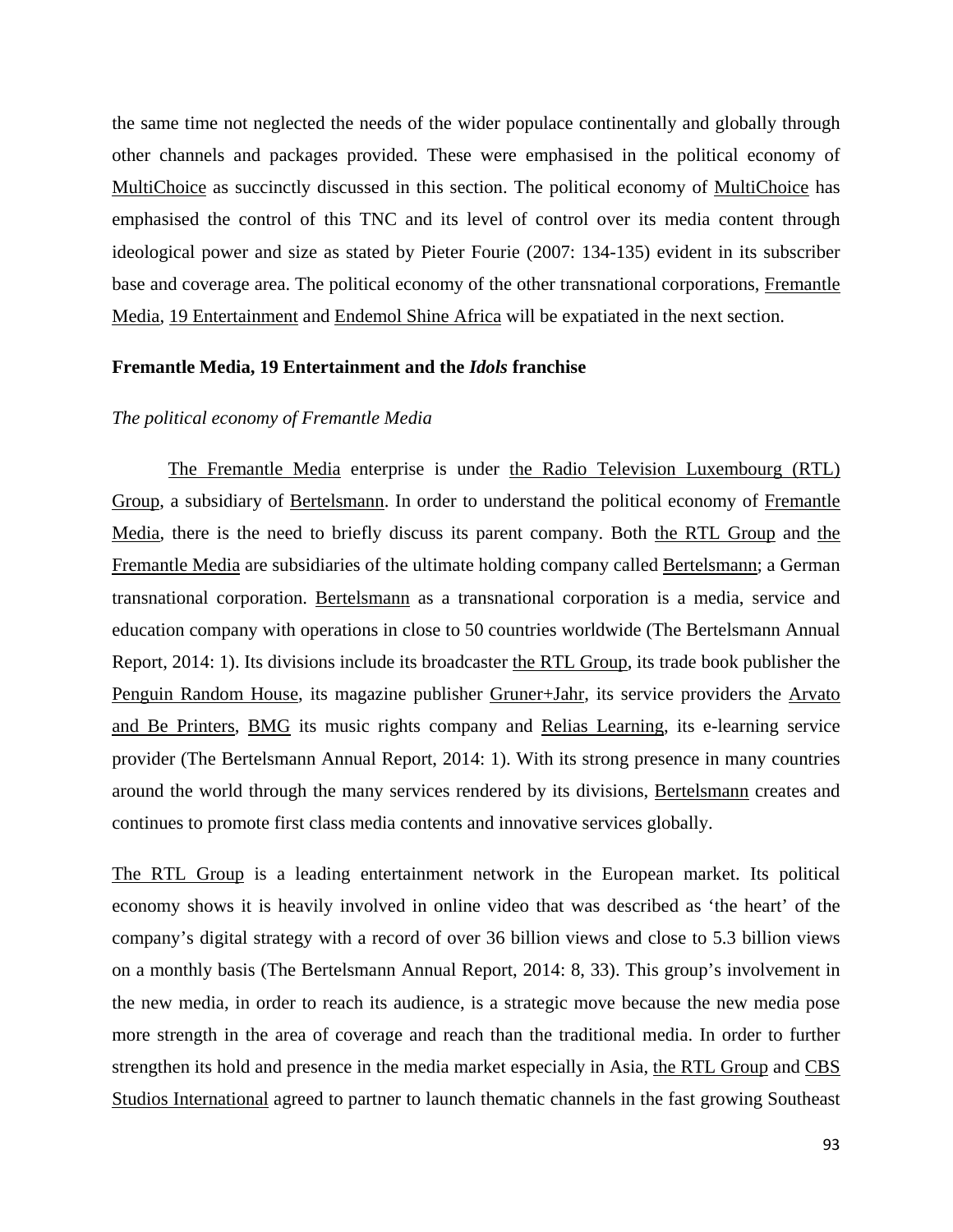Asian television market (The Bertelsmann Annual Report, 2014: 21). These channels became RTL CBS Entertainment HD (high definition) and RTL CBS Extreme HD (high definition). These two channels were birthed from the original joint venture that was the RTL CBS Entertainment Network before it became a high definition format.

Fremantle Media is the RTL Group's broadcasting and content production arm. It "is one of the largest international producers outside the United States" (The Bertelsmann Annual Report, 2014: 73). Spreading its tentacles in the area of acquisition, this media firm bought the majority stake of 495 Productions, a reality television format production company based in the United States known for its uniqueness in programming mainly targeted at females. Fremantle Media's acquisition of 495 Productions' further strengthened its grip on the media market. The deal allowed the company's expansion into the United States cable market that complemented and diversified their existing portfolio of clients (The Bertelsmann Annual Report, 2014: 48). As a result of this acquisition, Fremantle Media's programming became extended. The expansion went further to its Scandinavian production company called Miso Film, a Danish production company that caters to both feature films and television series for its Scandinavian and international markets (The Bertelsmann Annual Report, 2013: 42).

In Fremantle Media's further expansion into drama and miniseries, it experienced successes in miniseries such as *Unsere Mutter, unsere vater* (meaning *Generation War* in English) and *Wentworth* even as Fremantle Media's Dutch subsidiary Four One Media decided to go into the production of *Wentworth's* local version (The Bertelsmann Annual Report, 2013: 42). Fremantle Media's investment in Divimove (a German network that syndicates content from about 950 producers) added to the dominance of this company in the media landscape. The combination of Fremantle Media's services with catch-up television services provided by the various broadcasters, the StyleHaul (a leading multichannel network [MCN] known for its beauty, fashion and lifestyle on YouTube) and the Multichannel Network Broadband TV of over 210 YouTube channels have made the RTL Group a dominant player in online video especially within the European media landscape (The Bertelsmann Annual Report, 2013: 76). The various acquisitions became of great and strategic relevance to Fremantle Media North America (FMNA) because of the production capacity it wielded for its channel customers and indeed all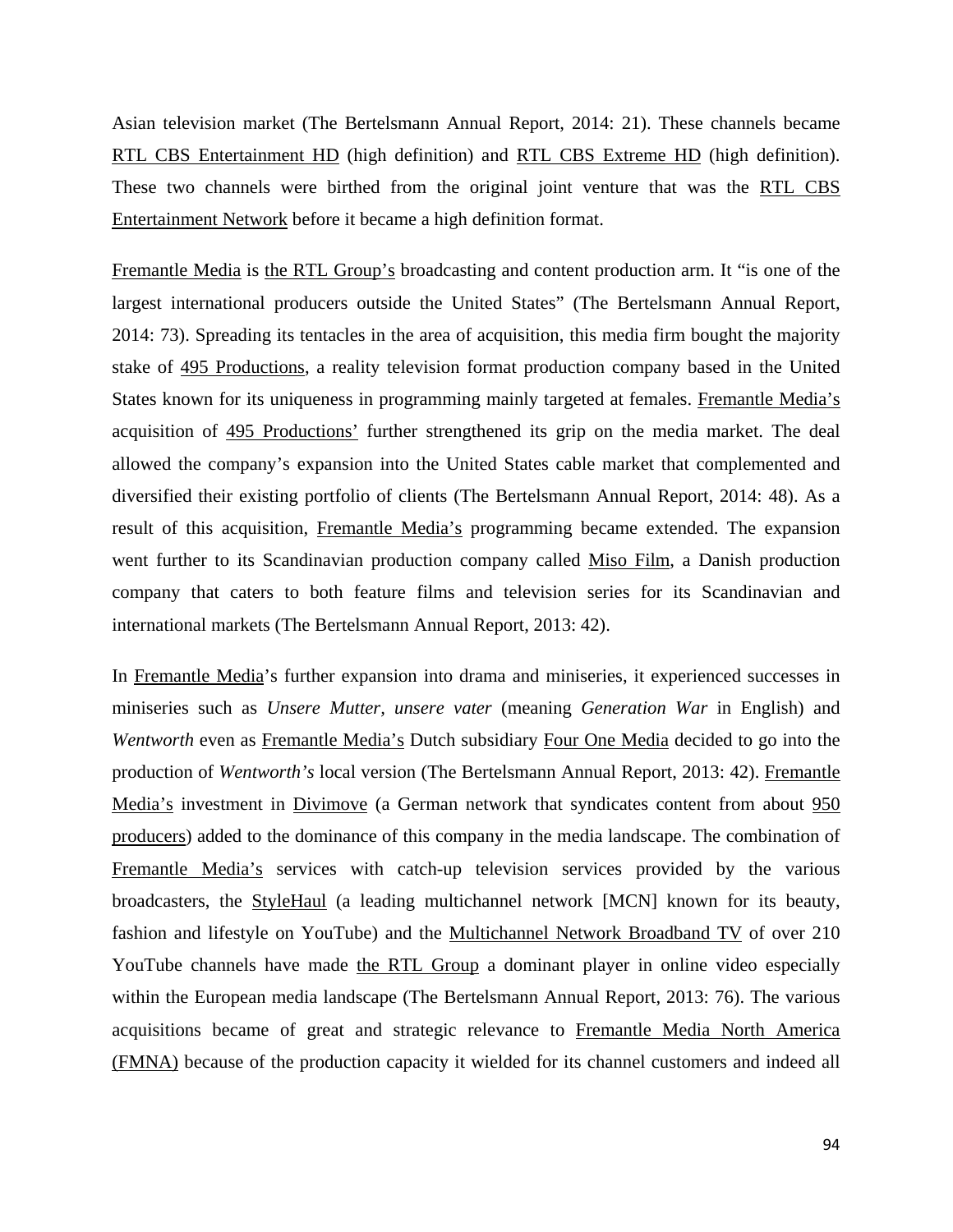audiences such as families, major networks, men and women, syndication platforms and cable channels (The Bertelsmann Annual Report, 2014: 48).

Fremantle Media's focus on expansion and transformation into the digital world was described by the CEO of Digital and Branded Entertainment of the Fremantle Media, Keith Hindle as a strategic objective to be a leading developer, producer and also the supplier of media content for all Internet platforms and users (The Bertelsmann Annual Report, 2013: 31). Such successes recorded online were as a result of Fremantle Media's internationally successful shows like the *Got Talent* and *Idols* franchises (The Bertelsmann Annual Report, 2014). The *Got Talent* series was awarded the world's most successful reality television format by the Guinness World Records with YouTube hits of 6 billion and over 500 million viewers across 193 countries after it had been commissioned in over 58 territories and made available in 66 markets worldwide (The RTL Group Annual Report, 2014: 47). Another of its franchises, the *X Factor* series, had 23 versions to its formats and welcomed additional markets such as those in South Africa, Vietnam, Czech/Slovak and Georgia that had the formats premiering for the first time in the year 2014 (The RTL Group Annual Report, 2014: 81). In the same vein, one of the main examples of this study, the *Idols* franchise, had a record of fourteen international versions (as at the time the report was released in 2014) that included the *American Idol* (that rounded up with the farewell/final season in 2016) that remained on the Fox channel as the number one series with an average audience share of 7.9% of viewers between the ages of 14 and 49, and exceeded the average prime-time view of the Fox channel by 49% (The RTL Group Annual Report, 2014: 81).

After the appraisal of the political economy of the Fremantle Media outfit in the chain of production, acquisition and content distribution in the Annual Report of the RTL Group (2014: 80), it was noted that Fremantle Media rolled out 48 formats of media content and aired 342 productions worldwide in 2014. There was also the distribution of over 20,000 hours of content in more than 200 territories that made Fremantle Media one of the highest creators and highest distributors of international programme brands around the world (The RTL Group Annual Report, 2014: 80).

Fremantle Media and 19 Entertainment equally interact on a global frontier apart from their interaction within the South African sphere. These two companies co-own, co-produce and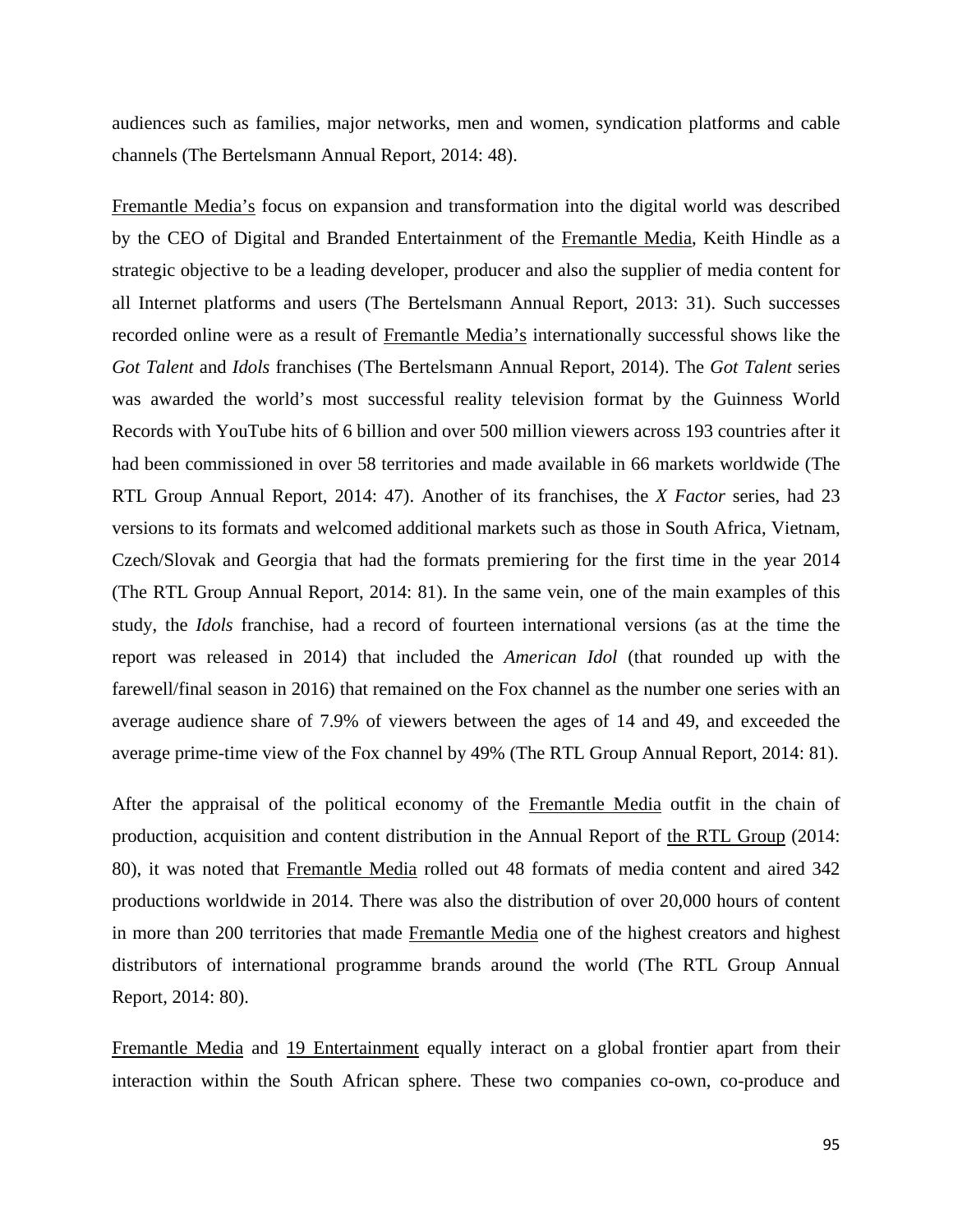control the adaptation of *Idols* in global and local markets (Baltruschat, 2010: 106; Ndlela, 2016: 120). Hence, Fremantle Media and 19 Entertainment are the production companies with exclusive rights of ownership of *Idols South Africa*. Fremantle Media, as a result of its continued global interests in its major reality and talent shows invested more in the development of new and local formats such as *Idols South Africa*. The *Idols* franchise generally has economic values as an international entertainment format, aesthetic values as 'live' entertainment made available for cross-media contexts and also cultural/social values (Hill, 2015). Since the launch of the original format *Pop Idol* in 2001 in the United Kingdom, the format has been adapted into over 40 contexts around the world. The next year (2002), there were already local adaptations in Poland, South Africa, Germany, the United States and the Netherlands while 30 adaptations had been recorded by the end of the year 2004 (de Bruin and Zwaan, 2012). In certain instances, transnational adaptations were recorded like those in Asia with the *Asian Idols* with auditions held in countries like Singapore, Vietnam, Malaysia, the Philippines, India and Indonesia; and the *Pan-Arab Superstar* with auditions in countries like Iraq, Syria, Lebanon, Jordan, Libya, Algeria and Morocco (de Bruin and Zwaan, 2012). "The owners of the *Idols* format, Fremantle Media and 19 Entertainment, have thus managed to capitalize on the work put into the design of the original United Kingdom show by turning it into a format and selling it to a range of territories" (de Bruin and Zwaan, 2012: 1).

*Idols'* launch into various new markets added to its already successful portfolio. Some of these launches included formats in countries like Bangladesh, China and also Pakistan. Fremantle Media has been able to establish a trend of continuity with the various formats and genres it is involved with, through adaptation to the changing tastes of its local audience. It was noted to be one of the group's biggest strengths (The RTL Group Annual Report, 2014: 15). The political economy of 19 Entertainment, Fremantle Media's co-producer of *Idols* will be discussed next.

# *The political economy of 19 Entertainment*

19 Entertainment forms the creative production arm of CORE Media Group. It is also responsible for recording, touring and managing artists for franchises as *American Idol* and *So You Think You Can Dance.* Some of the artists that these franchises have produced and are in partnership with 19 Entertainment include Carrie Underwood, Kelly Clarkson, Jordin Sparks and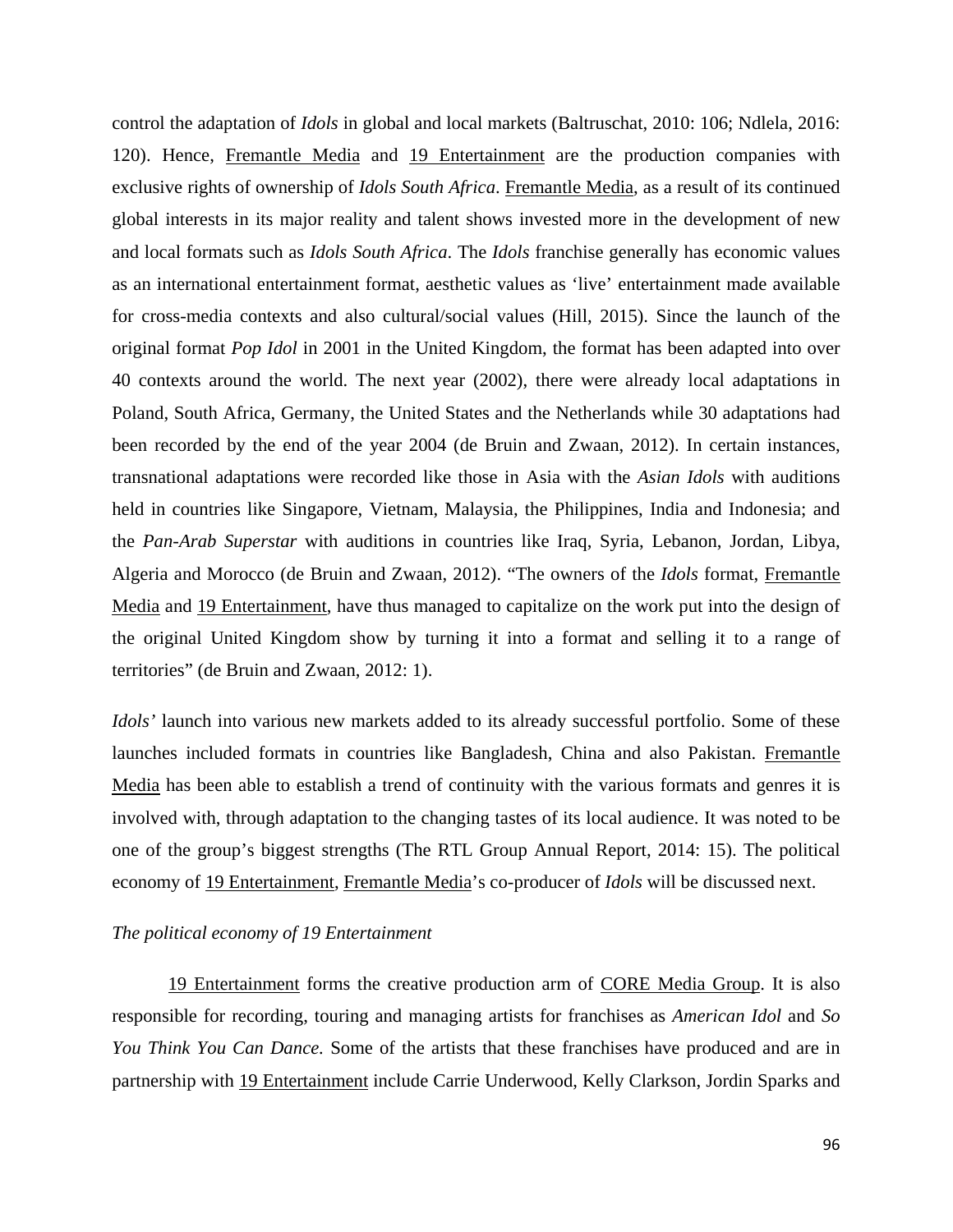many more. 19 Entertainment concerns itself with the development of new entertainment properties, management of artists' skills and increase in creative production capability so as to establish itself more firmly and also extend the reach of its parent company CORE Media Group to a larger population (CORE Media Group, 2012). The political economy of 19 Entertainment includes vertical integration into business divisions like 19 Recordings that caters to artists as mentioned earlier, 19 Publishing; as the name implies is the publishing arm of 19 Entertainment, 19 Touring manages the tours of artists signed to the record label, 19 Merchandise and 19 Management that involve artists like Caleb Johnson, Jessica Sanchez, and Phillip Phillips among others while the last division 19 Television is in charge of content broadcast formats such as *American Idol* slots and the other franchises (CORE Media Group, 2012).

CORE Media Group is a partner of Endemol and Shine International that formed the Endemol Shine Group, an international conglomerate of content production and distribution. In 2011, the CORE Media Group was acquired by Apollo Global Management, LLC (CORE Media Group, 2013). It is a content company that has partnered with topnotch artists and producers in the entertainment industry. Its creation, management, ownership of iconic entertainment brands and original content available on different platforms make it a world-class multimedia company. As part of the group's partnership, it works with content producers in various streams as music, digital, live events, licensing, sponsorships and merchandising. Some of these producers include Howie Mandel of Alevy productions, Rob Lee of Bayonne Entertainment, Sharp Entertainment, Noreen Halpern of Halfire Entertainment and Rhett Bachner and Brien Meagher of B17 Entertainment (CORE Media Group, 2013). Other select partners of CORE Media Group include Dick Clark Productions (for *So You Think You Can Dance*), Ford (as the official *American Idol*  sponsor) and Fremantle Media (as the *American Idol* partner). Outside its United States-based companies, it also has an international operation in the United Kingdom [UK] (CORE Media Group, 2013). Among the world class brands of CORE Media Group's portfolio is the *Idols*  format worldwide.

# *Glocalised features of Idols South Africa*

*Idols* is a very popular reality television show; a musical contest with teeming number of young singers who aim to win the competition. Most *Idols* formats have the same features, some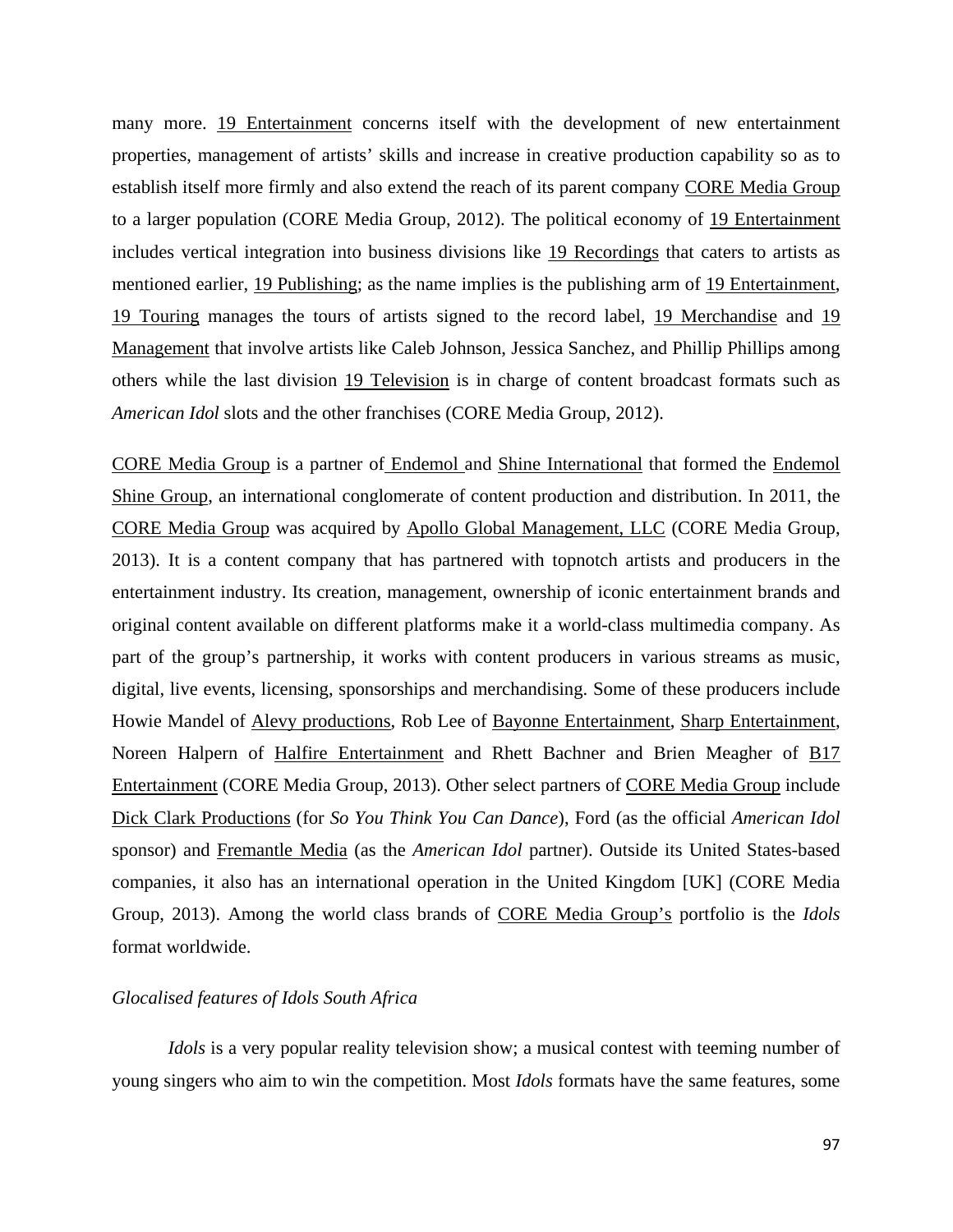of which are: a selected number of contestants for the show, auditioning of these contestants, a panel of known personalities as judges and a live studio audience. But for the purpose of this study those unique characteristics of *Idols South Africa* will be identified.

In most cases of glocalisation, there is always the inclusion of identifiable cultural themes to the global brand to make it glocal. Glocalisation addresses the issue of whether global and local audiences demand for more productions that could either relate with cultural proximity or the issues of representation, production, regulation and consumption of media texts and identities formed as a result of exposure to media texts that are all elements of the circuit of culture. Obviously, the key to any form of local adaptation is language-use as identified in the theory of cultural proximity (Straubhaar, LaRose and Davenport, 2015). Producers always strive to adapt such formats into the languages of local cultural contexts in order to entice and sustain the interest of their target audience. Coupled with this fact are other identifiable features. For instance, in the case of *Indian Idols,* the programme was infused with Bollywood and family values<sup>[12](#page-109-0)</sup> that are core essences of the Indian culture (Singh and Kretschmer, 2012). Apart from such indications as language-use and other cultural features, producers also put in mind connotative meanings attached to aspects of the show especially the name '*Idols*' in some cultural contexts. Those considerations prompted the need for name change in territories like France (*Nouvelle Star*), Kazakhstan (*Superstar KZ*), Turkey (*TurkStar*), Germany (*Deutschland Sucht den Superstar*) and the Arab region (*Pan-Arab Superstar*); but in other cases, the producers try to be consistent with the brand name (Singh and Kretschmer, 2012). *Idols South Africa* is consistent with this brand name.

*Idols South Africa* and the other *Idols* series were all spin-offs from *Pop Idol* that was the first series before it became an international franchise. *Idols South Africa* is shown on M-Net Movies and Mzansi Magic. The participant singers are auditioned in designated locations around the country (or countries with regards to regional formats). The audition in South Africa took place in Durban, Johannesburg, Cape Town and Pretoria (theVoiceofSA, 2015) before four judges who are known personalities within South Africa. They take their time to discern the good singers

 $\overline{\phantom{a}}$ 

<span id="page-109-0"></span><sup>&</sup>lt;sup>12</sup> These family values include joint family and kinship ties where generations of extended family members live together, their religious inclinations to their deities, respect for elders by touching their feet, and the special privileges given to male children among many other values (The Telegraph [2016], The Marriage and Family Encyclopedia [2016] and iloveindia.com [2016]).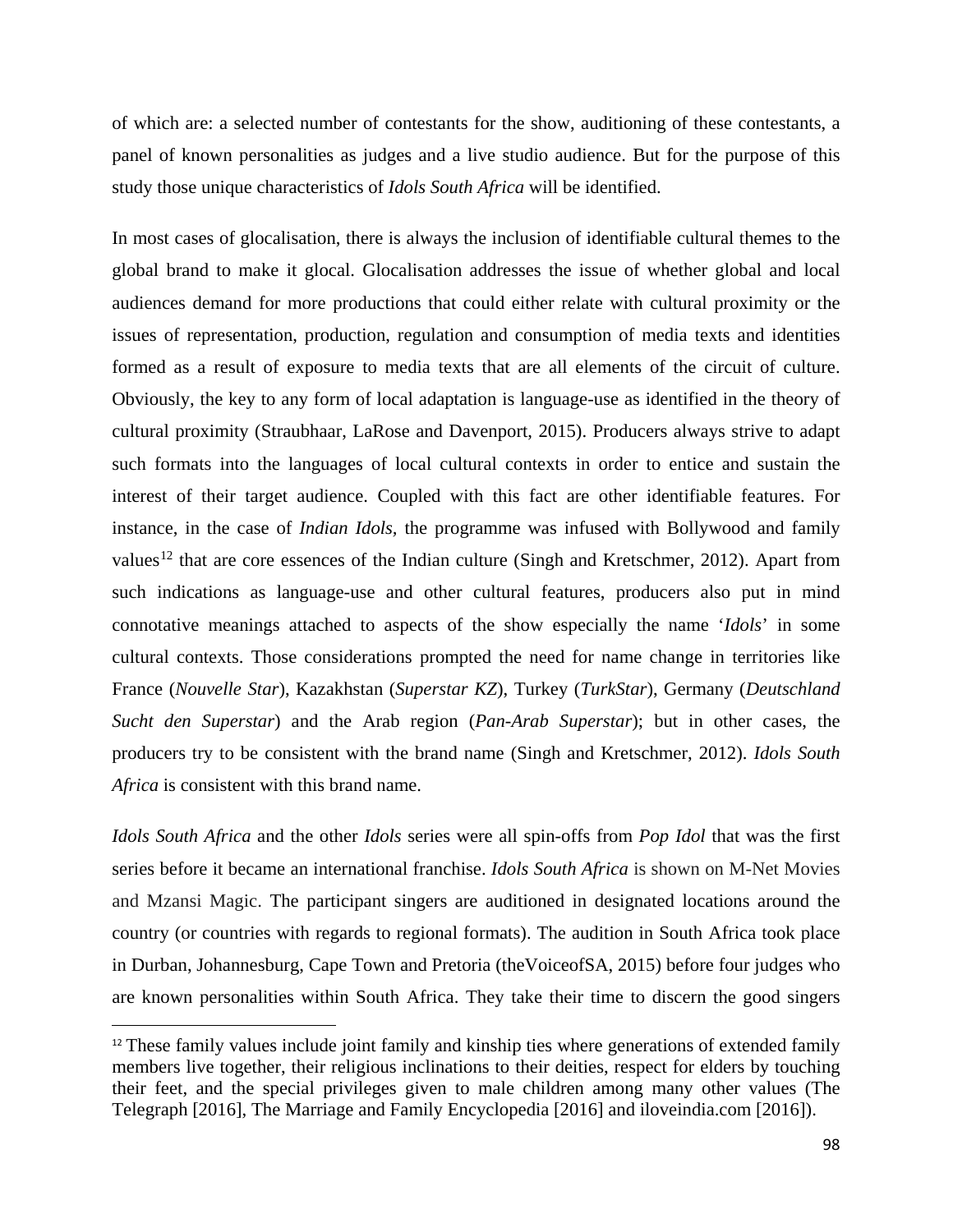from the bad and often hilarious singers. A selected number of contestants are given the opportunity to compete but before this starts, they all go through rigorous training in a week long 'boot camp' where a few of them make it as top contestants for the show. After this, the audience is given the power to vote off contestants on a weekly basis before the final winner emerges at the end of the show. Members of the audience are invited to become active participants in the show through their votes on various media like social media, text messaging, phone-ins, show applications or 'apps' as they are popularly known and so on. This also creates opportunities for other active players in the market like advertisers. There is also the option of downloading the video clips of the show and sharing with friends on other social media (Hill, 2015).

The standard of the show is usually to cover an English song, however, in order to show *Idols South Africa* as a glocalised format, contestants were allowed to cover South African songs; a feature that made the show 'truly South African.' For instance, Siphelele Ngcobo, a top ten contestant in the 2015 edition of *Idols South Africa,* particularly had a flair for local songs evident in many covers of local songs he performed on the show; for instance, he performed Lira's (Lerato Molapo) *Soul in Mind* (Idols SA YouTube channel, 2015a)*,* Ringo Madlingozi's *kum naKum* (Idols SA YouTube channel, 2015b)*,* Makanyi Nathi's *Nomvula* (Idols SA YouTube channel, 2015c)*,* Mpumi's (Nompumelelo Mzobe) *Somandla* (Idols SA YouTube channel, 2015d) among many other local songs he covered during the show. There were other instances when other contestants covered local songs during the show. For instance, the winner, Karabo Mogane sang Ringo Madlingozi's *Ekuseni* (Idols SA YouTube channel, 2015e) suggested by a fan. Loyiso Gijana, who was also part of the top ten contestants, sang Zahara's (Bulelwa Mkutukana) *Ndiza* (Idols SA YouTube channel, 2015f)*.* These covered local songs are songs of popular musicians within the South African media landscape who are particularly relatable because they were sung in the local dialects of the people. Another instance of glocalisation was during Siphelele's performance of *Somandla* (Idols SA YouTube channel, 2015d) through the presence of dancers clad in traditional attires of leopard skin unique to the Zulu culture (Zulu culture, not dated). Thus, contestants sang local songs and often conversed with the judges and vice versa in local languages like isiZulu, isiXhosa and Afrikaans during the course of the show.

Another glocalised feature was the manner in which the producers tried to incorporate forms of feedback and interactive sessions with the members of the audience through social media. This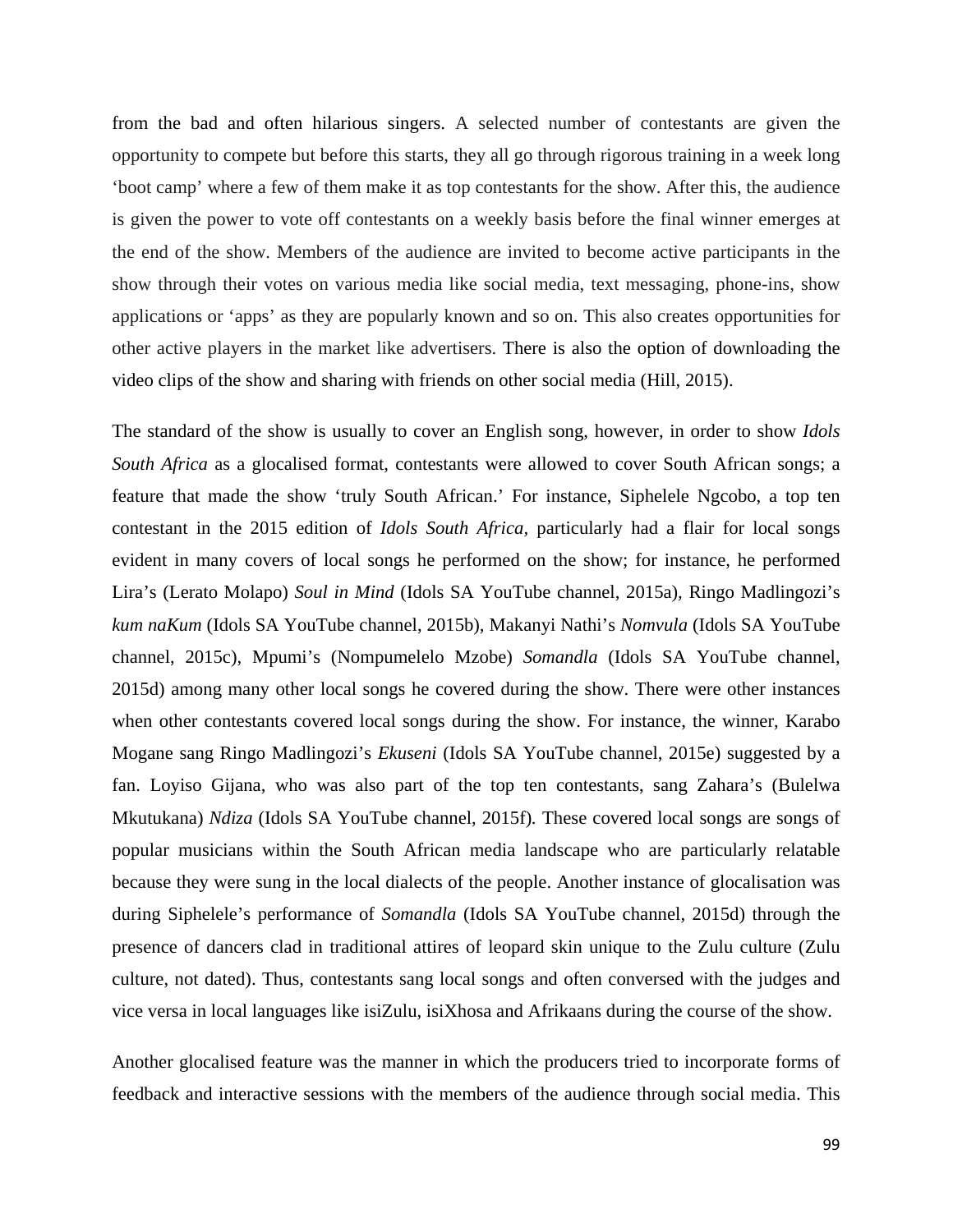was evident when the members of the audience were asked to suggest songs to be performed by the contestants on the show (Idols South Africa website, 2015a). The producers encouraged the audience to interact on social media through 'opinion polls', voting channels, and comments via Facebook and Twitter. Through the 'opinion polls', the audience voted for their best performance(s) by both the contestants and guest artists on the show (Idols South Africa website, 2015b).

Those that were on the panel of judges for *Idols South Africa* made the show glocalised; though the presence of judges is a similar feature in all the formats. The judges on *Idols South Africa,* Randall Abrahams, Unathi Msengana, Gareth Cliff and the new addition Somizi (Idols South Africa website, 2015c), are familiar celebrities within the South African media landscape. Such a depiction as this is with the intent to create a fair representation of gender and race to further portray the strength of South Africa as a rainbow nation. The representation of a female and a mixed race of judges in a way, created the perception of 'balance' and 'fairness.' This is as a result of the role of the media as storytellers that broadcast the interest of the owners and those with strong influences within the structural setting of the media environment (Machin and Van Leeuwen, 2007). These 'strong influences' 'want us to see things the way they represent them' and though such representations may not necessarily be what is obtainable in reality, there could still be traces of reality in them that offer different constructions of realities unique to individuals (Carpentier and Van Bauwel, 2010: 305). The justification for this was echoed by Tanner Mirrlees (2013: 220) from his study on the global entertainment media and the cultivation theory (the long-term effects of continuous television viewing) that the more exposure people have to

a similar representation of reality, the more they may come to believe that the representation of reality is valid, normal, or legitimate […] they may develop a perception of reality that is similar to or based upon that media representation [...hence] TV shows and films may influence people's perception of the world and their behavior by exposing them to ideologies which support powerful corporate class interests or distort the actual conditions of their lives.

Furthermore, from the analysis of the show, it was revealed that the producers strived to represent the judges as those who the members of the audience would find interesting and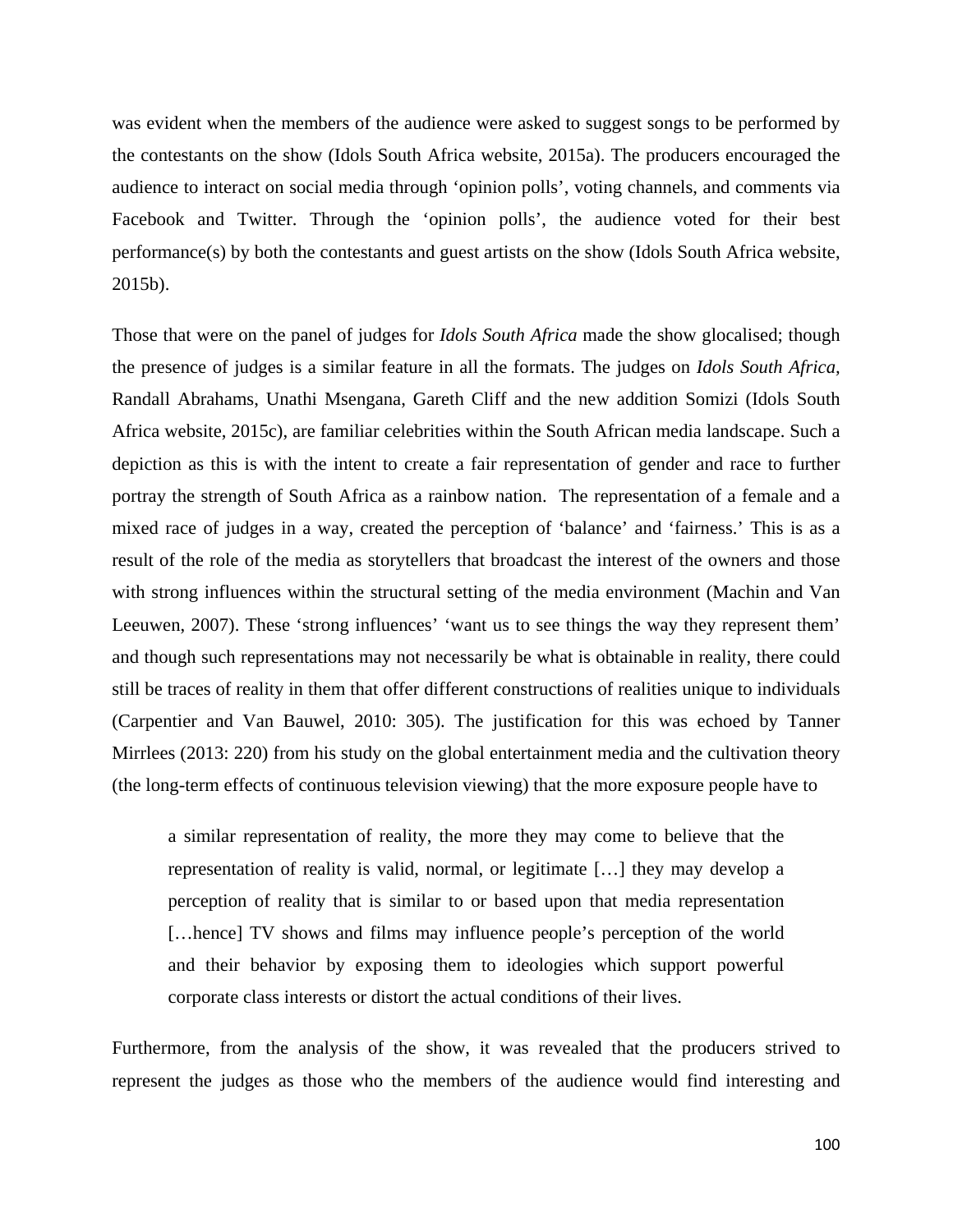appealing. This is so because the use of celebrities by media producers has been shown to draw the attention of the audience in order to understand cultural values around youth, gender and class to show how these values have been re-represented by the 'characters' of these celebrities seen on the television (Marshall and Redmond, 2016: 2). For instance, Gareth Cliff, a media personality and one of the judges who was involved in a controversy with M-Net, was sacked because he made a Tweet on an issue that had caused a public outcry but has since been reinstated to the show (EyeWitnessNews website, 2016). Another instance was the inclusion of Somizi; a popular celebrity, actor and dancer within the country's entertainment industry. He also doubles as the brand ambassador of MultiChoice and has featured in several MultiChoice adverts; an indication of intertextuality. Intertextuality signifies a 'cross-cultural phenomenon' that links not only a text (or character in this instance) with another, but structures this text (or character) "within a given semiosphere, main-stream literary production" and its various affiliations and the way the text (or character) responds to its cultural context and the media (Juvan, 2008: 7). The intertextual nature of his 'character' depicts a celebrated person that the audience likes especially in areas such as his style and his stagy behaviour/dramatics; and a spokesperson/brand ambassador of MultiChoice – broadcasting outfit of the show he appears on as a judge. Somizi was added to the panel in the eleventh season (2015 edition) of the show.

Also, in the selection of contestants with the intention of a 'fair representation' of talent, the judges on *Idols South Africa* selected eight male contestants and eight female contestants as the top sixteen (Idols South Africa website, 2015d) before the voting power was given to the audience who then voted based on their favourite contestants. So also, the use of a familiar host/anchor was another feature that made it identifiable as a glocal format. The host of *Idols South Africa* is ProVerb (Tebogo Thekisho), a popular rapper, musician and television personality. He is also known as one of the contestants on the 2010 edition of *Survivor South Africa: Santa Carolina* (TVSA, 2016a)*,* a further example of the intertextual world of format television and 'local/global' experience.

At the finale of the show, a list of the contestants with bad renditions during the auditioning process was compiled and the winner received what was called 'the wooden mic.' The presentation of 'the wooden mic' is unique to *Idols South Africa.* It is an award meant to serve as a comic relief when the renditions are replayed during the show (Idols South Africa website,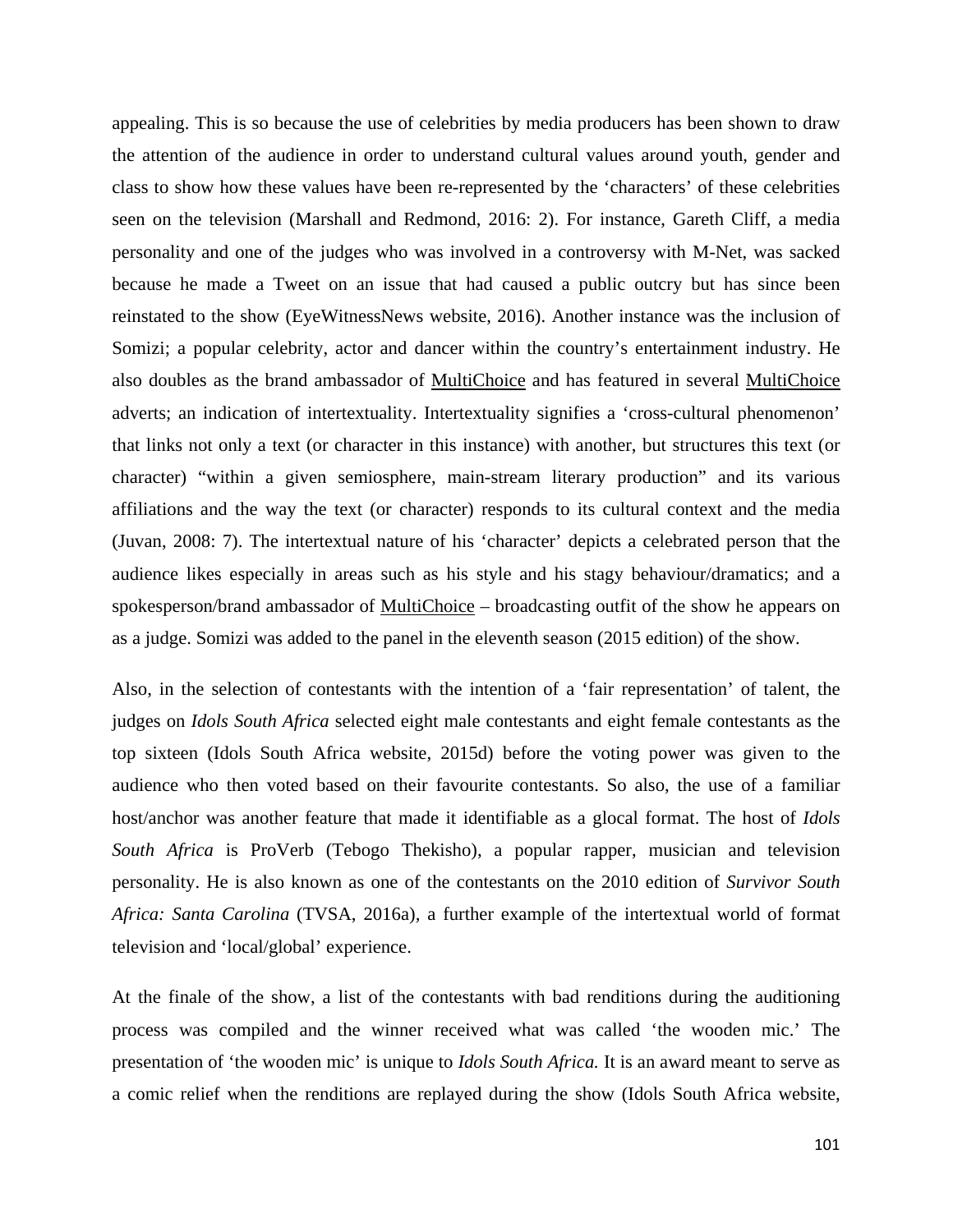2015e). It is peculiar to only this glocalised format. Producers of the *Idols South Africa* also gave past contestants and winners the opportunities to perform during the show. Such performances included those by Dbn Nyts and Zinhle Ngidi (Idols South Africa website, 2015f), Shekinah and Kyle Deutsch (Idols South Africa website, 2015g). Performances on the show were however not limited to only past contestants; guest artists also performed during the show; for instance, the performances of Judith and MiCasa (Idols South Africa website, 2015h). These were equally identifiable features of the show as a glocalised format because of the performances of the local and guest artists. These identified features are also relevant to the theory of cultural proximity because they have been suited in such a way to cater to the gap that might exist in terms of desire for a glocal brand but with similar global formats.

# *Viewership and ratings of Idols: South Africa and America*

In order to highlight significant aspects of cultural proximity that the audience would likely be more attracted to relatable media content or channels, Inge Hansen (2014) showed the viewership of *Idols South Africa* season six (2010) on M-Net reached 390,907 adults. Its later launch in its tenth season (2014) on M-Net recorded a decline in viewership with an average of 196,000 over a period of four weeks [week 29-32: 20 July, 2014 – 10 August, 2014] (TVSA, 2016b) as compared to when it was shown on Mzansi Magic that recorded a viewership of 613,673 (Hansen, 2014); an increase of about 60% than the 2010 M-Net viewership and 32% of 2014 viewership. In addition, the viewers of *Idols South Africa*, as recorded on the M-Net viewing chart; the average over a period of four weeks [week 36-39: 6 September, 2015 – 27 September, 2015] (TVSA, 2016c) was 143,250 viewers while Mzansi Magic had average viewership of 832,500, close to five times more than the viewership of M-Net though the show was not as highly rated on the Mzansi Magic chart as compared to the M-Net chart because the average rating of *Idols* on the M-Net chart was third while the average rating on Mzansi Magic was fourth (TVSA, 2016b). These are represented in Figure 5.2 below: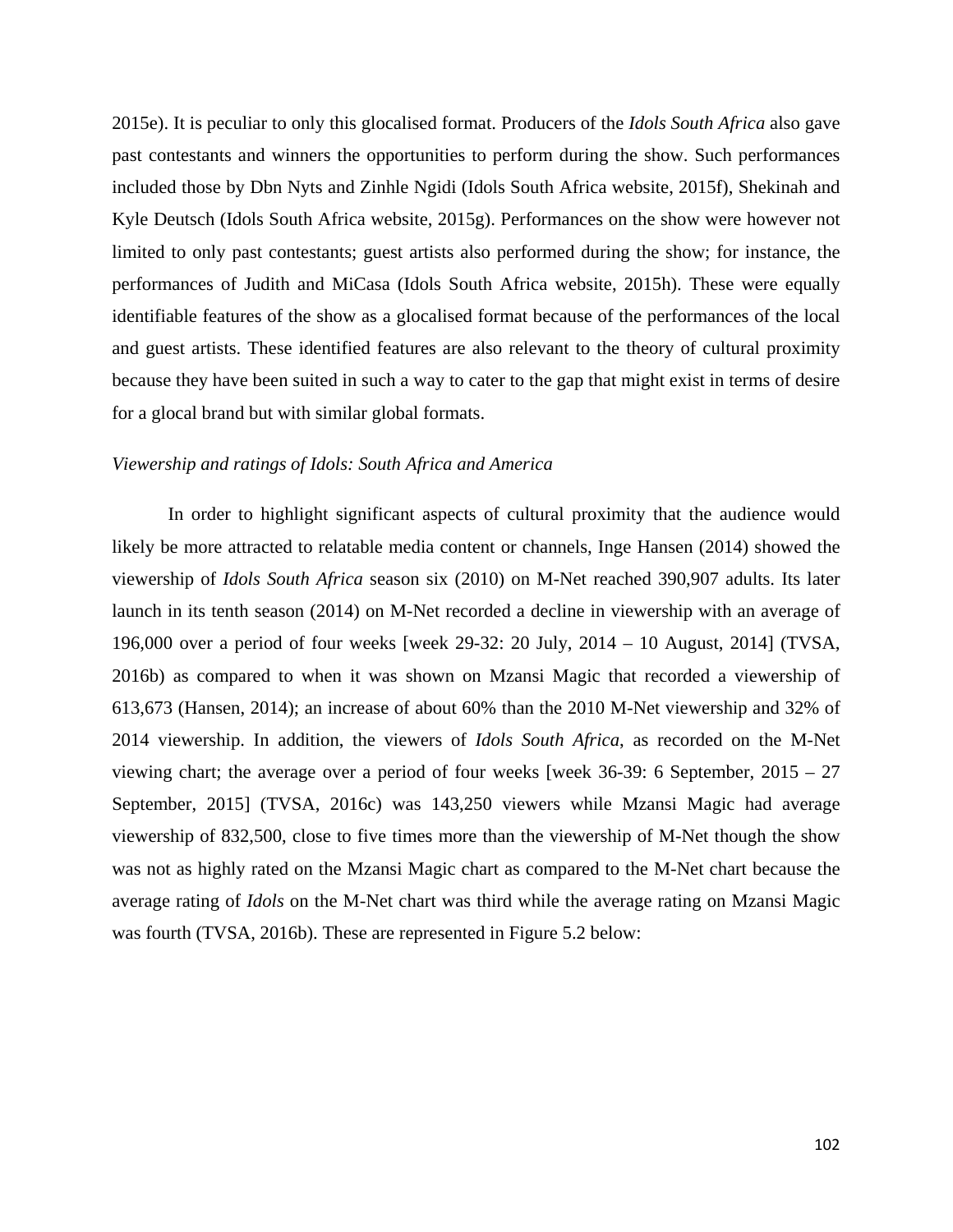

**Figure 5.2: M-Net** *Idols* **viewership compared with Mzansi Magic** *Idols* **viewership**

From Figure 5.2, it can be concluded that as a result of DStv's broadcast of *Idols South Africa* on Mzansi Magic, an available and more accessible channel on *Compact* viewing (a cheaper bouquet than the premium package), the viewership of the show increased drastically.

*American Idols* at its premiere on 11 June, 2002 peaked with about 4.8 rating from adults between ages 18 and 49 and had 9.85 million viewers but it started to experience dwindling ratings and viewership and when it was the eleventh season [2012], its ratings had fallen by 30% from what they obtained the previous year [2011] (Porter, 2016). The ratings and viewership of the finale of the last season (2016) was the highest the show had experienced in a while. It had an average of 3.0/10 among adults between ages 18 and 49 and about 12.9 million viewers but these were not sufficient reasons for the continuation of the show as the producers and the Fox channel – its broadcaster – had to 'pull the plug' due to decline in ratings and viewership (Kissell, 2016).

Consequently, ratings and viewership equally prove to be important aspects of the reality show. Other links of rating and viewership to the other franchises will be shown further in the study.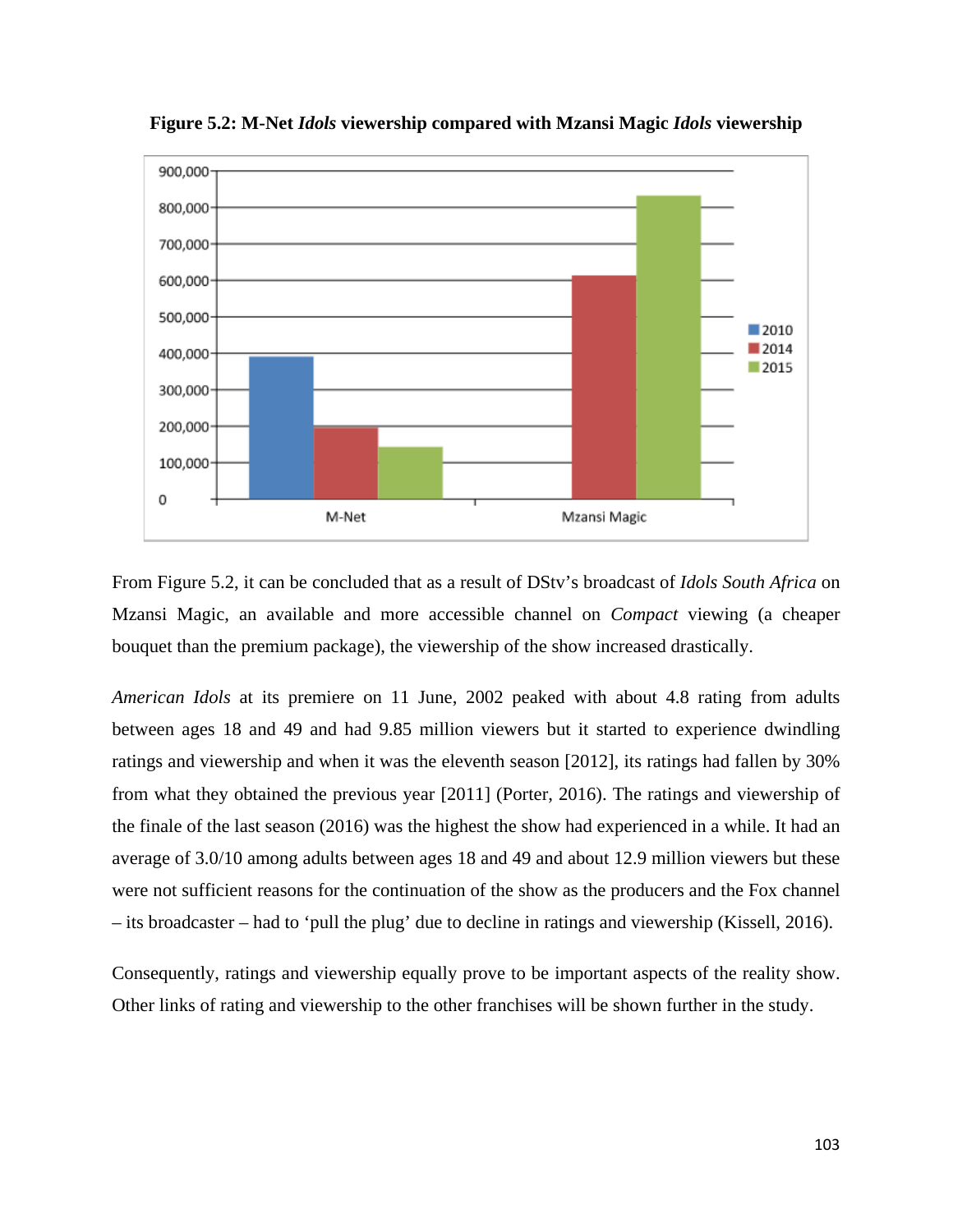#### **Endemol Shine Africa and the** *Big Brother/Survivor* **franchises**

*The political economy of Endemol Shine Africa* 

Endemol Shine Africa is a subsidiary of the Endemol Shine Group; a merger of transnational corporations Endemol, Shine Group and CORE Media with joint funding from 21<sup>st</sup> Century Fox and Apollo Global Management LLC. These media corporations have created a 'global content creator, producer and distributor' with such international franchises as *Big Brother, American Idol, Deal or No Deal, The Money Drop, Wipe Out* and *MasterChef,* all with successful formats around the world (Endemol Shine Africa, 2015a). With presence and creative operations in more than 30 markets, Endemol Shine Group "has the resources to deliver worldclass productions to local broadcasters and other platforms across the globe" (Endemol Shine Group Formats Catalogue, 2015/2016: 5).

Endemol Shine Group distributes formats of all genres and operates from more than 80 offices worldwide with close to 400 broadcasters, licensees and producers as its clients (Endemol Shine Group, 2015). Though it is jointly managed and funded by  $21<sup>st</sup>$  Century Fox and Apollo Global Management LLC who each own 50%, CORE Media Group retains its own capital structure in the new joint venture (Endemol Shine Africa, 2015a). The majority of Endemol's entertainment share is owned by Mediaset, co-owned by the Berlusconi family, John de Mol's Cyrte Group and Goldman Sachs, an investment and securities firm (Devereux, 2013). Its global distributor Endemol Shine International controls the portfolio of more than 3,000 formats and 38,000 hours of scripted and non-scripted third party programming of formats (Endemol Shine Group, 2015) like *Broadchurch, The Biggest Loser, The Brain, MasterChef, MasterChef Junior, Mr Bean*  among many others (Endemol Shine Group Formats Catalogue, 2015/2016: 5). Endemol Shine Africa produces media contents as *Big Brother Africa, Big Brother Mzansi, Big Brother Angola,*  and *Survivor South Africa* among many other programmes.

# *Glocalised features of Big Brother Mzansi*

Indicators of a truly glocalised show should be identifiable to its audience so they are able to distinguish between the global and the glocal. After the creation of the *Big Brother*  franchise by John de Mol and its first broadcast in the Netherlands, there have been several spin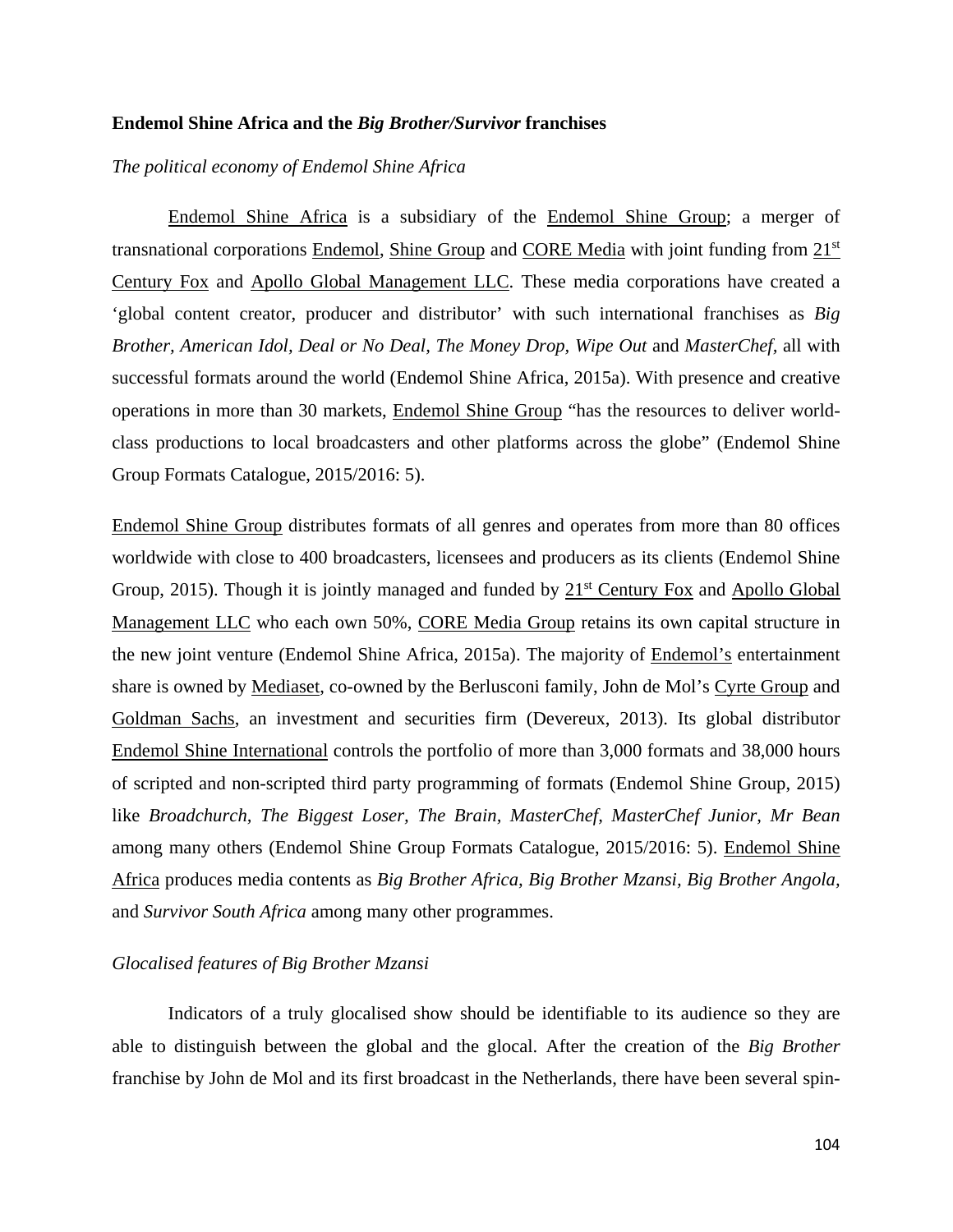offs of the franchise. *Big Brother* "started a TV revolution and quickly became a cultural and social media phenomenon pushing boundaries across all platforms around the world" (Endemol Shine Group Formats Catalogue, 2015/2016: 33). As explained earlier in the course of this study, the show is about a group of contestants within the confines of a specially designed building for the show. The challenge for the contestants is to survive each other's company while they undertake specific outlined tasks (Devereux, 2013). Contestants are always watched by the 'all seeing eyes' of 'Big Brother' through surveillance cameras attached to every part of the house and microphones that must be worn by all contestants to monitor their moves/conversations till they are eliminated from the show. They do house tasks and any form of activity the 'Big Brother' wants them to do. The house is usually guided by rules that if contravened could lead to sanctions and punishment from the 'Big Brother.' They do not have any form of contact to or with the outside world. This can only be established at the discretion of the 'Big Brother.' The housemates therefore must learn to get along quickly while at the same time compete against one another to win the ultimate cash prize and the coveted *Big Brother* title. Winners of tasks may be rewarded while losers may be punished. Their rewards could guarantee immunity from the week's elimination while losers may be up for eviction or given chores depending on 'Big Bother's' discretion. One after the other, the housemates nominate each other for eviction with the voting power in the hands of the audience. Contestants are voted out of the house till the finale where the winner(s) is/are chosen based on the highest number of votes received and the winner(s) is/are rewarded for endurance in the house over the period of days spent there. *Big Brother Mzansi* was shown on Mzansi Magic and Vuzu<sup>13</sup>. This summary about the show is a common template to all the *Big Brother* formats. Other indicators common to both the global and glocal formats were the restrictions of alcohol and food supplies to the contestants, provision of weekly allowances and the diary-room where contestants conversed with the imaginary 'Big Brother' and nominated housemates in confidentiality for eviction (Pitout, 2004).

The housemates in *Big Brother Mzansi* were twenty in all; however, they were paired in twos that made a pair of ten. This was specific to this season. These pairs consisted of brothers and sisters, cousins, twins, those who were in relationships or were acquaintances. The 'paired' nature made it particularly unique to South Africa because family members, those in any form of

 $\overline{a}$ 

<span id="page-116-0"></span><sup>&</sup>lt;sup>13</sup> Vuzu is owned by M-Net. It is broadcast on DStv/GOtv and shows a variety of reality television programming.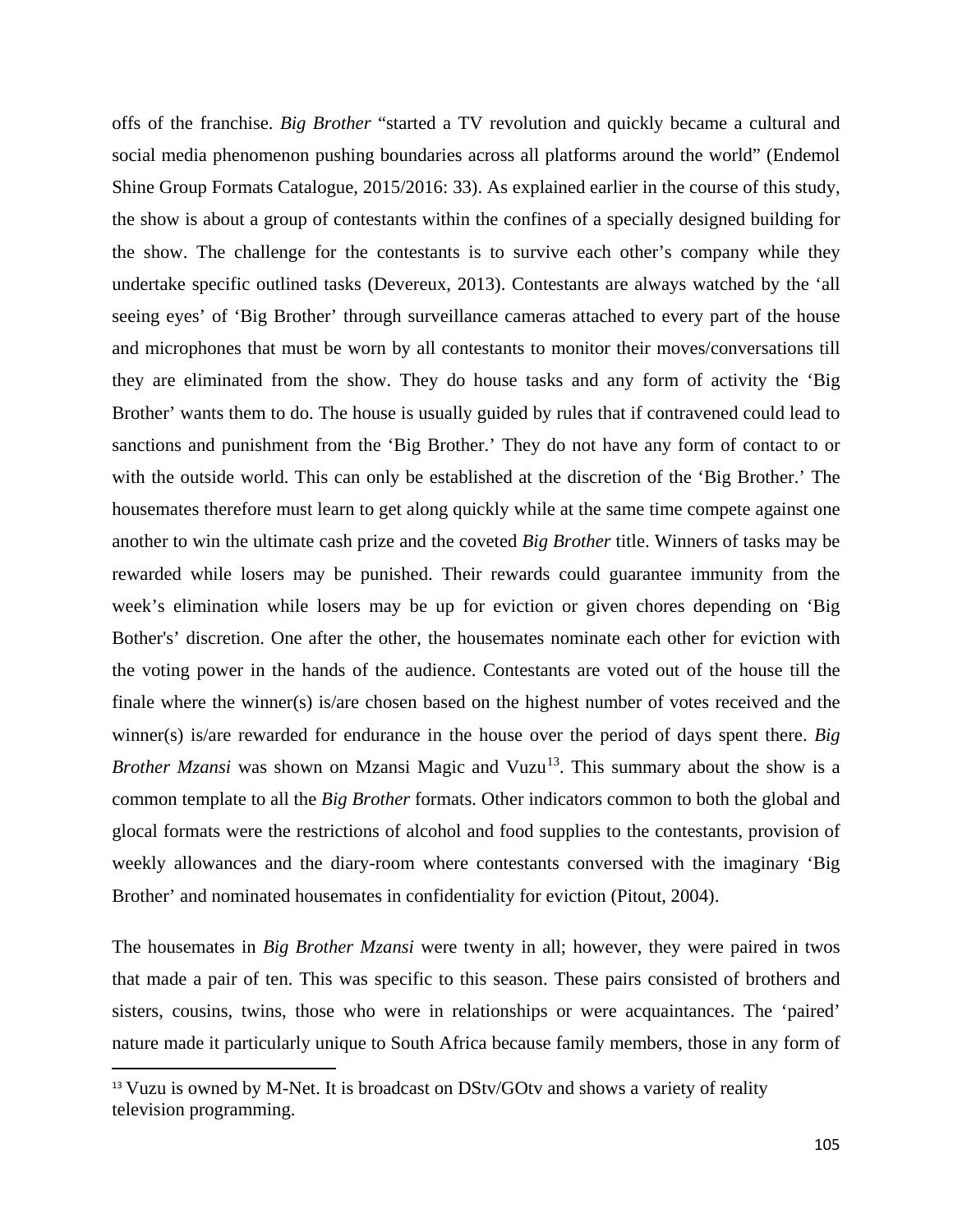relationship and acquaintances needed to have an established level of relationship before they went into the house (The Citizen, 2015). Another obvious feature was the selection of housemates who would entertain the fans; those considered as rather fearless and not bothered about critics as regards why they chose to be on the show. Examples of the housemates on *Big Brother Mzansi Double Trouble* were Tiffini (Tiffini Peterson) who wanted to have a good experience and know what it felt like to be in a 'situation' she had never been before; a situation the show promised, Bexx (Axola Mbengo) whose anticipations were those of fun and drama; a show where she expected to meet 'crazy folks', Soxx (Sokhana Ralane) entered the show for the prize and to be the voice of the underdogs; Adams (Siyanda Ngwenya) on his own part wished the fans would enjoy his 'serenade' within the female contestants while Lebo (Kelebogile Manale) entered the show for exposure to the South African audience because her interests in presenting and acting were doubted by agents as a result of her accent (The Citizen, 2015). These are just a few of the many reasons contestants chose to be on the show. Lebo's motive for the show was backed up by the submission that reality television shows thrust a status of celebrity on the participants due to exposure by the media (de Bruin and Zwaan, 2012).

The selection of contestants to participate in the show indicated one of the characteristics of the constructed nature and glocalised feature of the show. These participants, adapted into South African stereotypes, are a mix of characters that have to live together. Such stereotypes are based on who the fans can easily relate with and who will make the show more dramatic; a voyeuristic experience created for the audience (Kilborn, 2003: 76). An instance out of many was the 'good bye diary-room' session where contestants expressed themselves to 'Big Brother' especially the struggles they had gone through (Big Brother Mzansi YouTube channel, 2015a). Such scenarios like this create 'emotional outlets' where the fans or audience can empathise. The producers of this show created feedback platforms for their fans through their Facebook, Twitter, WeChat, YouTube and Instagram accounts – a voting section where fans could vote for their favourite housemates and the MSG2TV (message to television) channel where fans could send direct messages to the television show that were displayed on the news  $bar<sup>14</sup>$  $bar<sup>14</sup>$  $bar<sup>14</sup>$ . All these were noticeable icons on the official website of *Big Brother Mzansi Double Trouble* (Big Brother Mzansi website, 2015b)*.* Contestants also often conversed in local languages which are equally features

 $\overline{a}$ 

<span id="page-117-0"></span><sup>&</sup>lt;sup>14</sup>A moving icon that displays messages from fans or news snippets located at the lower part of the television screen.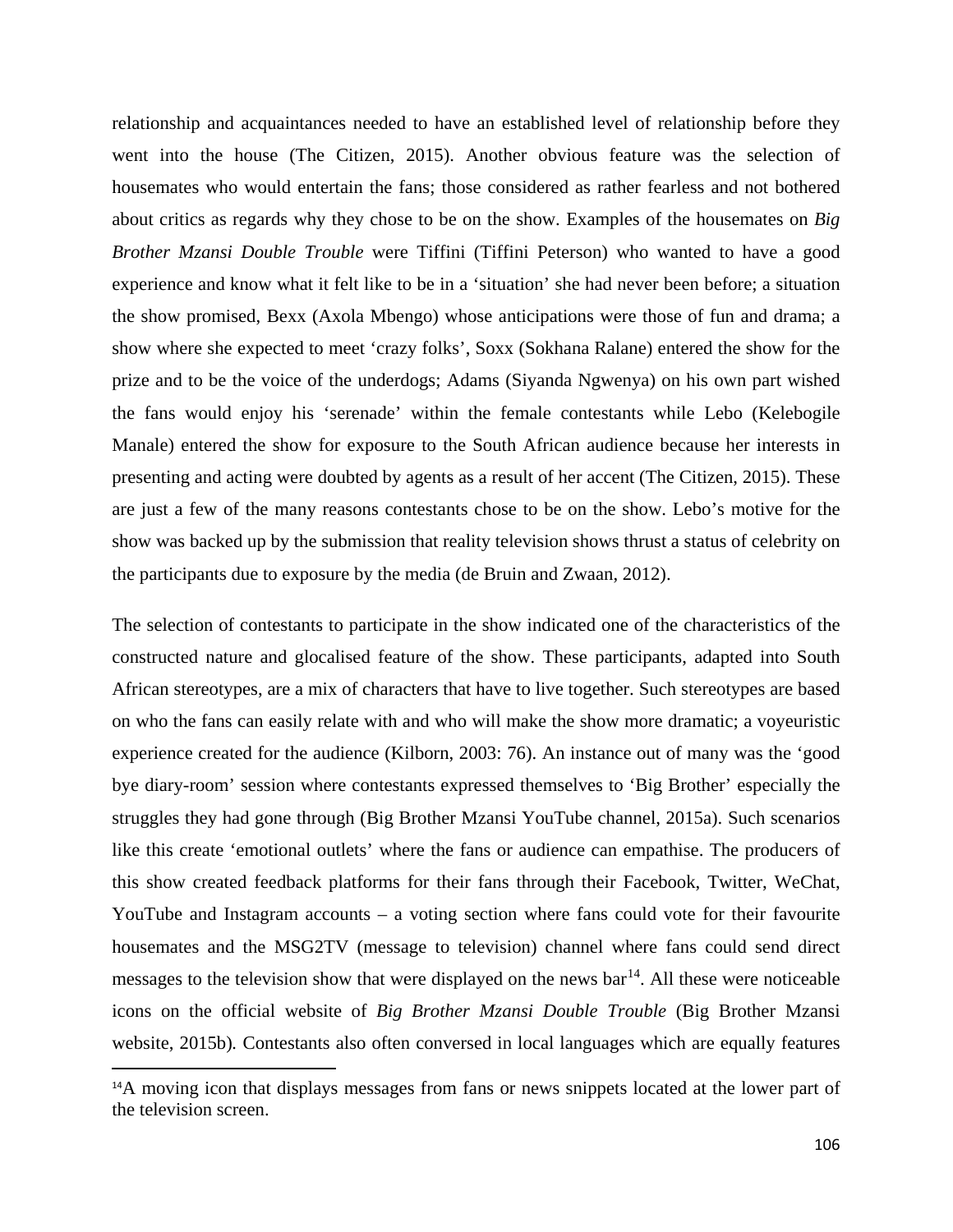of glocalisation on the show (Big Brother Mzansi YouTube channel, 2015b). Another glocalised feature was the use of 'two red hands' especially in the diary-room to symbolise a paired game format (Mzansi Magic Official YouTube channel, 2015). Another glocalisation feature of the show was the host, Lungile Radu – a known television presenter and South African actor within the media landscape (TVSA, 2016d).

Another constructed yet glocalised characteristic of the show is in the location; an important means to showcase a glocalised media text (Roscoe, 2004). Magriet Pitout (2004) stated that major signifiers as a lawn that could accommodate the contestants who wanted to relax in the sun, a Jacuzzi, recreation and 'braai' facilities that include fire places and open fire for traditional 'braais' and 'potjieskos food' (meat and vegetable stew) made *Big Brother Mzansi* different from the other *Big Brother* formats. These customisations are elements of a glocalised programme in order to give it a local appeal and in the words of Pitout (2004: 169) "give the programme a South African flavour in order to 'speak' to local South African viewers."

The consistent voice of the 'Big Brother' – in terms of the accent and tone – similar to the continental version is another constructed nature of the show. The theme song of the show was an identifiable feature of glocalisation because the theme song particularly highlighted the word *Mzansi* (Big Brother Mzansi YouTube channel, 2015c)*.* The logo was quite distinctive too because it bore the name of the edition and this made it stand out from past editions.



**Figure 5.3:** *Big Brother Mzansi Double Trouble* **Logo** 

Source: Big Brother Mzansi website (2015a)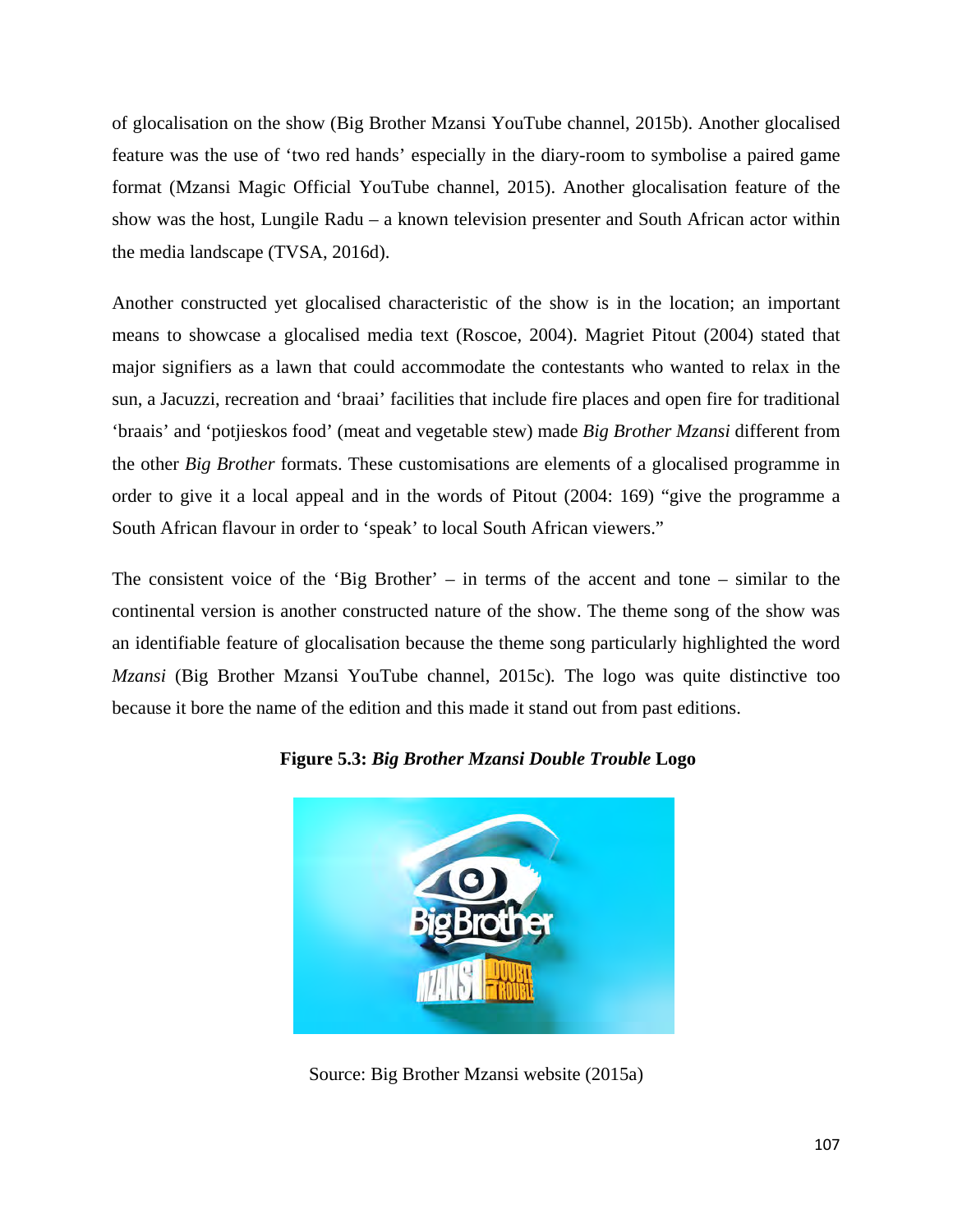The logo highlighted *Mzansi* and *Double Trouble* though the 'eye', 'brow' and *Big Brother* symbols are consistent with the continental format.

Devereux (2013) argued that the homogenising effect of the *Big Brother* franchise has been altered by various local contexts. As a result, glocalisation has taken place in various series that differ in terms of duration and what is deemed permissible. For instance, what may be permissible in the South African version of *Big Brother* may not be permissible in *Big Brother Al-Rais* – the Arabic series of the franchise. Furthermore, an Endemol producer in its Belgian company when asked the question if the franchise was tailored to fit every country's cultural context answered "yes, it does, as long as you allow a few local changes. Compare the *Belgian Big Brother* for instance with the Dutch or Spanish one. In Spain they have a swimming pool. Here, a swimming pool is considered a luxury. In Spain, with the climate they have, it isn't." (Plas, 2001 in Mathijs and Jones, 2004: 3).

Consequently, another determining factor that showcases the glocalisation of a franchise is the contextual background of each region where it has been glocalised, and audience reception that will be different from a region in comparison with another (as in the instance stated above). This is as a result of international awareness of the shows that weighs-in heavily on factors that influence the glocalisation of franchises. For instance if the international awareness of *Big Brother Africa* is compared with *Big Brother Mzansi*, there would be a huge difference in both content production and reception; in the sense that those who watch *Big Brother Africa* come from varying backgrounds across the continent, not as in the case of *Big Brother Mzansi* that is mainly for the Southern African audience. Therefore for an avid fan, he or she can always spot the difference between the continental version and the glocalised version. This was supported by Ernest Mathijs and Janet Jones (2004: 3) who strongly stated that as a result of the varied number of *Big Brother* formats that have been made under specific conditions, the knowledge of these can only be gained through devoted and specific approaches to each version that would require unique tools for analysis. The unique tools for analysis in this instance are those features that make it identifiable to the local audience. These identified glocalised features also relate with cultural proximity in that this adaptation was done in areas like language-use, relatable characters and other elements with 'South African stereotypes' especially the unique local cuisines like braai and the potjieskos that speak to the South African audience.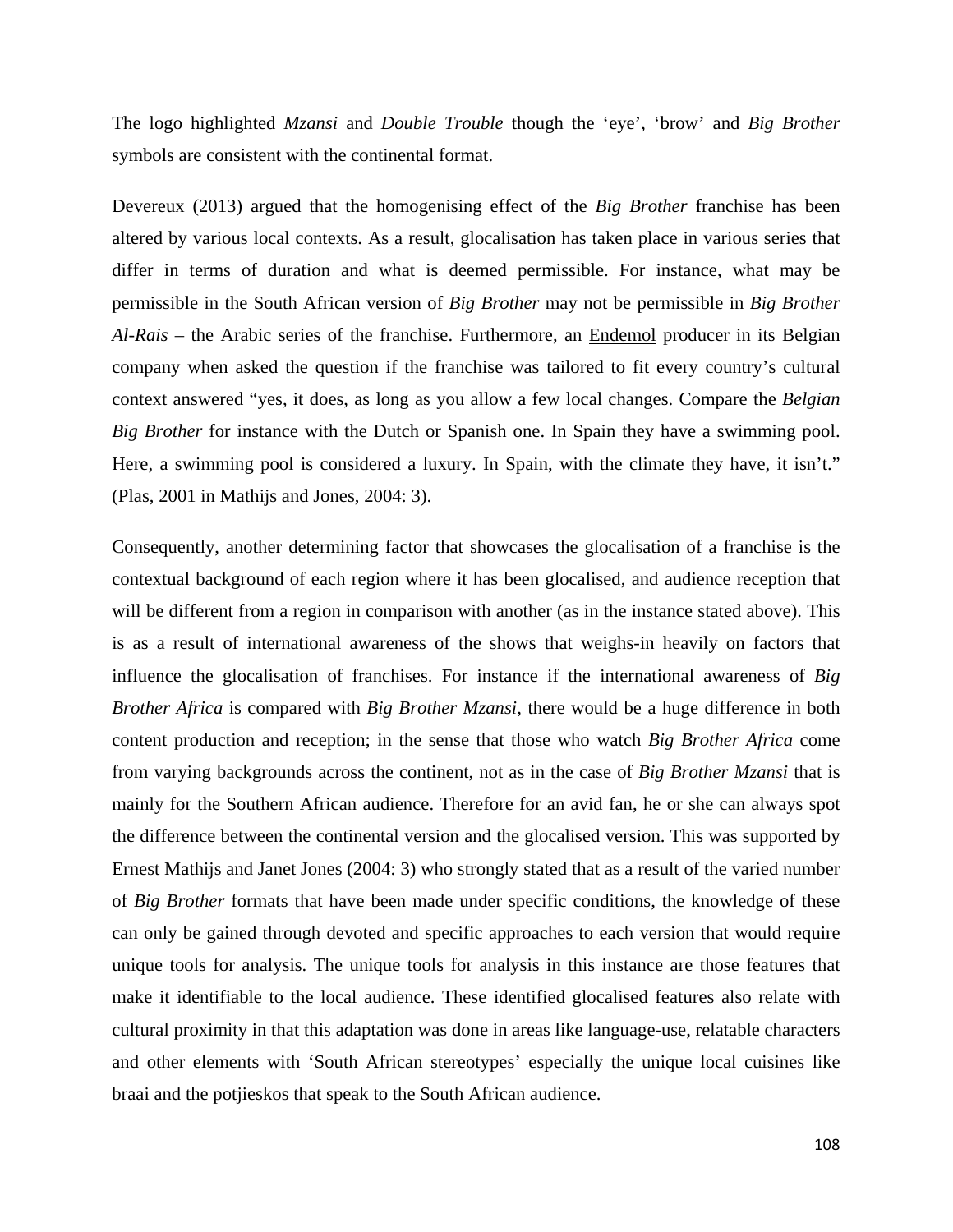# *Viewership and ratings of Big Brother: Mzansi (South Africa) and other contexts*

*Big Brother Mzansi* enjoyed relatively high viewership and rating on the viewing and rating chart of Mzansi Magic. For instance, as at 5 April, 2015, the eviction show had 593,000 viewers while the nomination show had 230,000 viewers (TVSA, 2015a) and were rated third and seventh respectively. As at 12 April, 2016, it was rated third, fourth and fifth on the Mzansi Magic chart with 593,000 viewers for the eviction show, 230,000 viewers for the nomination show and 214,000 viewers for the daily show respectively (TVSA, 2015b). *Big Brother Mzansi*'s daily show and nomination show as at 19 April, 2015 both had 165,000 viewers and were rated sixth and seventh respectively while the eviction show gathered viewership of 593,000 and was rated third on the most viewed chart of Mzansi Magic (TVSA, 2015c). As at 26 April, 2015, the eviction show had 691,000 viewers, daily show had 165,000 viewers while the nomination show had 691,000 viewers and were rated third, sixth and seventh respectively (TVSA, 2015d).



# **Figure 5.4: Viewership of** *Big Brother* **on Mzansi Magic**

Figure 5.4 is representational of *Big Brother's* viewership over a period of four weeks (at the commencement of the show) and it shows the high number of viewers who tuned in to watch the show especially the eviction show. It can be deduced from Figure 5.4 that the peak of viewership was mainly experienced for the eviction show because the audience tuned in to see if their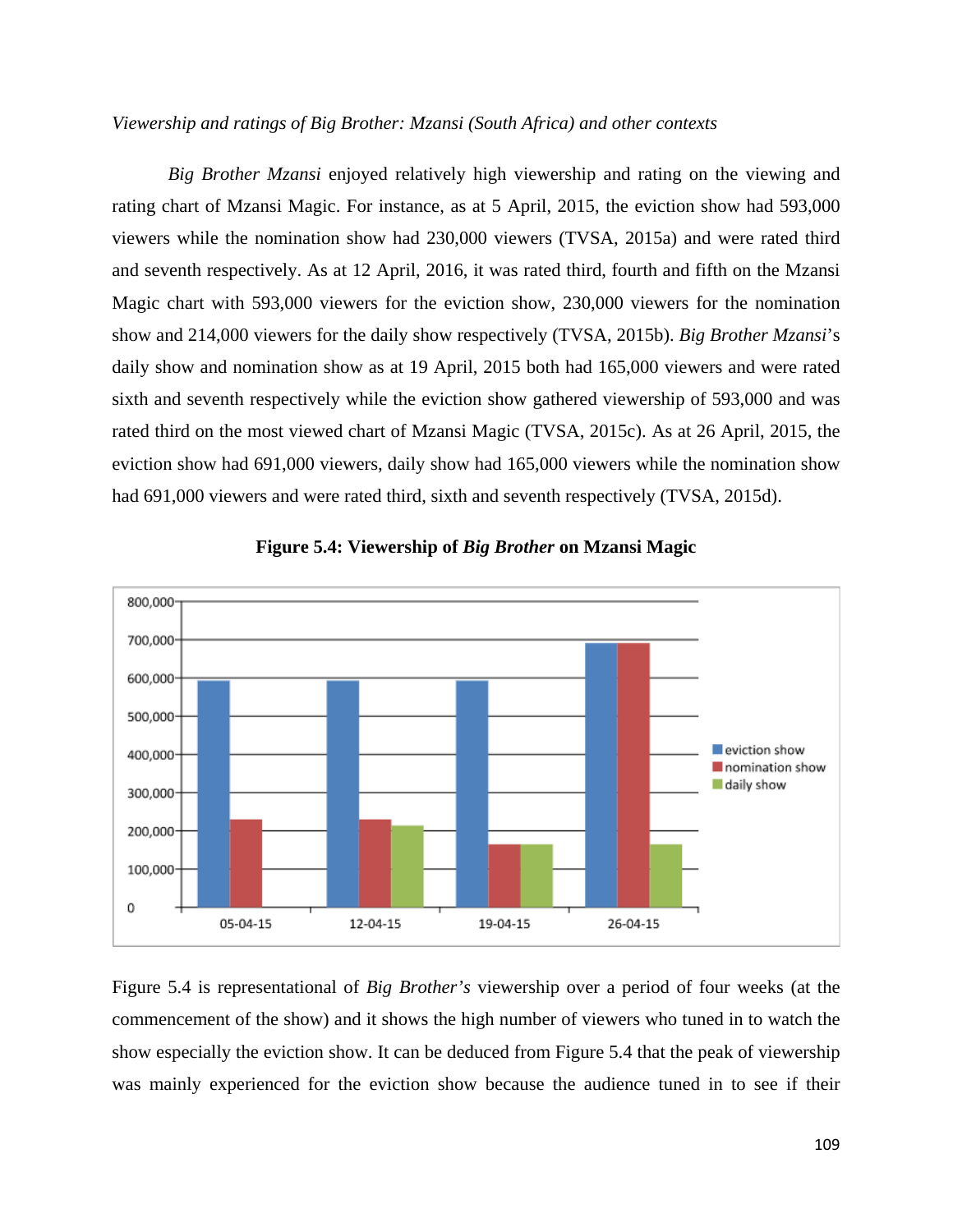favourite contestants had been eliminated and those who were still left in the show. These depict different moments of the shows in terms of suspense (nomination and eviction/elimination shows) and the dramatic emotions (daily show).

*Big Brother* has consistently been a primetime hit on CBS for more than 15 years running ranking number one on its timeslot (Endemol Shine Group Formats Catalogue, 2015/2016: 33). In the United States, the 17<sup>th</sup> season of *Big Brother* was one of the highest rated shows; *Big Brother VIPs* in the United Kingdom ranked as the highest show of the year on Channel 5, in Germany *Big Brother VIPs Doubles* was also highly rated while *Big Brother* in Spain still is a ratings winner on the Telecinco Channel because it doubled the primetime average for its young adult audience between 15-25 (Endemol Shine Group Formats Catalogue, 2015/2016: 33). The *Big Brother* franchise in the Netherlands at its inception was rated as one of the country's top shows with close to 15 million viewers within the first month of broadcast (Hill, 2005). The first series of *Big Brother* in the United Kingdom had high ratings with close to 10 million viewers; the second series had an average of 4.5 million viewers with a 70% increase in broadcast share while the third series had more than 10 million text messages and 10 million viewers in the finale (Hill, 2002 in Hill, 2005). These examples depict the wide reception of the *Big Brother* franchise on a global media landscape.

#### *Big Brother franchise within the South African context*

*Big Brother* as a brand can be said to be a symbolic form of popular culture especially among teenagers and the youth. As a result of this, it has gained popularity among its South African audience as a whole (Pitout, 2004). Young viewers are the targets of advertisers because the television market appeals more to the younger adults; one of the reasons why some reality television shows have been so powerful (Hill, 2005). *Big Brother Mzansi* involves an approach that established this television show as a form of cultural expression and sheds more light on the pertinent issues within the cultural framework of South Africa including power struggles, ethnicity and post-modernity (Pitout, 2004: 168). This was evident in the example mentioned earlier during the 'good bye diary-room' session the housemates had before the show came to an end. Here, they were allowed to express themselves and their challenges; some of which prompted them to participate on the show. This show has therefore become a point of cultural interaction with different meanings attached to it in terms of acceptance and also criticisms of its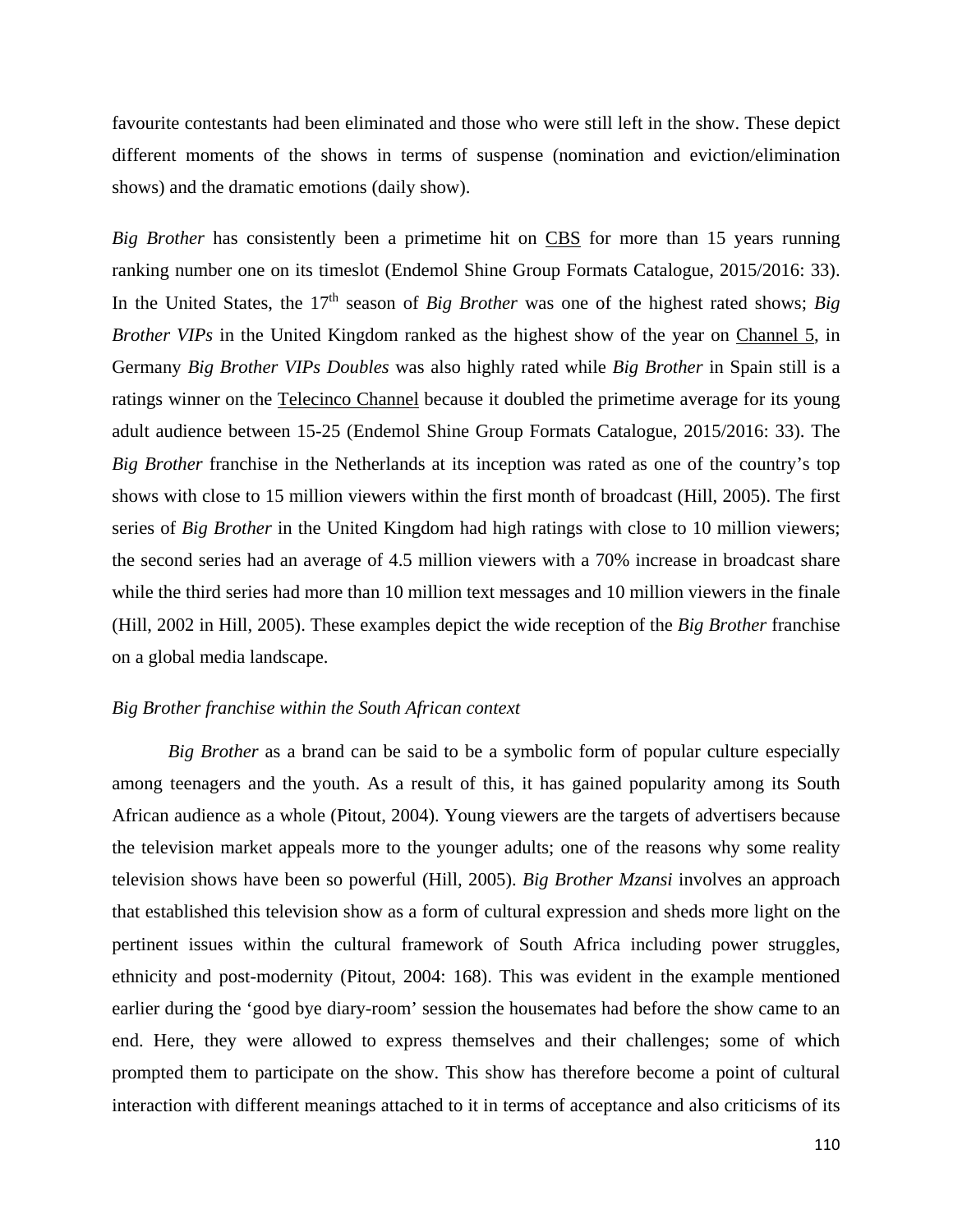ethical values. The platform that it creates for cultural expression makes it possible for people to hold different views and opinions about the show and the relevance of what the show portrays within the society. The moral values of the franchise have been questioned especially as regards steamy sex scenes and shower hours that may lead to variance of reception in different countries due to such issues; for instance church organisations and religious groups in countries like Malawi, Namibia, Nigeria and Zambia condemned *Big Brother Africa* for some of the issues on moral grounds as mentioned above which they tagged 'explicit immorality' (Biltereyst, 2004: 10). This has led to such tags and questions as *'Big Brother* or *Big Brothel?'* (Pitout, 2004). The variance of reception that the *Big Brother* franchise will get in different countries points to the flaw of the criticism of globalisation as inherently homogenising pointed out by Appadurai, (1996) and corroborated by Waisbord and Jalfin, (2009) who averred that various uniqueness of media cultures can still be maintained even if global media flows bear homogenising and similar features. The implication of this is that global media flows that are deemed 'Western' may not be wholesomely accepted in some contexts (Appadurai, 1996).

The establishment of this franchise has not only featured on the main-stream media but has filtered across multiple media. It relies on those platforms as the Internet, telephone voting, live events, tabloid narratives and public debates (Mathijs and Jones, 2004). The integration of the social media is also a way to captivate more members of the audience and also sustain the interest of its young viewers through interactive panels. This highlights media convergence (Johnson, 2009) and the participatory culture of the audience which is fundamental to the success of reality television (Jenkins, 2006). This is because globalisation is a reflection on the growth of global networks of information and new media technologies (Thomas, 2006). In Devereux's (2013) case study on *Big Brother* goes Global?, he pointed to the fact that since its establishment, this franchise had evolved to be one of the most talked about global media phenomena in recent past with global attention and devotion of fans through various social media and websites such as Facebook, YouTube channels, Twitter, websites as welovebigbrother.com among many others. Media convergence has thus brought about a cultural shift in how consumers are informed and the ways they interact across multimedia platforms (Jenkins, 2006). The social media have aided this cause through news feeds, fan comments, uploaded pictures and videos, hashtags, constant conversations online and exclusive online streaming of the show.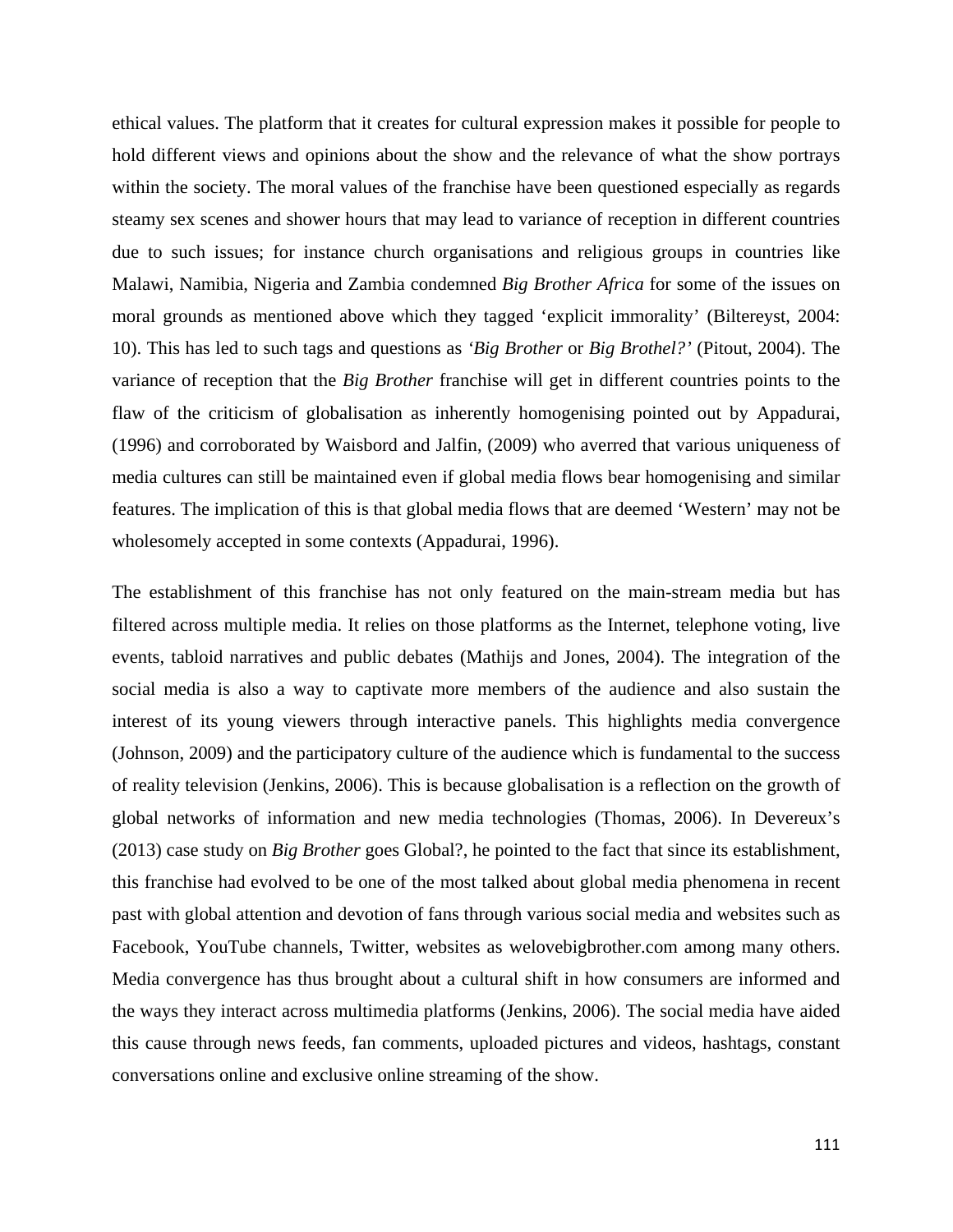### *Glocalised features of Survivor South Africa*

*Survivor* is also another important franchise of the Endemol Shine Group. The *Survivor*  franchise was developed from 'Expedition Robinson'; a Swedish television series in 1996 (Kavka, 2012: 97; SurvivorWiki, 2016a). As a result of its low cost and high ratings, it immediately became a marketable franchise worldwide. After its American debut in 2000, several adaptations have been produced. The success of a contestant is largely dependent on relationships and alliances with other players. The mode of relationship is that of networking with real and virtual teams (King, 2006). Unscripted behaviours such as scheming, lying, cheating, ostracizing teammates, manipulations and various extents to which the contestants go, demonstrate a level of questionable ethics (Crew, 2006; SurvivorWiki, 2016b).

Endemol Shine Africa caters to the local adaptation of *Survivor* in South Africa hence it is the content producer, franchisor and distributor while the content broadcaster and franchisee is MultiChoice through M-Net. The *Survivor* series in South Africa according to its producer and distributor Endemol Shine Africa (2015b) was an adaptation of its hugely successful American format that documented the lives and activities of a group of ordinary South Africans separated into two tribes who were abandoned on an island with little or no supplies available to them. They were made to build their own shelter, find food, compete on a daily basis against one another and also form relationships with each other under harsh conditions.

*Survivor South Africa* is similar to all other adaptations of the show. This was corroborated by April Roth (2003: 28), in her study on reality television as a contrived genre with *Survivor* as a case study, where she said every detail of the show was already planned before production; ranging from an already scouted location to the screening and gathering of the 'perfect' group and designing the 'challenges' that have been gamed-out/acted before the filming of the show began but the producers can only control the actions and reactions of contestants in a limited manner. Some common features of the global and glocal adaptations include the location on a remote-island, formation of tribes, tribal councils, the tribal council jury, rites of passage, immunity tasks, rewards, torches, branded bandanas and immunity idols. The tribal council jury is made up of players voted out of the show. Another common element is the merger of both tribes into one after a significant number of contestants has been voted off. The last tribe on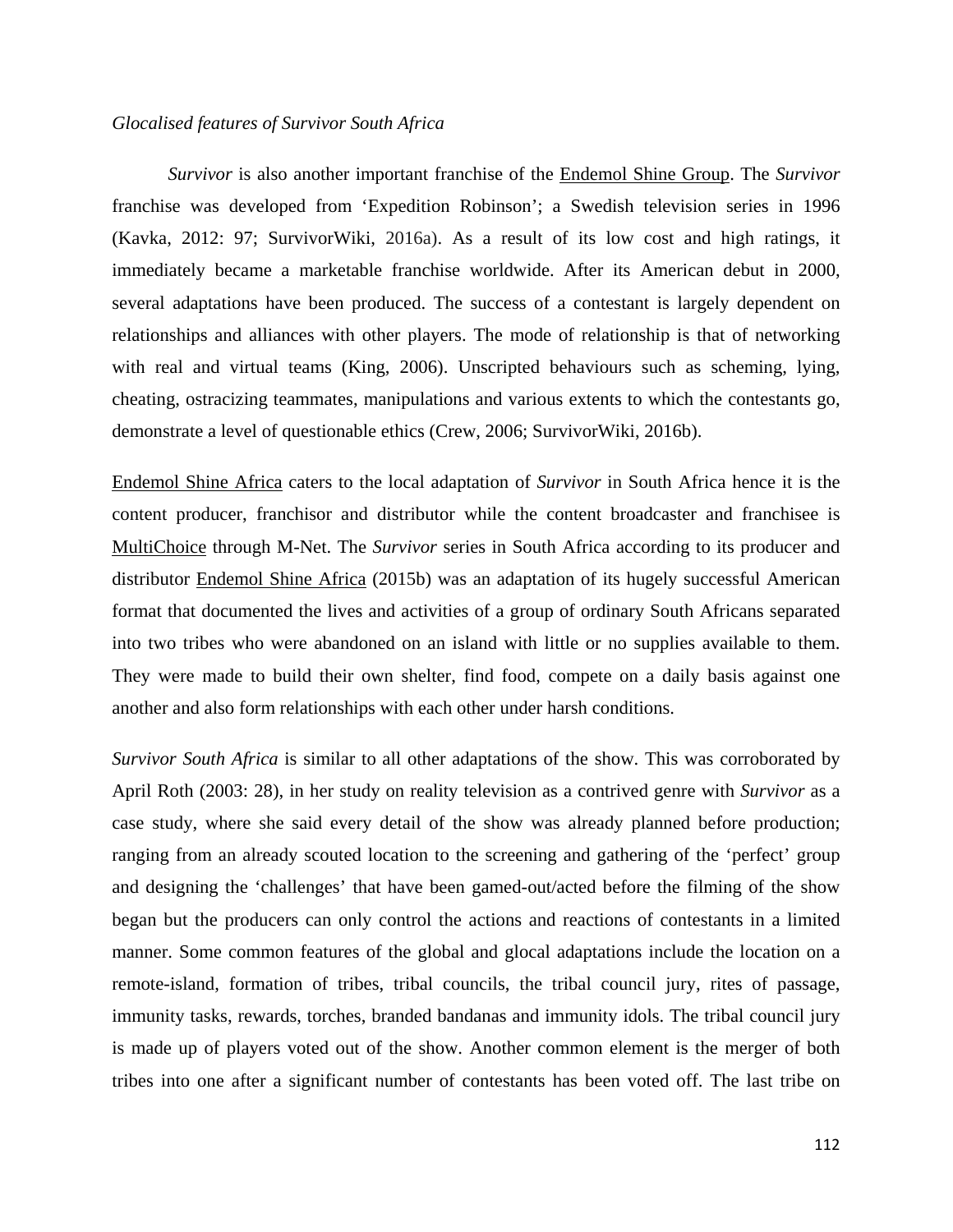*Survivor South Africa CHAMPIONS* was the Juara tribe (Survivor South Africa Champions, 2014a). The single tribe arrangement allows the contestants to be judged individually and not at the tribal level. The tribal council jury also determines who the final *Survivor* is.

The last edition of *Survivor South Africa* that aired in 2014 was tagged the *Survivor South Africa CHAMPIONS* because it was a special edition with the involvement of two sporting legends in the persons of ex-Springbok rugby captain Corne Krige and soccer superstar Mark Fish. This was the fifth season of the show in South Africa. Corne Krige led the 'Selatan' tribe while Mark Fish led the 'Utara' tribe. If a tribe fell short at a task, the winning tribe was immune while the losing tribe was made to face the 'tribal council' where tribe-mates nominated and voted off a member from their own tribe. The 'Selatan' tribe eventually produced the winner in the person of Graham Jenneker (Survivor South Africa Champions, 2014b). It was shown on M-Net.

Representation of race, age and gender on *Survivor South Africa* was an indication of the careful and constructed selection of contestants for the show that was a characteristic of glocalisation (Survivor South Africa Champions, 2016a). The rainbow nature of South Africa was brought to play in this show. The contestants were ten males and ten females and with the inclusion of the two tribal captains (Corne and Mark), they were 22 contestants in all. The introduction of the two tribal captains was a unique glocalised attribute of the show. As a result of this, the South African audience could identify with the sporting icons because they are well known people in the country who served on national teams (Survivor South Africa Champions, 2016b). These icons would be easy to identify with because they participated in rugby and soccer that are popular sporting activities in South Africa. Soccer, rugby and cricket are the most popular sporting activities, including local and international fixtures, known to draw many spectators (SafariNow, not dated). South Africans are very passionate about their sport as it "has and always will unite people from every walk of life" (South African Tourism, 2016). Some sporting icons and personalities also made guest appearances on the show which was another glocalised feature of this format. Examples include Jimmy Tau; a former Bafana Bafana defender (Survivor South Africa Champions, 2016c), Makhaya Ntini; a former fast cricket bowler for South Africa (Survivor South Africa Champions, 2016d), Jonathan Neil "Jonty" Rhodes; a former Test and One Day International Cricketer (Survivor South Africa Champions, 2016e), Derek Alberts a radio sports anchor and SuperSport's Presenter Carol Tshabalala (Survivor South Africa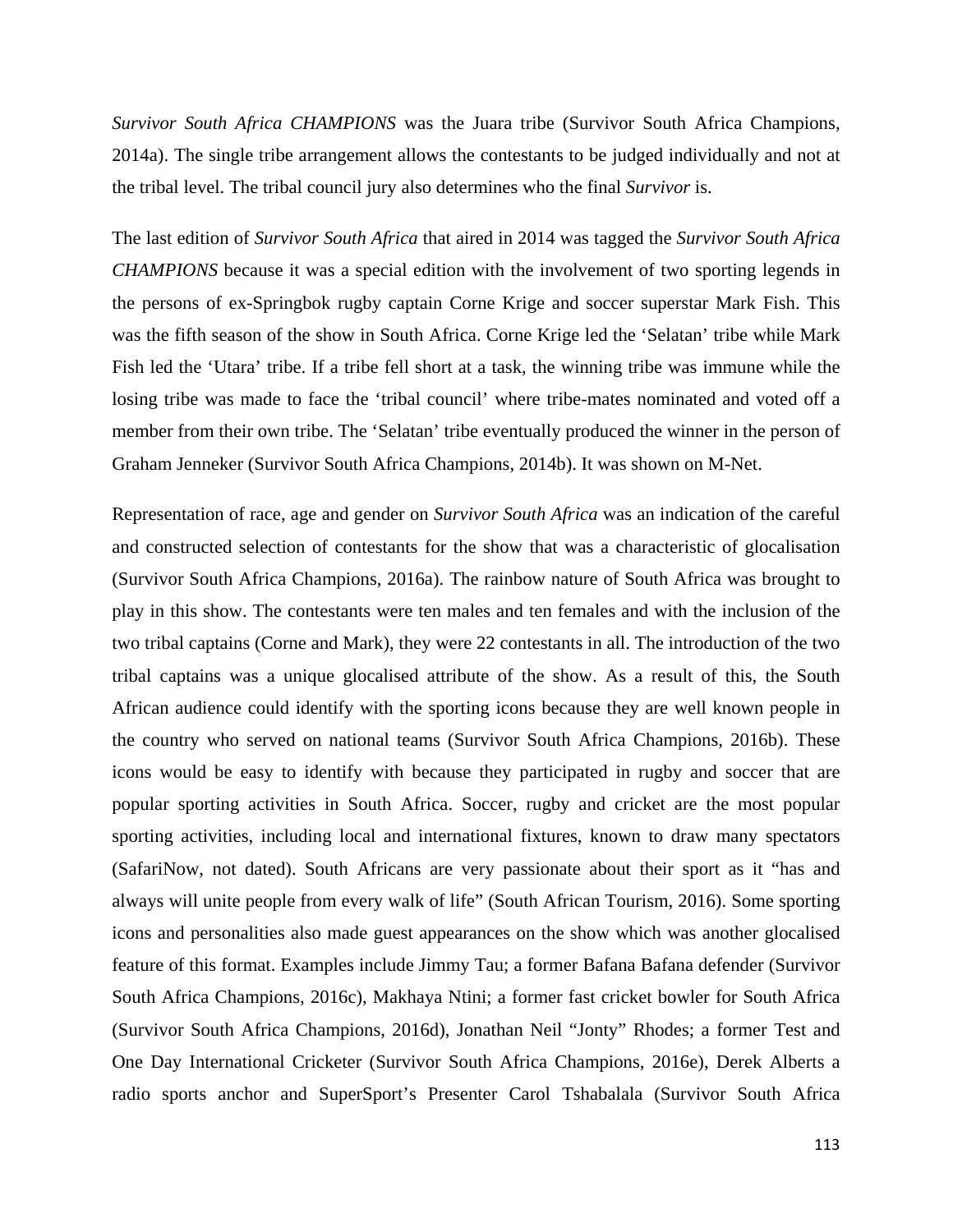Champions, 2016f). The host Nicolaos Panagiotopoulos also played a major part in the glocalisation process. He is a popular media personality and businessman in South Africa (Survivor South Africa Champions, 2016g). Another glocalised feature of the show is the logo.



# **Figure 5.5:** *Survivor South Africa CHAMPIONS* **Logo**

Source: Survivor South Africa Champions (2016h)

From Figure 5.5, it clearly bears the name *Survivor South Africa CHAMPIONS.* Another glocalised trait was the branded bandana worn by contestants for their duration on the show (Survivor South Africa Champions, 2016i). It was unique because it bore the *Survivor South Africa CHAMPIONS* logo as it is shown in Figure 5.5. The producers also made the show glocalised when they gave the captains opportunities to advise contestants; for instance Corne and Mark's advice to Buhle on strategies to outlast other competitors (Survivor South Africa Champions, 2016j). Another identification of glocalisation was the period when the two captains reminisced about the eliminated 'castaways' (Survivor South Africa Champions, 2016k).

A way through which feedback from the audience was maintained was from their social media platforms like Facebook, Twitter and the homepage of the show's official website where audience could vote via Mobile, WeChat and SMS platforms (Survivor South Africa Champions, 2016l). The audience voted for their favourite tribal captain won by Corne Krige (Survivor South Africa Champions, 2016m). The ability to promote a franchise across multiple platforms will capture a wider range of audience. Through *Survivor's* adaptation of a multiplatform approach of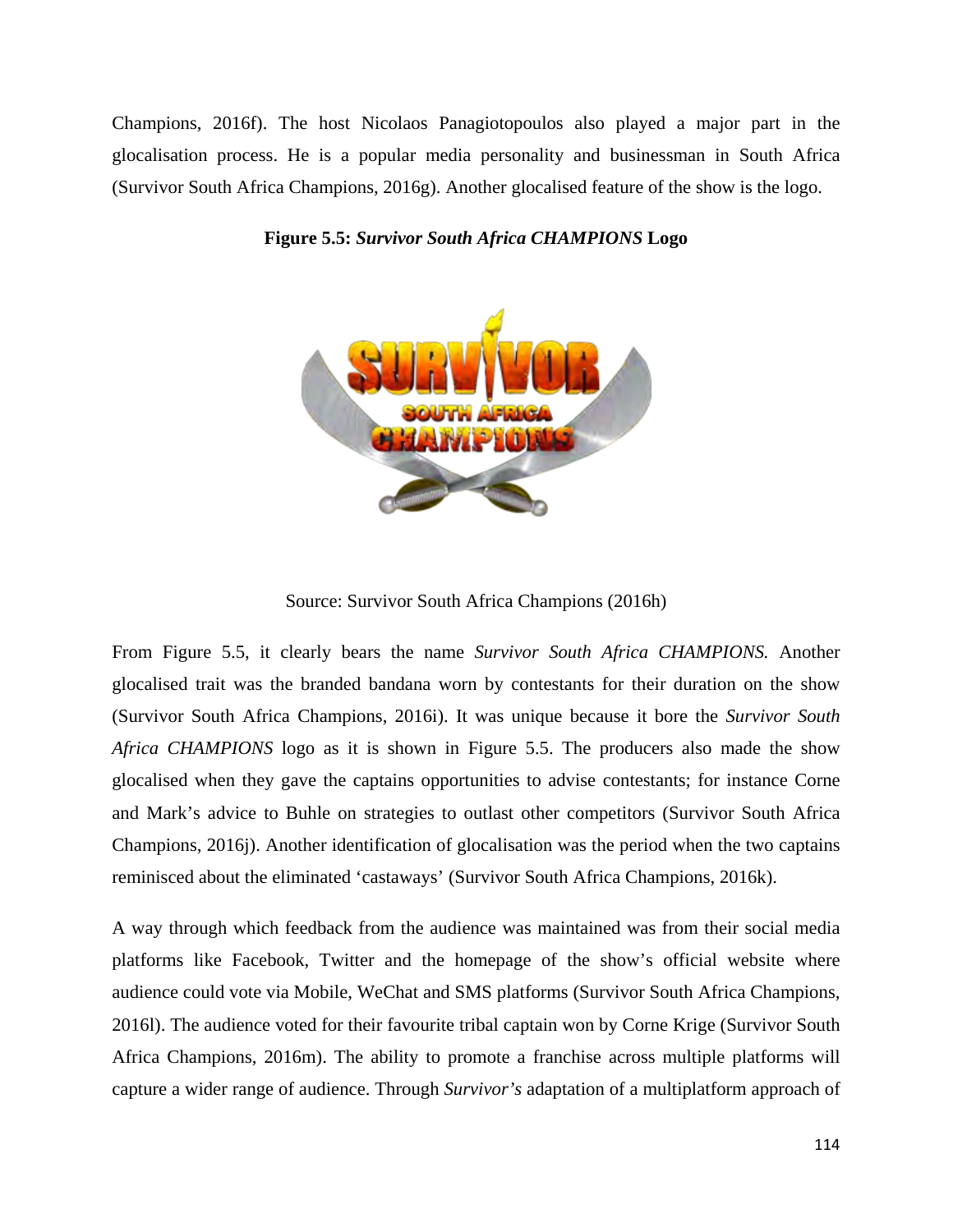convergence, especially Internet technology, viewers were engaged on various media. For instance, in America, CBS ensured its viewers were able to stay in touch "through the official *Survivor* website [and] the Internet also promoted interactivity between viewers and *Survivors*  allowing the network to extend the program beyond the confines of the television set" (Jordan, 2006: 88). This was achieved by the encouragement of the audience to participate through the use of various media to follow the show. This was also done within the South African media landscape through the various *Survivor South Africa* social media platforms like the official website of *Survivor South Africa*, SurvivorWiki and their official YouTube channel as noted earlier. Another important involvement of the audience was through the use of the hashtag on social media like Twitter and Facebook. Hashtags like #TeamFish and #TeamKrige were used to display allegiance of their fans to the show and the contestants (Survivor South Africa Champions, 2014c). Other hashtags include #SurvivorSA, #TeamSelatan and #TeamUtara that syncronised and linked various conversations about *Survivor* on Twitter.

Another distinguishing factor was the 'braai' made available for the winning team of one of the challenges on the show (Channel24, 2014). The use of this iconic form of social gathering and meal occasion has already been remarked on in the earlier discussion on *Big Brother.* These identify *Survivor South Africa* among other formats. These instances that showed glocalisation are equally relatable to the theory of cultural proximity as a result of local features that fill the void of cultural need in situations where there is the desire for a glocal version of global brands.

# *Ratings and viewership of Survivor: South Africa and America*

The average viewership and rating for *Survivor South Africa CHAMPIONS* on the M-Net chart over a period of four weeks (week 4-7: 26 January, 2014 – 16 February, 2014) was 99,500 viewers while its rating was an average of seventh (TVSA, 2016e). This was at the inception of the broadcast of the show on M-Net. Towards the end, its viewership and rating over another period of four weeks (week 17-20: 27 April, 2014 – 18 May, 2014) had increased with an average of 122,750 viewers and an average rating of fifth on the M-Net chart (TVSA, 2016e). This increase in viewership is represented in Figure 5.6 below: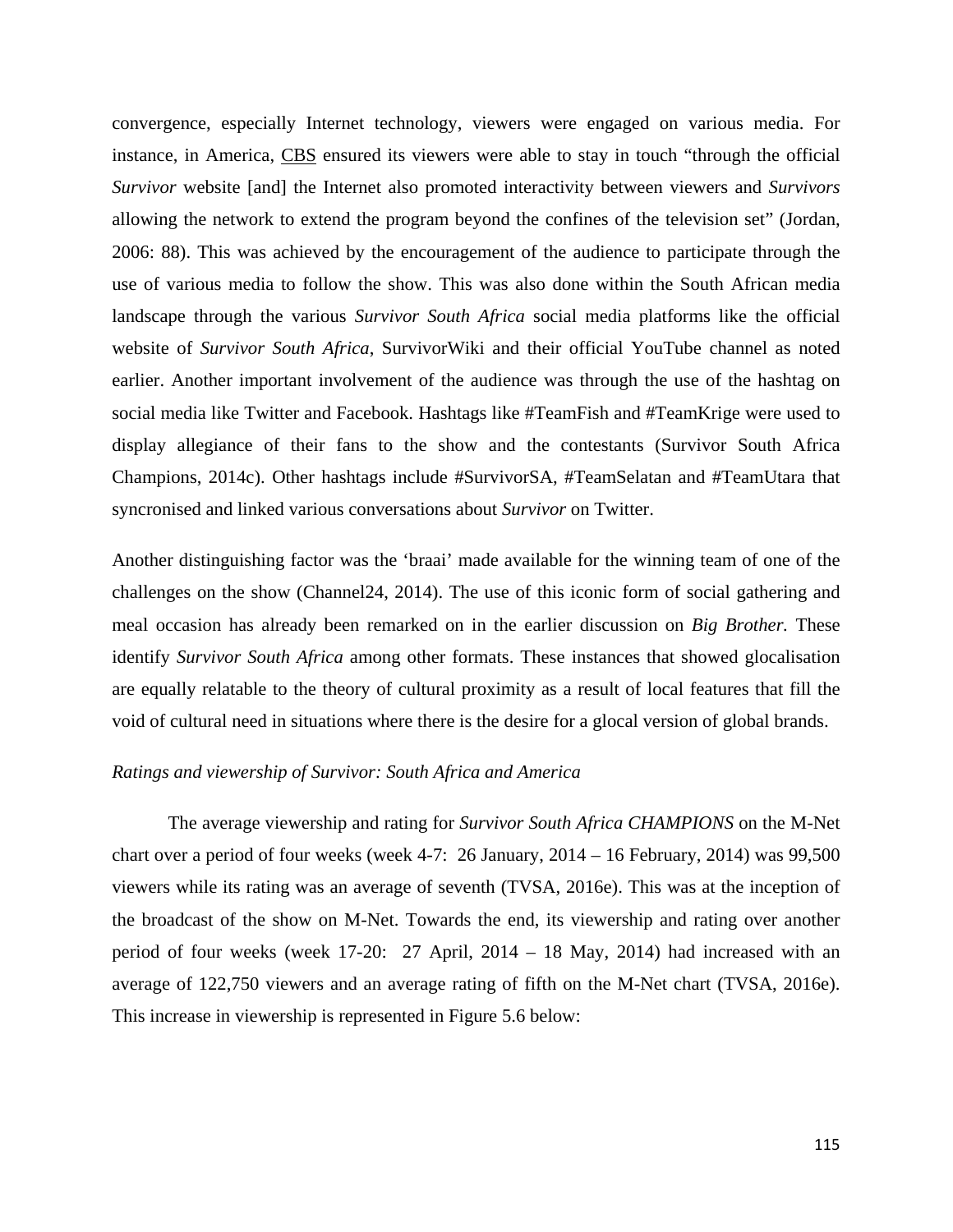

**Figure 5.6:** *Survivor South Africa CHAMPIONS* **Viewership Trend**

The viewership trend in Figure 5.6 shows an increase in viewing of the show as the show progressed. The initial rating for the first episode of the first season of *Survivor South Africa* (2006) was huge with about 1.2 million viewers; a feat that surpassed other M-Net reality series like *Big Brother* or *Idols* that made it the most watched episode of a reality show on the channel (TVSA, 2006). *American Survivor,* on the global media landscape, had the highest rating and an income of \$50 million in advertising in 2000 (Hill, 2005). With the high number of followers as recorded in such cases as the 51 million people who tuned in to watch *American Survivor's* first season finale in 2000, reality television generally has translated to a very large and important part of popular culture (Kopp, 2013). It is therefore important for producers and broadcasters as well to synergise both local and international demands and consumption that have become increasingly important for the concept of reality television.

## *Synopsis of the discussed case studies*

These transnational corporations have been able to reproduce adapted programme formats to suit their local audience. They have especially put into consideration the South African audience. These have been achieved through language-use, the use of familiar celebrities, the use of popular hosts/anchors for the shows and familiar features. For instance, in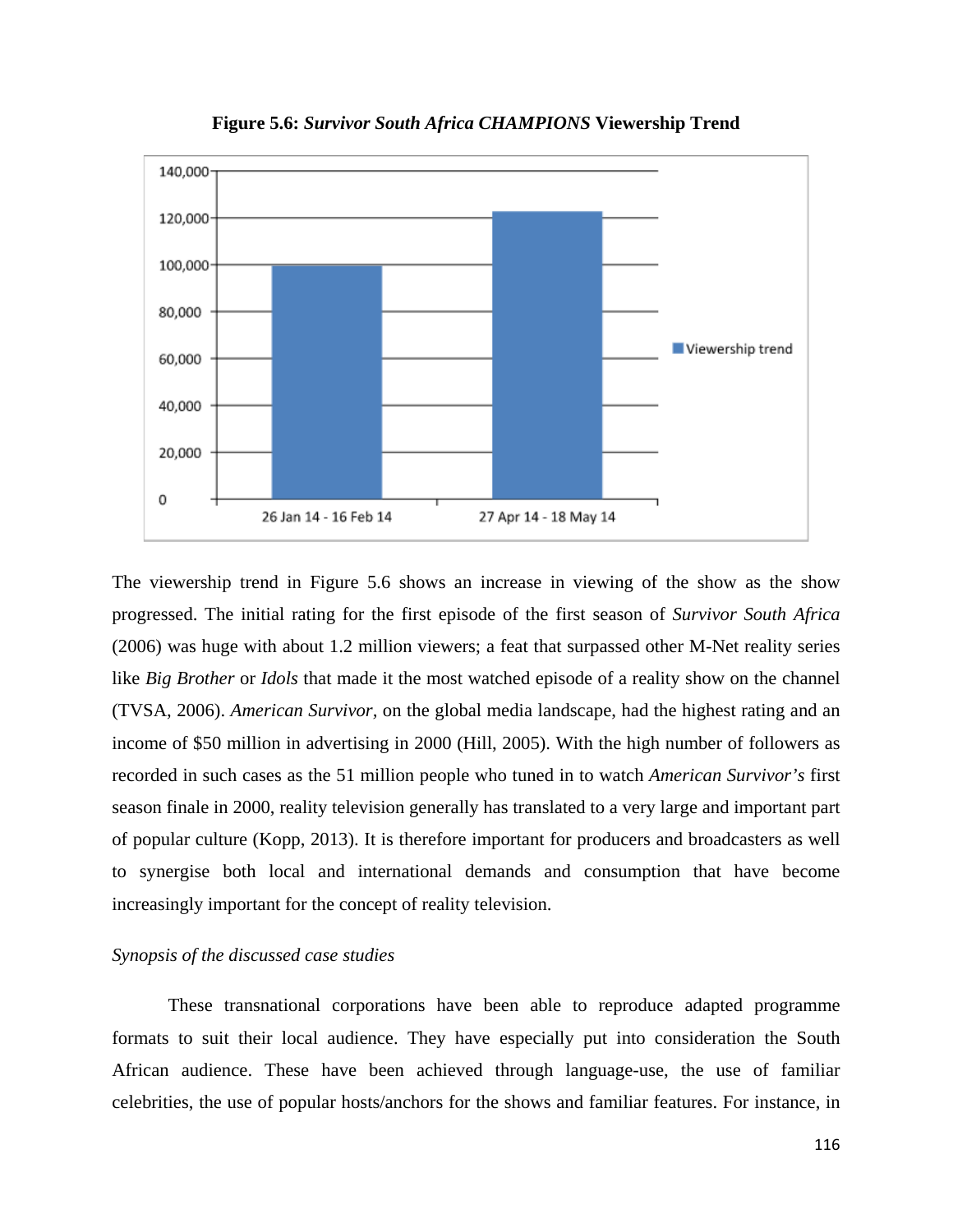the case of *Idols South Africa;* songs in the local languages of the people, language-use, a panel of known judges, a known show host, the 'wooden mic' and guest performances by past contestants and known musicians in South Africa are examples of glocalisation. In the case of *Survivor South Africa CHAMPIONS;* a mixed and careful selection of contestants based on race, gender and age, the iconic use of the 'braai', identifiable logo and outfit (bandanas), a known programme host and the presence of popular sporting personalities and presenters were glocalised features. In the case of *Big Brother Mzansi;* a careful selection of contestants that would entertain the audience, a known programme host, local language-use, braai facilities, local foods, Jacuzzi, a unique logo, theme song and customisation of the diary-room were glocalised features. These glocalised features can also be situated within the theory of cultural proximity because they are positioned in the same cultural and geo-linguistic space especially in terms of national proximity because the audience [South Africans] exists within the same national boundary (Straubhaar, 2007). Though these glocalised franchises seem to be different through the infusion of certain local features, they promote a similar ideology with their global formats. For instance, the global ideology of *Idols* is to provide a platform for young people to express themselves musically while those of *Big Brother* and *Survivor* are to create environments where there is a relative level of freedom and restraint at the same time. The ideologies of these shows have consistent storylines that are unique and identifiable to each format. This is because media ideologies are identified and known to resonate with the audience as a result of repetition because repetition of a media text will influence the interpretation given to the text by the audience (Rayner and Wall, 2008: 104). As a result of the fact that glocalised franchises may perform autonomously of the cultural contexts they are situated in, they bear semblance with the global format; hence they create 'bureaucratic' outcomes (Dayan, 2012: 24). This situation questions if media franchises are truly glocalised with the interest of local audiences at heart.

### **Conclusion**

Conclusively in this chapter, attempts were made to identify features of glocalisation within the case studies of the work. These features include those that promote cultural proximity in terms of language-use, renderings of local songs, traditional foods peculiar to South Africa and known media personalities/sporting legends. Due to the increase in demand for more reality television, producers have had to increase their outputs and also glocalise these formats to meet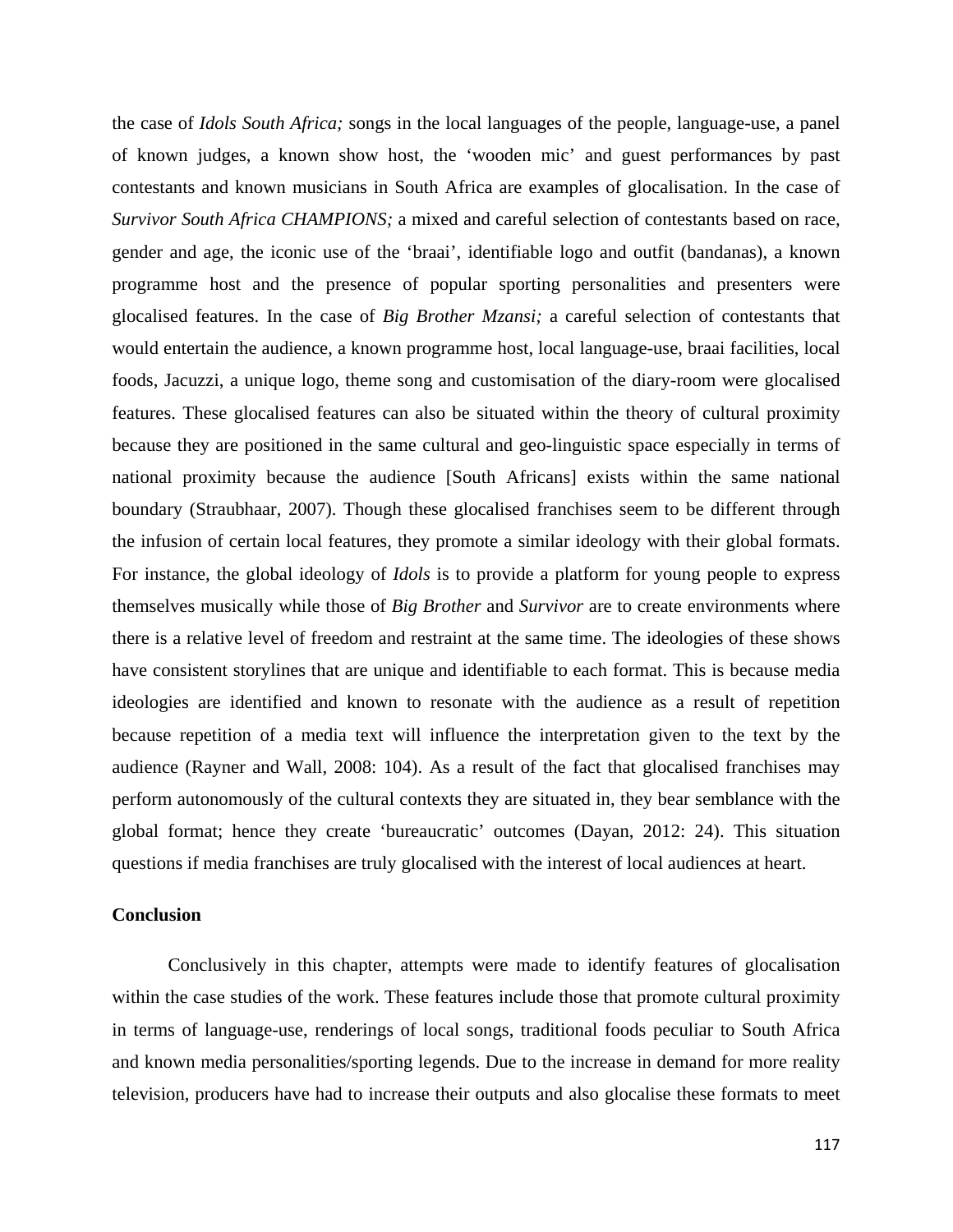the needs of their local audiences. These were reiterated by Hansen (2014: unnumbered) who affirmed that "interest in reality TV, where the show has been adapted locally, tends to gain traction quickly due to viewers relating better to a local superstar than a relatively unknown foreign celebrity." Though franchisors of these reality television shows promote a similar ideology in the sense that these media franchises have a number of similarities, they have adjusted a few features of their shows into local contexts around the world. These differences range from actual studios and locations to hosts/anchors of the programmes, local cuisines, local languages and cultural features, and in some cases name modification bearing in mind the cultural significance of this within certain local contexts. These are representations that make meaning to a unique set of people (Hall, 1997 and du Gay *et al*, 1997, 2013). These features emphasise considerations of the producers of these shows in the representation of reality television in different contexts (du Gay *et al*, 2013). This is because what may be allowed in certain situations may not be allowed in other places hence the socio-cultural impacts of such modifications within different countries are important considerations. Others glocalised features include the careful selection of participants for the shows who can appeal to the audience. These are prominent factors that made the local adaptations 'truly' South African. Ratings and viewership were shown to have symbiotic relationship because an increase in one led to an increase in the other and vice versa. Another particularly prominent aspect of viewership was in the case of *Idols South Africa* that indicated high viewership when the show was broadcast on a local and cheaper package rather than the expensive bouquet.

This chapter also shows that producers may adapt formats to point out germane issues within a society. For this reason, glocal formats are often "adapted to local culture and that through adaptation, specific local issues at play in a particular territory can be addressed" (de Bruin and Zwaan, 2012: 2); for instance, the scenario in *Big Brother Mzanzi* (Big Brother Mzansi YouTube channel, 2015a) where housemates discussed the challenges they had faced before they entered the house such as family issues like not having a father figure in their lives, unwanted pregnancy, struggling to take care of siblings and other family members and drug addiction. Attention could be on the social parameters to address some of the issues if all cannot be tackled. It shows that local adaptations are able to showcase pertinent problems that can be addressed through various media. These pertinent issues can be political, economic or socio-cultural, underscored through these shows via various media that may generate talking points and further increase the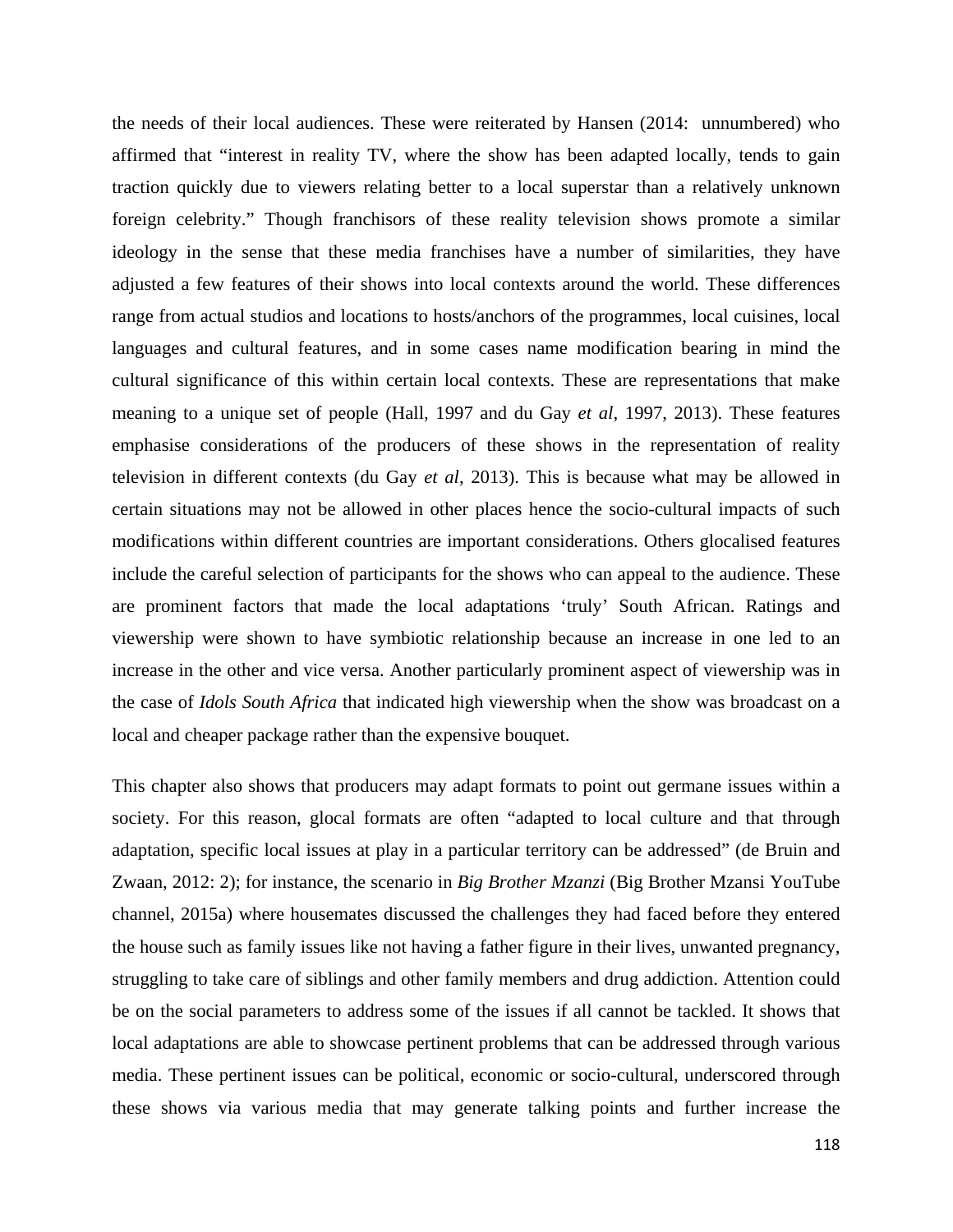awareness of these. Furthermore, in the adaptation of franchises to glocal formats, producers also consider the size and economic value of such shows; for instance Endemol had glocalised several formats of *Big Brother* but it had to consider the national markets of each country present on the African continent. Some countries were deemed 'too small' in economic terms and they had to produce regional versions instead (Magder, 2009). A similar case is also the regional adaptation of *Survivor* into *Survivor Africa* and *Big Brother* into *Big Brother Africa.* However, some countries as South Africa (*Survivor* and *Big Brother*) and Angola/Nigeria (*Big Brother*) have their own glocalised versions.

Through the discussions on the political economy of these transnational corporations, this chapter shows the various levels of media integration and acquisition that media outfits engage in. There is what seems to be a form of interconnectedness between these media organisations because they have links directly or indirectly with each other; for instance, the partnership between Endemol, Shine International, CORE Media Group (the parent company of 19 Entertainment), 21<sup>st</sup> Century Fox and Apollo Global management, LLC to form the Endemol Shine Group conglomerate, and Fremantle Media's joint ownership of *Idols* with CORE Media Group (already a part of Endemol Shine Group). Fremantle Media and Endemol also operate on a larger scale; for instance, one of their global collaborations include partnership between Endemol in Italy and Fremantle Media in France with Spain's Phileas Productions [an original production and advertising company] (Phileas Productions (2014a), to produce the local version of the show *Don't Say It, Bring It!* in Spain (Phileas Productions, 2014b). The Fremantle Media and Endemol are also members of the Format Recognition and Protection Association [FRAPA]; an international format industry association committed to protect television formats (FRAPA, 2016b). Though Fremantle Media is an independent organisation from the Endemol Shine Group, it is still connected to the group in a way through the links it has with CORE Media Group and other links on the global frontier. These TNCs have huge numbers of broadcasting hours, global formats of scripted and unscripted media texts distributed to their subsidiaries and adaptations of these texts into local domains worldwide. The succinct political economy of these TNCs summarises the spread of media conglomerates around the world and the influence they have on the global media market.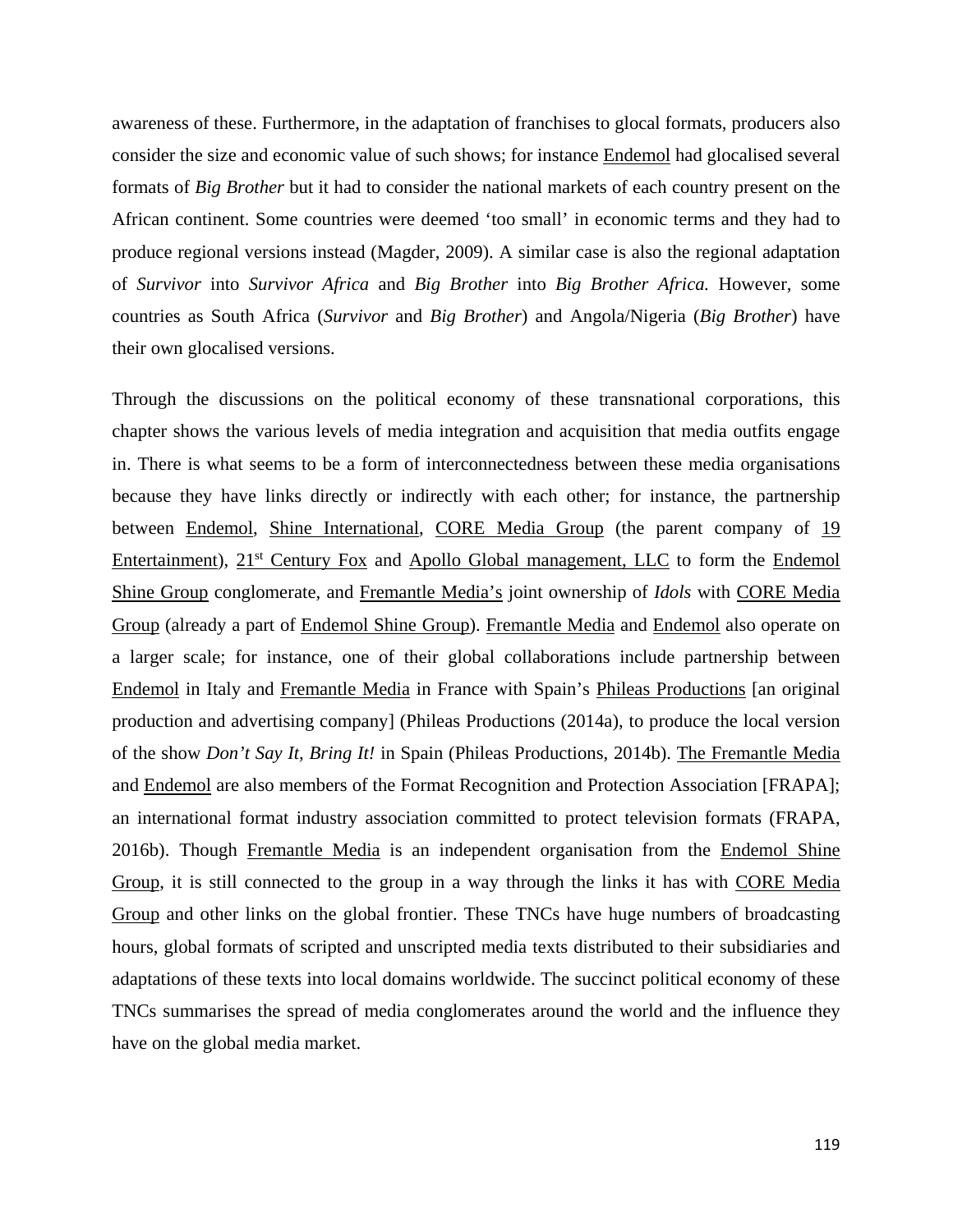From the political economy of MultiChoice, it shows how heavily invested this broadcaster is in local contents and promotion of the local media industry. The political economy of MultiChoice indicates its commitment to the inclusion of excluded disadvantaged groups; for instance through its Black Economic Empowerment (BEE) programme. Though MultiChoice is a transnational broadcaster, it provides varying options in channel selections and thematic programmes for both the local populace and the global audience who subscribe to its viewing packages. The inclusion of thematic channels that broadcast different genres ensures it provides diversified media content to the public both locally, through channels that broadcast in the official languages of the country, and through channels that target its audience outside South Africa. The policies within the South African media landscape ensure emphases are placed on local content and the promotion of these mainly in language-use and other features that will promote cultural proximity, limit the influence of Western content on local cultures and local media in forms of imperialism, and provide diversified media viewing options for South Africans.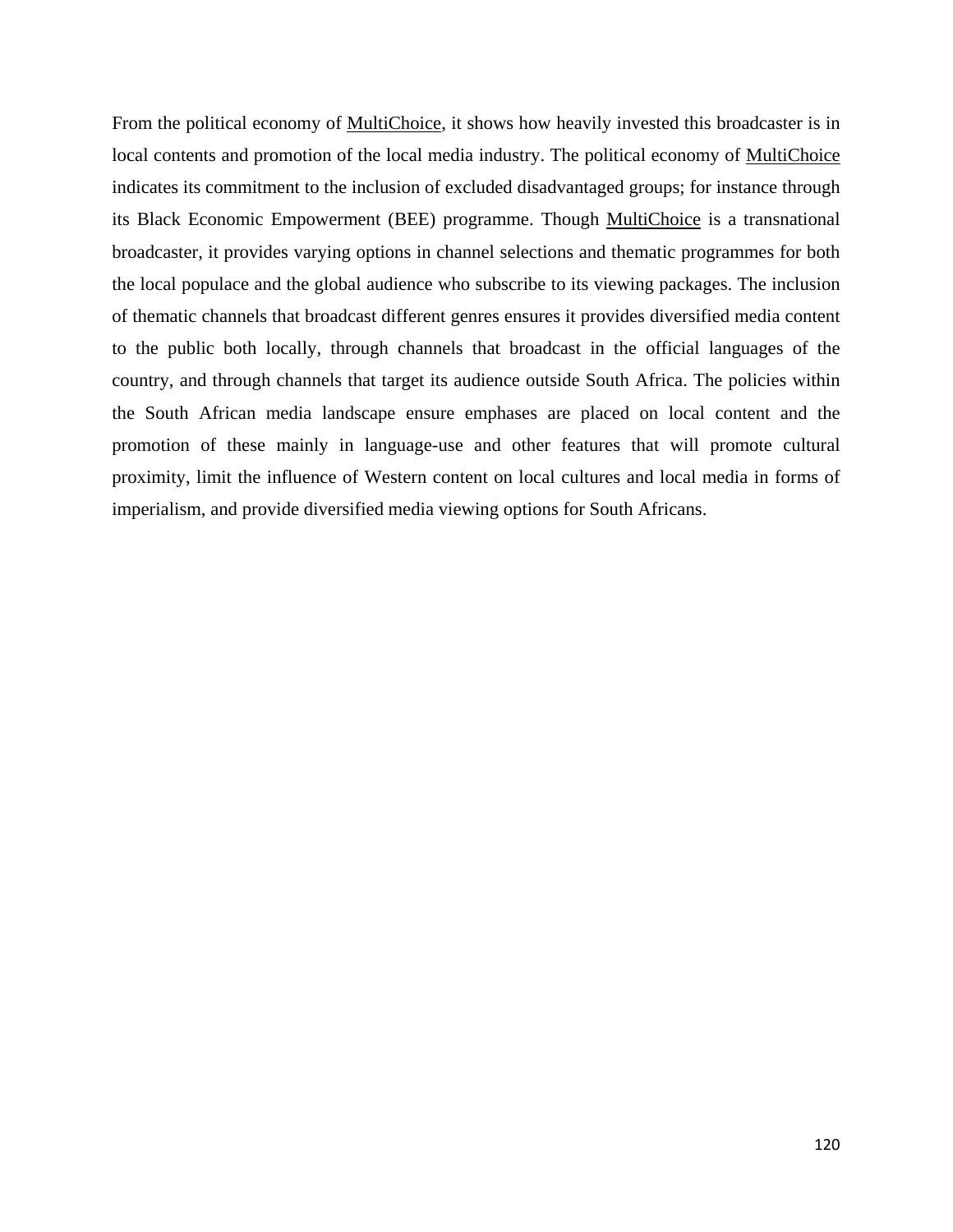# **CHAPTER SIX: CONCLUSION**

The television generally and its contents should show a level of creativity; a story being told that points to having a constant interaction and close relationship with its audience (The RTL Group Annual Report, 2014: 15). From this study, it has been shown that producers of media content like Endemol Shine Africa, Fremantle Media, 19 Entertainment and broadcaster MultiChoice endeavour to have a constant relationship with their viewers established through audience participatory approaches like the social media websites, and endearing features like involvement of known celebrities and hosts, local cuisines, and local language use among other glocalised features. Such a conclusion as this buttresses the point stated much earlier in this study on the role of the global media especially television content producers and broadcasters as storytellers (See pages 21-34). In the context of this study, *Survivor South Africa*, *Idols South Africa* and *Big Brother Mzansi* reality television franchises represent the 'stories'. These franchises as 'stories' help the audience navigate through the storyline, the development of the characters and brand spectacle of the shows (Calbreath-Frasieur, 2015). They could be national (local reality television shows) or transnational (available in many countries). The transnationality of a reality television franchise is as a result of its sale to various television networks around the world. The transnationality of reality television shows were studied from various sources as media reports, literature from various scholars/authors, Internet sources, websites including those that were fan-based and in certain instances through the YouTube channels of these shows. These revealed various unique glocal features of the shows which will be highlighted succinctly in this chapter.

There were homogenous or similar instances in glocal adaptations of formats because such glocal formats in this case *Idols South Africa, Big Brother Mzansi* and *Survivor South Africa* have features that are identical with the global formats. These features are pointers that help the audience associate glocal adaptations to global ones. However, though similarities abound, these glocalised media contents still had elements of distinction from global adaptations. This was corroborated by Albert Moran and Justin Malbon (2006: 146) who opined that content formats indicate levels of differences from one format package to the other, from a national adaptation to another national adaptation and from one programme episode adapted to another episode. They have the same concepts from global formats but are always suited to local taste. An adaptation of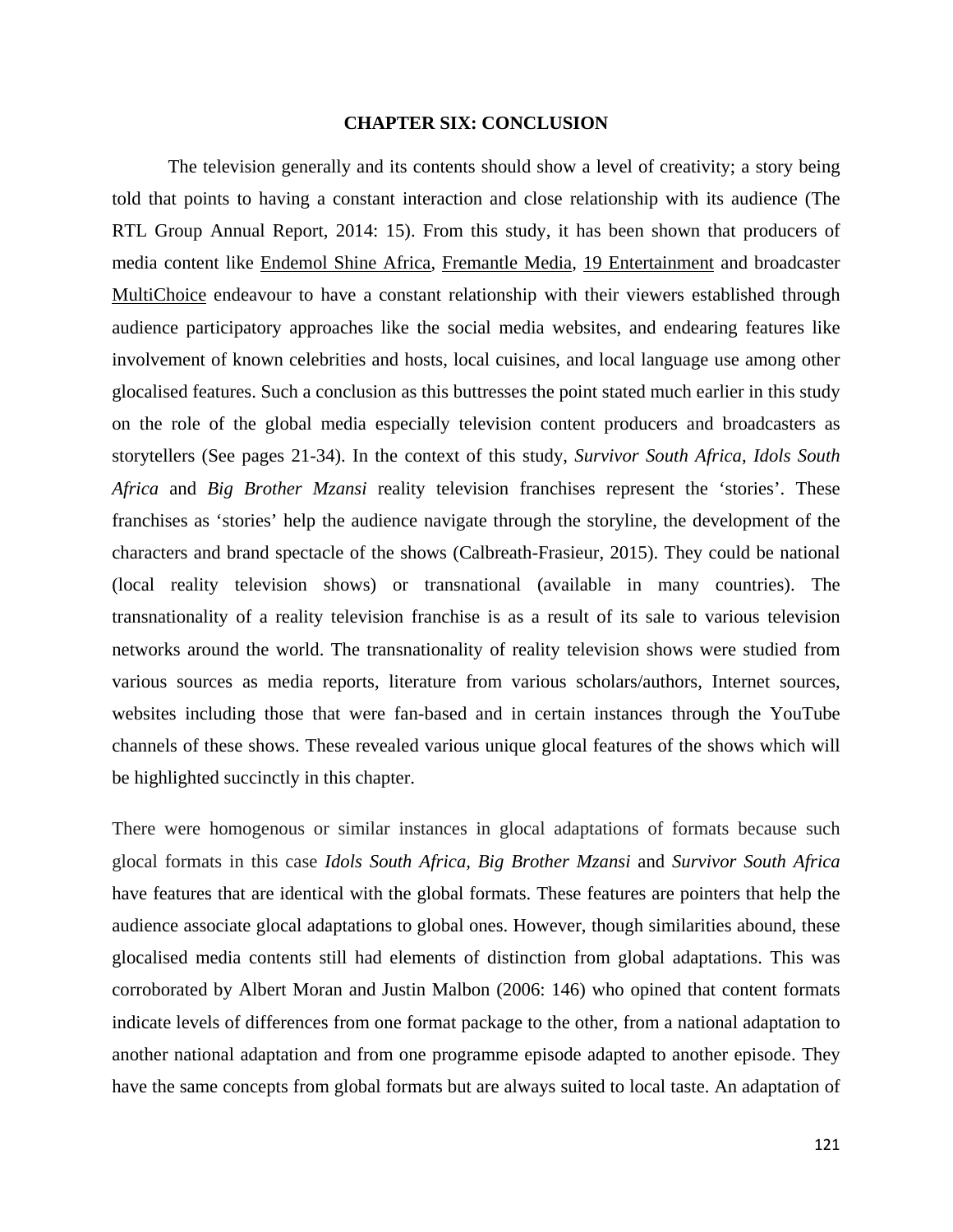a format may not always comprise of all the renderings of such formats; "instead, format adaptation always lies along a continuum ranging from the radically similar to the radically different" (Moran and Malbon, 2006: 146). As a result of this conclusion, it can be said that there would be elements of dissimilarities and similarities between global formats and adaptations.

From this study, it was noted that one of the most conspicuous ways to highlight the glocal format of a franchise is achieved through the design of the actual house or location of the show (Roscoe, 2004). Television 'space' in terms of designed studios, locations or houses are important features of *Big Brother, Survivor* and *Idols* (Hill, 2015). For instance, the *Survivor* and the *Big Brother* series both focus on the separation of a group of people from the 'outside' world to confined settings for the shows. In the case of *Big Brother Mzansi,* they were placed in a house filled with surveillance cameras; in *Survivor South Africa,* they were taken to an island and the camera crews followed the contestants as they moved around the terrain, made camp or participated in tasks, while on *Idols South Africa* the stage was designed specifically for the show. Producers also incorporate known celebrities into their shows so that the audience can resonate with such and can identify their shows from other shows (Hansen, 2014). This is because the audience relate better with people they know and share a level of proximity with – which is often achieved through the use of known celebrities – culturally, locally, regionally, nationally or transnationally (Straubhaar, 2007). The inclusion of unique socio-cultural elements to the shows through language-use, local cuisines, a relatively fair representation of race especially among judges and contestants, gender, age and talent among competitors indicated how the producers tried to conform to local tastes and at the same time tried not to lose touch with the global formats so there can always be a thread of similarity and continuity. This is because television franchises strive to maintain a level of sameness and continuity (Johnson, 2013).

In addition, it was established that ratings are important aspects of reality television because high ratings can encourage viewership, sustainability and production. In order to have increased ratings and show sustainability, the producers of reality shows ensure all-round entertainment with mass appeal to meet the viewing needs of the audience (Hill 2005). If these are low, such reality television shows can go out of production because of low ratings and viewership. The examples cited in the case studies earlier show the interrelatedness of ratings and viewership.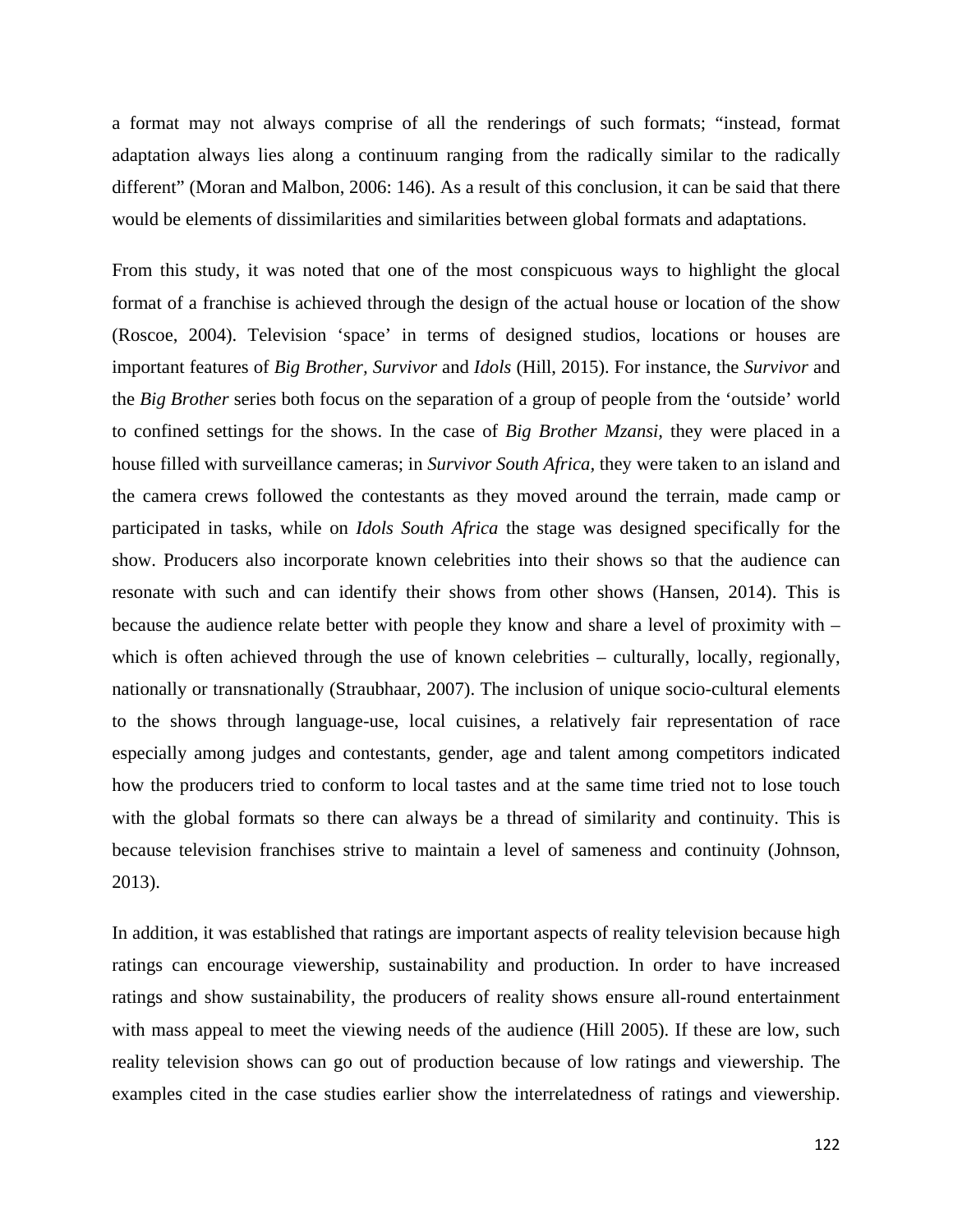This means an increase in one leads to an increase in the other components while a decrease in one leads to a decrease in the other components.

Furthermore, there is the awareness of the integration of multiple channels for the reception of media texts. The use of multiple channels include online streaming of shows made available via YouTube and other websites, interactive news feeds from syncronised social media, instant voting channels for those shows that require audience votes among other platforms. The utilisation of these channels, for instance reality television voting systems adapted to live models so that the audience can see the immediate effects of their votes like 'instant save' on *American Idol*, have impacted the reception of these media texts. This is because such integrations and convergence are of utmost importance to viewership (Hansen, 2014).

This study also showed the importance of media convergence in the sense that transnational corporations were able to reach a wider range of audience through other media and technologyfacilitated channels that resulted in strengthening and furthering their presence in the global media landscape and thus reconfiguring the concept of broadcast of media content and television viewing. The implication of this reconfigured perception is that the audience may no longer be reliant on only television broadcasts when they can also access such media content through integrations of ICT, Internet and technological advances. Furthermore, the presence of these transnational corporations as observed in the discussions about their political economy evinced various integrations that connote the strong influences and powers of these companies. For instance Bertelsmann, the holding company of RTL and Fremantle Media displayed vertical integration in its business ventures in broadcasting, education and entertainment, 19 Entertainment displayed vertical integration into touring, entertainment, merchandising among others, Endemol displayed horizontal integration into broadcasting and entertainment and MultiChoice displayed horizontal integration into broadcasting, Internet and entertainment. Mergers and acquisitions or joint ventures; for instance between RTL and CBS Studios, Fremantle Media's acquisition of 495 Productions, Miso Film, Divimore and StyleHaul among many others; Apollo Global Management LLC's acquisition of CORE Media Group and joint management of Endemol Shine Group by Endemol, Shine International, CORE Media Group, 21<sup>st</sup> Century Fox and Apollo Global Management LLC and partnerships between CORE Media Group and companies like Alevy Productions, Bayonne Entertainment, Sharp Entertainment,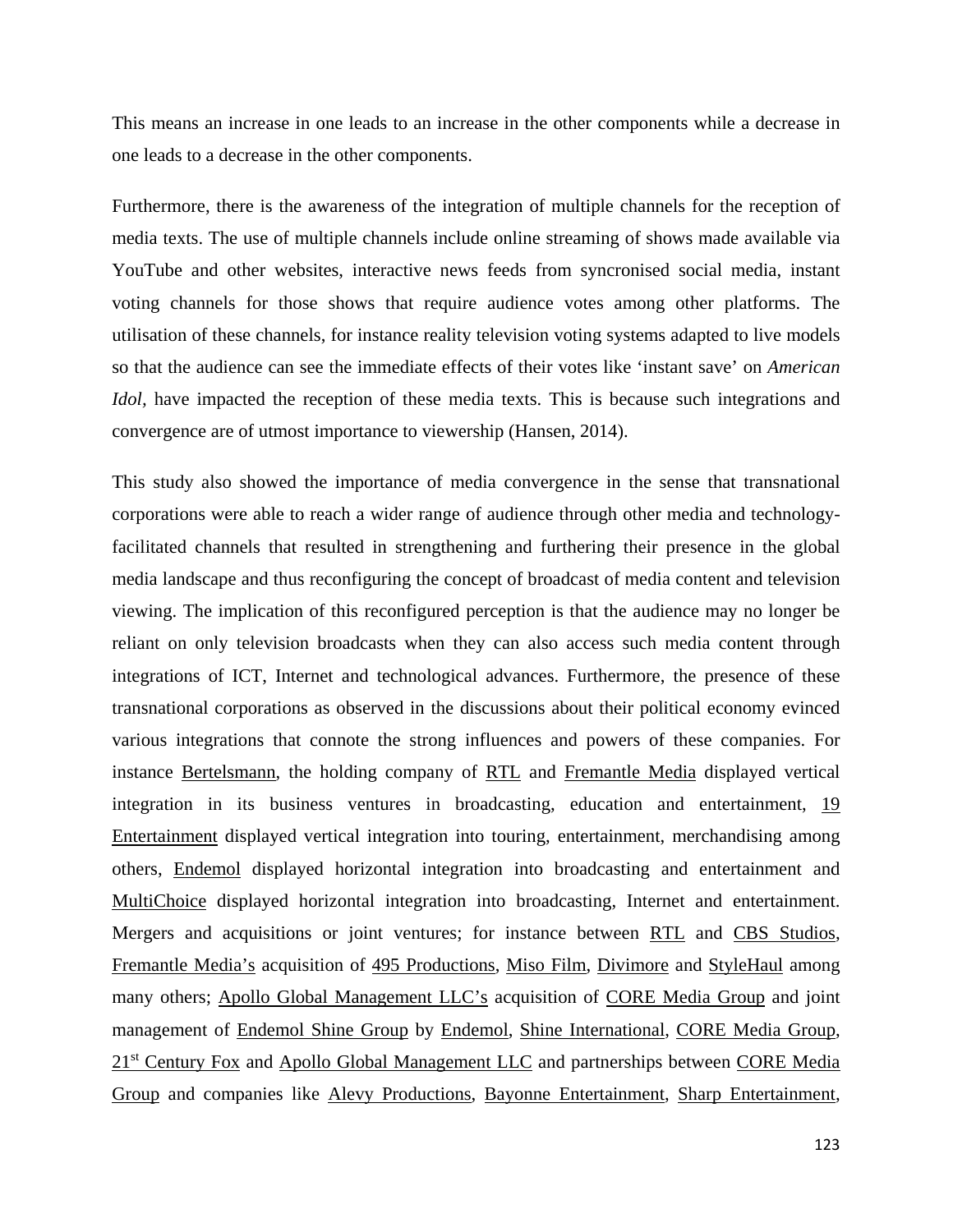Halfire Entertainment and B17 Entertainment go a long way to show the level of power invested among a privileged few who 'indirectly' control global media content. These integrations, partnerships and acquisitions form strong media enterprises that make it almost impossible for smaller conglomerates to thrive within the media landscape. This buttresses Herman and McChesney's (1997) earlier argument that the global media is largely influenced by Western media conglomerates in the media industry. These media firms therefore enjoy higher economies of scale (Yong, 2010) as a result of the varied ground they have covered in the global media market scale. The owners of these franchises have capitalised on media convergence to sell and re-sell their media content to audiences across the world (Johnson, 2009). The outcome of such levels of oligopoly is that small media outfits find it difficult to burgeon if they are not in any form of partnership with established TNCs (Long and Wall, 2013). However, though these 'privileged few' control content on the global frontier, they have equally allowed the interactive audience to be involved through various audience participatory approaches they employed for their shows through voting, opinion polls, and other means through which the audience can contribute to global media flow. Su Holmes (2004) corroborated that these approaches that producers of reality television use to engage their audience is a 'new' participatory relationship that has been established between the audience and the shows.

This study further confirmed that though MultiChoice has more interests and establishments outside South Africa, it is still devoted to the development and furtherance of the South African media landscape and promotion of more local content. The promotion of this local content includes formats that have been glocalised. This submission on the inclusion of glocal formats as local content can be made because this study established that though the TNCs who are the franchise holders of these shows recreate these franchises from global formats, the glocalised versions are actually made locally with the local audience in mind rather than the global audience. To further reinforce this point, broadcast of these glocalised versions have been made available both on global and local channels. An example of a global channel is the M-Net Movies Channel because it is received on a wider scale across the African continent while the local channels are Mzansi Magic and kykNET that are for the South African audience alone. The provision of M-Net, Mzansi Magic and kykNET on the DStv platform via different affordability channels demonstrates the manner by which MultiChoice has been able to balance the needs of both its global and local audiences.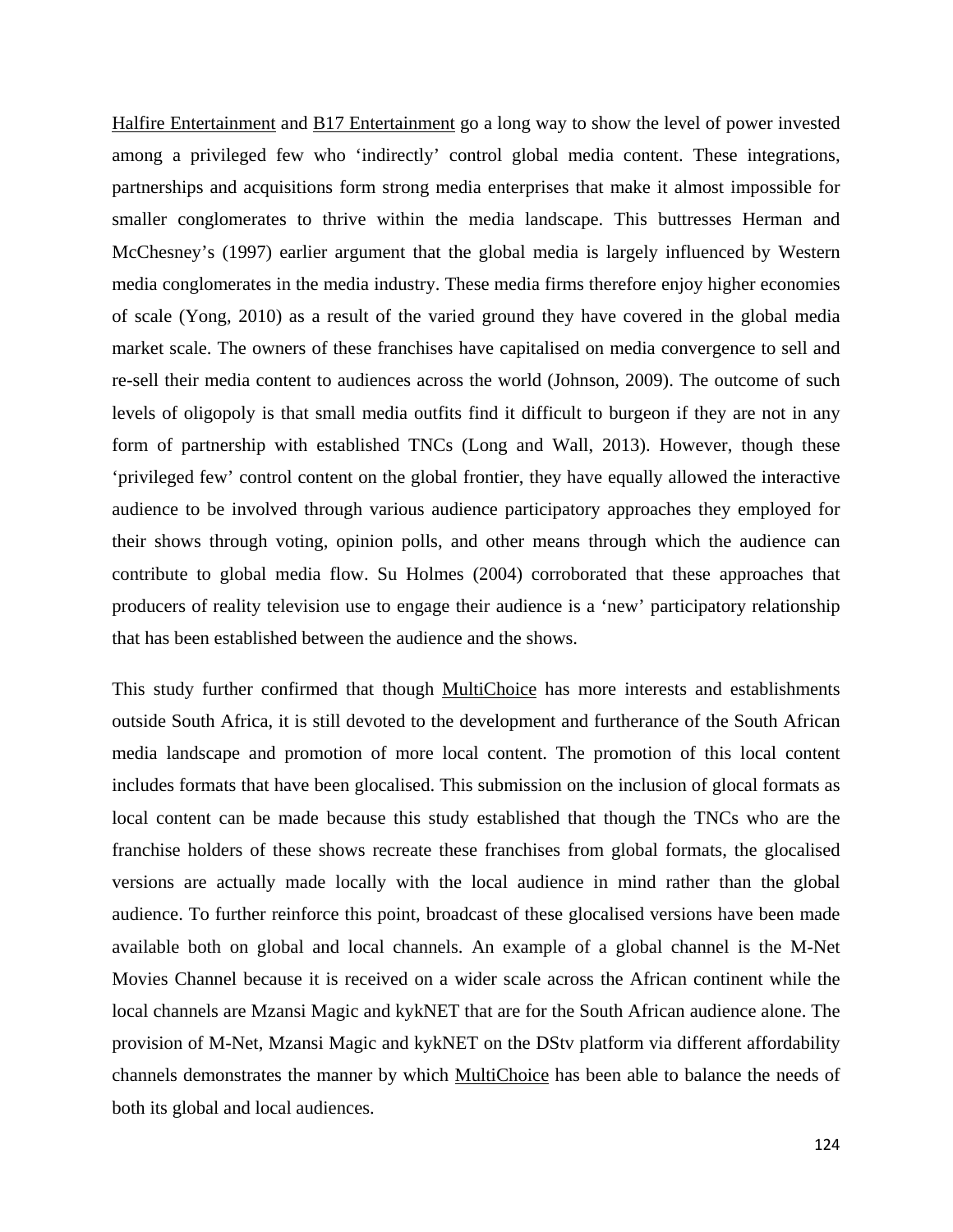Within the South African media landscape, and from the discussions, it showed that these reality television shows have led to both homogenisation or similarities and heterogenisation or uniqueness because the formats of these shows are similar but different in some ways within varying local contexts. It is not a complete state of homogenisation neither is it a complete state of heterogenisation; it is a blend of the two concepts. As there are elements of homogenisation, there are also elements of heterogenisation. This conclusion was supported by Rantanen (2005: 116) when she argued that the consequences of globalisation could not only be homogenising or heterogenising, these consequences could both be located within similar contexts. These concepts can thrive alongside one or the other depending on circumstances that aid these within social contexts. Circumstances that aid homogenisation in this context include the power relations and ownership structures of the TNCs (Endemol Shine Africa, Fremantle Media, 19 Entertainment and MultiChoice) that is, the political economy of those who distribute similar content ideologies of global franchises and the transnational broadcasters who diffuse these to local audiences. The issues of size and power come to play in the sense that these TNCs individually have a central controlling unit or headquarter with the authority to supersede local interests – perhaps on the inclusion of more local features – for a more profitable and global interest or decision. Those circumstances that aid heterogenisation are those identified glocalised features that include language-use and familiar socio-cultural elements that promote similar values; all elements of cultural proximity.

To protect the cultural heritage of a people, it needs to have vibrant media and media regulations in place that ensure this. The South African media landscape is no exception. From the data gathered, South African media policies ensure that the media landscape promotes and reflects the country's diversity through media programming. These policies also strive to protect the autonomy of its local audience through the allocations made for local content. The local content media regulation ensures that priority is given to South African media content in order to strengthen the broadcasting sector through the provision of varieties for its populace who in turn patronise such contents as a result of cultural proximity especially achieved through languageuse. In addition to regulations that guide local content programming within the South African media landscape, it was observed that various broadcasters including public television broadcasters, community broadcasters and commercial broadcasters all had different quotas that needed to be met as regards their promotion of local programmes in order to make the media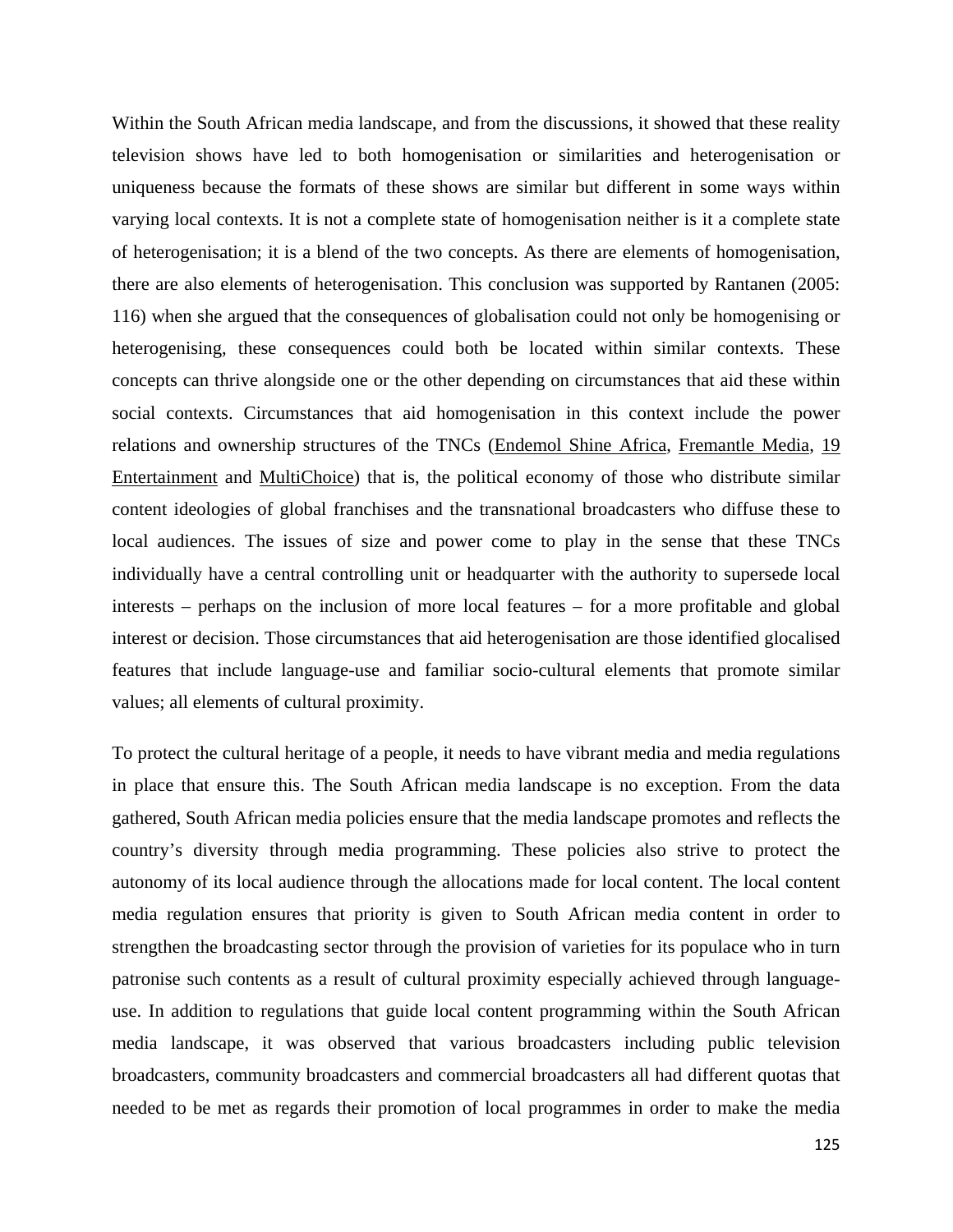landscape more diverse and encourage the local media industry. They were mandated to spend a certain amount of their budgets on local content and also broadcast this content. These policies will protect the cultural heritage of the country especially with the use of the official languages. The use of the official languages of the country will furthermore promote diversity in media content. The provision of diverse programmes, as regards the use of the country's official languages, offers the South African populace numerous options to choose from. These will encourage the cultural diversity of the country and limit external influences on the culture and media of the country that may result in varying forms of imperialism.

Though franchise holders, their production companies and their broadcasters have endeavoured to consider local audience's preferences in local contexts, more cultural elements can be integrated into glocalised formats in order to foster the reception of these media texts. This is not to say that glocal adaptations should not be linkable to their global counterparts, but there should be more incorporation of local cultural features that are relatable and these should be with little influences from franchise holders, producers and broadcasters. Also, in as much as the regulation of online content or the control of online publications may prove difficult (Botma, 2014), more efforts can be addressed to the regulation of the broadcast of local and glocal contents on multichannel platforms like the new media aided by Internet technologies since these media corporations and broadcasters utilise these platforms to reach their audience.

This study has opened up several gaps that need to be filled. For instance, the circuit of culture was used only to examine the representation of media franchises within local contexts and the regulations that guide these within the South African media landscape. However, other aspects as the production and consumption of glocal media franchises and the influence of these on audience identities can be researched. This raises queries as what the roles of producers are in the encoding process of reality television shows. This is as a result of the fact that the personalities of the producers are equally important as the contestants on the shows. It raises debates on whether for instance, *The X Factor (UK)* or *The Voice* would have been as successful without such producers as Simon Cowell and John de Mol respectively.

The concept of media consumption can also be examined. In other words, further research needs to go into how target audiences receive encoded media texts (reality shows) and the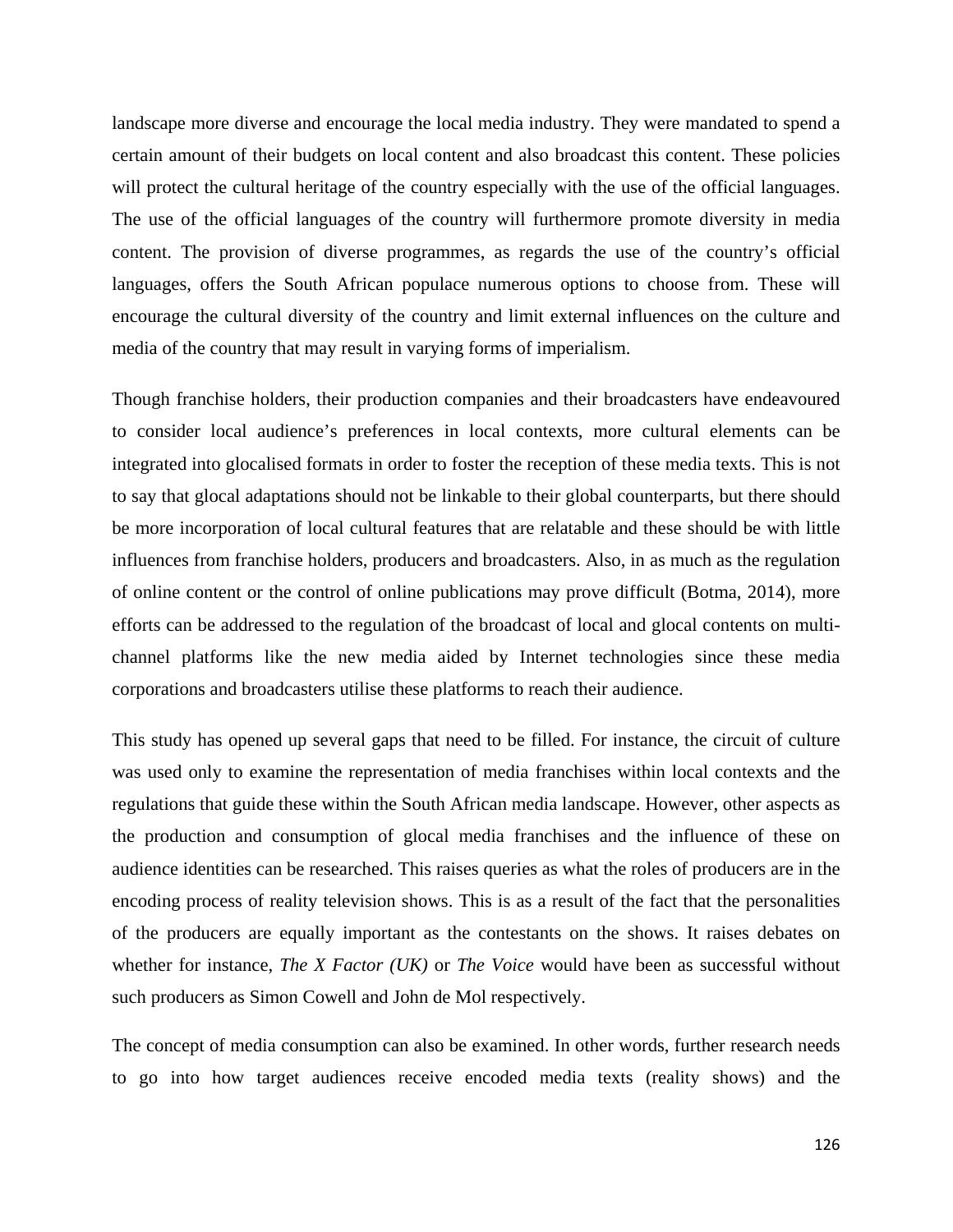meanings/interpretations they give to these. Further research can also examine how these members of the audience relate with characters of reality shows and the identities they form as a result of their exposure to these. The issue of identity will delve deeper into the cultural representation and reception of media texts and the influences of such on audience identities because producers of shows seek those characters that are able to produce strong reactions from their audiences and also influence them in a way. Another gap that requires further research is the comparison of the reality television genre with other genres and how other players within the media industry like advertisers, sponsors and partners of various programmes, take advantage of audience fragmentation in various media genres to make the audience aware of products and services.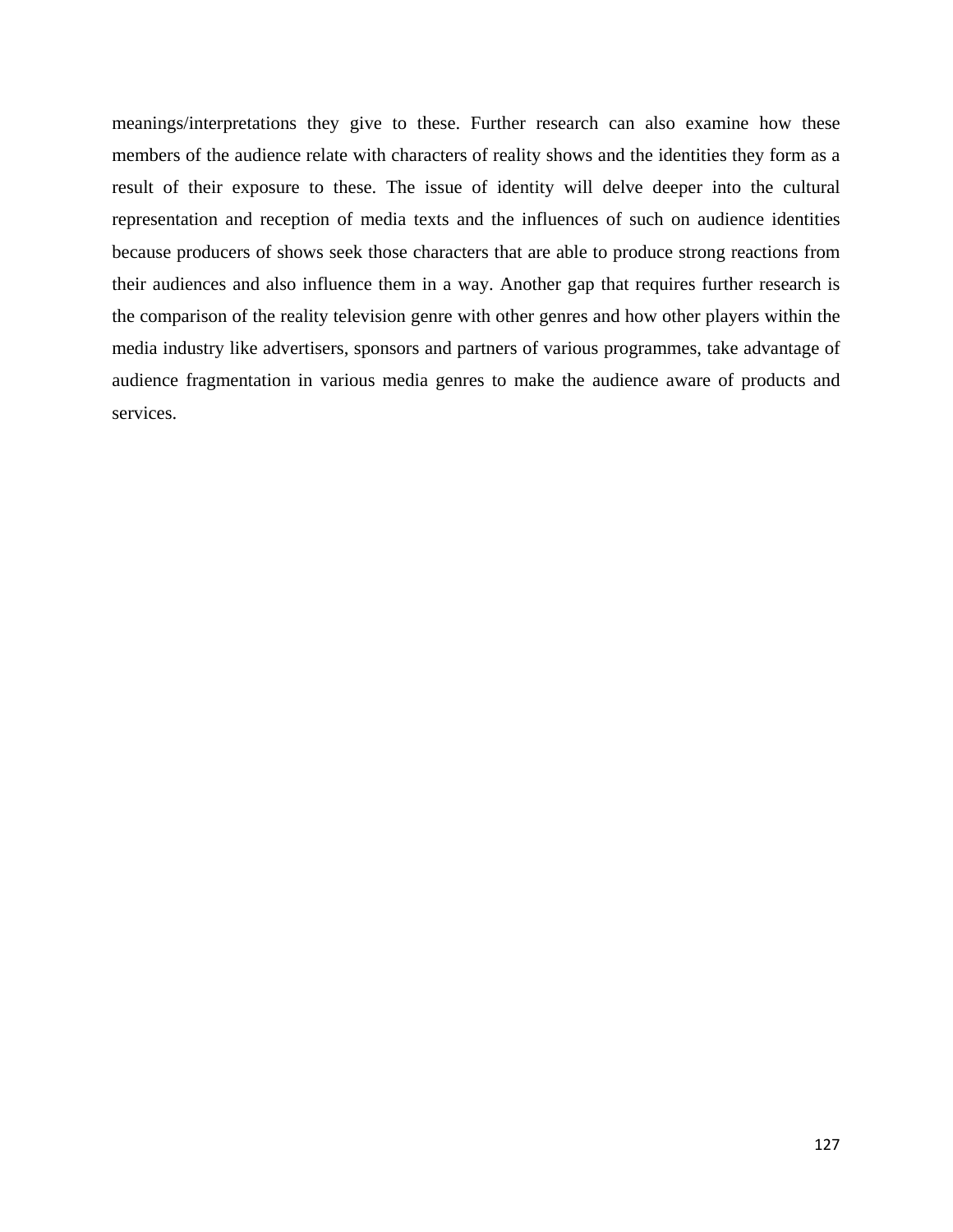# **SOURCES OF SECONDARY DATA**

Big Brother Mzansi website (2015a) *Logo* available on <http://bigbrothermzansi.dstv.com/> accessed 2 June, 2016.

Big Brother Mzansi website (2015b) *Home* available on <http://bigbrothermzansi.dstv.com/> accessed 2 June, 2016.

Big Brother Mzansi YouTube channel (2015a) *#BBMzansi - Good bye diary room* available on [https://www.YouTube.com/watch?v=9CBuraFtNH0](https://www.youtube.com/watch?v=9CBuraFtNH0) accessed 2 June, 2016.

Big Brother Mzansi YouTube channel (2015b) *#BBMzansi - Stars on my mind* available on [https://www.YouTube.com/watch?v=dKfzqrht\\_ok](https://www.youtube.com/watch?v=dKfzqrht_ok) accessed 2 June, 2016.

Big Brother Mzansi YouTube channel (2015c) *#BBMzansi - Family reunion* available on [https://www.YouTube.com/watch?v=0IjneiTbZPE](https://www.youtube.com/watch?v=0IjneiTbZPE) accessed 2 June, 2016.

Channel24 (2014) *A Pool and a Braai on Survivor SA this week* available on [http://www.channel24.co.za/TV/Reality/A-pool-party-and-a-braai-on-Survivor-SA-this-week-](http://www.channel24.co.za/TV/Reality/A-pool-party-and-a-braai-on-Survivor-SA-this-week-20140314)[20140314](http://www.channel24.co.za/TV/Reality/A-pool-party-and-a-braai-on-Survivor-SA-this-week-20140314) accessed 8 April, 2016.

CORE Media Group (2012) *About CORE Media Group* available on <http://coremediagroup.com/index.html> accessed 18 March, 2016.

CORE Media Group (2013) *CORE Media Group joins forces with Rhett Bachner and Brien Meagher, taking ownership stake in their 'B17 Entertainment'* available on [http://coremediagroup.com/pdf/CORE%20Media%20Group%20Joins%20Forces%20With%20](http://coremediagroup.com/pdf/CORE%20Media%20Group%20Joins%20Forces%20With%20Rhett%20Bachner%20and%20Brien%20Meagher.pdf) [Rhett%20Bachner%20and%20Brien%20Meagher.pdf](http://coremediagroup.com/pdf/CORE%20Media%20Group%20Joins%20Forces%20With%20Rhett%20Bachner%20and%20Brien%20Meagher.pdf) accessed 18 March, 2016.

Endemol Shine Africa (2015a) *A Global Network of Creative Companies: Who We Are*  available on<http://www.endemol.co.za/2015-01-13-23-58-16/who-we-are> accessed 17 March, 2016.

Endemol Shine Africa (2015b) *Survivor* available on [http://www.endemol.co.za/non](http://www.endemol.co.za/non-scripted/survivor-south-africa)[scripted/survivor-South-africa](http://www.endemol.co.za/non-scripted/survivor-south-africa) accessed 17 March, 2016.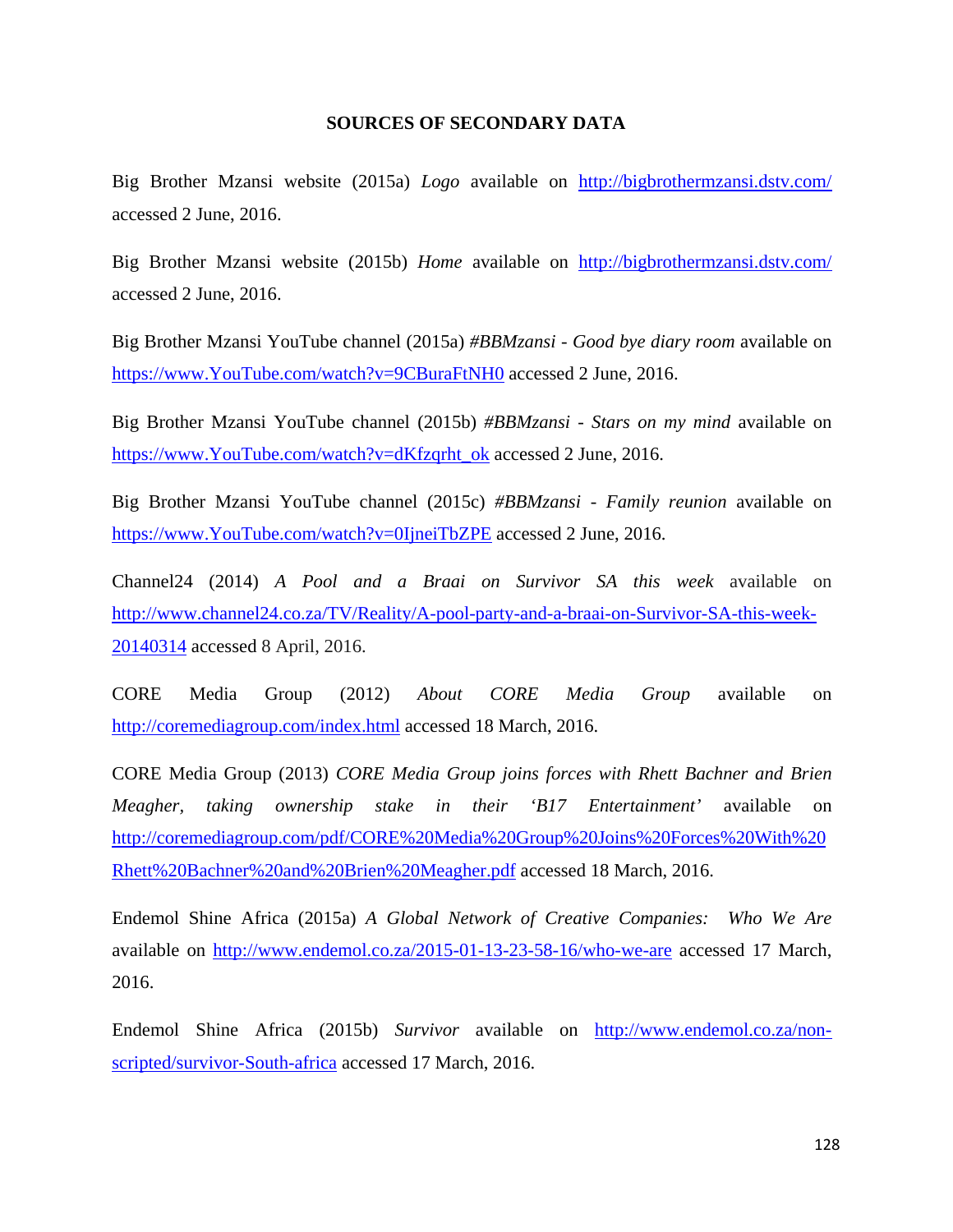Endemol Shine Group (2015) *About Us* available on [www.endemolshinedistribution.com](http://www.endemolshinedistribution.com/) accessed 17 March, 2016 and 6 June, 2016.

Endemol Shine Group Formats Catalogue 2015/2016.

EyeWitnessNews website (2016) *Gareth Cliff to Make Official Return to Idols this Week*  available on <http://ewn.co.za/2016/02/01/Cliff-makes-official-return-to-Idols-this-week> accessed 31 May, 2016.

FRAPA (2016a) *Members* available on<https://www.frapa.org/about/members/> accessed 13 June 2016.

FRAPA (2016b) *About* available on<https://www.frapa.org/about/>accessed 13 June 2016.

Government Gazette (2014) *Discussion Document on Review of Regulation on South African Local Content: Television and Radio.* Independent Communications Authority of South Africa. Notice 529 of 2014, no: 37803. pp, 1-51. Available on [http://www.ellipsis.co.za/wp](http://www.ellipsis.co.za/wp-content/uploads/2014/07/ICASA-Discussion-Document-on-Local-Content-for-Television-and-Broadcasting-July-2014.pdf)[content/uploads/2014/07/ICASA-Discussion-Document-on-Local-Content-for-Television-and-](http://www.ellipsis.co.za/wp-content/uploads/2014/07/ICASA-Discussion-Document-on-Local-Content-for-Television-and-Broadcasting-July-2014.pdf)[Broadcasting-July-2014.pdf](http://www.ellipsis.co.za/wp-content/uploads/2014/07/ICASA-Discussion-Document-on-Local-Content-for-Television-and-Broadcasting-July-2014.pdf) accessed 9 March, 2016.

Government Gazette (2015) *Position Paper: Review of Regulation on South African Local Content: Television and Radio.* Independent Communications Authority of South Africa. Notice 530, no: 38890. pp, 1-69. Available on [http://www.gov.za/sites/www.gov.za/files/38890\\_gon530.pdf](http://www.gov.za/sites/www.gov.za/files/38890_gon530.pdf) accessed 10 March, 2016.

Hansen, I (2014) *Thinking TV: SA's Most-popular Reality TV Shows* available on <http://www.marklives.com/2014/08/thinking-tv-most-popular-sa-reality-tv/> accessed 29 March, 2016.

Idols SA YouTube channel (2015a) *Top 10 Performance:Siphelele goes local* available on [https://www.YouTube.com/watch?v=2c5gFDUIU-8](https://www.youtube.com/watch?v=2c5gFDUIU-8) accessed 31 May, 2016.

Idols SA YouTube channel (2015b) *Idols Top 4 Performance:Siphelele stays local* available on [https://www.YouTube.com/watch?v=o6ASzYAmXzk](https://www.youtube.com/watch?v=o6ASzYAmXzk) accessed 31 May, 2016.

Idols SA YouTube channel (2015c) *Idols Top 6 Performance: Siphelele sings Nathi* available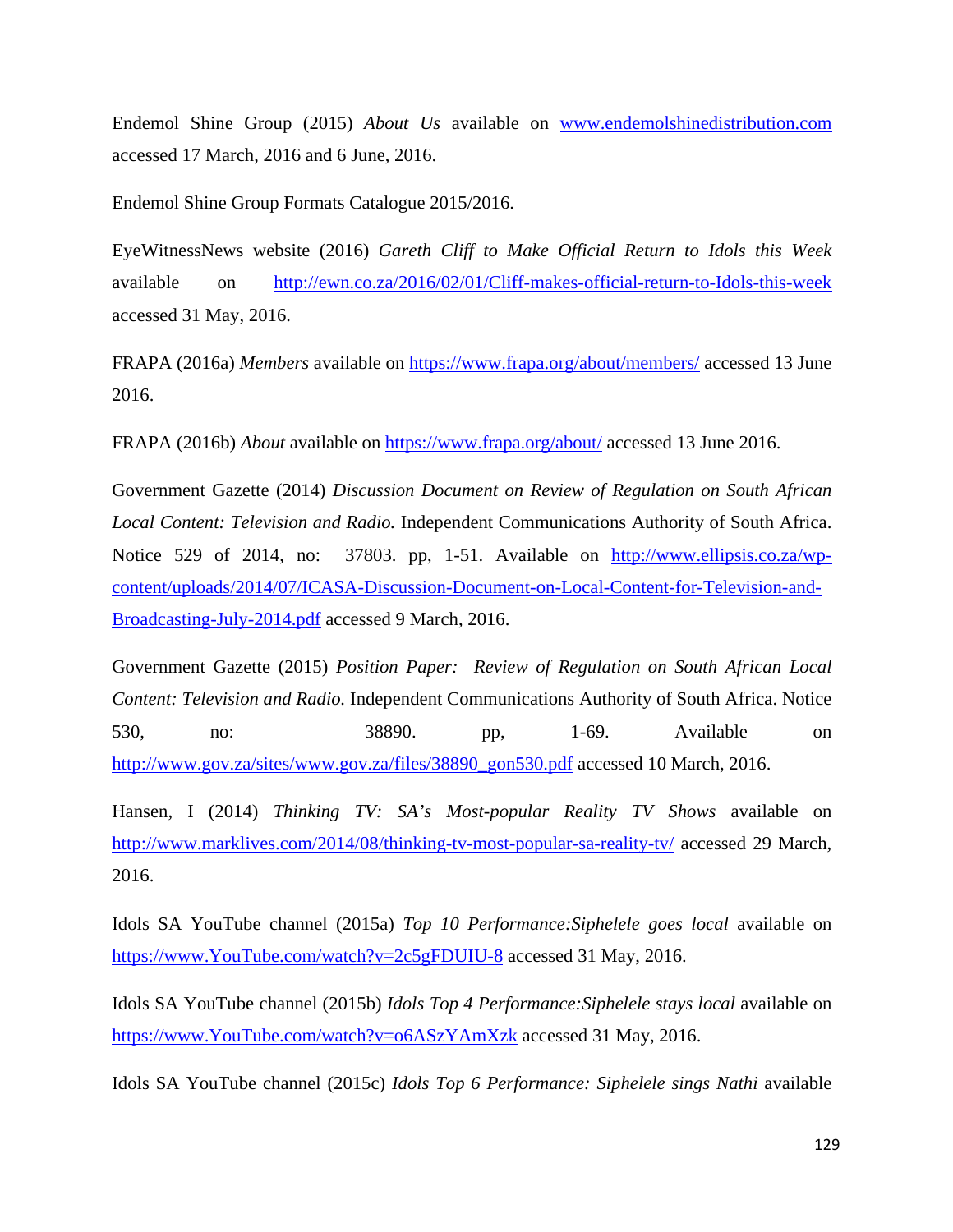on [https://www.YouTube.com/watch?v=C\\_rCuheL0f4](https://www.youtube.com/watch?v=C_rCuheL0f4) accessed 31 May, 2016.

Idols SA YouTube channel (2015d) *Top 7 Performance: To vernac or not to vernac* available on [https://www.YouTube.com/watch?v=AdkiBtbgJ6w](https://www.youtube.com/watch?v=AdkiBtbgJ6w) accessed 31 May, 2016.

Idols SA YouTube channel (2015e) *Idols Top 5 Performance: Karabo sings Ringo* available on [https://www.YouTube.com/watch?v=VWtni6Gw7ao](https://www.youtube.com/watch?v=VWtni6Gw7ao) accessed 31 May, 2016.

Idols SA YouTube channel (2015f) *Idols Top 5 Performance: Loyiso does Zahara* available on [https://www.YouTube.com/watch?v=etngt3AsNrs](https://www.youtube.com/watch?v=etngt3AsNrs) accessed 31 May, 2016.

Idols South Africa website (2015a) *Top 5 Spectacular Starring Carly Rae Jepsen!* available on <http://m.idolssa.dstv.com/article/top-5-spectacular-starring-carly-rae-jepsen-20151022> accessed 16 June, 2016.

Idols South Africa website (2015b) *Polls* available on<http://m.idolssa.dstv.com/polls> accessed 31 May, 2016.

Idols South Africa website (2015c) *Press Release: IDOLS SA is back, with brand new judge Somizi* available on [http://m.idolssa.dstv.com/article/press-release-idols-sa-is-back-with-brand](http://m.idolssa.dstv.com/article/press-release-idols-sa-is-back-with-brand-new-judge-somizi-20150708)[new-judge-somizi-20150708](http://m.idolssa.dstv.com/article/press-release-idols-sa-is-back-with-brand-new-judge-somizi-20150708) accessed 31 May, 2016.

Idols South Africa website (2015d) *Here They Are: The Idols SA Top 16!* available on <http://idolssa.dstv.com/article/here-they-are-the-idols-sa-top-16-20150823> accessed 31 May, 2016.

Idols South Africa website (2015e) *What not to do in an Idols Audition* available on <http://m.idolssa.dstv.com/article/what-not-to-do-in-an-idols-audition-20150707> accessed 31 May, 2016.

Idols South Africa website (2015f) *Dbn Nyts with Zinhle Ngidi and GoodLuck to Perform on Idols* available on [http://m.idolssa.dstv.com/article/dbn-nyts-with-zinhle-ngidi-and-goodluck-to](http://m.idolssa.dstv.com/article/dbn-nyts-with-zinhle-ngidi-and-goodluck-to-perform-on-idols-20150910)[perform-on-idols-20150910](http://m.idolssa.dstv.com/article/dbn-nyts-with-zinhle-ngidi-and-goodluck-to-perform-on-idols-20150910) accessed 31 May, 2016.

Idols South Africa website (2015g) *Shekinah and Kyle Deutsch Return to Idols* available on <http://m.idolssa.dstv.com/video/927124/shekinah-and-kyle-deutsch-return-to-idols> accessed 31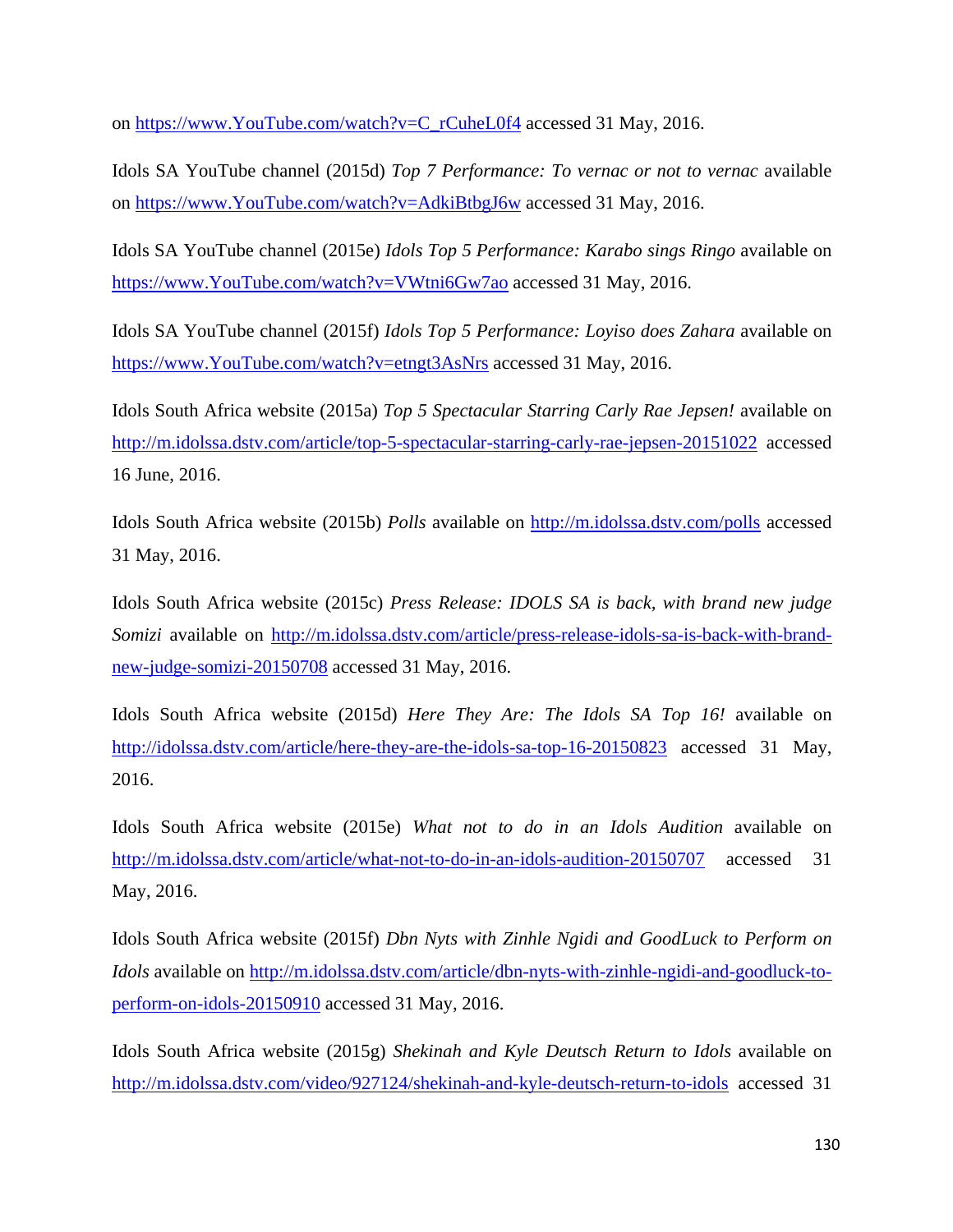May, 2016.

Idols South Africa website (2015h) *Idols Finale: A Feast of Entertainment* available on <http://idolssa.dstv.com/article/idols-finale-a-feast-of-entertainment-20151120> accessed 31 May, 2016.

Kissell, R (2016) *Ratings: 'American Idol' Exits With Largest Finale Audience in Three Years* available on <http://variety.com/2016/tv/news/american-idol-finale-ratings-fox-1201748997/> accessed 7 June, 2016.

MultiChoice Annual Results Announcements (2015) *Summary of the Annual Results of the MultiChoice Group for the Year ended 31 March 2015* available on [http://go.dstv.com/multichoice/documents/MultiChoice\\_annual\\_results\\_announcement\\_31\\_Mar](http://go.dstv.com/multichoice/documents/MultiChoice_annual_results_announcement_31_March_2015.pdf) [ch\\_2015.pdf](http://go.dstv.com/multichoice/documents/MultiChoice_annual_results_announcement_31_March_2015.pdf) accessed 10 March, 2016.

MultiChoice Integrated Annual Report (2013) *Summarised Integrated Annual Report to the Shareholders of Phuthuma Nathi Investment (RF) Limited for the year ended 31 March, 2013*  available on

[http://www.financialresults.co.za/2013/multichoice\\_ir2013/downloads/1\\_multichoice\\_southafri](http://www.financialresults.co.za/2013/multichoice_ir2013/downloads/1_multichoice_southafrica_holdings_ptyltd.pdf) [ca\\_holdings\\_ptyltd.pdf](http://www.financialresults.co.za/2013/multichoice_ir2013/downloads/1_multichoice_southafrica_holdings_ptyltd.pdf) accessed 10 March, 2016*.*

MultiChoice Integrated Annual Report (2015) *Summarised Integrated Annual Report to the Shareholders of Phuthuma Nathi Investment (RF) Limited for the year ended 31 March, 2015*  available on <http://www.multichoice-reports.co.za/ar-2015/pdf/full.pdf> accessed 10 March, 2016.

MultiChoice Social Report (2015) *Enriching Lives through Social Upliftment* available on [http://www.multichoice.co.za/wp-content/uploads/2015/01/digital-version-04-November-](http://www.multichoice.co.za/wp-content/uploads/2015/01/digital-version-04-November-Revised.pdf)[Revised.pdf](http://www.multichoice.co.za/wp-content/uploads/2015/01/digital-version-04-November-Revised.pdf) accessed 10 March, 2016.

Mzansi Magic Official YouTube channel (2015) *Big Brother Mzansi- Bye Felicia* available on [https://www.YouTube.com/watch?v=hygTLUCQiBs](https://www.youtube.com/watch?v=hygTLUCQiBs) accessed 2 June, 2016.

Naspers Integrated Annual Report (2008) available on <http://www.naspers.com/NaspersPortal/media/Naspers/Pdf/integrated-annual-report-2008.pdf>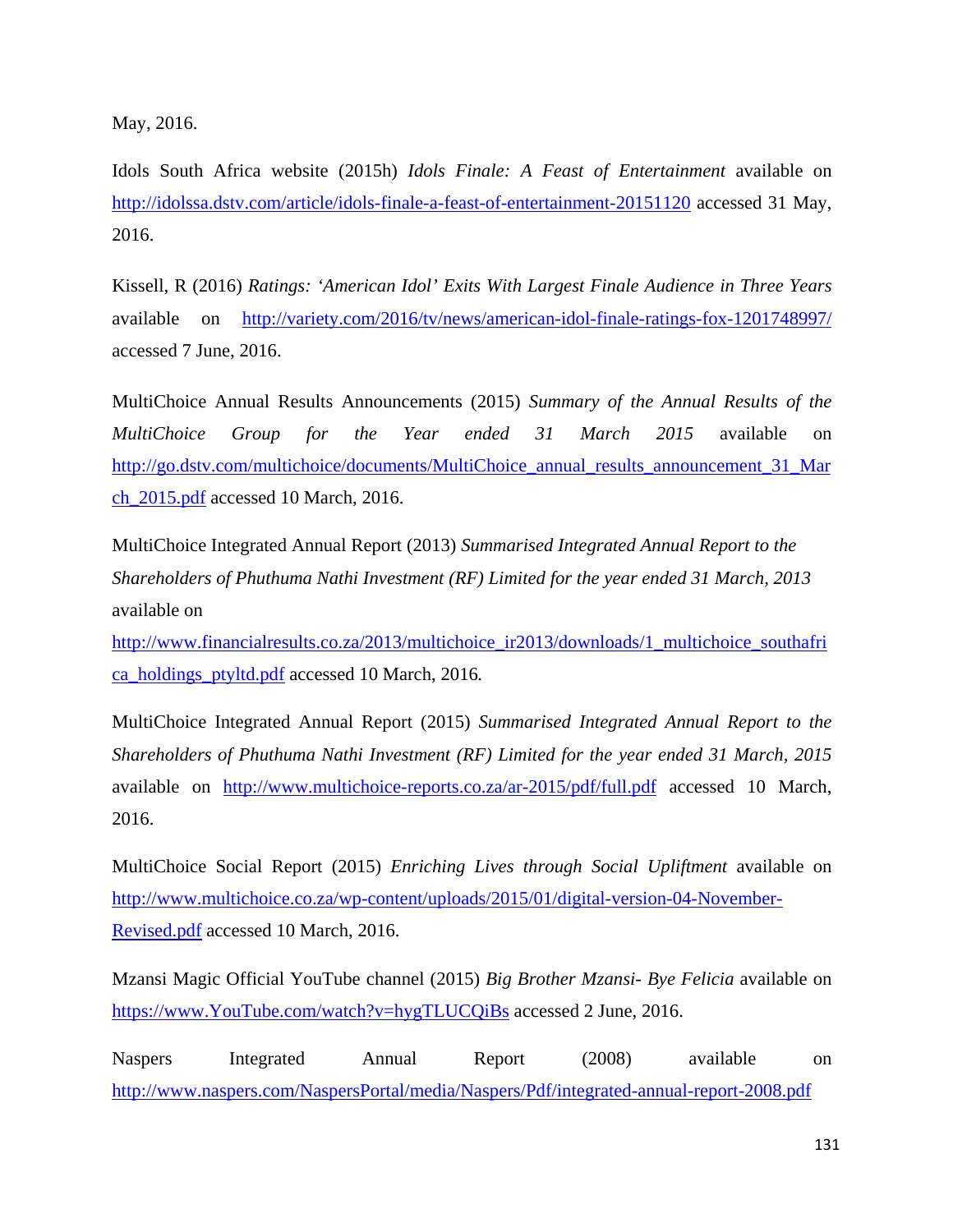accessed 03 April, 2016.

Naspers Integrated Annual Report (2014) available on [http://www.naspers.com/NaspersPortal/media/Naspers/Pdf/full-integrated-annual-report-](http://www.naspers.com/NaspersPortal/media/Naspers/Pdf/full-integrated-annual-report-2014.pdf)[2014.pdf](http://www.naspers.com/NaspersPortal/media/Naspers/Pdf/full-integrated-annual-report-2014.pdf) accessed 31 May, 2016.

National Film and Video Foundation South Africa (NFVF), an agency of the Department of Arts and Culture; "written representations by the NFVF; national film and video foundation on the ICASA position paper *review of regulation on South African local content: radio and television;* ICASA draft South African music content regulations and ICASA draft South African television content regulations published on 18 June, 2015" available on [http://nfvf.co.za/home/22/files/Research%20reports/NFVF%20submission%20on%20ICASA%](http://nfvf.co.za/home/22/files/Research%20reports/NFVF%20submission%20on%20ICASA%20local%20content%20position%20paper%2031%20Aug%202015.pdf) [20local%20content%20position%20paper%2031%20Aug%202015.pdf](http://nfvf.co.za/home/22/files/Research%20reports/NFVF%20submission%20on%20ICASA%20local%20content%20position%20paper%2031%20Aug%202015.pdf) accessed 9 March, 2016.

Phileas Productions (2014a) *About Us* available on<http://www.phileasproductions.com/about-us/> accessed 13 June 2016.

Phileas Productions (2014b) *Spain's Phileas Options Formats to FremantleMedia, Endemol* available on<http://www.phileasproductions.com/456/>accessed 13 June 2016.

Porter, R (2016) *'American Idol' by the numbers: Saying farewell to a ratings giant* available on [http://tvbythenumbers.zap2it.com/2016/04/07/american-idol-by-the-numbers-saying-farewell-to](http://tvbythenumbers.zap2it.com/2016/04/07/american-idol-by-the-numbers-saying-farewell-to-a-ratings-giant/)[a-ratings-giant/](http://tvbythenumbers.zap2it.com/2016/04/07/american-idol-by-the-numbers-saying-farewell-to-a-ratings-giant/) accessed 7 June, 2016.

SafariNow (not dated) *Sport in South Africa: A Passion for Sport* available on <https://www.safarinow.com/cms/sport-in-south-africa/irie.aspx>accessed 5 June, 2016.

South African Tourism (2016) *A Sporting Nation: Game for Sport* available on <http://www.southafrica.net/za/en/articles/entry/article-southafrica.net-game-for-sport> accessed 5 June, 2016.

Survivor South Africa Champions (2014a) *Welcome to Juara* available on <http://survivorsa.dstv.com/news/welcome-to-juara/>accessed 5 June, 2016.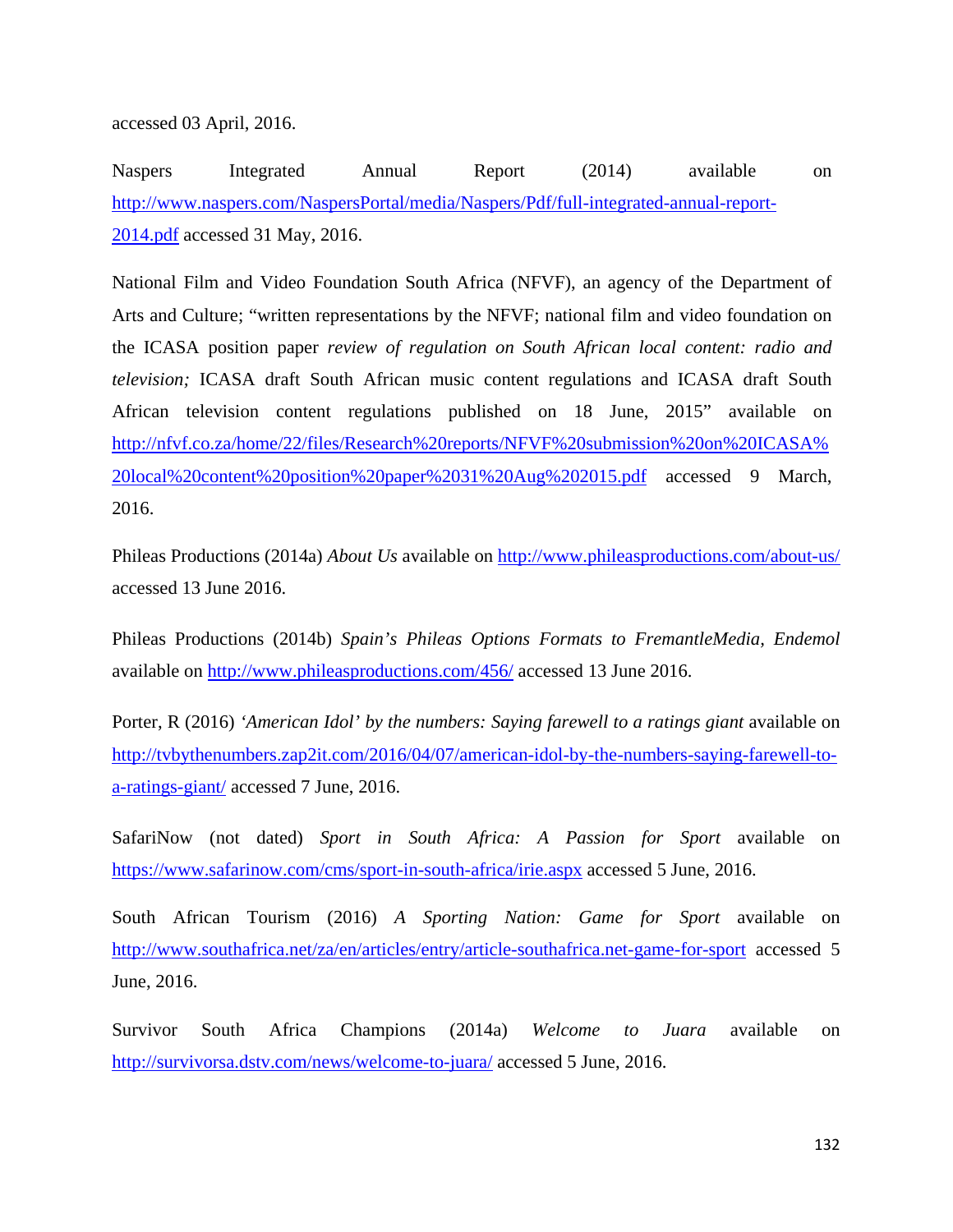Survivor South Africa Champions (2014b) *Graham is the Ultimate Survivor* available on <http://survivorsa.dstv.com/homepage-spotlight/graham-is-the-ultimate-survivor/> accessed 17 May, 2016.

Survivor South Africa Champions (2014c) *#TeamSelatan all the way* available on <http://survivorsa.dstv.com/homepage-spotlight/teamselatan-all-the-way/> accessed 17 May, 2016.

Survivor South Africa Champions (2016a) *Profiles* available on <http://survivorsa.dstv.com/category/profiles-2/> accessed 5 June, 2016.

Survivor South Africa Champions (2016b) *Profiles* available on <http://survivorsa.dstv.com/category/profiles-2/page/2/> accessed 6 June, 2016.

Survivor South Africa Champions (2016c) *Profile: Jimmy Tau* available on <http://survivorsa.dstv.com/news/profile-jimmy-tau/>accessed 5 June, 2016.

Survivor South Africa Champions (2016d) *Profile: Makhaya Ntini* available on <http://survivorsa.dstv.com/news/profile-makhaya-ntini/>accessed 5 June, 2016.

Survivor South Africa Champions (2016e) *Profile: Jonty Rhodes* available on <http://survivorsa.dstv.com/news/profile-jonty-rhodes/>accessed 5 June, 2016.

Survivor South Africa Champions (2016f) *News, Profiles: Carol Tshabalala and Derek Alberts*  available on <http://survivorsa.dstv.com/news/profiles-carol-tshabalala-and-derek-alberts/> accessed 5 June, 2016.

Survivor South Africa Champions (2016g) *News: About Nico Panagio* available on <http://survivorsa.dstv.com/news/profile-nico-panagio/>accessed 5 June, 2016.

Survivor South Africa Champions (2016h) *Home* available on <http://survivorsa.dstv.com/> accessed 5 June, 2016.

Survivor South Africa Champions (2016i) *Ep 18 Highlight – A long journey to the Top* available on<http://survivorsa.dstv.com/video/532654/category/794/>accessed 5 June, 2016.

Survivor South Africa Champions (2016j) *Ep 17 Highlight – The Captains' advice* available on <http://survivorsa.dstv.com/video/527714/category/794/>accessed 5 June, 2016.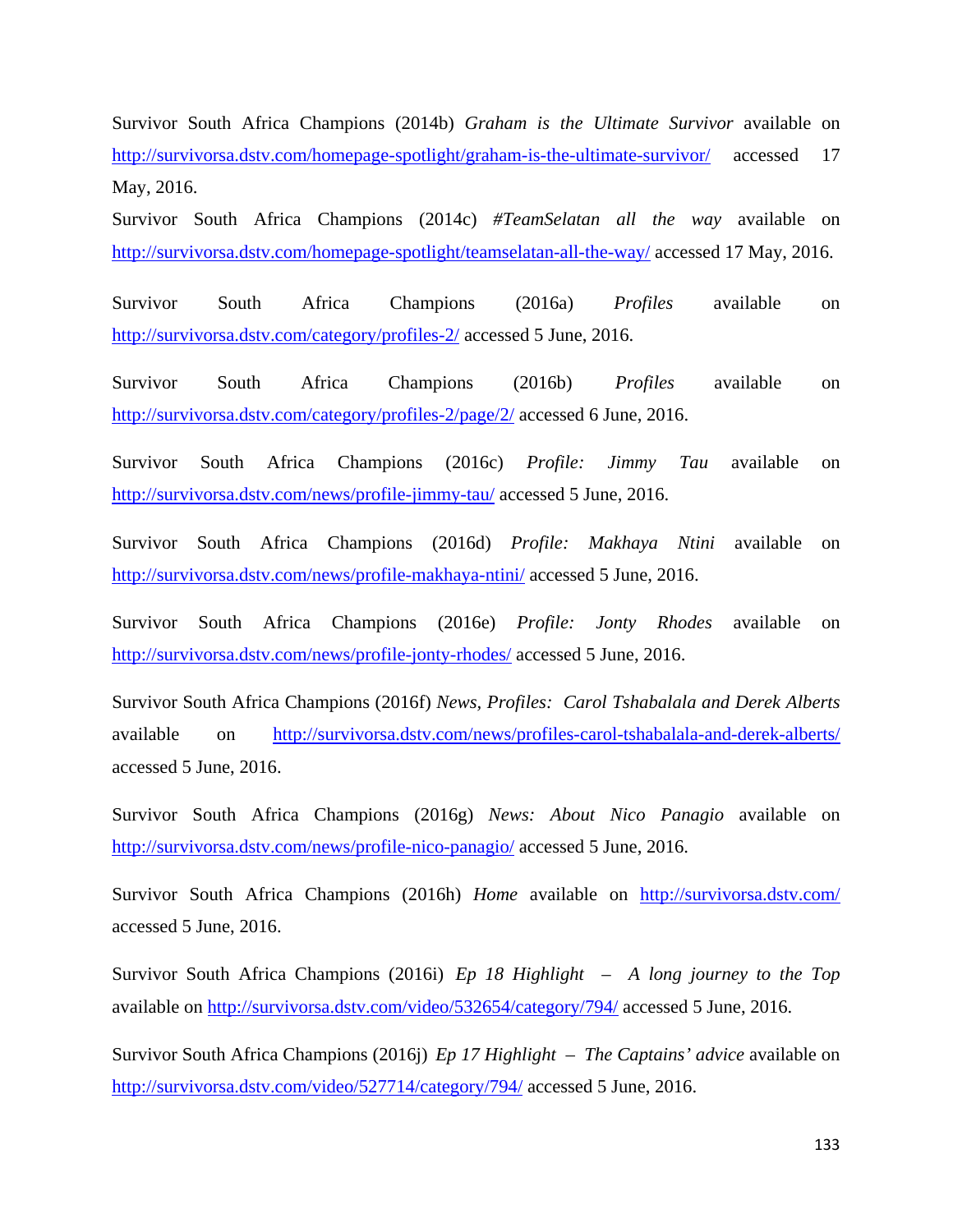Survivor South Africa Champions (2016k) *Ep 17 Highlight – The eliminated Castaways* available on<http://survivorsa.dstv.com/video/527764/category/794/>accessed 5 June, 2016.

Survivor South Africa Champions (2016l) *Voting* available on<http://survivorvoting.dstv.com/> accessed 5 June, 2016.

Survivor South Africa Champions (2016m) *Ep 18 Highlights- Corne named Captain of the Season* available on <http://survivorsa.dstv.com/video/532734/category/794/> accessed 5 June, 2016.

SurvivorWiki (2016a) *Survivor Franchise* available on [http://survivor.wikia.com/wiki/Survivor\\_\(franchise\)](http://survivor.wikia.com/wiki/Survivor_(franchise)) accessed 6 April, 2016.

SurvivorWiki (2016b) *Lawsuits and Legal Action* available on [http://survivor.wikia.com/wiki/Lawsuits\\_and\\_Legal\\_Action](http://survivor.wikia.com/wiki/Lawsuits_and_Legal_Action) accessed 27 September, 2016.

The Bertelsmann Annual Report (2013) available on [http://www.bertelsmann.com/media/investor-relations/annual-reports/bertelsmann-annual-report-](http://www.bertelsmann.com/media/investor-relations/annual-reports/bertelsmann-annual-report-2013.pdf)[2013.pdf](http://www.bertelsmann.com/media/investor-relations/annual-reports/bertelsmann-annual-report-2013.pdf) accessed 10 March, 2016.

The Bertelsmann Annual Report (2014) available on <http://www.bertelsmann.com/media/investor-relations/annual-reports/annual-report-2014.pdf> accessed 15 March, 2016.

The Citizen (2015) *Meet the Big Brother Mzansi 2 housemates (gallery)* available on <http://citizen.co.za/349912/meet-the-big-brother-mzansi-2-housemates/>accessed 2 June, 2016.

The RTL Group Annual Report (2014) available on [http://www.rtlgroup.com/files/pdf1/AR2014\\_RTLGroup1.pdf](http://www.rtlgroup.com/files/pdf1/AR2014_RTLGroup1.pdf) accessed 10 March, 2016.

TVSA (2006) *Survivor South Africa Premiere Breaks M-Net Viewership Records* available on <http://www.tvsa.co.za/user/blogs/viewblogpost.aspx?blogpostid=10158> accessed 13 April, 2016.

TVSA (2015a) *Primetime TV Ratings-Week 14*: 5 April, 2015 available on <http://www.tvsa.co.za/user/blogs/viewblogpost.aspx?blogpostid=31265>accessed 6 June, 2016.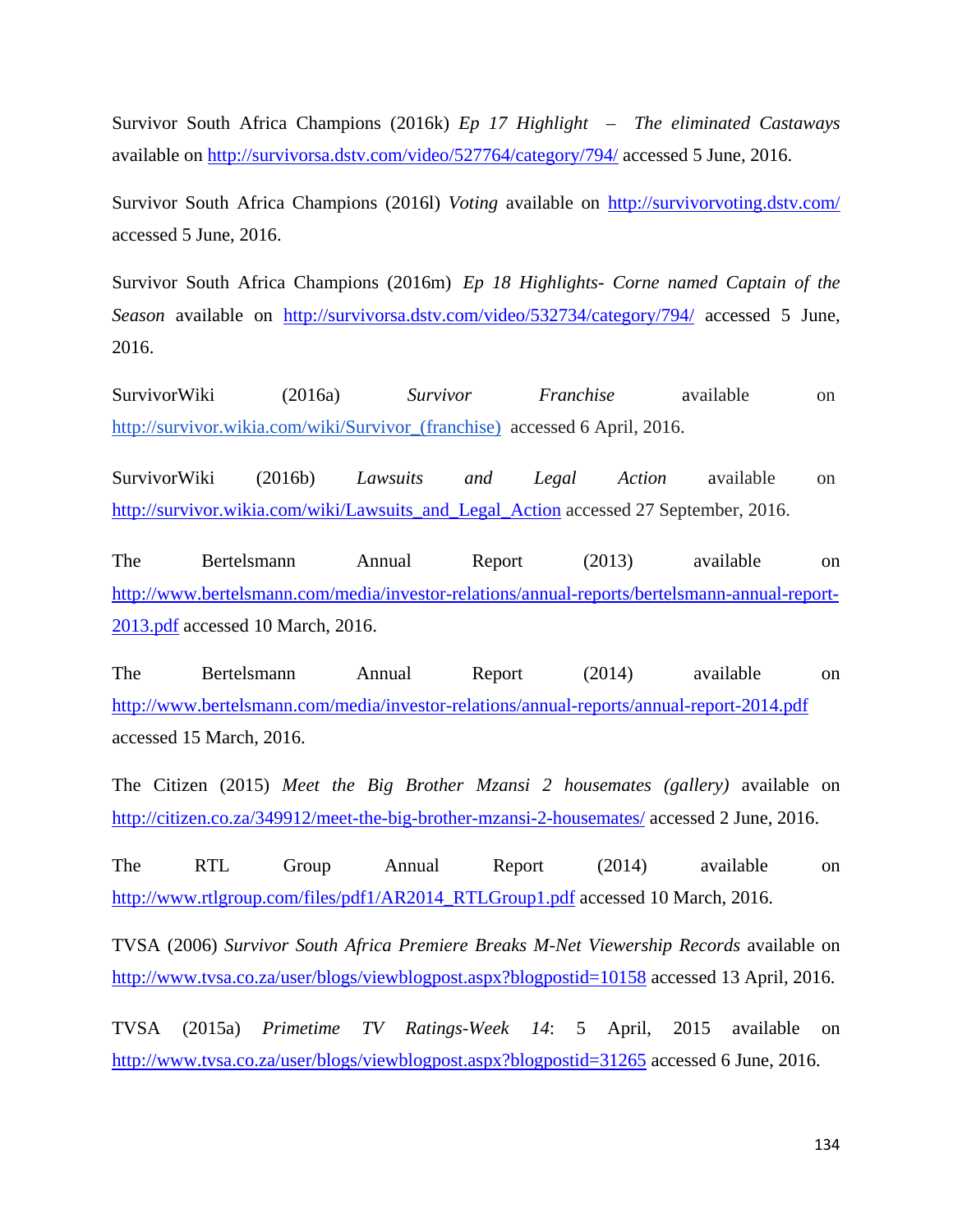TVSA (2015b) *Primetime TV Ratings-Week 15*: 12 April, 2015 available on <http://www.tvsa.co.za/user/blogs/viewblogpost.aspx?blogpostid=31294> accessed 6 June, 2016.

TVSA (2015c) *Primetime TV Ratings-Week 16*: 19 April, 2015 available on <http://www.tvsa.co.za/user/blogs/viewblogpost.aspx?blogpostid=31331> accessed 13 April, 2016.

TVSA (2015d) *Primetime TV Ratings-Week 17*: 26 April, 2015 available on <http://www.tvsa.co.za/user/blogs/viewblogpost.aspx?blogpostid=31367>accessed 6 June, 2016.

TVSA (2016a) *ProVerb* available on<http://www.tvsa.co.za/actors/viewactor.aspx?actorid=4486> accessed 31 May, 2016.

TVSA (2016b) *Primetime TV Viewing Figures* week 29-32: 20 July, 2014 – 10 August, 2014 available on

<http://www.tvsa.co.za/user/blogs/viewblog.aspx?blogid=524&orderby=2&pagesize=50&page=2> accessed 14 June, 2016.

TVSA (2016c) *Primetime TV Viewing Figures* week 36-39: 6 September, 2015 – 27 September, 2015 available on<http://www.tvsa.co.za/user/blogs/viewblog.aspx?blogid=524> accessed 14 June, 2016.

TVSA (2016d) *Lungile Radu* available on <http://www.tvsa.co.za/actors/viewactor.aspx?actorid=4484>accessed 2 June, 2016.

TVSA (2016e) *Primetime TV Viewing Figures* week 4-7: 26 January, 2014 – 16 February, 2014 and week 17-20: 27 April, 2014 – 18 May, 2014 available on <http://www.tvsa.co.za/user/blogs/viewblog.aspx?blogid=524&orderby=2&pagesize=50&page=2> accessed 16 June, 2016.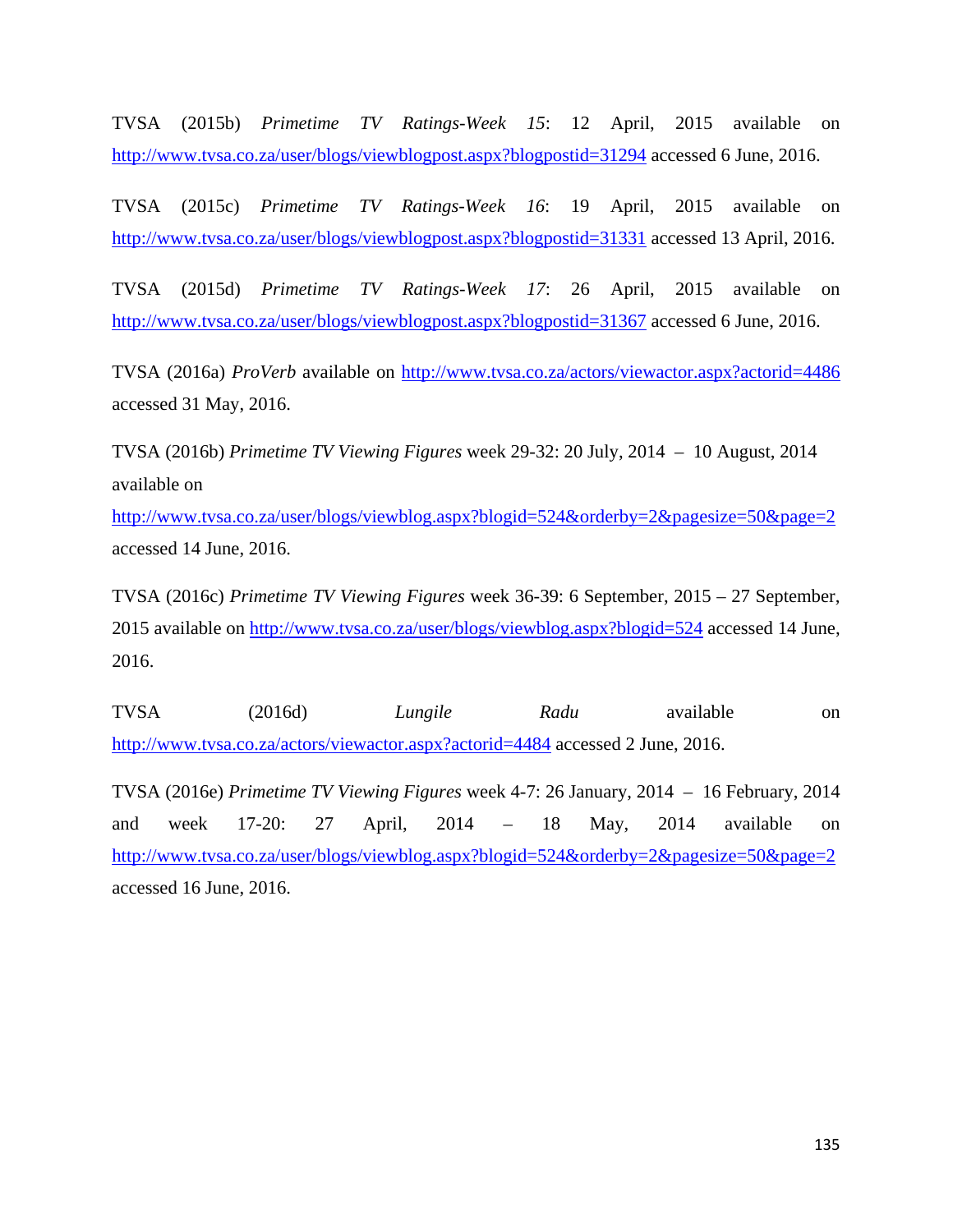#### **REFERENCES**

Aldridge, M (2014) *Community TV at the Crossroads* available on <http://themediaonline.co.za/2014/04/community-tv-at-the-crossroads/>accessed 15 June, 2016.

Allmer, T (2015) *Critical Theory and Social Media between Emancipation and Commodification.* London: Routledge.

Almeida, L.D.A and Baranauskas, M.C.C (2015) 'A Roadmap on Awareness of Others in Accessible Collaborative Rich Internet Applications' In Kommers, P; Isaias, P and Issa, T (eds) *The Evolution of the Internet in the Business Sector: Web 1.0 to Web 3.0.* Pennsylvania: Business Science Reference. pp 52-72.

Ambirajan S (2000) 'Globalisation, Media and Culture'. *Economic and Political Weekly.* 35(25). pp. 2141-2147.

Andrejevic, M (2004) *Reality TV: The Work of Being Watched.* Maryland: Rowman and Littlefield Publishers Inc.

Appadurai, A (1996) *Modernity at Large: Cultural Dimensions of Globalization.* Minnesota: University of Minnesota Press.

Artz, L (2015) *Global Entertainment Media: A Critical Introduction.* West Sussex: John Wiley and Sons Inc.

Ashton, D, Brown, P and Lauder, H (2009) 'Developing a Theory of Skills for Global HR' In Sparrow P (ed) *Handbook of International Human Resource Management: Integrating People, Process and Context.* Wiltshire: John Wiley & Sons, Ltd. pp 321-340.

Baltruschat, D (2010) *Global Media Ecologies: Networked Production in Film and Television.* New York and London: Routledge.

Bardoel, J and Cuilenburg, J (2008) 'The Nature of Media and Communications Policy' In Fourie, P.J (ed) *Media Studies: Policy, Management and Media Representation.* Cape Town: Juta and co Ltd. pp 3-28.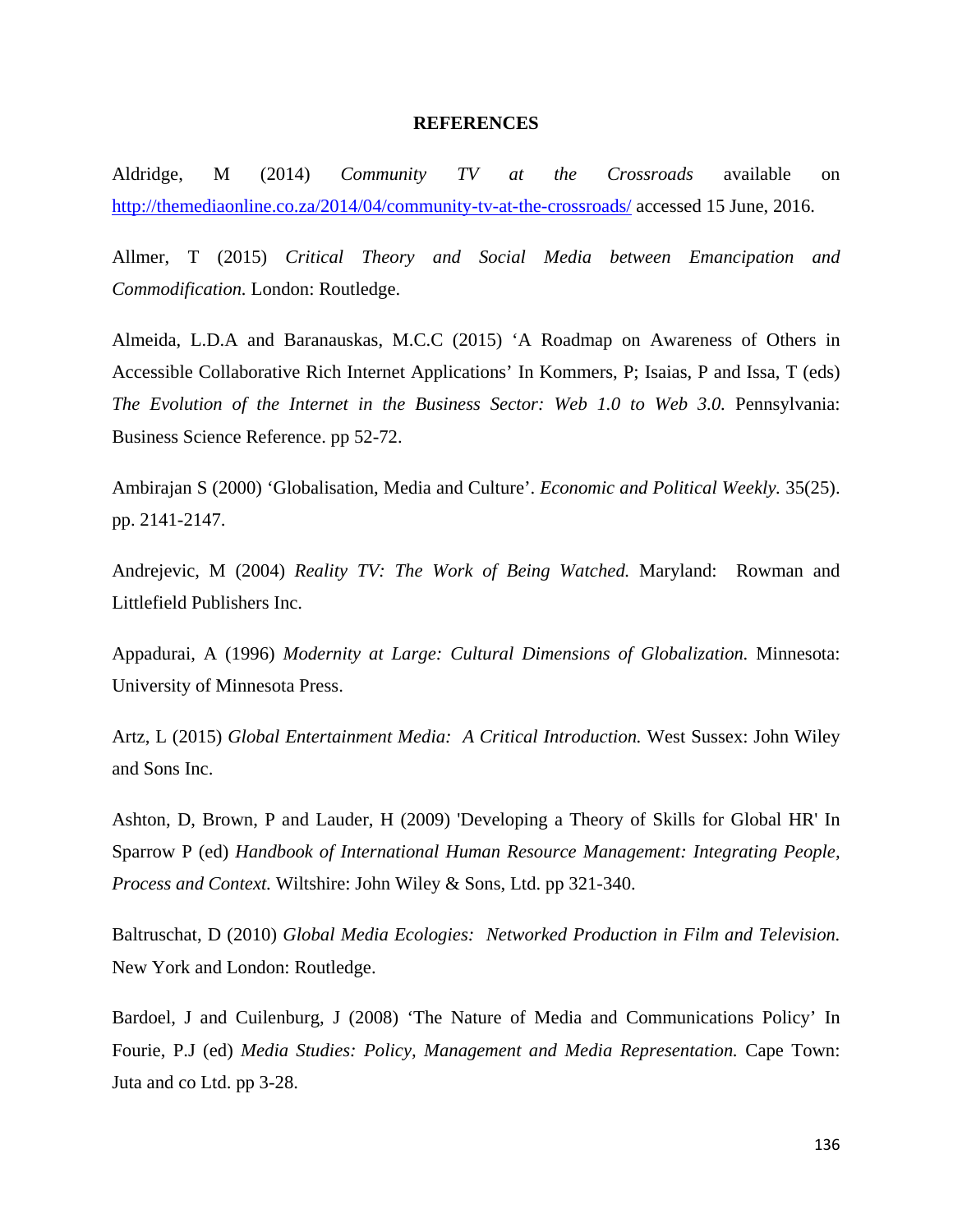Barker, C (1999) *Television, Globalization and Cultural Identities.* Berkshire: Open University Press.

Barker, C (2004) *The SAGE Dictionary of Cultural Studies.* London: Sage.

Barnet, R and Cavanagh, J (1997) *Homogenisation of Global Culture* available on <http://www.converge.org.nz/pirm/homogeni.htm#Index>accessed 31 July, 2015.

Bateman, A, Bennett, P; Benyahia,S.C, Shirley, J and Wall, P (2010) *A2 Media Studies: The Essential Introduction for AQA.* London and New York: Routledge.

Benyon, J and Dunkerley, D (2000) 'General Introduction' In Benyon, J and Dunkerley, D (eds) *Globalization: The Reader.* New York: Routledge. pp 1-38.

Berger, G (2000) *Deracialisation, Democracy and Development: Transformation of the South African Media 1994 — 2000.* Paper prepared for The Political Economy of the Media in Southern Africa Seminar, 24-29 April, 2000. Durban. pp 1-33.

Biltereyst, D (2004) '*Big Brother* and its Moral Guardians: Reappraising the Role of Intellectuals in the *Big Brother* Panic' In Mathijs, E and Jones, J (eds) *Big Brother International Formats: Formats, Critics and Publics.* London: Wallflower Press. pp 9-15.

Bird, S.E (2011) 'Are We All Produsers Now? Convergence and Media Audience Practices'. *Cultural Studies.* 25 (4-5), pp 502-516.

Birn, J.R (2002) 'Preface: Techniques of Market Research' In Birn, J.R (ed) *The International Handbook of Market Research Techniques.* London: Kogan Page Publishers. pp xix-xxvi.

Bodroghkozy, A (1992) 'Is this what You Mean by Color TV?' In Spigel, L and Mann, D (eds) *Private Screenings.* Minneapolis: University of Minnesota Press. pp 413-423.

Botma, G.J (2014) 'The Press Freedom Commission in South Africa and the Regulation of Journalists Online: Lessons from Britain and Australia.' *Communicatio.* 40 (3), pp 223-238.

Bourdon, J (2000) 'Live Television is Still Alive: On Television as an Unfulfilled Promise.' *Media, Culture and Society.* 22(5), pp 531-556.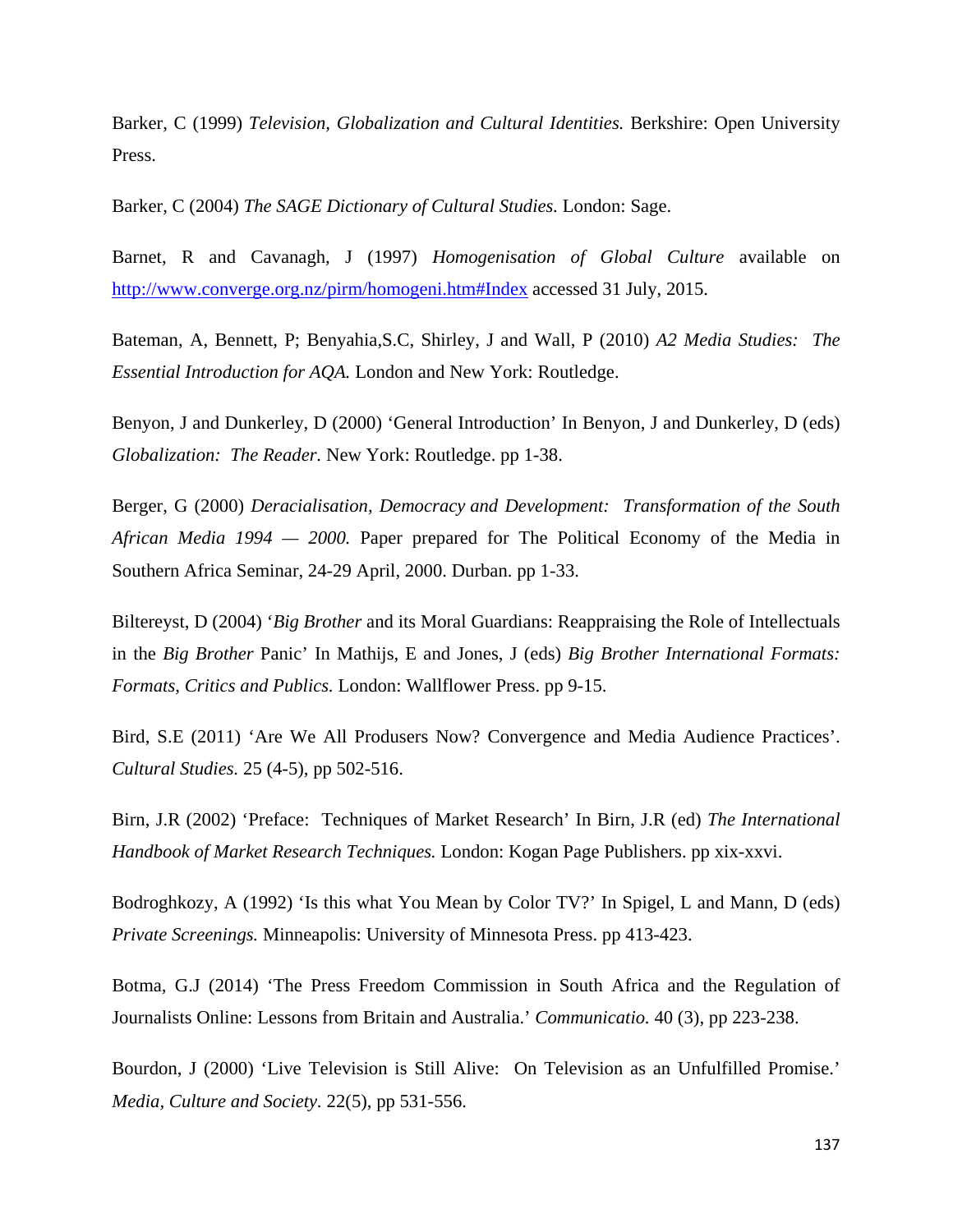Bressi, A and Nunn, H (2005) *Reality TV: Realism and Revelation.* New York and West Sussex: Wallflower Press.

Brown, J and Brown, J (2006) *China, Japan, Korea: Culture and Customs.* South Carolina: Book Surge LLC.

Brown, T.X (2012) 'How Can Anyone Afford Mobile Wireless Mass Media Content?' In Groebel, J; Noam, E.M and Feldman, V (eds) *Mobile Media: Content and Services for Wireless Communication.* New York: Routledge. pp 20-91.

Cairns, P (2016) *Record subscriber growth for MultiChoice* available on <http://today.moneyweb.co.za/article?id=755262#.V-kDjoh9600>accessed 26 September, 2016.

Calbreath-Frasieur, A (2015) 'Multimedia Muppets: Narrative in 'Ancillary' Franchise Texts' In Pearson, R and Smith, A.N (eds) *Storytelling in the Media Convergence Age: Exploring Screen Narratives.* Hampshire: MacMillan Palgrave. pp 221-237.

Campbell, P.J, MacKinnon, A and Stevens C.R (2010) *An Introduction to Global Studies.* Massachusetts: Wiley-Blackwell Publishing.

Cardwell, S (2002) *Adaptation Revisited: Television and the Classic Novel.* Manchester and New York: Manchester University Press.

Carpentier, N and Van Bauwel, S (2010) 'The Politics of the Prefix: From "Post" to "Trans" (and Back)?' In Carpentier, N and Van Bauwel, S (eds) *Trans-Reality Television: The Transgression of Reality, Genre, Politics, and Audience.* Maryland: Lexington Books. pp 297- 316.

Chandler, D (1997) *An Introduction to Genre Theory* available on [http://visual](http://visual-memory.co.uk/daniel/Documents/intgenre/chandler_genre_theory.pdf)[memory.co.uk/daniel/Documents/intgenre/chandler\\_genre\\_theory.pdf](http://visual-memory.co.uk/daniel/Documents/intgenre/chandler_genre_theory.pdf) accessed 26 September, 2016.

Channel24 website (2011) *SA Idols: 24 Facts* available on <http://www.channel24.co.za/TV/Articles/SA-Idols-24-Facts-20110602> accessed 26 September, 2016.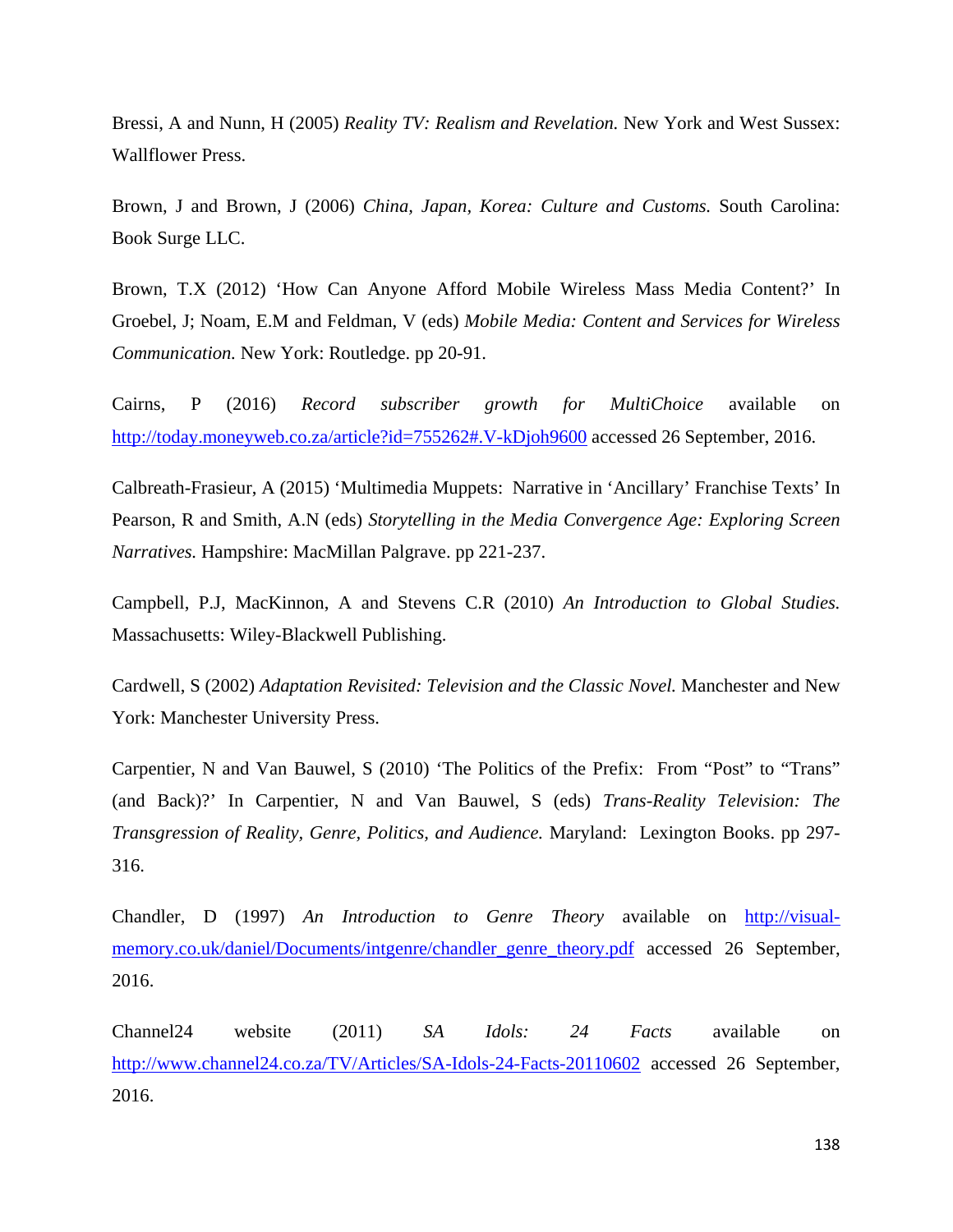Choi, S and Park, H.W (2014) Flow of Online Content from Production to Consumption in the Context of Globalization Theory*. Globalizations.* 11(2), pp 171-187.

Click n Compare website (not dated) *DSTV vs Netflix* available on <http://www.clickncompare.co.za/latest-news-308/dstv-vs-netflix>accessed 30 May, 2016.

Couldry, N (2013) 'Liveness, 'Reality', and the Mediated Habitus from Television to the Mobile Phone' In Ouellette, L (ed) *The Media Studies Reader.* New York: Taylor and Francis. pp 254- 259.

Coutas, P (2008) 'Fame, Fortune, *Fantasi: Indonesian Idol* and the New Celebrity' In Heryanto, A (ed) *Popular Culture in Indonesia: Fluid Identities in Post-Authoritarian Politics.* London: Routledge. pp 111-129.

Creech, K.C (2014) *Electronic Media Law and Regulation.* New York and London: Routledge.

Creswell, J.W (1994) *Research Design: Qualitative and Quantitative Approaches.* First Edition. California: Sage.

Creswell, J.W (2014) *Research Design: Qualitative, Quantitative, and Mixed Method Approaches.* Fourth Edition. California: Sage.

Crew, R.E (2006) 'Viewer Interpretations of Reality Television: How Real is *Survivor* for its Viewers?' In Escoffery, D.S (ed) *How Real is Reality TV?: Essays on Representation and Truth.* North Carolina: McFarland and Company, Inc., Publishers. pp 61-77.

Dasgupta, S (2004) 'Introduction' In Dasgupta, S (ed) *The Changing Face of Globalization*: New Delhi: Sage. pp 15-47.

Dayan, D (2010) 'Media Events Rethought – Beyond Media Events: Dis-enchantment, Derailment, Disruption' In Couldry, N; Hepp, A and Krotz, F (eds) *Media Events in a Global Age.* London and New York: Routledge. pp 23-31.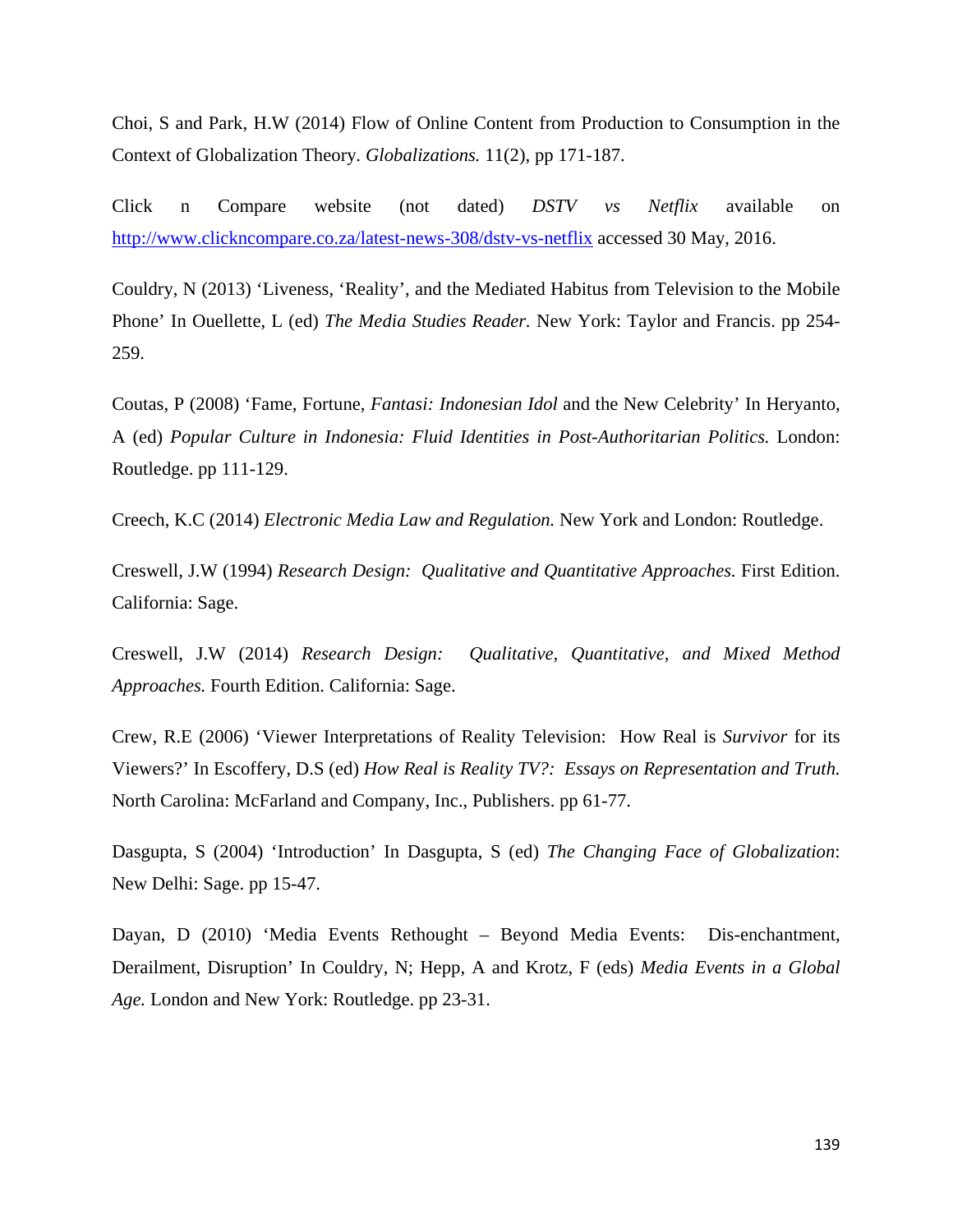De Bruin and Zwaan, K (2012) 'Introduction: Adapting *Idols*' In Zwaan, K and de Bruin, J (eds) *Adapting Idols: Authenticity, Identity and Performance in a Global Television Format.* London and New York: Routledge. pp 1-16.

De Mooij, M.K and Keegan, W (1991) *Advertising Worldwide: Concepts, Theories and Practice of International, Multinational and Global Advertising.* New York: Prentice Hall.

Denzin, N.K and Lincoln, Y. (1994) 'Introduction: Entering the Field of Qualitative Research' In Denzin, N.K and Lincoln, Y.S (eds) *Handbook of Qualitative Research.* California: Sage. pp 1-18.

Devereux, E (2013) *Understanding the Media.* London: Sage.

Dolby, N (2007) 'The New Global Citizens: Public Life and Popular Culture in Africa'. In McCarthy, C, Durham, A.S, Engel, L.C, Filmer, M.D.G and Malagreca, M.A (eds) *Globalizing Cultural Studies: Ethnographic Interventions in Theory, Method and Policy.* New York: Peter Lang Publishing, Inc. pp 459-478.

Donnerstein, E and Linz, D.G (1999) 'Mass Media, General View' In Kurtz, L.R and Turpin, J.E (eds) *Encyclopedia of Violence, Peace and Conflict: F-Pe*. San Diego: Academic press. Volume 2. pp 377-390.

Du Gay, P; Hall, S; Janes, L, Madsen; A, K; Mackay, H and Negus, K (1997) *Doing Cultural Studies: The Story of the Sony Walkman.* First Edition. London: Sage.

Du Gay, P; Hall, S; Janes, L; Madsen, A, K; Mackay, H and Negus, K (2013) *Doing Cultural Studies: The Story of the Sony Walkman.* Second Edition. London: Sage.

Ebersole, S and Woods, R (2007) 'Motivations for Viewing Reality Television: A Uses and Gratifications Analysis'. *Southwestern Mass Communication Journal.* Volume 23. pp 23-42.

Ejderyan, O and Backhaus, N (2007) *Glocalisation, the Link between the Global and the Local*  available on [www.glop: ch/A4/en/multimedia/glocalisation.pdf](http://www.glopp.ch/A4/en/multimedia/glocalisation.pdf) accessed 31 July, 2015.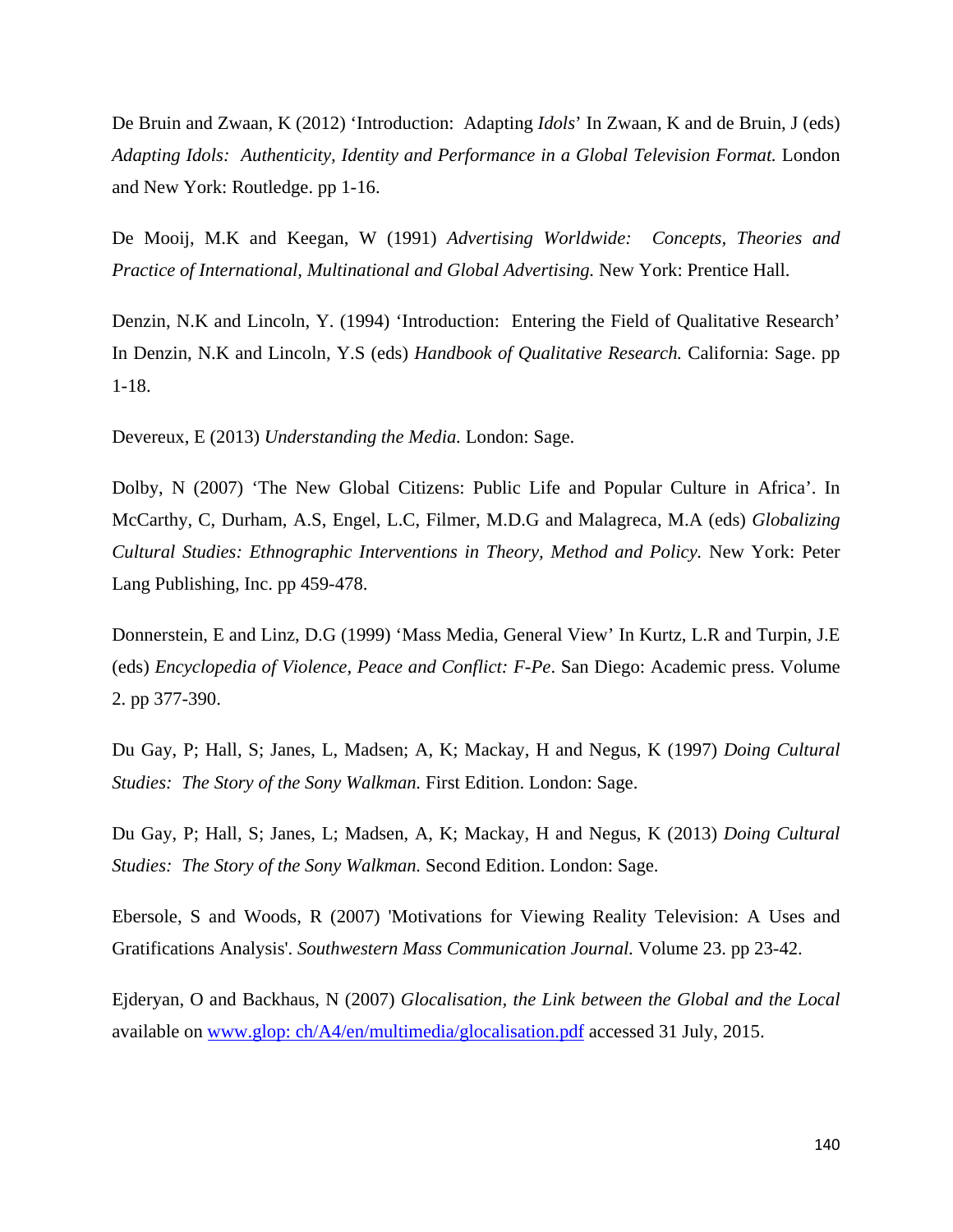Ellis, J (2002) *Seeing Things: Television in the Age of Uncertainty.* London and New York: I.B. Tauris and Co Ltd.

Encyclopedia Britannica (2016) *Multinational Corporation (MNC)* available on <http://global.britannica.com/topic/multinational-corporation>accessed 20 May, 2016.

Endemol (2015) website available on [www.endemol.co.za](http://www.endemol.co.za/) accessed 30 September, 2015.

Engel, R.J and Schutt, R.K (2010) *Fundamentals of Social Work Research.* Los Angeles: Sage.

Enli, G.S and McNair, B (2010) 'Trans-National Reality TV: A Comparative Study of the U.K.'s and Norway's *Wife Swap*' In Carpentier, N and Van Bauwel, S (eds) *Trans-Reality Television: The Transgression of Reality, Genre, Politics, and Audience.* Maryland: Lexington Books. pp 205-226.

Fairweather, N.B and Rogerson, S (2003) 'The Problems of Global Cultural Homogenisation in a Technologically Dependent World.' *Information, Communication and Ethics in Society.* 1(1), pp 7-12.

Fenton, N (2007) 'Bridging the Mythical Divide: Political Economy and Cultural Studies Approaches to the Analysis of Media' In Devereux, E (ed) *Media Studies: Key Issues and Debates*. London: Sage. pp. 7-31.

Fishman, D (2010) 'Media Convergence and Copyright Issues' In Drucker, S.J and Gumpert, G (eds) *Regulating Convergence.* New York: Peter Lang Publishing, Inc. pp 123-146.

Fiske, J (2010) *Understanding Popular Culture.* London: Routledge.

Fourie, P.J (2007) 'Media and Society: Approaches to the Study of Mass Communication' In Fourie, P.J (ed) *Media Studies: Media History, Media and Society.* Cape Town: Juta and co. pp 91-183.

Fourie, P.J (2007) 'The Role and Functions of the Media in Society' In Fourie, P.J (ed) *Media Studies: Media History, Media and Society.* Cape Town: Juta and co. pp 184-215.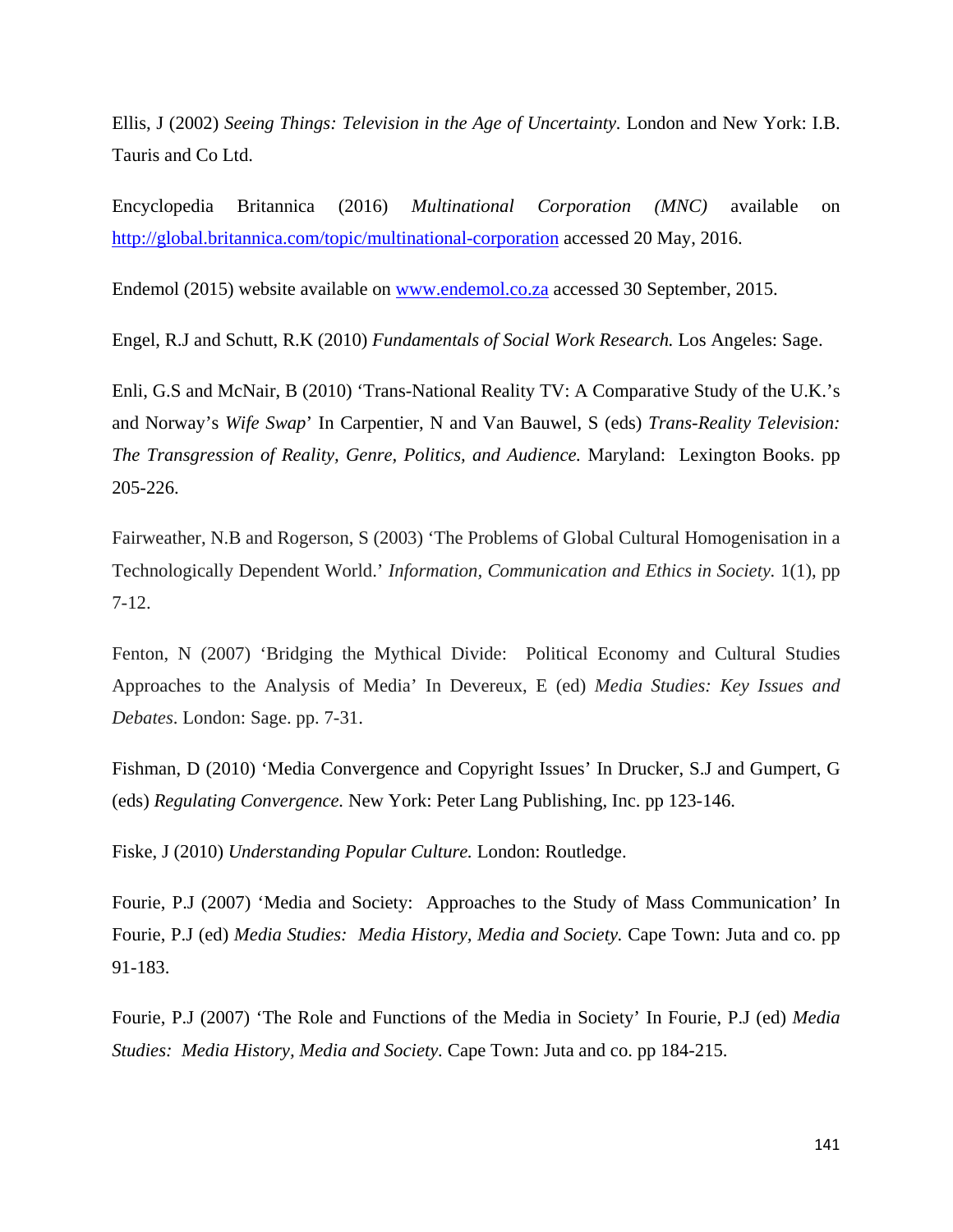Fourie, P.J (2008) 'External Media Regulation in South Africa' In Fourie, P.J (ed) *Media Studies: Policy, Management and Media Representation.* Cape Town: Juta and co. pp 30-71.

Fuchs, C, Boersma, K; Albrechtslund A, and Sandoval, M (2012) 'Introduction: Internet and Surveillance' In Fuchs, C, Boersma, K; Albrechtslund A, and Sandoval, M (eds) *Internet and Surveillance: The Challenges of Web 2.0 and Social Media.* New York: Routledge. pp 1-30.

Gaillet, L.L and Eble, M.F (2016) *Primary Research and Writing: People, Places, and Spaces.* New York and London: Routledge.

Giannakos, A (2008) *A Case Study of Naspers and South Africa.* A Master of Science dissertation submitted to the department of International Development Studies, University of Amsterdam.

Goggin, G and Hjorth, L (2009) 'The Question of Mobile Media' In Goggin, G and Hjorth, L (eds) *Mobile Technologies: from Telecommunications to Media.* New York: Routledge. pp 3-8.

Goggin, G and Hjorth, L (2014) 'Introduction: Mobile Media Research State of the Art' In Goggin, G and Hjorth, L (eds) *The Routledge Companion to Mobile Media.* New York: Routledge. pp 1-8.

Golding, P and Murdock, G (2000) 'Culture, Communications and Political Economy' In Curran, J and Gurevitch, M (eds) *Mass Media and Society*. London: Arnold. pp 70-83.

Gorard, S (2013) *Research Design: Creating Robust Approaches for the Social Sciences.* London: Sage.

Gordon, N.S (2008) *Media and the Politics of Culture: The Case of Television Privatization & Media Globalization in Jamaica (1990-2007).* Boca Raton, Florida: Universal Publishers.

Gordon, N.S.A (2009) 'Globalisation and Cultural Imperialism in Jamaica: The Homogenisation of Content and Americanization of Jamaican TV through Programme Modeling'*. International Journal of Communication.* Volume 3, pp 307-331.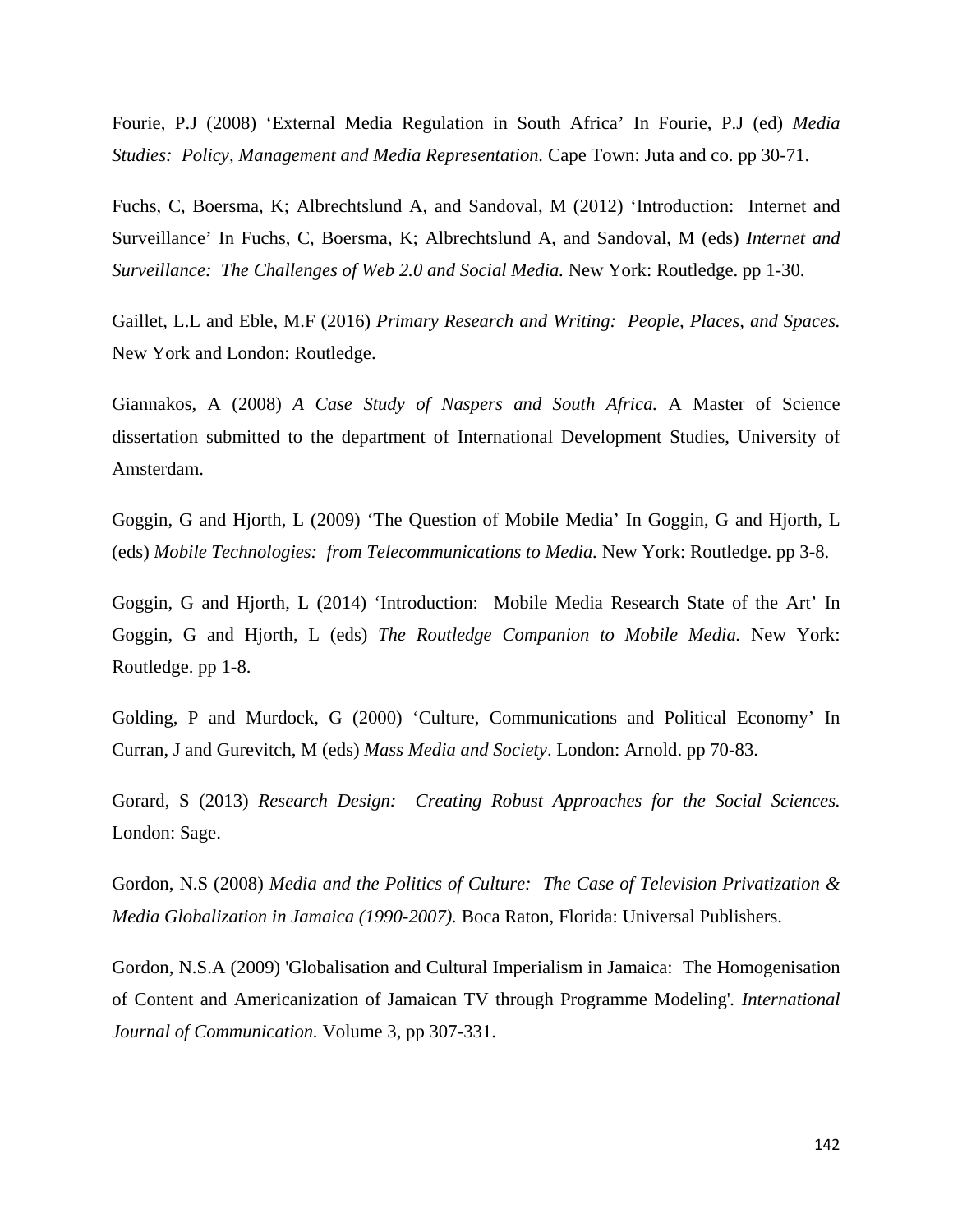Groebel, J; Noam, E.M and Feldman, V (2012) 'Preface of Mobile Media: Content and Services for Wireless Communications' In Groebel, J; Noam, E.M and Feldman, V (eds) *Mobile Media: Content and Services for Wireless Communication.* New York: Routledge. pp: ix-x.

Hall, S (1983) 'The Problem of Ideology: Marxism without Guarantees' In Matthews, B (ed) *Marx: A Hundred Years On.* London: Lawrence and Wishart. pp 57-86.

Hall, S (1997) 'The Work of Representation' In Hall, S (ed) *Representation: Cultural Representations and Signifying Practices.* London: Sage. pp 13-74.

Hall, S (2010) 'Encoding-Decoding (1980)' In Greer, C (ed) *Crime and Media: A Reader.* London: Routledge. pp 44-55.

Hall, S (2016) 'Notes on Deconstructing 'the popular'' In Samuel, R (ed) *People's History and Socialist Theory.* London and New York: Routledge. pp 227-241.

Hannerz, U (1992) *Cultural Complexity: Studies in the Social Organization of Meaning.* New York: Columbia University Press.

Herman, E.S and Chomsky, N (2010) *Manufacturing Consent: The Political Economy of the Mass Media.* London: Random House.

Herman, E.S and McChesney, R.W (1997) *The Global Media, the New Missionaries of Global Capitalism.* London: Cassell.

Heuva, W; Tomaselli, K and Teer-Tomaselli, R (2004) 'The Political Economy of Media in Southern Africa, 1990-2001' In Thomas, P.N and Nain, Z (eds) *Who Owns the Media? Global Trends and Local Resistances.* Penang: Southbound Sdn, Bhd. pp 97-117.

Hill, A (2005) *Reality TV: Audiences and Popular Factual Television.* London: Routledge.

Hill, A (2015) *Reality TV.* London and New York: Routledge.

Holliday, A (2007) *Doing and Writing Qualitative Research.* London: Sage.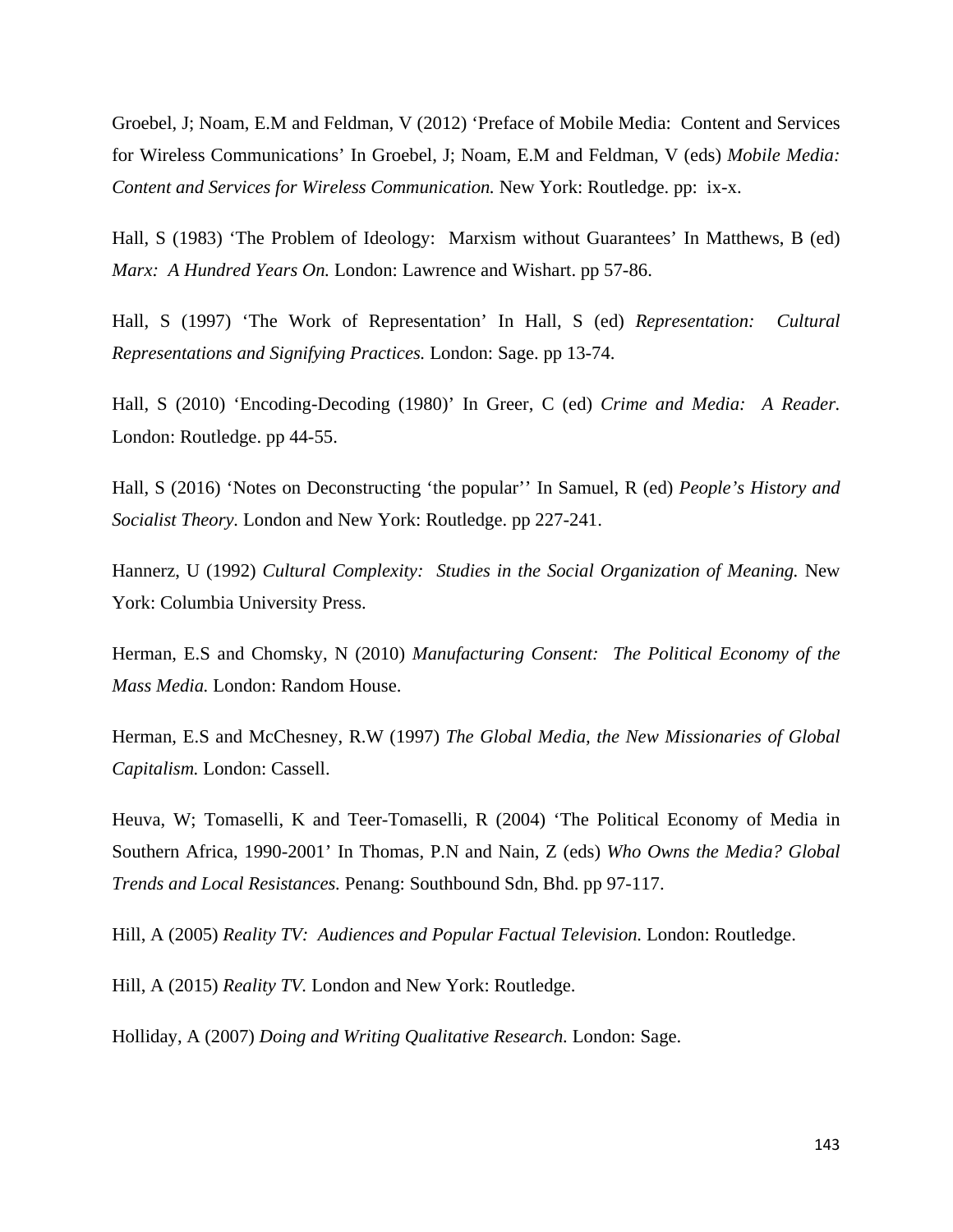Holloway, I and Wheeler, S (2010) *Qualitative Research in Nursing and Healthcare.* Third Edition. Oxford: Blackwell Science Ltd.

Hollows, J (2016) *Media Studies: A Complete Introduction.* London: Hachette.

Holmes, S (2004) ''But this Time You Choose!': Approaching the 'Interactive' Audience in Reality TV'. *International Journal of Cultural Studies.* 7(2), pp 213-231.

Holmes, S and Jermyn, D (2004) 'Introduction: Understanding Reality Television' In Holmes, S and Jermyn, D (eds) *Understanding Reality Television.* London: Routledge. pp 1-32.

Hourani, A (1946) *Syria and Lebanon: A Political Essay.* London: Oxford University Press.

Huong, N.T; Katsuhiro, U and Chi, D.H (2013) 'Knowledge Transfer in Offshore Outsourcing: A Case Study of Japanese and Vietnamese Software Companies' In Tan, F.B (ed) *Global Diffusion and Adoption of Technologies for Knowledge and Information Sharing.* Pennsylvania: IGI Global. pp, 110-128.

Ietto-Gillies, G (2012) *Transnational Corporations and International Production: Concepts, Theories and Effects.* Gloucestershire: Edward Elgar Publishing Limited.

Iloveindia.com website (2016) *Indian Family Value System* available on <http://www.iloveindia.com/indian-traditions/family-value-system.html> accessed 26 September, 2016.

Jenkins, H (2006) *Convergence Culture, Where Old and New Media Collide.* New York: New York University Press.

Jenkins, R (2013) *Transnational Corporations and Uneven Development: The Internationalization of Capital and the Third World.* London: Routledge.

Johnson, B and Christensen, L (2012) *Educational Research: Quantitative, Qualitative and Mixed Approaches.* California: Sage.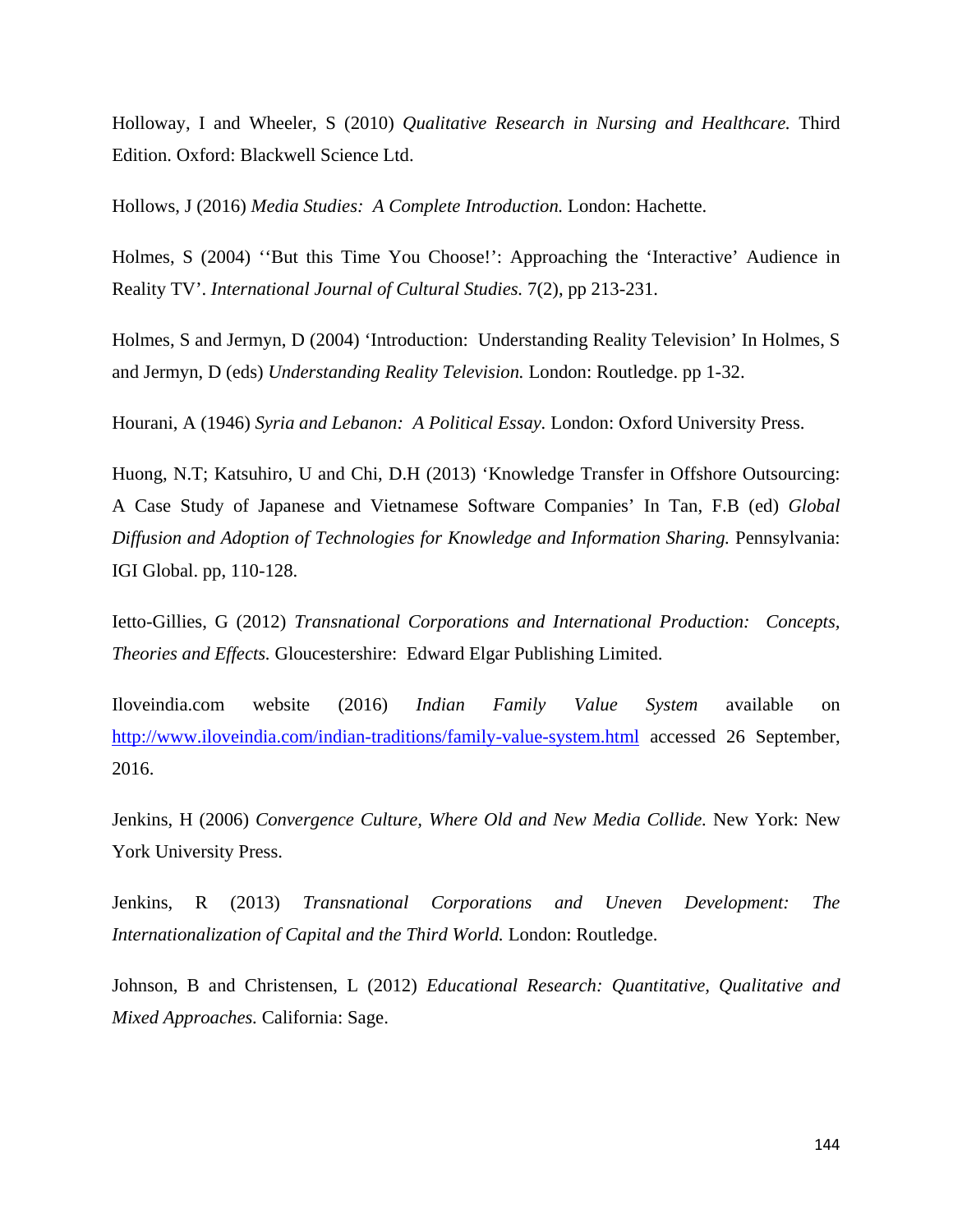Johnson, D (2009) 'Franchise Histories: Marvel, *X-Men*, and the Negotiated Process of Expansion' In Staiger, J and Hake, S (eds) *Convergence Media History.* New York: Routledge. pp 14-23.

Johnson, D (2013) *Media Franchising: Creative License and Collaboration in the Culture Industries.* New York: New York University Press.

Jordan, C (2006) 'Marketing "Reality" to the World: *Survivor,* Post-Fordism, and Reality Television' In Escoffery, D.S (ed) *How Real is Reality TV?: Essays on Representation and Truth.* North Carolina: McFarland and Company, Inc., Publishers. pp 78-96.

Juvan, M (2008) *History and Poetics of Intertextuality.* Indiana: Purdue University Press.

Kalagian, T (2012) 'Programming Children's Television: The Cable Model' In Bryant, J.A (ed) *The Children's Television Community.* New York: Routledge. pp 147-164.

Karppinen, K (2013) *Rethinking Media Pluralism.* New York: Fordham University Press.

Kavka, M (2012) *Reality TV.* Edinburgh: Edinburgh University Press.

Kilborn, R (1994) ''How Real Can You Get?': Recent Developments in 'Reality' Television.' *European Journal of Communication*. 9(4), pp 421-439.

Kilborn, R (2003) *Staging the Real, Factual TV Programming in the Age of Big Brother.* Manchester: Manchester University Press.

King, B (2006) 'Training Camps of the Modular: Reality TV as a Form of Life' In Escoffery, D.S (ed) *How Real is Reality TV?: Essays on Representation and Truth.* North Carolina: McFarland and Company, Inc., Publishers. pp 42-57.

Kopp, M (2013) *Reality Television.* Minneapolis: ABDO Publishing Company.

Krauss, S.E (2005) 'Research Paradigms and Meaning Making: a Primer.' *The Qualitative Report*. 10(4), pp 758-770.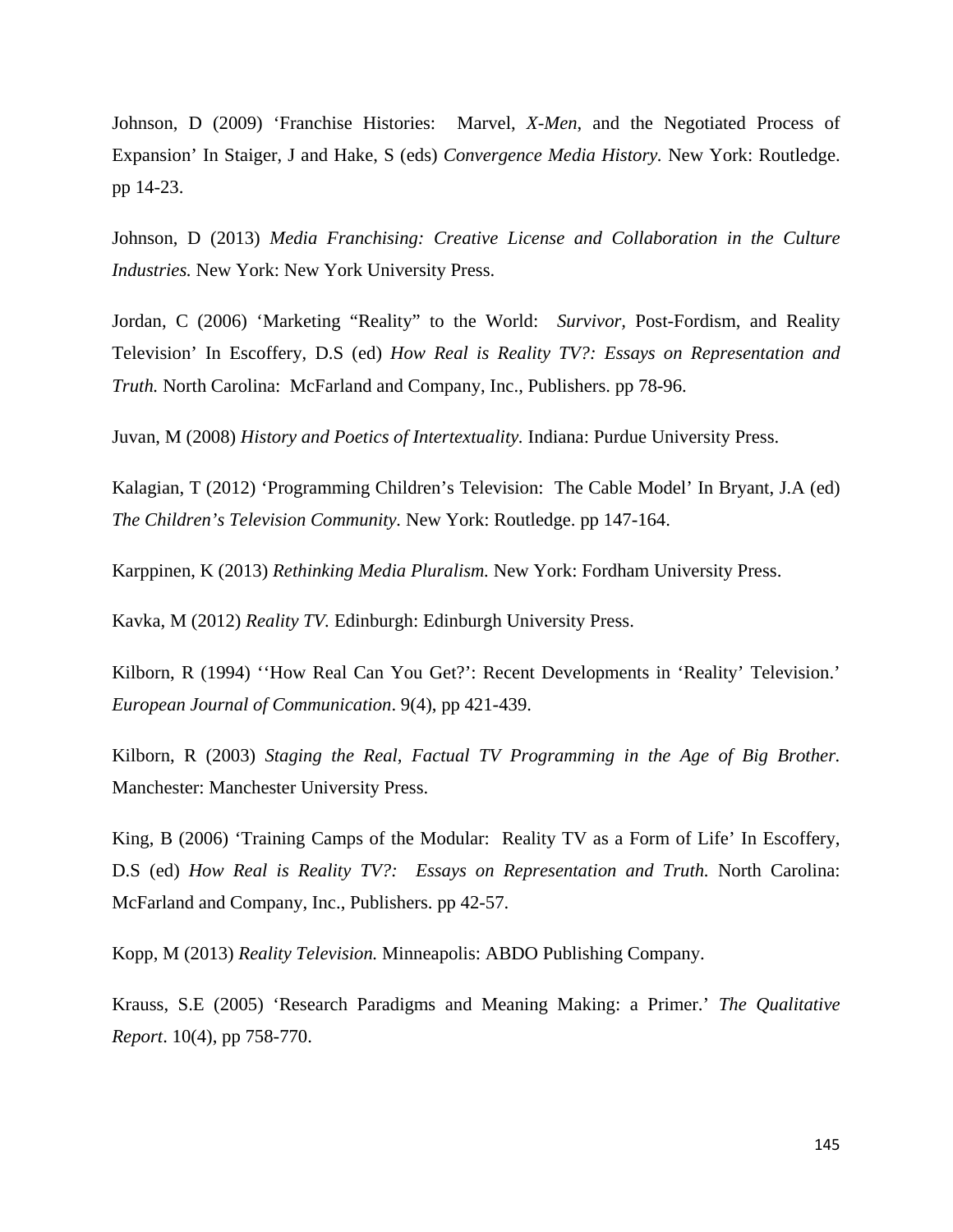Ksiazek, T.B and Webster, J.G (2008) 'Cultural Proximity and Audience Behavior: The Role of Language in Patterns of Polarization and Multicultural Fluency.' *Journal of Broadcasting and Electronic Media.* 52(3), pp 485-503.

Lewis, J.L (2013) 'Hashtag' In Harvey, K (ed) *Encyclopedia of Social Media and Politics.* Los Angeles: Sage. pp 617-619.

Ling, R (2014) 'Theorizing Mobile Communication in the Intimate Sphere' In Goggin, G and Hjorth, L (eds) *The Routledge Companion to Mobile Media.* New York: Routledge. pp 32-41.

Long, P and Wall, T (2013) *Media Studies: Texts, Production, Context.* London and New York: Routledge.

Machin, D and Van Leeuwen, T (2007) *Global Media Discourse: A Critical Introduction.* London: Routledge.

Madeley, J (1999) *Big Business, Poor Peoples: The Impact of Transnational Corporations on the World's Poor.* London and New York: Zed Books Ltd.

Magder, T (2009) 'Television 2.0: The Business of American Television in Transition' In Murray, S and Ouellette, L (eds) *Reality TV: Remaking Television Culture.* New York and London: New York University Press. pp 141-164.

Marsden, C and Verhulst, S (1999) 'Convergence: A Framework for Discussion' In Marsden, C and Verhulst, S (eds) *Law in its Social Setting: Convergence in European Digital TV Regulation.* London: Blackstone Press Limited. pp 1-20.

Marshall, C and Rossman, G.B (2011) *Designing Qualitative Research.* California, Sage.

Marshall, D and Redmond, S (2016) 'Introduction' In Marshall, D and Redmond, S (eds) *A Companion to Celebrity.* West Sussex: Wiley & Sons, Inc. pp 1-14.

Massey, D (1994) *Space, Place and Gender.* Cambridge and Malden: Polity Press.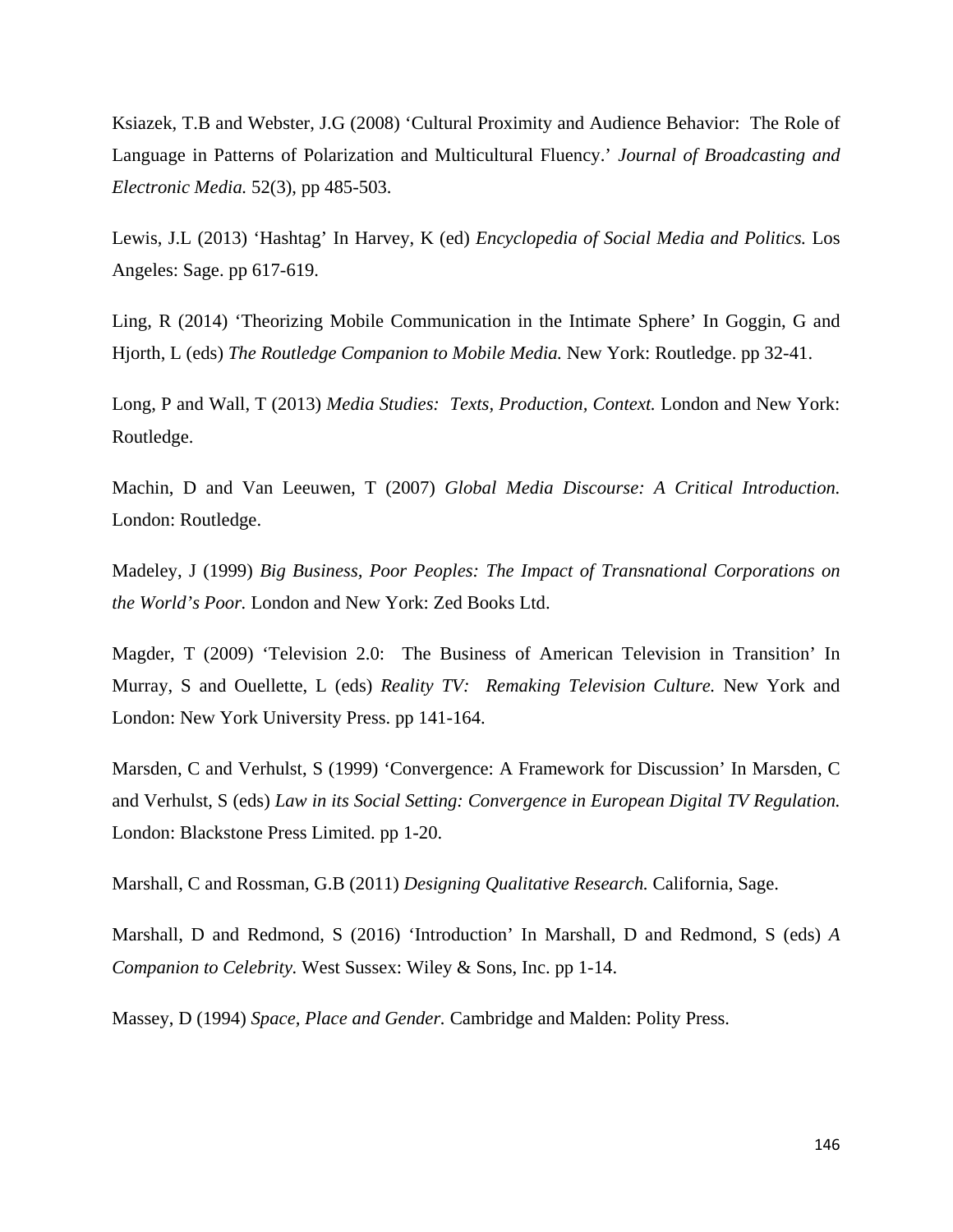Mathijs, E and Jones, J (2004) *Introduction: Big Brother International* In Mathijs, E and Jones, J (eds) *Big Brother International Formats: Formats, Critics and Publics.* London: Wallflower Press. pp 1-8.

McChesney, R.W (1998) 'The Political Economy of Global Communication' In McChesney, R.W; Wood, E.M and Foster, J.B (eds) *Capitalism and the Information Age, the Political Economy of the Global Communication.* New York: Monthly Review Press. pp 1-26.

McChesney, R.W (2007) *Communication Revolution: Critical Junctures and the Future of Media*. New York: New Press.

McChesney, R.W (2008) *The Political Economy of Media: Enduring Issues, Emerging Dilemmas.* New York: Monthly Review Press.

McLuhan, M (1964) *Understanding Media: The Extension of Man.* New York: McGraw-Hill.

McNeil, P and Chapman, S (2005) *Research Methods.* London: Routledge.

Media Club South Africa website (2016a) *South African Television* available on <http://www.mediaclubsouthafrica.com/component/content/article?id=86:television%20> accessed 26 May, 2016.

Media Club South Africa website (2016b) *The Media in South Africa* available on [http://www.mediaclubsouthafrica.com/component/content/article?id=110:the-media-in-south](http://www.mediaclubsouthafrica.com/component/content/article?id=110:the-media-in-south-africa)[africa](http://www.mediaclubsouthafrica.com/component/content/article?id=110:the-media-in-south-africa) accessed 26 May, 2016.

Media24 website (2016) *About Media24* available on<http://www.media24.com/about/> accessed 16 May, 2016.

Meizel, K (2007) 'Idols Thoughts: Nationalism in the Pan-Arab Vocal Competition *Superstar'* In Raykoff, I and Tobin, R, D (eds) *A Song for Europe: Popular Music and Politics in the Eurovision Song Contest.* Hampshire: Ashgate Publishing Ltd. pp 159-170.

Meyrowitz, J (1985) *No Sense of Place.* Oxford: Oxford University Press.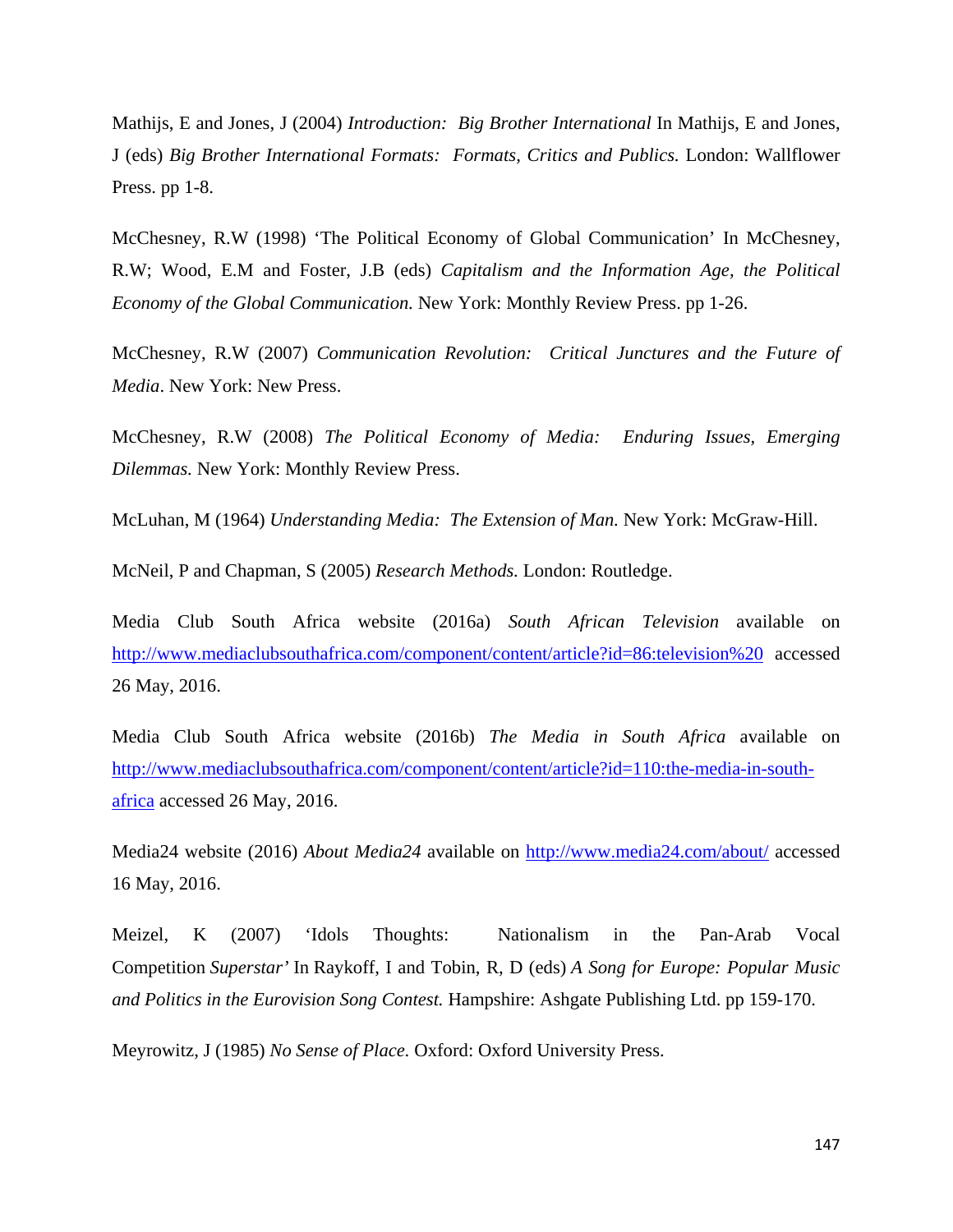Miller, D (1992) 'The Young and the Restless in Trinidad: a Case of the Local and the Global in Mass Consumption' In Silverstone, R and Hirsch, E (eds) *Consuming Technologies: Media and Information in Domestic Spaces.* London: Routledge. pp 163-182.

Milton, V.C and Fourie, P.J (2015) 'South Africa: A Free Media still in the Making' In Nordenstreng, K and Thussu, D.K (eds) *Mapping BRICS Media.* London and New York: Routledge. pp 181-202.

Mirrlees, T (2013) *Global Entertainment Media: Between Cultural Imperialism and Cultural Globalization.* New York and London: Routledge.

Moran, A and Malbon, J (2006) *Understanding the Global TV Format.* Bristol: Intellect Books.

Morley, D (2002) *Home Territories:Media, Mobility and Identity.* London and New York: Routledge.

Morley, D and Robbins, K (2013) 'Under Western Eyes, Media, Empire and Others' In Ouellette, L (ed) *The Media Studies Reader.* New York: Taylor and Francis. pp 363-378.

Mosco, V (1996) *The Political Economy of Communication: Rethinking and Renewal.* First Edition. London: Sage.

Mosco, V (2009) *The Political Economy of Communication.* Second Edition. London: Sage.

Mtimde, L (2012) *A Case for Statutory Media Regulation: Concepts of Media Regulation.* Highway Africa Conference 2012, Rhodes University, Rhini, Makana Municipality issued by the MDDA (Media Development and Diversity Agency) available on <http://www.bizcommunity.com/PDF.aspx?l=196&c=15&ct=1&ci=81552>accessed 8 June, 2016.

Muller, C.A (2008) *Focus: Music of South Africa.* New York: Routledge.

Murphy, C (2012) *Mobile Convergence and Mobile Adoption: Mobile Phones as Culturally Prominent Features of Contemporary Society and their Impact on Users in 2010.* A Master of Social Science dissertation submitted to the Centre for Communication, Media and Society, University of KwaZulu-Natal.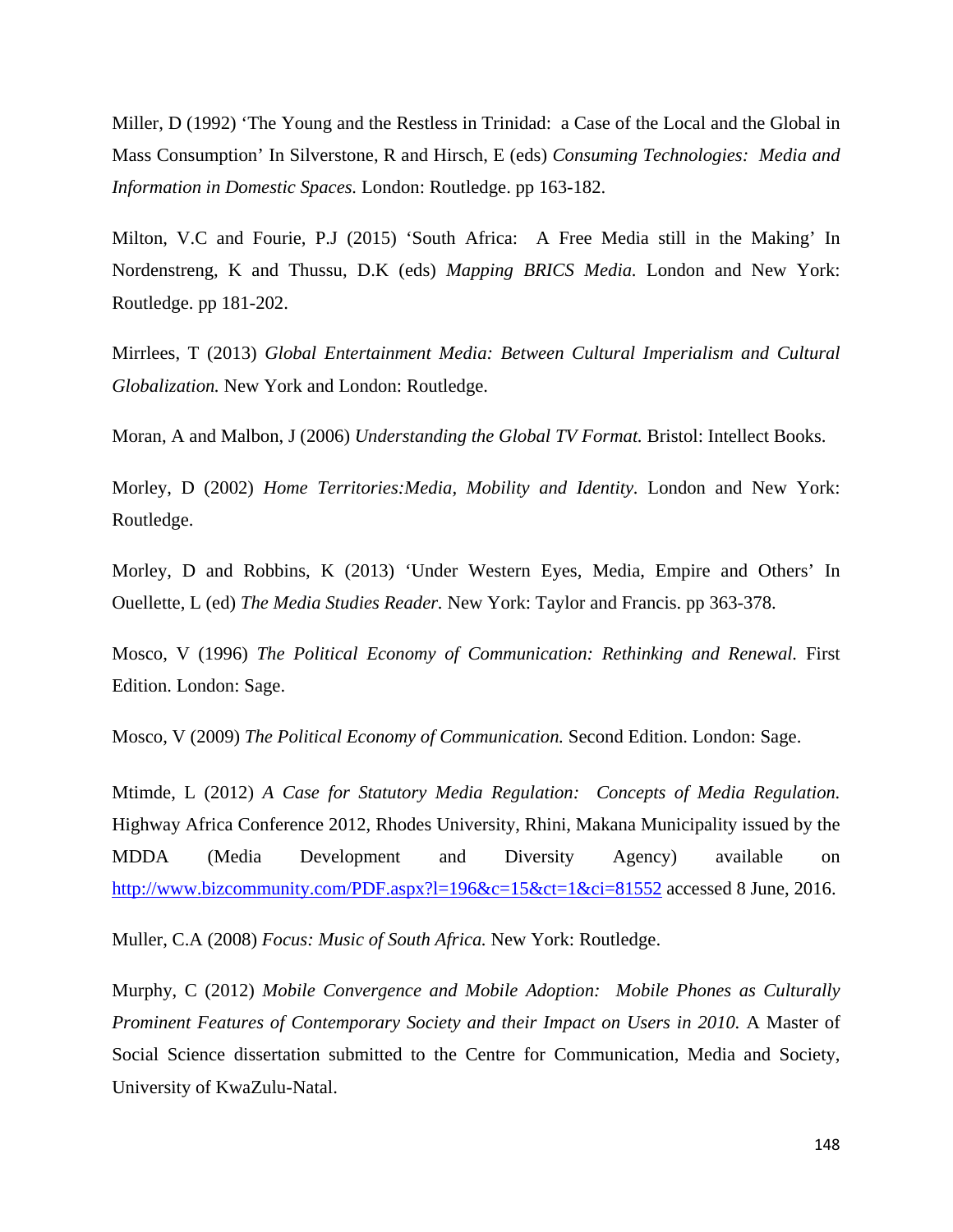Mybroadband website (2016) *MultiChoice welcomes competition from Netflix* available on [http://mybroadband.co.za/news/broadcasting/151419-multichoice-welcomes-competition-from](http://mybroadband.co.za/news/broadcasting/151419-multichoice-welcomes-competition-from-netflix.html)[netflix.html](http://mybroadband.co.za/news/broadcasting/151419-multichoice-welcomes-competition-from-netflix.html) accessed 30 May, 2016.

Myers, M.D (2009) *Qualitative Research in Business & Management.* London: Sage.

Ndlela, M.N (2016) 'Television Formats in Africa: Cultural Considerations in Format Localization' In Esser, A; Bernal-Merino, M.A and Smith, I.R (eds) *Media Across Borders: Localizing TV, Film and Video Games.* New York and London: Routledge. pp 113-123.

Nyamnjoh, F.B (2004) 'Media Ownership and Control in Africa in the Age of Globalisation' In Thomas, P.N and Nain, Z (eds) *Who Owns the Media? Global Trends and Local Resistances.* Penang: Southbound Sdn, Bhd. pp 119-134.

O'Brien, C (2015) *China's Ban on Google is Costing Search Giant Billions of Dollars while Giving Huge Boost to Baidu* available on [http://venturebeat.com/2015/03/31/chinas-ban-on](http://venturebeat.com/2015/03/31/chinas-ban-on-google-is-costing-search-giant-billions-of-dollars-while-giving-huge-boost-to-baidu/)[google-is-costing-search-giant-billions-of-dollars-while-giving-huge-boost-to-baidu/](http://venturebeat.com/2015/03/31/chinas-ban-on-google-is-costing-search-giant-billions-of-dollars-while-giving-huge-boost-to-baidu/) accessed 27 September, 2015.

O'Reilly, T (2005) *What is Web 2.0? Design Patterns and Business Models for the Next Generation of Software* available on [http://www.oreilly.com/pub/a/web2/archive/what-is-web-](http://www.oreilly.com/pub/a/web2/archive/what-is-web-20.html)[20.html](http://www.oreilly.com/pub/a/web2/archive/what-is-web-20.html) accessed 17 August, 2015.

O'Reilly, T (2009) *What is Web 2.0? Design Patterns and Business Models for the Next Generation of Software.* An O'Reilly Radar Report, Sebastopol California: O'Reilly Media Inc.

Ohmae, K (1990) *The Borderless World: Power and Strategy in the Interlinked Economy, Management Lessons in the New Logic of the Global Marketplace.* New York: Harper Business.

Orgad, S (2012) *Media Representation and the Global Imagination.* Cambridge and Malden: Polity Press.

Oshionebo, E (2009) *Regulating Transnational Corporations in Domestic and International Regimes: an African Case Study*. Toronto: University of Toronto Press Incorporated.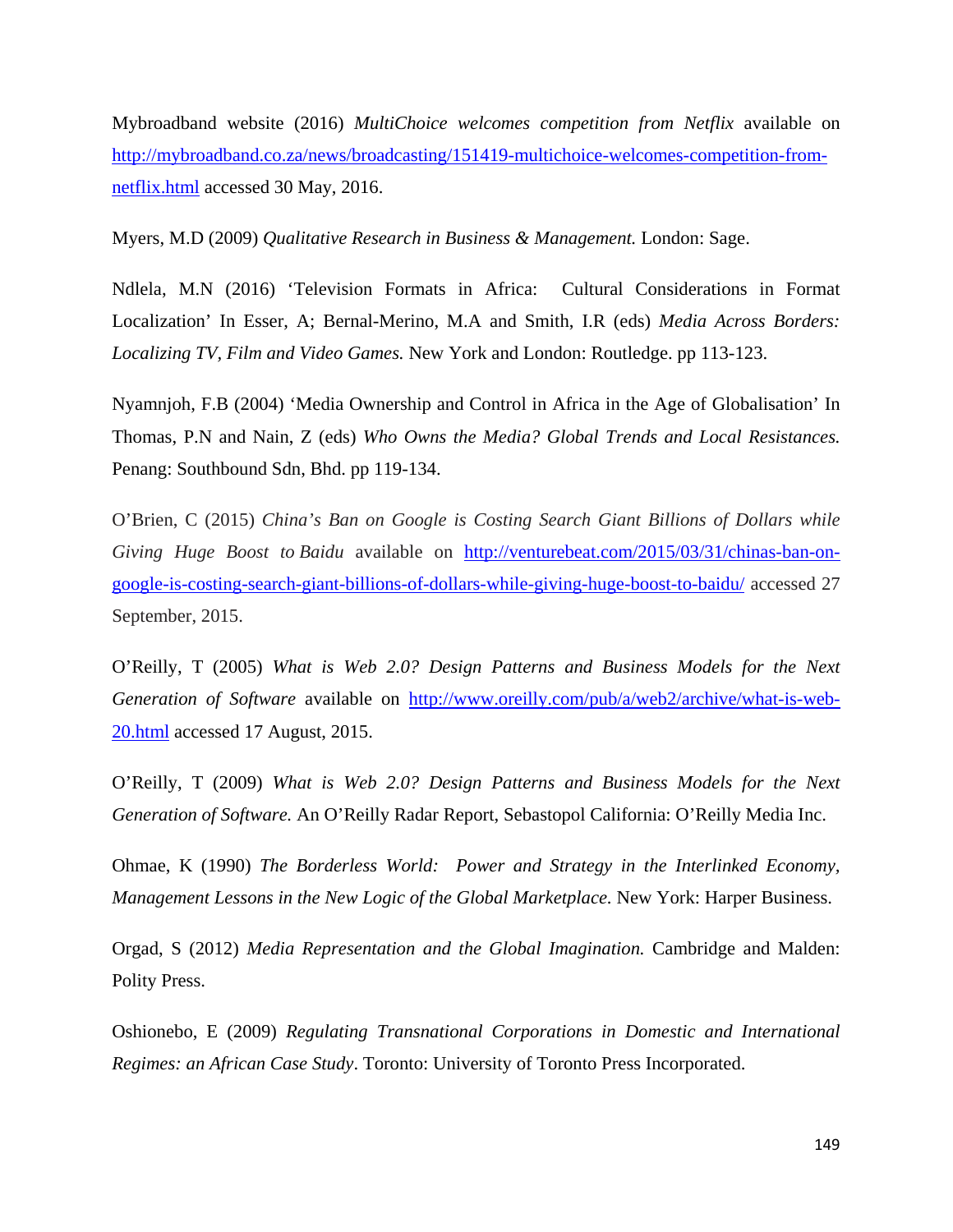Patkin, T.T (2003) 'Individual and Cultural Identity in the World of Reality Television' In Smith, M.J and Wood, A.F (eds) *Survivor Lessons: Essays on Communication and Reality Television.* North Carolina: McFarland and Company, Inc., Publishers. pp 13-26.

Pitout, M (2004) 'Big Brother South Africa; A Popular Form of Cultural Expression' In Mathijs, E and Jones, J (eds) *Big Brother International Formats: Formats, Critics and Publics.* London: Wallflower Press. pp 168-180.

Pitout, M (2007) 'Media, Culture' In Fourie, P.J (ed) *Media Studies: Media History, Media and Society.* Cape Town: Juta. pp 269-285.

Pratt, A.C (2009) 'Cultural Economy' In Kitchen, R and Thrift, N (eds) *International Encyclopedia of Human Geography*. Oxford: Elsevier. pp 407-410.

Procter, S; Allan, T and Lacey, A (2010) 'Sampling' In Gerrish, K and Lacey, A (eds) *The Research Process in Nursing.* West Sussex: Blackwell Publishing. pp 142-152.

Puddephatt, A (2011) *The Importance of Self Regulation of the Media in Upholding Freedom of Expression.* Brasilia: UNESCO Brasilia office.

PwC (2013) *South African Entertainment and Media Outlook: 2013-2017 (including Nigeria and Kenya).* pp 82-101.

Raab, J and Butler, M (2008) 'Introduction: Cultural Hybridity in the Americas' In Raab, J and Butler, M (eds) *Hybrid Americas: Contacts, Contrasts and Confluences in New World Literatures and Cultures.* Berlin: LIT Verlag. pp 1-20.

Rantanen, T (2005) *The Media and Globalisation.* London: Sage.

Rayner, P and Wall, P (2008) *As Media Studies: The Essential Introduction for AQA.* London and New York: Routledge.

Reddi, C.V.N (2009) *Effective Public Relations and Media Strategy.* New Delhi: PHI Learning Private Limited.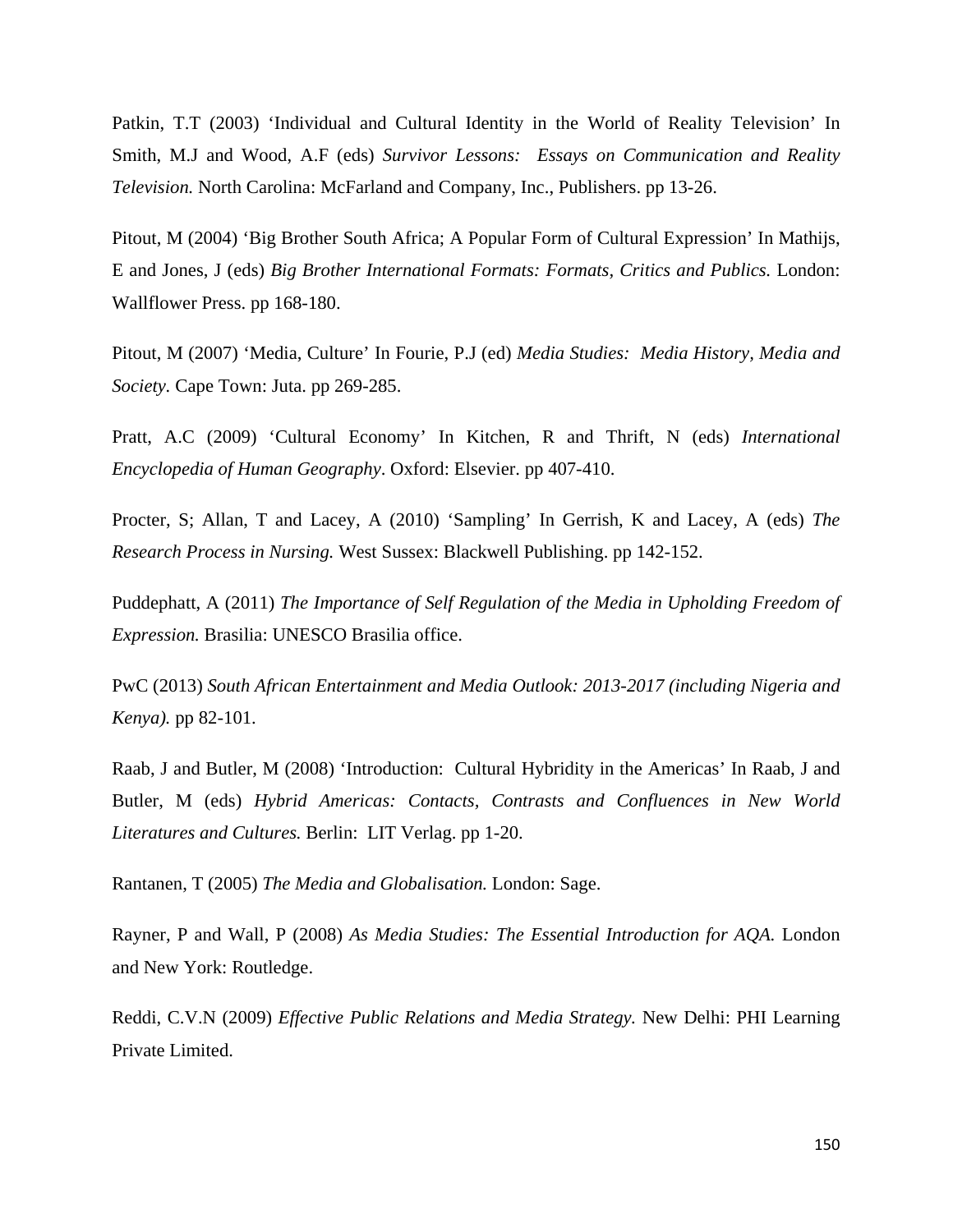Reddy, P.N and Acharyulu, G.V.R.K (2008) *Marketing Research.* New Delhi: Anurag Jain for Excel Books.

Reid, J and Isaacs, T (2015) *Considering a Cross-Platform Media Accountability System for Broadcast, Print and Digital News Media in South Africa.* A study for the Media Policy and Democracy Project available on

[http://www.mediaanddemocracy.com/uploads/1/6/5/7/16577624/mpdp\\_considering\\_a\\_cpmas\\_fo](http://www.mediaanddemocracy.com/uploads/1/6/5/7/16577624/mpdp_considering_a_cpmas_for_south_africa.pdf) [r\\_south\\_africa.pdf](http://www.mediaanddemocracy.com/uploads/1/6/5/7/16577624/mpdp_considering_a_cpmas_for_south_africa.pdf) accessed 7 June, 2016.

Revolvy website (not dated) *Idols Afrikaan* available on [http://www.revolvy.com/main/index.php?s=Idols%20\(Afrikaans\)&item\\_type=topic](http://www.revolvy.com/main/index.php?s=Idols%20(Afrikaans)&item_type=topic) accessed 26 September, 2016.

Ritzer, G and Ryan, M (2003) 'The Globalization of Nothing' In Peck, J and Yeung, H.W (eds) *Remaking the Global Economy.* London: Sage. pp 298-317.

Robertson, R (1992) *Globalization: Social Theory and Global Culture.* London: Sage.

Robertson, R (1995) 'Glocalization: Time-Space and Homogeneity-Heterogeneity' In Featherstone, M; Lash, S and Robertson, R (eds) *Global Modernities.* London: Sage. pp 25-44.

Robertson, R (2012) Globalisation or Glocalisation? *The Journal of International Communication.* 18(2), pp 191-208.

Robertson, R and White, K.E (2007) 'What is Globalization?' In Ritzer, G (ed) *The Blackwell Companion to Globalization.* Malden: Blackwell publishing. pp 54-66.

Roscoe, J (2004) 'Watching *Big Brother* at Work: A Production Study of *Big Brother* Australia' In Mathijs, E and Jones, J (eds) *Big Brother International Formats: Formats, Critics and Publics.* London: Wallflower Press. pp 181-193.

Roth, A.L (2003) 'Contrived Television Reality: *Survivor* as a Pseudo-event' In Smith, M.J and Wood, A.F (eds) *Survivor Lessons: Essays on Communication and Reality Television.* North Carolina: McFarland and Company, Inc., Publishers. pp 27-35.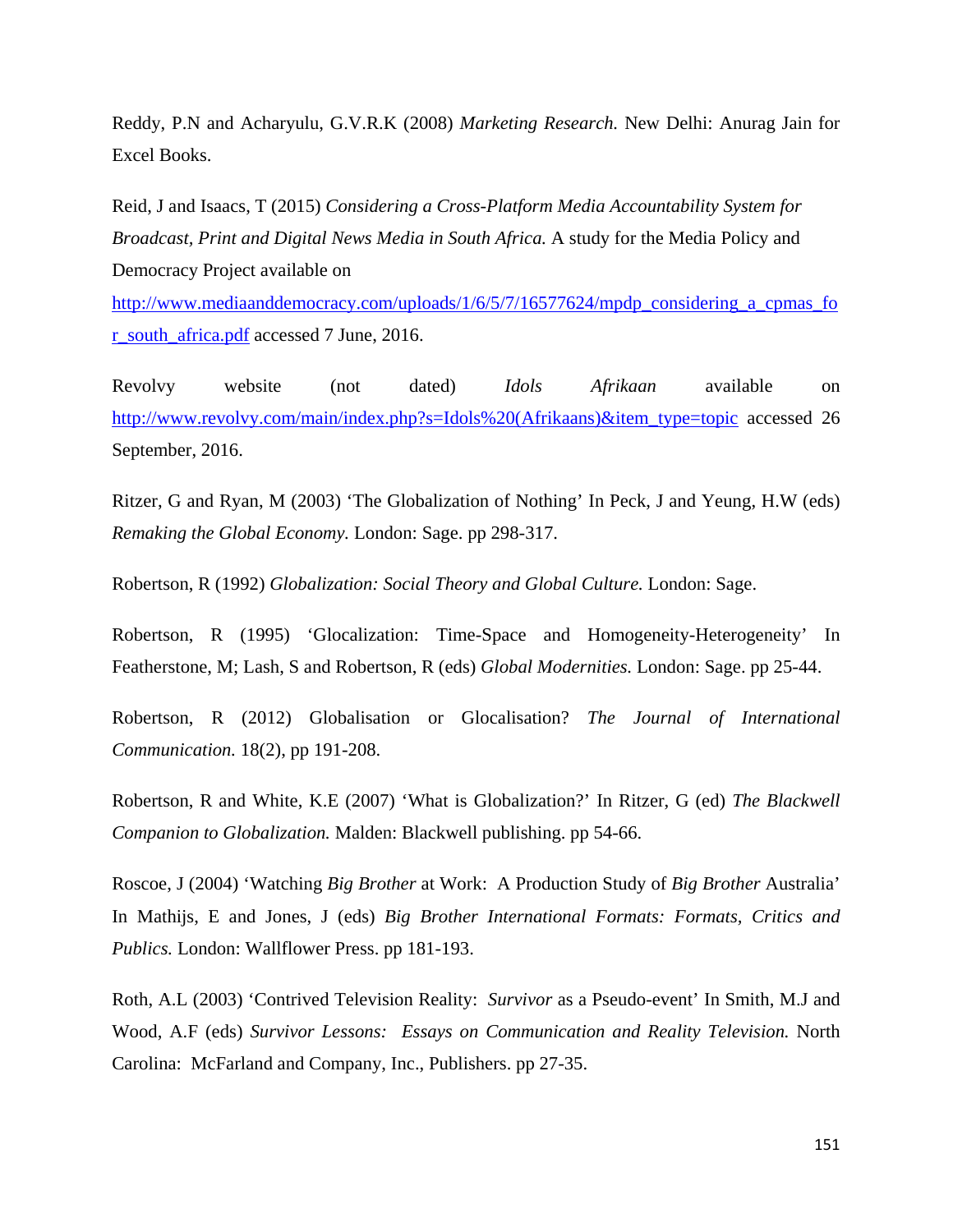Rule, P and John, V (2011) *Your Guide to Case Study Research.* Pretoria: Van Schaik Publishers.

Rumney, R (2014) 'The Big Four, Shaping the South African Media Landscape, and Beyond.' *Rhodes Journalism Review.* Volume 34. pp 11-12.

Sarmela, M (1977) 'What is Cultural Imperialism?' In Sandbacka, C (ed) *Cultural Imperialism and Cultural Identity.* Helsinki: Transactions of the Finnish Anthropological Society 2. pp 13- 36.

Shelly, G and Frydenberg, M (2011) *Web 2.0: Concepts and Applications.* Boston: Cengage Learning.

Shuen, A (2008) *Web 2.0: A Strategy Guide Business Thinking and Strategies behind Successful Web 2.0 Implementations.* Cambridge: O'Reilly Media, Inc.

Sigismondi, P (2011) *The Digital Glocalisation of Entertainment: New Paradigms in the 21st Century Global Mediascape.* New York: Springer Science+Business Media LLC.

Simpson, P (2004) *Stylistics: a Resource Book for Students.* London and New York: Routledge.

Singh, S and Kretschmer, M (2012) 'Strategic Behaviour in the International Exploitation of TV Formats: A Case Study of the *Idols* Format' In Zwaan, K and de Bruin, J (eds) *Adapting Idols: Authenticity, Identity and Performance in a Global Television Format.* London and New York: Routledge. pp 11-26.

Smith, M.J and Wood, A.F (2003) 'Introduction: Culture, Communication and Community Revealed in and through Reality Television' In Smith, M.J and Wood, A.F (eds) *Survivor Lessons: Essays on Communication and Reality Television.* North Carolina: McFarland and Company, Inc., Publishers. pp 1-10.

Snape, D. and Spencer, L. (2003) 'The Foundations of Qualitative Research' In Ritchie, J and Lewis, J (eds) *Qualitative Research Practice: A Guide for Social Science Students and Researchers*. London: Sage. pp 1-23.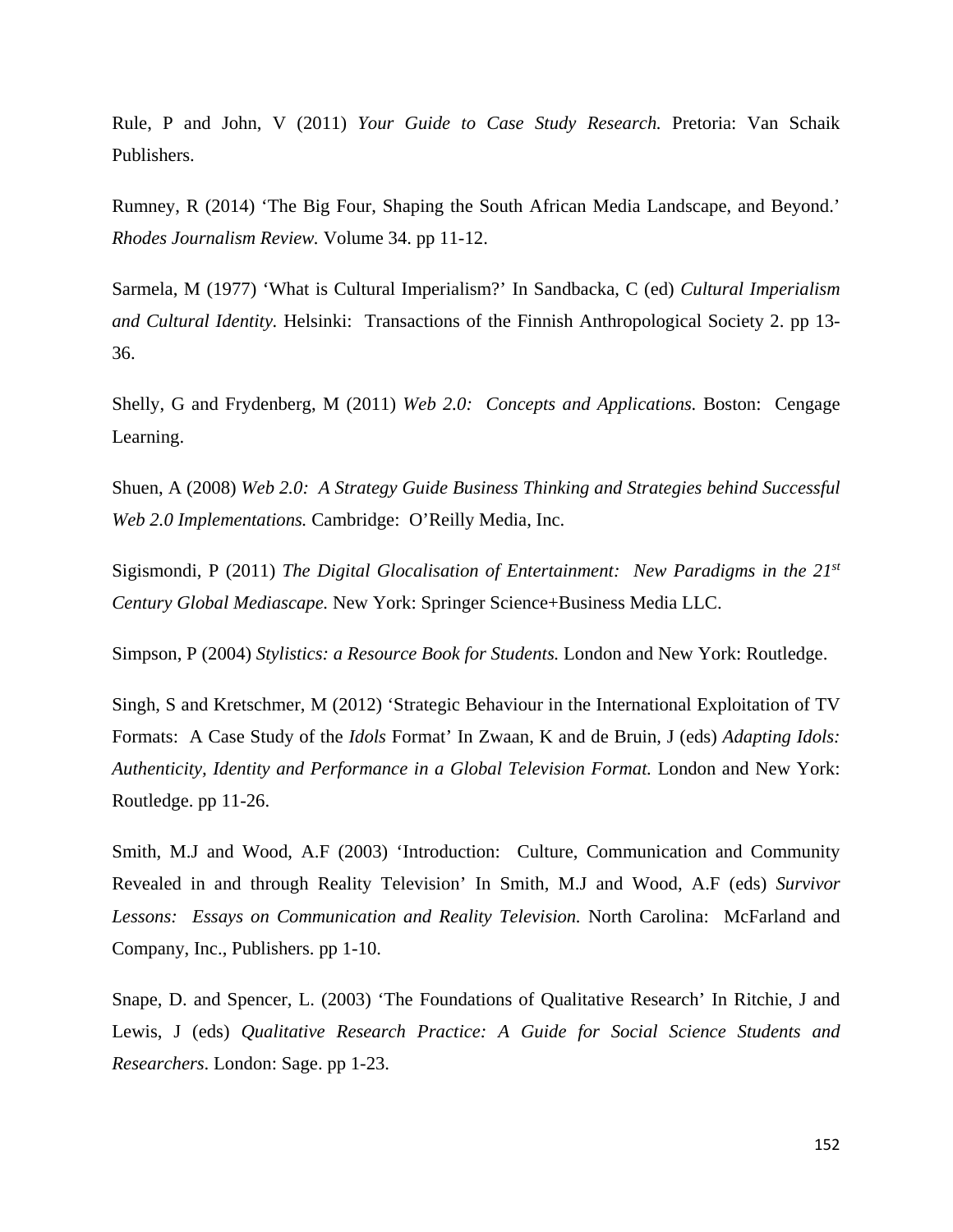Solomon, G and Schrum, L (2007) *Web 2.0: New Tools, New Schools.* Washington, DC: International Society for Technology in Education (ISTE).

Straubhaar, J.D (2003) 'Choosing national TV: Cultural capital, language, and cultural proximity in Brazil' In Elasmar, M.G (ed) *The Impact of International Television: A Paradigm Shift*. New Jersey: Lawrence Erlbaum Associates, Inc. pp. 77-110.

Straubhaar, J.D (2007) *World Television: From Global to Local.* Los Angeles: Sage.

Straubhaar, J; LaRose, R and Davenport, L (2015) *Media Now: Understanding Media, Culture and Technology.* Boston: Cengage Learning.

Struwig, F.W and Stead, G.B (2013) *Research: Planning, Designing and Reporting.* Cape Town: Pearson.

Sunday World newspaper website (2015) *The Reason Nonhle Dropped Out of Idols SA* available on <http://www.sundayworld.co.za/news/2015/08/24/the-reason-nonhle-dropped-out-of-idols-sa> accessed 31 May, 2016.

Syvertsen, T (2003) 'Challenges to Public Television in the Era of Convergence and Commercialization'. *Journal of Television and New Media.* 4(2). pp 155-175.

TalkMediaAfrica website (2015) *MultiChoice Lifts Satellite Pay-tv Subscriber Base to Almost 8 Million DStv Subscribers* available on [http://talkmediaafrica.com/2015/06/30/multichoice-lifts](http://talkmediaafrica.com/2015/06/30/multichoice-lifts-satellite-pay-tv-subscriber-base-to-almost-8-million-dstv-subscribers/)[satellite-pay-tv-subscriber-base-to-almost-8-million-dstv-subscribers/](http://talkmediaafrica.com/2015/06/30/multichoice-lifts-satellite-pay-tv-subscriber-base-to-almost-8-million-dstv-subscribers/) accessed 26 September, 2016.

Teer-Tomaselli, R (2008) ''National' Public Service Broadcasting: Contradictions and Dilemmas' In Hadland, A (ed) *Power, Politics and Identity in South African Media: Selected Seminar Papers.* Cape Town: HSRC Press. pp 73-103.

The DTI, Department: Trade and Industry, Republic of South Africa *Amended Broad-Based Black Economic Empowerment Codes of Good Practice*, October, 2012 available on [https://www.thedti.gov.za/economic\\_empowerment/docs/bee\\_launch.pdf](https://www.thedti.gov.za/economic_empowerment/docs/bee_launch.pdf) accessed 14 September, 2016.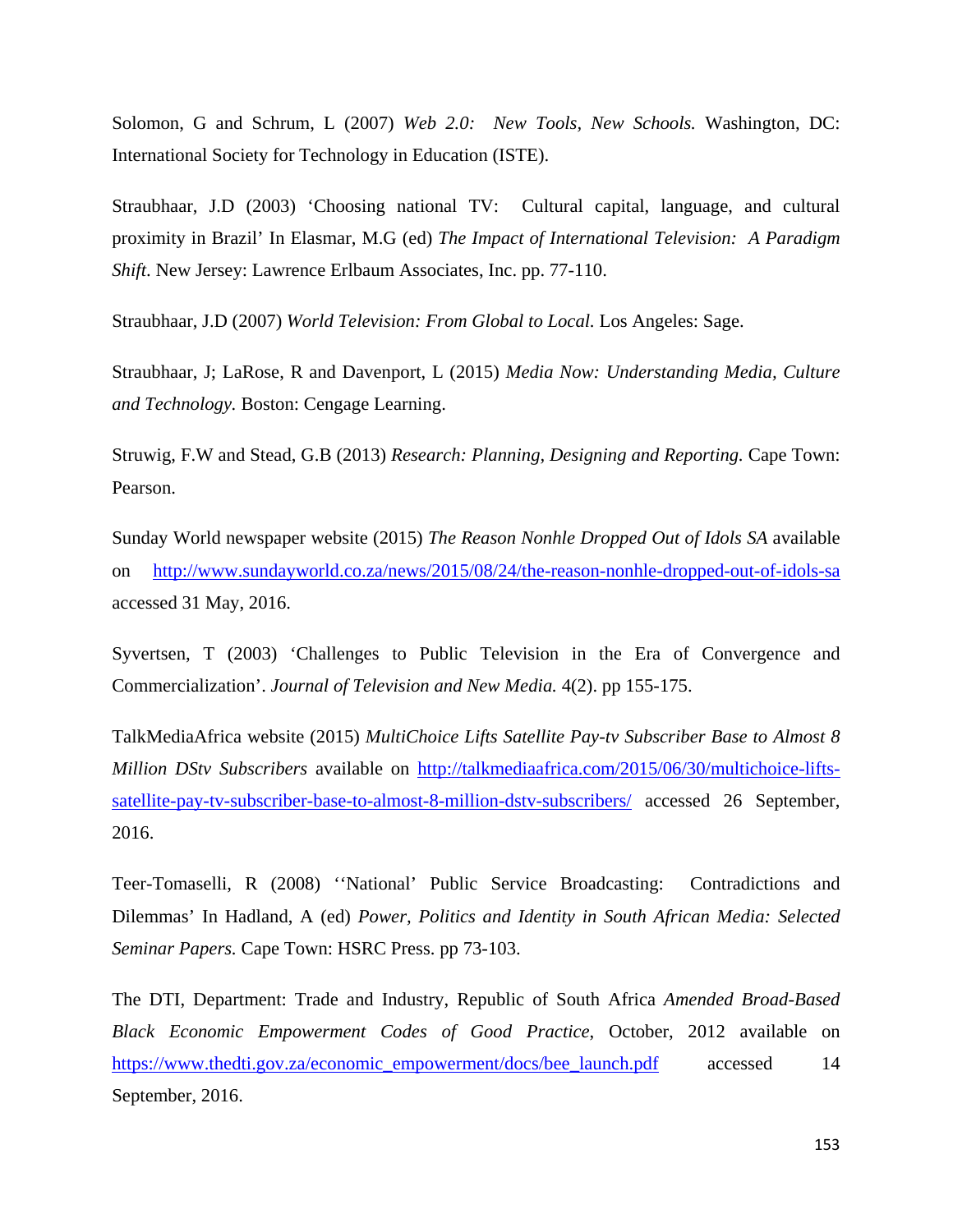The Marriage and Family Encyclopedia (2016) *India - Family Life and Family Values* available on <http://family.jrank.org/pages/859/India-Family-Life-Family-Values.html> accessed 26 September, 2016.

"The Sub-Saharan African Media Landscape – Then, Now and in the Future." A Report by Balancing Act (August, 2014).

The Telegraph website (2016) *Britain Should Learn from India's Family Values* available on [http://www.telegraph.co.uk/news/worldnews/asia/india/10780181/Britain-should-learn-from-](http://www.telegraph.co.uk/news/worldnews/asia/india/10780181/Britain-should-learn-from-Indias-family-values.html)[Indias-family-values.html](http://www.telegraph.co.uk/news/worldnews/asia/india/10780181/Britain-should-learn-from-Indias-family-values.html) accessed 26 September, 2016.

TheVoiceofSA website (2015) *IDOLS SA 2016 Auditions Dates and Venues Revealed* available on <http://thevoiceofsa.com/ent/idols-sa-2016-audition-dates-and-venues-revealed.html> accessed 26 September, 2016.

Thloloe, J (2012) 'The South African Regulatory Regime in Print, Broadcasting and Online' In Media Landscape 2012: *Reflections on South Africa's Media Environment*. Benoni: Shereno Printers. pp 107-118.

Thomas, A.O (2006) *Transnational Media and Contoured Markets. Redefining Asian Television and Advertising.* New Delhi: Sage.

Thomas, P.Y (2010) *Towards Developing a Web-Based Blended Learning Environment at the University of Botswana.* A PhD Thesis submitted to the University of South Africa.

Tomlinson, J (1991) *Cultural Imperialism: a Critical Introduction.* London: Continuum.

Tomlinson, J (1997) 'Internationalism, Globalization and Cultural Imperialism' In Thompson, K (ed) *Media and Cultural Regulation.* London: Sage/Open University. pp 117-162.

Tong, H.K and Cheung, L.H (2011) 'Cultural Identity and Language: A Proposed Framework for Cultural Globalisation and Glocalisation.' *Journal of Multilingual and Multicultural Development.* 32(1), pp 55-69.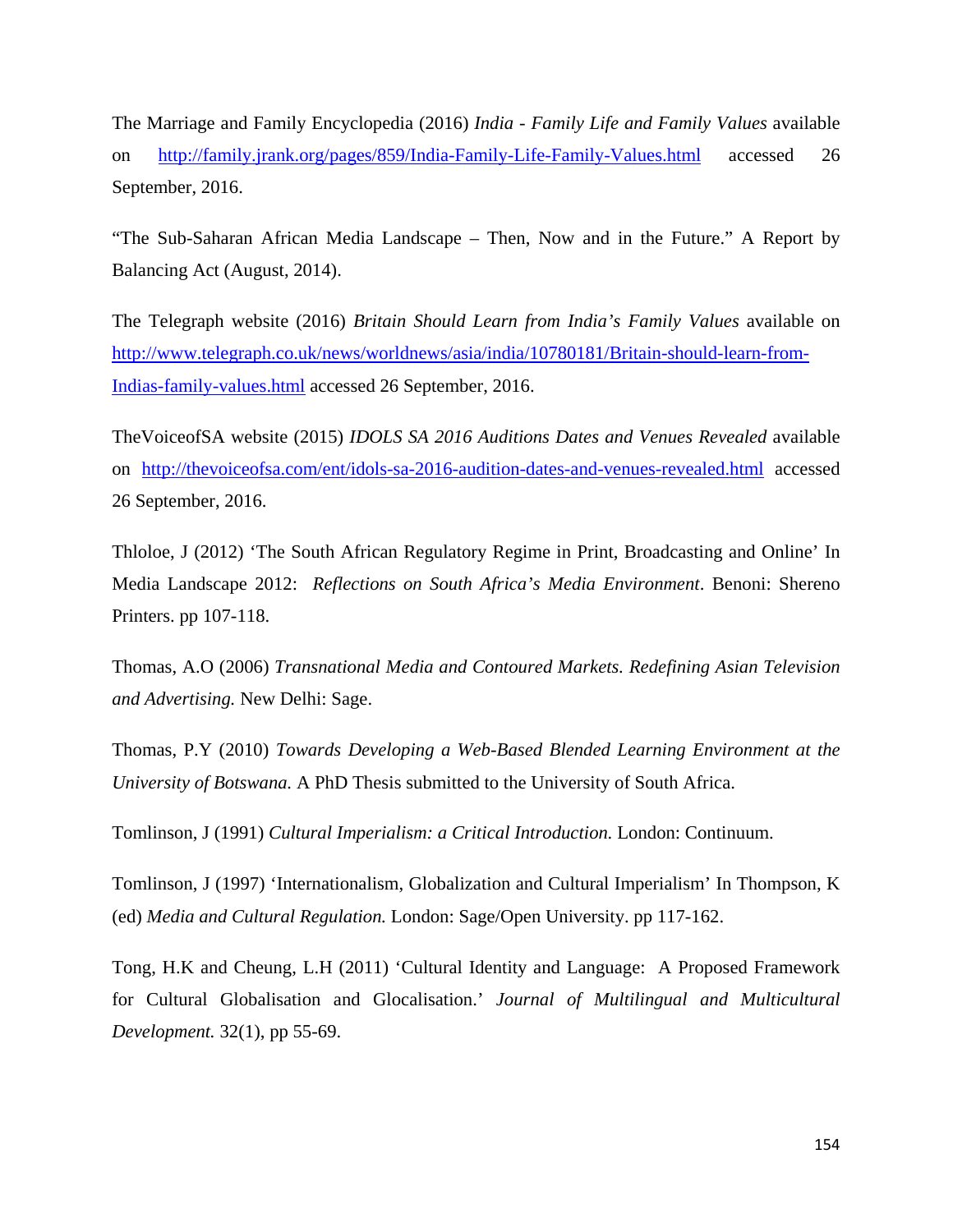Trepte, S (2008) 'Cultural Proximity in TV Entertainment: An Eight-Country Study on the Relationship of Nationality and the Evaluation of U.S. Prime-Time Fiction.' *Communications.* 33(1). pp 1-26.

Turner, G (2010) *Ordinary People and the Media: The Demotic Turn.* London: Sage and Theory, Culture and Society Nottingham Trent University.

Tuten, T.L (2008) *Advertising 2.0: Social Media Marketing in a Web 2.0 World.* Connecticut: Praeger Publishers.

Twining, W (2000) *Globalisation and Legal Theory.* Cambridge: Cambridge University Press.

Vaidya, A.K ed (2006) *Globalization: Encyclopedia of Trade, Labor, and Politics.* Volume 1. California: ABC-CLIO, Inc.

Van Horn, L and Monsen, E.R (2008) 'Steering through the Research Continuum' In Monsen, E.R and Van Horn, L (eds) *Research: Successful Approaches.* Chicago: American Dietetic Association. pp 3-7.

Vilakati, S and Mavindidze, Z (2014) *Occasional Paper Series: A Comparative Study of Legislation and Regulations Establishing Ownership Ceilings, Audience Size, Market Share and Geographic Markets in the South African Print Media Sector.* Freedom of Expression Institute, Johannesburg. 1(2).

Waisbord, S and Jalfin, S (2009) 'Imagining the National: Gatekeepers and the Adaptation of Global Franchises in Argentina' In Moran, A (ed) *TV Formats Worldwide: Localizing Global Programs.* Chicago: Intellect, the University of Chicago Press. pp 55-74.

Wajcman, J; Bittman, M and Brown J (2009) 'Intimate Connections: The Impact of the Mobile Phone on Work/Life Boundaries' In Goggin, G and Hjorth, L (eds) *Mobile Technologies: from Telecommunications to Media.* New York: Routledge. pp 9-22.

Welman, C; Kruger, F and Mitchell, B (2005) *Research Methodology.* Cape Town: Oxford University Press, Southern Africa (pty) Ltd.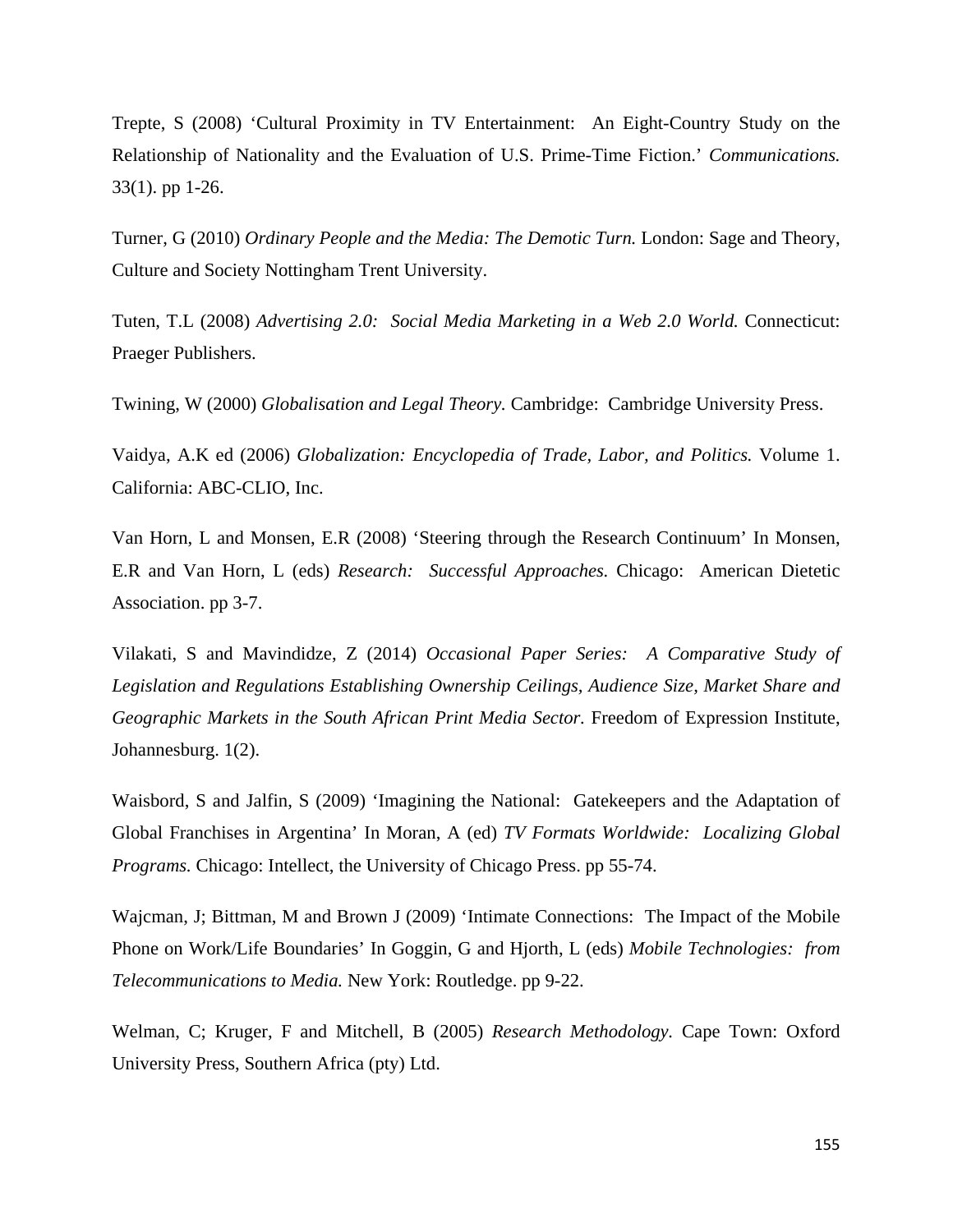Wigston, D (2007) 'A History of the South African Media' In Fourie, P.J (ed) *Media Studies: Media History, Media and Society.* Cape Town: Juta and co. pp 3-58.

Wolcott, H.F (2009) *Writing up Qualitative Research.* California: Sage.

Wren-Lewis, J (1983) The Encoding/Decoding Model: Criticisms and Redevelopments for Research on Decoding. *Media, Culture and Society.* Volume 5. pp 179-197.

Wright, C (2006) *Tribal Warfare: Survivor and the Political Unconscious of Reality Television.*  Maryland: Lexington Books.

Yin, R.K (2014) *Case Study Research, Design and Methods.* California: Sage.

Yong, D.J (2010) 'Preface' In Yong, D.J (ed) *Global Media Convergence and Cultural Transformation, Emerging Social Patterns and Characteristics.* New York: IGI Global. pp xvxx.

Z-Coms (2009) *Trends of Ownership and Control of Media in* South Africa*.* Reports prepared for Media Development and Diversity Agency (MDDA), version 3.3.

Zulu Culture website (not dated) *Zulu Culture: Men's Clothing* available on [www.zulu](http://www.zulu-culture.co.za/zulu_clothing.php#.V-oy2P196M8)[culture.co.za/zulu\\_clothing.php#.V-oy2P196M8](http://www.zulu-culture.co.za/zulu_clothing.php#.V-oy2P196M8) accessed 27 September, 2016.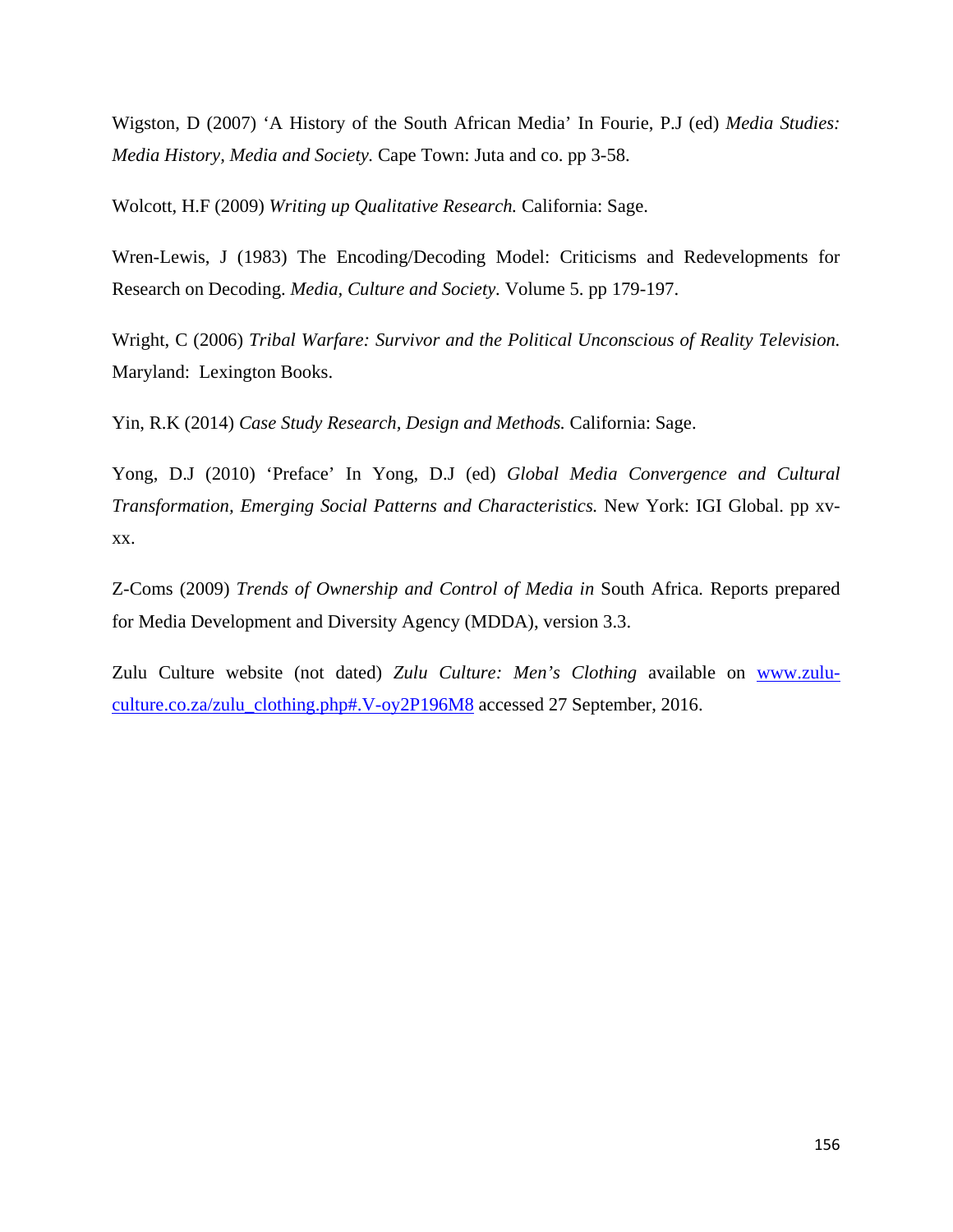# **APPENDIX 1**

# **QUESTION GUIDE**

In what ways have transnational media owners of global television format franchises been able to reproduce such media exchanges within local contexts like the South African media landscape?

- What are those features that make glocalised South African franchises different and uniquely South African?
- What are the implications of ratings and viewership in the contexts of these glocalised franchises?

How has MultiChoice as a transnational broadcaster aided the glocalisation process in tailoring these franchises to local appeal within the South African media landscape?

- How has MultiChoice balanced the needs of both its local and global audiences?
- Are these creating a state of homogenisation, heterogenisation or both?
- What are those instances that promote these consequences of globalisation?

How have media policies within the South African media landscape encouraged pluralism and the need to promote more local media and media content?

- Do the media policies within the South African media landscape encourage the promotion of more local media content?
- Do these policies also encourage pluralism?
- How do the media policies within the South African media landscape encourage the promotion of more local media content and content diversity?
- In what ways do these policies also encourage pluralism and content diversity?